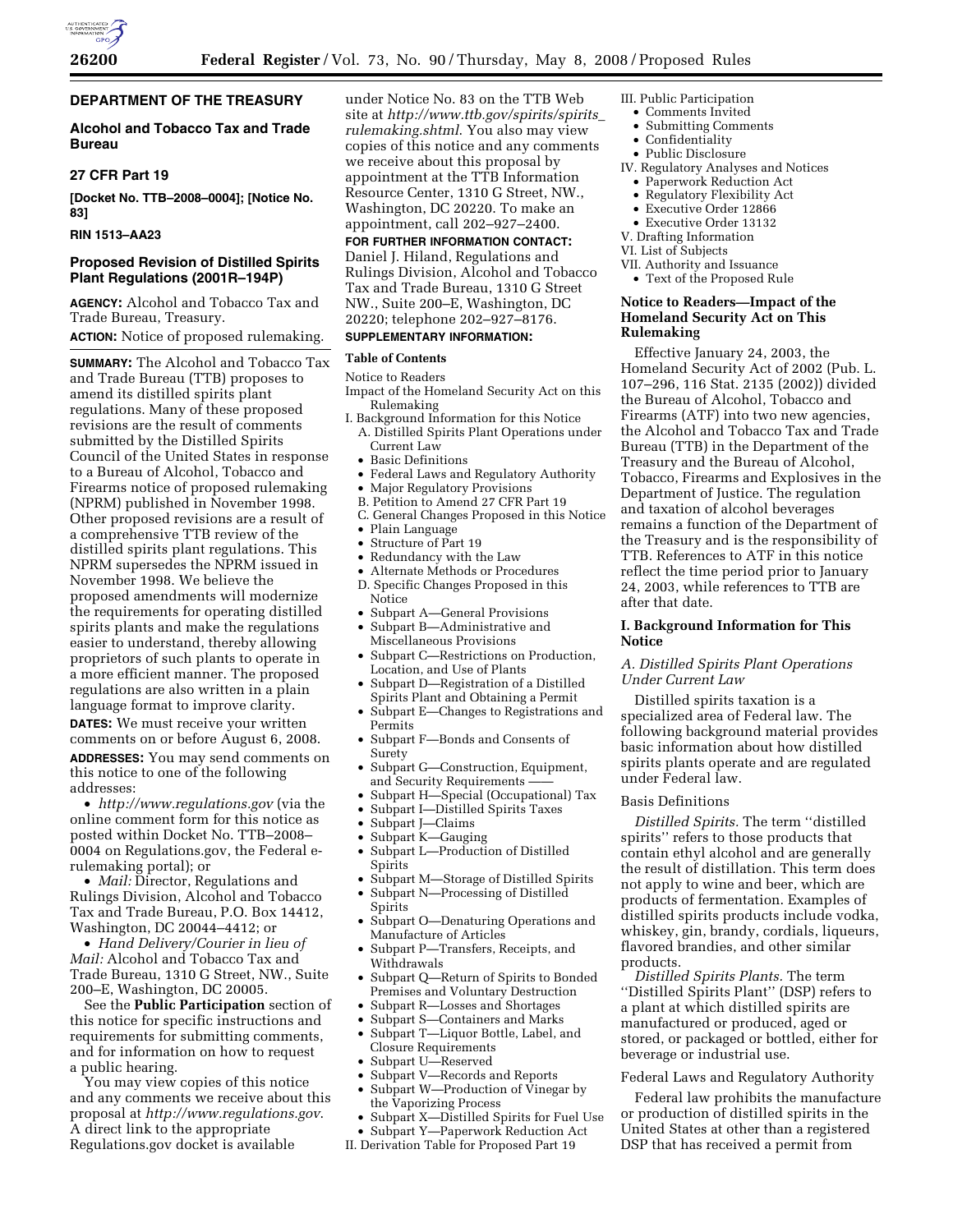TTB. While Federal law allows for the limited home production of wine and beer, no such exemption exists for distilled spirits.

DSPs are regulated under the provisions of two laws, the Internal Revenue Code of 1986 (IRC) (Title 26 of the United States Code) and the Federal Alcohol Administration Act (FAA Act) (Title 27 of the United States Code). The IRC imposes an excise tax on distilled spirits, requires plants to register, requires plants to obtain permits not otherwise required by the FAA Act, and imposes strict controls over the operation of DSPs. The FAA Act imposes a requirement to obtain a basic permit and contains various consumerprotection provisions, including provisions related to the formulation, labeling, and advertising of alcohol beverages. The FAA Act also controls various trade practices within the alcohol industry.

Under these two laws, TTB regulates the distilled spirits industry in the United States. Each law authorizes the Secretary of the Treasury to prescribe regulations to carry out and enforce its provisions, and the Secretary has delegated this authority to TTB. The TTB regulations concerning DSPs are contained in title 27 of the Code of Federal Regulations, Part 19, Distilled Spirits Plants (27 CFR part 19).

### Major Regulatory Provisions

A DSP consists of one or more of the following: production, storage, processing, denaturation, and bottling facilities. A DSP may be a large and complex plant, having all facilities, a simple storage facility consisting of only one building, or a small bottling facility with storage facilities. Production facilities are usually accompanied by some storage facilities. Bottling facilities are often accompanied by storage facilities, and must by law be accompanied by either a production or a storage facility. However, large storage facilities are often not accompanied by either of the other two types.

*Registration.* Before commencing operations, the DSP proprietor must obtain an approved notice of registration. This application for registration includes: documents to set up distilling apparatus, environmental impact forms, personnel questionnaires, signature authorities, and a statement of security.

*Permits.* Under the FAA Act, all persons who intend to engage in the business of: (a) Distilling spirits; (b) rectifying, blending, or bottling (processing) distilled spirits; or (c) warehousing and bottling distilled spirits, must file for a basic permit.

To maintain control over the industrial use of distilled spirits, the IRC requires that an operating permit be obtained before commencing the production, warehousing, or bottling of alcohol for industrial use. Specifically, a permit is required for:

• Distilling for industrial use.

• Bonded warehousing of spirits for industrial use.

• Denaturation of spirits.

• Bonded warehousing of spirits (without bottling) for non-industrial use. • Bottling or packaging of spirits for

industrial use.

• Any other distilling, warehousing, or bottling operations not required to be covered by a basic permit under the FAA Act.

*DSP Bonded Premises.* The physical premises of a DSP are divided into two technical categories: ''bonded premises,'' and unbonded or ''general premises.'' All activities relating to the distilling, storage, and processing (blending and mixing) of distilled spirits must be conducted on bonded premises. All activities relating to taxpaid alcohol beverages conducted at the distilled spirits plant must be conducted on general premises.

Operations as a distiller, warehouseman, or processor may be conducted only on the bonded premises of a DSP by a person qualified to carry on such operations under 27 CFR part 19 and who has obtained the basic permits required by 27 CFR part 1, or, as appropriate, the operating permit required by part 19. However, certain other activities, such as those of apothecaries, customs bonded warehousemen, manufacturers of nonbeverage products, and users of specially denatured alcohol, may be carried on outside of DSPs.

The continuity of a DSP must be unbroken except for separations that may include public waterways, thoroughfares, or carrier rights-of-way. In most instances, DSPs are also prohibited from being located in a dwelling house, in a shed, yard, or enclosure connected with a dwelling house, on board a vessel or boat, on premises where beer or wine is produced, in a retail liquor establishment, or where any other business is conducted.

*Bonds.* Normally, the distilled spirits tax is not collected while spirits are held on the ''bonded'' premises of a distilled spirits plant. The potential tax liability of the spirits held on bonded premises is guaranteed by an operations bond, and taxable removals are covered by a withdrawal bond.

The bond is a legally binding, written agreement involving three parties: the

taxpayer, the surety (insurance or bonding company), and the U.S. Government. The purpose of the bond is to protect the financial interest of the Government. If for any reason, the taxpayer fails to pay the tax, then the surety (insurance or bonding company) is obliged to pay, up to the limit of the bond.

*Other Requirements.* In addition to registering, obtaining a permit, and providing a bond, plants are required to comply with a number of regulations relating to plant security; the production, storage, and processing of spirits; recordkeeping; inspection and audit; and filing of reports. These requirements are outlined in 27 CFR part 19.

*Recordkeeping Accounts.* All operations at a DSP are accounted for within three recordkeeping accounts: Production, Storage, and Processing. Since the facilities (tanks and rooms) of a DSP may be used for multiple purposes, the accountability of spirits must be maintained by appropriate records within the three accounts instead of physical separation.

*Payment of Taxes.* The Federal excise tax on distilled spirits attaches to the spirits as soon as they are produced, and the distilled spirits plant is held liable for the tax on all distilled spirits held in the bond premises. The amount of Federal excise tax that a distilled spirits plant must pay is based upon the taxable removal of the spirits from the bonded premises. There are two basic methods of paying the tax on distilled spirits withdrawn from bonded premises–deferred payment and prepayment. Under the deferred payment system, the proprietor may withdraw spirits from bond after tax determination but before payment of tax. The excise tax paid is based on the amount of spirits removed from bond during each return period. Under the prepayment system, the proprietor must pay the distilled spirits tax after tax determination but before withdrawal of the spirits from bonded premises. Most DSP proprietors use the deferred payment system.

Currently, the Federal excise tax rate on distilled spirits is \$13.50 per proof gallon. The term ''proof gallon'' is unique to this particular commodity and means: a liquid gallon that contains 50 percent ethyl alcohol.

Although the tax rate for distilled spirits is \$13.50 per proof gallon, many distilled spirits products are actually taxed at a lower rate. Many products contain wine and/or flavors, and the IRC at 26 U.S.C. 5010 provides a credit for the wine and flavors content of the product. These credits effectively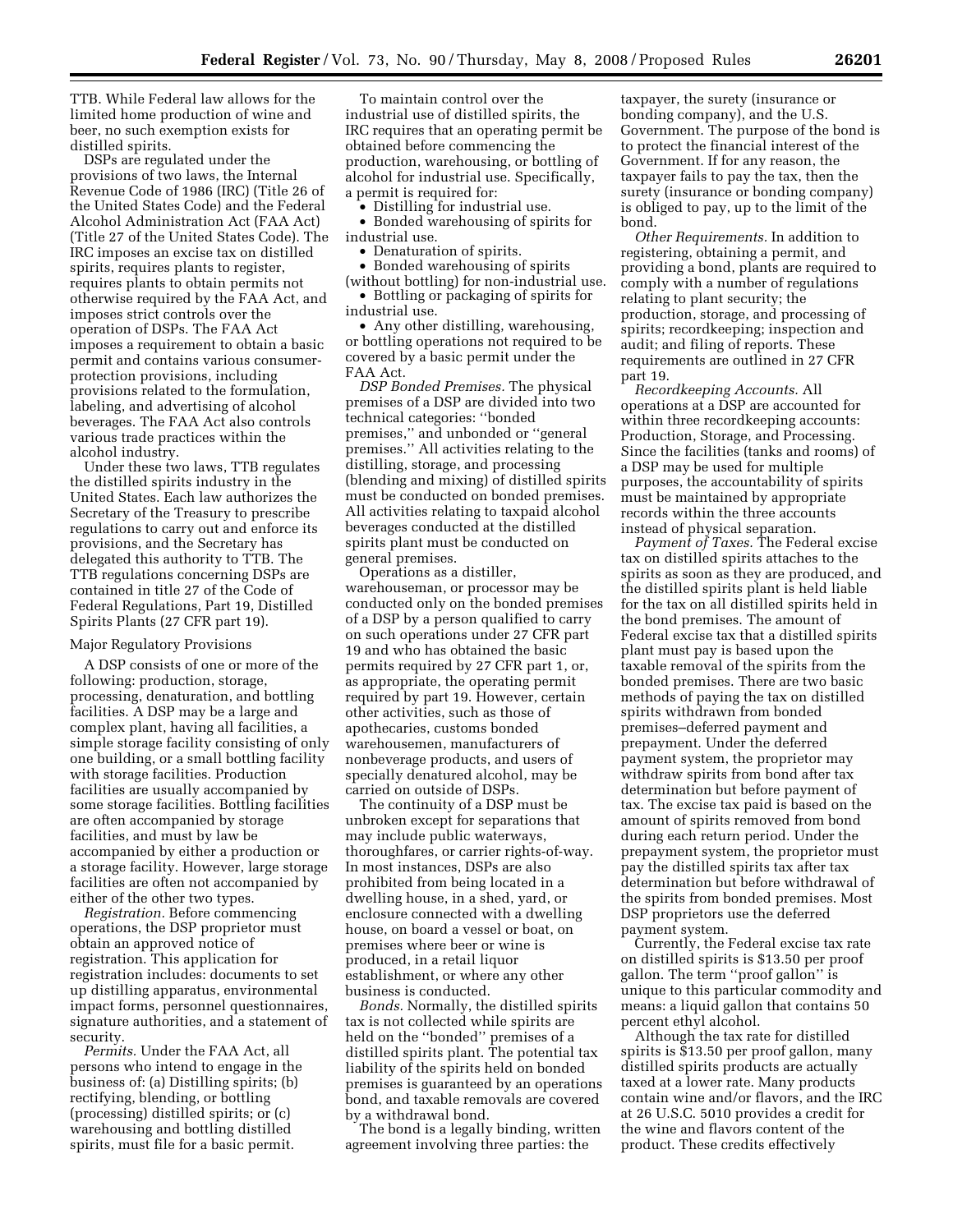reduce the rate of excise tax paid on distilled spirits products that contain wine and flavors.

*Nontaxable Transactions.* Certain types of shipments to and from a distilled spirits plant are permitted without payment of tax. Examples are:

• Shipments of bulk (unbottled) spirits from one registered distilled spirits plant to another. (Bottled spirits are not eligible for untaxed transfer in bond between plants.)

• Shipments of bulk imported spirits from U.S. Customs and Border Protection custody to a distilled spirits plant. (Only bulk imported spirits are eligible for this type of transfer.)

• Direct exports of products from the United States.

• Shipments to users of industrial alcohol (certain permit holders who use alcohol for medical, research, or industrial purposes).

## *B. Notice No. 870 and the Petition To Amend 27 CFR Part 19*

On November 30, 1998, ATF issued a notice of proposed rulemaking, Notice No. 870 (63 FR 65720), that solicited comments on proposed changes to several sections of the regulations in 27 CFR part 19. The proposed changes included: (1) Delegations of authority, (2) removing a special tax provision, (3) liberalizing the requirement for approval of certain changes in plant personnel or procedures, (4) reducing the paperwork when plant premises are alternated with other premises, (5) providing for alternation of distilled spirits plant and brewery premises, (6) allowing denaturation and manufacture of articles to be done in a single, unified process, (7) specifying marks for packages of industrial spirits withdrawn taxpaid, (8) clarifying regulations that refer to a transfer record, and (9) incorporating a provision of an ATF Industry Circular regarding alcohol fuel into the regulations.

In addition to these proposed changes, ATF asked for comments regarding the general recordkeeping system for distilled spirits plants prescribed in part 19.

In response to Notice No. 870, ATF received extensive comments from the Distilled Spirits Council of the United States (DISCUS), a trade association representing distilled spirits industry members with interests in the U.S. market. While DISCUS provided comments on the specific issues raised in Notice No. 870, it also asked that ATF consider a broad range of regulatory changes to part 19. Essentially, in its comments on part 19, DISCUS asked ATF to initiate a complete revision of part 19. In support of its petition,

DISCUS provided ATF with sample regulations that consisted of a ''markup'' version of 27 CFR part 19, along with numerous copies of variances (alternate methods or procedures) that ATF granted to members of the distilled spirits industry over the years. Suggested amendments included a broad range of issues, including, but not limited to, reduced recordkeeping requirements for distilled spirits plants, greater use of commercial records, reduced reporting requirements, reduced requirements for reporting changes affecting the DSP's registration, liberalized use of DSP premises, storage of distilled spirits on bonded premises through ''constructive segregation'' based on commercial records, and adoption of alternative methods in the regulations for universal applicability.

In response to Notice No. 870, ATF also received comments from Equistar Chemicals, LP. Equistar is a producer of industrial ethyl alcohol, and its comments addressed issues in Notice No. 870 related to industrial alcohol. Equistar also commented on other issues affecting distilled spirits plants such as the amendment of plant registrations, recordkeeping, denaturation, and gauging.

After reviewing the comments received in response to the Notice No. 870, ATF concluded that the amendments proposed in the 1998 NPRM were not extensive enough to address the changes that have taken place in the industry since the last major revision to the distilled spirits plant regulations took place over 20 years ago when ATF implemented the Distilled Spirits Tax Revision Act of 1979, commonly referred to as ''All in Bond.''

As the successor agency to ATF, TTB undertook a comprehensive review of the distilled spirits plant regulations in 27 CFR part 19 and the comments received in response to Notice No. 870. This notice of proposed rulemaking is the result of that review, and this notice supersedes Notice No. 870. We believe the proposed amendments will modernize the requirements for operating distilled spirits plants and make the regulations easier to understand, thereby allowing proprietors of such plants to operate in a more efficient manner. A discussion of our new proposal to amend part 19 in a more comprehensive way follows.

## *C. General Changes Proposed in This Notice*

The following summarizes the general changes we propose to make to 27 CFR part 19.

## Plain Language

On June 1, 1998, the President issued a memorandum that requires Federal agencies to write regulations in ''plain language.'' We fully support this initiative, and we have written these proposed regulations in the plain language style. In an effort to make these regulations easier to understand, we made several plain language changes to the part 19 regulations:

• We use the active voice in the regulations, whenever possible;

• We use shorter sentences, paragraphs, and sections; and • We minimize the use of jargon and unnecessary technical terms.

## Structure of Part 19

In its comments on part 19, DISCUS points out that part 19 is ''excessively long, overcomplicated and very difficult to read.'' Further, it stated that the regulations are ''divided into 25 subparts, with many related and overlapping provisions included in two or more subparts.'' DISCUS recommends ''consolidating and regrouping a number of regulatory provisions which are closely related, eliminating regulations which merely are redundant of each other or the statute, adding cross-references to related regulations, and clarifying regulatory language.''

We reviewed the various sections and subparts in the current part 19 and determined that much of the basic structure for part 19 needs to be amended. Under the current structure, information is not always located where a reader would logically expect to find it.

For example, under the current regulations, information regarding distilled spirits taxes is found in two separate subparts, Subpart C, Taxes, and Subpart P, Transfers and Withdrawals. Subpart C contains much of the basic information about distilled spirits taxes, including the methods for calculating tax credits under the IRC at 26 U.S.C. 5010. However, information regarding determination of taxes and the filing of tax returns is located in subpart P. Logically, all information associated with distilled spirits taxes should appear within the same subpart. The proposed regulations consolidate all of the information concerning distilled spirits taxes into a new Subpart I, Distilled Spirits Taxes. Similarly, we reviewed all of the major topics covered in part 19 and attempted to group them together in a more logical order. Accordingly, this proposed, amended version of part 19 has been restructured with new subparts and related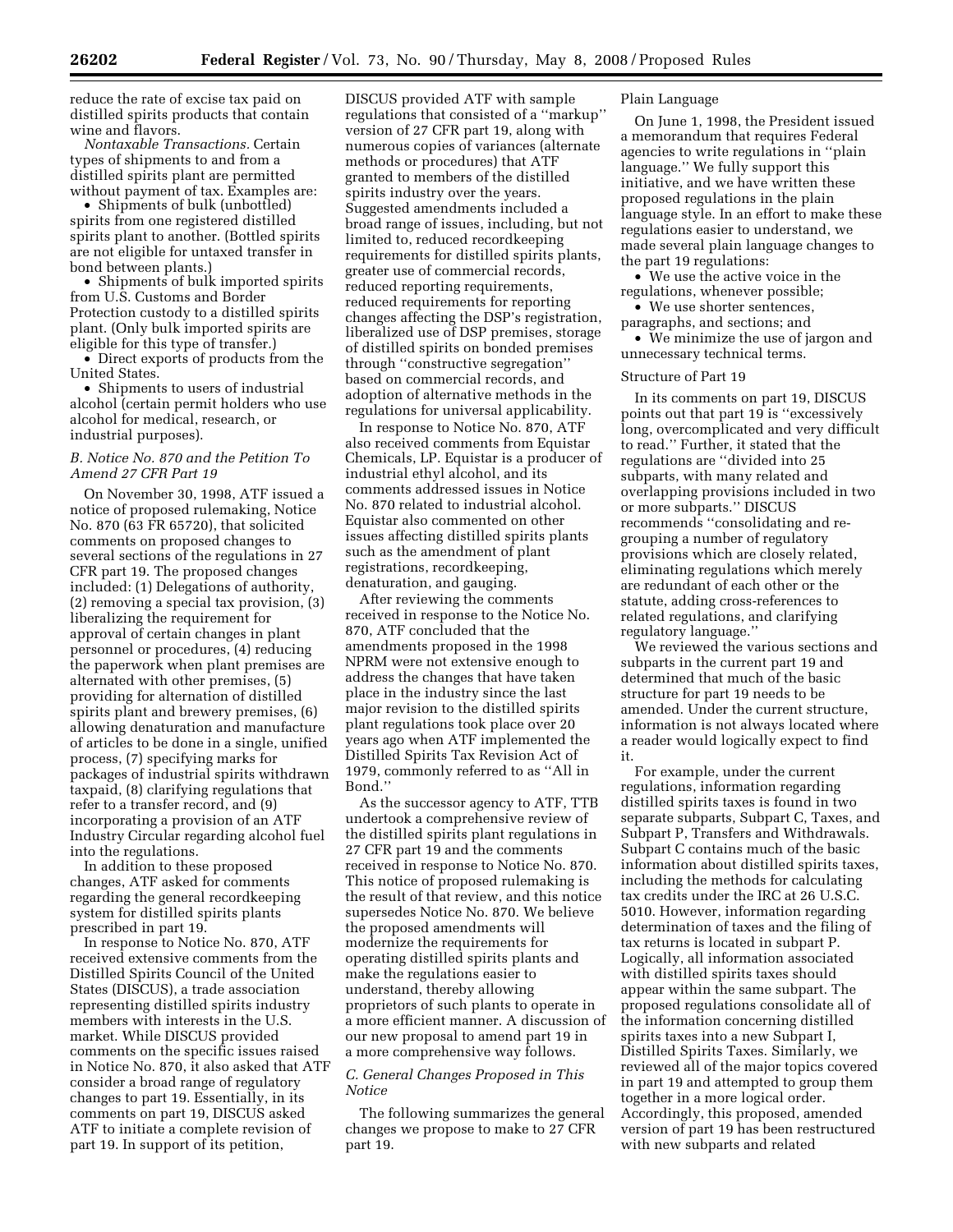information has been consolidated, where appropriate, into a single subpart. In addition, duplicative sections have been eliminated. The intent of this restructuring is to assist the reader and make it easier to locate related topics within part 19.

The proposed subparts are as follows:

• Subpart A—General Provisions

• Subpart B—Administrative and

Miscellaneous Provisions

• Subpart C—Restrictions on

Production, Location, and Use of Plants • Subpart D—Registration of a

Distilled Spirits Plant and Obtaining a Permit

• Subpart E—Changes to

Registrations and Permits

• Subpart F—Bonds and Consents of Surety

• Subpart G—Construction,

Equipment, and Security Requirements • Subpart H—Special (Occupational)

Tax

• Subpart I—Distilled Spirits Taxes

• Subpart J—Claims

• Subpart K—Gauging

• Subpart L—Production of Distilled Spirits

• Subpart M—Storage of Distilled Spirits

• Subpart N—Processing of Distilled Spirits

• Subpart O—Denaturing Operations and Manufacture of Articles

• Subpart P—Transfers, Receipts, and Withdrawals

• Subpart Q—Return of Spirits to Bonded Premises and Voluntary Destruction

• Subpart R—Losses and Shortages

• Subpart S—Containers and Marks

• Subpart T—Liquor Bottle, Label,

and Closure Requirements

• Subpart U—Reserved

• Subpart V—Records and Reports

• Subpart W—Production of Vinegar by the Vaporizing Process

• Subpart X—Distilled Spirits for Fuel Use

• Subpart Y—Paperwork Reduction Act

### Redundancy With the Law

In its comments on part 19, DISCUS recommends that several sections of the regulations be deleted because those sections are ''redundant with the law.'' DISCUS notes that many of the sections simply repeat provisions of law contained in title 26 of the IRC. DISCUS recommends we delete these redundant sections of part 19 or revise the regulations to simply reference the appropriate section of the IRC.

TTB recognizes that some sections of the part 19 regulations repeat provisions of the IRC. However, we intend that the part 19 regulations provide users with a

comprehensive and complete body of the requirements for operating a distilled spirits plant. By making part 19 a complete reference tool, persons researching a particular issue will not need access to both the IRC and the regulations. Therefore, when a provision of law affects operations at a distilled spirits plant, we included that provision in part 19. However, in some instances, we deleted sections of the regulations that simply repeated information found in other regulations within part 19.

Alternate Methods or Procedures.

Periodically, TTB allows industry members to use an alternate method or procedure in lieu of a specific regulatory requirement in part 19. The current regulation at 27 CFR 19.62 describes how DSP proprietors may apply for an alternate method or procedure. Section 19.62 also describes the criteria that TTB uses when evaluating such requests. Generally, TTB may approve the use of an alternate method or procedure when:

• Good cause has been shown for use of the alternate method or procedure,

• The alternate method or procedure is consistent with the intent of the regulation, and

• The alternate method or procedure is not contrary to the law.

Over the years, DSP proprietors have applied for a wide range of alternate methods or procedures in lieu of the requirements stated in part 19. We have evaluated these requests on a case-bycase basis using the criteria established in 27 CFR 19.62, and we have approved many of these requests. Industry members commonly refer to these alternate methods or procedures as ''variances.''

As part of its comments on part 19, DISCUS submitted numerous copies of variances that have been granted to members of the distilled spirits industry. The variances submitted by DISCUS were divided into three general categories, recordkeeping, separation of premises, and ''other.'' In its comments, DISCUS asserts that ATF granted variances from many of the regulatory requirements and that it is not aware of any variance that has caused any problems with Federal excise tax compliance. DISCUS recommends that variances granted to individual plant proprietors be extended to all plants in the revised regulations.

In response to this suggestion, TTB reviewed the individual variances submitted by DISCUS for possible applicability to all distilled spirits plants. We found that many variances did, in fact, have general applicability to all plants. As a result, we have

incorporated many of those methods or procedures into the proposed regulations, where appropriate. For example:

• Several variances were issued that allowed for the use of computergenerated records. This proposal has been adopted into the revised regulations at § 19.572 and is discussed later in this preamble under our discussion of Records in subpart V.

• Several variances were issued that allowed for computer-generated reports and computer-generated transaction forms. These proposals were adopted into the revised regulations at § 19.634, and are discussed later in this preamble under our discussion of records in subpart V.

• A variance was issued that allows for the filing of letterhead notices to report certain changes at a plant. This procedure providing for the use of letterhead notices has been incorporated into the new subpart E and is explained more fully under our discussion of subpart E.

• Several variances were issued that allow for the use of ''commercial records'' to record transactions and/or operations. The use of documents created in the ordinary course of business, rather than documents created expressly to meet the requirements of part 19 is now provided for in the proposed regulations at § 19.572 in subpart V.

• A variance was issued that allows modified ''abbreviations'' to be used. The proposed regulations will not prescribe any official abbreviations for use on forms and records to identify spirits, and the provisions of current § 19.726, which prescribe official abbreviations have been deleted from the proposed regulations. However, we will continue to list authorized abbreviations for marking containers found in the current regulations at § 19.612.

• A variance was issued that allows filled, capped, and labeled bottles to remain on the bottling line at the end of each work day if the same brand and size will be produced on the next bottling shift. This variance was incorporated into the proposed regulations at § 19.358 and is discussed under subpart N.

• A variance that allows the bottling of liqueurs from a tank truck or tote was incorporated into the proposed regulations at § 19.352 and is discussed under subpart N.

• A variance whereby certain small tanks are not required to be mounted on scales was incorporated into the proposed regulations at § 19.183 and is discussed under subpart G.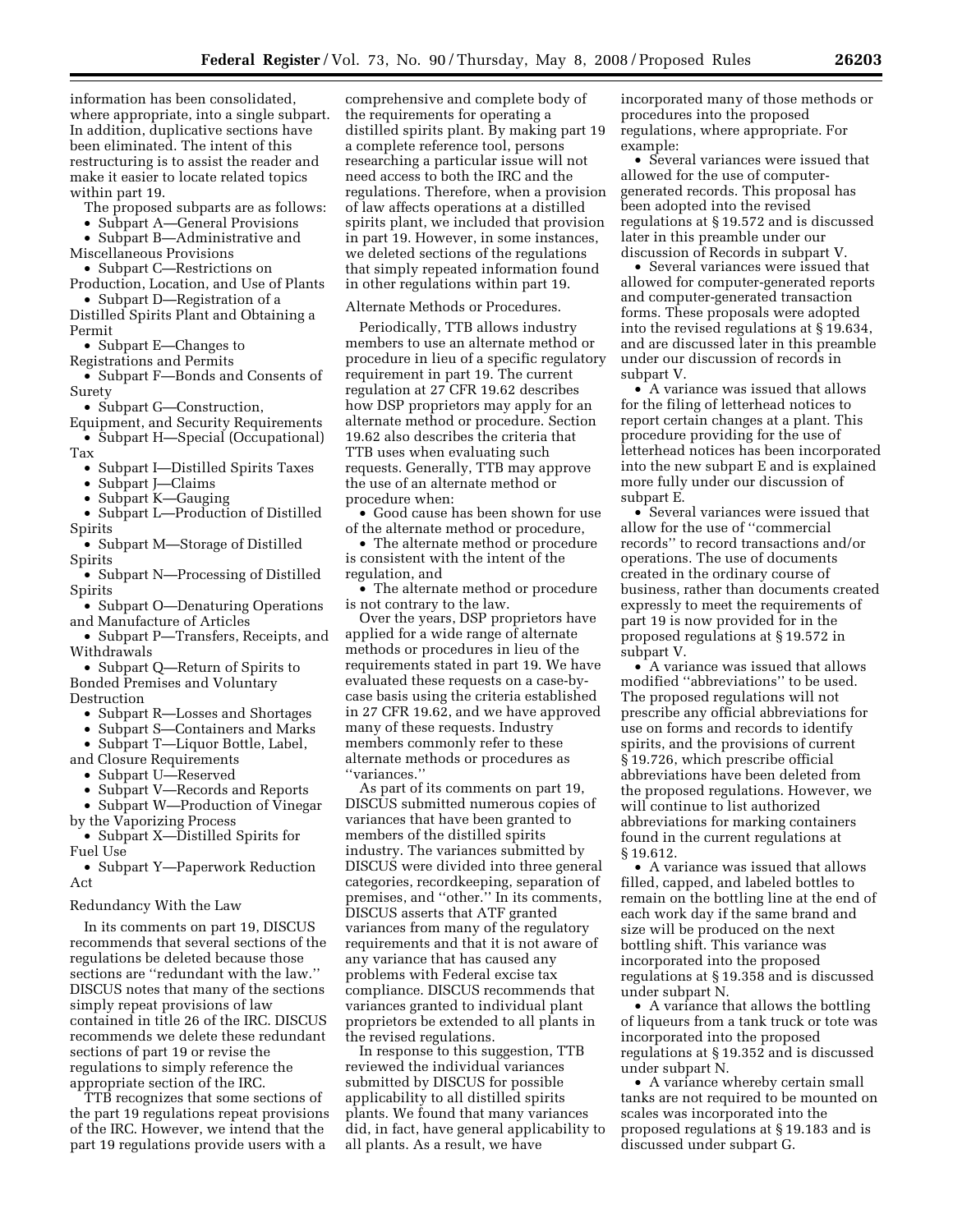• Several variances have been approved that allow for the use of meters in gauging spirits for purposes other than tax determination. We are proposing significant changes in the new regulations that will allow for the use of accurate mass flow meters, without prior approval by TTB, for bulk tax determination gauges and other required gauges at a distilled spirits plant if the meters meet certain criteria for accuracy.

During our review of the variances submitted by DISCUS, we also found several that were not appropriate for incorporation into the new, revised regulations. In some instances, we did not wish to apply the provisions of a particular alternate method or procedure to all DSP proprietors without regard to their compliance history and other factors. As such, proprietors may continue to apply for these types of alternate methods or procedures, and we will evaluate them on a case-by-case basis.

For example, we have issued several variances to DSP proprietors regarding the timing and frequency of required inventories for bulk and cased spirits. In evaluating this type of variance, we frequently consider the compliance history of the particular plant, shortages and gains disclosed by past inventories, along with other factors. Accordingly, this type of authorization does not have general applicability and is not appropriate for inclusion in the new proposed regulations. However, we will continue to approve this type of request, when appropriate, on a case-by-case basis.

In other instances, the subject matter of a particular variance only applied to a very specific situation at a single plant and was, therefore, not applicable to all plants. Accordingly, we did not incorporate this type of variance into the new proposed regulations. For example:

• We approved several variances in regard to case markings that did not have general application to the case markings used by other plants.

• We approved a ''business day'' for a plant that runs from 2 a.m. through 1:59 a.m. This type of variance does not have general applicability to other plants.

In summary, we have incorporated a number of existing variances into the proposed regulations where appropriate, and when the variance would have general applicability to the industry.

## *D. Specific Changes Proposed in This Notice*

The following is a discussion of the new, revised subparts in 27 CFR part 19 and the specific changes that we propose to make in the part 19 regulations.

### Subpart A—General Provisions

Proposed subpart A includes several sections that have general applicability to part 19, including a revised definitions section, a section that defines the territorial extent of the regulations, and a section that identifies other regulations that relate to part 19.

In the proposed definitions section at § 19.1, we propose some minor amendments to the language used within this section to clarify the meaning of some terms. We also propose to add some new terms and delete an outdated term found in the current definitions section. We propose to add the terms ''accurate mass flow meter,'' ''general premises,'' ''letterhead application,'' ''letterhead notice,'' ''National Revenue Center,'' ''TTB officer,'' and ''we.'' We propose to delete the term ''region director.''

We also propose to move two sections currently located in subpart D, under the heading ''Activities Not Subject To This Part,'' to subpart A. The relocated sections are § 19.4, Recovery and reuse of denatured spirits in manufacturing processes, and § 19.5, Manufacturing products unfit for beverage use, which are currently found at §§ 19.57 and 19.58, respectively.

## Subpart B—Administrative and Miscellaneous Provisions

Proposed subpart B contains the administrative and miscellaneous provisions for part 19 that are currently found in subpart D. However, some sections of regulations that are located in the current subpart D have been relocated to other revised subparts, where appropriate. For example, we propose to move sections relating to gauging to the new proposed Subpart K, Gauging. Similarly, we propose to relocate sections relating to the conveyance of spirits or wines on plant premises to the new proposed Subpart C, Restrictions, Location, and Use of Plants.

Proposed subpart B includes a ''penalty of perjury'' section that is currently located at § 19.100. In its comments on part 19, DISCUS proposes the deletion of the requirement that documents be executed under penalties of perjury from several sections of regulations. DISCUS states that ''these penalties are unnecessary and excessive in light of the fact that a proprietor's permit is subject to revocation under the Federal Alcohol Administration Act for failure to comply with the Bureau's requirements.'' TTB did not adopt this

proposal. The penalty of perjury statement is an important safeguard that places legal responsibility for the truthfulness of significant documents filed with TTB on the documents' signatories. Generally, we do not require the ''penalty of perjury'' statement on most documents and records. Its use is generally restricted to claims, tax returns, applications, and similar documents. The IRC at 26 U.S.C. 6065 states, ''Except as otherwise provided by the Secretary, any return, declaration, statement, or other document required to be made under any provisions of the internal revenue laws or regulations shall contain or be verified by a written declaration that it is made under penalties of perjury.'' Consistent with the IRC at 26 U.S.C. 6065 and along with the other tax collection agencies within the Department of the Treasury, TTB requires that such documents be signed under penalties of perjury. The penalty of perjury provision in the proposed regulations is located at § 19.45.

Subpart C—Restrictions on Production, Location, and Use of Plants

Proposed subpart C covers restrictions associated with the operation of a distilled spirits plant, along with the location and use of DSP premises. In its comments on part 19, DISCUS makes several recommendations affecting those sections of the current regulations that govern restrictions, locations, and use of DSP premises. We discuss these recommendations and our responses below.

*Restrictions regarding location.*  Currently, 27 CFR 19.131 provides that a distilled spirits plant may not be located on premises where beer or wine is produced, or liquors of any description are retailed, or (except as provided in § 19.133) on premises where any other business is conducted. DISCUS contends that physical separation of commodities is meaningless and recommends that this restriction be amended to allow a distilled spirits plant to be located on such premises if the proprietor's records show the separate operations. We did not adopt this proposal because Federal law does not provide for ''constructive'' separation of premises by records only. The language of this regulation is derived directly from the language of the IRC at 26 U.S.C. 5178(a)(1)(B), which states that a distilled spirits plant shall not be located ''on premises where beer or wine is made or produced, or liquors of any description are retailed, or on premises where any other business is carried on (except when authorized under subsection (b)).'' This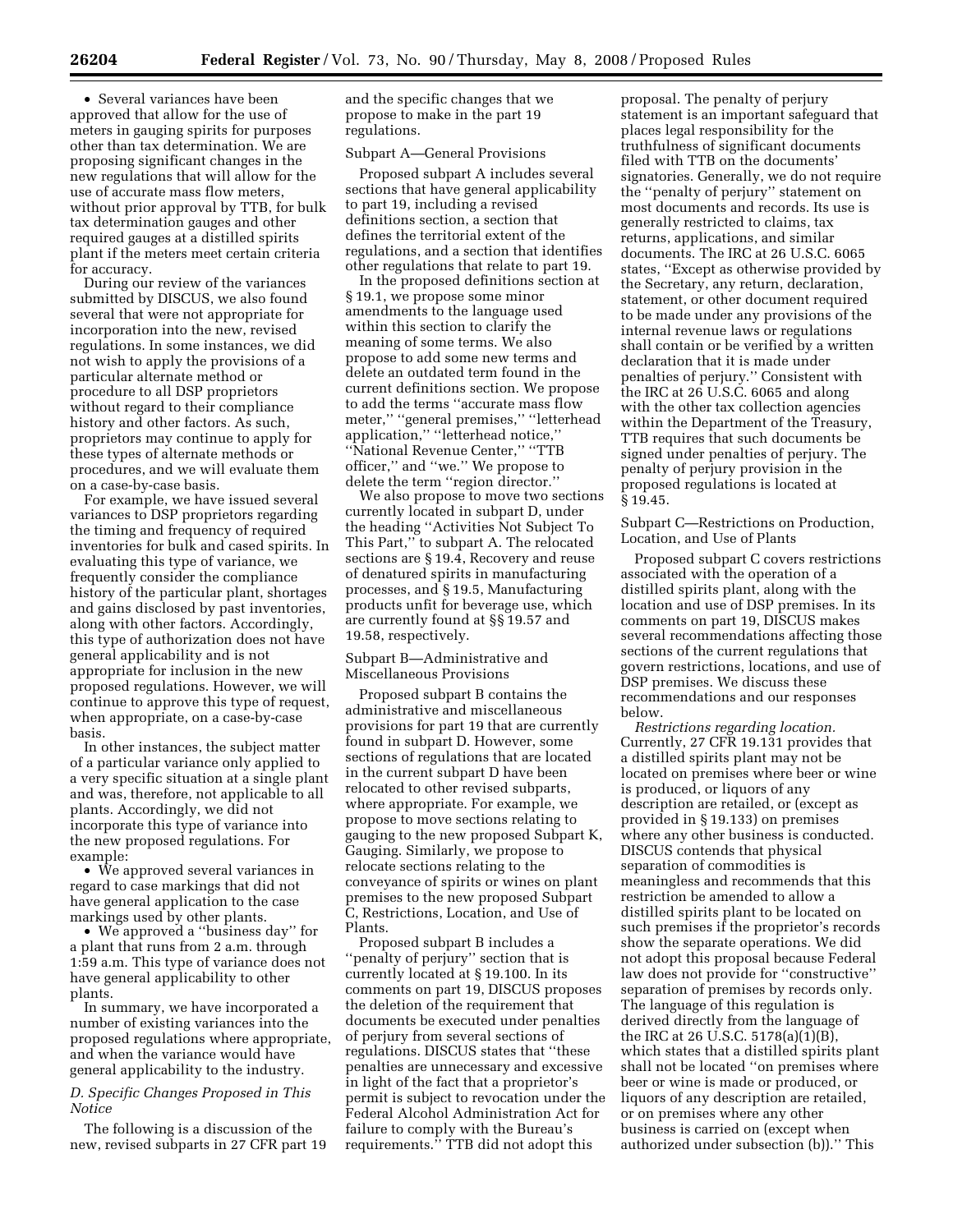provision appears in the proposed regulations at § 19.52.

*Continuity of premises.* Currently, the regulation at § 19.132 provides that the physical continuity of a distilled spirits plant must be unbroken except for separation by public waterways, thoroughfares, or carrier rights-of-way. However, TTB may approve other separations of the plant premises when all parts of the plant are in the ''same general location.'' DISCUS recommends that the term ''same general location'' mean within 200 miles of the distilled spirits plant.

We did not adopt this recommendation in the proposed regulations. Although DISCUS states that a ''200 mile rule'' would provide increased operational flexibility for proprietors, they do not explain how this would occur under their proposal and why that distance is more appropriate than any other.

Over the years TTB has received a number of requests to establish noncontiguous distilled spirits plant premises. We have evaluated each of these requests on a case-by-case basis. In our evaluation of each request, we consider a number of factors, such as:

• Security and protection of the revenue,

• Distance between the main plant premises and the proposed noncontiguous premises,

• Whether the non-contiguous premises would cross State lines,

• Whether the non-contiguous premises will facilitate inspections and audits, and

• Whether establishment of noncontiguous premises would provide the proprietor with a means for delaying payment of taxes.

We propose to retain the case-by-case analysis based on multiple factors, instead of adopting a 200 mile rule as proposed by DISCUS. As a general rule, we believe that the ''same general location'' must not be too large an area so that the revenue is placed at risk. Also, because a distance of 200 miles could extend over a multi-state area and would cross over into different field offices within TTB, such a distance would create administrative difficulties for TTB. This provision appears in the proposed regulations at § 19.53.

*Other businesses.* Currently, the regulation at § 19.68 provides that TTB may authorize the carrying on of other businesses (not otherwise prohibited) on DSP premises under certain conditions. The other businesses should not pose a jeopardy to the revenue, hinder the effective administration of part 19, or be contrary to law. There is a similar section of regulations at § 19.72.

DISCUS recommends the removal of § 19.68 since it is redundant with § 19.72.

We agree that §§ 19.68 and 19.72 are very similar, and we have merged the two sections into a single section within the proposed regulations at § 19.55.

*Bonded warehouses not on premises qualified for production of spirits.* The current regulation at § 19.134 allows for the establishment of a bonded warehouse on premises that are not qualified for the production of spirits, if the need for such is clearly established. DISCUS recommends the amendment of this section by adding language stating that the warehouse may be within 200 miles of the main plant. We did not adopt this recommendation for the same reasons discussed above under the heading, ''Continuity of Premises.'' This provision is found in the proposed regulations at § 19.56.

*Taxpaid spirits or wines on bonded premises.* The current regulation at § 19.97 provides that spirits or wines on which the tax has been paid or determined may be conveyed across bonded premises but cannot be stored or remain on bonded premises, and must be kept separate and apart from spirits or wines on which the tax has not been paid or determined. DISCUS recommends the addition of new language to this section whereby the area where taxpaid spirits or wines are stored will not be considered bonded premises if the proprietor's records show that the tax has been paid or determined. They state that their proposal would ''shift the focus from the outdated requirement of physical segregation to a modernized, efficient approach based upon 'constructive segregation.'"

We did not adopt this recommendation because the IRC does not allow for the separation of premises solely by records. The IRC at 26 U.S.C. 5612 clearly states that taxpaid or tax determined spirits cannot be stored on bonded premises. Further, the bonded area of a DSP is a clearly defined physical area of the plant with clearly defined boundaries. It is not an area defined only by records of the type of spirits stored on the premises. In our proposed regulations, this section is now found at § 19.58.

*Conveyance of untaxed spirits or wines within a distilled spirits plant.*  Currently, the regulation at § 19.98 provides that untaxed spirits or wines can be conveyed between different bonded areas of a plant and across areas of a plant that are not bonded. DISCUS recommends the amendment of this section by adding language whereby if the proprietor's records show the tax

has not been paid or determined, then the untaxed spirits will be considered to be on bonded premises (constructive segregation).

We did not adopt this recommendation because the regulation already allows for the transfer of untaxed spirits across areas of a plant that are not bonded. The amendment proposed by DISCUS would only incorporate the idea of ''constructive segregation'' into this section of the regulations. However, since the regulation already allows for transfers across areas of the plant that are not bonded, the amendment proposed by DISCUS is not necessary. This section of the regulations is now found at § 19.59 in the proposed regulations.

*Spirits in customs custody.* Currently, the regulation at § 19.99 provides that spirits in customs custody may be conveyed across DSP premises under certain conditions. Those conditions include:

• The spirits may not be stored or allowed to remain on DSP premises.

• The spirits must be kept separate from other spirits on DSP premises.

• The means and route of conveyance must be approved.

• The proprietor must file a consent of surety.

DISCUS recommends the addition of language to this section whereby if the proprietor's records show that spirits are in customs custody, then the area where the spirits are stored will not be considered part of the DSP premises.

We did not adopt this DISCUS recommendation for several reasons. First, this section of regulations deals with conveyance of spirits in customs custody across DSP premises. It does not deal with the storage of such spirits on DSP premises.

In addition, TTB bonded premises and customs bonded premises are two distinct types of bonded premises. TTB bonded premises are established under the laws and regulations administered by the Alcohol and Tobacco Tax and Trade Bureau, while customs bonded premises are established under a separate set of laws and regulations administered by U.S. Customs and Border Protection. As such, the premises cannot be co-located, and there is no basis in the law for constructive segregation of these bonded premises by records only. The bonded area of a DSP is a clearly defined physical area of the plant with clearly defined boundaries. It is not an area defined only by records. In our proposed regulations, this section is now found at § 19.60.

*Production of distilled spirits for personal use.* Frequently, TTB receives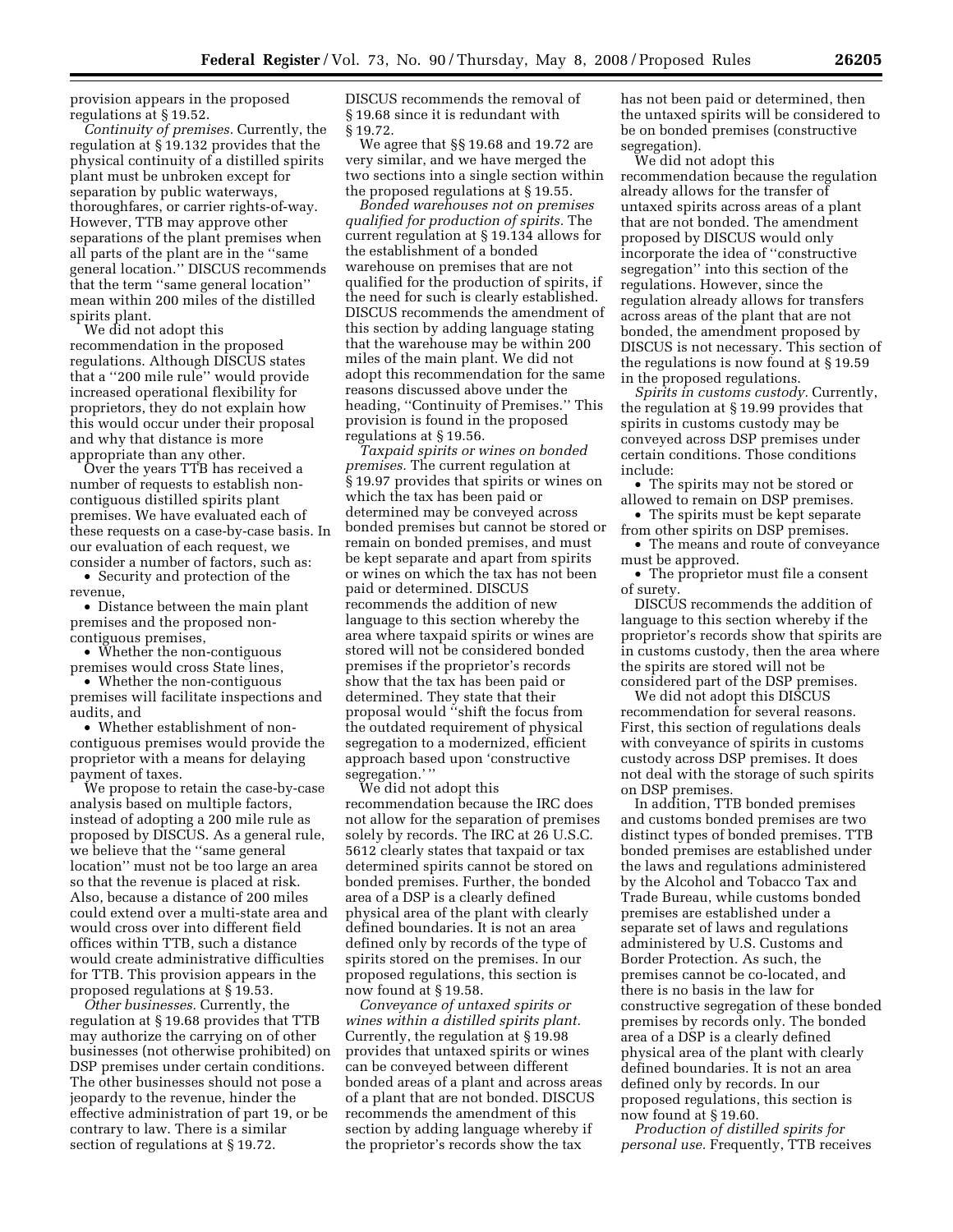questions from the general public asking whether the law allows for the production of distilled spirits in the home for personal use. Under Federal law (26 U.S.C. 5171), distilled spirits may only be produced at a registered distilled spirits plant. Therefore, we propose to add a new section to subpart C, which will explain that a person may not distill spirits at home for personal use. This new section is found in the proposed regulation at § 19.51.

Subpart D—Registration of a Distilled Spirits Plant and Obtaining a Permit

The current regulations governing the qualification of a distilled spirits plant are found in subpart G. These regulations cover a number of issues, including the requirements for plant registration, operating permits, alternation of premises, and amending registrations and operating permits.

Proposed subpart D covers the initial registration of a distilled spirits plant and procedures for obtaining an operating permit. We propose to assign regulations concerning changes after the original qualification of the plant to the new subpart E.

In the proposed subpart D, we also propose to rearrange the information related to the qualification of a distilled spirits plant in a more logical order. For example, we propose to group all registration information together under a heading titled ''Requirements for Registering a Plant,'' while information relating to operating permits is grouped together under a separate heading titled ''Requirements for an Operating Permit Under the I.R.C.'' In the current regulations, much of the information regarding registration and operating permits is intermingled. We believe that separating these subjects will make it easier for readers to understand which requirements apply to plant registration and which requirements apply to operating permits.

*Other businesses.* In its comments on part 19, DISCUS proposes the inclusion of a cross-reference at § 19.152 of the current regulations, indicating that ''other businesses'' may be allowed under a separate section of the regulations. We adopted this proposal in the proposed regulations at § 19.73(b).

*Major equipment.* DISCUS also recommends in its comments that the requirement to list major equipment on the application for registration, currently found at § 19.166, be amended. First, it states that the regulation should be clarified to provide that ''major equipment'' must be identified in the registration only if it is ''set up'' and ''used for distillation, redistillation, or recovery of spirits.''

We adopted this suggestion in part. We do not see any need to list major equipment in the application that is not ''set up'' and used for the production, storage, or processing of spirits. Therefore, we have inserted language in the proposed regulations at § 19.75, which requires that equipment be listed if it is ''set up'' and used for the production, storage, or processing of spirits.

DISCUS also recommends that a paragraph be added to § 19.166 stating that ''bulk containers of less than 101 wine gallon capacity and not meeting the criteria of a tank under § 19.273 (such as perks and small totes) are not items of major equipment and are not required to be listed in the application for registration.'' This recommendation is reasonable because such containers are not items of major equipment, and we include it in the proposed regulation at § 19.75.

In addition, DISCUS recommends that the requirement to provide a ''statement of certification of accurate calibration'' for tanks found in the current regulations at §§ 19.166 and 19.273(a)(6) be eliminated. This recommendation is reasonable and has been adopted in the proposed regulations because it only involves eliminating a requirement to include a ''statement of certification of accurate calibration'' in the notice of registration. The proposed regulation at § 19.182 will continue to require that tanks be accurately calibrated.

*Registration file.* The IRC at 26 U.S.C. 5171(c) requires that persons must apply for and receive a notice of registration before commencing business as a distilled spirits plant. In regard to the maintenance of the registration file, currently at § 19.155, DISCUS recommends the addition of language to allow the registration file to be kept in computerized records. We did not adopt this proposal because registration documents are normally submitted to TTB in a hard-copy format and returned to the proprietor by TTB in hard-copy format. DISCUS also recommended the elimination of the requirement that the registration file be kept ''at the plant.'' We did not adopt this proposal because the file must be readily available for inspection by appropriate TTB officers.

*LLCs and LLPs.* The current regulations governing qualification of a distilled spirits plant in subpart G only acknowledge three types of business organizations, sole proprietorships, partnerships, and corporations. In view of the increasing use of limited liability companies (LLCs) and limited liability partnerships (LLPs), we have included instructions for these types of business

organizations in the proposed regulations at § 19.93.

Subpart E—Changes to Registrations and Permits

Proposed subpart E includes the regulations governing changes to the distilled spirits plant registration, changes to operating permits, and alternation of plant premises. Similar to the changes that we propose in new subpart D, much of the information in the new subpart E is arranged in a more logical order. For example, matters affecting changes to registration are grouped together under the heading titled ''Rules for Amending a Registration,'' and matters affecting changes to operating permits are grouped together under the heading titled ''Rules for Amending an Operating Permit.''

In the current regulations, much of the information regarding changes to the registration and changes to the operating permit is intermingled. As with new subpart D, we believe that separating these subjects will make it easier for readers to understand the specific requirements that apply to amending either the plant registration or the operating permit.

*Letterhead notices and letterhead applications.* In its comments on part 19, DISCUS makes several recommendations regarding how proprietors should apply for changes to a plant's registration or operating permit. Generally, DISCUS recommends that, in most instances, the regulations allow proprietors to request changes by filing a letterhead notice. In its petition, DISCUS states that:

Subpart G provisions regarding changes in the information shown in the original registration should be revised to eliminate unnecessary prior submissions and prior approval requirements. Similar to our alternation proposals, 27 CFR 19.180, 19.82 and 19.183 (application for amended registration, change in name of proprietor and change of trade name, respectively) should be amended to provide that a proprietor file a letterhead notice reporting any change within 30 days after the change. Further, 27 CFR 19.184 and 19.185 (changes to largest stockholders and changes in officers and directors, respectively) should be revised to provide identical treatment (i.e., reported in the next amended registration) because there is no reason to treat these changes differently.

TTB agrees that we should simplify the amendment of registrations and permits wherever possible. Accordingly, we are proposing to expand the use of both letterhead notices and letterhead applications for reporting changes to the registration and permit. We will allow the use of letterhead notices to report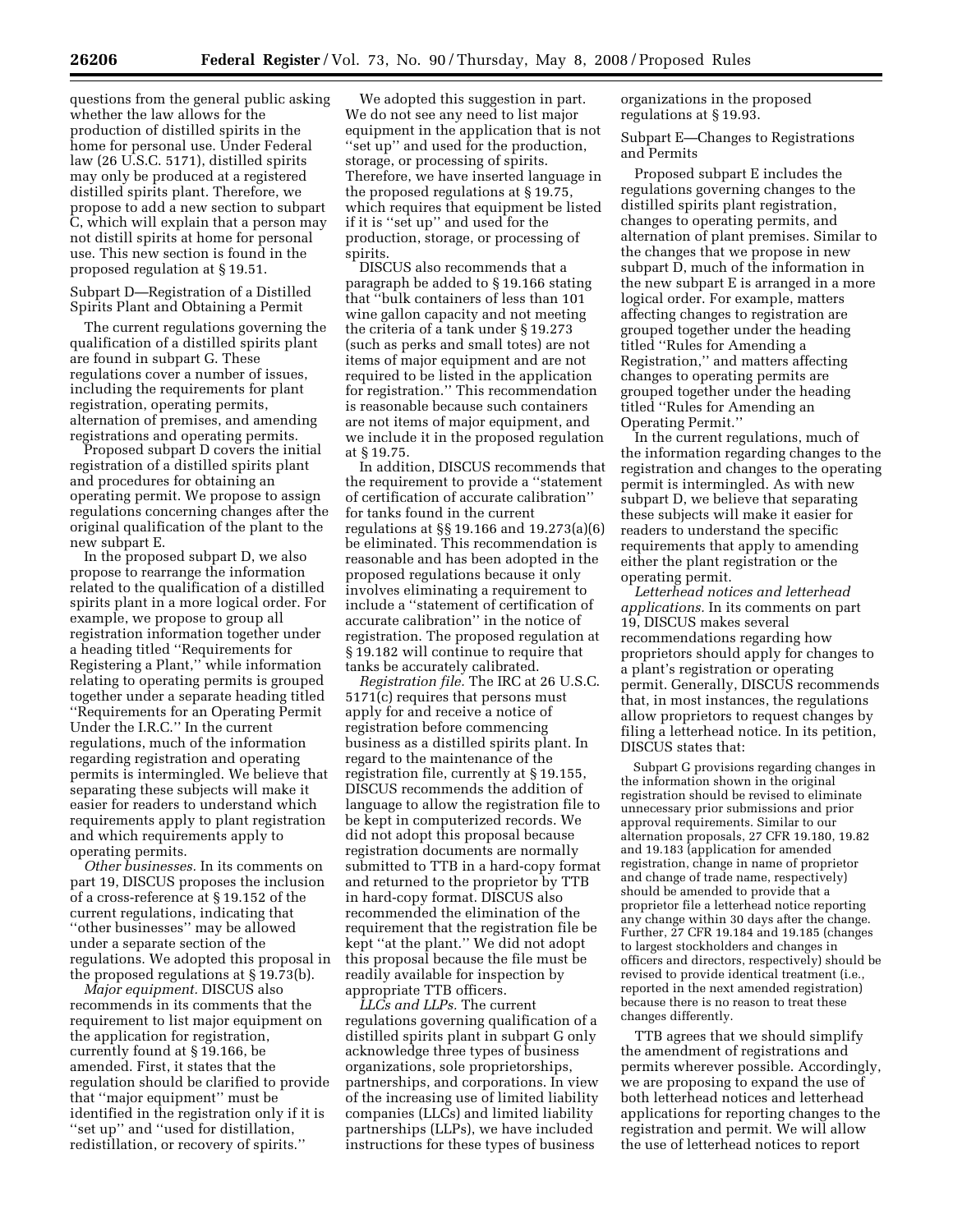minor changes affecting the registration or permit. We will allow for the use of letterhead applications for more substantive changes but these must be approved by TTB prior to the change. The use of amended applications, letterhead applications, and letterhead notices are discussed in the proposed regulations at §§ 19.112 and 19.126.

*Changes in the statement of plant security.* In the current regulation at § 19.153(b), an application for amended plant registration (form TTB F 5110.41) must be filed each time there is a change in plant personnel or procedures contained in the statement of security. In Notice No. 870, ATF proposed to liberalize this requirement. Therefore, we propose that § 19.153(b) be amended to require that a letterhead application be filed for changes in the security procedures listed in § 19.153(a)(1)–(4), and that a letterhead notice be filed for changes in the personnel listed in § 19.153(a)(5). Thus, the letterhead application or letterhead notice would replace the amended registration that was required each time that the information in § 19.153(a)(1)–(5) changed. The plant registration would be updated on an annual basis to incorporate changes made during the preceding year.

In its comments on Notice No. 870, Equistar Chemicals states that it endorses the proposed changes and would encourage any additional efforts to facilitate compliance through reducing nonessential paperwork. However, Equistar asks for some clarification of this proposal. It pointed out that the proposal allows companies to submit a ''letterhead application'' and ''letterhead notice'' for changes. Equistar states that it presumes that we intended companies to simply send an informal letter notifying the agency of procedure or personnel changes. The company asks for a clarification of these terms.

In response to this request for clarification, TTB advises that the terms ''letterhead application'' and ''letterhead notice'' refer to a letter from a company representative, with signature authority, on company letterhead (see definitions). The ''letterhead application'' is subject to TTB approval prior to the change; however, the ''letterhead notice'' is not subject to prior approval. These terms are now fully explained in the proposed regulations at §§ 19.112 and 19.126.

Equistar also points out that ''the proposal requires a letterhead application for 'changes in any of the information' listed in the sections of the Statement of Physical Security that address procedural changes.'' The company states that a requirement to advise us of ''any changes'' is overly

broad and could encompass nonsubstantive as well as substantive changes. Equistar recommends that we maintain the rule's original language that covers changes in ''procedure'' rather than ''any changes.''

The current regulation governing changes in plant security, which appears at § 19.153, has been rewritten to clarify the type of changes that may be reported to TTB by letterhead application or letterhead notice. In our proposed regulations, this section is now located at § 19.123.

In its response to Notice No. 870, DISCUS states that it supports the proposal whereby a distilled spirits plant would file a letterhead notice instead of an amended registration for changes in the information provided under 27 CFR 19.153(a)(5). However, DISCUS recommends the deletion of the word ''security'' from the proposed term ''security personnel listed in paragraph (a)(5).'' DISCUS states that the term ''security personnel'' is not used in paragraph (a)(5) and is not synonymous with the persons covered by paragraph  $(a)(5)$ .

We agree that the term ''security personnel'' is not an accurate term. Therefore, we propose deleting the word ''security'' from the proposed regulation at § 19.76.

DISCUS also recommends that the regulations conform their treatment of changes in § 19.153(a)(1)–(4) to the proposed changes in paragraph (a)(5). DISCUS asks that the regulations allow these changes to be reported by a letterhead notice within 30 days after the changes. DISCUS states that the information required by paragraphs  $(a)(1)$ – $(4)$  and  $(a)(5)$  concern the same issues, and ''no reason exists to subject subsection (a)(5) to different treatment than subsections  $(a)(1)$ – $(a)(4)$ .'

In response to this recommendation, TTB advises that the information at § 19.153 is part of the data for an ''application'' for registration (27 CFR  $19.152(k)$ . As such, the items of information provided under § 19.153 are subject to pre-approval for initial qualification of a distilled spirits plant and continued qualification of each plant. Further, the items listed under § 19.153(a)(1) through (4) represent crucial physical security features of a plant and must, therefore, be subject to prior approval by TTB. In contrast, the information required by § 19.153(a)(5) is a listing of persons having responsibility for custody and access to keys for approved locks at the distilled spirits plant. Since plants are free to designate the persons responsible for such custody, this particular item of information is not something that needs

to be pre-approved. Therefore, this item will be treated as a ''notification'' rather than an ''application.'' These changes now appear in the new, proposed regulations §§ 19.76 and 19.123.

*Change in name of proprietor.* The current regulation at § 19.182 requires that the proprietor file an application to amend the registration and the operating permit whenever there is a change in the name of the proprietor. DISCUS recommends the amendment of that regulation to allow the filing of a letterhead notice within 30 days of the name change, and that the new information be included in the next application to amend the registration and the next application to amend the operating and/or basic permit filed by the proprietor. DISCUS also recommends deleting from the current regulations the phrase, ''Operations may not be conducted under the new name prior to approval of the amended registration and issuance of the amended permit.''

The provisions of the current regulation at § 19.182 will be covered in the proposed regulations at §§ 19.113 and 19.128, and the proposed regulations will no longer require the filing of amended applications. Instead, the proposed regulations will allow for the filing of a letterhead application. However, since a change in the proprietor's name is a substantive change, the proposed regulation will still prohibit operations conducted under the new name before TTB approves the letterhead application.

*Change of trade name.* The current regulation at § 19.183 requires that the proprietor file an application to amend the operating permit when there is a change in the trade name of the proprietor. Operations may not be conducted under the new trade name until the amended permit is approved. DISCUS recommends the amendment of the regulation to allow for the filing of a letterhead notice within 30 days of the change and no longer require an application to amend the operating permit.

In the proposed regulation at § 19.129, TTB will no longer require the filing of an amended application. Instead, the proposed regulation will allow for the filing of a letterhead application. However, since any change in the trade names used by the proprietor is a substantive change, the proposed regulations will still prohibit operations conducted under the new trade name prior to TTB's approval of the letterhead application.

*Change of stockholders.* The current regulation at § 19.184 allows for the filing of an annual report of changes in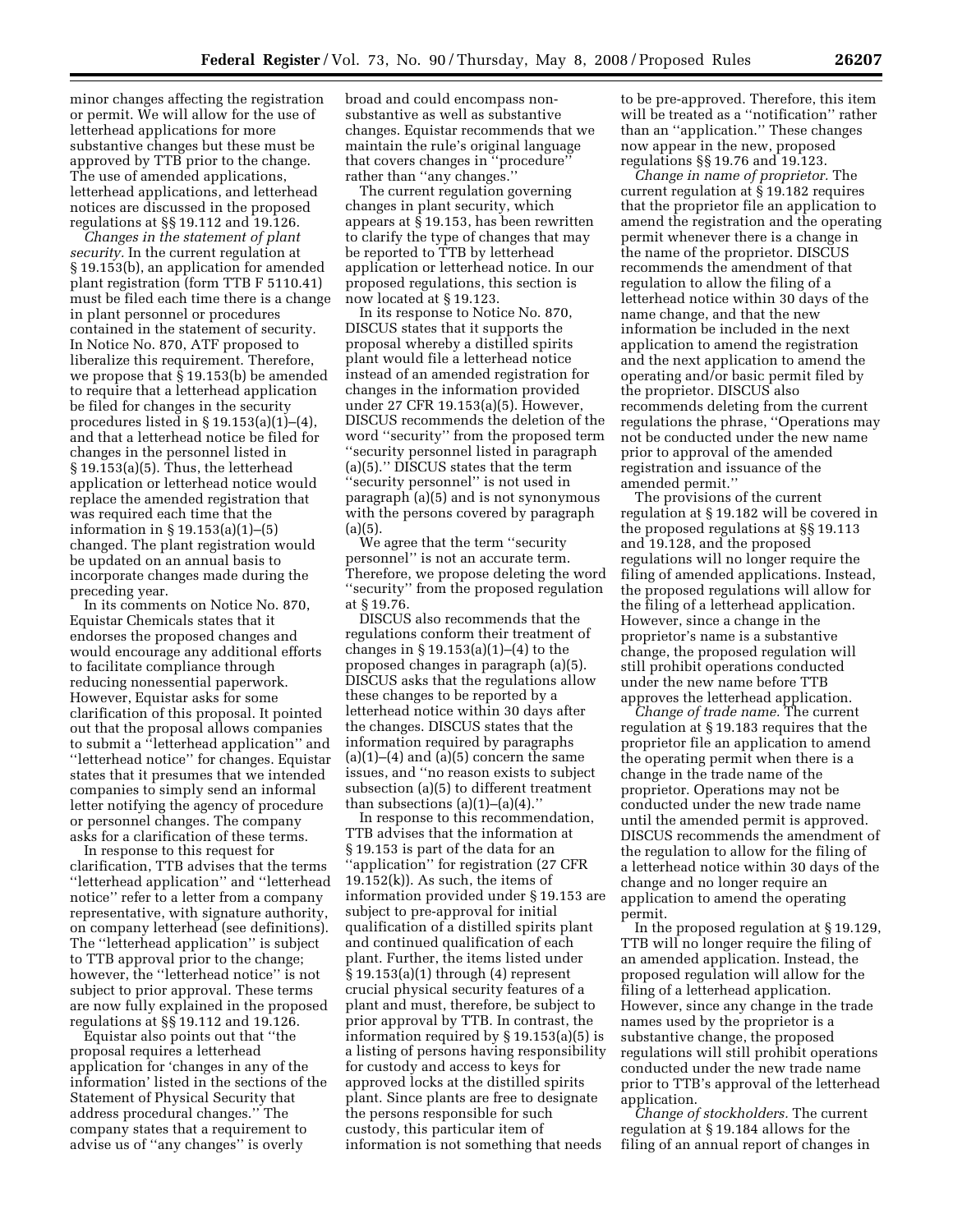major stockholders except where the sale or transfer of capital stock results in a change in control or management. In its comments on part 19, DISCUS recommends that the language of the regulation be amended to read, ''Changes in the list of stockholders furnished under the provision of Sec. 19.167(c)(1) shall be reported in the next application for amended registration on Form 5110.41 filed by the proprietor.''

In the proposed regulations at §§ 19.114 and 19.130 we will allow a proprietor to submit an annual letterhead notice regarding changes in major stockholders. Under the proposed regulations, the changes must be incorporated in the next application filed, unless a change of control occurs. If a change in control takes place, § 19.114 requires that the proprietor must file TTB F 5110.41, Registration of Distilled Spirits Plant, within 30 days of the change, and § 19.130 requires that the proprietor must file TTB F 5110.25, Application for Operating Permit Under 5171(d), within 30 days of the change.

*Changes in officers and directors*. The current regulation at § 19.185 requires that a proprietor file an application for amended registration on Form 5110.41 when there is a change in the list of officers or directors. DISCUS recommends that the regulation be amended to state that the proprietor will report the change on the next application on TTB F 5110.41 for amended registration filed by the proprietor.

In the proposed regulations at §§ 19.115 and 19.131, we propose to allow a proprietor to submit a letterhead notice at the time of the changes and incorporate the changes in the next application for amended registration filed on form TTB F 5110.41 and the next form TTB F 5110.25 filed.

*Permit transfers*. In its comment on Notice No. 870, Equistar Chemicals asked that ATF (BATF in its comment) examine ways to minimize the paperwork and notice requirements associated with ATF permits when a change of ownership occurs. Equistar states:

BATF should examine ways to minimize the paperwork and notice requirements necessary to transfer BATF permit ownership in order to facilitate a smoother and less burdensome transition to the acquiring entity. Because the Securities and Exchange Commission (SEC) obtains copious records on publicly traded companies, perhaps BATF could coordinate efforts with SEC in cases where the acquiring entity is a publicly traded company and obtain company information through existing government databases. Alternatively, BATF could also prevent duplication by allowing companies to submit their annual reports in lieu of

filling out numerous forms and applications. Such solutions would simultaneously facilitate BATF's access to companies' business information and alleviate the burden on companies who must currently submit new documentation of standard business information to each governmental branch who requests it.

In general, TTB agrees that we should simplify the amendment of registrations and permits wherever possible. For this reason, we propose to expand the use of both letterhead notices and letterhead applications for reporting changes to the registration and the operating permit.

However, in regard to utilizing SEC filings in cases where there is a change in ownership or control, there are several problems. First, much of the information that a proprietor submits in support of a plant registration or an operating permit is specific to distilled spirits operations. As such, this type of information, except for some similar items of information, is not required by agencies such as the SEC and so copies of such submissions would be inadequate for TTB purposes.

*Adoption of formulas*. The current regulation at § 19.187 provides for the adoption of formulas by a successor. DISCUS recommends in its comments on part 19 that the regulation refer to 27 CFR 5.28 and that the language in § 19.187 which is redundant with § 5.28 be removed.

In the proposed regulations we eliminated § 19.187 as a separate section of regulations and we have incorporated references to the adoption of formulas and §§ 5.28 and 20.63 into the proposed regulations at §§ 19.116 and 19.132.

*Changes in premises*. The current regulation at § 19.190 refers to several sections of regulations relating to alternation of premises. DISCUS recommends the amendment of these references to ensure the accuracy of cross-references to other appropriate sections in part 19. The accuracy of cross-references is important so we propose to amend the references at proposed § 19.119 to reflect the new section numbers for alternation of premises.

*Change in operations*. The current regulation at § 19.191 requires that a DSP proprietor file an application to amend the registration and operating permit if the proprietor wishes to engage in a new business involving distilled spirits. This section also applies to conducting other businesses on DSP premises. DISCUS recommends the addition of language to the end of this section stating, ''Applications may be approved as provided in Sec. 19.72.''

In the proposed regulation at § 19.120, we now include a reference to § 19.55,

which is the section of regulations relating to other businesses.

*Changes in construction or use of buildings and equipment*. The current regulation at § 19.193 requires a DSP proprietor to submit a letterhead notice prior to a material change in construction or use of buildings or equipment and then incorporate the change into the next amendment of the notice of registration. DISCUS recommends the elimination of most of this section because it is redundant with the general instructions relating to applications for amended registration found at § 19.180.

We did not eliminate this section because we do not believe that it is redundant. Similar to the other sections in this subpart, it provides specific instructions for amending the registration. The provisions of current § 19.193 appear in the proposed regulations at § 19.122.

*Procedures for alternation of proprietors*. The current regulation at § 19.201 covers the procedures that proprietors must follow when DSP premises, or part of the premises, are alternated between different proprietors. Alternation of premises refers to the formal, legal transfer of operations from one proprietor to another proprietor. DISCUS proposes to amend this regulation by eliminating the requirement to provide a diagram of the area of the plant to be alternated. Further, DISCUS proposes that language be inserted into the regulation that would allow the proprietor's production, storage, and processing records to be used to document the alternation of proprietors.

We did not adopt this DISCUS proposal. Records of production, storage, and processing are used to record the details of production, storage, and processing activities at a plant. These records are not designed to officially document the alternation of plant premises from one proprietor to another proprietor. Further, such records would not identify the actual bonded areas of the plant that are alternated; only a diagram can provide this information. However, we did substantially rewrite this section of the regulations to clarify the procedure for alternating proprietors. In addition, the requirement to file Form 5110.34 has been replaced with the requirement to file a letterhead notice with TTB when such alternations occur. The proposed amended section appears at § 19.141.

*Alternate operations*. The current regulation at § 19.202 provides for the alternate use of plant premises and equipment for customs purposes whereby the premises of the plant are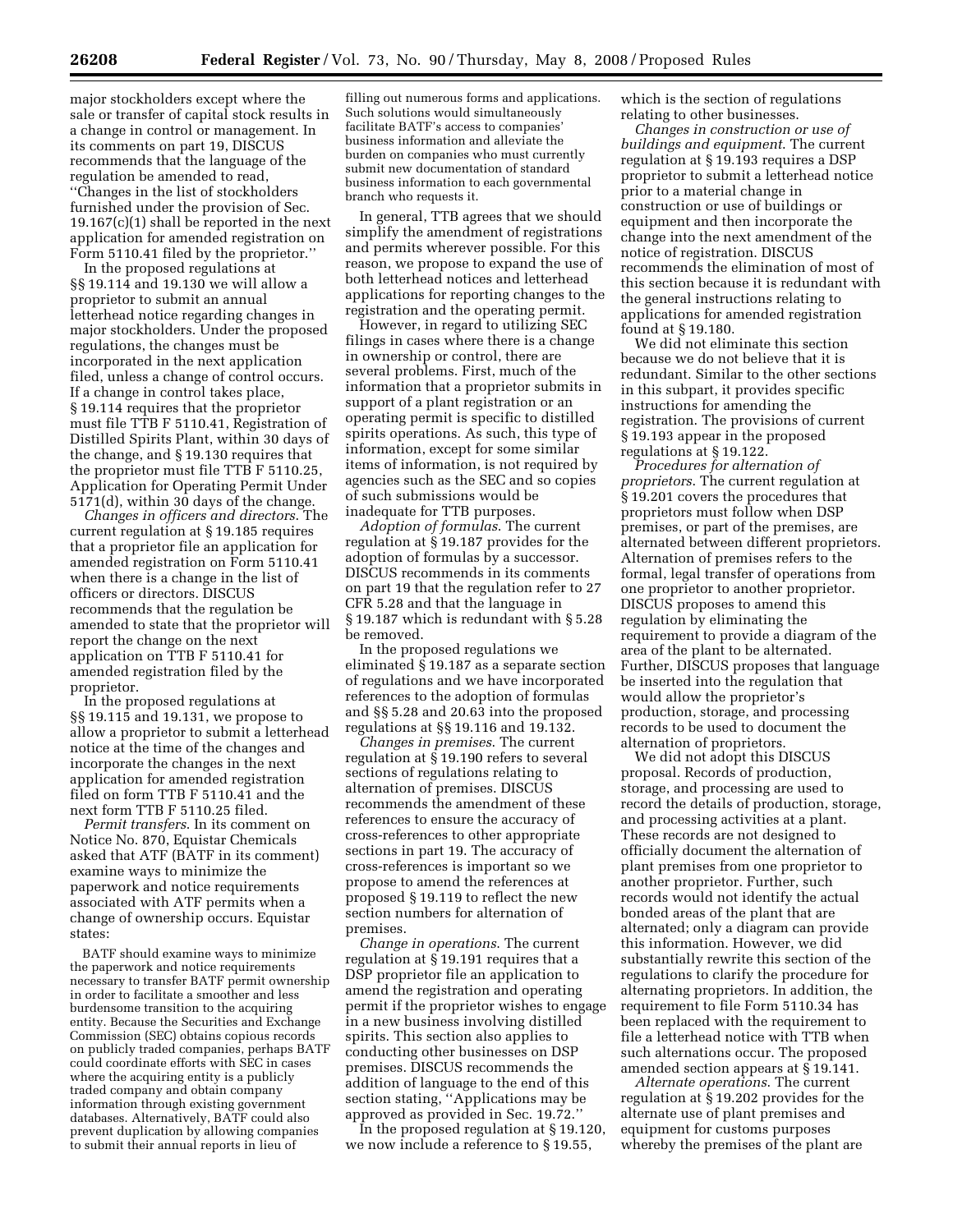converted from TTB bonded premises to Customs bonded premises. The current regulation also requires that the proprietor file a notice on Form 5110.34 whenever the plant premises are curtailed or extended for customs purposes. In Notice No. 870 ATF proposed to substitute a letterhead notice for the filing of Form 5110.34 each time that distilled spirits plant premises are alternated for customs purposes.

The current regulations at §§ 19.203 through 19.206 provide for the alternation of distilled spirits plant premises with bonded wine cellar premises, taxpaid wine bottling house premises, general premises, and premises for the manufacture of eligible flavors. The current regulations also require that the proprietor file a notice on Form 5110.34 whenever the premises are curtailed or extended for these purposes. In Notice No. 870, ATF proposed to simplify this requirement by amending §§ 19.203 through 19.206 to provide that after a proprietor has received approval for the alternation plan that defines the boundary of the premises to be alternated, the alternation may take place pursuant to records kept in a logbook. In Notice No. 870, ATF listed the requirements for the proposed logbook record in a new section of regulations at § 19.781. In Notice No. 870, ATF also proposed to allow for the alternation of distilled spirits plant and brewery premises under the same conditions. Alternation of distilled spirits plant premises and brewery premises is not provided for in the current regulations.

In its comments on Notice No. 870, DISCUS expresses support for the proposal to eliminate the requirement to file Form 5110.34 each time that the premises are alternated. However, DISCUS does not support the proposal to require a proprietor to prepare a logbook containing the information required by proposed § 19.781 each time that the proprietor alternates premises. DISCUS states that ''this proposal runs contrary to the objective of effective regulatory reform; [sic] to replace formal recordkeeping requirements with reliance upon commercial business records maintained in the ordinary course of business.'' Further, DISCUS contends that the proposal does not eliminate the requirements for prior submission and prior approval or the requirement to physically segregate products by type (wine, beer, spirits, or flavors). It asserts that the requirement in the regulations to segregate products is burdensome and that companies can track, distinguish, and identify products and operations by computer. DISCUS

also asserts that '' 'constructive segregation' of product by computerized records protects BATF's regulatory objectives, without the inefficient use of space and time and effort inherent in requiring physical separation.''

DISCUS recommends that the regulations allow alternation under §§ 19.202 through 19.206 if the distilled spirits plant proprietor files a letterhead notice reporting the alternation within 30 days after the alternation takes place. It also proposes that the proprietor's ordinary business records be used to substantiate the alternation and that we eliminate the requirement to physically separate products as currently required.

For the reasons discussed earlier in this notice, TTB is not adopting these recommendations regarding dependence upon company records for segregation of goods and reliance upon ''constructive segregation.'' As stated earlier, the IRC does not provide for the separation of premises solely by records. Further, the bonded area of a DSP is a clearly defined physical area of the plant with clearly defined boundaries. It is not an area defined only by commercial records.

Therefore, in this current notice we propose a new section of regulations at § 19.142 to provide for the alternation of premises for customs purposes whereby proprietors will file a letterhead notice with TTB prior to any alternation of premises. We have also eliminated the requirement to file Form 5110.34. We do not agree with the DISCUS proposal that would allow notices to be filed up to 30 days after the fact. Thus, the proposed regulation at § 19.142 will require that the letterhead notice must be filed prior to alternation of premises for customs purposes.

In addition, we propose a new, single section of regulations at § 19.143 that will provide for extension and curtailment of distilled spirits plant bonded premises with either general premises, an adjacent bonded wine cellar, an adjacent taxpaid wine bottling house, an adjacent brewery, or facilities for the manufacture of eligible flavors. Under our proposed regulations, proprietors will document such alternations in the record prescribed in proposed § 19.627 at the time the alternation occurs, and we will not require the filing of a letterhead notice with TTB or the filing of form TTB F 5110.34. The record prescribed in proposed § 19.627 will allow for the use of commercial records, when the commercial records provide the same information required by § 19.627 and are retrievable and available for inspection by TTB officers. Because of the variability of commercial records,

we believe that there is a need to provide minimum standards for the commercial records that document alternation of premises. Further, the proposed regulation at § 19.143 will still require the segregation of products. We disagree with the DISCUS recommendation that would allow for the ''constructive segregation'' of products based on computerized records. This is not an actual segregation of product as required by law at 26 U.S.C. 5178(a)(1)(B) and 5612 and could result in the commingling of taxpaid and non-taxpaid product.

Subpart F—Bonds and Consents of Surety

Proposed subpart F covers the bonding of distilled spirits plants. For the most part, this subpart contains the same information found in current regulations at subpart H, except that the proposed regulations are written in plain language.

However, the proposed regulation at § 19.163 will allow persons who operate more than one distilled spirits plant serviced by TTB's National Revenue Center to give TTB a single area operations bond that covers the operations of two or more distilled spirits plants and adjacent bonded wine cellars located within the same geographic area. For practical purposes this means that, since TTB's National Revenue Center services the entire United States, a proprietor's operations bond may cover all of the proprietor's plants in the United States.

DISCUS did not recommend any substantive changes to these regulations in its comments on part 19. However, it did recommend that the requirement to execute a bond under penalties of perjury be deleted. This recommendation is not being considered in this proposed rule for the reasons discussed earlier in this notice.

Subpart G—Construction, Equipment, and Security Requirements

Under the current regulations in part 19, construction, equipment, and security issues are covered at subpart I. In the regulations proposed by this notice, those issues will be covered in the new proposed subpart G. The following is a discussion of the changes we that propose in the new subpart G.

*Construction of buildings*. The current regulation at § 19.271, Construction of buildings, will not be included in the proposed regulations. We found that it simply repeats requirements already found in §§ 19.281(a) and 19.281(b).

*Equipment*. The current regulation at § 19.272, Equipment, will also be deleted. We found that it simply repeats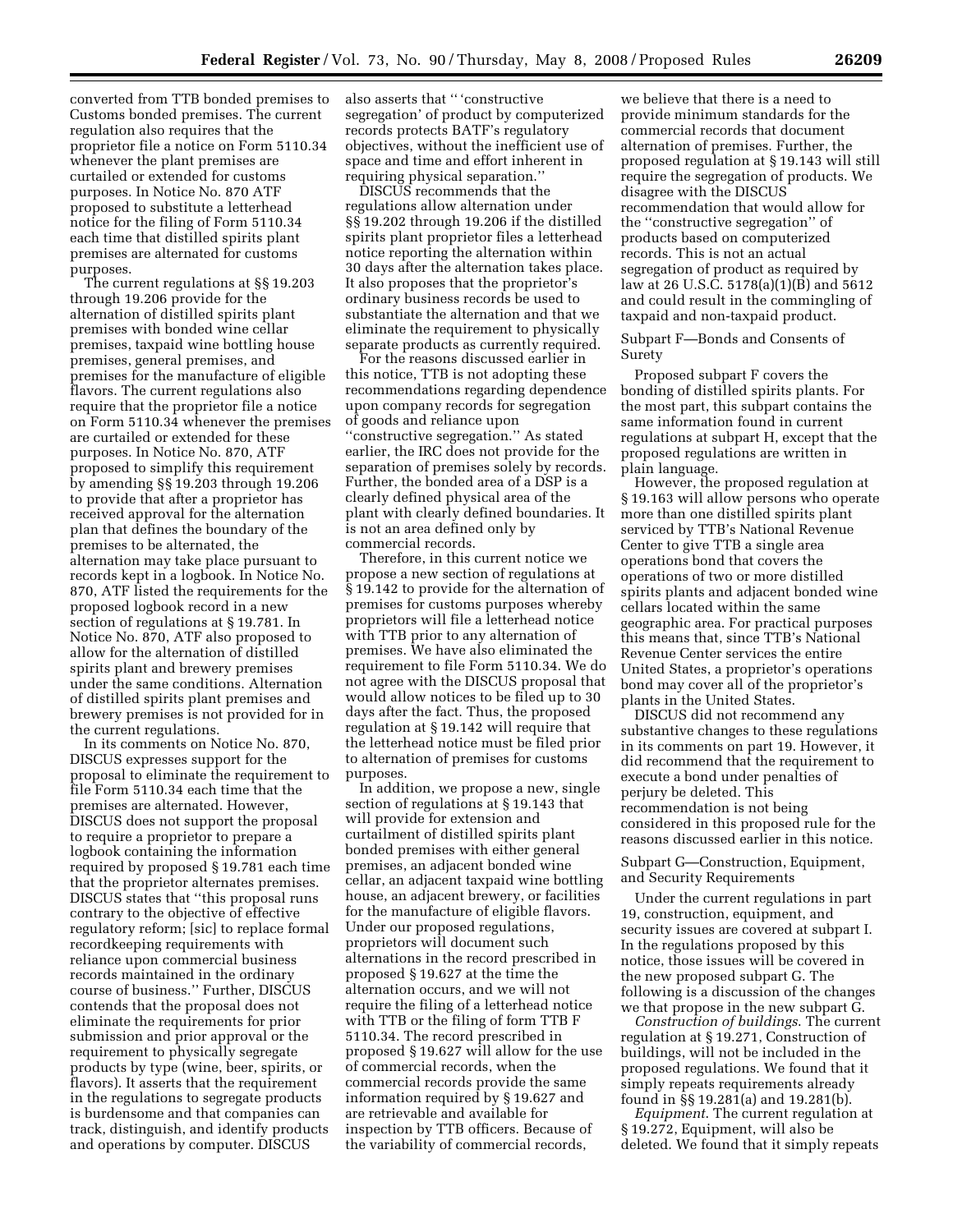requirements found in several other sections of the current regulations including: §§ 19.152(h), 19.152(k), 19.153, 19.166, and 19.281(a), (c), and  $(d)$ 

*Tanks*. DISCUS recommends that the requirement to permanently mount scale tanks on scales should not apply to tanks that do not exceed a 55-gallon capacity. This proposal is reasonable because such small tanks are intended to be portable and there is no need to mount them permanently on scales. Therefore, we adopted this recommendation in the proposed regulation at § 19.183(b).

*Continuous distilling system*. We propose to eliminate the current regulation at § 19.275, Continuous distilling system, from the regulations in the new proposed subpart G. The requirement for a continuous distilling system is already covered in the proposed regulations at Subpart L, Production of Distilled Spirits, and we found § 19.275 of the current regulations to be redundant.

*Meters*. During the course of certain operations at distilled spirits plants, proprietors are required to measure the volume of distilled spirits. When measuring spirits for purposes other than tax determination, the regulations require that the spirits be measured in a tank or a conveyance using calibration charts. The current regulation at § 19.277 also allows for the use of meters when measuring spirits for purposes other than tax determination. However, in order to use a meter, the proprietor must first submit an application to TTB, along with technical data regarding the meter they intend to use. TTB must approve the meter prior to its use at a plant.

In its petition and markup of part 19, DISCUS proposes the elimination of the prior approval requirement for meters. DISCUS states that this requirement imposes unnecessary and timeconsuming burdens on TTB resources and the industry and serves only to delay operations at a DSP. DISCUS states that the proprietor should be responsible for using and maintaining accurate equipment.

After careful consideration of this proposal, TTB has decided to propose significant changes in the new proposed regulations whereby a proprietor may use mass flow meters for all required bulk gauges at a distilled spirits plant, including bulk tax determination gauges, if the meters meet certain criteria for accuracy. This will reduce the burden on industry members and TTB while ensuring the accuracy of bulk measurements.

Accordingly, the proposed regulation at § 19.188(c) provides that a proprietor may use a mass flow meter for tax determination of bulk spirits if the meter is certified by the manufacturer or other qualified person as accurate within a tolerance of  $+/-0.1\%$ . For all other required gauges of bulk spirits at a distilled spirits plant, a proprietor may use a mass flow meter if it is certified by the manufacturer or other qualified person as accurate within a tolerance of  $+/-0.5\%$ . For both tax determination gauges and all other required gauges, the proprietor must make corrections for the temperature of the spirits being measured in conjunction with the volumetric measurement of spirits by mass flow meter. The proprietor must also test mass flow meters at least every 6 months to ensure that they are accurate within the required tolerances.

*Miscellaneous changes*. In addition to the changes proposed above, TTB also proposes to make several editorial changes in subpart G that will make the regulations easier to understand. For example, the current regulation at § 19.273, Tanks, has been divided into several shorter sections covering: (a) The general requirements for tanks, (b) scale tanks, (c) graduation of scale tanks, and (d) testing for accuracy. The proposed, shorter sections are found at §§ 19.182, 19.183, 19.184, and 19.185.

## Subpart H—Special (Occupational) Tax

On October 22, 2004, the President signed into law the American Jobs Creation Act of 2004 (the Act), Public Law 108–357, 118 Stat. 1418. Section 246 of the Act amended the IRC by providing that, during the 3-year period from July 1, 2005 through June 30, 2008, the rate of special (occupational) tax imposed under IRC sections 5081, 5091, 5111, 5121, and 5131 is zero. The effect of this provision is that proprietors of distilled spirits plants, including alcohol fuel plants and certain other proprietors, are not subject to special (occupational) tax during the suspension period. However, although the tax rate for the occupations affected by the suspension is zero during the suspension period, the IRC still requires that persons engaging in those occupations must register annually and comply with all applicable recordkeeping requirements. On October 31, 2005, TTB issued Treasury decision T.D.TTB–36 (70 FR 62238) which implemented this provision of the Act by amending the special (occupational) tax regulations in part 19 and other affected parts.

On August 10, 2005, the President signed into law the Safe, Accountable, Efficient Transportation Equity Act: A

Legacy for Users, Public Law 109–59, 119 Stat. 1144. Section 11125 of this act repeals the special (occupational) tax applicable to proprietors of distilled spirits plants. This provision will become effective on July 1, 2008.

The special (occupational) tax regulations proposed in this notice are located in proposed subpart H and are based upon the American Jobs Creation Act of 2004. Thus, they provide for a suspension of the special (occupational) tax through June 30, 2008. However, prior to the effective date of section 11125 of the Safe, Accountable, Efficient Transportation Equity Act, TTB intends to develop and issue regulations for all parts in title 27 of the Code of Federal Regulations that are affected by the special tax repeal provisions of that act. Therefore, the regulatory text in the final rule associated with this notice of proposed rulemaking will reflect the statutory provisions that are in effect when that final rule is published.

### Subpart I—Distilled Spirits Taxes

Under the current regulations, information regarding payment of the distilled spirits taxes is found in two separate subparts, Subpart C, Taxes, and Subpart P, Transfers and Withdrawals. Subpart C contains much of the basic information about distilled spirits taxes, plus the methods for calculating tax credits under the IRC at 26 U.S.C. 5010. Information regarding determination of taxes and the filing of tax returns is located in subpart P.

Logically, all information associated with distilled spirits taxes should appear in the same subpart. Therefore, the proposed regulations consolidate all of the information relating to distilled spirits taxes currently found in subparts C and P plus several other miscellaneous tax provisions currently located in other subparts into a new proposed Subpart I, Distilled Spirits Taxes.

*General sections*. In addition to consolidating the tax information currently found in subpart C and P, we have created several new general sections within the proposed subpart I. These new sections discuss issues such as deferred payment and prepayment of taxes, and the tax credits provided under 26 U.S.C. 5010. These general sections are intended to give the reader a brief introduction to some of the more complex subject matter within proposed subpart I.

*Gallonage taxes.* In its comments on part 19, DISCUS recommends the elimination of several sections of the current Subpart C regulations that appear under the heading ''gallonage taxes.'' This includes §§ 19.21, 19.22,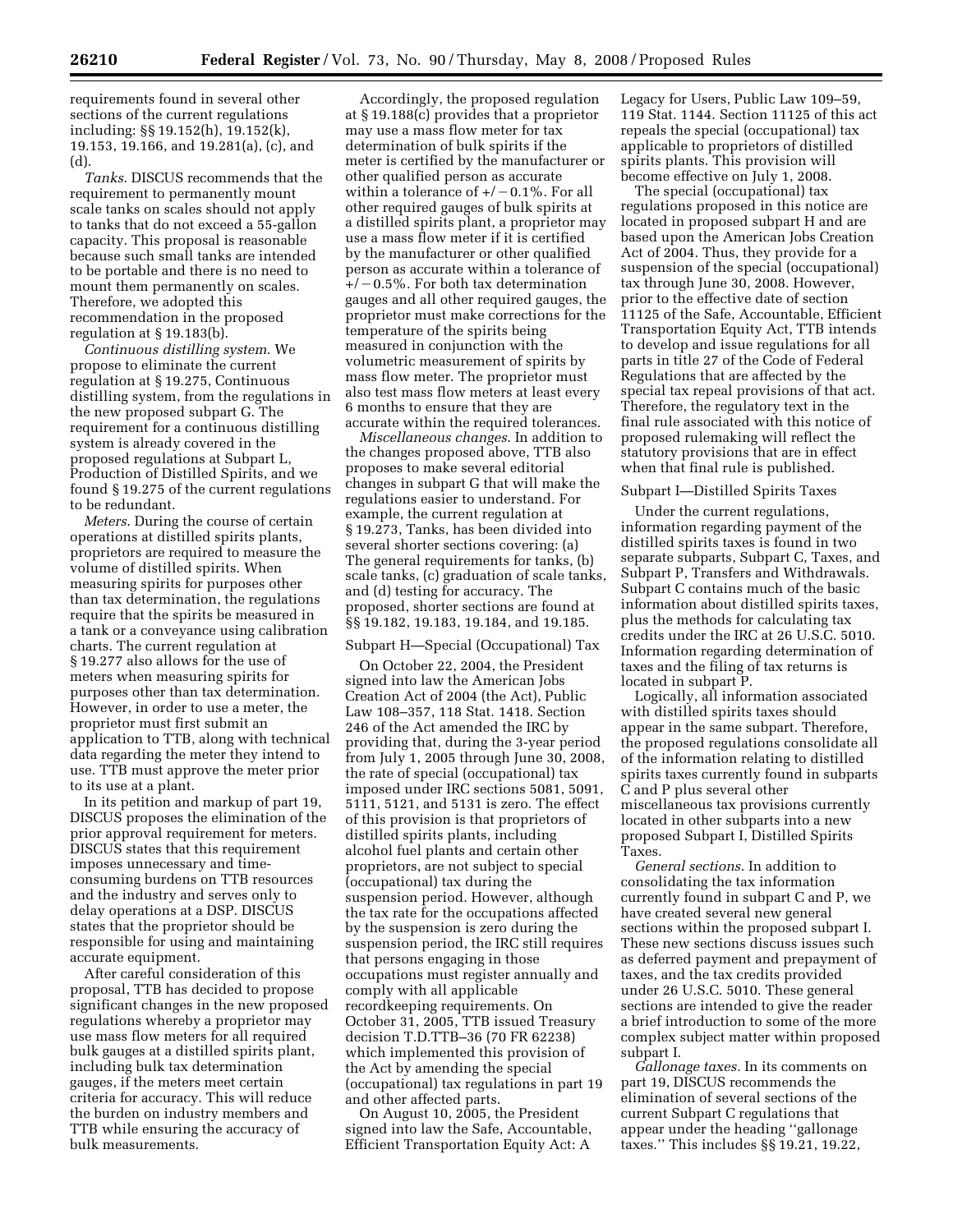19.23, 19.24, 19.25, and 19.26. DISCUS states that these sections are redundant with the IRC.

TTB agrees that many of these sections of regulations repeat provisions of the IRC. However, as stated earlier in this notice, we intend that the regulations in part 19 provide users with a comprehensive and complete guide to the requirements for operating a distilled spirits plant, and where appropriate, we will repeat certain statutory requirements in the regulations. We do not wish to unnecessarily require readers of these regulations to reference both the IRC and the regulations when researching an issue. Therefore, we propose to retain most of the information provided in current §§ 19.21, 19.22, 19.23, 19.24, 19.25, and 19.26 in proposed Subpart I.

*Inventory reserve account.* In its markup of part 19, DISCUS also proposes the deletion of § 19.38, which provides for an inventory reserve account. The inventory reserve account is one of the optional methods that a proprietor may use for applying effective tax rates under the IRC at 26 U.S.C. 5010. DISCUS offers no explanation for deleting this section. In the proposed regulations, we retained this section in order to provide industry members with another option in determining the method for applying effective tax rates.

## Subpart J—Claims

Under the current regulations in part 19, the subject of ''Claims'' is covered as a subcategory of subpart C, Taxes. In these proposed regulations, we have relocated the regulations related to claims into a new, separate subpart J. Most of the changes to the regulations in proposed subpart J are relatively minor and are intended to improve the language and thereby make the regulations easier to comprehend.

Under the current regulations governing claims, only distilled spirits that were withdrawn from a domestic distilled spirits plant may be returned to a distilled spirits plant and a claim filed. We propose to amend the language of the regulations in proposed Subpart J, Claims, and in Subpart Q, Return of Spirits to Bonded Premises and Voluntary Destruction, to reflect the fact that imported bottled spirits that were taxpaid or tax determined when imported into the United States may be returned to a distilled spirits plant and a claim filed. This change reflects an amendment to the law at 26 U.S.C. 5008(c), which became effective on April 1, 1998.

## Subpart K—Gauging

We propose to establish a new subpart K that will amend and consolidate gauging instructions that are currently located in several different subparts within part 19 at §§ 19.84, 19.91, 19.92, 19.93, 19.319, and 19.503.

We believe that placing gauging issues within a single subpart will assist the reader in locating gauging information that was formerly located within administrative and miscellaneous subparts. We have also restructured several of the sections relating to gauging to make them easier to understand. We also propose to amend several of the regulations relating to gauging.

*Meters.* Under the current regulations at § 19.277(c), TTB may authorize proprietors to use a meter for measuring quantities of spirits for purposes other than tax determination. In order to receive authorization to use a meter for this purpose, § 19.277 requires that the proprietor make an application to the appropriate TTB officer that includes technical data about the meter such as make, model, and the accuracy tolerance. TTB must then evaluate the data to determine whether the meter is suitable for the intended use before approving its use. The current regulations do not provide for the use of meters for bulk tax determination gauges.

Under the proposed regulations at § 19.284, TTB would allow for the use of mass flow meters for both bulk tax determination gauges and all other bulk gauges that must be performed at a distilled spirits plant. Further, the proprietor's use of mass flow meters would not be subject to prior approval by TTB. Instead, the proposed regulations establish standards of accuracy that a mass flow meter must meet for use in bulk tax determination gauges and a separate standard of accuracy for all other bulk gauges. As proposed, a mass flow meter used for tax determination gauges must be certified by the manufacturer or other qualified person as accurate within a tolerance of ±0.1%. A mass flow meter used for all other required gauges must be certified by the manufacturer or other qualified person as accurate within a tolerance of ±0.5%.

In its comments on part 19, DISCUS recommends amending the current regulation at § 19.319(a) by deleting the requirement to use an ''approved meter'' for volume determinations in the production gauge. We propose to change this requirement by substituting the term ''accurate mass flow meter'' for the term ''approved meter.'' Thus, the

volume determination on the production gauge can be made using an 'accurate mass flow meter.'' This change appears in the proposed regulations at § 19.289.

For several years, TTB has seen an increased interest in the use of meters by proprietors of distilled spirits plants. Further, manufacturers of meters have improved the accuracy of their mass flow meters. The proposed regulations will give proprietors the opportunity to take advantage of the improved performance of mass flow meters and modernize operations at their plants without the need to seek prior approval from TTB.

*Spirits in receiving tanks.* DISCUS recommends the deletion of a sentence from the current regulation at § 19.319(a) that states, ''Spirits in each receiving tank shall be gauged before reduction in proof and both before and after each removal of spirits therefrom.'' We did not adopt this recommendation because we need accurate measurements of spirits removed from production, including a measurement of the spirits before and after removal from the receiving tank. This provision is found in the proposed regulations at § 19.289(a).

*Gauge record for packages filled.*  DISCUS also recommends the deletion of the requirement for a gauge record for each lot of packages filled, found in the current regulation at § 19.319(d). We did not adopt this recommendation. We continue to need this type of information and we will continue to require a gauge record for each lot of packages filled. This provision is now found in the proposed regulations at § 19.289(d).

*Other industry proposals.* DISCUS also recommends that gauges no longer be required when spirits are filled into packages from storage tanks and when spirits are transferred between operational accounts. We did not adopt these changes in the proposed regulations. We believe that these gauges are still an important means of accounting for spirits within the plant.

The current regulation at § 19.91(b) covers the gauging of alcoholic flavoring materials when dumped. The regulation states that when proof of the flavoring materials is determined from a label or the manufacturer's statement, the proprietor must periodically test a sufficient number of samples and record the results in the gauge record. DISCUS recommends the elimination of the requirement to record those results in a gauge record. TTB has adopted this recommendation in the proposed regulations at § 19.287. This is a relatively minor gauging requirement,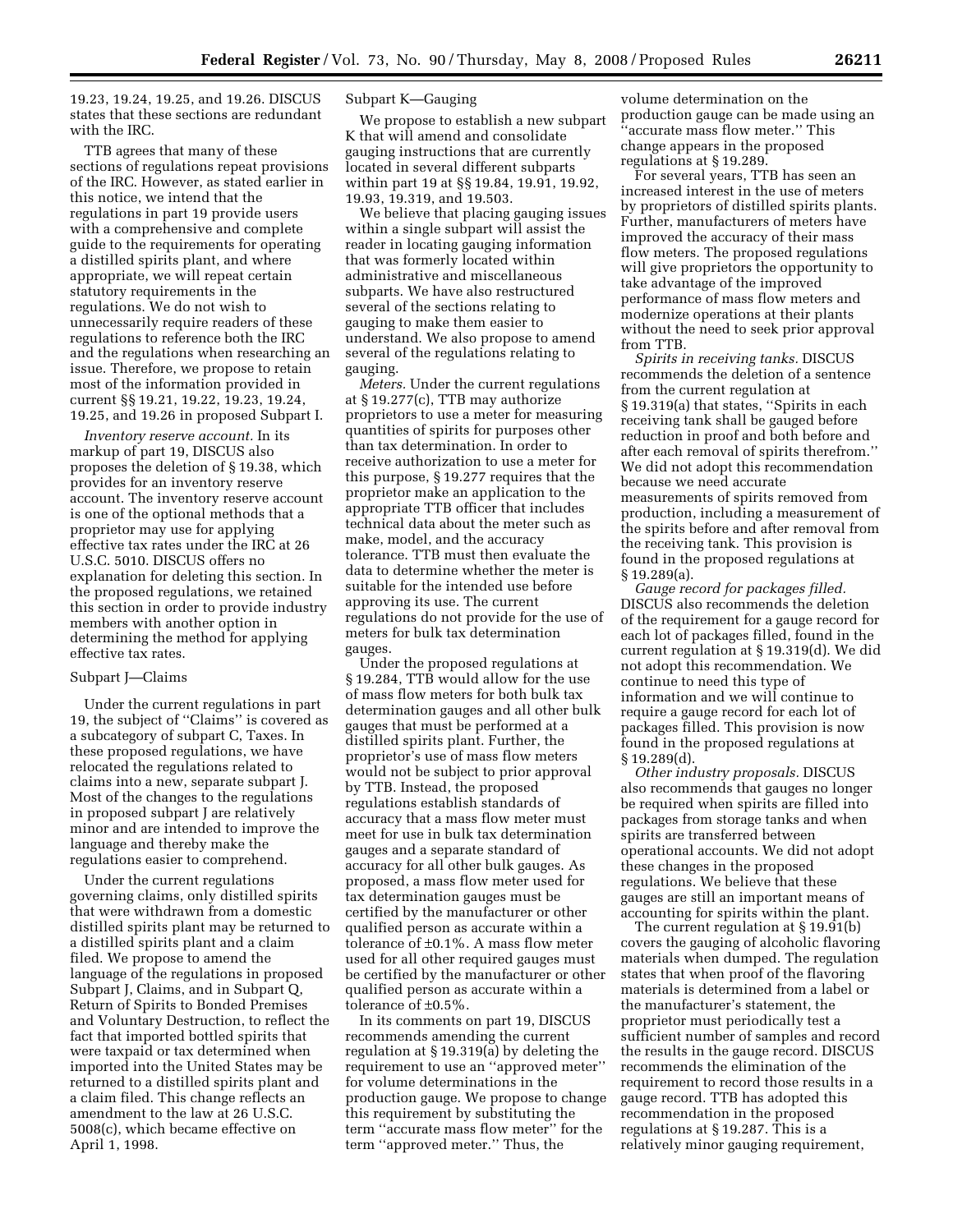and we see no reason to require a record for such gauges.

In its comment on Notice No. 870, Equistar Chemicals asks that the requirement in the current regulations at § 19.503 and § 30.43 be clarified. The company states that the existing regulations appear to require the establishment of a separate tare for each package individually gauged. The term ''tare'' refers to the weight of an empty package. They propose that TTB allow for an average tare in order to facilitate packaging by reducing the time involved in recording a gauge and tare for each package. We did not adopt this recommendation. TTB requires an accurate gauge of spirits that are withdrawn from bonded premises. A package (drum, barrel, or similar container; see § 19.1 definition) is so large that the variance in tare can be significant. This means that the proprietor must establish the actual tare of each package to be withdrawn from bond. This requirement appears in the proposed regulations at § 19.288.

Subpart L—Production of Distilled **Spirits** 

Under the current regulations in part 19, production of distilled spirits is covered at subpart J. In the regulations proposed by this notice, production issues will be covered in proposed subpart L. In its comments on part 19, DISCUS recommends several changes affecting the regulations that govern production of distilled spirits. Below is a summary of the recommended changes and TTB's evaluation of those recommendations. Also discussed is a proposed change to a regulation based on an amendment to the IRC at section 5222(b)(2).

*Notices.* The current regulation at § 19.311 requires a proprietor to file a notice on Form 5110.34 with the appropriate TTB officer prior to commencing, resuming, or suspending production operations. DISCUS recommends that the proprietor simply file a letterhead notice for such actions. This recommendation is reasonable because the filing of a letterhead notice accomplishes the same objective as the filing of a form. We adopted this recommendation in the proposed regulations at § 19.292.

*Suspension of reports.* DISCUS recommends that during periods when production operations are suspended, the regulations should not require proprietors to file reports of production under current subpart W. This recommendation is reasonable because TTB does not need to receive reports of no activity, and we adopted this

recommendation in the proposed regulations at §§ 19.292(c) and 19.632.

*Record of fermenting material.*  DISCUS recommends amendment of the current regulation at § 19.314 by the deletion of the requirement to maintain a record of fermenting material removed from or used on bonded premises for other purposes. We did not adopt this recommendation. The IRC at 26 U.S.C. 5207(a)(1)(A) specifically requires that the proprietor maintain records of the receipt of materials intended for use in the production of distilled spirits, and the use thereof.

*Unfinished spirits.* The current regulation at § 19.316 discusses the requirements for a continuous distillation system and redistillation of unfinished spirits. DISCUS recommends amendment of this section of regulation by the deletion of the requirement to determine the quantity and proof of unfinished spirits produced from distilling materials. We did not adopt this recommendation because this type of record is required by the IRC at 26 U.S.C. 5207(a)(1)(C).

*Entry gauge.* DISCUS recommends amendment of the current regulation at § 19.321 by the insertion of language that would allow the production gauge to be used as the entry gauge when spirits are deposited for storage or processing at the same plant and entered for redistillation at the same plant. This is a reasonable recommendation because a single gauge will be sufficient as the production gauge and the entry gauge and we adopted this recommendation in the proposed regulation at § 19.306.

*Record of tests.* DISCUS also recommends that the current regulation at § 19.326 be amended by deleting a requirement to maintain a record of tests for the spirits content of chemicals produced by the production process. We did not adopt this recommendation. The proprietor is required by this section of regulations to test chemicals for spirits content. We believe that it is reasonable that the proprietor keep a record of such tests in order to document that the spirits content of chemicals removed from the premises does not exceed the 10 percent by volume limit imposed by the proposed regulation at § 19.308.

*Production inventories*. DISCUS recommends amendment of the current regulation at § 19.329 by changing the requirement to conduct an inventory from a quarterly to an annual basis. We did not adopt this recommendation. For inventories that involve bulk liquids in tanks, one inventory per year is not adequate to accurately keep track of quantities on hand and detect losses in a timely manner. The shorter time

period between inventories makes it easier for both TTB and a proprietor to reconcile any discrepancies and thereby protect the revenue. This requirement has been retained in the proposed regulations at § 19.312.

*Receipts of beer.* The current regulation at § 19.312 provides that fermented material to be used in the production of spirits may include beer if it is produced at a brewery contiguous to the distilled spirits plant. Thus, under current regulations beer may only be received at a distilled spirits plant from a brewery that is contiguous to the plant. However, in 1997, Public Law 105–34 amended the IRC at 26 U.S.C. 5222(b)(2) by removing the requirement that beer may only be received from contiguous brewery premises. Instead, 26 U.S.C. 5222(b)(2) now provides that fermented material to be used in the production of distilled spirits may include beer conveyed without payment of tax from brewery premises and beer which has been lawfully removed from brewery premises upon determination of tax. This provision has been incorporated into the proposed regulations at § 19.296.

#### Subpart M—Storage of Distilled Spirits

Under the current regulations in part 19, the storage of distilled spirits is covered at subpart L. In these proposed regulations, issues related to the storage of distilled spirits will be covered under subpart M.

In its comments on part 19, DISCUS recommends several changes to the regulations that govern the storage of distilled spirits. Below is a summary of the recommended changes and TTB's evaluation of those recommendations.

*Tanks.* The current regulation at § 19.342(b) states that if ''spirits or wines are being deposited in a partially filled tank in storage on bonded premises, simultaneous withdrawals may not be made therefrom unless the flow of spirits or wines into and out of the tank is being measured by meters or other devices approved by the appropriate TTB officer which permit a determination of the quantity being deposited and the quantity being removed.'' DISCUS recommends that this subparagraph be deleted. We agree, and we have deleted this subparagraph from the proposed regulations because we consider this to be a common-sense issue rather than an issue that needs to be spelled out in the regulations. In addition, we believe that the requirement to conduct proper gauging is sufficiently covered in the proposed Subpart K, Gauging.

*Filling packages from tanks.* The current regulation at § 19.344 states that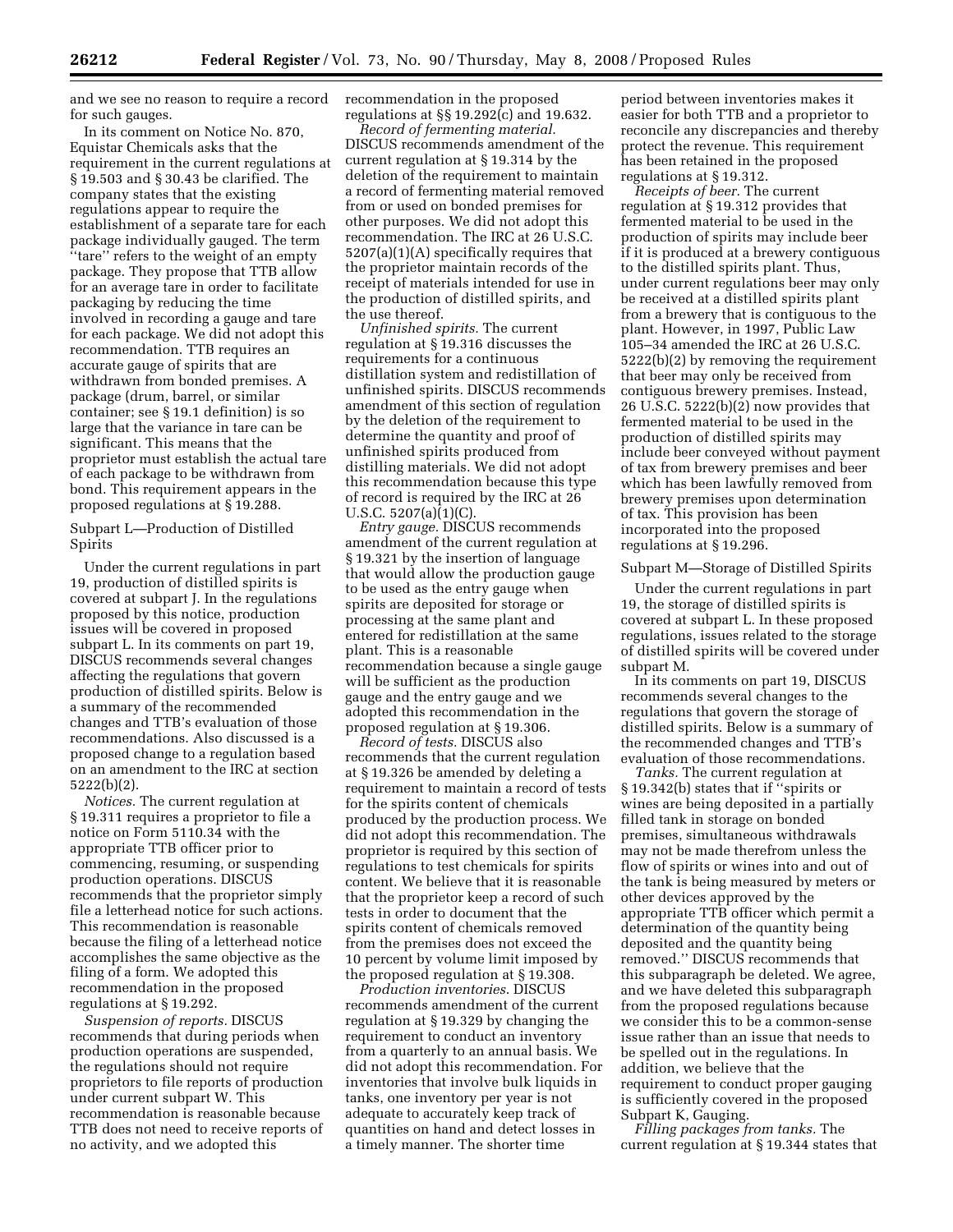spirits or wines in a tank must be gauged before and after filling packages from the tank on bonded premises. DISCUS recommends that this section of regulations be deleted. We disagree with this recommendation. This type of gauge is needed in order to properly account for spirits in the storage account and thereby protect the revenue.

*Packages dumped for mingling.* The current regulation at § 19.347 states that when packages are dumped for mingling, the proprietor must record such mingling on a tank record or tank summary record. DISCUS recommends that this section be eliminated. We disagree because the mingling of spirits needs to be documented on a record in order to properly account for spirits in the storage account and thereby protect the revenue.

*Mingling spirits or wines held in tanks.* The current regulation at § 19.349 states that when spirits of less than 190° of proof or wines are mingled in a tank, the proprietor must perform a gauge and record the gauge on the tank record. DISCUS recommends that this section be deleted. We disagree because the result of such mingling needs to be gauged and documented on a record in order to account for spirits in the storage account.

*Storage inventories.* The current regulation at § 19.353 requires each warehouseman to take a physical inventory of all spirits and wines in tanks at the close of each calendar quarter. DISCUS recommends that this requirement be changed to an annual inventory. We did not adopt this recommendation. One inventory per year is not adequate to accurately keep track of the quantity of spirits and wines on hand and detect losses in a timely manner. The shorter time period between inventories makes it easier for both TTB and a proprietor to reconcile any discrepancies and thereby protect the revenue.

Subpart N—Processing of Distilled Spirits

Under the current regulations, processing operations other than denaturation and manufacture of articles is covered at subpart M. In these proposed regulations, the processing of distilled spirits will be covered under proposed subpart N. Denaturation of spirits and manufacture of articles will be covered under proposed subpart O.

In its comments on part 19, DISCUS recommends several changes to the regulations that govern the processing of distilled spirits. Below is a summary of its recommended changes and TTB's evaluation of those recommendations.

*Receipt of spirits.* DISCUS recommends amendment of the current regulation at § 19.372(b) by adding a sentence allowing the shipper's gauge for bulk spirits to be used as the receiving gauge. We did not adopt this proposal. This suggested change would eliminate the receiving gauge for transfers in bond of bulk spirits and there would be no basis for determining whether a loss of spirits occurred during the shipment, thereby posing a jeopardy to the revenue.

*Bottling tanks.* The current regulation at § 19.382 requires that spirits be bottled from bottling tanks. However, TTB can authorize bottling from original packages or special containers if the proprietor files a notice with TTB explaining such need. DISCUS recommends that language be inserted into this section that would allow liqueurs to be bottled from a tank truck or tote without our prior approval. TTB has previously approved several requests for the bottling of liqueurs directly from tank trucks or totes because this is a reasonable method for handling products such as liqueurs and we adopted this recommendation in the proposed regulation at § 19.352.

*Alcohol content and fill.* The current regulation at § 19.386 requires that proprietors conduct proof and fill checks of bottled spirits at regular intervals and record the results of those tests. These tests are conducted to ensure that the actual proof and fill of bottled spirits agree with the alcohol content and quantity stated on the label. DISCUS recommends that proprietors no longer be required to record the results of those tests as required by § 19.386(c). We did not adopt this recommendation in the proposed regulations. We believe that the recording of the proof and fill checks is important because it documents whether the proprietor is properly conducting the tests as required by the regulation.

*Completion of bottling.* The current regulation at § 19.387 requires that when the contents of a bottling tank are not completely bottled at the end of the day, the proprietor must make entries on the bottling and packaging record covering the total quantity bottled that day. DISCUS recommends that this requirement be deleted from the regulations. We did not adopt this recommendation. The bottling and packaging record represents a record of bottling and packaging activity at the plant and the record should reflect the bottling and packaging activity that takes place on a daily basis.

*Bottles on the bottling line at the end of the work day.* In its comments on part

19, DISCUS states that when the bottling of a particular product run is not completed by the end of the day and is to be resumed on the following work day, § 19.388(a)(1) requires removal of all bottles on the line and packing them in cases that must be sealed. DISCUS recommends that TTB allow proprietors to keep filled bottles on the line at the end of the work day, if the same sized product will be produced on the next bottling shift. DISCUS states that proprietors can save substantial amounts of money if this proposal is adopted in the regulations. After careful consideration, we believe that this proposal is reasonable because it will save both time and expense for proprietors without jeopardizing the revenue. Therefore, we are proposing this change in the proposed regulation at § 19.358(b).

*Remnants.* The current regulation at § 19.389 covers remnant bottles that remain after the completion of bottling. Remnants are the few bottles that may remain after completion of bottling. This regulation requires that notations be made on the bottling record regarding remnant bottles. In their proposal, DISCUS recommends that we delete some of the recordkeeping provisions that relate to remnant bottles. Their suggestion is reasonable because it will eliminate paperwork for the proprietor without jeopardizing the revenue. We are proposing this change in the proposed regulation at § 19.359.

*Filling packages.* The current regulation at § 19.390 requires that spirits filled into packages on processing premises be gauged and the results recorded on a package gauge record. DISCUS recommends that this requirement be eliminated. We did not adopt this recommendation because without such a gauge, there would be no record of the amount of spirits filled into packages.

*Daily summary record.* The current regulation at § 19.400 requires that a daily summary record of bottling and packaging be prepared as required by § 19.751. DISCUS recommends that this section be deleted. While no specific reason was given, this recommendation to delete § 19.400 appears to be part of the general proposal by DISCUS to eliminate all daily records. We did not adopt this recommendation. Our reasons for maintaining daily records are explained in our discussion of Subpart V, Records and Reports.

While we did not retain § 19.400 as a separate section in the proposed regulations, it has been combined with the current regulation at § 19.384, Preparation of bottling or packaging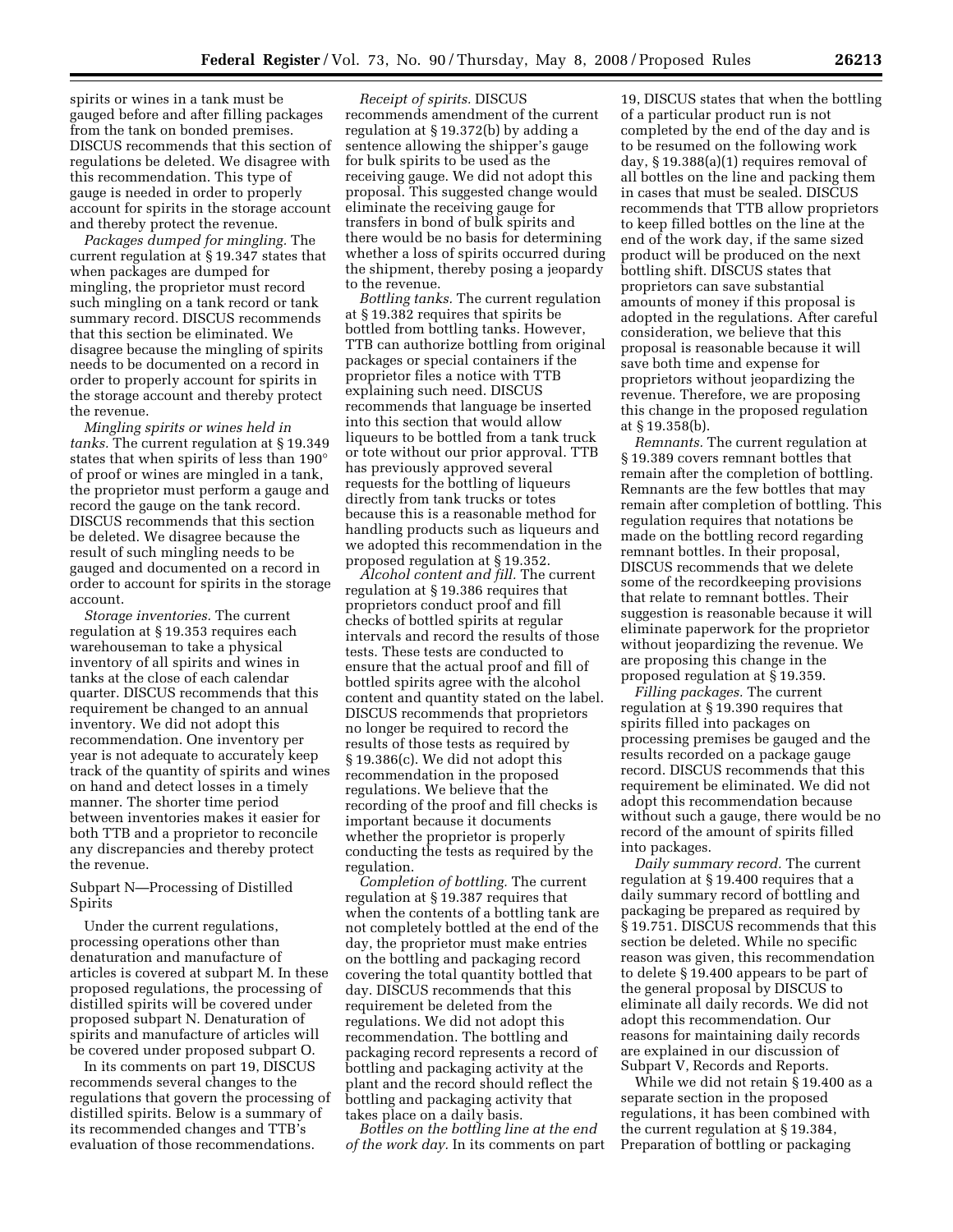record. The new combined section will now appear at § 19.354.

*Bulk inventories.* The current regulation at § 19.401 requires that the proprietor conduct a physical inventory of bulk wine and spirits in the processing account at the close of each calendar quarter. DISCUS recommends that this requirement be changed to an annual inventory. We did not adopt this recommendation. One inventory per year is not adequate to accurately keep track of the quantity of spirits and wines on hand and detect losses in a timely manner. The shorter time period between inventories makes it easier for both TTB and a proprietor to reconcile any discrepancies and thereby protect the revenue.

*Inventory of bottled and packaged spirits.* The current regulation at § 19.402 requires that the proprietor conduct a physical inventory of bottled and packaged spirits twice each year. DISCUS recommends that this requirement be changed to once a year. We did not adopt this recommendation. There is already an allowance in the current regulation at § 19.402 whereby the proprietor may request permission to conduct a single inventory each year. TTB believes that a single inventory may be adequate for some plants, but it is not adequate for others. Approval to take a single inventory may be obtained provided the proprietor maintains accurate records and an annual inventory will not make protecting the revenue more difficult. To require only one inventory per year in all cases in the regulations would weaken TTB's control and protection of the revenue in those plants where more than one inventory per year is desirable.

*Variations in fill.* The current regulation at § 19.386 provides criteria for slight variations in the alcohol content and the fill of bottled distilled spirits that may occur during bottling operations. Acceptable variations in alcohol content (proof) are well defined and very specific in the regulation at § 19.386(b). However, this is not the case for variations in fill. As stated in § 19.386(b), the proprietor must rebottle, recondition, or relabel spirits if the bottle contents do not agree with the label, ''except for such variation as may occur in filling conducted in compliance with good commercial practice with an overall objective of maintaining 100 percent fill for spirits bottled.'' We believe that this criteria could be improved and we propose to establish a standard whereby there must be approximately the same number of overfills and underfills for each lot bottled and in no case may the quantity in a bottle vary by more than plus or

minus two percent from the quantity stated on the label. This new clarification appears in the proposed regulation at § 19.356(b).

Subpart O—Denaturing Operations and Manufacture of Articles

Under the current regulations in part 19, denaturing operations are covered under subpart N. In these proposed regulations, denaturing operations will be covered under proposed subpart O. In their individual responses to Notice No. 870, DISCUS and Equistar Chemicals proposed changes to the regulations governing denaturation. Below is a discussion of the recommended changes and TTB's evaluation of those recommendations.

*Gauge for denaturation.* The current regulation at § 19.454 states that the measurement of spirits and denaturants shall be made by volume, weight, approved meter, or, when approved by the Director, by other devices or methods. In its markup of part 19, submitted in response to Notice No. 870, DISCUS recommends that the term ''approved'' meter be deleted. We believe it is important to still require that distilled spirits plants use measurement devices that are accurate, and although we propose deleting the word ''approved'' as recommended by DISCUS, we are proposing to change the regulation to allow for the use of an ''accurate mass flow meter'' in the proposed regulation at § 19.383. As discussed earlier in this notice, TTB proposes to allow for the use of ''accurate mass flow meters,'' without prior approval by TTB, if they meet certain criteria for accuracy.

*Denatured spirits inventory.* DISCUS recommends the amendment of the regulation at § 19.464 by changing the requirement to conduct an inventory from quarterly to annually. We did not adopt this recommendation in the proposed rule. The shorter time period between inventories makes it easier for both TTB and a proprietor to reconcile discrepancies and thereby protect the revenue.

*Denaturation and article manufacture.* In Notice No. 870, ATF advised that under § 19.454 gauging is required before and after denaturation. This prevents a distilled spirits plant from conducting denaturation and article manufacture in a single, unified process because the proprietor must gauge the spirits after denaturation and before making an article. In Notice No. 870, ATF proposed to amend the current regulation at § 19.454 to provide proprietors with greater flexibility to conduct denaturation and article manufacture in a single, unified process. ATF also proposed to provide a prescribed method of computation to accurately determine the quantity of denatured spirits used and produced.

Equistar Chemicals wrote in support of the proposal to allow for a unified process for denaturation and article manufacture. However, the company suggested that the regulations continue to allow for measurements by volume, meter, or other approved methods, and it suggested alternative language for § 19.454. Equistar's suggestion is included in these proposed regulations with some modification; i.e., we will not prescribe a weight calculation as the sole means for determining the quantity of specially denatured alcohol produced when denaturation and article manufacture occur in a single process. These changes appear in the proposed regulations at § 19.383.

*Filling containers from tanks.* In its comments on Notice No. 870, Equistar recommends amendment of the current regulation at § 19.462, Filling of containers from tanks. This regulation requires companies to record a gauge measurement both before and after withdrawing spirits from a tank. Equistar suggests that the regulations eliminate the requirement for the first gauge measurement and simply allow the second, after-withdrawal gauge measurement to serve as the starting measurement for the second withdrawal. This proposal is reasonable because a single gauge may serve both purposes, and we are proposing to amend the regulations at § 19.389 to reflect that change.

Subpart P—Transfers, Receipts, and Withdrawals

Proposed subpart P will cover several issues, including transfers in bond, receipts from customs custody, withdrawals without payment of tax, withdrawal free of tax, samples of spirits, and securing of conveyances. Sections of the current regulations related to withdrawal on determination and payment of tax have been moved to proposed Subpart I, Distilled Spirits Taxes. Below is a discussion of several changes to the regulations that we are proposing in the new subpart P.

*General.* We propose to add a new ''General'' section to the regulations that will identify the subject matter covered in the new subpart P. This new section appears in the proposed regulations at § 19.401.

*Consignee premises.* The current regulation at § 19.510, Consignee premises, contains several references to Form 703. The Form 703 was formerly used for the transfer in bond of wine, but it is now obsolete. References to the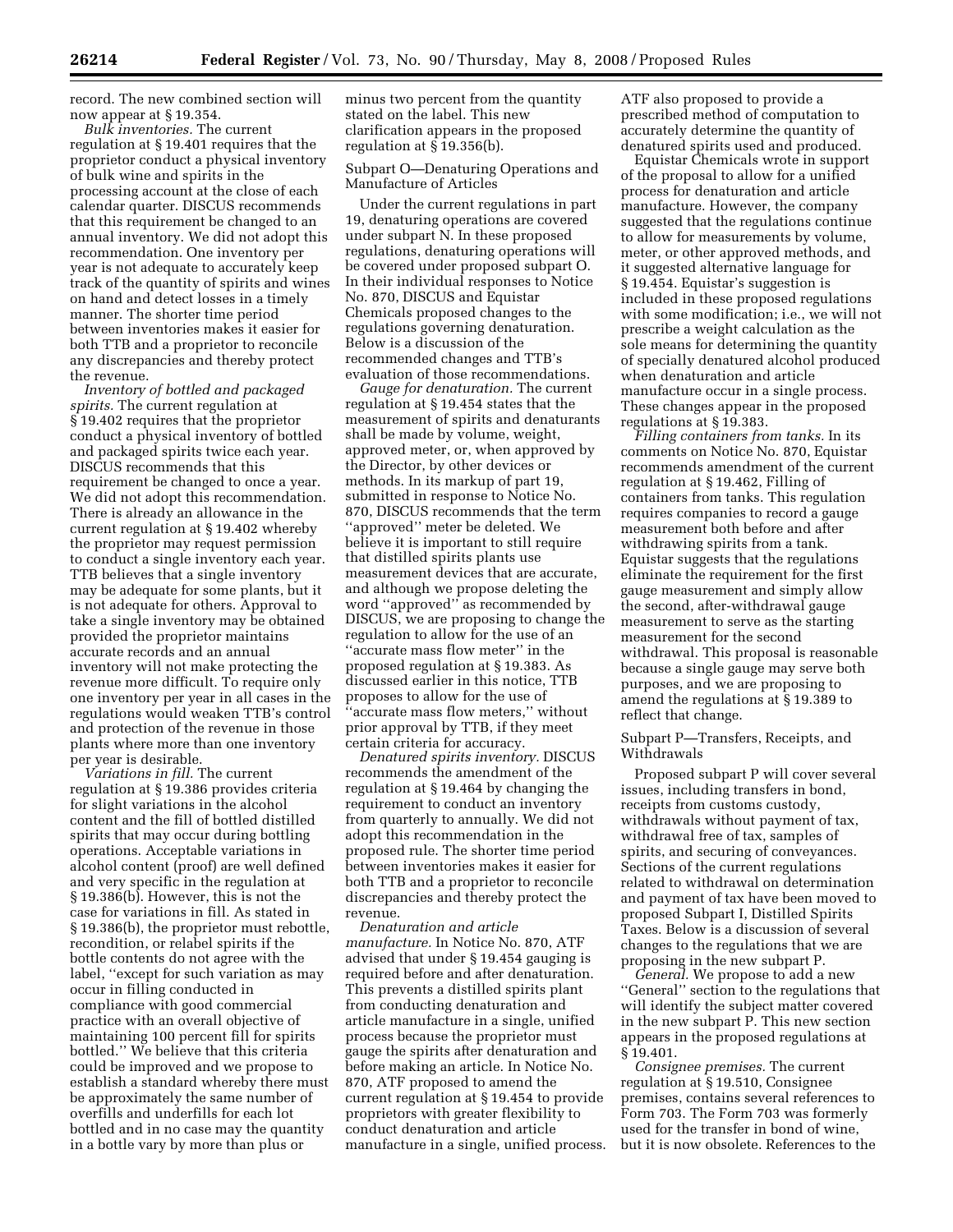Form 703 have been removed from the proposed regulations at § 19.407, Consignee premises.

*Receipt of Transfers in Bond by Consignees.* The current regulation at § 19.510 requires that when spirits, denatured spirits, or wines are received by transfer in bond, the consignee is required, among other things, to examine the conveyance, check the seals for tampering, gauge, and record the receipt of the shipment. TTB has always interpreted this section to mean that when the shipment arrives at the consignee premises or the carrier has completed its transportation of the shipment, such as when a rail carrier delivers a tank car to a rail siding on or adjacent to the plant premises, the transfer in bond is complete and the consignee must gauge and record the shipment as received.

However, during the course of some recent on-site field audits, TTB has discovered a number of instances in which distilled spirits plant proprietors failed to timely gauge and record the receipt of bulk distilled spirits transferred in bond. Some proprietors have chosen to apply an alternate interpretation to the term, ''received,'' as used in the regulation, and they believe that they can delay required gauges and recordkeeping until after testing and formally accepting title to the spirits, which may take several weeks or longer after the date of actual delivery. In other words, some industry members have decided that the physical arrival of a shipment does not constitute receipt of the shipment, and they believe that they may decide when the shipment is ''received.''

TTB believes that the meaning of the current regulation is clear and that the term ''received'' means that the shipment has physically arrived at its destination. In fact, the language of the current regulation also uses the phrase ''upon arrival at his premises''.

However, in order to further clarify the meaning of the regulation, the proposed regulation at § 19.407, which governs actions to be taken by a consignee upon receipt of a shipment, has been amended to emphasize the ''arrival'' of a shipment at the consignee's plant or at a location which represents the final destination for the carrier. Thus, it should be clear that shipments that physically arrive at the consignee's plant or rail sidings at or near the consignee's plant have been received and must be recorded as such. As proposed, the amended regulation at § 19.407 will use the following phrase to describe the time when the shipment is received, ''[U]pon arrival of an in bond shipment at the consignee's premises or

at the destination point specified in the carrier's transportation documents, the consignee must \* \* \*.'' TTB believes that this amended language will clarify the current meaning of the regulation.

*Determination of tare.* The current regulation at § 19.503 discusses determination of tare when packages are to be individually gauged for withdrawal from bonded premises. In the proposed regulations, this section has been moved to Subpart K, Gauging, and now appears at § 19.288.

*Disposition of excess spirits.* In the current regulation at § 19.539, there are instructions for Government agencies regarding the disposition of excess spirits that were withdrawn from a distilled spirits plant free of tax. This section has been deleted from the proposed regulations because these instructions are properly covered in 27 CFR 20.246 and 22.176.

*Securing of Conveyances.* The current regulation at § 19.96 requires that securing devices used on conveyances in which spirits are transferred in bond, or withdrawn free of tax or withdrawn without payment of tax, require approval by the appropriate TTB officer before use. However, securing devices that meet the criteria described in § 19.96 do not require prior approval by TTB. Currently, the securing devices that do not require prior approval by TTB include cap seals and ball-straptype (railroad) seals. The proposed regulation at § 19.441 has been amended to also allow for the use of locking security cables without prior approval by TTB.

Subpart Q—Return of Spirits to Bonded Premises and Voluntary Destruction

Under the current regulations in part 19, issues relating to the return of spirits to bonded premises and voluntary destruction are covered under subpart U. In these proposed regulations, these subjects will be covered in a new subpart Q. Below is a discussion of several changes to the regulations that we are proposing in the new subpart Q.

*Imported spirits.* The Taxpayer Relief Act of 1997 amended the IRC at 26 U.S.C. 5008(c)(1) by allowing a credit or refund of tax to be granted for imported bottled spirits that are returned to a distilled spirits plant. The proposed regulation at § 19.452 provides that a proprietor may return tax paid or tax determined spirits to bonded premises that were tax paid upon importation through U.S. Customs and Border Protection. As discussed earlier in this notice, conforming changes were also made in Subpart J, Claims.

*Returns to bond.* The new subpart Q has been substantially revised to make clearer the types of spirits, denatured spirits, and articles that may be returned to bonded premises. In addition, we propose to replace several sections of regulations with a chart for easier reference and use. We have incorporated §§ 19.683 through 19.686 of the current regulations into the proposed chart at § 19.454.

*Voluntary destructions.* In its suggested changes to part 19, DISCUS recommends that the section of regulations dealing with voluntary destructions at § 19.691 include a subparagraph that references the filing of claims. We did not include this recommendation in the proposed regulations because the filing of claims is already covered in the new subpart J of the proposed regulations.

#### Subpart R—Losses and Shortages

Under the current regulations in part 19, losses and shortages are covered in subpart Q. In the proposed regulations, these subjects will be covered in a new subpart R. In its comments on part 19, DISCUS recommends several changes affecting the regulations governing losses and shortages. Below is a summary of the suggested DISCUS changes and TTB's evaluation of those recommendations.

*Losses in general.* DISCUS recommends the elimination § 19.561 of the current regulations because it is redundant with the statute. TTB agrees that this section of the regulations repeats provisions covered in the IRC. However, the regulations in part 19 are intended to provide users with a comprehensive and complete guide to the requirements for operating a distilled spirits plant. TTB does not consider it appropriate to require readers of these regulations to reference both the IRC and the regulations when seeking guidance on an issue. Therefore, the information provided in the current regulations at § 19.561 will appear in the proposed regulations at § 19.461.

*Determination of losses in bond, loss of spirits from packages.* DISCUS recommends that the current regulations at §§ 19.562 and 19.563 be moved to the claims subpart within part 19. We disagree with this suggestion. These sections deal with the determination of losses in bond and are appropriately located in the subpart for losses and shortages.

*Loss of spirits from packages.* DISCUS recommends amendment of the current regulation at § 19.563 by replacing a reference to the regulation at § 19.561(b) with a reference to the IRC at 26 U.S.C. 5008(a)(1)(A). Apparently, they recommended this change because they had earlier proposed to eliminate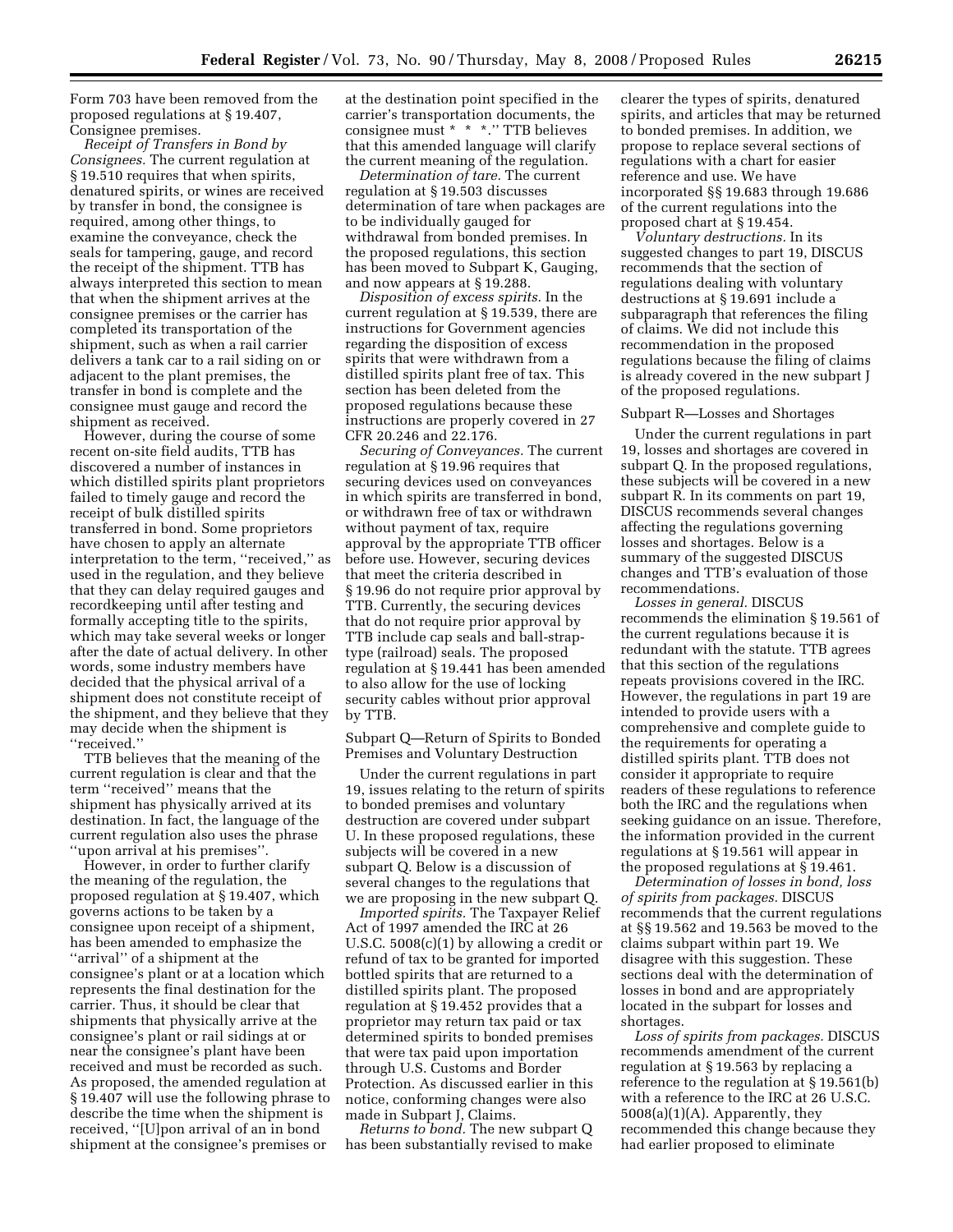§ 19.561 from the regulations altogether. Since we did not eliminate § 19.561, (now proposed § 19.461), there is no need to replace the reference to it with a reference to the statute.

*Losses after tax determination.*  DISCUS recommends elimination of § 19.564, Losses after tax determination, because it is redundant with the statute and other rules, and it recommends the transfer of part of the text to § 19.43, Claims relating to spirits lost after tax determination. In the proposed regulations, we have retained this section at § 19.464; however, we have substantially shortened it, and it now refers to subpart J where claims for losses after tax determination are covered. TTB proposes to continue this provision because it is inappropriate to require readers of these regulations to reference both the IRC and the regulations when seeking guidance on an issue.

## Subpart S—Containers and Marks

Proposed subpart S covers requirements for containers and marks that are covered in the current regulations at subpart R. In the new subpart S, much of the information regarding containers and marks has been rearranged and put into a more logical order. In addition, we propose several amendments to the regulations governing containers and marks.

*Industrial versus nonindustrial.* The current regulations in subpart R list requirements that apply to spirits for ''industrial'' use and separate requirements that apply to spirits for ''nonindustrial'' use. However, the terms ''industrial'' use and ''nonindustrial'' use are not explained within subpart R. The proposed regulations in subpart S define those terms in a new section which appears at § 19.472.

*Tanks, pipelines.* In its comments on part 19, DISCUS proposes that the current regulations at § 19.586, Tanks, and § 19.587, Pipelines, be deleted because they are redundant with other sections of the regulations. We agree that they are redundant, and propose such deletion in the proposed regulations.

*Filling containers.* In the current regulation at § 19.582, there is a limitation on filling containers during processing operations. This regulation limits filling to containers of not more than 10 gallons. We deleted this limitation in the proposed regulation at § 19.474 because we foresee instances where a processor may have a need to fill containers in excess of 10 gallons. In addition, the current regulation at § 19.583, imposes a 10-gallon limitation

for the filling of containers with Specially Denatured Alcohol (SDA). We are not aware of any reason for this limitation, and in the proposed regulation at § 19.475 we propose deleting the size reference because SDA may be filled into containers with a larger capacity.

*Marks on packages of tax-paid industrial spirits.* In Notice No. 870, ATF proposed to amend the regulation in § 19.605 by requiring that proof, tare, and proof gallons be marked on packages of spirits withdrawn on determination of tax. In its response to Notice No. 870, DISCUS opposes this proposal because it would be burdensome on proprietors that ship to manufacturers of nonbeverage products. DISCUS also states that the information required in ATF's proposed § 19.605 is already required under § 19.749, Bottling and packaging record, and § 19.769, Package gauge record. After consideration of the DISCUS comments, we did not include this proposal from Notice No. 870 in this new proposed rule.

Subpart T—Liquor Bottle, Label, and Closure Requirements

Under the current regulations in part 19, issues relating to liquor bottles and label requirements are found in subpart S and issues relating to closure requirements are found in subpart T. In the proposed regulations, these subjects will be covered in the new subpart T. Below is a summary of the changes that we propose to make in the new regulations.

*Scope.* The current regulation at § 19.631, Scope, states that the regulations in §§ 19.632 through 19.639 only apply to bottles with a capacity of 200 ml or more unless it is specifically stated that the section applies to bottles of less than 200 ml. In our revision of the subpart, we deleted several sections of regulations, and the only sections that remain apply to all bottle sizes. Therefore, the ''scope'' section of the proposed regulations at § 19.631 is no longer needed and has been deleted.

*Bottles authorized.* The current regulation at § 19.632 states that liquor bottles, including bottles of less than 200 ml, must conform to the standards of fill in 27 CFR part 5. This section was rewritten and deletes the reference to 200 ml because there are no special rules that apply to bottles of less than 200 ml. As proposed, the new regulation at § 19.511 simply states that all liquor bottles for domestic purposes must conform to the standards of fill at 27 CFR part 5.

*Distinctive liquor bottles.* We have rewritten the current regulation at

§ 19.633 to remove the reference to bottle sizes less than 200 ml. The requirements of this section apply to all bottle sizes and now appears in the proposed regulations at § 19.513.

*Receipt and storage of liquor bottles.*  The current regulation at § 19.634 provides rules for the receipt and storage of liquor bottles. We could find no consumer or revenue protection reason to retain this section, and we deleted it from the proposed regulations.

*Bottles to be used for display purposes.* The current regulation at § 19.635 provides recordkeeping rules for those instances in which liquor bottles are provided for display purposes. We could find no reason to treat these bottles differently than others so we are proposing to delete this provision from the proposed subpart. Records of receipt and use of all liquor bottles are covered in the proposed regulation at § 19.603.

*Bottles for testing purposes.* We propose to delete the current regulation at § 19.636. As stated above, we could find no reason to retain this as a separate section of regulations. Records of receipt and use of liquor bottles are covered in the proposed regulation at § 19.603.

*Bottles not constituting approved containers.* We rewrote the current regulation at § 19.637 to remove the reference to bottle sizes less than 200 ml because there are no special rules that apply to bottles of less than 200 ml. This section applies to all bottle sizes and now appears at proposed § 19.512.

*Disposition of stocks of liquor bottles.*  We deleted the current regulation at § 19.638 in the proposed regulations. We could find no consumer or revenue protection reason to retain this as a separate section. Records of receipt, use, and disposition of liquor bottles are covered in the proposed regulation § 19.603.

*Use and resale of liquor bottles.* We deleted the current regulation at § 19.639 in the proposed regulations. We could find no consumer or revenue protection reason to retain this as a separate section. Records of receipt, use, and disposition of liquor bottles are covered in the proposed regulation § 19.603.

*Statements required on labels under an exemption from label approval.* The current regulation at § 19.642 contains a general requirement whereby labels that are exempt from label approval must contain certain items of information. The regulations at §§ 19.643 through 19.650 discuss those specific items of information. Further, most of the text in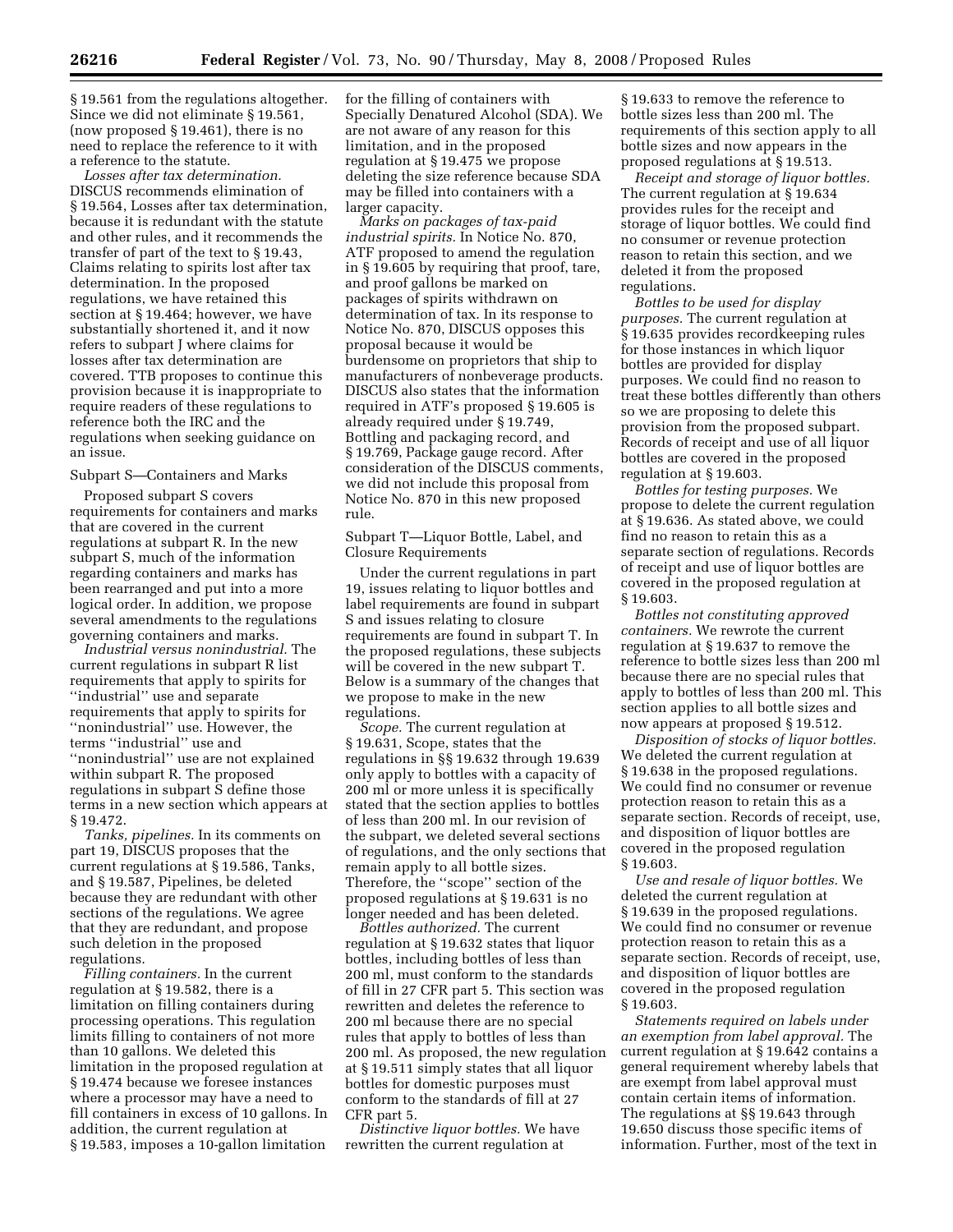§§ 19.643 through 19.650 mirrors text found in 27 CFR part 5.

In our proposed regulation at § 19.517, we have merged most of the information in the current regulations at §§ 19.642 through 19.650 and created a section which lists the specific information that must appear on a label exempt from label approval. Further, we propose to no longer publish in one part of the regulations identical provisions from other parts of the regulations. Thus, we propose stating that the mandatory information under § 19.517 must conform to specific, cited sections of 27 CFR part 5 and § 19.518 of part 19 without duplicating the actual text of those regulations in § 19.517.

*Closures.* The current regulations at §§ 19.661 and 19.662 contain the closure requirements that apply to each bottle or container of spirits having a capacity of one gallon or less. Under the current regulations, distilled spirits containers must have a closure that leaves a portion of the closure on the container when opened. In addition, the closure must be constructed in such a manner that it must be broken to gain access to the contents. These regulations implement the IRC at 26 U.S.C. 5301(d). DISCUS proposes that the closure requirement at § 19.662 be amended to allow for closures that are removed completely if the closure shows when it has been subject to tampering.

In our proposed regulation at § 19.523, we require that the container have a closure that must be broken to gain access to the contents. However, we have deleted the requirement that a portion of the closure remain on the container when opened. This particular feature of the current regulation is not a requirement of the IRC at 26 U.S.C. 5301(d). Further, we have received several requests for an alternate method or procedure from this particular requirement, and we see no continued need for this feature on the closure.

*Labels for export and Puerto Rico.* In the current regulations at §§ 19.395 and 19.396, we discuss the label requirements that apply to spirits for export and spirits for shipment to Puerto Rico. These requirements have been incorporated into our proposed regulations at §§ 19.519 and 19.520.

#### Subpart U—Reserved

*We propose to reserve subpart U for possible future use.* 

#### Subpart V—Records and Reports

The current regulations in part 19 require that the proprietor of a distilled spirits plant maintain a comprehensive system of records relating to operations at the plant. The primary aim of this

records system is to account for all taxable spirits and products that are produced, received, stored, processed, and removed from the plant. Further, the regulations require that the proprietor account for taxable products by maintaining a system of records arranged into separate accounts within each plant. Depending on the scope of operations conducted at the plant, this records system may include a production account, a storage account, a processing account, and a denaturation account. In addition, there are a number of daily records and summary records prescribed for activities occurring within each account. These recordkeeping requirements are based on the IRC at 26 U.S.C. 5146, 5201, 5207, 5211, 5291, 5555, 5603, 6001, 6011, and 6061.

Under the current regulations, recordkeeping and report requirements are covered in subpart W. In the proposed regulations, these subjects will be covered in a new subpart V.

We are proposing several amendments to the regulations covering recordkeeping and reporting requirements for distilled spirits plants. Some of the proposed amendments are based on recommendations made by DISCUS. Other proposed amendments are the result of TTB's internal review of the current recordkeeping and report requirements for distilled spirits plants.

*DISCUS Recommendations.* The following is a summary of the recordkeeping changes proposed in the petition submitted by DISCUS.

• *Commercial records.* DISCUS recommends an increased reliance on the commercial records that are maintained by distilled spirits plants as opposed to the detailed government records that are currently required in subpart W. In its petition for the revision of part 19, DISCUS asserts:

The Bureau's responsibility to protect the revenue can be fulfilled by reliance on commercial records maintained by DSPs in the ordinary course of business or summaries of such records, typically computerized, which show ''what goes in'' and ''what goes out'' of the plant.

Further, in its markup of part 19, DISCUS proposes the deletion of a substantial number of the records currently required by subpart W.

• *Elimination of separate accounts.*  Closely related to its proposal to increase the use of commercial records, DISCUS also proposes the elimination of the three separate accounts currently required in subpart W. DISCUS asserts:

Records of activities not impacting upon "what goes in" and "what goes out" are unnecessary and thus would not be required.

These include, *inter alia,* records of gauges, measurements of product, and movements at each interim step of the plant's operations.

In support of this proposal, DISCUS submitted numerous proposed amendments to the recordkeeping requirements in subpart W involving the elimination of many of the current recordkeeping requirements and replacing those requirements with a recordkeeping system based on a single DSP account for all spirits.

• *Daily versus monthly records.*  Under the current recordkeeping regulations, a distilled spirits plant proprietor is required to record each activity or transaction as it occurs, summarize those activities on a daily basis, and then report those activities in a monthly summary report. DISCUS proposes that DSPs no longer be required to record information on a daily basis. Instead, they propose that information be recorded on a monthly basis. In its petition, DISCUS states:

Other unnecessary and burdensome recordkeeping regulations also would be modified. For example, ordinary business records and summaries used for Part 19 compliance would not be required to show information on a daily basis, but instead generally on a monthly basis.

DISCUS asserts that these changes would not have an adverse effect on TTB's ability to audit operations at DSPs.

• *Format, storage, and reproduction.*  In regard to the format, storage, and reproduction of records, DISCUS states:

Under this modernized regulatory scheme, proprietors no longer would be required to maintain information in any prescribed format, would be able to store records at any of the proprietor's facilities, and would not need prior approval from the Bureau to reproduce records.

DISCUS recommends that the regulations governing format, storage, and reproduction of records at 27 CFR 19.721 and 19.723 be amended.

*TTB's Proposed Changes to the Regulations.* In response to the recommendations made by DISCUS and based on TTB's analysis of the current recordkeeping requirements, we propose several amendments to the regulations in the new proposed subpart V.

• *Restructuring and plain language changes.* One of the first changes that we propose is to restructure and reorder much of the information in subpart V. For example, recordkeeping information that was contained within some of the longer sections within the subpart has been divided-up into shorter, individual sections within the subpart. We believe this change will make for easier reader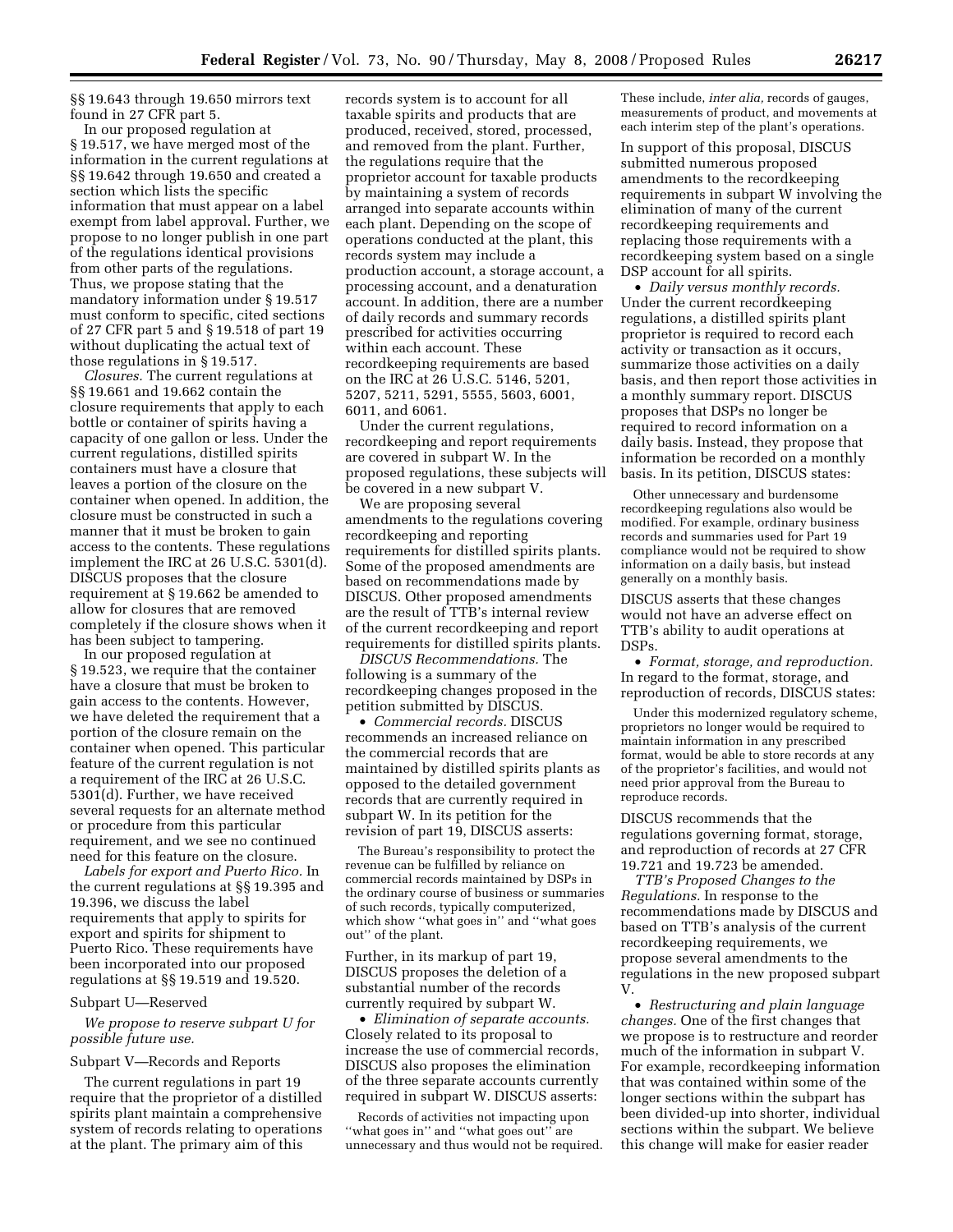access. We have also incorporated plain language principles into our rewriting of the subpart to make the revised regulations easier to read and understand.

• *Commercial records.* As a general principle, TTB agrees with increased reliance on the commercial records maintained by a DSP, as opposed to records that are specifically created to satisfy government recordkeeping requirements. We also agree that the proprietor's commercial records should contain most of the information necessary to track the receipt and disposition of spirits as well as certain key transactions within the plant. With this principle in mind, we state in the proposed regulation at § 19.572 that required records may consist of documents created in the ordinary course of business rather than records created to expressly to meet the requirements of this part, if those documents:

(1) Contain all of the details that this part requires;

(2) Are consistent with the general standards of clarity and accuracy; and

(3) Can be readily understood by TTB personnel.

*Separate accounts.* The current regulations require that a proprietor maintain a system of records arranged into separate accounts. This may include a production account, a storage account, a processing account, and a denaturation account, as applicable. DISCUS recommends that the recordkeeping regulations be substantially abbreviated and provide for a single account at the DSP.

In our review of the IRC requirements regarding the ''records'' that must be maintained by a DSP under 26 U.S.C. 5207, we find that a DSP must keep records of ''production activities,'' ''storage activities,'' ''denaturation activities,'' and ''processing activities.'' Also, 26 U.S.C. 5207 provides a list of required records that must be maintained for each of these activities. Thus, we modeled the current DSP recordkeeping regulations after 26 U.S.C. 5207, and we propose to continue to require that records be maintained with a separate account for each activity.

Further, the requirement to maintain separate accounts within a DSP is specifically addressed in the legislative history of the Trade Agreements Act of 1979 (Pub. L. 96–39), which implemented the current system for operating distilled spirits plants. The legislative history of the Trade Agreements Act of 1979 states in part:

The new all-in-bond system will substantially simplify the qualification and

use of distilled spirits plant premises, by eliminating the requirement that separate facilities, for the various distilling operations be established and maintained within a plant. Since the tax under the all-in-bond system will be determined at the conclusion of the distilled spirits operations, there is no longer any need for these physical delineation and separation requirements. Under the all-in-bond system, these separate activities will be accounted for only by recordkeeping accounts such as for production, storage, processing and finished goods. Tanks, vats, rooms or buildings may be used for multiple purposes, with the type and identification of the spirits being maintained by the appropriate records.

Thus, the legislative history of the Trade Agreements Act of 1979 clearly shows that while Congress established the all-in-bond system with its efficiencies, Congress intended to maintain a system of separate recordkeeping accounts for the different operations within a distilled spirits plants.

Based on the language of the IRC and the legislative history of the Trade Agreements Act of 1979, we propose to continue the requirement to establish separate accounts within the DSP. However, we also propose to eliminate any current recordkeeping requirements and items of information that are not necessary for the protection of the revenue or that do not aid in the tracking of spirits for consumer protection purposes.

• *Daily versus monthly records.* As discussed earlier, DISCUS recommends that proprietors no longer be required to show information in their records on a daily basis. Instead, DISCUS proposes that information be shown on a monthly basis. After careful consideration, we decided against making this proposal. TTB would be unable to audit activities at a plant if only monthly summaries of activities are available. To continue to audit activities at the plants, TTB needs access to the daily transaction records. Thus, daily records must continue to be maintained.

• *Format, storage, and reproduction.*  The proposed regulations do not require that records be maintained in any particular format or media. Required records may be kept on paper, on microfilm or microfiche, or on a computer or other electronic media. The only requirement is that records must be readily retrievable in hard-copy format for review by TTB officers as necessary. Further, we have eliminated the requirement at § 19.725 to obtain TTB approval to reproduce required records.

• *Computer-generated reports and forms.* Over the past several years, TTB has approved several alternate methods or procedures that allow companies to

submit computer-generated paper reports and forms. DISCUS recommends that this option be extended to all DSPs. TTB has no objection to receiving computer-generated reports and transaction forms. Accordingly, the proposed regulation at § 19.634 states that TTB will accept both computergenerated reports of operations and transaction forms that are made using a computer printer on plain white paper and that match the TTB report or form. Further, use of these reports and forms will not have to be pre-approved by TTB if they conform to the following standards:

(1) The computer-generated report or form must approximate the physical layout of the corresponding TTB report or form, although the typeface may vary;

(2) The text on the computergenerated report or form and each line entry must exactly match the official TTB report or form; and

(3) Each penalty of perjury statement specified for the TTB report or form must be produced in its entirety.

• *Electronic submission of forms.*  Closely related to the subject of computer-generated reports is the matter of electronic submission of forms and electronic signatures. We addressed this issue in a separate rulemaking action. On October 10, 2003, TTB issued Treasury decision T.D. TTB–5 (68 FR 58600, October 10, 2003) in which we allow for the submission of certain forms to TTB electronically through a TTB-approved electronic document receiving system. We believe that by providing this option to submit certain forms electronically, we can substantially reduce the costs associated with submitting and maintaining paper documents.

• *Location of records.* Formerly, the IRC at 26 U.S.C. 5207 required that records be kept on the premises of the distilled spirits plant where the operations covered by the records are conducted. This section of law was amended in 1997 by Public Law 105–34 and IRC section 5207 no longer requires that records be maintained at the plant. Accordingly, the proposed regulation at § 19.573 allows required records to be maintained at either the distilled spirits plant where operations or transactions occur or a central recordkeeping location. However, when records are to be kept at a central recordkeeping location, the proposed regulations at § 19.574 will require that they be made available at the plant premises during inspections and audits.

• *Transfer record for shipments from customs custody.* Notice No. 870 advised that the transfer record for spirits being received from customs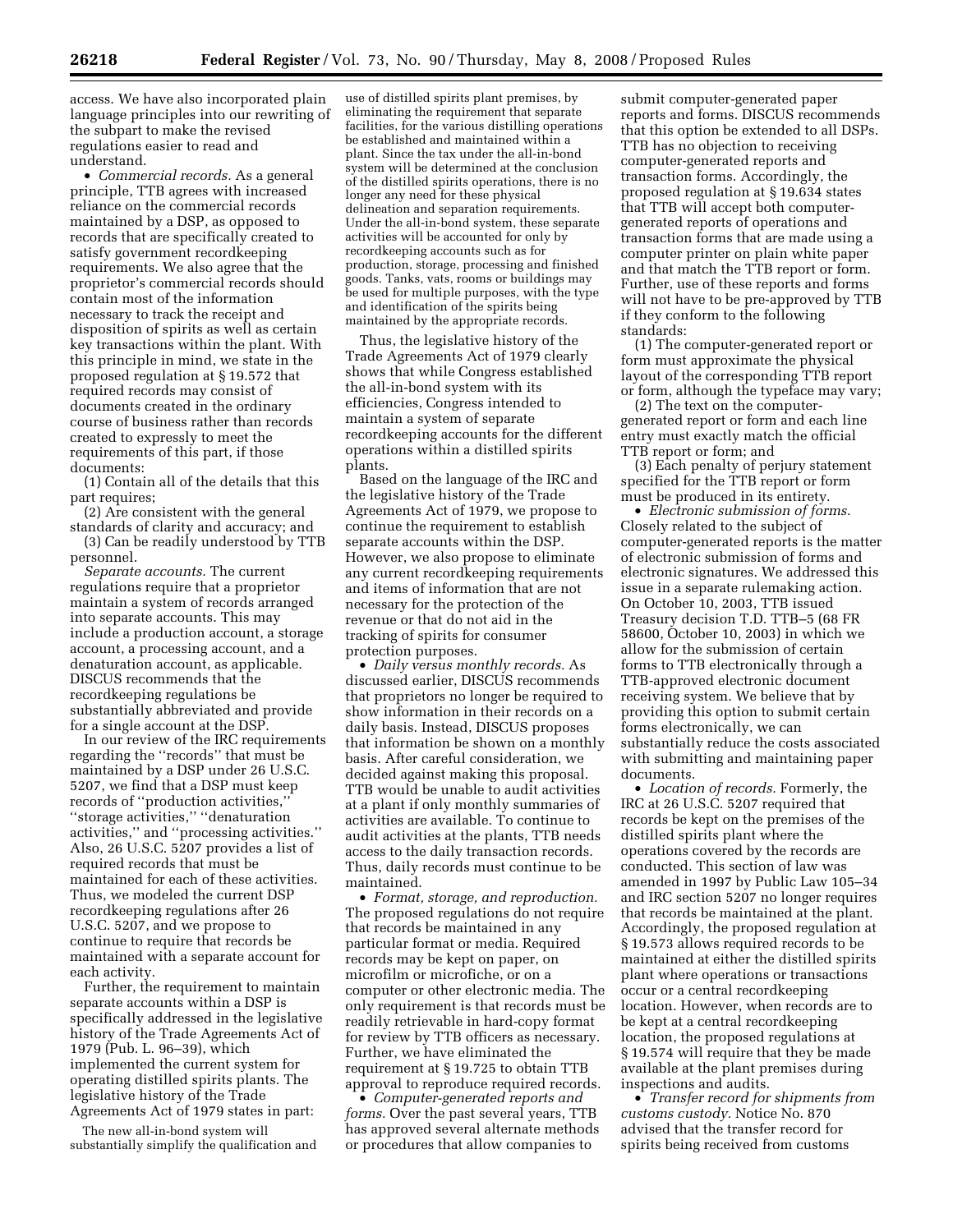custody is mentioned in § 19.770 in a way that implies that the transfer record would be prepared under § 19.770. However, 27 CFR 27.138 prescribes the information for the transfer record covering such transfers, and that information is different in several ways from the information required for domestic transfers by § 19.770. Notice No. 870 proposed to amend § 19.770 to clarify that the record required for transfer of spirits from customs custody must be prepared in accordance with § 27.138.

DISCUS does not comment on this proposal, and we incorporated this proposed change into the new, proposed regulation at  $\S 19.621(c)$ .

• *Miscellaneous changes.* In its part 19 mark-up, DISCUS proposes the elimination of § 19.775, Record of securing devices, and § 19.776, Record of scale tests. We agree with this recommendation, and these sections have been deleted from the proposed regulations. In addition, we propose to eliminate § 19.726, Authorized abbreviations to identify spirits. We see no need to prescribe the abbreviations used by proprietors on forms or records.

• *Reports.* Currently, distilled spirits plant proprietors submit monthly reports of operations. These reports include: Monthly Report of Production Operations, TTB F 5110.40; Monthly Report of Storage Operations, TTB F 5110.11; Monthly Report of Processing Operation, TTB F 5110.28; and Monthly Report of Processing (Denaturing) Operations, TTB F 5110.43. DISCUS recommends that the monthly reports be changed to quarterly reports and also suggested that three of the reports be merged into a single report.

We disagree with this recommendation. Our Office of Field Operations (FO) relies on monthly submission of detailed information for its pre-audit analysis and monitoring of plant operations. FO finds that having separate reports, rather than a merged report, is in the best interests of protecting the revenue because its staff is better able to assess specific operations within the distilled spirits plant and identify specific operations for particular attention during an audit. In addition, TTB recently simplified the submission of monthly report data with the implementation of TTB Pay.gov, and this simplification should address some of the concerns raised by DISCUS.

Subpart W—Production of Vinegar by the Vaporizing Process

Under the current regulations, production of vinegar by the vaporizing process is covered at subpart X. In these proposed regulations, we cover the

production of vinegar under proposed subpart W. DISCUS does not recommend any changes to the regulations in this subpart, and we did not make any substantive changes to these regulations.

Subpart X—Distilled Spirits for Fuel Use

Under the current regulations, distilled spirits for fuel use is covered in subpart Y. In these proposed regulations, this subject will be covered under a new subpart X. Proposed subpart X will cover the requirements for establishing and operating a distilled spirits plant that will produce, process, store, use, or distribute distilled spirits exclusively for fuel use.

DISCUS does not propose any changes to this subpart. However, TTB proposes to make several changes to the regulations in subpart X. Similar to the changes made in other subparts, we have rearranged the information in subpart X into a more logical order. Also, we combined some sections to provide more clarity, added new sections, and renumbered the regulations within this subpart.

*Definitions.* We amended the definitions that appear in the current regulations at § 19.911, Meaning of terms, by deleting or replacing terms that no longer apply. We also deleted several terms that are defined in the proposed regulations at § 19.1, Definitions. The definitions for this subpart appear in the proposed regulations at § 19.662.

*Letterhead applications.* In the proposed regulations, we now include an allowance for letterhead applications and letterhead notices for changes affecting permits.

*Bonds.* In the proposed regulations at §§ 19.699 and 19.700, we provide information that explains bonds and sureties in more detail. We also provide an improved explanation of how the amount of the bond must be computed.

*Bonds for some small plants.* The IRC, at 26 U.S.C. 5181(c)(3), provides that no bond is required for an ''eligible distilled spirits plant'' and that such plants may nonetheless receive shipments of spirits ''in bond'' under 26 U.S.C. 5212. An ''eligible distilled spirits plant'' is defined in 26 U.S.C.  $5181(c)(4)$  as "a plant which is used to produce distilled spirits exclusively for fuel use and the production from which does not exceed 10,000 proof gallons per year.'' This definition requires a plant to produce distilled spirits in order to be an ''eligible distilled spirits plant.''

Although the Bureau formerly interpreted 26 U.S.C. 5181(a)(1) to require that all alcohol fuel plants must produce distilled spirits, this interpretation has been amended, and the Bureau now holds that a person may establish an alcohol fuel plant solely for the receipt and processing of distilled spirits for fuel use. Nevertheless, such a plant does not meet the definition of ''eligible distilled spirits plant'' quoted above. Therefore, a plant that would only receive and process distilled spirits and has no production capability must have a bond, regardless of size in order to be eligible to receive spirits ''in bond'' under 26 U.S.C. 5212. The proposed regulations at §§ 19.673, 19.699, and 19.700 will now provide for the bonding of small alcohol fuel plants that do not produce distilled spirits for fuel use.

*Importing spirits.* TTB allows persons qualified as an alcohol fuel producer under the 26 U.S.C. 5181 to receive imported alcohol from customs custody. However, such importations are not covered in the current regulations in subpart Y. In the proposed regulations, we added a new section at § 19.742 that covers the transfer of spirits from customs custody to an alcohol fuel plant. This new section incorporates the procedures for importation of spirits that were discussed in Notice No. 870 and Industry Circular 80–6, ''Distilled Spirits for Fuel Use''.

*Application for transfer of spirits in bond.* 26 U.S.C. 5212 provides for the transfer in bond of bulk distilled spirits between bonded premises without payment of tax. In addition, 26 U.S.C. 5005(c)(1) provides that the consignee proprietor of a distilled spirits plant is liable for the tax on all distilled spirits that are in transit to the consignee's premises from the time of removal from the consignor's premises pursuant to an application made by the consignee of the shipment.

Based upon the provision within IRC section  $5005(c)(1)$ , which assigns liability for the shipment to the consignee based upon an application made by the consignee, distilled spirits plant proprietors qualified under 26 U.S.C 5171 are required to file an Application for Transfer of Spirits and/ or Denatured Spirits in Bond on TTB F 5110.16 and receive authorization from TTB prior to the transfer of spirits in bond. This requirement appears in the current regulations at § 19.506.

The application by the consignee proprietor on TTB F 5100.16 is filed in triplicate with TTB's Director, National Revenue Center. If the application is approved, the Director of our National Revenue Center will complete Part II on all copies of the form, retain one copy of the form, and return the remaining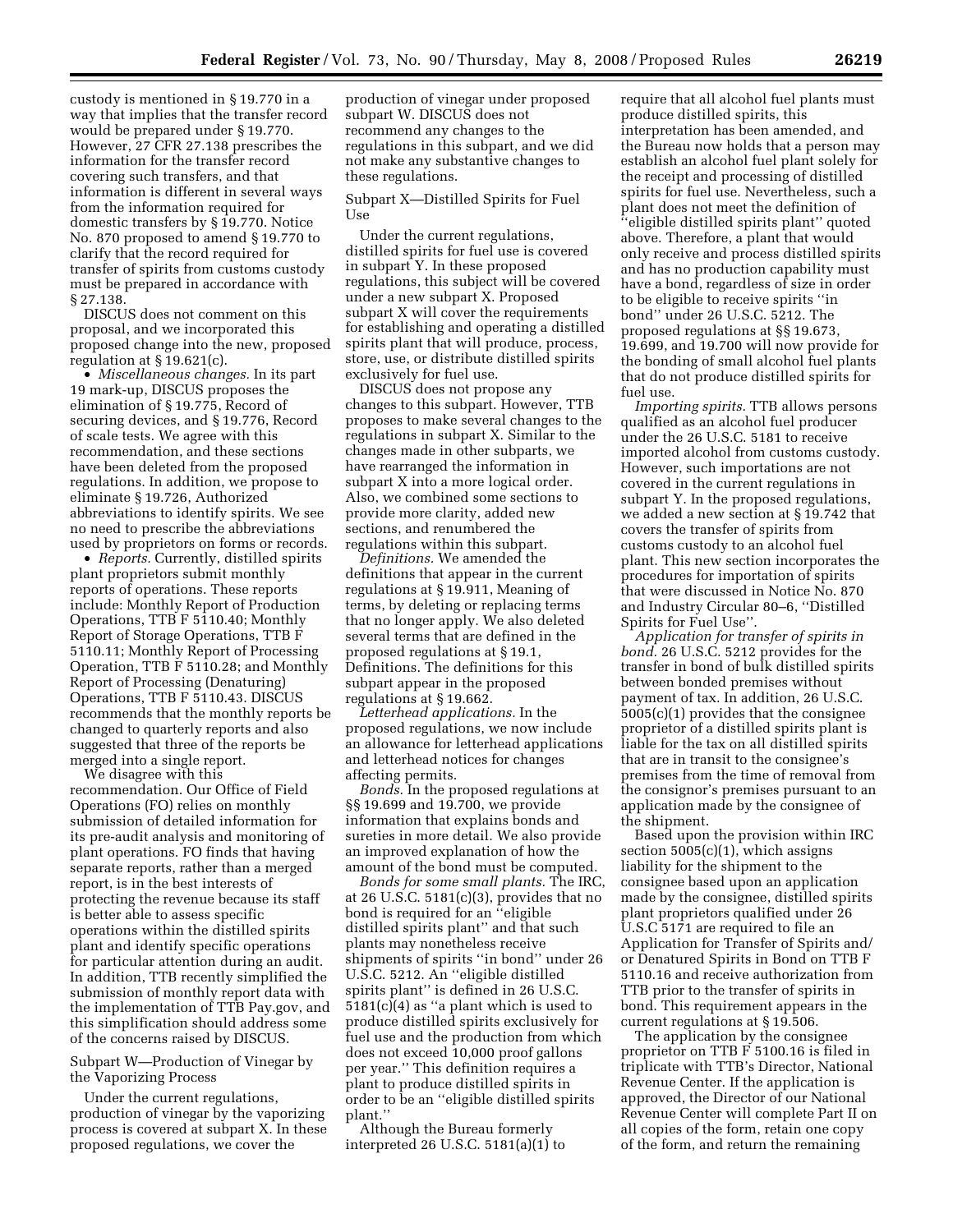copies to the applicant. The applicant will deliver one of the approved copies to the consignor and retain one copy for his files. The approved application remains in effect until the bond terminates or where there is less than a maximum bond, the approved application will terminate when the penal sum of the bond is changed.

TTB's current regulations governing alcohol fuel plants do not require that the consignee proprietor submit an application to receive spirits in bond on form TTB F 5100.16, Application for Transfer of Spirits and/or Denatured Spirits in Bond. This appears to be an oversight in the current regulations and represents a jeopardy to the revenue because the law at  $26$  U.S.C.  $5005(c)(1)$ assigns tax liability for the shipment to the consignee only when the spirits are shipped ''pursuant to an application made by him.''

Therefore, we propose to amend the regulations governing transfers in bond involving alcohol fuel plants and require that the proprietor of an alcohol fuel plant who wishes to receive spirits by transfer in bond must file an application with TTB on form TTB F 5100.16 and receive approval from TTB prior to the transfer. This requirement appears in the proposed regulations at §§ 19.403, 19.405, 19.406, 19.733, 19.734, and 19.735.

*Authorized materials.* The listing of materials authorized for rendering spirits unfit for beverage use is found in the current regulations at § 19.1005. This listing has been updated to include several additional denaturants and is located in the proposed regulations at § 19.746, Authorized materials.

Subpart Y—Paperwork Reduction Act

The Office of Management and Budget (OMB) assigns control numbers to our information collection requirements. Subpart Y is a listing of those sections of the proposed 27 CFR part 19 regulations that impose an information collection requirement along with the assigned OMB control number.

## **II. Derivation Table for Proposed Part 19**

The following table shows the derivation of the new sections of regulations. It is cross-referenced between the new section numbers in the proposed 27 CFR part 19 regulations contained in this notice and the old section numbers in the current part 19 regulations.

| Requirements of<br>proposed section: | Are derived from<br>current section: |
|--------------------------------------|--------------------------------------|
| 19.0                                 | 19.1                                 |

| Requirements of<br>proposed section: | Are derived from<br>current section: | Requirements of<br>proposed section: | Are derived from<br>current section: |
|--------------------------------------|--------------------------------------|--------------------------------------|--------------------------------------|
| <b>Subpart A</b>                     |                                      | 19.114                               | 19.184                               |
|                                      |                                      | 19.115                               | 19.185                               |
| 19.1                                 | 19.11                                | 19.116                               | 19.186, 19.187                       |
| 19.2                                 | 19.2                                 | 19.117                               | 19.188                               |
| 19.3                                 | 19.3                                 | 19.118                               | 19.189                               |
| 19.4                                 | 19.57                                | 19.119                               | 19.190                               |
| 19.5                                 | 19.58                                | 19.120                               | 19.191                               |
|                                      |                                      | 19.121                               | 19.192                               |
|                                      | <b>Subpart B</b>                     | 19.122                               | 19.193                               |
| 19.11                                | 19.81                                | 19.123                               | 19.153(b)                            |
| 19.12                                | 19.86                                | 19.126                               | 19.180                               |
| 19.13                                | 19.75                                | 19.127                               | 19.181                               |
| 19.14                                | 19.4                                 | 19.128<br>19.129                     | 19.182<br>19.183                     |
| 19.15                                | 19.61                                | 19.130                               | 19.184                               |
| 19.16                                | 19.724                               | 19.131                               | 19.185                               |
| 19.17                                | 19.82                                | 19.132                               | 19.186, 19.187                       |
| 19.18                                | 19.83                                | 19.133                               | 19.188                               |
| 19.19                                | 19.79                                | 19.134                               | 19.189                               |
| 19.20<br>19.26                       | 19.77<br>19.62                       | 19.135                               | 19.191                               |
| 19.27                                | 19.62                                | 19.141                               | 19.201                               |
| 19.28                                | 19.73                                | 19.142                               | 19.202                               |
| 19.29                                | 19.70, 19.74                         | 19.143                               | 19.203 through                       |
| 19.31                                | 19.63                                |                                      | 19.206                               |
| 19.32                                | 19.65                                | 19.144                               | 19.207                               |
| 19.33                                | 19.66                                | 19.147                               | 19.211                               |
| 19.34                                | 19.71                                |                                      | <b>Subpart F</b>                     |
| 19.35                                | 19.71                                |                                      |                                      |
| 19.36                                | 19.67                                | 19.151                               | 19.231, 19.232                       |
| 19.37                                | 19.67                                | 19.152                               | 19.231                               |
| 19.38<br>19.45                       | 19.78<br>19.100                      | 19.153                               | 19.233                               |
|                                      |                                      | 19.154                               | 19.234                               |
|                                      | <b>Subpart C</b>                     | 19.155                               | 19.235                               |
|                                      |                                      | 19.156                               | 19.236                               |
| 19.51                                | New                                  | 19.157<br>19.161                     | 19.237<br>19.231, 19.232             |
| 19.52                                | 19.131                               | 19.162                               | 19.241                               |
| 19.53                                | 19.132                               | 19.163                               | 19.242                               |
| 19.54<br>19.55                       | 19.133<br>19.68, 19.72               | 19.164                               | 19.243                               |
| 19.56                                | 19.134                               | 19.165                               | 19.244                               |
| 19.58                                | 19.97                                | 19.166                               | 19.245                               |
| 19.59                                | 19.98                                | 19.167                               | 19.246                               |
| 19.60                                | 19.99                                | 19.168                               | 19.247, 19.248                       |
|                                      |                                      | 19.169                               | 19.248                               |
|                                      | Subpart D                            | 19.170<br>19.171                     | 19.249<br>19.250                     |
| 19.71                                | 19.151                               | 19.172                               | 19.251                               |
| 19.72                                | 19.151                               | 19.173                               | 19.252                               |
| $19.73$                              | 19.152                               |                                      |                                      |
| 19.74                                | 19.168                               |                                      | <b>Subpart G</b>                     |
| 19.75                                | 19.166                               |                                      |                                      |
| 19.76                                | 19.153                               | 19.181                               | New                                  |
| 19.77                                | 19.170, 19.324                       | 19.182                               | 19.273                               |
| 19.78                                | 19.156                               | 19.183                               | 19.273                               |
|                                      | 19.169                               | 19.184<br>19.185                     | 19.273<br>19.273                     |
| 19.80<br>19.81                       | 19.154<br>19.155                     | 19.186                               | 19.276                               |
| 19.91                                | 19.157                               | 19.187                               | 19.274                               |
| 19.92                                | 19.158                               | 19.188                               | 19.277                               |
| 19.93                                | 19.167                               | 19.189                               | 19.278                               |
| 19.94                                | 19.165                               | 19.190                               | 19.279                               |
| 19.95                                | 19.159                               | 19.191                               | 19.280                               |
| 19.96                                | 19.161                               | 19.192                               | 19.281                               |
| 19.97                                | 19.162                               | 19.193                               | 19.282                               |
| 19.98                                | 19.160                               |                                      |                                      |
| 19.99                                | 19.163                               |                                      | <b>Subpart H</b>                     |
|                                      | <b>Subpart E</b>                     | 19.201                               | 19.49(a)                             |
|                                      |                                      | 19.202                               | 19.50                                |
| 19.111                               | New                                  | 19.203                               | 19.50                                |
| 19.112                               | 19.180                               | 19.204                               | 19.49                                |
| 19.113                               | 19.182                               | 19.205                               | 19.49 $(c)$ and $(d)$                |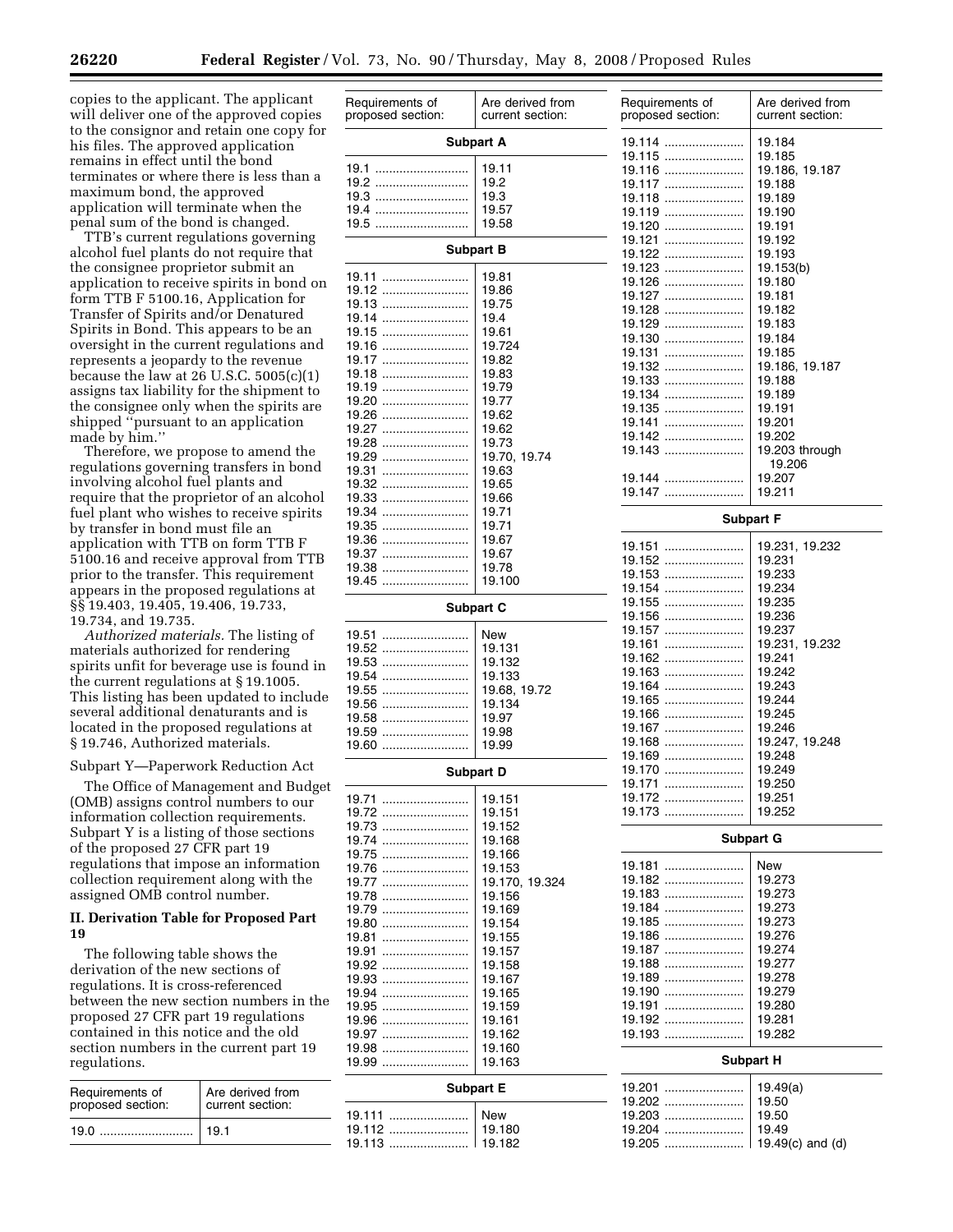| Requirements of<br>proposed section: | Are derived from<br>current section: | Requirements of<br>proposed section: | Are derived from<br>current section: | Requirements of<br>proposed section: | Are derived from<br>current section: |
|--------------------------------------|--------------------------------------|--------------------------------------|--------------------------------------|--------------------------------------|--------------------------------------|
| 19.206                               | 19.49(b)(2)                          | 19.297                               | 19.313                               | 19.396                               | 19.451                               |
| 19.207                               | 19.51                                | 19.301                               | 19.316                               |                                      |                                      |
| 19.208                               | 19.51                                | 19.302                               | 19.317                               |                                      | <b>Subpart P</b>                     |
| 19.209<br>19.210                     | 19.51<br>19.52                       | 19.303                               | 19.318                               | 19.401                               | <b>New</b>                           |
| 19.211                               | 19.53                                | 19.304<br>19.305                     | 19.319<br>19.320                     | 19.402                               | 19.505                               |
| 19.212                               | 19.54                                | 19.306                               | 19.321                               | 19.403                               | 19.506                               |
| 19.214                               | 19.54                                | 19.307                               | 19.322                               | 19.404                               | 19.507                               |
|                                      |                                      | 19.308                               | 19.326                               | 19.405                               | 19.508                               |
|                                      | Subpart I                            | 19.309                               | 19.327                               | 19.406                               | 19.509                               |
|                                      |                                      | 19.310                               | 19.328                               | 19.407                               | 19.510                               |
| 19.221                               | New                                  | 19.312                               | 19.329                               | 19.409                               | 19.481                               |
| 19.222                               | 19.21 through 19.23<br>19.24         | 19.314                               | 19.331                               | 19.410                               | 19.482<br>19.483                     |
| 19.223<br>19.225                     | 19.25, 19.515, 19.526                | 19.315                               | 19.332                               | 19.411<br>19.414                     | 19.484                               |
| 19.226                               | 19.517                               | 19.316                               | 19.333                               | 19.415                               | 19.485                               |
| 19.227                               | 19.515                               |                                      |                                      | 19.418                               | 19.531                               |
| 19.229                               | New                                  |                                      | <b>Subpart M</b>                     | 19.419                               | 19.532                               |
| 19.230                               | 19.515(b), 19.522(b)                 | 19.321                               | 19.341                               | 19.420                               | 19.533                               |
| 19.231                               | 19.516                               | 19.322                               | 19.342                               | 19.421                               | 19.534                               |
| 19.233                               | 19.522(c), 19.523(b)                 | 19.324                               | 19.344                               | 19.424                               | 19.536                               |
| 19.234                               | 19.522(a), 19.523(a)                 | 19.325                               | 19.345                               | 19.425                               | 19.537                               |
| 19.235                               | 19.522, 19.523                       | 19.326                               | 19.346                               | 19.426                               | 19.538                               |
|                                      | 19.523                               | 19.327                               | 19.347                               | 19.427                               | 19.540                               |
| 19.237                               | 19.523                               | 19.328                               | 19.348                               | 19.428                               | 19.541                               |
| 19.238                               | 19.525                               | 19.329                               | 19.349                               | 19.431<br>19.434                     | 19.502<br>19.701                     |
| 19.239<br>19.240                     | 19.519<br>19.524                     |                                      | 19.343                               | 19.435                               | 19.702                               |
| 19.242                               | 19.520                               | 19.333                               | 19.353                               | 19.436                               | 19.703                               |
| 19.243                               | 19.521                               |                                      |                                      | 19.437                               | 19.704                               |
| 19.245                               | New                                  |                                      | <b>Subpart N</b>                     | 19.441                               | 19.96                                |
| 19.246                               | 19.34                                | 19.341                               | 19.371                               |                                      |                                      |
| 19.247                               | 19.35                                | 19.342                               | 19.372                               |                                      | <b>Subpart Q</b>                     |
| 19.248                               | 19.36                                | 19.343                               | 19.373                               |                                      |                                      |
| 19.249                               | 19.37                                | 19.344                               | 19.374                               | 19.451                               | New                                  |
| 19.250                               | 19.38                                | 19.346                               | 19.376                               | 19.452                               | 19.681, 19.682                       |
| 19.253                               | 19.31                                | 19.348                               | 19.378                               | 19.453<br>19.454                     | <b>New</b><br>19.683 through         |
| 19.254<br>19.256                     | 19.32<br>19.26                       | 19.351                               | 19.381                               |                                      | 19.686                               |
| 19.257                               | 19.518                               | 19.352                               | 19.382                               | 19,455                               | 19.687                               |
| 19.258                               | 19.486                               | 19.353                               | 19.383                               | 19.457                               | 19.688                               |
|                                      |                                      | 19.354                               | 19.384, 19.400                       | 19.459                               | 19.691                               |
|                                      | Subpart J                            | 19.355<br>19.356                     | 19.385<br>19.386                     |                                      |                                      |
|                                      |                                      | 19.357                               | 19.387                               |                                      | <b>Subpart R</b>                     |
| 19.261                               | New                                  | 19.358                               | 19.388                               | 19.461                               | 19.561                               |
| 19.262                               | 19.44                                | 19.359                               | 19.389                               | 19.462                               | 19.562                               |
| 19.263                               | 19.41                                | $19.360$                             | 19.390                               | 19.463                               | 19.563                               |
| 19.265                               | 19.42<br>19.43                       | 19.361                               | 19.391                               | 19.464                               | 19.564                               |
| 19.266                               | 19.45                                | 19.362                               | 19.392                               | 19.465                               | 19.565                               |
| 19.267                               | 19.46                                | 19.363                               | 19.393                               |                                      |                                      |
| 19.268                               | 19.76                                | 19.364                               | 19.394                               |                                      | <b>Subpart S</b>                     |
| 19.269                               | 19.487                               | 19.365                               | 19.397                               |                                      |                                      |
|                                      |                                      | 19.366                               | 19.398                               | 19.471                               | New and 19.581                       |
|                                      | <b>Subpart K</b>                     | 19.371<br>19.372                     | 19.401<br>19.402                     | 19.472<br>19.473                     | <b>New</b><br>19.581                 |
|                                      |                                      |                                      |                                      | 19.474                               | 19.582                               |
| <u> 19.281 </u><br>19.282            | New<br>19.84                         |                                      | Subpart O                            | 19.475                               | 19.583                               |
| 19.283                               | 19.92                                |                                      |                                      | 19.476                               | 19.584                               |
| 19.284                               | 19.91, 19.92(a), 19.93               | 19.381                               | 19.451                               | 19.477                               | 19.585                               |
| 19.285                               | 19.92(a)                             | 19.382                               | 19.452                               | 19.478                               | 19.588                               |
|                                      | 19.91(a)                             | 19.383                               | 19.454                               | 19.479                               | 19.589                               |
| 19.287                               | 19.91(b)                             | 19.384                               | 19.451, 19.456                       | 19.482                               | 19.592                               |
| 19.288                               | 19.503                               | 19.385                               | 19.455                               | 19.483                               | 19.595                               |
| 19.289                               | 19.319                               | 19.386                               | 19.457                               | 19.484                               | 19.596(a) and $(c)$                  |
|                                      |                                      | 19.387                               | 19.453                               | 19.485                               | 19.593                               |
|                                      | Subpart L                            | 19.388                               | 19.461                               | 19.486                               | 19.599                               |
|                                      |                                      | 19.389                               | 19.462                               | 19.487                               | 19.597                               |
| 19.291<br>19.292                     | New                                  | 19.390<br>19.391                     | 19.463<br>19.459                     | 19.488<br>19.489                     | 19.596(b) and $(c)$                  |
| 19.293                               | 19.311<br>19.312                     | 19.392                               | 19.460                               | 19.490                               | 19.607<br>19.594                     |
| 19.294                               | 19.314                               | 19.393                               | 19.458                               | 19.491                               | 19.601                               |
| 19.295                               | 19.315                               | 19.394                               | 19.464                               | 19.492                               | 19.602                               |
| 19.296                               | 19.312                               | 19.395                               | 19.471                               | 19.493                               | ∣ 19.604                             |
|                                      |                                      |                                      |                                      |                                      |                                      |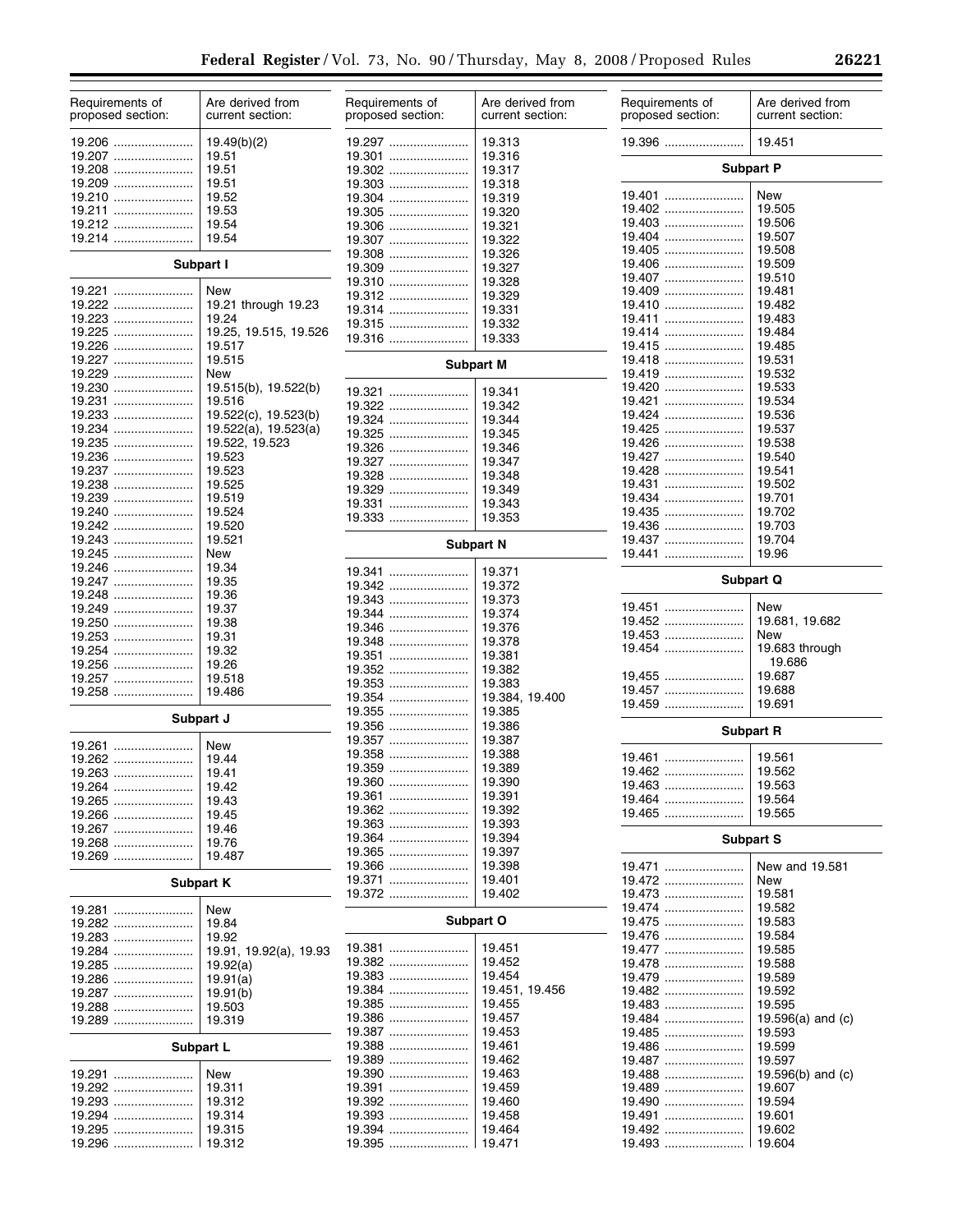Are derived from current section:

| Requirements of<br>proposed section: | Are derived from<br>current section: | Requirements of<br>proposed section: | Are der<br>current |
|--------------------------------------|--------------------------------------|--------------------------------------|--------------------|
| 19.494<br>19.495                     | 19.605<br>19.606                     | 19.634                               | <b>New</b>         |
| 19.496                               | 19.608                               |                                      | Subpart W          |
| 19.497                               | 19.610                               |                                      |                    |
| 19.498                               | 19.611                               |                                      | 19.821             |
| 19.499                               | 19.612                               | 19.643                               | 19.822             |
|                                      |                                      | 19.644                               | 19.823             |
|                                      | <b>Subpart T</b>                     | 19.645                               | 19.824             |
| 19.511                               |                                      | 19.646<br>19.647                     | 19.825<br>19.826   |
| 19.512                               | 19.632<br>19.637                     | 19.648                               | 19.827             |
| 19.513                               | 19.633                               | 19.649                               | 19.828             |
| 19.516                               | 19.641                               | 19.650                               | 19.829             |
| 19.517                               | 19.642 through                       | 19.651                               | 19.830             |
|                                      | 19.650                               |                                      |                    |
| 19.518                               | 19.645                               |                                      | <b>Subpart X</b>   |
| 19.519                               | 19.395                               |                                      |                    |
| 19.520                               | 19.396                               | 19.661                               | New an             |
| 19.523                               | 19.661, 19.662                       | 19.662                               | 19.907             |
| $19.525$                             | 19.663                               | 19.663                               | 19.901,            |
|                                      |                                      | 19.665<br>19.666                     | 19.903<br>19.903   |
|                                      | <b>Subpart U-Reserved</b>            | 19.667                               | 19.904             |
|                                      | Subpart V                            | 19.669                               | 19.905             |
|                                      |                                      | 19.670                               | 19.906             |
| 19.571                               | 19.721                               | 19.672                               | New                |
| 19.572                               | 19.721, 19.731                       | 19.673                               | 19.910,            |
| 19.573                               | 19.723(a)                            |                                      | 19.91              |
| 19.574                               | 19.723(a) and $(b)$                  | 19.674                               | 19.913             |
| 19.575                               | 19.723(c)                            | 19.675                               | 19.910,            |
| 19.576                               | 19.723(b)                            |                                      | 19.91              |
| 19.577                               | 19.721(c), 19.723(c)                 | 19.676                               | 19.910,            |
| 19.578                               | 19.721(d)                            |                                      | throu              |
| 19.580                               | 19.731                               | 19.677                               | 19.916             |
| 19.581<br>19.582                     | 19.731(b), 19.732<br>19.722          | 19.678<br>19.679                     | 19.911<br>19.910   |
| 19.584                               | 19.736                               | 19.680                               | 19.910             |
| 19.585                               | 19.736                               | 19.683                               | 19.919             |
| 19.586                               | 19.736                               | 19.684                               | 19.920             |
| 19.590                               | 19.740                               | 19.685                               | 19.921             |
| 19.591                               | 19.741                               | 19.686                               | 19.922             |
| 19.592                               | 19.742                               | 19.687                               | 19.923             |
| 19.593                               | 19.743                               | 19.688                               | 19.924             |
| 19.596                               | 19.746                               | 19.689                               | 19.925             |
| 19.597                               | 19.747                               | 19.690                               | 19.926             |
| 19.598                               | 19.748                               |                                      | 19.930             |
| 19.599                               | 19.749                               | 19.693                               | 19.930             |
| 19.600<br>19.601                     | 19.750<br>19.751                     | 19.695                               | 19.945             |
| 19.602                               | 19.748(b)                            | 19.697<br>19.699                     | 19.950<br>19.955,  |
| 19.603                               | 19.747                               |                                      | 19.95              |
| 19.604                               | 19.747                               | 19.700                               | 19.956,            |
| 19.606                               | 19.752                               | 19.703                               | 19.965             |
| 19.607                               | 19.753                               | 19.704                               | 19.966,            |
| 19.611                               | 19.761                               | 19.706                               | 19.970             |
| 19.612                               | 19.762                               | 19.709                               | 19.980             |
| 19.613                               | 19.763                               | 19.710                               | 19.981             |
| 19.614                               | 19.764                               | 19.714                               | 19.982             |
| 19.615                               | 19.765                               | 19.715                               | 19.982             |
| 19.616                               | 19.766                               | 19.716                               | 19.987             |
| 19.617                               | 19.767                               | 19.717                               | 19.982             |
| 19.618                               | 19.768                               | 19.718                               | 19.982,            |
| 19.619                               | 19.769                               |                                      | 19.98              |
| 19.620                               | 19.770<br>19.770                     | 19.719                               | 19.983             |
| 19.621<br>19.622                     | 19.773                               | 19.720<br>19.722                     | 19.988<br>19.990   |
| 19.623                               | 19.774                               | 19.723                               | 19.990             |
| 19.624                               | 19.778                               | 19.724                               | 19.990             |
| 19.625                               | 19.779                               | 19.726                               | 19.1002            |
| 19.626                               | 19.780                               | 19.727                               | 19.995             |
| 19.627                               | New                                  | 19.728                               | 19.996             |
| 19.631                               | 19.791                               | 19.729                               | 19.997             |
| 19.632                               | 19.792                               | 19.733                               | 19.998             |

| 19.634<br>.                                                                                              | New                                                                                              |  |  |
|----------------------------------------------------------------------------------------------------------|--------------------------------------------------------------------------------------------------|--|--|
| <b>Subpart W</b>                                                                                         |                                                                                                  |  |  |
| 19.641<br>19.643<br><br>19.644<br><br>19.645<br>19.646<br>19.647<br>19.648<br>19.649<br>19.650<br>19.651 | 19.821<br>19.822<br>19.823<br>19.824<br>19.825<br>19.826<br>19.827<br>19.828<br>19.829<br>19.830 |  |  |
|                                                                                                          | <b>Subpart X</b>                                                                                 |  |  |
| 19.661<br>19.662<br>19.663<br>                                                                           | New and 19.901<br>19.907<br>19.901, 19.902                                                       |  |  |
| 19.665<br>19.666<br><br>19.667<br>19.669                                                                 | 19.903<br>19.903<br>19.904<br>19.905                                                             |  |  |
| 19.670<br>19.672<br>19.673<br>                                                                           | 19.906<br>New<br>19.910, 19.912,<br>19.913, 19.918                                               |  |  |
| 19.674<br><br>19.675                                                                                     | 19.913<br>19.910, 19.914,<br>19.918                                                              |  |  |
| 19.676                                                                                                   | 19.910, 19.915<br>through 19.918                                                                 |  |  |
| 19.677<br>19.678<br>19.679<br><br>19.680                                                                 | 19.916<br>19.911<br>19.910<br>19.910                                                             |  |  |
| 19.683<br><br>19.684<br>19.685<br><br>19.686                                                             | 19.919<br>19.920<br>19.921<br>19.922                                                             |  |  |
| 19.687<br>19.688<br>19.689<br>19.690                                                                     | 19.923<br>19.924<br>19.925<br>19.926                                                             |  |  |
| 19.692<br><br>19.693<br>19.695                                                                           | 19.930<br>19.930<br>19.945                                                                       |  |  |
| 19.697<br>19.699<br>19.700                                                                               | 19.950<br>19.955, 19.958,<br>19.959<br>19.956, 19.957                                            |  |  |
| 19.703<br>19.704<br>19.706<br>19.709                                                                     | 19.965<br>19.966, 19.967<br>19.970<br>19.980                                                     |  |  |
| 19.710<br>19.714<br>19.715                                                                               | 19.981<br>19.982<br>19.982                                                                       |  |  |
| 19.716<br>19.717<br>19.718                                                                               | 19.987<br>19.982<br>19.982, 19.984,<br>19.985, 19.986                                            |  |  |
| 19.719<br>19.720<br>19.722<br>19.723                                                                     | 19.983<br>19.988<br>19.990<br>19.990                                                             |  |  |
| 19.724<br>19.726<br>19.727                                                                               | 19.990<br>19.1002<br>19.995                                                                      |  |  |
| 19.728<br>19729                                                                                          | 19.996<br>19 997                                                                                 |  |  |

| Requirements of<br>proposed section:                                                     | Are derived from<br>current section:                                                      |  |
|------------------------------------------------------------------------------------------|-------------------------------------------------------------------------------------------|--|
| 19.734<br>19.735<br>19.736<br>19.739<br>19.742<br>19.746<br>19.747<br>19.749<br>$19.752$ | 19.999<br>19.1000<br>19.1001<br>19.998<br>New<br>19.1005<br>19.1006<br>19.1007<br>19.1008 |  |
| <b>Subpart Y</b>                                                                         |                                                                                           |  |
| 19.761                                                                                   | 19.1010                                                                                   |  |

## **III. Public Participation**

## *Comments Invited*

TTB requests comments on the proposed amendments to our regulations discussed in this notice from anyone interested. Please submit your comments by the closing date shown above in this notice. Your comments must include this notice number (Notice No. 83) and your name and mailing address. Your comments must be legible and written in English in language acceptable for public disclosure. We do not acknowledge receipt of comments, and we consider all comments as originals.

## *Submitting Comments*

You may submit comments on this notice by one of the following methods:

• *Federal e-Rulemaking Portal:* You may send comments via the online comment form posted with this notice within Docket No. TTB–2008–0004 on ''Regulations.gov,'' the Federal e-rulemaking portal, at *http:// www.regulations.gov.* A direct link to that docket is available under Notice No. 83 on the TTB Web site at *http:// www.ttb.gov/spirits/ spirits*\_*rulemaking.shtml*. Supplemental files may be attached to comments submitted via Regulations.gov. For complete instructions on how to use Regulations.gov, visit the site and click on ''User Guide'' under ''How to Use this Site.''

• *Postal Mail:* You may send written comments to the Director, Regulations and Rulings Division, Alcohol and Tobacco Tax and Trade Bureau, P.O. Box 14412, Washington, DC 20044– 4412.

• *Hand Delivery/Courier in lieu of Mail:* You may hand deliver comments to the Alcohol and Tobacco Tax and Trade Bureau, 1310 G Street, NW., Suite 200–E, Washington, DC 20005.

If you are commenting on behalf of an association, business, or other entity, your comment must include the entity's name as well as your name and position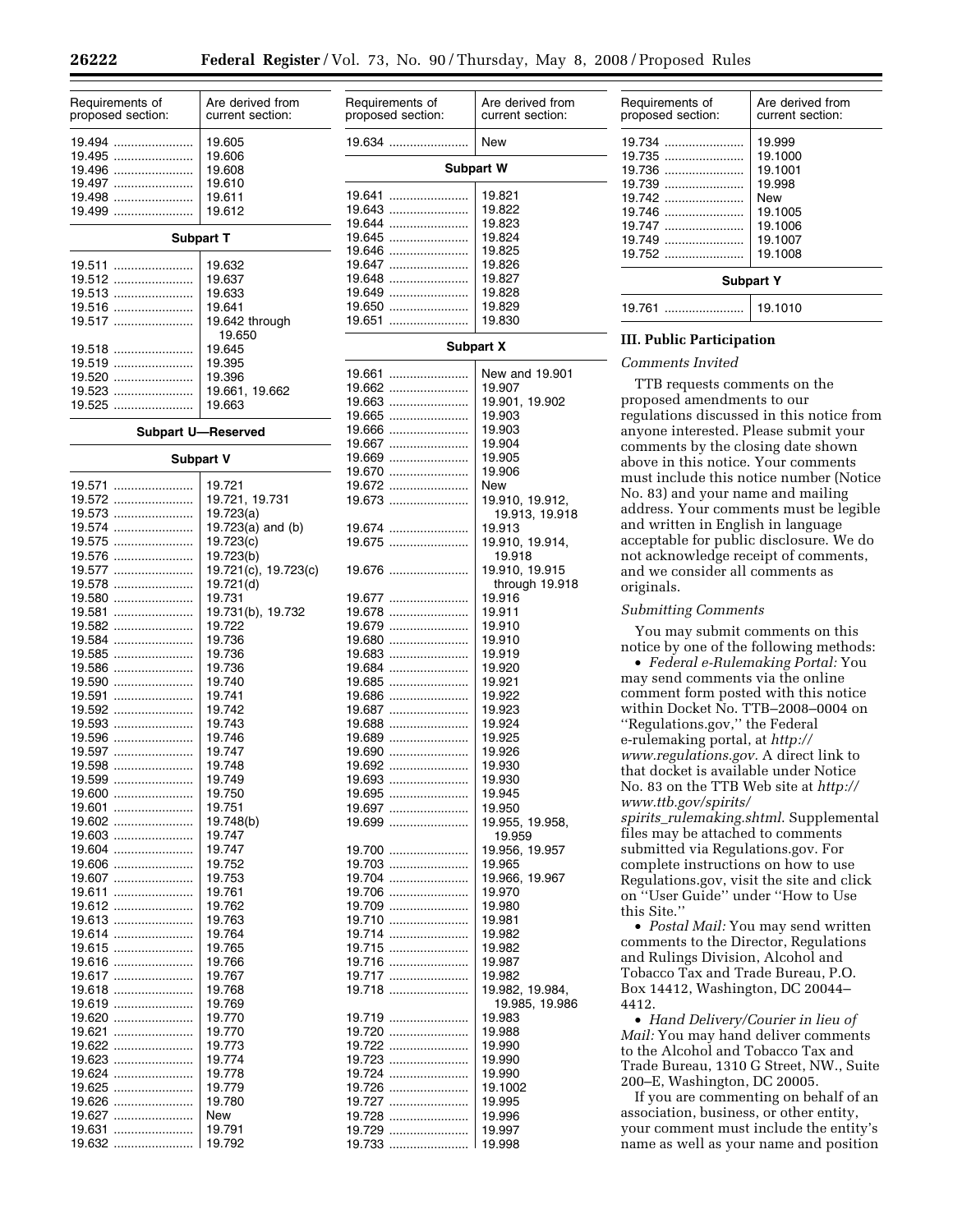title. If you comment via *http:// www.regulations.gov,* please enter the entity's name in the ''Organization'' blank of the comment form. If you comment via mail, please submit your entity's comment on letterhead.

You may also write to the Administrator before the comment closing date to ask for a public hearing. The Administrator reserves the right to determine whether to hold a public hearing.

#### *Confidentiality*

All submitted comments and attachments are part of the public record and subject to disclosure. Do not enclose any material in your comments that you consider to be confidential or inappropriate for public disclosure.

## *Public Disclosure*

We will post, and you may view, copies of this notice and any comments we receive about this proposal within Docket No. TTB–2008–0004 on the Federal e-rulemaking portal, Regulations.gov, at *http:// www.regulations.gov.* A direct link to that docket is available on the TTB Web site at *http://www.ttb.gov/spirits/ spirits*\_*rulemaking.shtml* under Notice No. 83. You may also reach the relevant docket through the Regulations.gov search page at *http:// www.regulations.gov.* For instructions on how to use Regulations.gov, visit the site and click on ''User Guide'' under ''How to Use this Site.''

All posted comments will display the commenter's name, organization (if any), city, and State, and, in the case of mailed comments, all address information, including e-mail addresses. We may omit voluminous attachments or material that we consider unsuitable for posting.

You also may view copies of this notice and any comments we receive about this proposal by appointment at the TTB Information Resource Center, 1310 G Street, NW., Washington, DC 20220. You may also obtain copies at 20 cents per 8.5 x 11-inch page. Contact our information specialist at the above address or by telephone at 202–927– 2400 to schedule an appointment or to request copies of comments or other materials.

#### **IV. Regulatory Analyses and Notices**

#### *Paperwork Reduction Act*

The collections of information contained in the regulations proposed by this notice have been previously reviewed and approved by the Office of Management and Budget in accordance with the Paperwork Reduction Act of

1995 (44 U.S.C. 3507) under control numbers: 1513–0013, 1513–0014, 1513–0020, 1513–0030, 1513–0038, 1513–0039, 1513–0040, 1513–0041, 1513–0044, 1513–0045, 1513–0046, 1513–0047, 1513–0048, 1513–0049, 1513–0051, 1513–0052, 1513–0056, 1513–0080, 1513–0081, 1513–0083, 1513–0088, and 1513–0113. An agency may not conduct or sponsor, and a person is not required to respond to, a collection of information unless it displays a valid control number assigned by OMB.

## *Regulatory Flexibility Act*

The Regulatory Flexibility Act, 5 U.S.C. 601 *et seq.,* provides that whenever a Federal agency proposes regulations that may have a significant economic impact on a substantial number of small entities, the agency must prepare a regulatory flexibility analysis.

The provisions of the Regulatory Flexibility Act relating to an initial and final regulatory flexibility analysis (5 U.S.C. 603 and 604) are not applicable to notices of proposed rulemaking when a final rule would not have a significant economic impact on a substantial number of small entities. This proposed rulemaking proposes to restate existing regulations in plain language, to make certain variations currently granted to individual plants available to all plants, and to adopt certain suggestions made by industry associations to reduce the burdens of regulatory compliance. This proposed rulemaking proposes to reduce the burden on members of the distilled spirits industry, including small businesses. Accordingly, it is hereby certified that a final rule, if promulgated, will not have a significant economic impact on a substantial number of small entities and a regulatory flexibility analysis is not required.

We have submitted a copy of this proposed rule to the Chief Counsel for Advocacy of the Small Business Administration in accordance with 26 U.S.C. 7805(f).

#### *Executive Order 12866*

We have determined that this notice of proposed rulemaking is not a significant regulatory action as defined in Executive Order 12866. Therefore, a regulatory assessment is not required.

#### *Executive Order 13132*

Executive Order 13132, entitled ''Federalism'' (64 FR 43255, August 10, 1999), requires Federal agencies to ensure ''meaningful and timely input by State and local officials in the development of regulatory policies that

have federalism implications.'' We certify that this proposed rule does not have federalism implications. This proposed rule will not have substantial direct effects on the States, on the relationship between the National Government and the States, or on the distribution of power and responsibilities among the various levels of Government.

## **V. Drafting Information**

This notice was written by Daniel J. Hiland of the Regulations and Rulings Division, along with several other employees of the Alcohol and Tobacco Tax and Trade Bureau.

## **List of Subjects in 27 CFR Part 19**

Administrative practice and procedure, Alcohol and alcoholic beverages, Authority delegations (Government agencies), Caribbean Basin initiative, Chemicals, Claims, Customs duties and inspection, Electronic funds transfers, Excise taxes, Exports, Gasohol, Imports, Labeling, Liquors, Packaging and containers, Puerto Rico, Reporting and recordkeeping requirements, Research, Security measures, Spices and flavorings, Stills, Surety bonds, Transportation, Vinegar, Virgin Islands, Warehouses, Wine.

## **VII. Authority and Issuance**

For the reasons explained in the preamble, TTB proposes to amend chapter I of title 27 of the Code of Federal Regulations as follows:

## **PART 19—DISTILLED SPIRITS PLANTS**

**Par. 1.** Title 27 Code of Federal Regulations part 19 is revised to read as follows:

## **PART 19—DISTILLED SPIRITS PLANTS**

Sec.

#### 19.0 Scope.

## **Subpart A—General Provisions**

- 19.1 Definitions.
- 19.2 Territorial extent of these regulations.
- 19.3 Related regulations.
- 19.4 Recovery and reuse of denatured spirits in manufacturing processes.
- 19.5 Manufacturing products unfit for beverage use.

## **Subpart B—Administrative and Miscellaneous Provisions**

- 19.11 Right of entry and examination.
- 19.12 Furnishing facilities and assistance.<br>19.13 Assignment of officers and
- Assignment of officers and supervision of operations.
- 19.14 Delegation of the Administrator's
- authorities to the appropriate TTB officer.
- 19.15 Forms prescribed.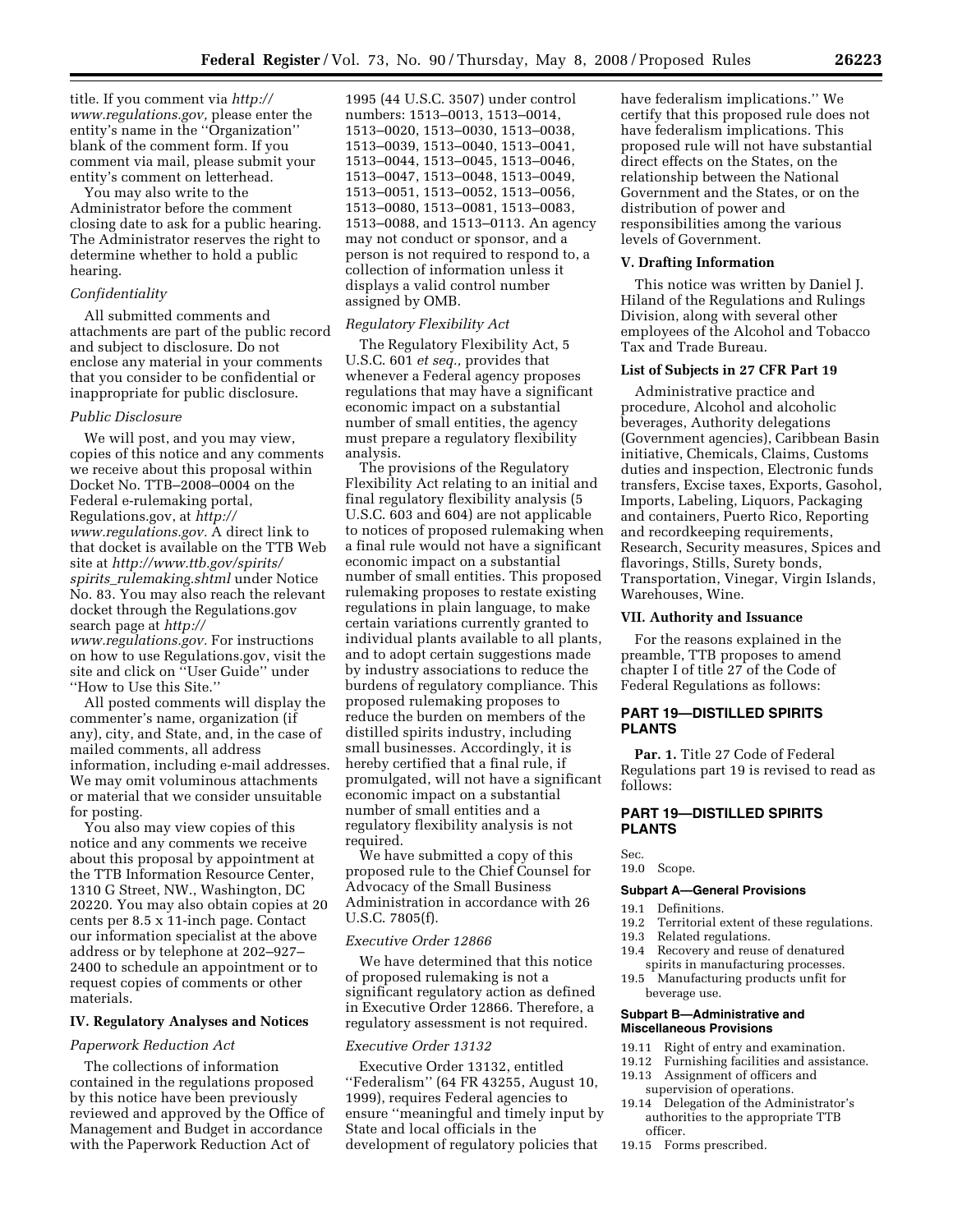- 19.16 Modified forms.
- 19.17 Detention of containers.<br>19.18 Samples for the United
- 19.18 Samples for the United States.<br>19.19 Discontinuance of storage faci
- Discontinuance of storage facilities. 19.20 Installation of meters, tanks, and
- other apparatus.

## **Alternate Methods or Procedures and Experimental Operations**

- 19.26 Alternate methods or procedures.
- 19.27 Application for and use of alternative method or procedure.
- 19.28 Emergency alternate methods or procedures.
- 19.29 Exemptions for national defense and disasters.
- 19.31 Pilot operations.
- 19.32 Experimental distilled spirits plants.
- 19.33 Application to establish experimental
- plants.
- 19.34 Experimental or research operations by scientific institutions and colleges of learning.
- 19.35 Application by scientific institutions and colleges of learning for experimental or research operations.
- 19.36 Spirits produced in industrial processes.
- 19.37 Application for industrial processes waiver.
- 19.38 Approval of required documents.

## **''Penalty of Perjury'' Declaration**

19.45 Execution under penalty of perjury.

## **Subpart C—Restrictions on Production, Location, and Use of Plants**

19.51 Home production of distilled spirits prohibited.

## **Rules for Location and Use of a DSP**

- 19.52 Restrictions on location of plants.<br>19.53 Continuity of plant premises.
- Continuity of plant premises.
- 19.54 Use of distilled spirits plant premises.
- 19.55 Other businesses.<br>19.56 Bonded warehous
- 19.56 Bonded warehouses not on premises qualified for production of spirits.

## **Conveyance of Spirits or Wines on Plant Premises**

- 19.58 Taxpaid spirits or wines on bonded premises.
- 19.59 Conveyance of untaxpaid spirits or wines within a distilled spirits plant.
- 19.60 Spirits in customs custody.

## **Subpart D—Registration of a Distilled Spirits Plant and Obtaining a Permit**

19.71 Registration and permits in general.

#### **Requirements for Registering a Plant**

- 19.72 General requirements for registration.<br>19.73 Information required in application
- Information required in application
- for registration.
- 19.74 Description of the plant.<br>19.75 Major equipment. Major equipment.
- 19.76 Statement of plant security.
- 19.77 Statement of production procedure.
- 19.78 Power of attorney.<br>19.79 Registry of stills.
- 19.79 Registry of stills.<br>19.80 Approved notice
- 19.80 Approved notice of registration.<br>19.81 Maintenance of registration file.
- Maintenance of registration file.

## **Requirements for an Operating Permit Under the IRC**

- 19.91 Operating permit.
- 19.92 Information required in application for operating permit.

19.93 Applicant organization documents.

**Requirements for Operations and** 

19.163 Area operations bond. 19.164 Withdrawal bond. 19.165 Unit bonds.

19.166 Required penal sums. 19.167 Increase of bond coverage. 19.168 Superseding bonds.<br>19.169 Effect of failure to fi

superseding bond. 19.170 Termination of bonds.

**Security Requirements**  19.181 General. **Tank Requirements** 

19.183 Scale tanks.

19.186 Package scales. 19.187 Pipelines.

instruments. **Other Plant Requirements** 

**Requirements** 

19.191 Signs. 19.192 Security.

tax.

producers.

dealer.

classes.

19.221 Scope.

**Spirits** 

liability.

19.162 Operations bond for distilled spirits plant and adjacent bonded wine cellar.

Effect of failure to furnish a

19.171 Surety notice of relief from bond

19.182 Tanks—general requirements.

**Measuring and Proofing Equipment** 

19.188 Measuring devices and proofing

19.189 Identification of structures, areas, apparatus, and equipment. 19.190 Office facilities for TTB use.

19.193 Breaking Government locks. **Subpart H—Special (Occupational) Tax**  19.201 Liability for special (occupational)

19.202 Special (occupational) tax rates. 19.203 Eligibility for the reduced rate. 19.204 Exemption for alcohol fuel

19.208 Multiple locations and multiple tax

19.205 Locations subject to tax. 19.206 Liability as a wholesale or retail

19.209 Signing special tax returns. 19.210 Employer identification number. 19.211 Issuance, distribution, and examination of special tax stamps.

**Basic Provisions of Tax Law Affecting** 

19.222 Basic tax law provisions. 19.223 Persons liable for tax.

19.207 Special tax returns.

19.212 Change in name. 19.213 Change in proprietorship. 19.214 Change in location. **Subpart I—Distilled Spirits Taxes** 

19.184 Scale tank minimum graduations. 19.185 Testing scale tanks for accuracy. **Package Scale and Pipeline Requirements** 

19.172 Relief of surety from bond liability. 19.173 Release of pledged securities. **Subpart G—Construction, Equipment, and** 

**Withdrawal Bonds**  19.161 Operations bond.

- 19.94 Trade names.<br>19.95 Issuance of op
- Issuance of operating permits.
- 19.96 Denial of permit.
- 19.97 Correction of permit.
- 19.98 Duration of permit.
- 19.99 Suspension or revocation of permit.

### **Subpart E—Changes to Registrations and Permits**

19.111 Scope.

## **Rules for Amending a Registration**

- 19.112 General rules for amending a registration.
- 19.113 Change in name of proprietor.
- 19.114 Changes in stockholders or persons with interest.
- 19.115 Change in officers, directors,
- members or managers. 19.116 Change in proprietorship.
- 19.117 Partnerships.
- 19.118 Change in location.
- 19.119 Change in premises.
- 19.120 Change in operations.
- 19.121 Change in production procedure.
- 19.122 Change in construction or use of buildings and equipment.
- 19.123 Statement of plant security.

### **Rules for Amending an Operating Permit**

- 19.126 General rules for amending an operating permit.
- 19.127 Automatic termination of permits.
- 19.128 Change in name of proprietor.
- 19.129 Change in trade name.
- 19.130 Changes in stockholders or persons with interest.
- 19.131 Changes in officers, directors, members or managers.
- 19.132 Change in proprietorship.
- 19.133 Partnerships.
- 19.134 Change in location.
- 19.135 Change in operations.

#### **Alternation of Plant Proprietors**

19.141 Procedures for alternation of proprietors.

## **Conduct of Alternate Operations at a Plant**

- 19.142 Alternate use of premises and equipment for customs purposes.
- 19.143 Alternation for other purposes.
- 19.144 Alternation of distilled spirits plant and volatile fruit-flavor concentrate plant premises.

#### **Discontinuance of Operations**

19.147 Notice of discontinuance of operations.

## **Subpart F—Bonds and Consents of Surety**

### **Bonding Requirements for a DSP**

19.151 General.

of surety.

- 19.152 Types of bonds.
- 19.153 Bond guaranteed by a corporate surety.
- 19.154 Bond guaranteed by deposit of securities.
- 19.155 Consent of surety bond terms consent of surety.
- 19.156 Power of attorney for surety.

19.157 Disapproval of bonds and consents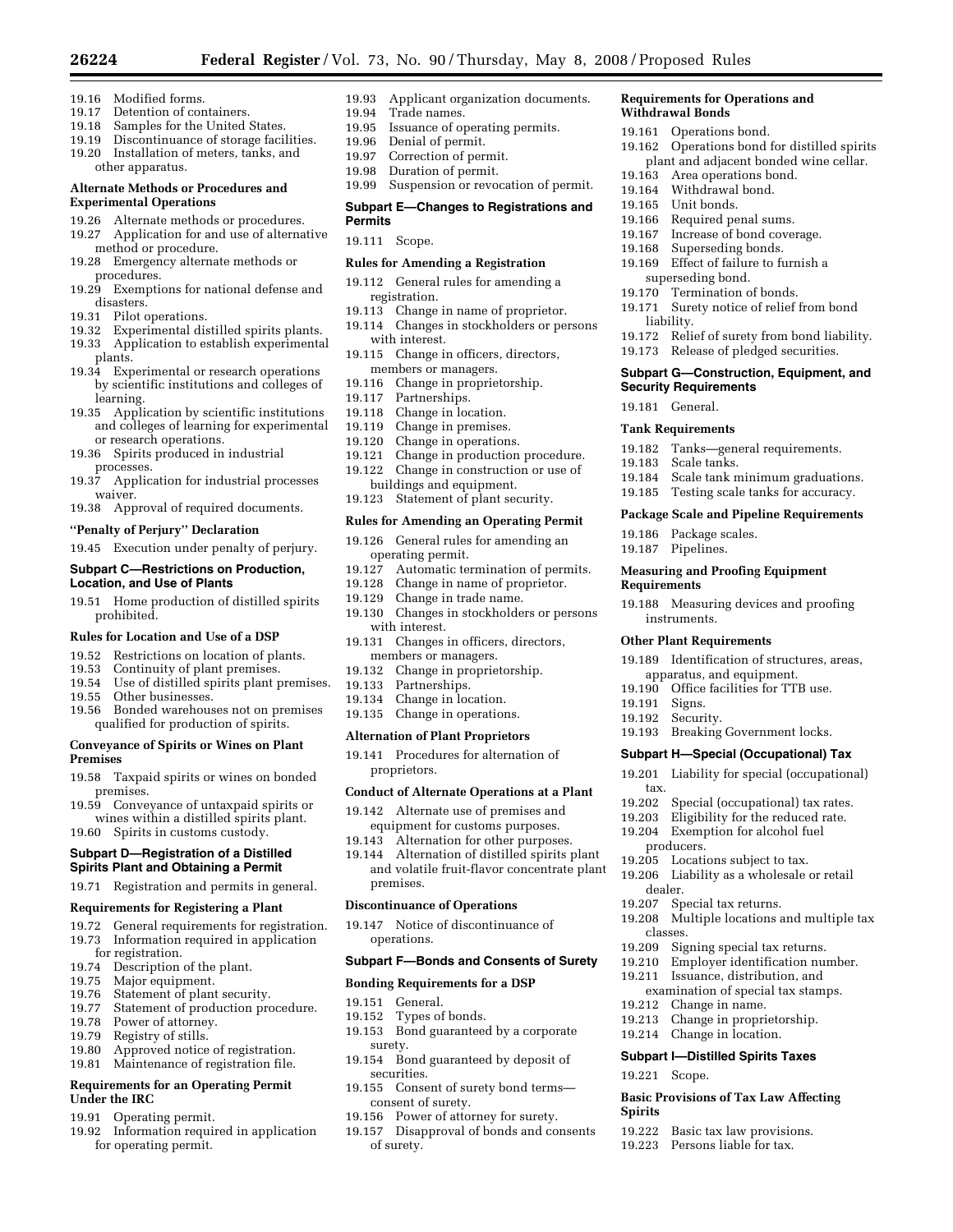### **Requirements for Gauging and Tax Determination**

- 19.225 Requirement to gauge and tax determine spirits.
- 19.226 Gauges for tax determination.
- 19.227 Determination of the tax.

## **Rules for Deferred Payment and Prepayment of Taxes**

- 19.229 Deferred payment and prepayment of taxes.
- 19.230 Conditions requiring prepayment of taxes.
- 19.231 Accounting for bond coverage.

### **Requirements for Filing Tax Returns**

- 19.233 Filing prepayment returns.
- 19.234 Filing deferred payment returns.
- 19.235 Deferred payment return periods quarterly and semimonthly.
- 19.236 Due dates for returns.<br>19.237 Special rule for semin
- Special rule for semimonthly filers for the month of September.
- 19.238 Payment by mail.
- 19.239 Form of payment.
- 19.240 Payment of tax by electronic fund transfer.

## **Requirements for Employer Identification Numbers**

- 19.242 Employer identification number.
- 19.243 Application for employer identification number.

#### **Effective Tax Rates**

- 19.245 Tax credits under 26 U.S.C. 5010.
- 19.246 Computing the effective tax rate for
- a product.
- 19.247 Use of effective (actual) tax rates.
- 19.248 Standard effective tax rate.
- 19.249 Average effective tax rate.
- 19.250 Inventory reserve account.

## **Assessment of Taxes by TTB**

- 19.253 Assessment of tax on spirits not accounted for or reported.
- 19.254 Assessment of tax for losses or unauthorized removals.

#### **Additional Tax Provisions**

- 19.256 Tax on wine.
- 19.257 Imported spirits.
- 19.258 Additional tax on nonbeverage spirits.

### **Subpart J—Claims**

19.261 Scope.

#### **Requirements for Filing Claims**

- 19.262 General requirements for filing claims.
- 19.263 Claims on spirits, denatured spirits, articles, or wines lost or destroyed in bond—specific requirements.
- 19.264 Claims on spirits returned to bonded premises—specific requirements.
- 19.265 Claims relating to spirits lost after tax determination.

### **Rules Regarding Credits, Abatement, Remission, or Refund**

- 19.266 Claims for credit of tax.
- 19.267 Adjustments for credited tax.
- 19.268 Allowance of remission, abatement, credit, or refund of tax.

### **Rules for Puerto Rican and Virgin Islands Spirits**

19.269 Puerto Rican and Virgin Islands spirits.

## **Subpart K—Gauging**

- 19.281 Scope.
- 19.282 General requirements for gauging and measuring equipment.

## **Required Gauges**

- 19.283 When gauges are required.
- 19.284 Quantity determination of bulk spirits.
- 19.285 Proof determination of distilled spirits.
- 19.286 Gauging of spirits in bottles. 19.287 Gauging of alcoholic flavoring
- materials.<br>19.288 Deter Determination of tare.
- 19.289 Production gauge.

## **Subpart L—Production of Distilled Spirits**

19.291 General.

## **Notification of TTB When Beginning or**

**Suspending Production Operations** 

19.292 Notice of operations.

## **Rules for Receipt, Use, and Disposal of Materials**

- 19.293 Receipt of materials.
- Removal of fermenting material.
- 19.295 Removal or destruction of distilling material.
- 19.296 Fermented materials.
- 19.297 Use of materials in production of spirits.

## **Rules for Production of Spirits**

# 19.301 Distillation.<br>19.302 Treatment d

- Treatment during production.
- 19.303 Addition of caramel to rum or brandy and addition of oak chips to spirits.
- 19.304 Production gauge.
- 19.305 Identification of spirits.
- 19.306 Entry.
- 19.307 Distillates containing extraneous substances.

## **Rules for Chemical By-Products**

- 19.308 Spirits content of chemicals produced.
- 19.309 Disposition of chemicals. 19.310 Wash water.

#### **Production Inventories**

- 19.312 Physical inventories.
- **Rules for Redistillation**
- 19.314 General.
- 19.315 Receipts for redistillation.
- 19.316 Redistillation.

## **Subpart M—Storage of Distilled Spirits**

19.321 General.

## **Receipt and Storage of Spirits and Wines**

19.322 Receipt and storage of bulk spirits and wines.

## **Rules for Filling and Changing Packages**

- 19.324 Filling of packages from tanks.
- 19.325 Change of packages.

#### **Rules for Mingling or Blending Spirits**

- 19.326 Mingling or blending of spirits for further storage.
- 19.327 Packages dumped for mingling.
- 19.328 Determining age of mingled spirits.
- 19.329 Mingled spirits or wines held in tanks.

**Subpart N—Processing of Distilled Spirits** 

**Rules for Receipt and Use of Spirits, Wines, and Alcoholic Flavoring Materials**  19.342 Receipt of spirits, wines, and alcoholic flavoring materials for

19.343 Use of spirits, wines, and alcoholic

**Rules for Bottling, Packaging, and Removal** 

Bottling or packaging records.

19.351 Removals from processing.

19.355 Labels describing the spirits. 19.356 Alcohol content and fill. 19.357 Completion of bottling.

Filling packages. 19.361 Removals by bulk conveyances or

19.365 Spirits not originally intended for

**Requirements for Processing Inventories**  19.371 Inventories of wines and bulk spirits

19.372 Physical inventories of bottled and

**Subpart O—Denaturing Operations and** 

**Rules for Denaturing Spirits and Testing** 

19.386 Adjusting pH of denatured spirits. 19.387 Ensuring the quality of denaturants.

19.383 Gauge for denaturation. 19.384 Adding denaturants to spirits. 19.385 Making alcohol or water solutions of

Rebottling. 19.363 Reclosing and relabeling. 19.364 Bottled-in-bond spirits.

19.331 Use of oak chips in spirits and caramel in brandy and rum.

#### **Use of Oak Chips and Caramel**

19.333 Physical inventories.

**Storage Inventories** 

19.341 General.

processing.

flavoring materials. 19.344 Manufacture of nonbeverage products, intermediate products, or

eligible flavors. **Obscuration Determination**  19.346 Determining obscuration.

**Filing Formulas With TTB**  19.348 Formula requirements.

19.352 Bottling tanks. 19.353 Bottling tank gauge.<br>19.354 Bottling or packagin

**of Products** 

19.358 Cases. 19.359 Remnants.<br>19.360 Filling pac

pipelines.<br>19.362 Rebot

export. 19.366 Alcohol.

in processing.

packaged spirits.

**Manufacture of Articles**  19.381 General. 19.382 Formulas.

denaturants.

**Denaturants**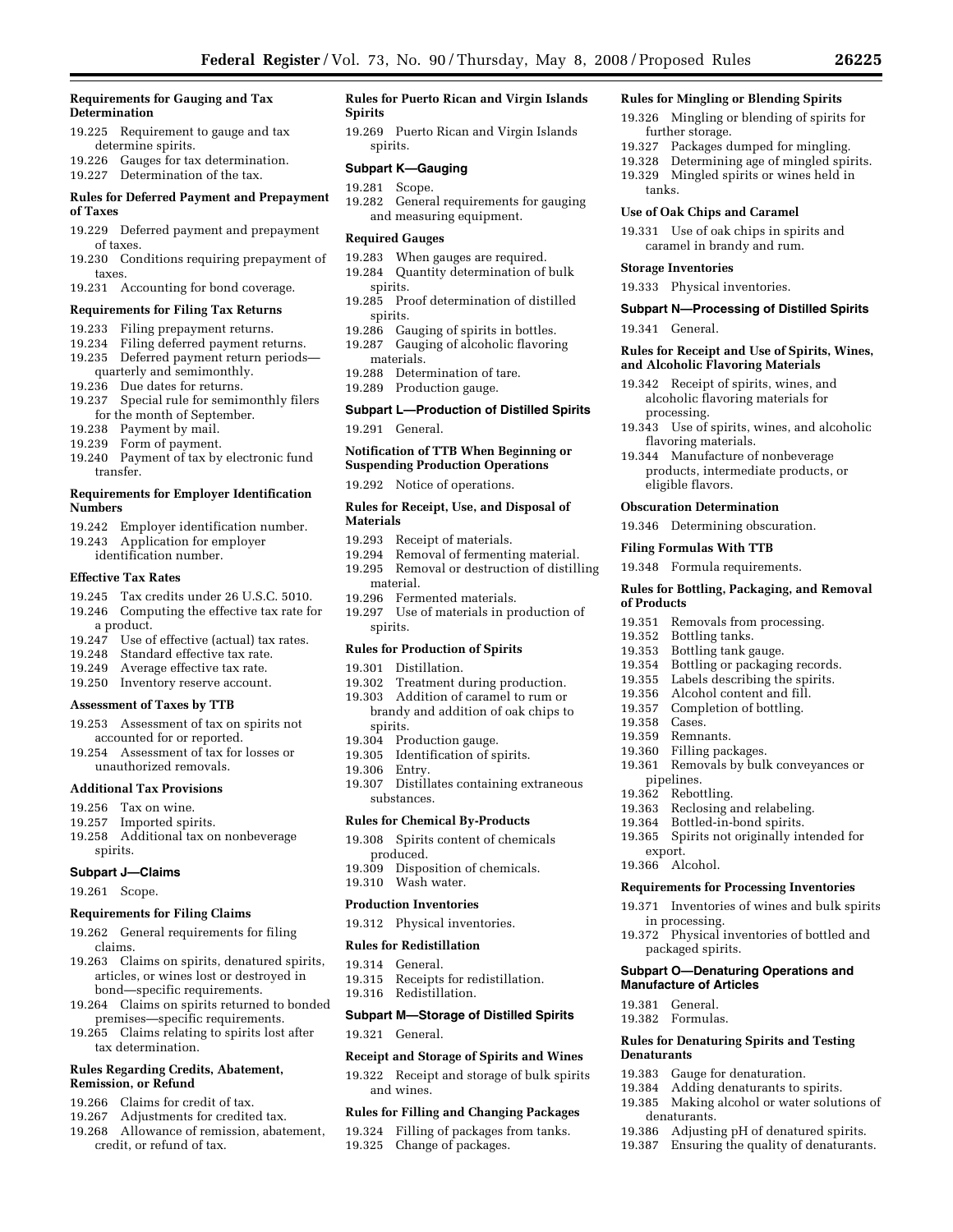#### **Rules for Storing Denatured Spirits and Filling Containers**

- 19.388 Storing denatured spirits.
- 19.389 Filling containers from tanks.
- 19.390 Container marking requirements. **Rules for Mixing and Converting Denatured**

## **Spirits**

- 19.391 Mixing denatured spirits.
- 19.392 Converting denatured alcohol to a different formula.

#### **Rules for Restoration and Redenaturation, Inventories, and Manufacture of Articles; Records Required**

- 19.393 Restoration and redenaturation of recovered denatured spirits and recovered articles.
- 19.394 Inventory of denatured spirits.
- 19.395 Manufacture of articles.
- 19.396 Required records.

## **Subpart P—Transfers, Receipts, and Withdrawals**

19.401 Authorized transactions.

## **Transfers Between Bonded Premises**

- 19.402 Authorized transfers in bond. 19.403 Application to receive spirits in
- bond.
- 19.404 Termination of application.
- 19.405 Consignor for in-bond shipments. 19.406 Reconsignment of in-bond
- shipments. 19.407 Consignee premises.

## **Receipt of Spirits From Customs Custody**

- 19.409 General.
- 19.410 Age and fill date.
- 19.411 Recording gauge.

#### **Marking Requirements for Imported Spirits**

- 19.414 Marks on containers of imported spirits.
- 19.415 Marks on containers of Puerto Rican and Virgin Islands spirits.

### **Spirits Withdrawn Without Payment of Tax**

- 19.418 Authorized withdrawals without payment of tax.
- 19.419 Withdrawals of wine spirits for use in wine production.
- 19.420 Withdrawals of spirits without payment of tax for experimental or research use.
- 19.421 Withdrawals of spirits for use in production of nonbeverage wine and nonbeverage wine products.

#### **Spirits Withdrawn Free of Tax**

- 19.424 Authorized withdrawals free of tax.
- 19.425 Withdrawal of spirits free of tax.
- 19.426 Withdrawal of spirits by the United States.
- 19.427 Removal of denatured spirits and articles.
- 19.428 Reconsignment.

#### **Spirits Withdrawn on Production Gauge**

19.431 Withdrawal of spirits on production gauge.

## **Rules for Taking Sample of Spirits**

- 19.434 Spirits withdrawn from bonded premises.
- 19.435 Samples used on bonded premises.
- 19.436 Taxpayment of samples.

#### 19.437 Labels.

- **Securing Conveyances**
- 19.441 Securing of conveyances.

## **Subpart Q—Return of Spirits to Bonded Premises and Voluntary Destruction**

19.451 Scope.

## **Conditions for Return of Spirits to Bond**

- 19.452 Return of taxpaid spirits to bonded premises for destruction, denaturation, redistillation, reconditioning, or rebottling.
- 19.453 Return of bottled spirits for relabeling or reclosing.
- 19.454 Other authorized returns to bonded premises.
- 19.455 Return of spirits withdrawn for export with benefit of drawback.
- 19.457 Receipt of spirits abandoned to the United States.

#### **Rules for Voluntary Destructions**

19.459 Voluntary destruction.

#### **Subpart R—Losses and Shortages**

- 
- 19.461 Losses and shortages in general.
- 19.462 Determination of losses in bond.<br>19.463 Loss of spirits from packages. Loss of spirits from packages.
- 19.464 Losses after tax determination.
- 19.465 Shortages of bottled spirits.

## **Subpart S—Containers and Marks**

- 19.471 General.
- 19.472 Need to determine use of spirits: industrial or nonindustrial.

#### **Requirements for Containers**

- 19.473 Authorized containers.<br>19.474 Spirits for nonindustria
- Spirits for nonindustrial use.
- 19.475 Spirits for industrial use.<br>19.476 Packages.
- 
- 19.476 Packages.<br>19.477 Use of bu Use of bulk conveyances.
- 19.478 Construction requirements for bulk conveyances.
- 19.479 Restrictions on dispositions of bulk spirits.

#### **Marking Requirements for Spirits**

19.482 General.<br>19.483 Specifica

- Specifications for marks.
- 19.484 Marks on packages filled in production or storage.
- 19.485 Package identification numbers in production and storage.
- 19.486 Change of packages in storage.
- 19.487 Kind of spirits.
- 19.488 Marks on packages filled in processing.
- 19.489 Marks on cases filled in processing.
- 19.490 Numbering of packages and cases filled in processing.
- 19.491 Marks on containers of specially denatured spirits.
- 19.492 Marks on containers of completely denatured alcohol.
- 19.493 Caution label for completely denatured alcohol.
- 19.494 Additional marks on portable containers.
- 
- 19.495 Marks on bulk conveyances.<br>19.496 Cases of industrial alcohol. Cases of industrial alcohol.
- 19.497 Obliteration of marks.
- 19.498 Relabeling and reclosing off bonded premises.
- 19.499 Authorized abbreviations to identify marks.

### **Subpart T—Liquor Bottle, Label, and Closure Requirements**

## **Authorized Liquor Bottles**

19.511 Bottles authorized.

**Labeling Requirements** 

exemption.

**Closure Requirements**  19.523 Affixing closures. 19.525 Reclosing. **Subpart U—[Reserved]** 

account.

units. **Production Records** 

**Storage Records** 

**Processing Records** 

records.

**Records** 

**Tax Records** 

general.

19.512 Bottles not constituting approved containers.

19.516 Certificate of label approval or

19.517 Statements required on labels under an exemption from label approval. 19.518 Name and address of bottler. 19.519 Labels for export spirits.

19.520 Spirits for shipment to Puerto Rico.

Documents that are not records. 19.578 Financial records and books of

19.580 Time for making entries in records.

19.584 Materials for the production of

less than 190 degrees of proof. 19.593 Tank summary record for spirits of 190 degrees or more of proof.

19.596 Processing records in general. 19.597 Manufacturing records. 19.598 Dump/batch records. 19.599 Bottling and packaging record. 19.600 Alcohol content and fill test record.<br>19.601 Finished products records. Finished products records.

**Denaturation and Article Manufacture** 

19.611 Records of tax determination in

19.613 Average effective tax rate records.

19.602 Redistillation record. 19.603 Liquor bottle record.<br>19.604 Rebottling, relabeling

19.606 Denaturation records. 19.607 Article manufacture records.

19.612 Summary record of tax determinations.

19.585 Production and withdrawal records. 19.586 Byproduct spirits production record.

Tank record of wine and spirits of

Rebottling, relabeling, and reclosing

19.581 Details of daily records. 19.582 Conversion from metric to U.S.

distilled spirits.

19.590 Storage operations.<br>19.591 Package summary r 19.591 Package summary records.<br>19.592 Tank record of wine and sr

19.513 Distinctive liquor bottles.

**Subpart V—Records and Reports General Rules for Records**  19.571 Records in general.<br>19.572 Format of records. Format of records. 19.573 Location of required records. 19.574 Availability of records. 19.575 Retention of records. 19.576 Preservation of records.<br>19.577 Documents that are not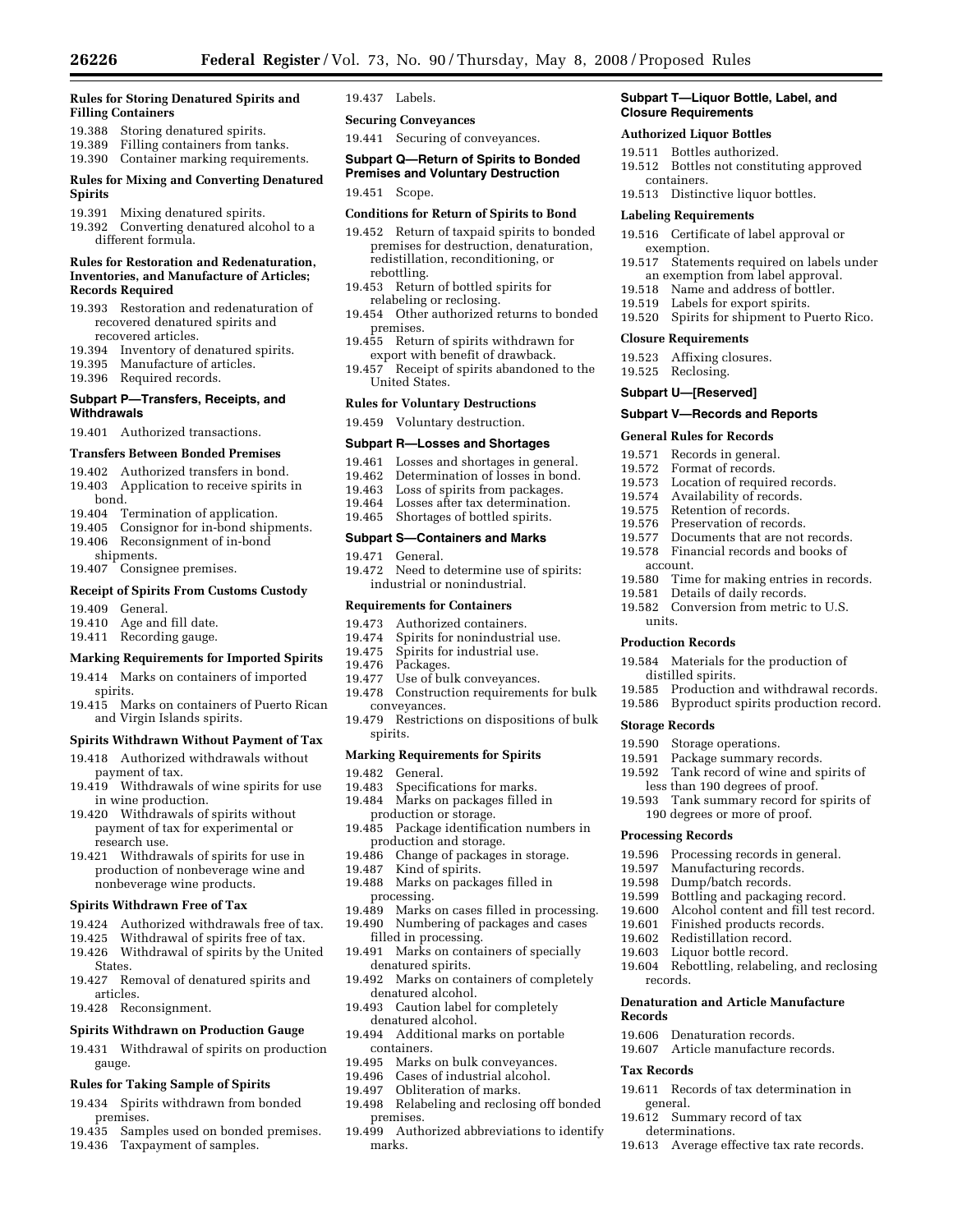**Transfer of Spirits Between Alcohol Fuel** 

Consignor for in-bond shipments.

19.733 Authorized transfers between

19.735 Reconsignment while in transit. 19.736 Consignee for in-bond shipments. **Transfer of Spirits to and From Distilled** 

19.739 Authorized transfers to or from distilled spirits plants.

**Receipt of Spirits From Customs Custody**  19.742 Authorized transfers from customs

**Materials for Making Spirits Unfit for** 

**Subpart Y—Paperwork Reduction Act**  19.761 OMB control numbers assigned under the Paperwork Reduction Act. **Authority:** 19 U.S.C. 81c, 1311; 26 U.S.C. 5001, 5002, 5004–5006, 5008, 5010, 5041, 5061, 5062, 5066, 5081, 5101, 5111–5113, 5142, 5143, 5146, 5148, 5171–5173, 5175, 5176, 5178–5181, 5201–5204, 5206, 5207, 5211–5215, 5221–5223, 5231, 5232, 5235, 5236, 5241–5243, 5271, 5273, 5301, 5311– 5313, 5362, 5370, 5373, 5501–5505, 5551– 5555, 5559, 5561, 5562, 5601, 5612, 5682, 6001, 6065, 6109, 6302, 6311, 6676, 6806, 7011, 7510, 7805; 31 U.S.C. 9301, 9303, 9304,

This part concerns the operation of distilled spirits plants in the United States. Topics covered in this part include: Permits and registration procedures; bond requirements; payment of taxes; filing of claims; production, storage, and processing operations; and maintenance of records.

**Subpart A—General Provisions** 

As used in this part, the following terms shall have the meanings indicated unless either the context in which they are used requires a different meaning, or a different definition is prescribed for a particular subpart, section, or portion of

*Accurate mass flow meter.* A mass

determinations of bulk distilled spirits. A mass flow meter used for tax determination of bulk spirits must be certified by the manufacturer or other qualified person as accurate within a tolerance of  $+/-0.1\%$ . A mass flow meter used for all other required volume

flow meter for making volume

19.746 Authorized materials. 19.747 Other materials. **Rules for Taking Samples**  19.749 Samples. **Marking Requirements**  19.752 Marks.

alcohol fuel plants.<br>19.734 Consignor for i

**Spirits Plants** 

custody.

**Beverage Use** 

9306.

**§ 19.0 Scope.** 

**§ 19.1 Definitions.** 

this part:

**Plants** 

- 19.614 Inventory reserve records.
- 19.615 Standard effective tax rate records.

## **Other Required Records**

- 19.616 Record of samples.
- 19.617 Destruction record.
- 19.618 Gauge record.
- 19.619 Package gauge record.
- 19.620 Transfer record—consignor's responsibility.
- 19.621 Transfer record—consignee's responsibility.
- 19.622 Daily record of wholesale liquor dealer and taxpaid storeroom operations.
- 19.623 Record of inventories.
- 19.624 Removal of Puerto Rican and Virgin Islands spirits and rum imported from all other areas.
- 19.625 Shipping record for spirits and specially denatured spirits withdrawn free of tax.
- 19.626 Record of distilled spirits shipped to manufacturers of nonbeverage products. 19.627 Alternating premises record.

#### **Filing Forms and Reports**

- 19.631 Submission of transaction forms.
- 19.632 Submission of monthly reports.
- 19.634 Computer-generated reports and
- transaction forms.

### **Subpart W—Production of Vinegar by the Vaporizing Process**

### **Vinegar Plants in General**

19.641 Application.

#### **Qualification, Construction, and Equipment Requirements for Vinegar Plants**

- 19.643 Qualification requirements.
- 19.644 Changes after original qualification.
- 19.645 Notice of permanent discontinuance of business.
- 19.646 Construction and equipment requirements.

## **Rules for Operating Vinegar Plants**

- 19.647 Authorized operations.
- 19.648 Conduct of operations.
- 19.649 Restrictions on alcohol content.

### **Required Records for Vinegar Plants**

19.650 Daily records.

**Liability for Distilled Spirits Tax** 

## 19.651 Liability for distilled spirits tax.

## **Subpart X—Distilled Spirits for Fuel Use**

19.661 Scope.

#### **General**

- 19.662 Definitions.
- 19.663 Application of other provisions.
- 19.665 Alternate methods or procedures.
- 19.666 Application for and use of an
- alternate method or procedure. 19.667 Emergency variations from requirements.
- **Liability for Taxes**

## 19.669 Distilled spirits taxes.

19.670 Special (occupational) tax.

#### **Obtaining a Permit**

- 19.672 Types of plants.
- 19.673 Small plant permit applications.
- 19.674 TTB action on small plant applications.
- 19.675 Medium plant permit applications.
- 19.676 Large plant permit applications.
- 19.677 Large plant applications—
- organizational documents.
- 19.678 Criteria for issuance of permit. 19.679 Duration of permit.
- 19.680 Registration of stills.

## **Changes to Permit Information**

- 19.683 Changes affecting permit applications.
- 19.684 Automatic termination of permits.
- 19.685 Change in type of alcohol fuel plant.
- 19.686 Change in name of proprietor.
- 19.687 Changes in officers, directors, members, managers, or principal persons.<br>19.688 Cha
- Change in proprietorship.
- 19.689 Continuing partnerships.
- 19.690 Change in location.

#### **Alternating Proprietorship**

- 19.692 Qualifying for alternating proprietorship.
- 19.693 Operating requirements for alternating proprietorships.

### **Discontinuance of Business and Permit Suspension or Revocation**

- 19.695 Notice of permanent discontinuance.
- 19.697 Permit suspension or revocation.

#### **Bonds**

- 19.699 General bond requirements.<br>19.700 Amount of bond.
- Amount of bond.

#### **Requirements for Construction, Equipment, and Security**

- 19.703 Construction and equipment.
- 19.704 Security.

## **TTB Rights and Authorities**

19.706 Supervision of operations.

#### **Accounting for Spirits**

- 19.709 Gauging.
- 19.710 Inventory of spirits.

#### **Recordkeeping**

- 19.714 General requirements for records.
- 19.715 Format of records.
- 19.716 Maintenance and retention of records.
- 19.717 Time for making entries in records.
- 19.718 Required records.
- 19.719 Spirits made unfit for beverage use in the production process.

#### **Reports**

19.720 Reports.

#### **Redistillation**

- 19.722 General rules for redistillation of spirits or fuel alcohol.
- 19.723 Effect of redistillation on plant size and bond amount.
- 19.724 Records of redistillation.

## **Rules for Use, Withdrawal, and Transfer of Spirits**

19.726 Prohibited uses, transfers, and withdrawals.

19.729 Withdrawal of fuel alcohol.

19.727 Use on premises. 19.728 Withdrawal of spirits.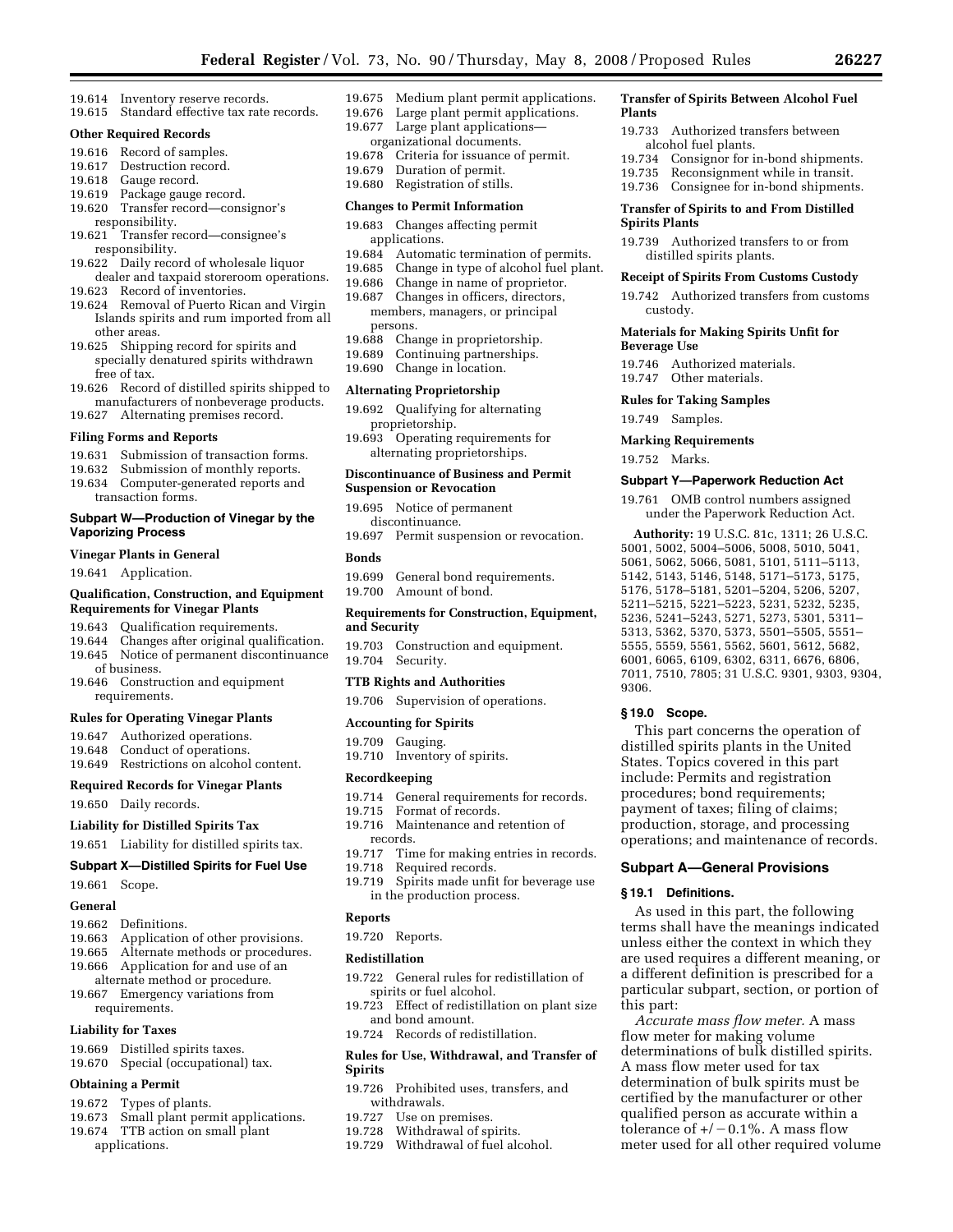determinations of bulk spirits must be certified by the manufacturer or other qualified person as accurate within a tolerance of  $+/-0.5\%$ .

*Administrator.* The Administrator of the Alcohol and Tobacco Tax and Trade Bureau, the Department of the Treasury, Washington, DC., or a delegate or designee of the Administrator.

*Alcoholic flavoring materials.* Any nonbeverage product on which drawback has been or will be claimed under 26 U.S.C. 5131–5134, and any flavor imported free of tax which is unfit for beverage purposes. This term includes eligible flavors but does not include flavorings or flavoring extracts manufactured on the bonded premises of a distilled spirits plant as an intermediate product.

*Application for registration.* The application for registration of a distilled spirits plant that is required by 26 U.S.C. 5171(c).

*Appropriate TTB officer.* An officer or employee of the Alcohol and Tobacco Tax and Trade Bureau (TTB) authorized to perform any functions relating to the administration or enforcement of this part by TTB Order 1135.19, Delegation of the Administrator's Authorities in 27 CFR part 19, Distilled Spirits Plants.

*Article.* A product containing denatured spirits, which was manufactured under this part or part 20 of this chapter.

*Bank.* Any commercial bank. *Banking day.* Any day that a bank is open to the public to carry on substantially all of its banking functions.

*Basic permit.* The document that authorizes a person to engage in a designated business or activity under the Federal Alcohol Administration Act.

*Bond.* A bond is a formal guarantee for payment of monies due to TTB, including taxes imposed by 26 U.S.C. Chapter 51, and any related fines, penalties or interest that the proprietor of a distilled spirits plant may incur, up to an amount specified by the bond (the bond ''penal sum'').

*Bonded premises.* The premises of a distilled spirits plant, or part thereof, as described in the application for registration, on which the conduct of distilled spirits operations defined in 26 U.S.C. 5002 is authorized.

*Bottler.* A proprietor of a distilled spirits plant qualified under this part as a processor who bottles distilled spirits.

*Bulk container.* Any container approved by TTB having a capacity in excess of one wine gallon.

*Bulk conveyance.* A tank car, tank truck, tank ship, tank barge, or a compartment of any such conveyance, or any other container approved by the Administrator for the conveyance of comparable quantities of spirits, including denatured spirits and wines.

*Bulk distilled spirits.* Distilled spirits in a container having a capacity in excess of one wine gallon.

*Business day.* Any day, other than a Saturday, a Sunday, or a legal holiday (which includes any holiday in the District of Columbia and any statewide holiday in the particular State in which the claim, report, or return, as the case may be, is required to be filed, or the act is required to be performed).

*Calendar quarter and quarterly.* These terms refer to the three-month periods ending on March 31, June 30, September 30, or December 31.

*Carrier.* Any person, company, corporation, or organization, including a proprietor, owner, consignor, consignee, or bailee, who transports distilled spirits, denatured spirits, or wine in any manner for himself or others.

*CFR.* The Code of Federal Regulations.

*Commercial bank.* A bank, whether or not a member of the Federal Reserve system, which has access to the Federal Reserve Communications System or Fedwire (a communications network that allows Federal Reserve system member banks to effect a transfer of funds for their customers (or other commercial banks) to the Treasury Account at the Federal Reserve Bank of New York).

*Container.* A receptacle, vessel, or form of bottle, can, package, tank or pipeline (where specifically included) used or capable of being used to contain, store, transfer, convey, remove, or withdraw spirits and denatured spirits.

*Denaturant or denaturing material.*  Any material authorized by part 21 of this chapter for addition to spirits in the production of denatured spirits.

*Denatured spirits.* Spirits to which denaturants have been added as provided in part 21 of this chapter.

*Director of the service center.* A director of an internal revenue service center.

*Distilled spirits operations.* Any authorized distilling, warehousing, or processing operation conducted on the bonded premises of a plant qualified under this part.

*Distilled spirits plant.* An establishment which is qualified under this part to conduct distilled spirits operations.

*Distiller.* Any person who:

(1) Produces distilled spirits from any source or substance;

(2) Brews or makes mash, wort, or wash fit for distillation or for the production of distilled spirits (other

than making or using of mash, wort, or wash in the authorized production of wine or beer, or in the production of vinegar by fermentation);

(3) By any process separates alcoholic spirits from any fermented substance; or

(4) Making or keeping mash, wort, or wash, has a still in his possession or use.

*Distilling material.* Any fermented or other alcoholic substance capable of, or intended for use in, the original distillation or other original processing of spirits.

*District director.* A district director of the Internal Revenue Service.

*Effective tax rate.* The net tax rate, after reduction for any credit allowable under 26 U.S.C. 5010 for wine and flavor content, at which the tax imposed on distilled spirits by 26 U.S.C. 5001 or 7652 is paid or determined.

*Electronic fund transfer or EFT.* Any transfer of funds effected by the proprietor's commercial bank, either directly or through a correspondent banking relationship, via the Federal Reserve Communications System or Fedwire to the Treasury Account at the Federal Reserve Bank of New York.

*Eligible flavor.* A flavor which: (1) Is of a type that is eligible for drawback of tax under 26 U.S.C. 5134; (2) Was not manufactured on the

premises of a distilled spirits plant; and

(3) Was not subjected to distillation on distilled spirits plant premises such that the flavor does not remain in the finished product.

*Eligible wine.* Wine on which tax would be imposed by paragraph (1), (2), or (3) of 26 U.S.C. 5041(b) but for its removal to distilled spirits plant premises and which has not been subject to distillation at a distilled spirits plant after receipt in bond.

*Export or exportation.* A separation of goods from the mass of goods belonging to the United States with the intention of uniting them with the goods belonging to a foreign country or any possession of the United States, including the Commonwealth of Puerto Rico, the U.S. Virgin Islands, American Samoa, and Guam.

*Fermenting material.* Any material that will be subject to a process of fermentation in order to produce distilling material.

*Fiduciary.* A guardian, trustee, executor, administrator, receiver, conservator, or any person acting in any fiduciary capacity for any person.

*Fiscal year.* The period October 1st of one calendar year through September 30th of the following calendar year.

*Gallon or wine gallon.* The liquid measure equivalent to the volume of 231 cubic inches.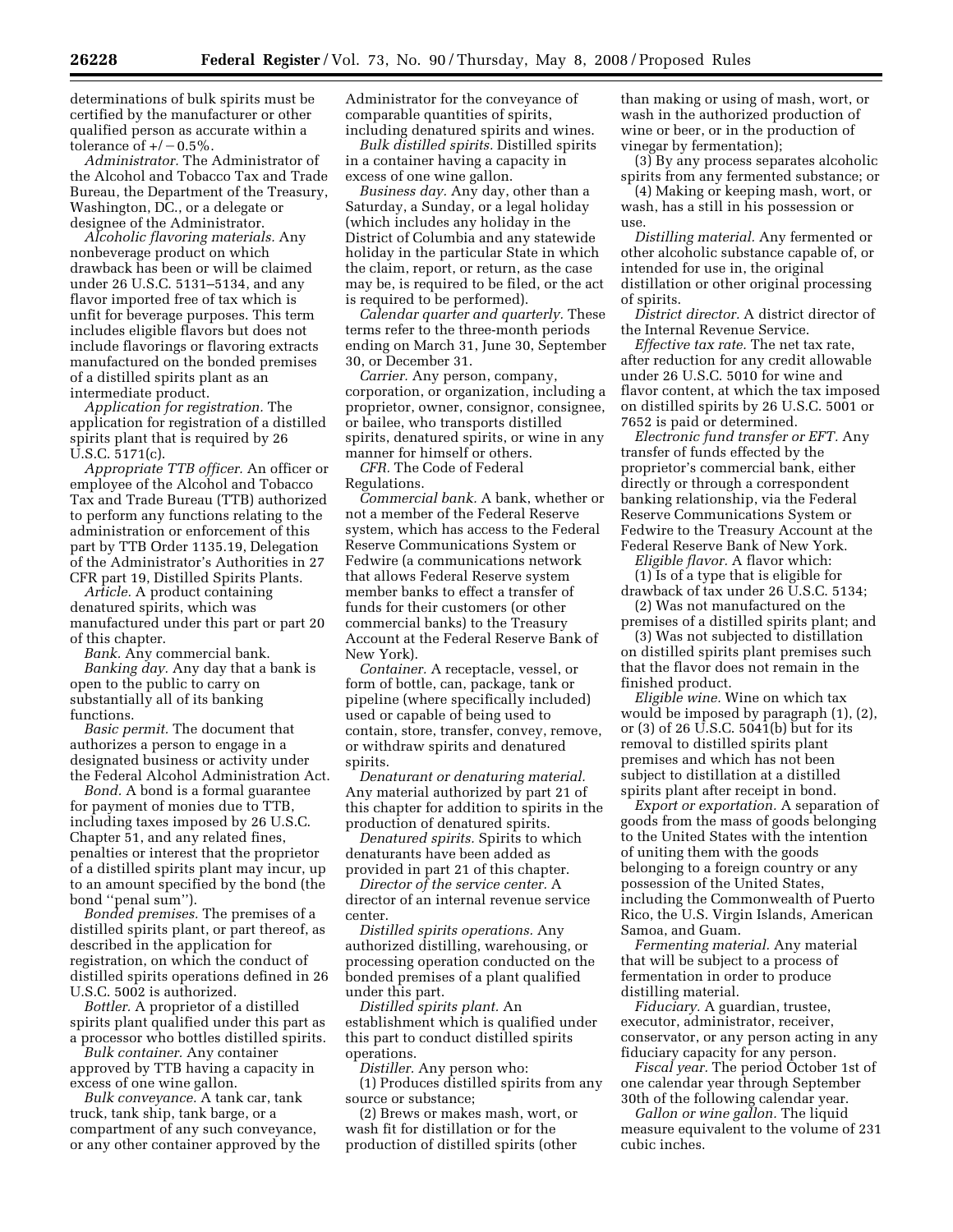*General premises.* Any business office, service facility, or other part of the premises described in the notice of registration other than bonded premises.

*In bond.* When used to describe spirits, denatured spirits, articles, or wine, this term refers to spirits, denatured spirits, articles, or wine held under bond to secure the payment of the taxes imposed by 26 U.S.C. Chapter 51, and on which those taxes have not been determined. The term also refers to such spirits, denatured spirits, articles, or wine on the bonded premises of a distilled spirits plant, and such spirits, denatured spirits, or wines that are in transit between bonded premises (including, in the case of wine, bonded wine cellar premises). In addition, the term refers to spirits in transit from customs custody to bonded premises, and spirits withdrawn without payment of tax under 26 U.S.C. 5214, and with respect to which relief from liability has not occurred under 26 U.S.C. 5005(e)(2).

*Industrial use.* When used with reference to spirits, the meaning given to the term in § 19.472.

*Intermediate product.* Any product manufactured according to an approved formula under part 5 of this chapter, intended not for sale as such but for use in the manufacture of a distilled spirits product.

*IRC.* The Internal Revenue Code of 1986, as amended.

*Kind.* Except as provided in § 19.597, when used with reference to spirits, this term means class and type as prescribed in part 5 of this chapter. When used with reference to wines, this term means the class and type of wine as prescribed in part 4 of this chapter.

*Letterhead application.* A letter on a company's letterhead or other piece of paper that clearly shows the company name from a company representative with signature authority. A letterhead application is subject to TTB approval prior to any change requested in the letter.

*Letterhead notice.* A letter on a company's letterhead or other piece of paper that clearly shows the company name from a company representative with signature authority. A letterhead notice does not require approval by TTB prior to the change.

*Liquor bottle.* A bottle made of glass or earthenware, or of other suitable material approved by the Food and Drug Administration, which has been designed or is intended for use as a container for distilled spirits for sale for beverage purposes and which has been determined by the Administrator to adequately protect the revenue.

*Liter.* A metric unit of capacity equal to 1,000 cubic centimeters or 1,000

milliliters (ml) of alcoholic beverage, and equivalent to 33.814 fluid ounces.

*Lot identification number.* The package identification number described in 27 CFR 19.485.

*Mash, wort, wash.* Any fermented material capable of, or intended for, use as a distilling material.

*National Revenue Center:* TTB's National Revenue Center, in Cincinnati, Ohio.

*Nonindustrial use.* When used with reference to spirits, the meaning given to the term in § 19.472.

*Operating permit.* The document issued pursuant to 26 U.S.C. 5171(d), that authorizes a person to engage in the business or operation described in the document.

*Package.* A cask or barrel or similar wooden container, or a drum or similar metal container.

*Package identification number.* The lot identification number described in 27 CFR 19.595.

*Person.* An individual, trust, estate, partnership, association, company, corporation, limited liability company, limited liability partnership, or other entity recognized by law as a person.

*Plant or distilled spirits plant.* An establishment qualified under this part for distilling, warehousing, processing, or any combination thereof.

*Plant number.* The number assigned to a distilled spirits plant by TTB.

*Processor.* Except as otherwise provided in 26 U.S.C. 5002(a)(6), any person qualified under this part who manufactures, mixes, bottles, or otherwise processes distilled spirits or denatured spirits or who manufactures any article.

*Proof.* The ethyl alcohol content of a liquid at 60 degrees Fahrenheit, stated as twice the percentage of ethyl alcohol by volume.

*Proof gallon.* A gallon of liquid at 60 degrees Fahrenheit which contains 50 percent by volume of ethyl alcohol having a specific gravity of 0.7939 at 60 degrees Fahrenheit referred to water at 60 degrees Fahrenheit as unity, or the alcoholic equivalent thereof.

*Proof of distillation.* The composite proof of the spirits when the production gauge is made, or, if the spirits are reduced in proof prior to the production gauge, the proof of the spirits prior to that reduction, unless the spirits are subsequently redistilled at a higher proof than the proof prior to reduction.

*Proprietor.* The person qualified under this part to operate a distilled spirits plant.

*Reconditioning.* The dumping of distilled spirits products in bond after their bottling or packaging, for filtration, clarification, stabilization,

reformulation, or other purposes, other than destruction, denaturation, redistillation, or rebottling.

*Recovered article.* An article containing specially denatured spirits salvaged without all of its original ingredients, or an article containing completely denatured alcohol salvaged without all of the denaturants for completely denatured alcohol, as provided in part 20 of this chapter.

*Season.* The period from January 1st through June 30th (spring season) or the period from July 1st through December 31st (fall season).

*Secretary.* The Secretary of the Treasury or his delegate or designee.

*Service center.* An Internal Revenue Service Center in any of the Internal Revenue regions.

*Spirits or distilled spirits.* The substance known as ethyl alcohol, ethanol, or spirits of wine in any form (including all dilutions and mixtures thereof, from whatever source or by whatever process produced) but not denatured spirits unless specifically stated. The term does not include mixtures of distilled spirits and wine, bottled at 48° proof or less, if the mixture contains more than 50 percent wine on a proof gallon basis.

*Spirits residues.* Residues, containing distilled spirits, of a manufacturing process related to the production of an article under part 20 of this chapter.

*Tax-determined or determined.* When used with reference to any distilled spirits to be withdrawn from bond on determination of tax, that the taxable quantity of spirits has been established.

*Taxpaid.* When used with reference to distilled spirits, all applicable taxes imposed by law on those spirits have been determined or paid as provided by law.

*This chapter.* Chapter I, Title 27, Code of Federal Regulations (27 CFR chapter  $\bf{I}$ 

*Transfer in bond.* The removal of spirits, denatured spirits and wines from one bonded premises to another bonded premises.

*Treasury Account.* The General Account of the Department of the Treasury at the Federal Reserve Bank of New York.

*TTB.* The Alcohol and Tobacco Tax and Trade Bureau of the Department of the Treasury.

*TTB bond.* The internal revenue bond as prescribed in 26 U.S.C. Chapter 51.

*TTB officer.* An officer or employee of TTB authorized to perform any function relating to the administration or enforcement of the provisions of this part.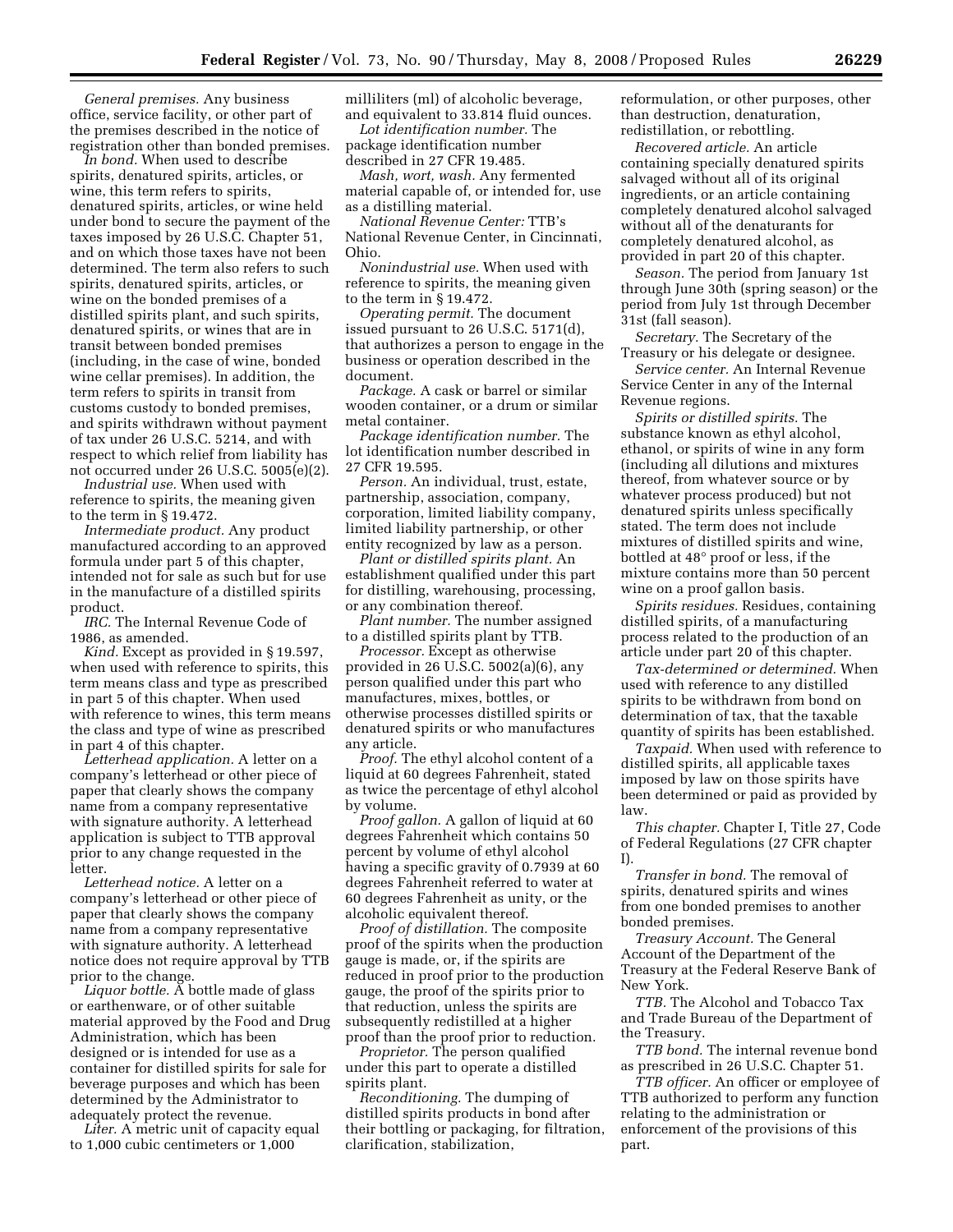*Unfinished spirits.* Spirits in the production system prior to production gauge.

*U.S.C.* The United States Code. *Warehouseman.* A proprietor of a distilled spirits plant qualified under this part to store bulk distilled spirits.

*We.* TTB and TTB officers.

*Wine gallon.* The liquid measure equivalent to the volume of 231 cubic inches.

*Wine spirits.* Spirits authorized for use in wine production by 26 U.S.C. 5373.

## **§ 19.2 Territorial extent of these regulations.**

This part applies to all States of the United States and the District of Columbia.

## **§ 19.3 Related regulations.**

Other regulations relating to distilled spirits and distilled spirits plants are listed below:

- 27 CFR part 1—Basic Permit Requirements Under the Federal Alcohol Administration Act, Nonindustrial Use of Distilled Spirits and Wine, Bulk Sales and Bottling of Distilled Spirits.
- 27 CFR part 4—Labeling and Advertising of Wine.
- 27 CFR part 5—Labeling and Advertising of Distilled Spirits.
- 27 CFR part 16—Alcoholic Beverage Health Warning Statement.
- 27 CFR part 17—Drawback on Taxpaid Distilled Spirits Used in Manufacturing Nonbeverage Products.
- 27 CFR part 20—Distribution and Use of Denatured Alcohol and Rum.
- 27 CFR part 21—Formulas for Denatured Alcohol and Rum.
- 27 CFR part 22—Distribution and Use of Tax-Free Alcohol.
- 27 CFR part 24—Wine.
- 27 CFR part 25—Beer.
- 27 CFR part 26—Liquors and Articles from Puerto Rico and the Virgin Islands.
- 27 CFR part 27—Importation of Distilled Spirits, Wines, and Beer.
- 27 CFR part 28—Exportation of Alcohol.
- 27 CFR part 29—Stills and Miscellaneous Regulations.
- 27 CFR part 30—Gauging Manual.
- 27 CFR part 31—Alcohol Beverage Dealers.
- 27 CFR part 71—Rules of Practice in Permit Proceedings.
- 31 CFR part 225—Acceptance of Bonds Secured by Government Obligations in Lieu of Bonds with Sureties.

### **§ 19.4 Recovery and reuse of denatured spirits in manufacturing processes.**

Certain activities involving distilled spirits are not covered by this part. Instead, manufacturers who engage in any of the activities listed below are required to comply with the regulations in part 20 of this chapter relating to the use and recovery of spirits or denatured spirits. Those activities are:

(a) Use of denatured spirits, or articles or substances containing denatured spirits, in a process wherein any part or all of the spirits, including denatured spirits, are recovered;

(b) Use of denatured spirits in the production of chemicals which do not contain spirits but which are used on the permit premises in the manufacture of other chemicals resulting in spirits as a by-product; or

(c) Use of chemicals or substances which do not contain spirits or denatured spirits (but which were manufactured with specially denatured spirits) in a process resulting in spirits as a by-product.

(26 U.S.C. 5273)

## **§ 19.5 Manufacturing products unfit for beverage use.**

(a) *General.* Except as provided in paragraph (b) of this section, apothecaries, pharmacists, or manufacturers who manufacture or compound any of the following products using tax paid or tax determined distilled spirits are not required to register and qualify as a distilled spirits plant (processor):

(1) Medicines, medicinal preparations, food products, flavors, flavoring extracts, and perfume, conforming to the standards for approval of nonbeverage drawback products found in §§ 17.131–17.137 of this chapter, whether or not drawback is actually claimed on those products. Except as provided in paragraph (c) of this section, a formula does not need to be submitted if drawback is not desired;

(2) Patented and proprietary medicines that are unfit for use for beverage purposes;

(3) Toilet, medicinal, and antiseptic preparations and solutions that are unfit for use for beverage purposes;

(4) Laboratory reagents, stains, and dyes that are unfit for use for beverage purposes; and

(5) Flavoring extracts, syrups, and concentrates that are unfit for use for beverage purposes.

(b) *Exception for beverage products.*  Products identified in part 17 of this chapter as being fit for beverage use are alcoholic beverages. Bitters, patent medicines, and similar alcoholic preparations that are fit for beverage purposes, although held out as having certain medicinal properties, are also alcoholic beverages. These products are subject to the provisions of this part and must be manufactured on the bonded premises of a distilled spirits plant.

(c) *Submission of formulas and samples.* When requested by the appropriate TTB officer or when the manufacturer wishes to ascertain

whether a product is unfit for beverage use, the manufacturer will submit the formula and a sample of the product to the appropriate TTB officer for examination. TTB will determine whether the product is unfit for beverage use and whether manufacture of the product is exempt from qualification requirements.

(d) *Change of formula.* If TTB finds that a product manufactured under paragraph (a) of this section is being used for beverage purposes, or for mixing with beverage spirits other than by a processor, TTB will notify the manufacturer to stop manufacturing the product until the formula is changed to make the product unfit for beverage use and the change is approved by the appropriate TTB officer. However, the provisions of this paragraph will not prohibit products which are unfit for beverage use from use in small quantities for flavoring drinks at the time of serving for immediate consumption.

(26 U.S.C. 5002, 5171)

## **Subpart B—Administrative and Miscellaneous Provisions**

## **§ 19.11 Right of entry and examination.**

A TTB officer may enter any distilled spirits plant, any other premises where distilled spirits operations are carried on, or any structure or place used in connection with distilled spirits operations, at any time of day or night. A TTB officer may examine materials, equipment, and facilities, and make any gauges and inventories. Whenever a TTB officer states his or her name and office and demands admittance but is not admitted into the premises or place, the TTB officer is authorized to use all necessary force to gain entry.

## (26 U.S.C. 5203)

## **§ 19.12 Furnishing facilities and assistance.**

The proprietor is required to provide TTB officers with the necessary facilities and assistance in order to gauge spirits in any container, or to examine any apparatus, equipment, containers, or materials, at the distilled spirits plant. Also, when requested by a TTB officer, the proprietor must:

(a) Open any doors and open for examination any containers on the plant premises; and

(b) Provide the exact locations (including the number of containers at each location) of all packages and similar portable approved containers within a given lot and the locations (that is, buildings, rooms, or areas) where spirits in cases are stored.

(26 U.S.C. 5202, 5203)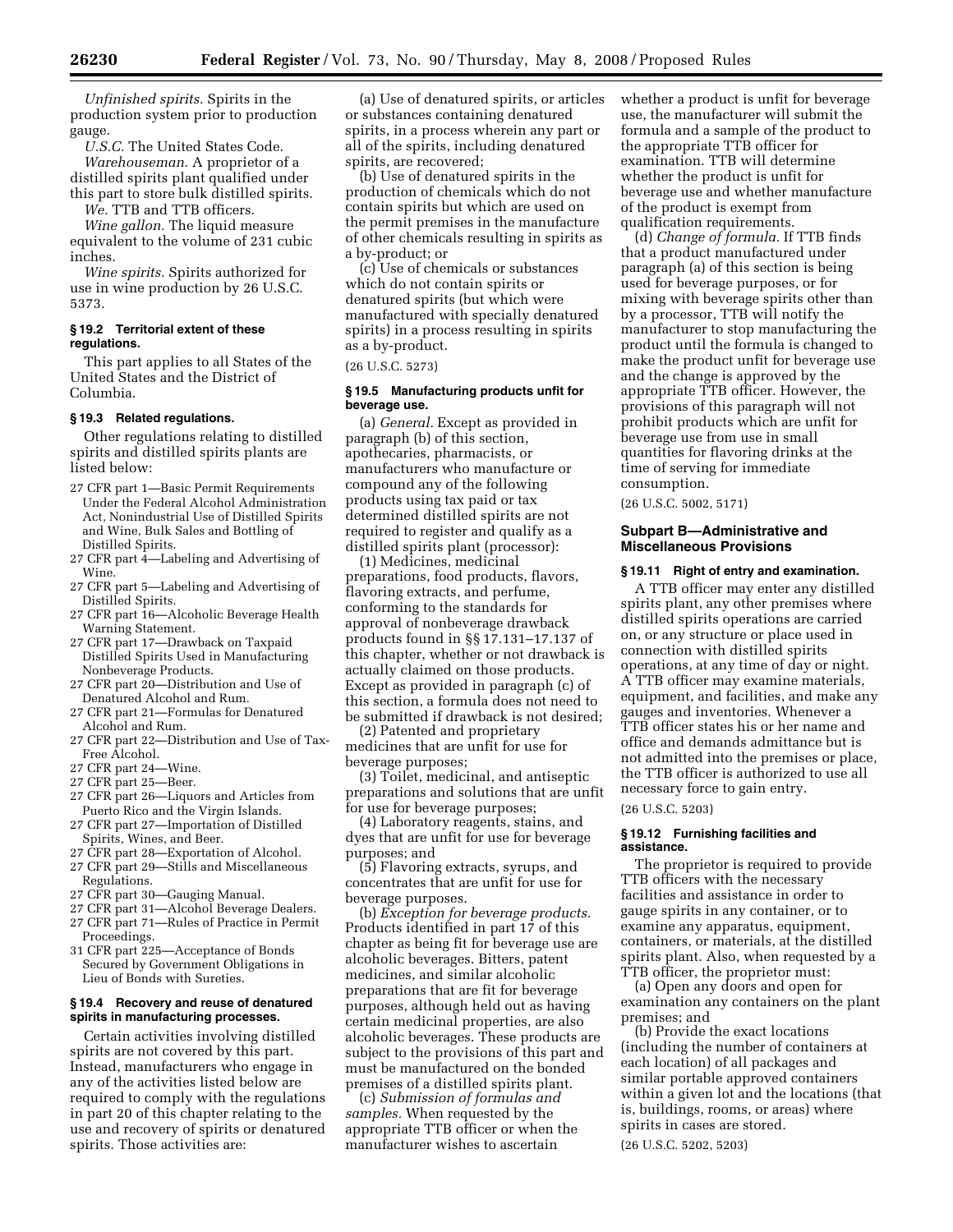## **§ 19.13 Assignment of officers and supervision of operations.**

(a) *General.* TTB may assign TTB officers to a distilled spirits plant and utilize controls, such as Government locks and seals, if TTB decides that those measures are necessary to effectively supervise the operations. If TTB decides that such supervision is necessary:

(1) The proprietor must obtain approval of the plant's hours of operations from the appropriate TTB officer;

(2) TTB may require the proprietor to submit a schedule of operations to a TTB officer; and

(3) TTB may require the proprietor to delay any distilled spirits operation until the proprietor can conduct it in the presence of a TTB officer.

(b) *Notification of supervision.* If TTB determines that supervision of plant operations is necessary, TTB will notify the proprietor of the extent to which TTB intends to supervise those operations. If TTB determines later that TTB supervision is no longer necessary, the appropriate TTB officer will notify the proprietor of that fact.

(26 U.S.C. 5201, 5202, 5553)

### **§ 19.14 Delegation of the Administrator's authorities to the appropriate TTB officer.**

Most of the regulatory authorities of the Administrator contained in this part are delegated to appropriate TTB officers. These TTB officers are specified in TTB Order 1135.19, Delegation of the Administrator's Authorities in 27 CFR Part 19, Distilled Spirits. Interested persons may obtain a copy of this order by accessing the TTB Web site (*http://www.ttb.gov*) or by mailing a request to the Alcohol and Tobacco Tax and Trade Bureau, National Revenue Center, 550 Main Street, Room 1516, Cincinnati, OH 45202.

## **§ 19.15 Forms prescribed.**

(a) TTB prescribes and makes available all forms required by this part. Persons completing forms must furnish all of the information required by each form, as indicated by the headings and instructions on the form or as required by these regulations. Each form must be filed in accordance with this part and the instructions for the form.

(b) Persons may request forms from the TTB National Revenue Center, 550 Main Street, Suite 8002, Cincinnati, Ohio 45202, or by accessing them on the TTB Web site (*http://www.ttb.gov*). (26 U.S.C. 5207)

## **§ 19.16 Modified forms.**

If a proprietor wishes to modify a form prescribed by these regulations, the proprietor must submit an application for approval of an alternate method or procedure (see §§ 19.26 and 19.27) to the appropriate TTB officer. The proprietor may not use a modified form until TTB approves the application. The application to modify a form must be accompanied by:

(a) A copy of each proposed form with typical entries; and

(b) A statement explaining the need to use a modified form.

## (26 U.S.C. 5207)

## **§ 19.17 Detention of containers.**

(a) *General.* A TTB officer may detain any container containing, or supposed to contain, spirits when the appropriate TTB officer believes that the required tax on those spirits has not been paid or determined that the removal of the container is in violation of law or the provisions of this part. The appropriate TTB officer will hold the container at a safe place until it is determined whether the detained property is subject to forfeiture.

(b) *Limitation.* A detention under paragraph (a) of this section may not exceed 72 hours without process of law or intervention of the appropriate TTB officer. However, the detained container may be kept on the premises beyond the 72-hour period without process of law or intervention if the person possessing the container immediately before its detention executes a waiver of this 72 hour limitation on detention of the container.

## (26 U.S.C. 5311)

## **§ 19.18 Samples for the United States.**

TTB officers are authorized to take samples of spirits, denatured spirits, articles, wines, or other materials from a distilled spirits plant for analysis, testing, or to determine whether the product complies with the law and regulations. When TTB removes a sample from a plant, TTB will give the proprietor a receipt for the sample. (26 U.S.C. 5201, 5203, 5214, 5362)

## **§ 19.19 Discontinuance of storage facilities.**

If TTB determines that a proprietor's bonded storage facility for spirits is unsafe or unfit for use, or causes excessive waste or loss of spirits, TTB can require that the proprietor discontinue using the facility. Further, TTB can require the transfer of the spirits stored in the facility to another storage facility. The transfer will take place at such time and under such

supervision as TTB may require, and will be at the expense of the owner or warehouseman of the spirits. If the owner or warehouseman fails to transfer the spirits within the prescribed time or to pay the expense of the transfer, as ascertained and determined by the appropriate TTB officer, the spirits may be seized and sold. TTB will first apply the proceeds of such sale to the payment of the taxes due on the spirits and then to the cost and expense of the sale and removal, and the remaining balance, if any, will be paid over to the owner or warehouseman.

(26 U.S.C. 5236)

## **§ 19.20 Installation of meters, tanks, and other apparatus.**

The appropriate TTB officer may require the proprietor to install meters, tanks, pipes, or any other apparatus at the proprietor's plant if that officer decides that the equipment is necessary for the protection of the revenue. If the proprietor refuses or fails to install any such apparatus when instructed to do so, the proprietor will not be permitted to conduct business as a distilled spirits plant.

## (26 U.S.C. 5552)

### **Alternate Methods or Procedures and Experimental Operations**

#### **§ 19.26 Alternate methods or procedures.**

(a) *General.* The appropriate TTB officer may approve the use of an alternate method or procedure that varies from the regulatory requirements in this part if the proprietor shows good cause for its use and the alternate method or procedure:

(1) Is not contrary to law;

(2) Will not have the effect of waiving an existing regulatory requirement;

(3) Is consistent with the purpose and effect of the method or procedure prescribed in this part;

(4) Provides equal security to the revenue; and

(5) Will not cause an increase in cost to the Government and will not hinder TTB's administration of this part.

(b) *Exceptions.* TTB will not authorize the use of an alternate method or procedure relating to the giving of any bond, or to the assessment, payment, or collection of tax.

(26 U.S.C. 5552, 5556)

## **§ 19.27 Application for and use of alternate method or procedure.**

(a) *Application.* If a proprietor wishes to use an alternate method or procedure as described in § 19.26, the proprietor must submit a written letterhead application to the appropriate TTB officer for approval. The application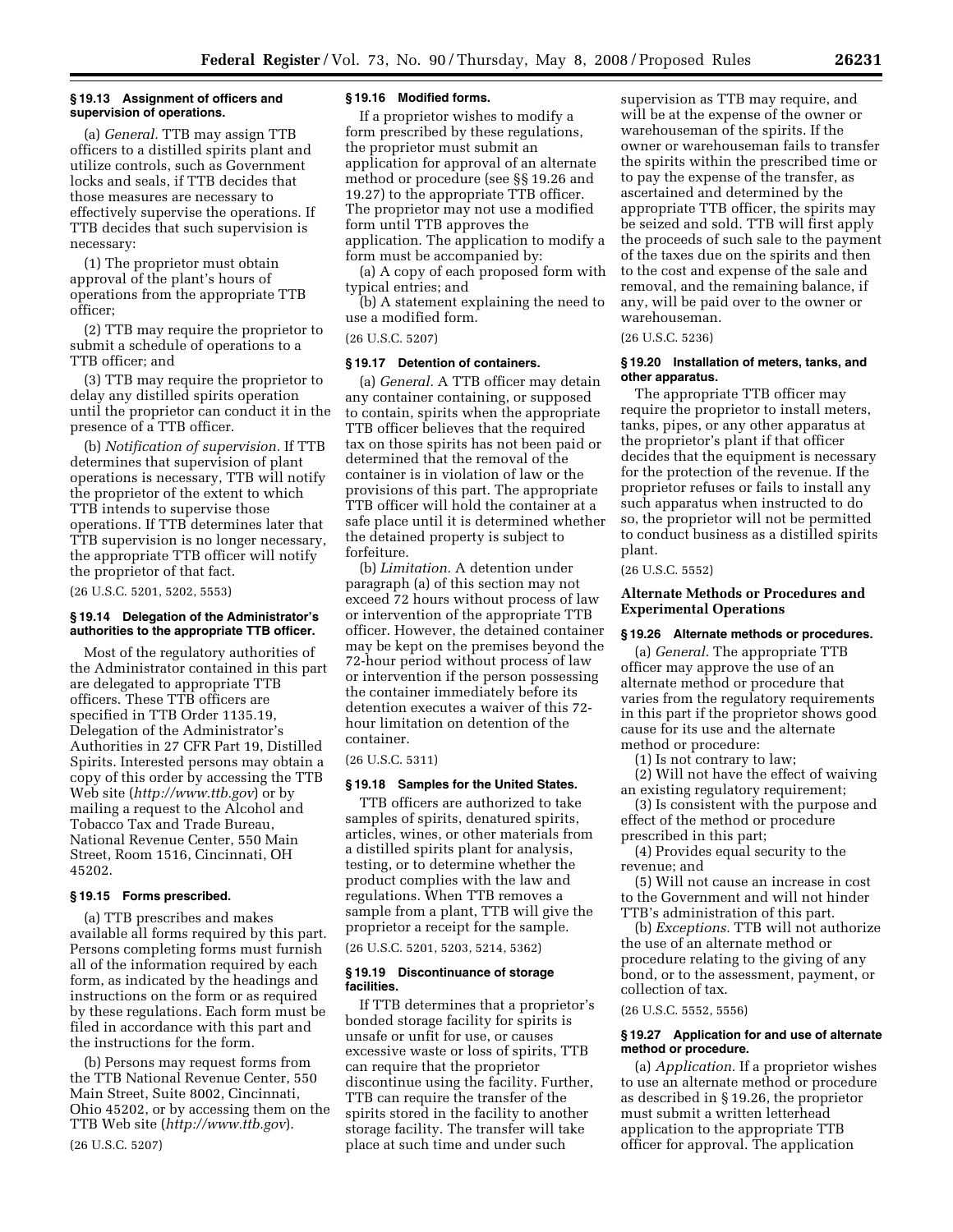must identify the method or procedure specified in the regulation, must describe the proposed alternate method or procedure in detail, and must explain why the alternate method or procedure is needed.

(b) *Approval and use.* The proprietor may not use an alternate method or procedure until the appropriate TTB officer has in writing approved the proprietor's application. During the period that the proprietor is authorized to use the alternate method or procedure, the proprietor must comply with any conditions imposed on its use by TTB. TTB may withdraw the approval to use the alternate method or procedure if TTB finds that the revenue is jeopardized, that the alternate method or procedure hinders effective administration of the laws or regulations, that the proprietor has violated any of the conditions imposed by TTB, or that the circumstances that gave rise to the need for the alternate method or procedure no longer exist.

(c) *Retention.* The proprietor must retain each alternate method or procedure approval as part of the proprietor's records and must make the approval available for examination by TTB officers upon request.

(26 U.S.C. 5552, 5556)

## **§ 19.28 Emergency variations from requirements.**

(a) *Application.* A proprietor may request emergency approval of the use of a method or procedure relating to construction, equipment, and methods of operation that represents a variance from the requirements of this part. When a proprietor wishes to use an emergency method or procedure, the proprietor must submit a written letterhead application to the appropriate TTB officer for approval; the proprietor may send the application via regular mail, e-mail, or facsimile transmission. The application must describe the proposed emergency method or procedure and the emergency situation it will address. For purposes of this section, an emergency is considered to exist only if it results from a weather or other natural event or from an accident or other event not involving an intentional act on the part of the proprietor.

(b) *Approval.* The appropriate TTB officer may approve in writing the use of an emergency method or procedure if the proprietor demonstrates that an emergency exists and the proposed method or procedure:

(1) Is not contrary to law;

(2) Is necessary to address the emergency situation;

(3) Will afford the same security and protection to the revenue as intended by the regulations; and

(4) Will not hinder the effective administration of this subpart.

(c) *Terms of emergency method or procedure approval and use.* 

(1) The proprietor may not use an emergency method or procedure until the application has been approved by TTB except when the emergency method or procedure requires immediate implementation to correct a situation that threatens life or property. In a situation involving a threat to life or property, the proprietor may implement the corrective action while concurrently notifying the appropriate TTB officer by telephone of the action and filing the required written application. Use of the emergency method or procedure must conform to any conditions specified in the approval.

(2) The proprietor must retain the emergency method or procedure approval as part of the proprietor's records and must make the approval available for examination by TTB officers upon request.

(3) The emergency method or procedure will automatically terminate when the situation that created the emergency no longer exists. TTB may withdraw the approval to use the emergency method or procedure if TTB finds that the revenue is jeopardized, that the emergency method or procedure hinders effective administration of the laws or regulations, or that the proprietor has failed to follow any of the conditions specified in the approval. When use of the emergency method or procedure terminates, the proprietor must revert to full compliance with all applicable regulations.

(26 U.S.C. 5178, 5556)

## **§ 19.29 Exemptions for national defense and disasters.**

Whenever TTB finds it is necessary to meet the requirements of national defense or necessary or desirable by reason of disaster, TTB may temporarily exempt the proprietor from any provisions of the internal revenue laws and the provisions of this part relating to distilled spirits, except those requiring the payment of tax.

(26 U.S.C. 5561, 5562)

## **§ 19.31 Pilot operations.**

Except for the filing of any bond or the payment of any tax provided for in 26 U.S.C. Chapter 51, TTB may waive any regulatory provision in this part for temporary pilot or experimental operations for the purpose of facilitating the development and testing of

improved methods of governmental supervision (necessary for the protection of the revenue) over plants. For this purpose, the appropriate TTB officer may, with the approval of the proprietor thereof, designate any plant for such operations. Any waiver granted under this section must be in writing and signed by the appropriate TTB officer. The waiver will identify the provisions of law and/or regulations waived and the period of time during which the waiver will be effective. The appropriate TTB officer may terminate the waiver if he or she determines that the waiver jeopardizes the revenue.

(26 U.S.C. 5554)

## **§ 19.32 Experimental distilled spirits plants.**

(a) *General.* The appropriate TTB officer may authorize the establishment and operation of experimental plants for specific and limited periods of time solely for experimentation in, or development of:

(1) Sources of materials from which spirits may be produced;

(2) Processes by which spirits may be produced or refined; or

(3) Industrial uses of spirits.

(b) *Waiver.* The appropriate TTB officer may waive any provision of 26 U.S.C. Chapter 51 (other than 26 U.S.C. 5312) and of this part (other than § 19.33) to the extent necessary to effectuate the purposes of 26 U.S.C. 5312(b) as outlined in paragraph (a) of this section. However, TTB will not waive the payment of any tax on spirits removed from an experimental plant.

(c) *Applicability of special tax.* An experimental distilled spirits plant established under this section is subject to the registration requirement for special (occupational) tax prescribed under subpart H of this part.

## (26 U.S.C. 5312)

## **§ 19.33 Application to establish experimental plants.**

(a) *Application requirements.* Any person who wishes to establish an experimental plant for the purposes specified in § 19.32 must submit a written application to the appropriate TTB officer and obtain approval of the proposed experimental plant. The application must:

(1) State the nature, extent, and purpose of the operations to be conducted;

(2) Describe the operations and equipment;

(3) Describe the location of the plant (including the proximity to other premises or operations subject to the provisions of 26 U.S.C. Chapter 51); and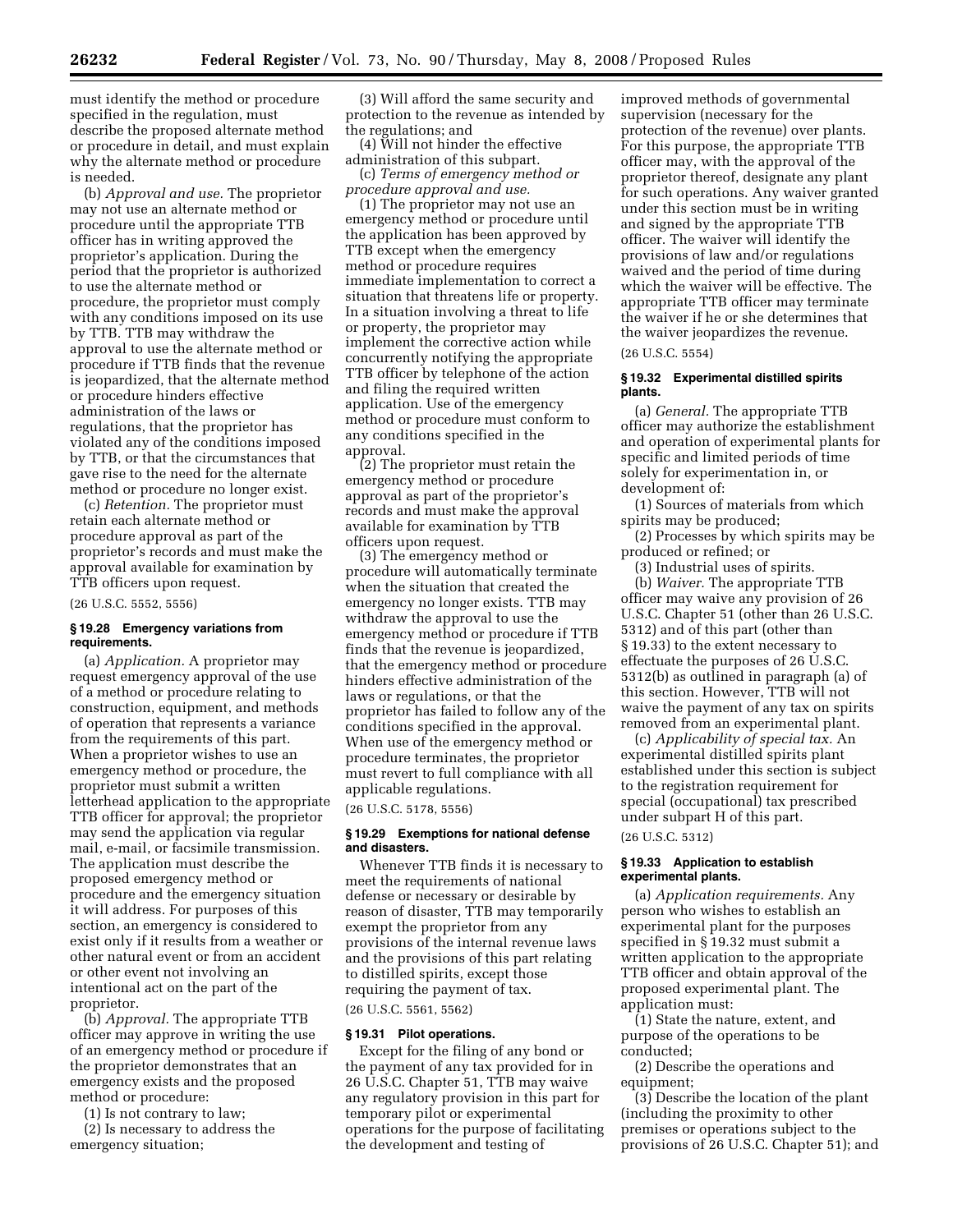(4) Describe the security measures to be provided.

(b) *Bond.* The applicant must file a bond with the application in such form and penal sum as required by the appropriate TTB officer.

(c) *Approval of application.* Before approving the application, the appropriate TTB officer may require that the applicant submit additional information if necessary. TTB will not approve the application and permit operations until the plant conforms to the specifications stated in the application and the applicant complies with provisions of 26 U.S.C. Chapter 51 and with any provisions in this part that are not specifically waived.

(26 U.S.C. 5312)

## **§ 19.34 Experimental or research operations by scientific institutions and colleges of learning.**

(a) *General.* The appropriate TTB officer may authorize any scientific university, college of learning, or institution of scientific research to produce, receive, blend, treat, test, and store spirits, without payment of tax, for experimental or research use but not for consumption (other than in organoleptic tests) or sale, in quantities as may be reasonably necessary for those purposes.

(b) *Waiver.* For purposes of this section, the appropriate TTB officer may waive any provision of 26 U.S.C. Chapter 51 (other than 26 U.S.C. 5312) or this part (other than this section and § 19.35) to the extent necessary to effect the purposes of 26 U.S.C. 5312(a). However, TTB will not waive the payment of any tax on distilled spirits removed from any university, college, or institution.

(c) *Applicability of special tax.* A person conducting experimental or research operations authorized under this section is subject to the registration requirement for special (occupational) tax prescribed under subpart H of this part.

(26 U.S.C. 5312)

## **§ 19.35 Application by scientific institutions and colleges of learning for experimental or research operations.**

(a) *Application requirements.* A university, college, or institution that wants to conduct any of the experimental or research operations mentioned in § 19.34, must submit a written application to the appropriate TTB officer and obtain approval for the proposed operations. The application may be submitted on letterhead. The application must:

(1) State the nature, extent, and purpose of the operations to be conducted;

(2) Describe the operations and equipment;

(3) Describe the location where the operations will be conducted (including identification of the building or buildings, or the portions thereof to be used); and

(4) Describe the security measures to be provided.

(b) *Bond.* The applicant must file a bond with the application in such form and amount as required by the appropriate TTB officer.

(c) *Approval of application.* Before approving the application, the appropriate TTB officer may require that the applicant submit additional information. The applicant may not commence operations until authorized by the appropriate TTB officer.

(d) *Records and reports.* Any university, college, or institution authorized to conduct experimental or research operations must maintain records of the quantities of spirits produced, received, and used each day and must make these records available for inspection by TTB officers. Universities, colleges, or institutions authorized to conduct experimental or research operations are not required to submit reports of operations to TTB unless specifically required by the appropriate TTB officer.

(e) *Discontinuance of operations.*  When operations authorized under this section are discontinued, the university, college, or institution must destroy all remaining spirits and notify the appropriate TTB officer that operations are discontinued.

#### (26 U.S.C. 5312)

## **§ 19.36 Spirits produced in industrial processes.**

(a) *General.* Except as otherwise provided in paragraph (b) of this section, any person who produces distilled spirits in an industrial process, including spirits produced as a byproduct in connection with chemical or other processes, is considered to be a distiller and therefore is required to qualify as a distilled spirits plant and is subject to the registration requirement for special (occupational) tax under the provisions of 26 U.S.C. Chapter 51 and this part.

(b) *Waiver.* TTB may waive application of any provision of 26 U.S.C. Chapter 51, or of this part, involving the production of nonpotable chemical mixtures containing spirits, including any provision relating to qualification (except the registration requirement for special [occupational] tax) if the mixture is produced:

(1) For transfer to the bonded premises of a distilled spirits plant for completion of distilling; or

(2) As a by-product which would require expensive and complex equipment for the recovery of spirits, and the mixture:

(i) Would be destroyed on the premises where produced; or

(ii) Would contain a minimum quantity of spirits, taking into account the procedure employed, would not be subjected to further operations solely for the purification or recovery of spirits, and would be found by TTB to be as nonpotable and as difficult to recover as completely denatured alcohol.

(26 U.S.C. 5201)

## **§ 19.37 Application for industrial processes waiver.**

(a) *Application for waiver.* If the producer of a nonpotable chemical mixture containing spirits, as described in § 19.36, wishes to obtain a waiver from the provisions of 26 U.S.C. Chapter 51, or of this part, the producer must submit a written waiver application to the appropriate TTB officer. The application must include the following information, as applicable:

(1) The name and address of the producer;

(2) Chemical composition and source of the nonpotable mixture;

(3) Approximate percentages of chemicals and spirits in the mixture;

(4) Method of operation proposed; (5) Bonded premises where the

mixture will be distilled; and

(6) Any other pertinent information required by the appropriate TTB officer.

(b) *Approval of waiver.* The appropriate TTB officer may approve the waiver if it will not jeopardize the revenue and will not hinder supervision of the operations. Approval of the application may be subject to such terms and conditions, and to the furnishing of any bond, that the appropriate TTB officer determines is necessary.

## (26 U.S.C. 5201)

### **§ 19.38 Approval of required documents.**

Except as otherwise provided in this part, the appropriate TTB officer is authorized to approve all documents, bonds, and consents of surety required by this part.

(26 U.S.C. 5171, 5172, 5173, and 5551)

## **''Penalty of Perjury'' Declaration**

## **§ 19.45 Execution under penalty of perjury.**

(a) *Declaration.* When TTB requires under this part that a document be executed under penalty of perjury, the document must contain the following declaration: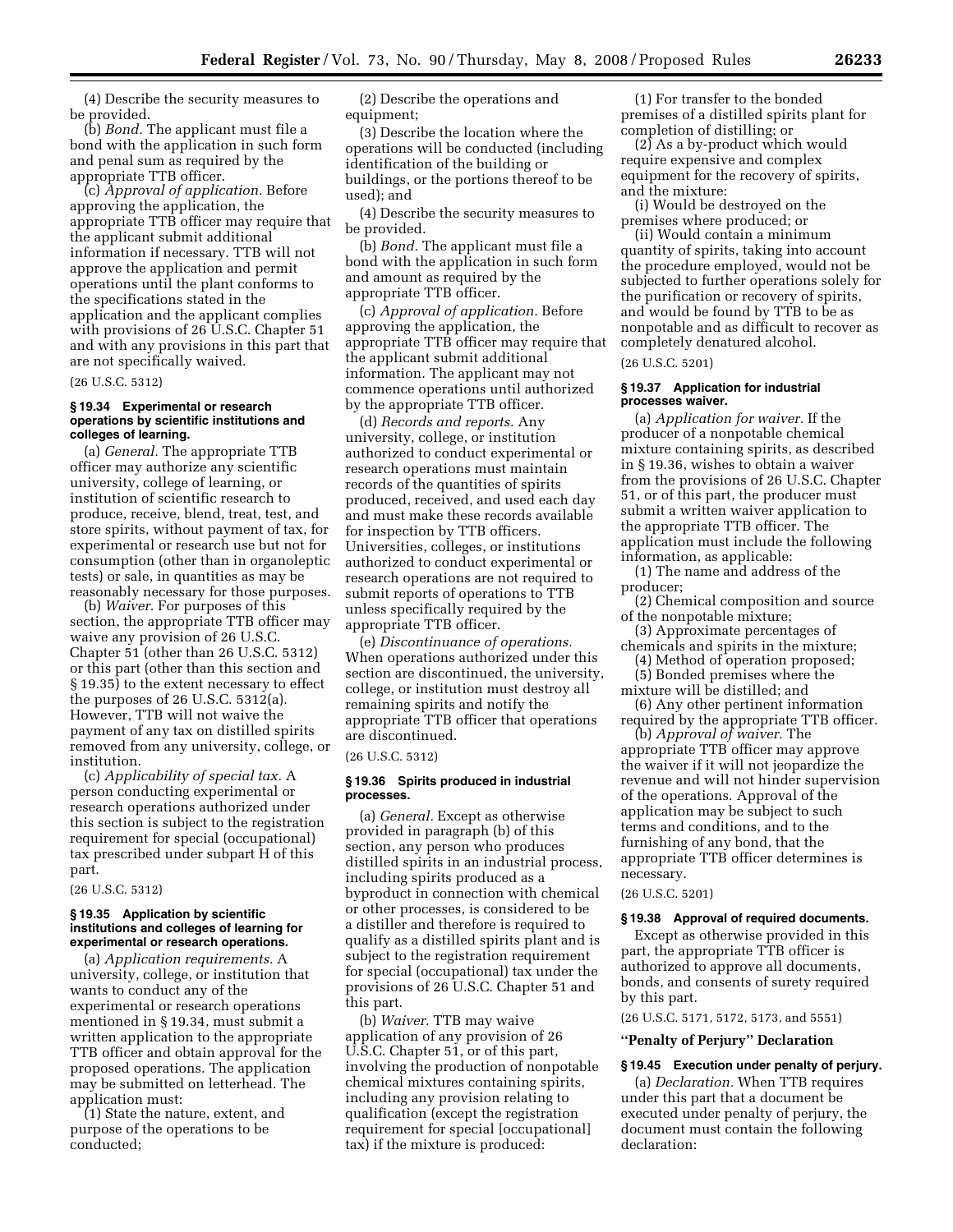I declare under the penalties of perjury that this [insert type of document, such as report, or claim], including supporting documents, has been examined by me and, to the best of my knowledge and belief, is true, correct, and complete.

(b) *Signing.* The declaration in paragraph (a) of this section must bear the signature and title of the proprietor or a duly authorized representative.

## (26 U.S.C. 6065)

## **Subpart C—Restrictions on Production, Location, and Use of Plants**

### **§ 19.51 Home production of distilled spirits prohibited.**

A person may not produce distilled spirits at home for personal use. Except as otherwise provided by law, distilled spirits may only be produced by a distilled spirits plant registered with TTB under the provisions of 26 U.S.C. 5171. All distilled spirits produced in the United States are subject to the tax imposed by 26 U.S.C. 5001.

(26 U.S.C. 5001, 5601, and 5602)

## **Rules for Location and Use of a DSP**

## **§ 19.52 Restrictions on location of plants.**

A person who intends to establish a distilled spirits plant may not locate it in any of the following places:

(a) In any residence, shed, yard, or enclosure connected to a residence;

(b) On any vessel or boat;

(c) Where beer or wine is produced;

(d) Where liquors are sold at retail; or

(e) Where any other business is conducted except as provided in § 19.54.

## (26 U.S.C. 5178)

## **§ 19.53 Continuity of plant premises.**

As a general rule, the premises of a distilled spirits plant must be continuous except for separations by public waterways, roads, or carrier rights-of-way. However, the appropriate TTB officer may approve the registration of the plant where there are separations of the plant premises and all parts of the plant are in the same general location if:

(a) There is no jeopardy to revenue caused by the separation of premises; and

(b) The separation of premises does not create administrative problems for TTB.

(26 U.S.C. 5178)

## **§ 19.54 Use of distilled spirits plant premises.**

(a) *General.* A person may not conduct any business or operation on the premises of a distilled spirits plant unless the business or operation is

authorized by the notice of registration on file with TTB or authorized under § 19.55.

(b) *Bonded premises.* The proprietor must use the bonded premises of a distilled spirits plant exclusively for distilled spirits operations. The proprietor must store packaged spirits, cases of spirits, or portable containers of spirits in a room or building on bonded premises. TTB may approve another method of storage as an alternate method or procedure. However, the proprietor must apply for, and receive approval for another method of storage from the appropriate TTB officer in accordance with § 19.27 before using that method.

(c) *General premises.* General premises are any portion of the distilled spirits plant described in the notice of registration other than bonded premises. A person may not use the general premises of a distilled spirits plant for any operation required under the provisions of this part to be conducted on bonded premises.

(26 U.S.C. 5178)

## **§ 19.55 Other businesses.**

(a) The appropriate TTB officer may authorize the conduct of a business other than that of a distiller, warehouseman, or processor on the premises of a distilled spirits plant if:

(1) The business is not prohibited by 26 U.S.C 5601(a)(6);

(2) The business will not jeopardize the revenue;

(3) The business will not hinder TTB's effective administration of this part; and

(4) The business will not be contrary to law.

(b) A person who wishes to conduct another business at a distilled spirits plant must apply for such authorization in accordance with §§ 19.73(b) or 19.120(b) and receive approval from the appropriate TTB officer before operating the other business. The approval will specify whether the other business may be conducted on the bonded premises or on the general premises.

## (26 U.S.C. 5178)

### **§ 19.56 Bonded warehouses not on premises qualified for production of spirits.**

(a) *Criteria for establishment.* As a general rule, if a person intends to establish a bonded warehouse, other than one established on the bonded premises of a distilled spirits plant qualified for the production of spirits or contiguous to such premises, the proposed warehouse must have a minimum capacity of 250,000 wine gallons of bulk spirits and the need for such a warehouse must be clearly

shown. TTB may consider an application to establish a bonded warehouse with less capacity provided a need is clearly shown.

(b) *Application.* The applicant must submit a separate written request along with the application for registration explaining the need for the bonded warehouse. TTB may approve the application for registration if:

(1) The proposed location for the warehouse will not jeopardize the revenue; and

(2) The applicant provides evidence showing sufficient need for establishing such a warehouse.

(c) *Special conditions.* Based on the application and request, TTB may limit the type of operations that may be conducted at the bonded warehouse. The proprietor of a warehouse approved for a limited type of operation may not expand or change the operation to include any other type of operation without application to and approval of the appropriate TTB officer.

(26 U.S.C. 5171 and 5178)

## **Conveyance of Spirits or Wines on Plant Premises**

## **§ 19.58 Taxpaid spirits or wines on bonded premises.**

The proprietor may move tax paid or tax determined spirits or wines across bonded premises. However, tax paid or tax determined spirits or wines may not be stored or allowed to remain on the bonded premises. The proprietor must keep tax paid or tax determined spirits or wines separate from spirits or wines on which tax has not been paid or determined. Spirits returned to bonded premises under the provisions of 26 U.S.C. 5215 may remain on bonded premises.

(26 U.S.C. 5201 and 5612)

### **§ 19.59 Conveyance of untaxpaid spirits or wines within a distilled spirits plant.**

(a) The proprietor may move untaxpaid spirits or wines:

(1) Between different portions of the bonded premises at the same distilled spirits plant or across any other premises of that plant;

(2) Over any public thoroughfare by uninterrupted transportation; or

(3) Over a private roadway by uninterrupted transportation. The owner or lessee of the private roadway must agree in writing to allow TTB officers access to the roadway to perform their duties.

(b) The conveyance of untaxpaid spirits or wines under paragraph (a) of this section is subject to the following conditions. The proprietor:

(1) May not store or allow the untaxpaid spirits or wines to remain on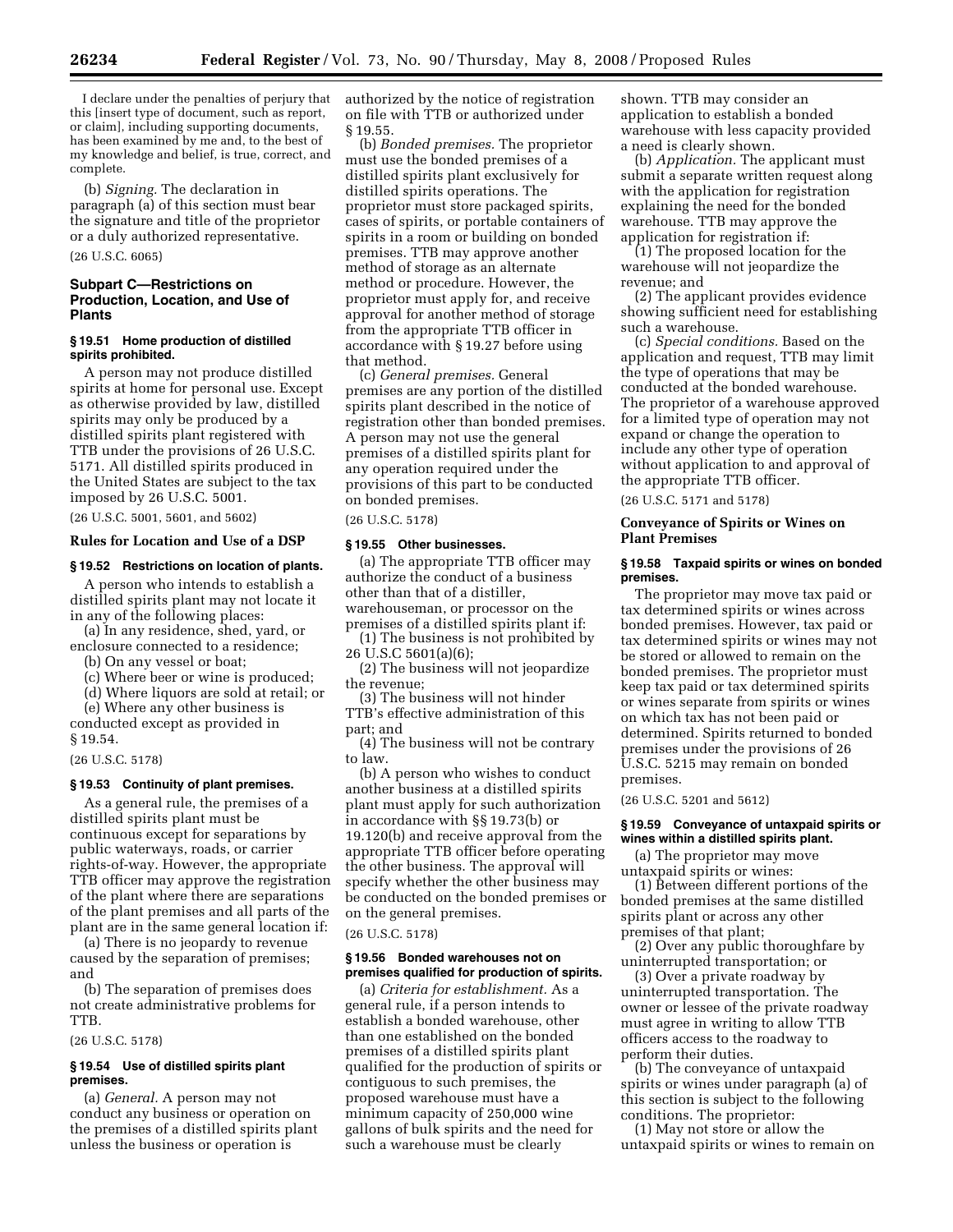any premises other than the bonded premises;

(2) Must keep the untaxpaid spirits or wines separate from spirits on which the tax has been paid or determined;

(3) Must submit to the appropriate TTB officer a description of the means, route of the conveyance, and the areas of the distilled spirits plant, public thoroughfare or roadways across which spirits or wines will be conveyed, and a copy of any agreement with the owner or lessee of a private roadway. The appropriate TTB officer must approve the proposed means and route of conveyance and any agreement; and

(4) Must provide a consent of surety on the operations or unit bond (TTB F 5000.18) extending the terms of the bond to cover the conveyance of the spirits or wines.

(26 U.S.C. 5201 and 5601)

## **§ 19.60 Spirits in customs custody.**

A proprietor may move distilled spirits that are in customs custody across distilled spirits plant premises if the proprietor:

(a) Submits to the appropriate TTB officer a description of the means and route of the conveyance and the areas of the distilled spirits plant across which spirits will be conveyed and receives approval from the appropriate TTB officer for the method of movement;

(b) Does not store or allow the spirits to remain on the premises of the distilled spirits plant;

(c) Moves the spirits expeditiously, and keeps the spirits separate and apart from other spirits on the premises; and

(d) Provides a consent of surety on the operations or unit bond (TTB F 5000.18) extending the terms of the bond to cover the conveyance of the spirits.

## (26 U.S.C. 5201)

## **Subpart D—Registration of a Distilled Spirits Plant and Obtaining a Permit**

## **§ 19.71 Registration and permits in general.**

Except as otherwise provided in this part, a person may only conduct operations as a distiller, warehouseman, or processor of distilled spirits on the bonded premises of a distilled spirits plant. In order to establish a distilled spirits plant, a person must register the plant with TTB and obtain an operating permit and/or a basic permit. This subpart covers the requirements for registering a plant and obtaining an operating permit under the IRC. Part 1 of this chapter covers the requirements for obtaining a basic permit under the Federal Alcohol Administration Act. (26 U.S.C. 5171)

## **Requirements for Registering a Plant**

## **§ 19.72 General requirements for registration.**

(a) *Establishment.* A person who wishes to establish a distilled spirits plant must intend to conduct operations as a distiller, as a warehouseman, or both. A person cannot establish a distilled spirits plant solely for the processing of spirits.

(b) *Registration.* Before beginning operations as a distilled spirits plant, a person must submit an application for registration and receive approval from TTB. The following rules apply to an application for registration:

(1) The applicant must apply for registration on form TTB F 5110.41, Registration of Distilled Spirits Plant, and submit the application to the appropriate TTB officer;

(2) TTB will consider all written statements, affidavits, and other documents supporting the application as part of the application;

(3) If the appropriate TTB officer determines that the original application for registration cannot be approved because it contains incomplete or incorrect information, TTB may require that the applicant file an additional form TTB F 5110.41, or submit other documentation to complete or correct the original application; and

(4) The applicant must file any additional forms or submit any other documentation within 60 days of the appropriate TTB officer's request.

(26 U.S.C. 5171, 5172)

### **§ 19.73 Information required in application for registration.**

(a) *General.* The application for registration on form TTB F 5110.41, Registration of Distilled Spirits Plant, must include the following information: (1) The serial number;

(2) The name, principal business address, and location of the distilled spirits plant if different from the applicant's business address;

(3) The operations that will be conducted;

(4) The purpose for filing the application;

(5) A statement describing the type of business organization and the persons involved in the business in accordance with § 19.93. However, if any of this information is already on file with the appropriate TTB officer, the applicant may advise TTB that the information on file is part of the application for registration;

(6) A list of any operating permits, basic permits, operations bonds, withdrawal bonds, and/or unit bonds, including the amount of any bond(s) and the name of the surety on the bond;

(7) In the case of a corporation, a list of the offices and officers authorized by the articles of incorporation or the board of directors to sign or act on behalf of the corporation;

(8) A description of the plant in accordance with § 19.74;

(9) A list of major equipment in accordance with § 19.75;

(10) A statement of the maximum number of proof gallons that will be produced in the distillery during a period of 15 days, stored on the bonded premises, and in transit to the bonded premises. This statement is not required if the operations or unit bond is in the maximum amount;

(11) A statement that accounting records will be maintained in accordance with generally accepted accounting principles;

(12) A statement of plant security measures in accordance with § 19.76;

(13) The following information if the applicant intends to operate as a distiller:

(i) Total proof gallons of spirits that can be produced daily;

(ii) A statement of production procedures in accordance with § 19.77; and

(iii) A statement as to whether spirits will be redistilled;

(14) The following information if the applicant intends to operate as a warehouseman:

(i) A description of the storage system; and

(ii) Total amount of bulk wine gallons that can be stored; and

(15) The following information if the applicant intends to operate as a processor:

(i) A statement whether spirits will or will not be bottled, denatured, redistilled, and whether articles will be manufactured; and

(ii) A description of the storage system for spirits bottled and cased or otherwise packaged and placed in approved containers for removal from bonded premises.

(b) *Other business.* If the applicant intends to conduct any other business on the distilled spirits plant premises as authorized under § 19.55, the following information must be submitted with the application:

(1) A description of the business;

(2) A list of buildings and equipment that will be used; and

(3) A statement of the relationship of the business to the distilled spirits operations at the plant.

(c) *Additional information.* The applicant must furnish any additional information needed by TTB to determine if the application for registration should be approved.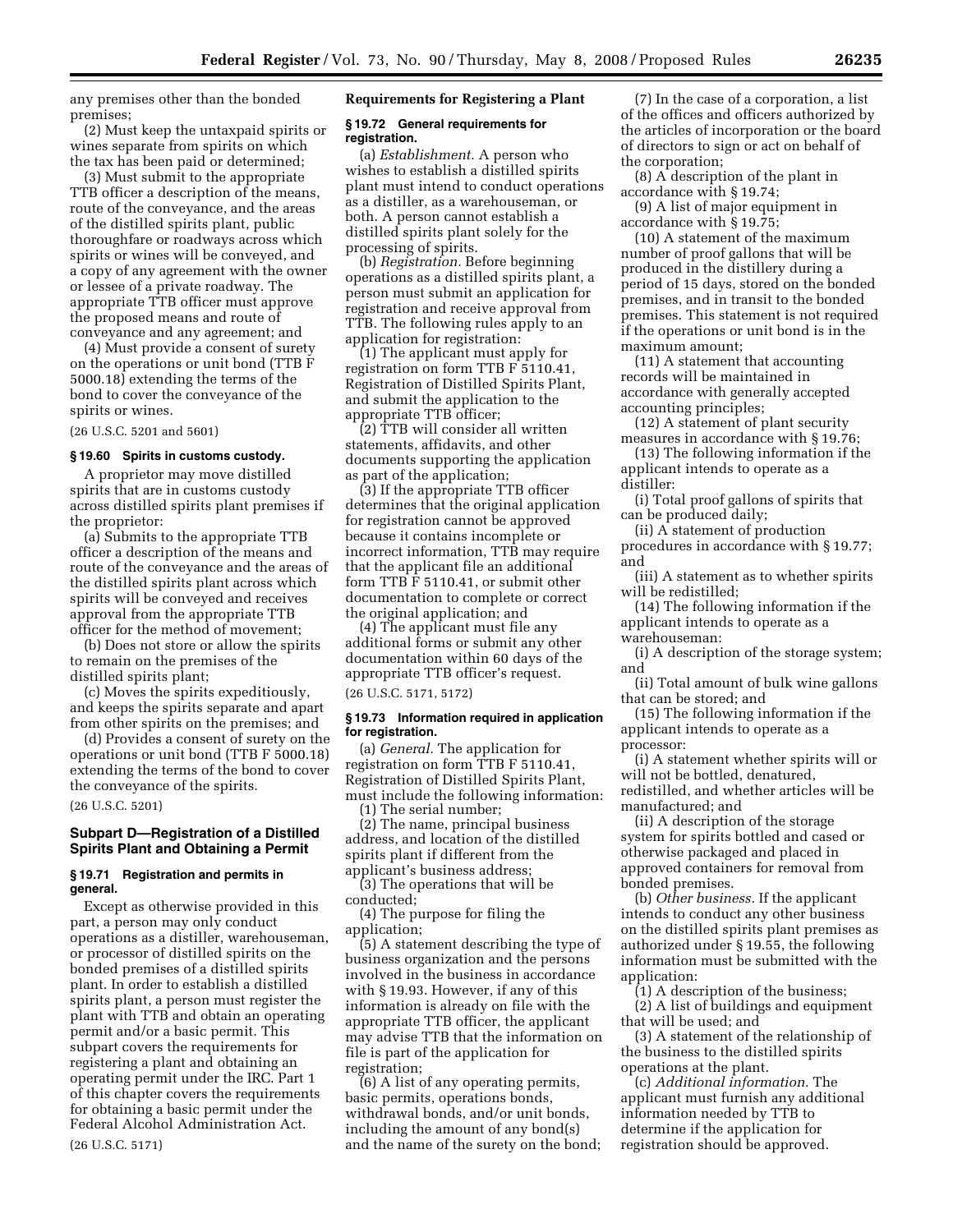(26 U.S.C. 5171, 5172, 6001)

#### **§ 19.74 Description of the plant.**

As required by § 19.73(a)(8), the application for registration must include a description of the distilled spirits plant. This information must:

(a) Describe each tract of land covering the distilled spirits plant;

(b) Clearly distinguish between the bonded premises and any general premises;

(c) Provide directions and distances in enough detail to enable the appropriate TTB officer to readily determine the boundaries of the plant;

(d) Describe each building and outside tank that will be used for production, storage, and processing of spirits and for denaturing spirits, articles, or wines. The description must include the location, size, construction, and arrangement with reference to each by a designated number or letter; and

(e) Specify when only a room or floor of a building will be used for plant operations and provide the location and description of the building, floor, and room.

(26 U.S.C. 5172)

## **§ 19.75 Major equipment.**

As required by  $\S 19.73(a)(9)$ , the application for registration must include a list of the major plant equipment. If the equipment is set up and used for the production, storage, or processing of distilled spirits, wine, denatured spirits, or articles, the list must provide the following information:

(a) The serial number and capacity of each tank in the plant. The list does not need to include any bulk containers having a capacity of less than 101 wine gallons on the plant premises if those containers do not meet the criteria of a tank under § 19.182 (perks, small totes, etc.)

(b) The serial number, kind, capacity, and intended use of each still in the plant. The capacity is the estimated maximum proof gallons of spirits capable of being produced every 24 hours, or for column stills a statement of the diameter of the base and number of plates; and

(c) The serial number of each condenser.

(26 U.S.C. 5172, 5179)

## **§ 19.76 Statement of plant security.**

As required by § 19.73(a)(12), the application for registration must include a statement of plant security. This statement must include the following information:

(a) A general description of plant security, including methods used to secure buildings or plant operations located within a portion of a building and outdoor tanks;

(b) A statement regarding the use of guard personnel;

(c) A statement regarding the use of any electronic or mechanical alarm system;

(d) A statement certifying that locks used will meet the requirements of § 19.192(f); and

(e) A list of persons, by their position and title, who have the responsibility for the custody and access to keys for the locks.

## (26 U.S.C. 5171, 5172)

## **§ 19.77 Statement of production procedure.**

(a) As required by § 19.73(a)(13)(ii), the application for registration must include a statement of the step-by-step production procedure used to produce spirits from an original source. The statement must begin with the treating, mashing, or fermenting of the raw materials or substances and continue through each step of the distilling, purifying, and refining procedure to the production gauge. The statement must include the kind and approximate quantity of each material or substance used in producing, purifying, or refining each type of spirits that will be produced.

(b) If the applicant intends to redistill spirits in the production account, the applicant must submit and receive approval for such redistillation on form TTB F 5110.38, Formula for Distilled Spirits under the Federal Alcohol Administration Act.

(26 U.S.C. 5172, 5201, 5222, 5223, 5555)

#### **§ 19.78 Power of attorney.**

An applicant or proprietor of a distilled spirits plant must execute and submit to the appropriate TTB officer form TTB F 1534 (5000.8), Power of Attorney, for each person authorized to sign or to act on behalf of the applicant or proprietor unless the authority has been granted in the application for registration.

## (26 U.S.C. 5172)

#### **§ 19.79 Registry of stills.**

Section 29.55 of this chapter requires that every person having possession, custody, or control of a still or distilling apparatus must register the still or distilling apparatus. When a person lists a still or distilling apparatus with the application for registration as required by § 19.75(b) and receives approval of the registration, that person has fulfilled the requirement to register the still or distilling apparatus. See § 29.55 of this chapter for additional provisions regarding stills and distilling apparatus.

(26 U.S.C. 5172, 5179)

## **§ 19.80 Approved notice of registration.**

A person may not operate a distilled spirits plant unless a valid notice of registration has been approved by TTB authorizing the businesses and operations to be conducted at such plant. When approved by the appropriate TTB officer, the application for registration constitutes the notice of registration of the distilled spirits plant. A distilled spirits plant will not be registered or reregistered under this subpart until the applicant has complied with all requirements of law and regulations relating to the qualification of the business or operations in which the applicant intends to engage. In any instance where a person is required to have a bond or permit and the bond or permit becomes invalid, then the notice of registration also becomes invalid. Another application for registration must be filed and a new notice of registration approved by TTB before the business or operation at such plant may be resumed. Reregistration of a plant is not required when a new bond or a strengthening bond is filed in accordance with §§ 19.167 or 19.168.

(26 U.S.C. 5171, 5172)

#### **§ 19.81 Maintenance of registration file.**

The proprietor must maintain the registration documents on the plant premises in a loose-leaf file that is current, complete, and readily available for inspection by the appropriate TTB officer.

#### (26 U.S.C. 5172)

## **Requirements for an Operating Permit Under the IRC**

## **§ 19.91 Operating permit.**

(a) Except as provided in paragraph (b) of this section, a person must obtain an operating permit under the IRC in order to:

- (1) Distill for industrial use;
- (2) Warehouse spirits for industrial use;
	- (3) Denature spirits;

(4) Warehouse spirits (without bottling) for non-industrial use;

(5) Bottle or package spirits for industrial use;

(6) Manufacture articles; or (7) Engage in any other distilling, warehousing, or processing operation not required to be covered by a basic permit under the Federal Alcohol Administration Act (49 Stat. 978; 27 U.S.C. 203, 204).

(b) *Exception.* The requirement to obtain an operating permit does not apply to an agency of a State, or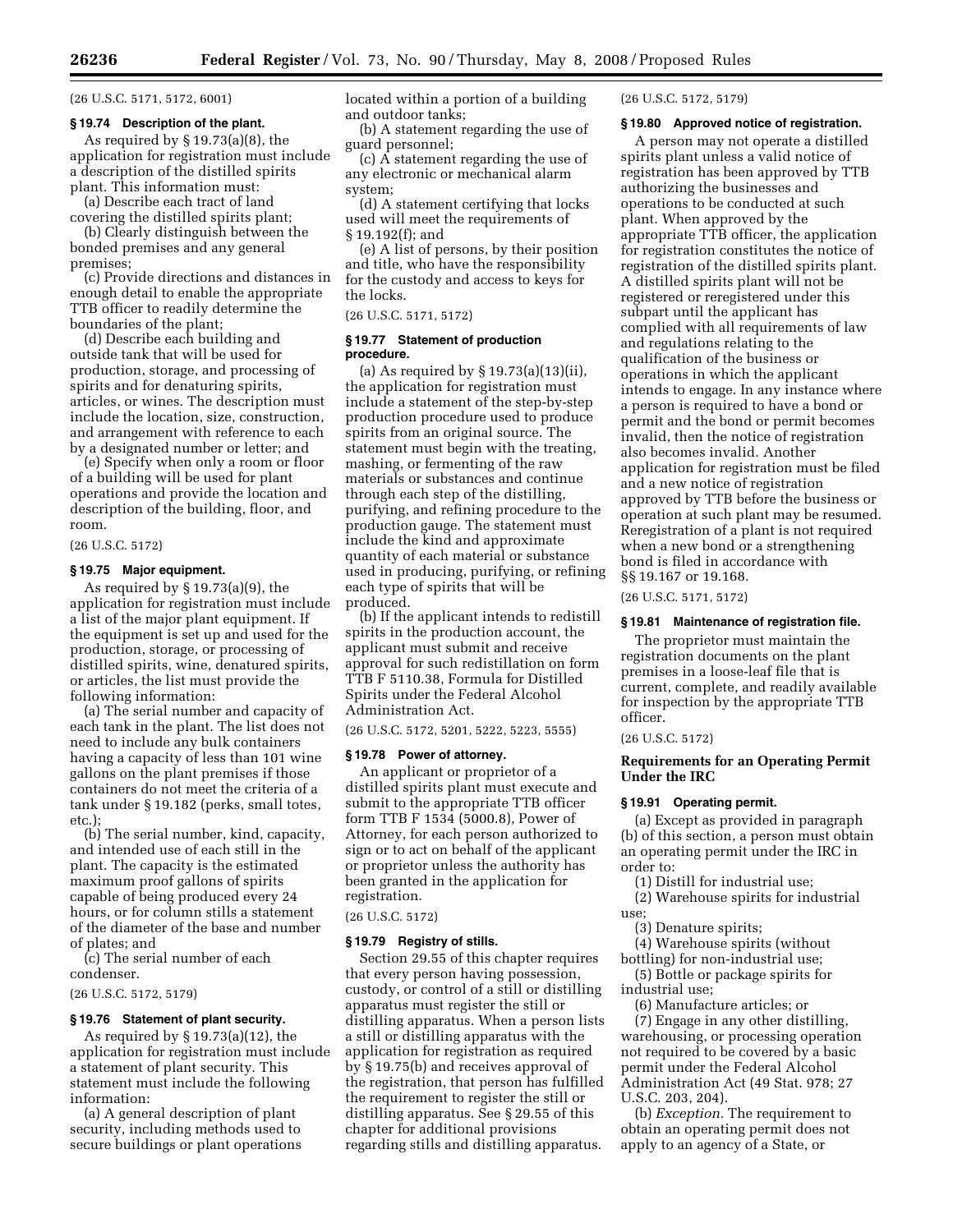political subdivision of a State, or an officer or employee of, and acting for, such an agency.

(26 U.S.C. 5171, 5271)

## **§ 19.92 Information required in application for operating permit.**

(a) In order to obtain an operating permit, a person must complete an application on form TTB F 5110.25, Application for Operating Permit Under 26 U.S.C. 5171(d). TTB will consider all written statements, affidavits and other documents submitted in support of the application as part of the application.

(b) The application on form TTB F 5110.25 must include the following information:

(1) The name and principal address of the business;

(2) The address of the plant if different from the business address;

(3) A description of the operation(s) to be conducted;

(4) A statement of the business organization and the persons involved in the business as required under § 19.93; and

(5) A list of trade names as required under § 19.94.

(c) A TTB officer may request that any person listed under § 19.93(a)(1)(ii), § 19.93(a)(3)(iii), § 19.93(b)(1) and § 19.93(b)(2) submit to TTB a statement as to whether that person has ever:

(1) Been convicted of a felony or misdemeanor under Federal or State law, other than a misdemeanor conviction for a traffic violation;

(2) Been arrested or charged with any violation of State or Federal law, other than an arrest or charge for a misdemeanor traffic violation; or

(3) Applied for, held, or been connected with a permit issued under Federal law to manufacture, distribute, sell or use spirits or products containing spirits, or held any financial interest in any business covered by any such permit, and if so, give the permit number, classification, period of operation and details regarding any denial, suspension, revocation or other termination.

(d) If any of the information required in paragraphs (b)(4) or (c)(3) of this section is on file with the appropriate TTB officer, the applicant may, by incorporation by reference, state that the information is made a part of the application for an operating permit.

(e) The applicant must provide any additional information that the appropriate TTB officer may request in order to determine whether the application should be approved. (26 U.S.C. 5171, 5271)

## **§ 19.93 Applicant organization documents.**

(a) *Supporting information.* Sections 19.73(a)(5) and 19.92(a)(4) require that the application for registration and the application for an operating permit include information about the business organization of the applicant. The applicant must provide the following information as applicable:

(1) If the applicant is a corporation— (i) The corporate charter or other documentation that provides proof of corporate existence or incorporation;

(ii) Names and addresses of directors and officers;

(iii) Certified minutes, or extracts of board of directors meetings, that authorize specific individuals to sign for the corporation; and

(iv) A statement showing the number of shares of each class of stock or other evidence of ownership, authorized and outstanding, and the voting rights of the respective owners or holders.

(2) If the applicant is a partnership, a copy of the articles of partnership or association, or certificate of partnership or association if required to be filed by any State, county, or municipality.

(3) If the applicant is a limited liability company or limited liability partnership—

(i) A copy of the articles of organization;

(ii) A copy of the operating agreement; and

(iii) The names and addresses of all members and managers.

(b) *Statement of interest.* 

(1) *Sole proprietorships and general partnerships.* In the case of an individual owner or a general partnership, the applicant must provide the name and address of each person having an interest in the business and a statement indicating whether the interest appears in the name of the interested person or in the name of another person.

(2) *Limited liability entities.* In the case of a corporation, limited liability partnership, limited liability company, or other legal entity in which some or all of the owners have limited personal liability for the activities of the entity, the applicant must provide the following information about persons having an interest in the business:

(i) The names and addresses of the 10 persons that have the largest ownership or other interest in each of the classes of ownership of the applicant and the nature and amount of ownership or other interest of each person.

(ii) The name of the person in whose name the interest appears. If the corporation is wholly owned or controlled by another corporation, the appropriate TTB officer may request the same information regarding ownership for the parent corporation.

(26 U.S.C. 5172, 5271)

## **§ 19.94 Trade names.**

(a) *Operating permits.* The applicant must include a list of any trade names used in the operation of the plant with form TTB F 5110.25, Application for Operating Permit Under 26 U.S.C. 5171(d). The applicant must show the operations for which the trade name will be used and identify the offices where the trade name is registered. The applicant must also submit copies of any certificate or other document filed or issued for each trade name.

(b) *Basic permits.* If the applicant is required to have a basic permit under the Federal Alcohol Administration Act (49 Stat. 978; 27 U.S.C. 203, 204) for distilling, warehousing, or processing operations, then the applicant must follow the regulations under that Act for the approval and use of trade names. (26 U.S.C. 5271)

#### **§ 19.95 Issuance of operating permits.**

TTB will issue only one operating permit for a distilled spirits plant. The permit will designate the operations that are authorized at the plant. The proprietor must post the permit at the distilled spirits plant and have it available for inspection by appropriate TTB officers.

(26 U.S.C. 5171, 5271)

#### **§ 19.96 Denial of permit.**

TTB will conduct proceedings for the denial of an application for an operating permit in accordance with the procedures set forth in part 71 of this chapter if the appropriate TTB officer has reason to believe that:

(a) The applicant (including, in the case of a corporation, any officer, director, or principal stockholder, and, in the case of a partnership, a partner) is, by reason of business experience, financial standing, or trade connections, not likely to maintain operations in compliance with 26 U.S.C. Chapter 51, or the regulations issued thereunder;

(b) The applicant failed to disclose any material information required, or has made a false statement as to any material fact in connection with the application; or

(c) The premises where the applicant proposes to conduct the operations are not adequate to protect the revenue.

# (26 U.S.C. 5271)

## **§ 19.97 Correction of permit.**

If requested by the appropriate TTB officer, a proprietor must immediately return for correction any operating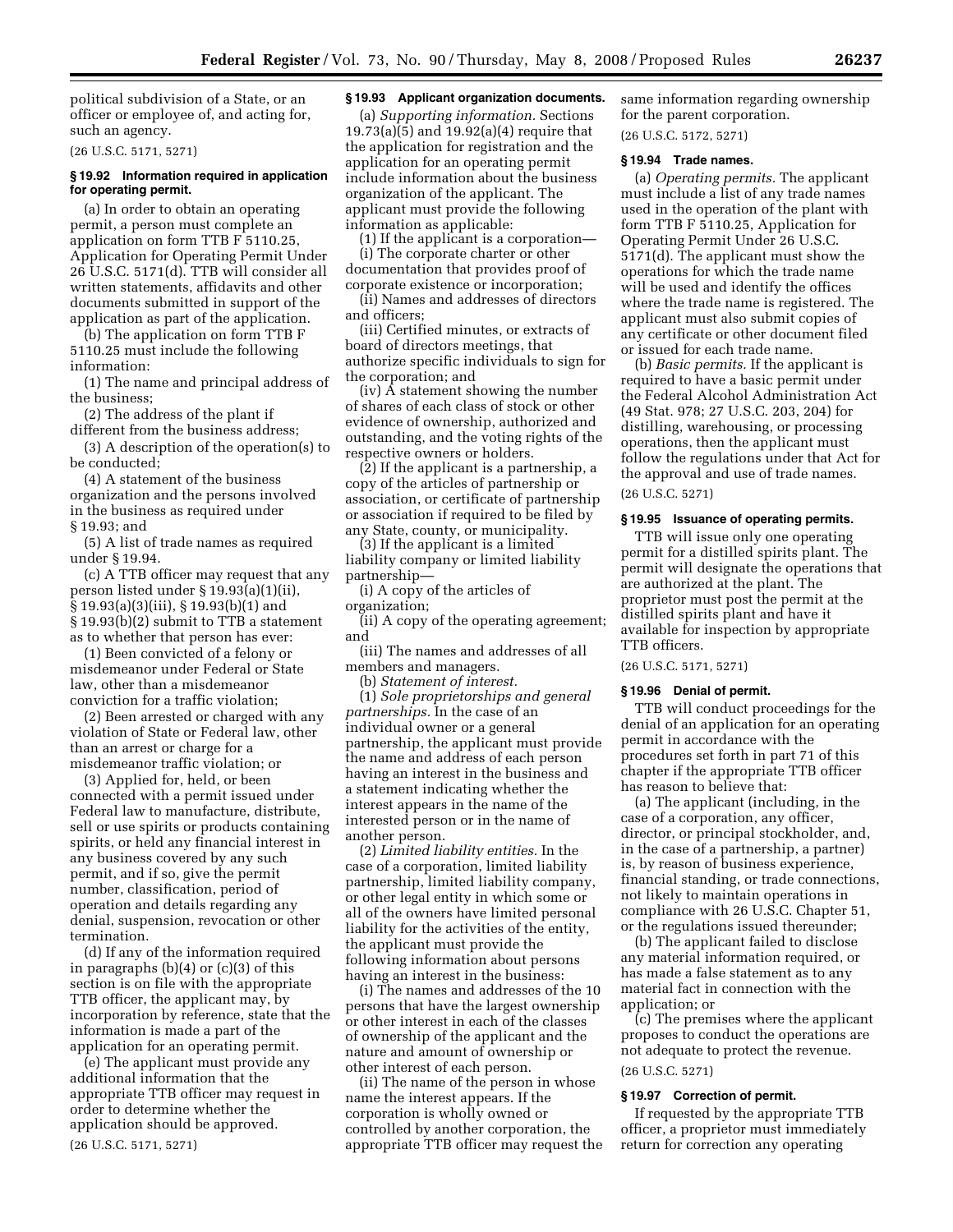permit that contains an error.

## (26 U.S.C. 5271)

#### **§ 19.98 Duration of permit.**

The proprietor may conduct the operations authorized by the operating permit on a continuing basis unless: (a) The proprietor voluntarily

surrenders the permit;

(b) TTB suspends or revokes the permit pursuant to § 19.99; or

(c) The permit is automatically terminated under its own terms or in accordance with § 19.127.

## (26 U.S.C. 5271)

## **§ 19.99 Suspension or revocation of permit.**

TTB will conduct proceedings for the revocation or suspension of an operating permit in accordance with the procedures set forth in part 71 of this chapter if the appropriate TTB officer has a reason to believe that the proprietor or any person associated with the operating permit:

(a) Has not complied in good faith with the provisions of 26 U.S.C. Chapter 51, or the regulations issued thereunder;

(b) Has violated the conditions of the permit;

(c) Has made a false statement as to any material fact in the application for the permit:

(d) Has failed to disclose any required material information;

(e) Has violated or conspired to violate any law of the United States relating to intoxicating liquor;

(f) Has been convicted either of any offense under Title 26, U.S.C., punishable as a felony, or of any conspiracy to commit such an offense; or

(g) Has not engaged in any of the operations authorized by the permit for a period of more than 2 years.

(26 U.S.C. 5271)

## **Subpart E—Changes to Registrations and Permits**

#### **§ 19.111 Scope.**

This subpart explains the requirements for amending a distilled spirits plant registration and, if applicable, an operating permit. For information regarding amendments to a basic permit issued under the Federal Alcohol Administration Act, see part 1 of this chapter.

(26 U.S.C. 5171)

## **Rules for Amending a Registration**

## **§ 19.112 General rules for amending a registration.**

If there is a change in any of the information in the proprietor's current,

approved notice of registration, the proprietor must amend the registration within 30 days of the change unless another time period is specified in this subpart. To amend a registration the proprietor must submit in writing to the appropriate TTB officer any information necessary to make the registration file current and accurate.

(a) *TTB F 5110.41.* Except when a letterhead application or letterhead notice procedure is allowed under this subpart, the proprietor must submit an amended form TTB F 5110.41, Registration of Distilled Spirits Plant, for changes that affect the registration. If the changes affect only parts or pages of the registration the proprietor only needs to submit the necessary pages or information that will make the registration file current.

(b) *Letterhead Applications.* For certain changes specified in this subpart the proprietor may submit a letterhead application for a change instead of an amended form TTB F 5110.41. The letterhead application must identify the distilled spirits plant to which the change applies and clearly identify the change. Any change is subject to TTB approval. The appropriate TTB officer may, at any time, require that the proprietor submit an amended application on form TTB F 5110.41 if administrative difficulties occur as a result of the letterhead application.

(c) *Letterhead Notices.* For certain changes specified in this subpart only a letterhead notice is required. The letterhead notice must identify the distilled spirits plant to which the change applies and clearly identify the change. A letterhead notice does not require approval by TTB. The appropriate TTB officer may, at any time, require that the proprietor submit an amended application on form TTB F 5110.41 if administrative difficulties occur as a result of the letterhead notice.

(26 U.S.C. 5171, 5172)

## **§ 19.113 Change in name of proprietor.**

If the name of the of the proprietor changes, the proprietor may not conduct operations under the new name before TTB approves the amended registration. The proprietor must file either an amended form TTB F 5110.41, Registration of Distilled Spirits Plant, or a letterhead application to reflect the change. However, the proprietor does not have to file a new bond or consent of surety.

(26 U.S.C. 5172, 5271)

## **§ 19.114 Changes in stockholders or persons with interest.**

The proprietor must notify TTB of any changes in the list of stockholders or

persons with interest that was filed with TTB as required by § 19.93. If the change results in a change of control, the proprietor must file form TTB F 5110.41, Registration of Distilled Spirits Plant, within 30 days of the change. If the change does not cause a change of control the proprietor:

(a) May file a letterhead notice to amend the registration;

(b) May file the amended notice on May 1 of each year rather than within 30 days of the change, or on any other date that the appropriate TTB Officer may approve; and

(c) Must incorporate all changes submitted by letterhead notice in the next form TTB F 5110.41 filed.

(26 U.S.C. 5172, 5271)

## **§ 19.115 Change in officers, directors, members or managers.**

(a) *General.* If there is a change in the list of officers, directors, members or managers that the proprietor filed as required by § 19.93 the following rules apply:

(1) The proprietor must file an amended form TTB F 5110.41, Registration of Distilled Spirits Plant, or a letterhead notice to reflect the change;

(2) The proprietor must provide the name and address of each new officer, director, member or manager; and

(3) The proprietor must incorporate all changes submitted by letterhead notice in the next form TTB F 5110.41 filed.

(b) *Waiver.* The appropriate TTB officer may waive the requirement to amend the registration if the change only relates to corporate officers listed on the original or current registration who are no longer connected with the operations covered by the registration. (26 U.S.C. 5171, 5172)

## **§ 19.116 Change in proprietorship.**

(a) *General.* If there is a change in proprietorship at a distilled spirits plant, the following requirements apply to the outgoing proprietor and to the incoming (successor) proprietor.

(1) *Outgoing proprietor.* An outgoing proprietor must comply with the requirements of § 19.147. An outgoing proprietor may transfer spirits to its successor in accordance with § 19.141.

(2) *Incoming proprietor.* A successor to the proprietorship of a plant that holds a registration:

(i) Must file form TTB F 5110.41, Registration of Distilled Spirits Plant, and receive from TTB an approved notice of registration of the plant;

(ii) Must file the required bonds; and (iii) May adopt the approved formulas of its predecessor in accordance with § 5.28 and § 20.63 of this chapter.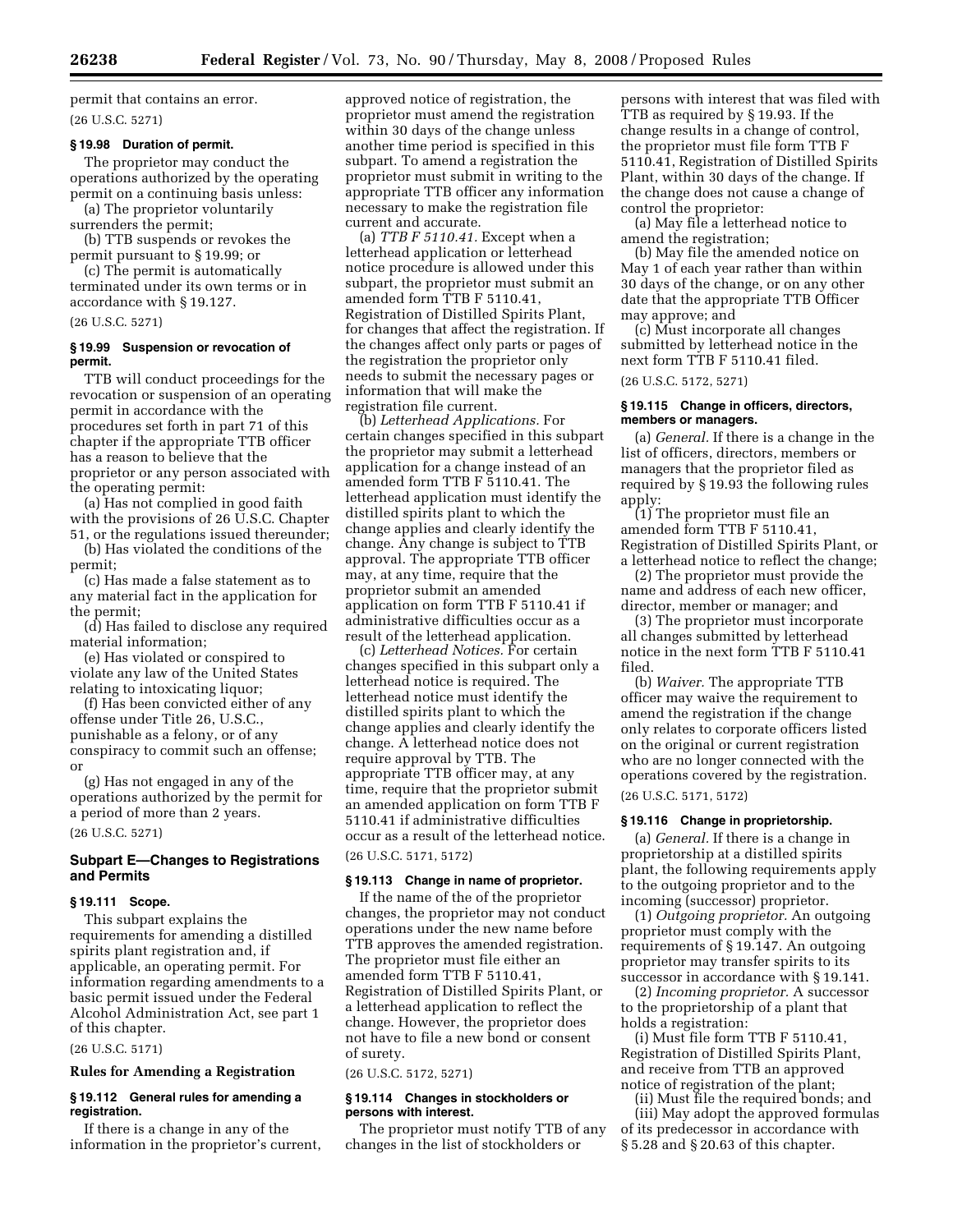(b) *Fiduciary.* If the successor to the proprietorship of a plant is an administrator, executor, receiver, trustee, assignee or other fiduciary, the successor must comply with the provisions of paragraph (a)(2) of this section. The following rules also apply in this case:

(1) The fiduciary may furnish a consent of surety to extend the terms of the predecessor's bond instead of filing a new bond;

(2) The fiduciary may incorporate by reference in the application for registration on form TTB F 5110.41 any information contained in the predecessor's application for registration that is still current;

(3) The successor must furnish a certified copy of the order of the court or other pertinent document showing the successor's qualification as fiduciary; and

(4) The effective date of the qualifying documents that the fiduciary files will be the date of the court order, the date specified in the order whereby the fiduciary assumes control, or if there is no court order, the date that the fiduciary assumed control.

(26 U.S.C. 5172)

## **§ 19.117 Partnerships.**

(a) If there is a death or insolvency of a partner in the business registered under this part, the surviving partner or partners may continue to operate under the notice of registration if:

(1) The partnership is not terminated under the laws of the particular state but continues until the winding up of the partnership affairs is complete;

(2) The surviving partner or partners have exclusive right to the control and possession of the partnership assets for purposes of liquidation and settlement; and

(3) A consent of surety is filed where the surety and the surviving partner or partners agree to remain liable on the operations or unit bond.

(b) If the surviving partner or partners acquire the business upon settlement of the partnership, the surviving partner or partners must file as an incoming proprietor and receive an approved notice of registration of the plant in accordance with § 19.116(a).

(26 U.S.C. 5172)

#### **§ 19.118 Change in location.**

If the location of the plant changes, the proprietor must:

(a) File form TTB F 5110.41, Registration of Distilled Spirits Plant, to amend the registration;

(b) File a new bond or a consent of surety on form TTB F 5000.18; and

(c) Not begin operations at the new location prior to approval of the amended registration.

## (26 U.S.C. 5172, 5271, 5173)

**§ 19.119 Change in premises.** 

## If the proprietor intends to extend or curtail any part of the plant premises, except under alternate operations that are covered by § 19.142 and § 19.143, the proprietor must file form TTB F 5110.41, Registration of Distilled Spirits Plant, to amend the registration. The proprietor must not extend or curtail any premises or equipment before the amended registration is approved.

#### (26 U.S.C. 5172)

#### **§ 19.120 Change in operations.**

(a) If the proprietor wishes to conduct additional operations involving spirits, other than those approved on the current registration, the proprietor must:

(1) File form TTB F 5110.41, Registration of Distilled Spirits Plant, to amend the registration; and

(2) Not engage in the additional operations prior to approval of the amended registration.

(b) If the proprietor wishes to engage in another business that is authorized under § 19.55 the proprietor must:

(1) File form TTB 5110.41 to amend the registration;

(2) Include the information required under § 19.73(b); and

(3) Not engage in the other business until approval of the amended registration is received.

(26 U.S.C. 5171, 5172, 5271)

#### **§ 19.121 Change in production procedure.**

If the proprietor plans to produce a new product or make a change to the production procedure that will affect the designation of the product or substantially affect the character of the product, the proprietor must:

(a) File form TTB F 5110.41, Registration of Distilled Spirits Plant, to amend the registration;

(b) Provide a new statement of production procedure as described in § 19.77; and

(c) Receive approval of the amended registration before implementing the change in the production procedure. (26 U.S.C. 5172)

## **§ 19.122 Change in construction or use of buildings and equipment.**

(a) The proprietor must submit a letterhead notice before making any material change in the construction or use of buildings or equipment at the plant other than changes covered by § 19.119, § 19.142 and § 19.143. The proprietor must:

(1) Describe the proposed change in detail;

(2) Keep a copy of the letterhead notice on file with the current notice of registration; and

(3) Incorporate the change in the next amendment to the registration submitted on form TTB F 5110.41, Registration of Distilled Spirits Plant, unless the appropriate TTB officer requires immediate submission of an amended form TTB F 5110.41.

(b) The proprietor may make emergency changes in construction or use of buildings and equipment without prior letterhead notice. However, the proprietor must promptly report any emergency change to the appropriate TTB officer.

#### (26 U.S.C. 5172)

#### **§ 19.123 Statement of plant security.**

If the proprietor makes changes to the personnel listed, or procedures contained in, the statement of plant security filed under § 19.76, the proprietor must:

(a) File a form TTB F 5110.41, Registration of Distilled Spirits Plant, or a letterhead application to amend the registration, in the case of any change in the description of plant security, employment of guard personnel, use of electronic or mechanical alarm system, or certification of required locks required under § 19.76 (a) through (d);

(b) File a letterhead notice for any change in personnel who have custody and access to keys for the required locks as provided under § 19.76(e); and

(c) Incorporate any changes filed by letterhead notice in the next amendment to the registration on form TTB F 5110.41 submitted, unless the appropriate TTB officer requires an immediate submission of form TTB F 5110.41.

(26 U.S.C. 5171, 5172)

## **Rules for Amending an Operating Permit**

## **§ 19.126 General rules for amending an operating permit.**

(a) *When and how to amend.* If there is a change in any of the information that the proprietor provided as part of the current approved application for an operating permit, the proprietor must amend the operating permit by submitting written documentation in accordance with this section to the appropriate TTB officer in writing within 30 days of the change unless another time period is specified in this subpart.

(1) *TTB F 5110.25.* Except when a letterhead application or letterhead notice procedure is allowed under this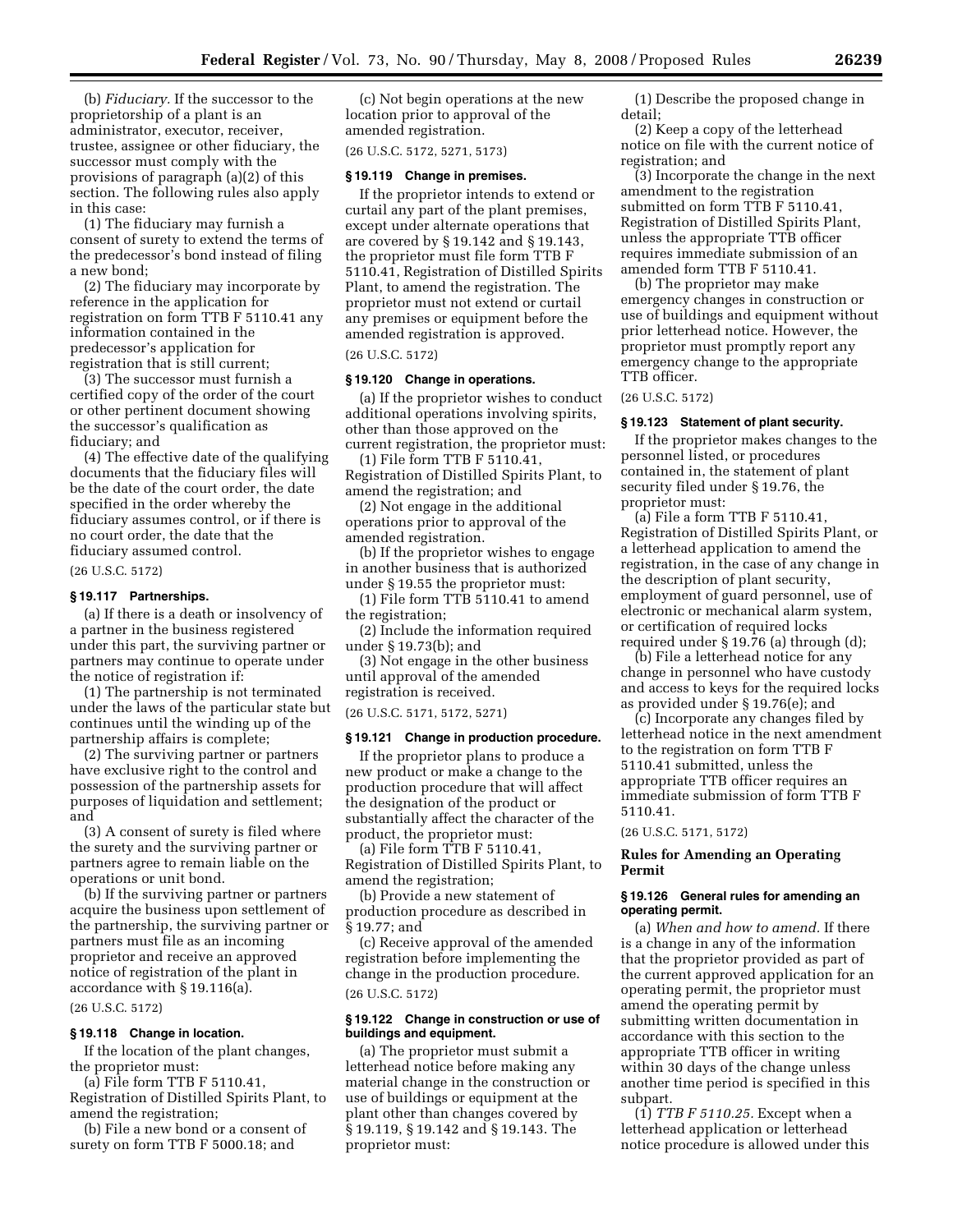subpart, the proprietor must amend the operating permit by submitting an amended form TTB F 5110.25, Application for Operating Permit Under 5171(d). If the changes only affect parts or pages of the application for an operating permit the proprietor only needs to submit the necessary pages or information that will make the permit file current.

(2) *Letterhead applications.* For certain changes specified in this subpart, the proprietor may submit a letterhead application instead of an amended form TTB F 5110.25. The letterhead application must identify the distilled spirits plant for which the application applies. The letterhead application change is subject to TTB approval. The appropriate TTB officer may, at any time, require that the proprietor submit an amended application on form TTB F 5110.25 if administrative difficulties occur as a result of the letterhead application.

(3) *Letterhead notices.* For certain changes noted in this subpart only a letterhead notice is required. A letterhead notice does not require approval by TTB. The appropriate TTB officer may, at any time, require that the proprietor submit amended application on form TTB F 5110.25 if administrative difficulties occur as a result of the letterhead notice.

(b) *FAA permits.* If there are changes that affect a basic permit issued under the Federal Alcohol Administration Act, the proprietor must amend the basic permit in accordance with the procedures set forth in part 1 of this chapter.

(26 U.S.C. 5171, 5172)

## **§ 19.127 Automatic termination of permits.**

(a) *Operating Permits.* An operating permit is not transferable. The proprietor's operating permit will automatically terminate in the following circumstances:

(1) If the operations that are authorized by the permit are leased, sold or transferred;

(2) If the company is dissolved on a certain date by an event specified in the laws of the State where the company operates; or

(3) In the case of a corporation, if actual or legal control of the corporation changes, directly or indirectly, whether by reason of change in stock ownership or control, by operation of law, or in any other manner, the permit will terminate 30 days after the change in control. However, if an application for a new permit covering the operations is made within this 30 day period, then the operating permit may remain in effect until TTB takes final action upon the

new application. TTB's final action on the new application will automatically terminate the outstanding permit.

(b) *Basic Permits.* For provisions related to the automatic termination of an FAA Act basic permit, see part 1 of this chapter.

(26 U.S.C. 5271)

## **§ 19.128 Change in name of proprietor.**

If the name of the proprietor changes, the proprietor must file a letterhead application to amend the operating permit. The proprietor may not conduct operations under the new name before TTB approves the amended operating permit. However, the proprietor does not have to file a new bond or consent of surety.

(26 U.S.C. 5172, 5271)

### **§ 19.129 Change in trade name.**

If the proprietor intends to change or add a trade name that will be used in the operation of the plant, the proprietor must file a letterhead application to amend the operating permit. The proprietor may not conduct operations under the new trade name before TTB approves the amended operating permit. However, the proprietor will not be required to file a new bond or consent of surety.

(26 U.S.C. 5271)

#### **§ 19.130 Changes in stockholders or persons with interest.**

The proprietor must notify TTB of any changes in the list of stockholders or persons with interest that was filed with TTB as required by § 19.93(b). If the change results in a change of control, the proprietor must file form TTB F 5110.25, Application for Operating Permit Under 5171(d), within 30 days of the change. If the change does not cause a change in control the proprietor:

(a) May file a letterhead notice to amend the operating permit;

(b) May file the amended notice the May 1st following the change in control year rather than within 30 days of the change, or on any other date that the appropriate TTB Officer may approve; and

(c) Must incorporate all changes submitted by letterhead notice in the next form TTB F 5110.25 filed.

## (26 U.S.C. 5172, 5271)

#### **§ 19.131 Changes in officers, directors, members or managers.**

(a) *General.* If there is a change in the list of officers, directors, members or managers that the proprietor filed as required by § 19.93, the proprietor must:

(1) File form TTB F 5110.25 Application for Operating Permit Under 5171(d) or a letterhead notice to amend the operating permit;

(2) Provide the name and address for each new officer, director, member or manager; and

(3) Incorporate all changes submitted by letterhead notice in the next TTB F 5110.25 filed.

(b) *Waiver.* The appropriate TTB officer may waive the requirement to amend the operating permit if the changes relate to corporate officers listed on the original or current permit who are no longer connected with the operations covered by the permit.

(26 U.S.C. 5172, 26 U.S.C. 5171)

#### **§ 19.132 Change in proprietorship.**

(a) *General.* If there is a change in proprietorship at a distilled spirits plant that holds an operating permit, the following requirements apply to the outgoing proprietor and to the incoming (successor) proprietor.

(1) *Outgoing proprietor.* An outgoing proprietor must comply with the requirements of § 19.147. An outgoing proprietor may transfer spirits to its successor an accordance with § 19.141.

(2) *Successor proprietor.* A successor to the proprietorship of a plant that holds an operating permit:

(i) Must file form TTB 5110.25 Application for Operating Permit Under 5171(d) and obtain an operating permit;

(ii) Must file the required bonds; and (iii) May adopt the approved formulas of its predecessor in accordance with § 5.28 and § 20.63 of this chapter.

(b) *Fiduciary.* If the successor to the proprietorship of a plant is an administrator, executor, receiver, trustee, assignee or other fiduciary, the successor must comply with the provisions of paragraph (a)(2) of this section. The following rules also apply in this case:

(1) The fiduciary may furnish a consent of surety to extend the terms of the predecessor's bond instead of filing a new bond;

(2) The fiduciary may incorporate by reference in the Application for Operating Permit Under 5171(d) on form TTB F 5110.25 any information contained in the predecessor's application that is still current;

(3) The successor must furnish a certified copy of the order of the court or other pertinent document showing the successor's qualification as fiduciary; and

(4) The effective date of the qualifying documents that the fiduciary files will be the date of the court order, the date specified in the order whereby the fiduciary assumes control, or if there is no court order, the date that the fiduciary assumed control.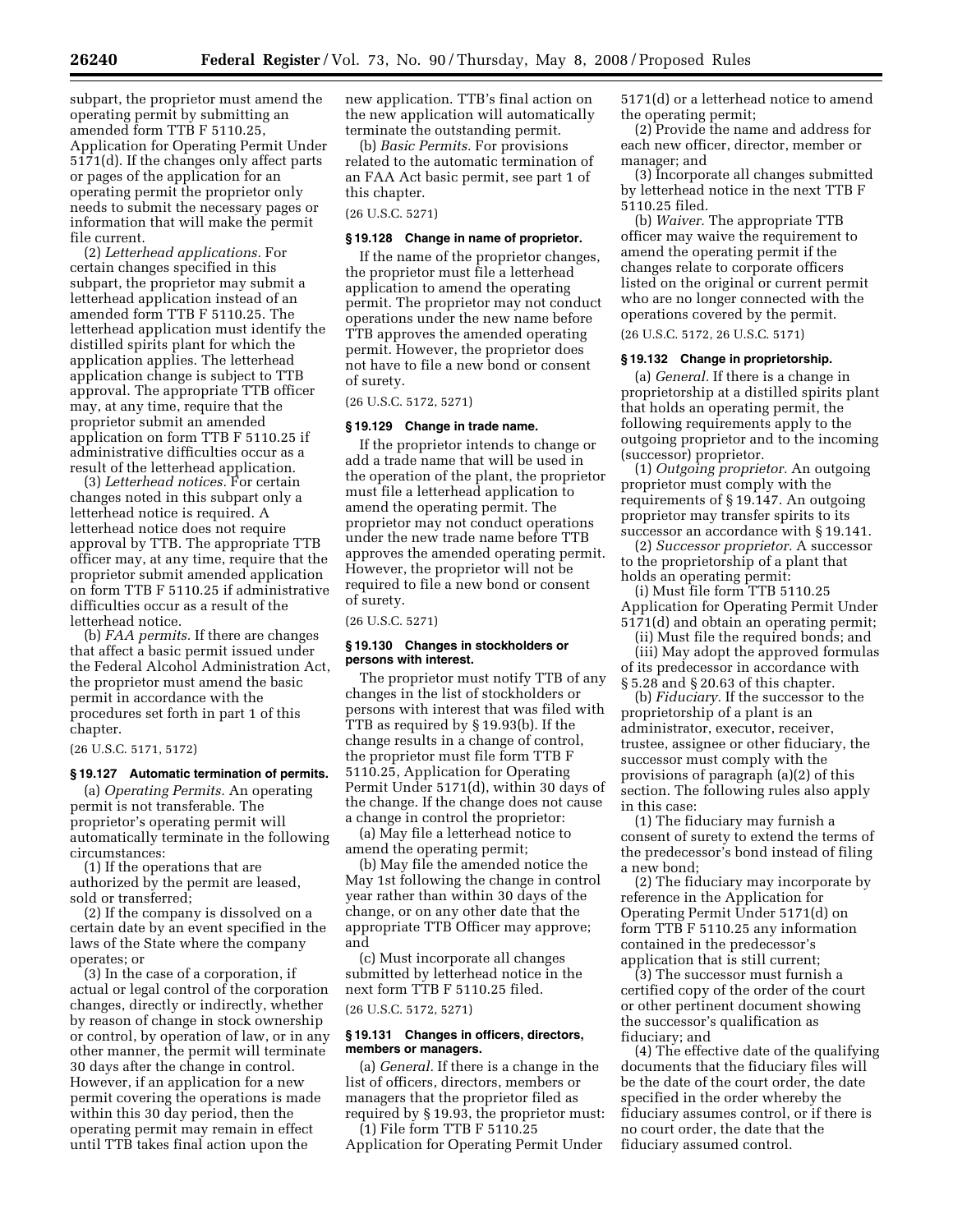#### (26 U.S.C. 5172)

### **§ 19.133 Partnerships.**

(a) If there is a death or insolvency of a partner in a company that holds an operating permit under this part, the surviving partner or partners may continue to operate under the operating permit if:

(1) The partnership is not terminated under the laws of the particular state but continues until the winding up of the partnership affairs is complete;

(2) The surviving partner or partners have exclusive right to the control and possession of the partnership assets for purposes of liquidation and settlement; and

(3) A consent of surety is filed where the surety and the surviving partner or partners agree to remain liable on the operations or unit bond.

(b) If the surviving partner or partners acquire the business upon settlement of the partnership, the surviving partner or partners must file as an incoming proprietor and receive approval of the operating permit as required under § 19.132(a)(2).

(26 U.S.C. 5172)

## **§ 19.134 Change in location.**

If the location of the plant changes, the proprietor must:

(a) File form TTB F 5110.25, Application for Operating Permit Under 5171(d), to amend the operating permit;

(b) File a new bond or a consent of surety on form TTB F 5000.18; and

(c) Not begin operations at the new location prior to approval of the amended operating permit.

(26 U.S.C. 5172, 5271, 5173)

## **§ 19.135 Change in operations.**

If the proprietor wishes to conduct additional operations involving spirits, other than those already approved on the current operating permit, the proprietor must:

(a) File form TTB F 5110.25 Application for Operating Permit Under 5171(d) to amend the permit; and

(b) Not engage in the additional operation prior to approval of the amended permit.

(26 U.S.C. 5171, 5172, 5271)

## **Alternation of Plant Proprietors**

## **§ 19.141 Procedures for alternation of proprietors.**

(a) *General.* A proprietor may alternate use of a distilled spirits plant or part of the plant with one or more other proprietors. In order to do so, each proprietor must separately file and receive approval of the necessary registration, applications and bonds that are required by subparts D and E of this part. Each proprietor must also conduct operations and keep records in accordance with the regulations in this part. Where operations by alternating proprietors will be limited to parts of the plant, each proprietor must include the following in the notice of registration:

(1) A description of the areas, rooms or buildings, or combination of rooms or buildings that will alternate between proprietors;

(2) The method that the proprietor will use to separate the alternated premises from any premises that will not be alternated; and

(3) Diagrams of the parts of the plant that will be alternated.

(b) *Letterhead notice.* After a proprietor receives approval to alternate use of the premises with another proprietor, the alternating proprietors must separately file letterhead notices each time they intend to alternate use of the premises. The proprietors may file a single notice if the notice is signed by each proprietor or an authorized representative of each proprietor. The proprietors must submit the letterhead notice to the appropriate TTB officer prior to the first day that alternation is to take place. Proprietors must include the following with the notice:

(1) The plant number and the name of the proprietor filing the notice;

(2) Identification of the outgoing proprietor and incoming proprietor (by name and plant number);

(3) The effective date and hour of the alternation;

(4) Identification of any applicable diagrams provided with the registration of each proprietor filed under paragraph (a) of this section, showing the portions of the premises involved in the alternation;

(5) The purpose of the alternation;

(6) If distilling materials, unfinished or finished spirits, denatured spirits, or wine will be transferred to the incoming proprietor, a statement to that effect; and

(7) If denatured spirits or articles will be retained in the processing account in locked tanks during the period of alternate proprietorship, a statement to that effect.

(c) *Alternation of production operations.* In the case of an outgoing proprietor who intends to alternate production operations with another proprietor, the outgoing proprietor must:

(1) Completely process all distilling materials and unfinished spirits in any bonded areas, rooms, or buildings that will alternate unless the outgoing

proprietor transfers them to the incoming proprietor; and

(2) Mark and remove all finished spirits in the name in which they were produced before a production gauge is made by the incoming proprietor.

(d) *Alternation of storage operations.*  In the case of an outgoing proprietor who intends to alternate storage operations with another proprietor, the outgoing proprietor must:

(1) Transfer in bond any spirits or wines in any bonded areas, rooms, or buildings that will be alternated; and

(2) Execute a form TTB F 5000.18, Change of Bond (Consent of Surety), to continue in effect the operations or unit bond whenever operations of the areas, rooms, or buildings will be resumed by the outgoing proprietor following suspension of operations by the other proprietor.

(e) *Alternation of processing operations.* In the case of an outgoing proprietor who intends to alternate processing operations with another proprietor, the outgoing proprietor:

(1) Before the effective date and time of the alternation, must process to completion and remove from the affected area all spirits, denatured spirits, wines or articles located in any rooms, areas, or buildings that will alternate, or must transfer these spirits, wines and articles in bond to the incoming proprietor;

(2) Must execute a form TTB F 5000.18, Change of Bond (Consent of Surety), to continue in effect the operations or unit bond whenever operations of the areas, rooms, or buildings will be resumed by the outgoing proprietor following suspension of operations by the other proprietor; and

(3) May retain denatured spirits and articles in tanks locked with approved locks if the outgoing proprietor maintains custody and control of the locks and keys for the tanks. In this case, the outgoing proprietor must obtain a consent of surety on form TTB F 5000.18 to continue liability on the operations or unit bond for the tax on the denatured spirits or articles that retained in the locked tanks.

(f) *Records.* Each alternating proprietor must maintain its own records and submit its own reports. Records kept by an outgoing proprietor for spirits, wines, and alcoholic flavoring materials may be used by the incoming proprietor. All transfers of distilling materials, unfinished spirits, spirits, denatured spirits, and wines must be reflected in the records of each proprietor.

(26 U.S.C. 5172, 5271)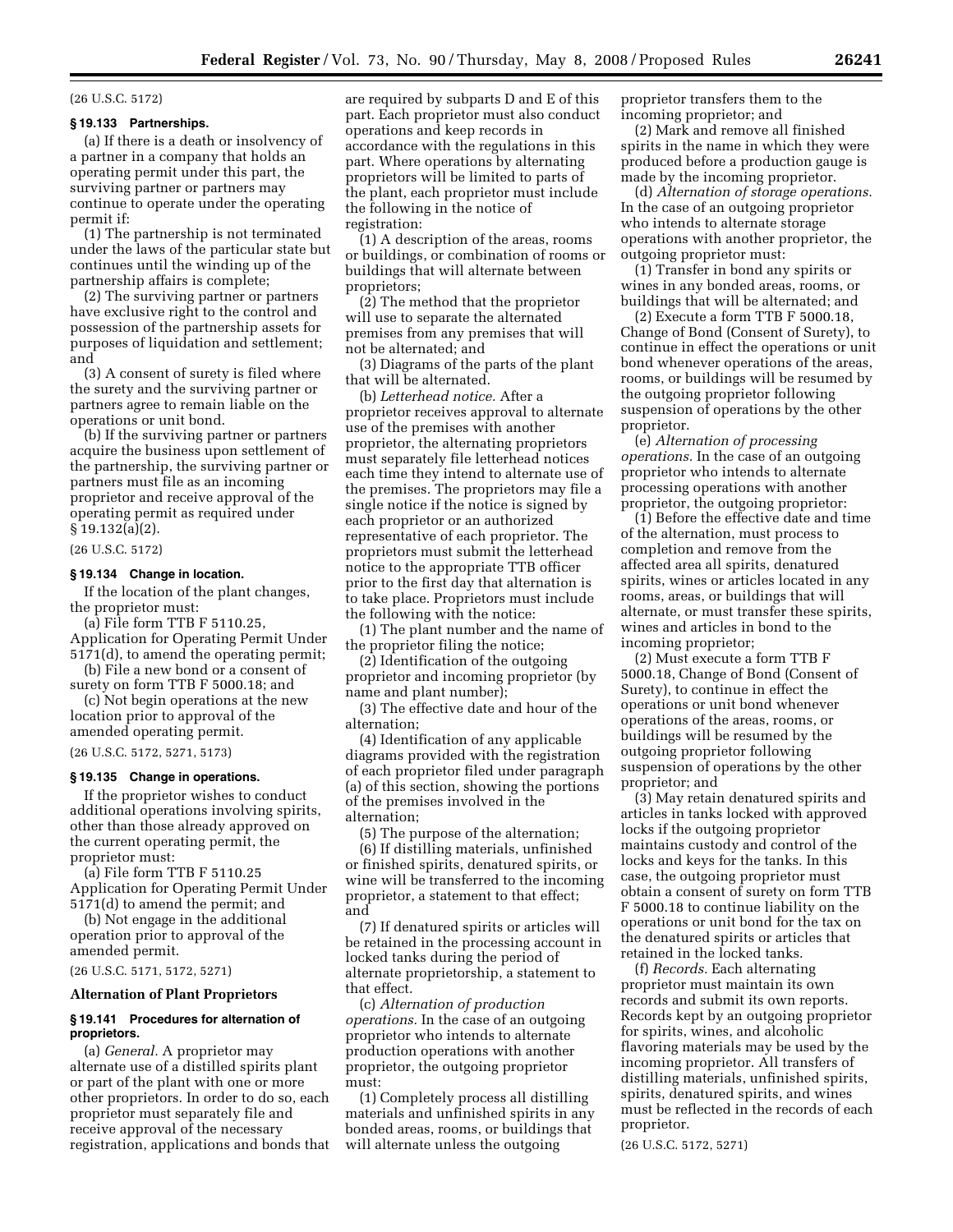## **Conduct of Alternate Operations at a Plant**

## **§ 19.142 Alternate use of premises and equipment for customs purposes.**

(a) *General.* The proprietor may extend or curtail the distilled spirits plant premises or a part of those premises for temporary use by Customs and Border Protection officers for customs purposes. If the proprietor wishes to alternate the use of the premises for customs purposes, that use must be approved by the port director of customs and must be conducted in accordance with applicable customs laws and regulations.

(b) *Qualification.* Before alternating the plant premises for customs purposes, the proprietor must file and receive approval of the necessary registration, application and bonds as required by this part. The proprietor's application for registration must include the following:

(1) A description of the areas, rooms or buildings, or combination of rooms or buildings that will be alternated;

(2) A diagram of the parts of the plant that the proprietor will use for the alternation; and

(3) The method that that the proprietor will use to separate the alternated premises from any premises not subject to alternation.

(c) *Letterhead notice.* After the proprietor receives approval to alternate premises for customs purposes, the proprietor must file a letterhead notice with the appropriate TTB officer each time the premises will be alternated. The notice must include the following information:

(1) The name and plant number of the proprietor filing the notice;

(2) The date and hour the alternation will take place;

(3) Identification of any applicable diagrams provided with the registration filed under paragraph (b) of this section, showing the portions of the premises involved in the alternation;

(4) The purpose of the alternation;

(5) If the alternation is for gauging or processing distilled spirits, a statement to that effect; and

(6) An indication of the class of temporary customs warehouse, if applicable.

(d) *Proprietor responsibilities.* Prior to the start of alternation for customs purposes, the proprietor must remove all spirits from the premises or equipment that will be involved in the alternation. However, upon release by customs, spirits in the process of being transferred to bonded premises under 26 U.S.C. 5232, may remain on the premises.

(e) *Exceptions.* The qualification requirements in paragraph (b) of this section and the notice requirements in paragraph (c) of this section will not apply where the proprietor solely intends to gauge bulk distilled spirits for transfer from customs custody to TTB bond.

(f) *Conveyance of spirits in customs custody.* If the proprietor intends to convey spirits in customs custody across the distilled spirits plant premises the proprietor must comply with § 19.60.

## (26 U.S.C. 5172, 5178)

#### **§ 19.143 Alternation for other purposes.**

(a) *General.* The proprietor may temporarily extend or curtail the distilled spirits plant premises to allow for several other types of alternate uses. Premises may be alternately curtailed or extended to allow bonded premises to be used temporarily as general premises, or to allow general premises to be used as bonded premises. A curtailment or extension of distilled spirits plant premises may also allow for the use of the premises as:

(1) An adjacent bonded wine cellar; (2) An adjacent taxpaid wine bottling house;

(3) An adjacent brewery; or (4) Facilities for the manufacturer of eligible flavors.

(b) *Qualifying documents.* Before alternating the premises for a purpose listed in paragraph (a) of this section, the proprietor must file and receive approval of the necessary registration, application forms and attachments that relate to the proposed alternate use. Depending on the type of alternation involved, the proprietor must file one or more of the following qualification documents:

(1) *Registration.* For all alternate uses of the distilled spirits plant described in paragraph (a) of this section the proprietor must file a form TTB F 5110.41, Registration of a Distilled Spirits Plant, to cover the proposed alternation of premises.

(2) *Diagram.* For all alternate uses, the proprietor must provide a special diagram, in duplicate, delineating the premises as they will exist, both during extension and curtailment and clearly depicting all buildings, floors, rooms, areas, equipment that are to be subject to alternation, in their relative operating sequence.

(3) *Bond.* For all alternate uses, the proprietor must provide evidence of an existing bond, consent of surety, or a new bond to cover the proposed alternation of premises.

(4) *Bonded wine cellar or taxpaid wine bottling house.* If the proprietor

intends to alternate the premises or part of the premises as a bonded wine cellar or taxpaid wine bottling house the proprietor must also file form TTB F 5120.25, Application to Establish and Operate Wine Premises.

(5) *Brewery.* If the proprietor intends to alternate the premises or part of the premises for a brewery operation the proprietor must file form TTB F 5130.10, Brewer's Notice.

(c) *Separation of premises.* The proprietor must separate the distilled spirits plant premises from the alternate use premises in accordance with the approved plan of alternation described in the qualifying documents.

(d) *Segregation of products.* When the proprietor alternates premises, the proprietor must segregate products as follows:

(1) *Wine operations.* 

(i) Prior to alternation from distilled spirits plant premises to wine premises, the proprietor must remove all distilled spirits, denatured spirits, articles, and wine from the distilled spirits plant premises that will be alternated. However, the proprietor may keep spirits on the premises if they are being withdrawn for use in wine production under § 19.419, or for use in the production of nonbeverage wine or wine products under § 19.421. Further, the proprietor may keep wine on the premises if it is to be transferred in bond under § 19.402(b)(2).

(ii) Prior to alternation from wine premises to distilled spirits plant premises, the proprietor must remove all wine and spirits from the wine premises that will be alternated. However, the proprietor may keep wine on the premises if it is being transferred in bond under § 19.402(b)(1). Further, the proprietor may keep spirits on the premises if they are being returned from bonded wine cellar premises to distilled spirits plant bonded premises under § 19.454.

(2) *Brewery.* Prior to alternation from distilled spirits plant premises to operation of a brewery the proprietor must remove all spirits, denatured spirits, articles and wine from the premises to be alternated to brewery premises. Prior to alternation of brewery premises to distilled spirits plant premises, the proprietor must remove all beer from the premises except beer that is being received for production of distilled spirits as provided in § 19.296.

(3) *General premises.* Prior to alternation between bonded and general premises, the proprietor must remove all spirits, denatured spirits, articles and wine from the premises to be alternated. However, the proprietor may keep bonded spirits on portions of bonded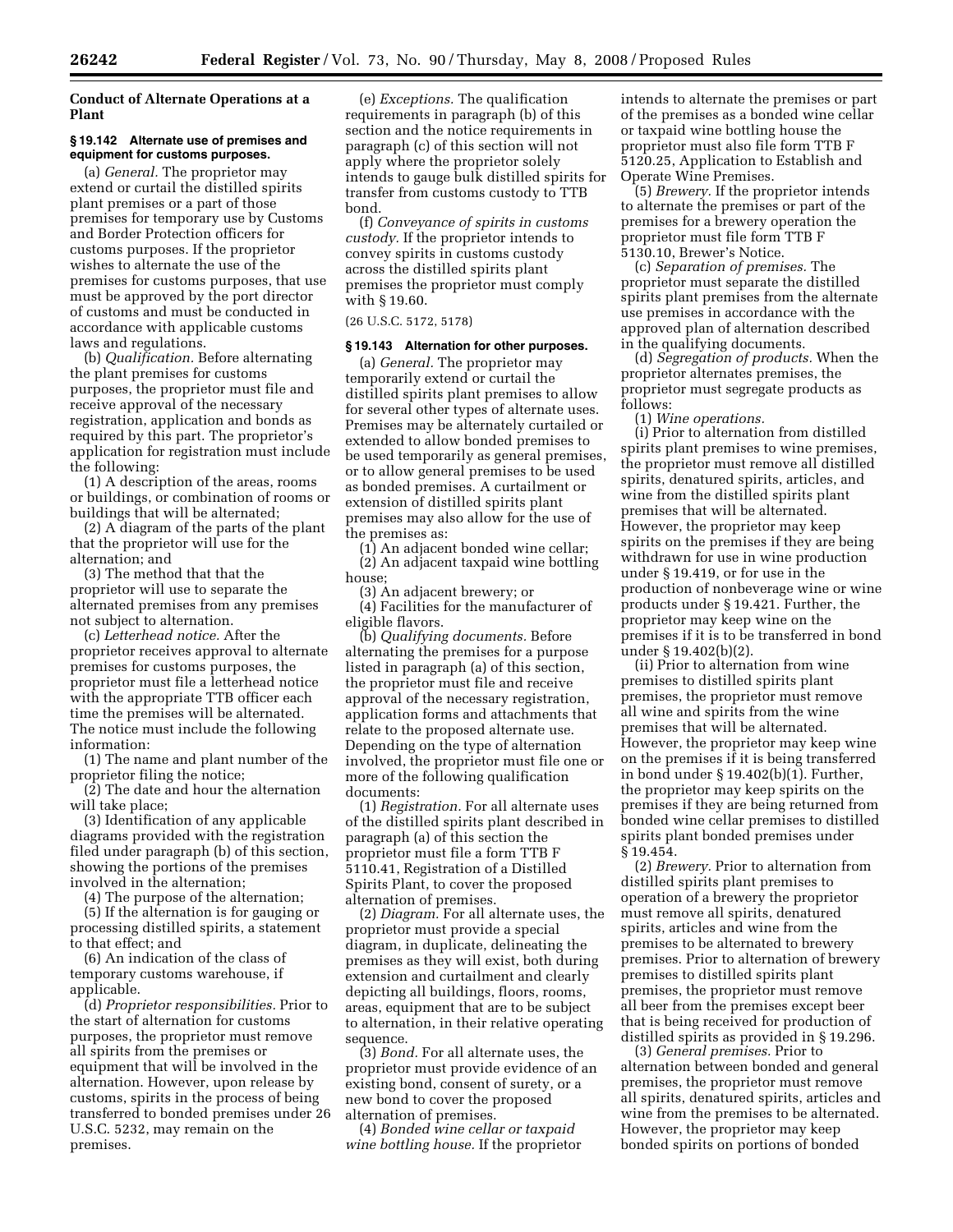premises to be alternated to general premises if the spirits are taxpaid concurrently with the alternation. Also, the proprietor may keep taxpaid spirits on general premises that will be alternated to bonded premises if the spirits are to be immediately dumped and returned to bond under the provisions of subpart Q of this part.

(4) *Manufacture of nonbeverage products.* Prior to alternation of the distilled spirits plant premises for use in the manufacture of eligible flavors, the proprietor must remove all spirits, denatured spirits, articles and wine from the premises to be alternated. However, the proprietor may keep spirits on portions of the premises to be curtailed if the proprietor pays the tax concurrent with the alternation. Further, the proprietor may keep taxpaid spirits that have not been used in the manufacture of a nonbeverage product on parts of the premises to be included in the extension of the bonded premises if the spirits are to be immediately dumped and returned to bond under the provisions of subpart Q of this part.

(e) *Records.* The proprietor must prepare the record of alternating premises prescribed by § 19.627 each time that the proprietor alternates premises.

(26 U.S.C. 5172, 5178)

#### **§ 19.144 Alternation of distilled spirits plant and volatile fruit-flavor concentrate plant premises.**

The proprietor may temporarily extend or curtail the distilled spirits plant premises for alternate use with the premises of a contiguous volatile fruitflavor concentrate plant. If a proprietor wishes to use all or a portion of the premises alternately as a volatile fruitflavor concentrate plant or vice-a-versa, the proprietor must comply with the requirements of §§ 18.39 and 18.41 through 18.43 of this title.

(26 U.S.C. 5172, 5178)

#### **Discontinuance of Operations**

## **§ 19.147 Notice of discontinuance of operations.**

If the proprietor plans to permanently discontinue one or more of the operations listed on the notice of registration filed under subpart D of this part, the proprietor must notify the appropriate TTB officer by filing form TTB F 5110.41, Registration of Distilled Spirits Plant, to show discontinuance of operations. The proprietor must submit the following with form TTB F 5110.41:

(a) The permit covering each discontinued operation;

(b) A written request for cancellation of the permit(s);

(c) A written statement indicating whether or not—

(1) The proprietor has lawfully disposed of all spirits, denatured spirits, articles, wines, liquor bottles, and other pertinent items;

(2) There are any spirits, denatured spirits, wines, or liquor bottles in transit to the premises; and

(3) The proprietor has secured and returned to the appropriate TTB officer for cancellation all approved applications for transfer of spirits and denatured spirits to the premises; and

(d) A monthly operations report, as provided for under § 19.632, for each discontinued operation, with each report marked ''Final Report''.

(26 U.S.C. 5172, 5271)

## **Subpart F—Bonds and Consents of Surety**

## **Bonding Requirements for a DSP**

#### **§ 19.151 General.**

(a) *Bond required.* Any person who plans to establish and operate a distilled spirits plant must provide TTB with one or more bonds on form TTB F 5110.56, Distilled Spirits Bond. TTB will not approve a registration or allow a person to operate a distilled spirits plant until the applicant has provided the necessary bonds. If a proprietor fails to pay any liability covered by the bond, TTB may seek payment from the proprietor, from the surety (see § 19.153) or from both the proprietor and the surety. The types and penal sums of bonds required will depend upon the type and size of the operations that the proprietor will conduct.

(b) *Bond terms and conditions.* The terms and conditions of a distilled spirits bond require that the proprietor comply with all provisions of law and regulations relating to activities covered by the bond, and to pay all taxes imposed by 26 U.S.C. Chapter 51, including taxes on unexplained shortages of bottled distilled spirits. The bond will further specify that the proprietor will pay all penalties incurred, or fines imposed, for violations of law and regulations relating to activities covered by the bond. The specific terms of the required bond(s) are stated on form TTB F 5110.56.

(c) *Corporations and controlled subsidiaries.* For purposes of this subpart, the term ''corporation'' includes a Limited Liability Company (LLC) in any jurisdiction where the law authorizes such a business organization to operate. Whenever used in this subpart, the term ''controlled subsidiary'' means a corporation (or

LLC) in which more than 50 percent of the voting power is controlled by a parent corporation.

(26 U.S.C. 5173, 5551)

#### **§ 19.152 Types of bonds.**

(a) *Basic Bonds.* There are two basic types of bonds: the operations bond, and the withdrawal bond.

(1) *Operations bond.* An operations bond covers the tax liability for a variety of operations at a distilled spirits plant, along with any penalties incurred and fines imposed for violation of the law and regulations relating to activities covered by the bond.

(2) *Withdrawal bond.* A withdrawal bond covers the tax liability for tax determined distilled spirits withdrawn from the bonded premises on a tax deferred basis.

(b) *Other bonds.* In addition to the basic operations and withdrawal bonds, several variations of these bonds are available:

(1) An adjacent wine cellar bond covers operations at a distilled spirits plant and an adjacent bonded wine cellar;

(2) An area bond covers operations at two or more distilled spirits plant and any adjacent bonded wine cellars; and

(3) A unit bond covers both operations and withdrawals at one or more distilled spirits plants and operations at any adjacent bonded wine cellars.

#### (26 U.S.C. 5173)

## **§ 19.153 Bond guaranteed by a corporate surety.**

(a) *Corporate surety.* A company that issues bonds is called a ''corporate surety.'' Proprietors must obtain the surety bonds required by this subpart from a corporate surety approved by the Secretary of the Treasury.

(b) *How to find an approved surety.*  The Department of the Treasury publishes a list of approved corporate surety companies in Treasury Department Circular No. 570, ''Companies Holding Certificates of Authority as Acceptable Sureties on Federal Bonds and as Acceptable Reinsuring Companies''. Circular 570 is published annually in the **Federal Register**. The most current edition of the circular is posted at the website of the Financial Management Service, Department of the Treasury at *http:// www.fms.treas.gov/c570.* Printed copies of Circular 570 are available for purchase from the Government Printing Office.

(31 U.S.C. 9304, 9306)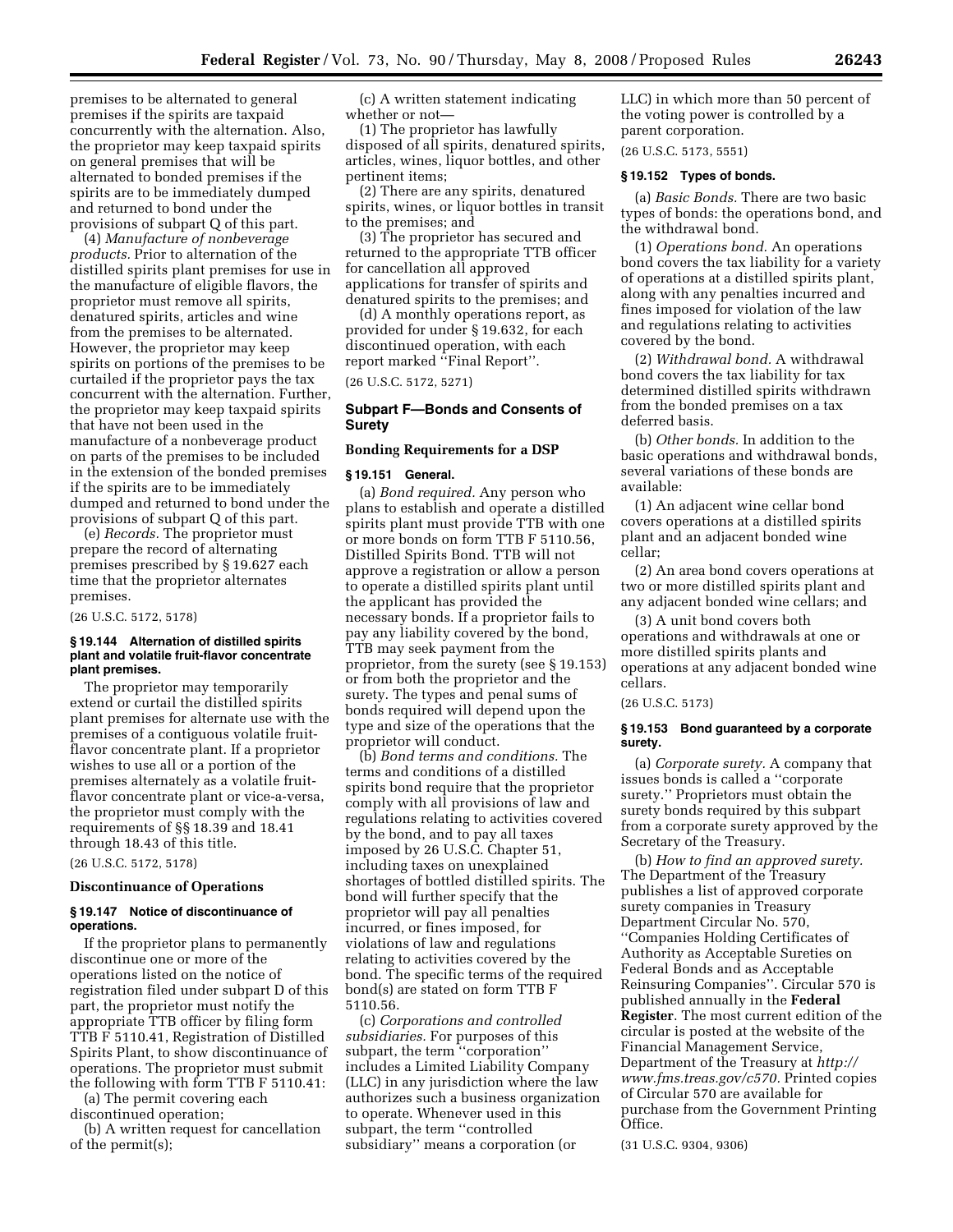## **§ 19.154 Bond guaranteed by deposit of securities.**

(a) *General.* As an alternative to the corporate surety bond under § 19.153, a person can file a bond that guarantees payment of the liability by pledging one or more acceptable negotiable securities. These securities must have a par value (face amount) equal to or greater than the penal sums of the required bonds. The pledged securities are held in the Federal Reserve Bank in a safekeeping account with TTB as the pledgee. Should the proprietor fail to pay one or more of the guaranteed liabilities, TTB can take action to sell the deposited securities to satisfy the debt. Pledged securities will be released if there are no outstanding liabilities when the bond is terminated. (See § 19.170.)

(b) *Acceptable securities.* Only public debt obligations of the United States, the principal and interest of which are unconditionally guaranteed by the United States Government, are acceptable for the purpose described in paragraph (a) of this section. The Department of the Treasury and certain other United States Government agencies issue debt instruments that are acceptable as collateral, such as Treasury notes and Treasury bills. Savings bonds, certificates of deposit and letters of credit are not acceptable. A list of securities acceptable as collateral in lieu of surety bonds is available from the Bureau of the Public Debt, Office of the Commissioner, Government Securities Regulations Staff. Current information and guidance from the Bureau of the Public Debt may be found at *http://* 

*www.publicdebt.treas.gov.* 

(31 U.S.C. 9301, 9303) (31 CFR Part 380)

## **§ 19.155 Change of surety bond termsconsent of surety.**

In order to change the terms of an approved bond, both the principal and the surety company that guaranteed bond must agree to the change. TTB must also approve the change. All changes to the terms of a bond must be executed on form TTB F 5000.18, Change of Bond (Consent of Surety) by both the principal and the surety with the same formality and proof of authority as required for the original bond. The completed, executed form TTB F 5000.18 must be submitted to the National Revenue Center.

## (26 U.S.C. 5173)

## **§ 19.156 Power of attorney for surety.**

(a) *Requirement for power of attorney.*  Every bond and every consent of surety filed with TTB in which an agent or officer executed the bond or consent on

behalf of the surety must be supported by a power of attorney authorizing the agent or officer to execute the bond or consent of surety. The power of attorney assures TTB that the person who signed the bond on behalf of the surety has the legal authority to obligate the surety.

(b) *Form of power of attorney and endorsement.* A power of attorney will be prepared on the surety's own form, and must be executed under the surety's corporate seal. If the power of attorney submitted is other than a manually signed original, it must be accompanied by a certification from the surety that the power of attorney is valid.

(c) *Additional documentation.* The appropriate TTB officer authorized to approve and accept the bond may require additional evidence of the authenticity of signatures and the authority of persons signing on behalf of the surety to execute the bond or consent.

(31 U.S.C. 9304, 9306)

## **§ 19.157 Disapproval of bonds and consents of surety.**

(a) *Grounds for disapproval.* The appropriate TTB officer may disapprove any bond or consent of surety required by this part if the principal or any person having ownership, control or responsibility for actively managing the business has been previously convicted, in a court of competent jurisdiction of:

(1) Any fraudulent noncompliance with any provision of any law of the United States relating to internal revenue or customs taxation of spirits, wines, or beer, or if the offense was compromised by payment of penalties or otherwise, or

(2) Any felony under a law of any State or the District of Columbia, or the United States, prohibiting the manufacture, sale, importation, or transportation of spirits, wine, beer, or other intoxicating liquor.

(b) *Appeal.* If the appropriate TTB officer disapproves a bond or consent of surety, the person giving the bond may appeal the disapproval to the Administrator, who will hear the appeal. The decision of the Administrator will be final.

## (26 U.S.C. 5551)

## **Requirements for Operations and Withdrawal Bonds**

#### **§ 19.161 Operations bond.**

(a) *General.* Any person who intends to establish a distilled spirits plant must furnish an operations bond (or a unit bond, see § 19.165) covering distilled spirits operations at such plant on TTB Form 5110.56 with the original

application to register the distilled spirits plant.

(b) *Approval of bond.* The appropriate TTB officer may require a statement, executed under the penalty of perjury, as to whether the principal, or any person owning, controlling, or managing the business has been convicted of, or has compromised any offense listed in § 19.157(a)(1), or has been convicted of any offense listed in § 19.157(a)(2). If the above statement contains an affirmative answer, the applicant must provide an additional detailed statement describing the circumstances surrounding each conviction or compromise. The appropriate TTB officer will decide whether to approve or disapprove the bond.

(26 U.S.C. 5173, 5551)

#### **§ 19.162 Operations bond for distilled spirits plant and adjacent bonded wine cellar.**

(a) *One bond satisfying two requirements.* A proprietor who operates a bonded wine cellar that is adjacent to the proprietor's distilled spirits plant, may file a single operations bond to cover the operations of the distilled spirits plant and the bonded wine cellar. A proprietor who files this type of bond satisfies the requirement in 26 U.S.C. 5173 for an operations bond covering the distilled spirits plant and the requirement in 26 U.S.C. 5354 for a bond covering wine and spirits possessed at, and in transit to, the bonded wine cellar. (The proprietor may still have to obtain a supplemental bond for the wine cellar to cover liabilities resulting from deferred payment of tax. See the second sentence of 26 U.S.C. 5354.)

(b) *One bond combining terms and coverage of separate bonds.* An operations bond filed under paragraph (a) of this section must contain the same terms and conditions that would be in separate bonds for the distilled spirits plant and for the bonded wine cellar. The proprietor may not allocate or divide the penal sum between the distilled spirits plant and the bonded wine cellar. The total amount of the bond must be available to satisfy any liability incurred under the terms of the bond at either facility.

(c) *Persons qualified for a single bond.*  A proprietor may choose to file a single operations bond for a distilled spirits plant and adjacent bonded wine cellar only if:

 $(i)$  Such distilled spirits plant is qualified under subpart D of this part for the production of distilled spirits; and

(2) Such wine cellar and distilled spirits plant are operated by the same person (or in the case of a corporation,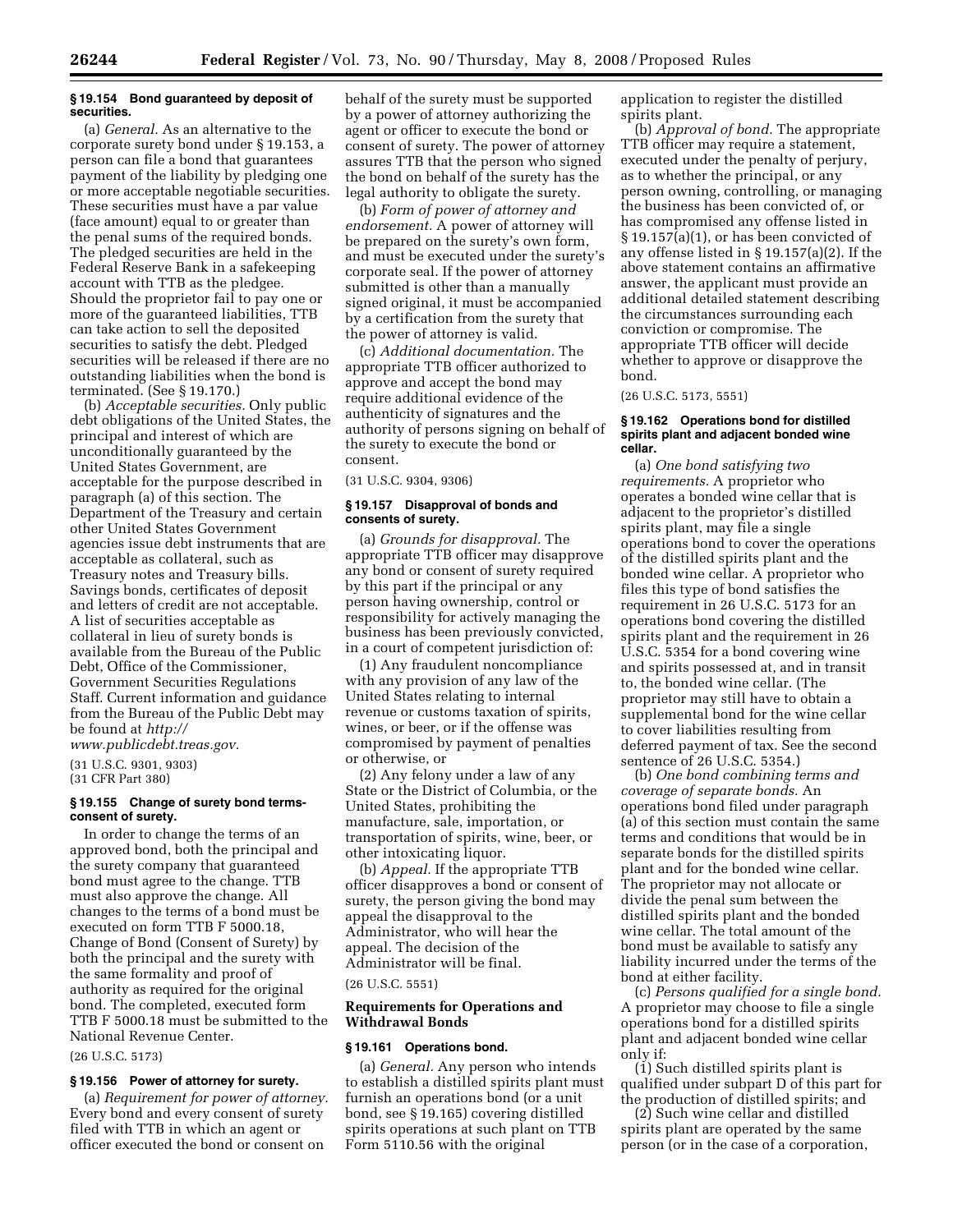by such corporation and its controlled subsidiaries).

(26 U.S.C. 5173, 5351, 5354)

## **§ 19.163 Area operations bond.**

(a) *Area operations bond covering multiple locations.* A person who operates more than one distilled spirits plant within the geographical area serviced by the National Revenue Center, may submit to TTB an area operations bond covering the operations of any two or more such plants and any bonded wine cellars that are adjacent to such plants and which otherwise could be covered by an operations bond. Area operations bonds filed under this section will be in lieu of the operations bond requirements for single distilled spirits plants under §§ 19.161 and 19.166 and must contain the same terms and conditions as those contained in separate bonds filed for single distilled spirits plants. Any person who files an area operations bond may not allocate or divide the penal sum of the area operations bond between the separate locations and the total penal sum of the bond must be available to satisfy liability incurred at any of the covered locations.

(b) *Area operations bonds filed by corporations.* An area operations bond may only cover distilled spirits plants and adjacent bonded wine cellars that are operated by the same person. For purposes of this section, a corporation and its controlled subsidiaries are considered to be one person. Further, a controlled subsidiary is a corporation in which more than 50 percent of the voting power is controlled by the parent corporation. Consequently, an area operations bond may cover distilled spirits plants and adjacent bonded wine cellars operated by a parent corporation and one or more of its controlled subsidiaries. The name of each corporation that operates a covered facility must appear on the bond as a principal, whether the operating corporation is the parent or a subsidiary. The bond must bear an authorized signature for each operating corporation appearing on the bond.

## (26 U.S.C. 5173)

## **§ 19.164 Withdrawal bond.**

(a) *Requirement for a withdrawal bond.* If a person intends to withdraw spirits from a distilled spirits plant upon determination of the taxes due on the spirits but before payment of the tax,

the person must provide TTB with a withdrawal bond for the distilled spirits plant. The withdrawal bond must guarantee payment of any taxes due on distilled spirits withdrawn from bonded premises up to the amount of the bond. Such bond will be in addition to the operations bond, and if the distilled spirits are withdrawn under the withdrawal bond, the operations bond will no longer cover liability for payment of the tax on the spirits withdrawn. For purposes of this section, a person includes a corporation, together with all of its controlled subsidiaries, and a controlled subsidiary has the same meaning as in § 19.163(b).

(b) *One bond covering multiple plants.* A person who operates more than one distilled spirits plant within the geographical area serviced by the National Revenue Center, may submit to TTB a single withdrawal bond that covers withdrawals from all such distilled spirits plants within that geographic area.

(c) *Penal sum of bonds*—(1) *Penal sum of a bond covering a single plant.*  A person who files a withdrawal bond for a single plant must compute the penal sum of such bond in accordance with § 19.166. If the penal sum of such bond is less than the maximum amount, withdrawals from the plant may not exceed the penal sum.

(2) *Penal sum of bond covering multiple plants.* A person who files one withdrawal bond to cover two or more distilled spirits plants must compute the required penal sum for each plant individually in accordance with § 19.166. The penal sum of the withdrawal bond must be equal to, or greater than, the total of the minimum amounts required for the individual plants. The bond must show the amount of coverage allocated to each individual plant as well as the total penal sum for all plants. If the portion of the penal sum allocated to a particular plant is less than the maximum amount prescribed in § 19.166 for a single plant, withdrawals from that plant must not exceed the amount of the penal sum allocated to that plant. The allocation of the penal sum notwithstanding, the entire penal sum of the bond must be available to satisfy all liability for tax on withdrawals from any and all of the covered plants.

(26 U.S.C. 5173)

## **§ 19.165 Unit bonds.**

(a) *Unit bond covering operations and withdrawals.* If a person is otherwise required to file bonds for both operations at one or more distilled spirits plants and withdrawals from one or more distilled spirits plants, the person may instead submit a single unit bond that provides all of the guarantees that would otherwise be provided by separate operations and withdrawal bonds. The unit bond may also provide coverage for operations at adjacent bonded wine cellars.

For purposes of this section, a person includes a corporation, together with all of its controlled subsidiaries, and a controlled subsidiary has the same meaning as in § 19.163(b).

(b) *Required penal sum—*(1) *General.*  A person must determine the penal sum for the unit bond by separately calculating in accordance with § 19.166, and then totaling, the amounts needed to cover operations and withdrawals at each individual plant covered by the bond. The penal sum for the unit bond must not be less than the sum of the minimum penal sums that would be required if each of the plants had its own bond.

(2) *Allocation between operations and withdrawals.* A unit bond must show separately the amount of coverage provided for operations (including operations at each adjacent bonded wine cellar if applicable) and for withdrawals at each distilled spirits plant covered by the bond.

(3) *Tax liability must not exceed allocated penal sum.* If the amount of the penal sum allocated to operations at, or withdrawals from, a particular plant is less than the maximum amount prescribed in § 19.166 for a single plant, the tax liability for operations at, or withdrawals from, that plant must not exceed that allocated amount.

(4) *Total penal sum available for each plant.* Even when the penal sum of a unit bond is allocated among multiple plants, the bond must provide that the total penal amount of the bond will be available to satisfy any liability incurred under the terms and conditions of the bond at any plant covered by the bond. (26 U.S.C. 5173)

#### **§ 19.166 Required penal sums.**

A person must determine the penal sums for the various bonds required by this subpart according to the following table: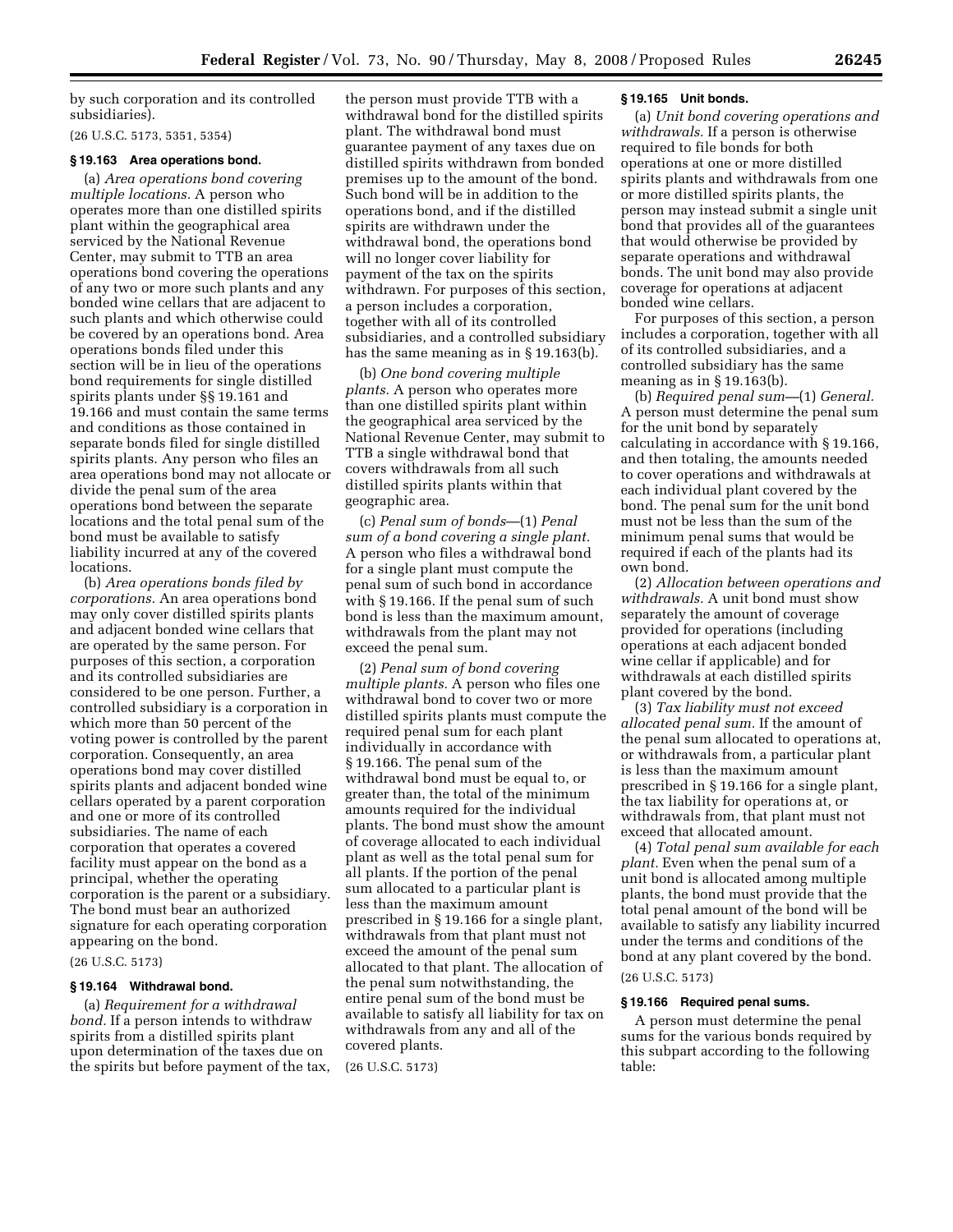$\equiv$ 

|                                                                                                                                                                                                                                                                   |                                                                                                                                                                                                                                                                                                |                                                                                                                                                 |                        | The penal sum must be:                              |                            |                               |  |
|-------------------------------------------------------------------------------------------------------------------------------------------------------------------------------------------------------------------------------------------------------------------|------------------------------------------------------------------------------------------------------------------------------------------------------------------------------------------------------------------------------------------------------------------------------------------------|-------------------------------------------------------------------------------------------------------------------------------------------------|------------------------|-----------------------------------------------------|----------------------------|-------------------------------|--|
| (a) Operations bond for a<br>single plant operating as a:                                                                                                                                                                                                         |                                                                                                                                                                                                                                                                                                | Required penal sum represents:                                                                                                                  |                        | not less than-                                      |                            | and need not be more<br>than- |  |
|                                                                                                                                                                                                                                                                   | The amount of tax on spirits produced during a 15-day<br>period.                                                                                                                                                                                                                               |                                                                                                                                                 |                        |                                                     | \$100,000                  |                               |  |
| (2) Warehouseman, in gen-<br>eral.                                                                                                                                                                                                                                | The amount of tax on spirits and wines deposited in,<br>stored on, and in transit to, the bonded premises.                                                                                                                                                                                     |                                                                                                                                                 |                        |                                                     | 200,000                    |                               |  |
| (3) Warehouseman limited<br>to storage of spirits in<br>packages to a total of not<br>over 50,000 proof gallons.                                                                                                                                                  | The amount of tax on spirits and wines deposited in,<br>stored on, and in transit to, the bonded premises.<br>The amount of tax on spirits produced during a period<br>of 15 days, plus the tax on spirits and wines depos-<br>ited in, stored on, and in transit to the bonded prem-<br>ises. |                                                                                                                                                 |                        |                                                     |                            | 50,000                        |  |
| (4) Distiller and warehouse-<br>man.                                                                                                                                                                                                                              |                                                                                                                                                                                                                                                                                                |                                                                                                                                                 |                        |                                                     | 200,000                    |                               |  |
| (5) Distiller and processor                                                                                                                                                                                                                                       | The amount of tax on spirits produced during a 15-day<br>period, plus the amount of tax on spirits, denatured<br>spirits, articles and wines deposited in, or stored on,<br>and in transit to the bonded premises.                                                                             |                                                                                                                                                 |                        |                                                     | 200,000                    |                               |  |
| (6) Warehouseman and<br>processor in general.                                                                                                                                                                                                                     |                                                                                                                                                                                                                                                                                                | The amount of tax on spirits, denatured spirits, arti-<br>cles, and wines deposited in, stored on, and in tran-<br>sit to, the bonded premises. |                        |                                                     | 250,000                    |                               |  |
| (7) Warehouseman and<br>processor, limited to stor-<br>age of spirits or denatured<br>spirits in packages to a<br>total of not over 50,000<br>proof gallons, and proc-<br>essing of spirits or dena-<br>tured spirits so stored.                                  | The amount of tax on spirits, denatured spirits, arti-<br>cles, and wines deposited in, stored on, and in tran-<br>sit to, the bonded premises.                                                                                                                                                |                                                                                                                                                 |                        |                                                     |                            | 50,000                        |  |
| (8) Distiller, warehouseman<br>and processor.                                                                                                                                                                                                                     | The amount of tax on spirits produced during a 15-day<br>period, plus the amount of tax on spirits, denatured<br>spirits, articles and wines deposited in, stored on,<br>and in transit to, the bonded premises.                                                                               |                                                                                                                                                 |                        |                                                     |                            | 250,000                       |  |
| (9) Distiller with adjacent<br>bonded wine cellar.                                                                                                                                                                                                                | The amount required for a distiller (see (a) 1. above)<br>plus the amount of tax on wines and wine spirits<br>possessed on, and in transit to, the adjacent wine<br>cellar.                                                                                                                    |                                                                                                                                                 |                        |                                                     |                            | 150,000                       |  |
| (10) Distiller and ware-<br>houseman with adjacent<br>bonded wine cellar.                                                                                                                                                                                         | The amount required for a distiller & warehouseman<br>(see (a) 4. above) plus the amount of tax on wines<br>and wine spirits possessed on, and in transit to, the<br>adjacent wine cellar.                                                                                                     |                                                                                                                                                 |                        |                                                     |                            | 250,000                       |  |
| The amount required for a distiller & processor (see<br>(11) Distiller and processor<br>with adjacent bonded<br>(a) 5. above) plus the amount of tax on wines and<br>wine cellar.<br>wine spirits possessed on, and in transit to, the ad-<br>jacent wine cellar. |                                                                                                                                                                                                                                                                                                |                                                                                                                                                 | 250,000                |                                                     |                            |                               |  |
| (12) Distiller, warehouseman  <br>and processor with adja-<br>cent bonded wine cellar.                                                                                                                                                                            | processor (see (a) 8. above) plus the amount of tax<br>on wines and wine spirits possessed on, and in<br>transit to, the adjacent wine cellar.                                                                                                                                                 |                                                                                                                                                 |                        |                                                     |                            | 300,000                       |  |
| (b) Area operations bond for two or more plants whose combined re-<br>quired penal sums under paragraph (a) of this section:                                                                                                                                      |                                                                                                                                                                                                                                                                                                |                                                                                                                                                 | Required penal sum is: |                                                     | But need not be more than: |                               |  |
|                                                                                                                                                                                                                                                                   |                                                                                                                                                                                                                                                                                                |                                                                                                                                                 |                        | \$300,000 plus 70% of the amount<br>over \$300,000. |                            | \$300,000<br>\$510,000        |  |
| $(3)$ Exceed \$600,000 but do not exceed \$1,000,000                                                                                                                                                                                                              |                                                                                                                                                                                                                                                                                                |                                                                                                                                                 | over \$600,000.        | \$510,000 plus 50% of the amount<br>\$710,000       |                            |                               |  |
| (4) Exceed \$1,000,000 but do not exceed \$2,000,000                                                                                                                                                                                                              |                                                                                                                                                                                                                                                                                                |                                                                                                                                                 |                        | \$710,000 plus 35% of the amount                    | \$1,060,000                |                               |  |
|                                                                                                                                                                                                                                                                   |                                                                                                                                                                                                                                                                                                | over \$1,000,000.<br>\$1,060,000 plus 25% of the<br>amount over \$2,000,000.                                                                    |                        |                                                     |                            |                               |  |
| (c) Withdrawal bond for:                                                                                                                                                                                                                                          |                                                                                                                                                                                                                                                                                                | Required penal sum rep-                                                                                                                         | The penal sum must be  |                                                     |                            |                               |  |
|                                                                                                                                                                                                                                                                   |                                                                                                                                                                                                                                                                                                | resents:                                                                                                                                        | not less than-         |                                                     |                            | and need not be more than-    |  |
| $(1)$ One distilled spirits plant<br>The amount of tax which, at<br>any one time, is charge-<br>able against such bond,<br>but has not yet been<br>paid                                                                                                           |                                                                                                                                                                                                                                                                                                |                                                                                                                                                 |                        | \$1,000,000                                         |                            |                               |  |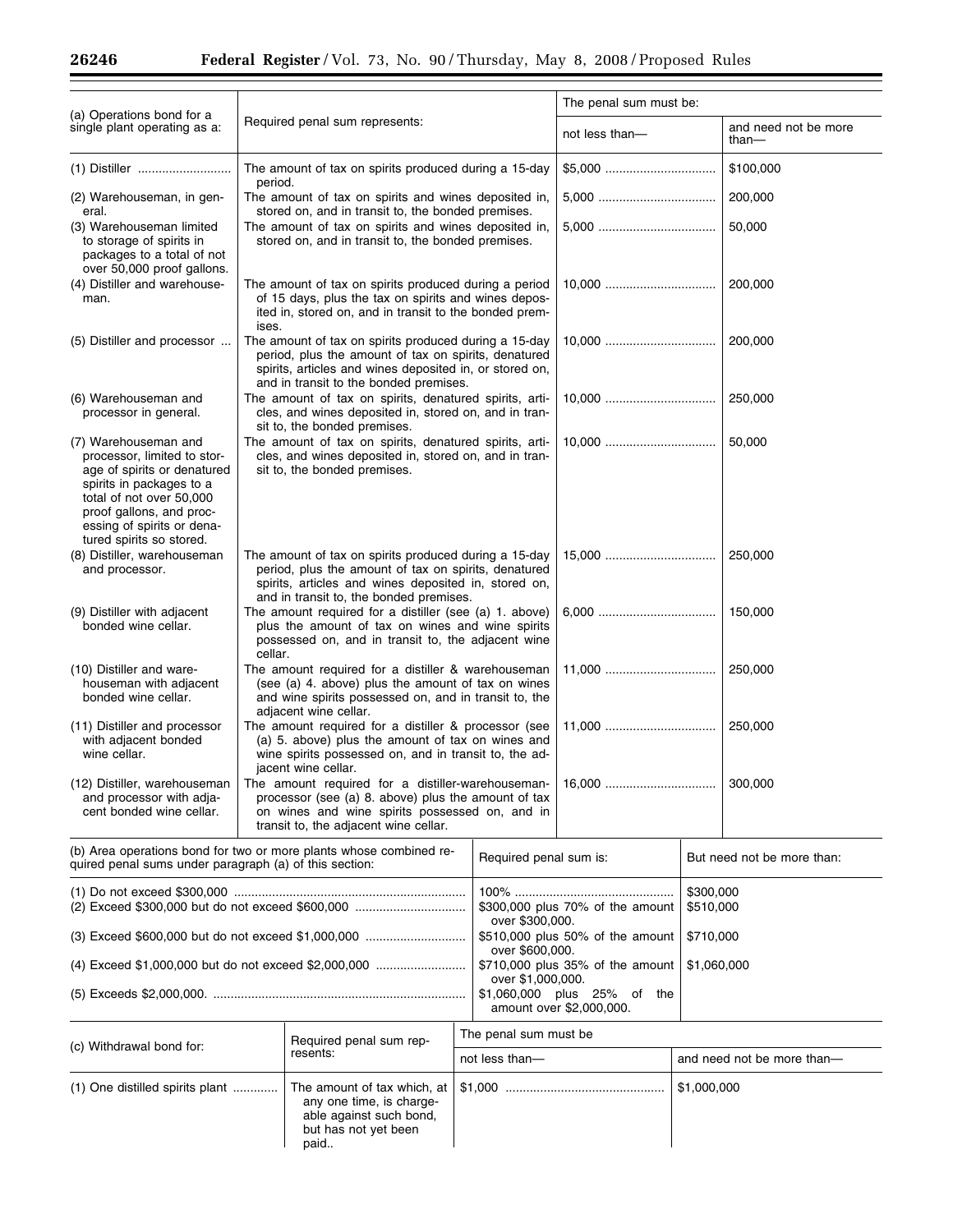| (c) Withdrawal bond for:                                                                                                                                                                                                                                                                            |  | Required penal sum rep-                                                                                                                                                                                                                                                                                                                                                                                                     | The penal sum must be                                                                                |                |                                                                                                                   |                                         |  |
|-----------------------------------------------------------------------------------------------------------------------------------------------------------------------------------------------------------------------------------------------------------------------------------------------------|--|-----------------------------------------------------------------------------------------------------------------------------------------------------------------------------------------------------------------------------------------------------------------------------------------------------------------------------------------------------------------------------------------------------------------------------|------------------------------------------------------------------------------------------------------|----------------|-------------------------------------------------------------------------------------------------------------------|-----------------------------------------|--|
|                                                                                                                                                                                                                                                                                                     |  | resents:                                                                                                                                                                                                                                                                                                                                                                                                                    | not less than-                                                                                       |                | and need not be more than-                                                                                        |                                         |  |
| more distilled spirits<br>(2)<br>Two<br>or<br>plants.                                                                                                                                                                                                                                               |  | Sum of the penal sums for<br>each plant calculated in<br>(c)1 of this section.                                                                                                                                                                                                                                                                                                                                              | $($1,000) \times (number of plants)$                                                                 |                |                                                                                                                   | (Number of plants) $\times$ \$1,000,000 |  |
| (d) Unit bond for:<br>Required penal sum represents:                                                                                                                                                                                                                                                |  |                                                                                                                                                                                                                                                                                                                                                                                                                             | The penal sum must be:                                                                               |                |                                                                                                                   |                                         |  |
|                                                                                                                                                                                                                                                                                                     |  |                                                                                                                                                                                                                                                                                                                                                                                                                             |                                                                                                      | not less than- |                                                                                                                   | and need not be more<br>than-           |  |
| (1) Operations at one dis-<br>tilled spirits plant (includ-<br>ing any adjacent bonded<br>wine cellar), and with-<br>drawals from the bonded<br>premises of the same<br>plant.<br>(2) Operations at two or<br>more distilled spirits plants<br>(including any adjacent<br>bonded wine cellars), and |  | An amount equal to the sum of the required penal<br>sums of an operations bond and a withdrawal bond<br>for the plant, if such bonds were obtained sepa-<br>rately. (See (a) and (c)1 in this table.)<br>An amount equal to the sum of the penal sums of an<br>area operations bond and withdrawal bonds needed<br>for all of the covered plants, if such bonds were ob-<br>tained separately. [Total penal sums of (b) and | Sum of the minimum penal<br>sums for operations and<br>withdrawal bonds re-<br>quired for each plant |                | \$1,300,000<br>Sum of the maximum<br>penal sums for area op-<br>erations bonds and with-<br>drawal bonds required |                                         |  |
| withdrawals from the<br>$(c)(2)$ in this table.]<br>bonded premises of the<br>same plants.                                                                                                                                                                                                          |  |                                                                                                                                                                                                                                                                                                                                                                                                                             | covered by the bond.                                                                                 |                | for the plants covered by<br>the unit bond.                                                                       |                                         |  |

#### (26 U.S.C. 5173)

### **§ 19.167 Increase of bond coverage.**

(a) *When required.* If the penal sum of a bond is less than the maximum amount specified by § 19.166, and liabilities increase to the point where they exceed the bond coverage, the proprietor must increase the amount of the bond to cover the increased liability. The proprietor must increase the bond coverage either by replacing the existing bond with a new, larger bond that covers the entire liability, or by supplementing the existing bond with a separate strengthening bond in accordance with paragraph (b) of this section.

(b) Strengthening bonds. A strengthening bond is a second bond with the same surety as on the original bond which covers the increased liability. A strengthening bond must show both its execution date and its effective date. TTB will not accept a strengthening bond if it contains any term or condition that is a release, or could be interpreted as a release, from liability under any former bond, or that limits the liability of any bond to less than its full penal sum.

#### (26 U.S.C. 5173)

## **§ 19.168 Superseding bonds.**

(a) *General.* In any of the circumstances outlined in paragraphs (b) through (d) of this section, the proprietor must replace an existing bond with a new bond. A new bond that replaces another bond is called a superseding bond.

(b) *Surety company no longer acceptable.* The proprietor must file a superseding bond if the surety on the proprietor's current bond becomes insolvent or if the surety is removed from the list of approved sureties in Treasury Circular 570. TTB may also require the filing of a superseding bond if any other contingency affecting the validity or efficiency of the bond arises.

(c) *Change of control.* An executor, administrator, assignee, receiver, trustee, or other person acting in a fiduciary capacity, continuing or liquidating the business of the principal on a bond, must either provide TTB with a superseding bond, or obtain consent from the surety on each existing bond when assuming control of the business.

(d) *Termination of bond by surety.* If the surety applies to terminate a bond under § 19.171, and the proprietor wishes to continue the activity covered by the bond, the proprietor must file a superseding bond that becomes effective on or before the termination date of the existing bond. The superseding bond must show both its execution date and its effective date.

(26 U.S.C. 5173, 5175, 5176, 5551)

## **§ 19.169 Effect of failure to furnish a superseding bond.**

(a) *Operations bond.* A person may not operate a distilled spirits plant without an operations bond. If a person does not submit an acceptable superseding operations bond when required to do so under § 19.168, the person must immediately discontinue

the activities to which the lapsed bond coverage relates upon lapse of the existing bond coverage.

(b) *Withdrawal bond.* A person who does not submit an acceptable superseding withdrawal bond when required to do so under § 19.168 may not withdraw distilled spirits from the bonded premises on a deferred basis. Upon lapse of the existing bond coverage the person must pay the tax at the time of withdrawal, except in the case of distilled spirits withdrawn free of tax or withdrawn without payment of tax under 26 U.S.C. 5214 or withdrawn exempt from tax under 26 U.S.C. 7510.

(c) *Unit bond.* A person who does not provide an acceptable superseding unit bond when required to do so under § 19.168 must immediately discontinue the business or distilled spirits operations to which the lapsed bond coverage relates. Upon lapse of the existing bond coverage the person must also pay the tax at the time of withdrawal, except in the case of distilled spirits withdrawn free of tax or withdrawn without payment of tax under 26 U.S.C. 5214 or withdrawn exempt from tax under 26 U.S.C. 7510. (26 U.S.C. 5173, 5175, 5176)

# **§ 19.170 Termination of bonds.**

Liability under operations bonds, withdrawal bonds, and unit bonds may be terminated for future withdrawals, future production, or future deposits as set forth below:

(a) *On application by the surety.* A surety may terminate a bond by filing a notice as provided in § 19.171;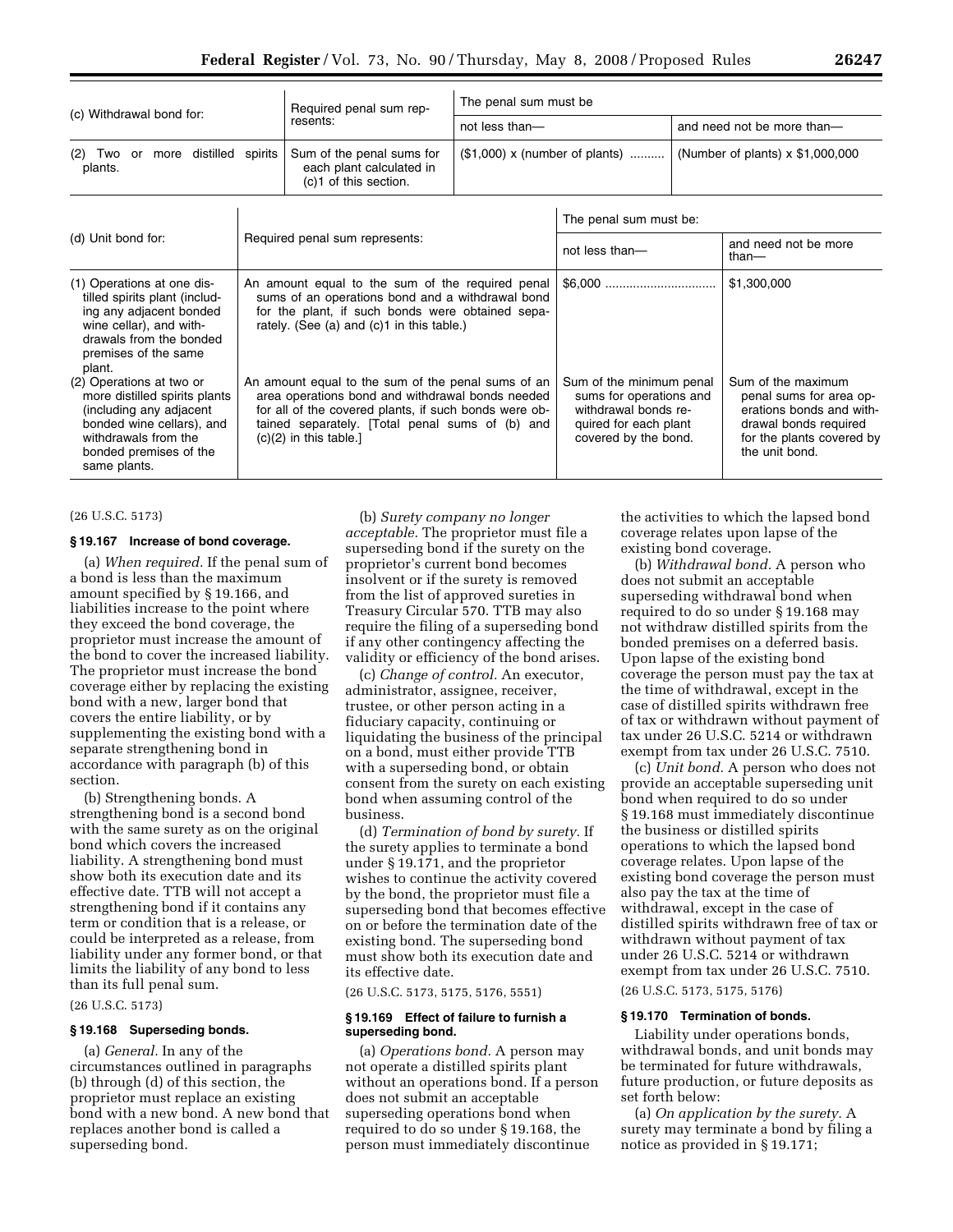(b) *By replacement of the bond.* A principal may terminate an existing bond by replacing it with a superseding bond approved by TTB;

(c) *By discontinuing withdrawals.* A principal may terminate a withdrawal bond by notifying TTB that the principal has stopped making withdrawals covered by the bond, if the bond was filed solely as a withdrawal bond; or

(d) *By discontinuing the business.* A principal may terminate a bond by notifying TTB that the principal has discontinued business.

## (26 U.S.C. 5173)

## **§ 19.171 Surety notice of relief from bond liability.**

(a) *Notice to principal.* A surety on a bond may, at any time, notify the principal in writing that the surety desires to be relieved of liability under the bond.

(b) *Notice to TTB.* A surety on a bond may, at any time, notify the appropriate TTB officer in writing that the surety desires to be relieved of liability under the bond. The notice must specify the date after which the surety desires to be relieved of liability. In the case of a withdrawal bond, the date specified in the notice must be at least ten days after the notice is received by the appropriate TTB officer. In the case of an operations bond or unit bond, the date specified in the notice must be at least 90 days after the notice is received by the appropriate TTB officer. When a surety files a termination notice with TTB, the surety must include either an acknowledgement from the principal that the principal is aware that the surety is terminating the bond or proof that the surety has served the principal with notice of its intent to terminate the

bond. (c) *Effect of notice.* The bond coverage will end as of close of business on the date specified in the notice, provided the surety timely filed a proper and complete termination notice, and the surety does not withdraw its termination notice in writing prior to the termination date. The surety will be released from future liability under the bond to the extent set forth in § 19.172.

(26 U.S.C. 5173, 5175, 5176)

#### **§ 19.172 Relief of surety from bond liability.**

A surety who has provided proper notice under § 19.171 will be relieved from liability under the bond in question as set forth below:

(a) *Operations or unit bond.* When a superseding bond is submitted, the surety will be relieved of future liability related to production and deposits that

take place after the effective date of the superseding bond. However, the surety remains liable for the tax on all distilled spirits or wines produced, or for other liabilities incurred, during the term of the bond. Further, if a superseding bond is not submitted, the surety will remain liable under the bond for all spirits or wines that are on hand or in transit to the bonded premises or bonded wine cellar on the date specified in the notice. The liability of the surety will continue until all such spirits or wines have been lawfully disposed of, or until a new bond has been submitted by the principal covering the spirits or wine.

(b) *Withdrawal or unit bonds.* The surety will be relieved from liability for withdrawals made after the date specified in the notice, or upon the effective date of a new bond if one is given.

(26 U.S.C. 5173, 5176)

#### **§ 19.173 Release of pledged securities.**

Securities that are pledged and deposited with TTB under § 19.154 will only be released by TTB in accordance with the provisions of 31 CFR Part 225. The appropriate TTB officer will not release pledged securities prior to termination of the liability under the bond for which they were pledged. When the appropriate TTB officer is satisfied that the pledged securities may be released, the official will set a date or dates on which a part or all of the securities may be released. At any time prior to the release of the securities, the appropriate TTB officer may extend the date of release for any additional length of time deemed necessary.

(31 U.S.C. 9301, 9303)

## **Subpart G—Construction, Equipment, and Security Requirements**

#### **§ 19.181 General.**

The proprietor of a distilled spirits plant must apply certain construction, equipment, and security standards at the plant. These standards are intended to ensure the protection of untaxed spirits at the plant and to ensure proper measurement and accountability for products on bonded premises. This subpart prescribes those standards. (26 U.S.C. 5178)

# **Tank Requirements**

## **§ 19.182 Tanks—general requirements.**

The proprietor of a distilled spirits plant must ensure that all tanks on the premises used to hold spirits, denatured spirits, or wines are:

(a) Used for the purpose listed on the application and plant registration;

(b) Equipped with accurate means for measuring their contents. If the means for measurement is not a permanent fixture on the tank, the proprietor must equip the tank with a fixed device for measuring the contents. However, tanks having a capacity of less than 101 gallons are not required to have permanent gauge devices;

(c) Accurately calibrated if used for any of the gauges described in this part. Further, if tanks or their gauging devices are moved in any manner subsequent to original calibration, the tanks shall not be used until recalibrated;

(d) Accessible through walkways, landings, and stairs that permit access to all parts of the tank;

(e) Equipped or situated so that they may be locked or secured; and

(f) Constructed to prevent access to the spirits or wines through vents, flame arresters or other safety devices.

(26 U.S.C. 5006, 5204, 5505)

## **§ 19.183 Scale tanks.**

(a) Except as otherwise provided in paragraph (b) of this section, if the proprietor uses a tank to determine the distilled spirits tax imposed by 26 U.S.C. 5001, the tank must be mounted on scales and the contents of the tank must be determined by weight. The scale tank also must be equipped with a suitable device so that the volume of the contents can be quickly and accurately determined.

(b) The requirement to mount tanks on scales does not apply to tanks having a capacity of 55 gallons or less. Such tanks may be moved onto an accurately calibrated scale when a tax determination gauge needs to be made.

(26 U.S.C. 5006, 5204, 5505)

#### **§ 19.184 Scale tank minimum graduations.**

(a) The beams or dials on scale tanks used for tax determination must have minimum graduations not greater than the following:

| Quantity to be weighed                                                                                                 | Minimum                |
|------------------------------------------------------------------------------------------------------------------------|------------------------|
| (pounds)                                                                                                               | graduation<br>(pounds) |
| Not exceeding 2,000<br>Between 2.000 and 6.000<br>Between 6,000 and 20,000<br>Between 20,000 and 50,000<br>Over 50,000 | 1/2<br>5<br>ın         |

(b) For scales having a capacity greater than 2,000 pounds, the minimum quantity which may be entered onto the weighing tank scale for gauging for tax determination will be the greater of:

(1) 1,000 times the minimum graduation of the scale, or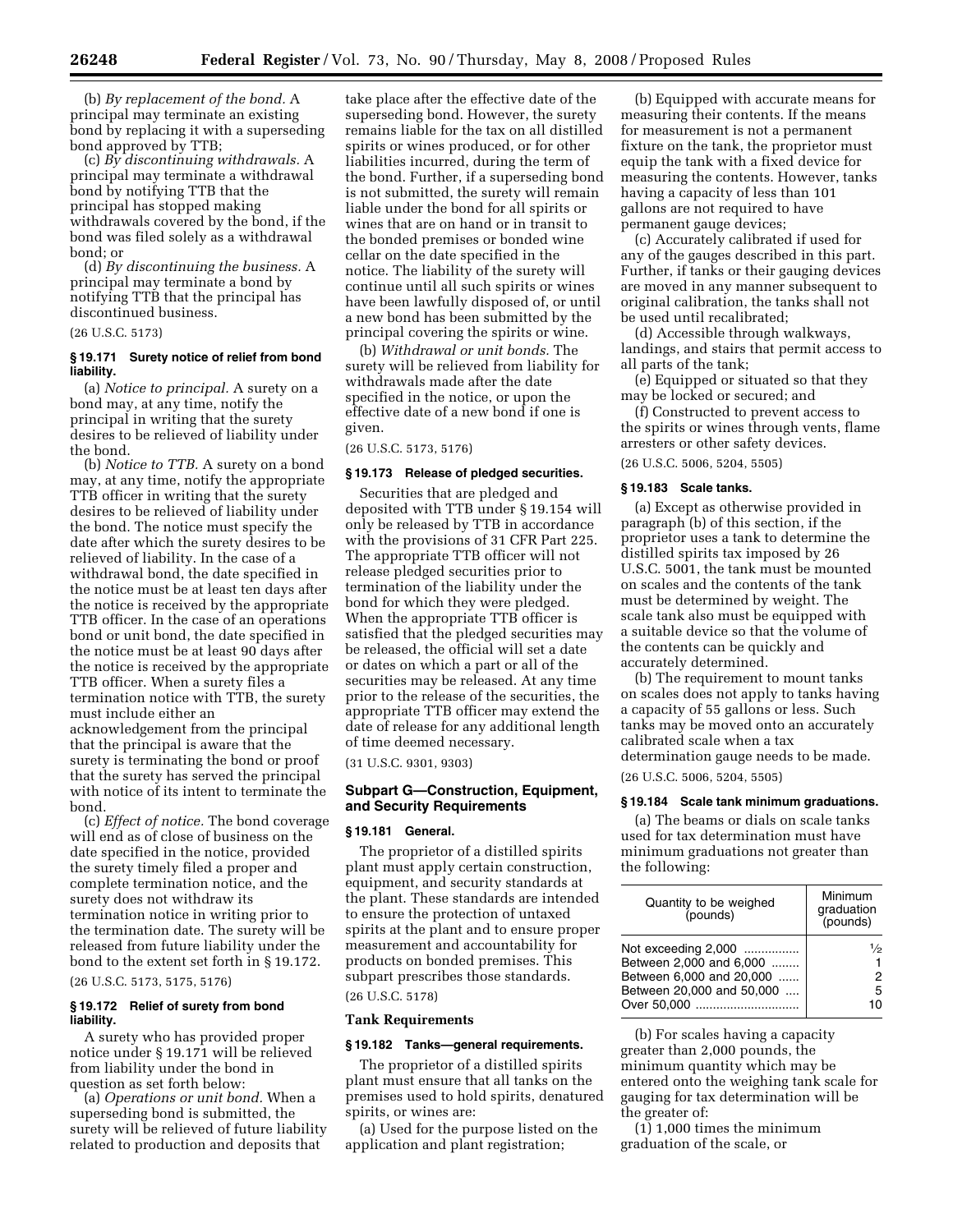(2) 5 percent of the total capacity of the weighing tank scale.

(c) The weighing of lesser quantities for determination of tax may be authorized by the appropriate TTB officer where the beam of the scale is calibrated in  $\frac{1}{2}$  pound or 1 pound graduations and it is found by actual test that the scales are accurate at each graduation.

(d) Lots of spirits weighing 1,000 pounds or less shall be weighed on scales having  $\frac{1}{2}$  pound graduations.

(26 U.S.C. 5006, 5204, 5505)

## **§ 19.185 Testing scale tanks for accuracy.**

(a) A proprietor who uses a scale tank for tax determination must ensure the accuracy of the scale through periodic testing. Testing of the scale must be conducted at least every 6 months and whenever the scale is adjusted or repaired.

(b) A proprietor also must test, at least once a month, the gallonage represented to be in a scale tank against the gallonage indicated by volumetric determination of the contents of the tank. However, if the scale is not used during a month, it is only necessary to verify against the volumetric determination when the scale is next used. The proprietor must make the volumetric determination in accordance part 30 of this chapter. If the variation exceeds .5 percent of the quantity shown in the tank, the proprietor must take appropriate action to verify the accuracy of the scale.

(c) If the appropriate TTB officer determines that a scale may be inaccurate, the proprietor must test the accuracy of the scale.

(26 U.S.C. 5006, 5204, 5505)

## **Package Scale and Pipeline Requirements**

#### **§ 19.186 Package scales.**

Proprietors must ensure that scales used to weigh packages are tested at least every 6 months and whenever they are adjusted or repaired. However, if a scale is not used during a 6-month period, it is only necessary to test the scale prior to its next use. Scales used to weigh packages that hold 10 wine gallons or less must indicate weight in ounces or hundredths of a pound.

# (26 U.S.C. 5204)

## **§ 19.187 Pipelines.**

All pipelines, including flexible hoses, that are used to transfer spirits, denatured spirits, articles, and wines must be constructed, arranged, and secured so as to ensure protection of the revenue and permit ready examination. The appropriate TTB officer may

approve pipelines that cannot be readily examined if they pose no jeopardy to the revenue.

(26 U.S.C. 5178)

## **Measuring and Proofing Equipment Requirements**

#### **§ 19.188 Measuring devices and proofing instruments.**

(a) *General*. A proprietor of a distilled spirits plant must have accurate instruments and equipment at the plant for determining the proof and volume of spirits.

(b) *Instruments*. The hydrometers and thermometers that a proprietor uses to gauge spirits must show subdivisions or graduations of proof and temperature as specified in part 30 of this chapter. Proprietors must frequently test their hydrometers and thermometers to ensure their accuracy. If an instrument appears to be in error, the proprietor may not use the instrument until it is tested and certified as accurate by the manufacturer or another qualified person.

(c) *Meters*. A proprietor may use an accurate mass flow meter to measure the volume of bulk spirits. A mass flow meter used for tax determination of bulk spirits must be certified by the manufacturer or other qualified person as accurate within a tolerance of  $+$  – 0.1%. A mass flow meter used for all other required gauges of bulk spirits must be certified by the manufacturer or other qualified person as accurate within a tolerance of  $+$  – 0.5%. The proprietor must make corrections for the temperature of the spirits being measured in conjunction with the volumetric measurement of spirits by mass flow meter. The proprietor must also test mass flow meters at least every 6 months to ensure that they are accurate within the required tolerances. (26 U.S.C. 5204)

#### **Other Plant Requirements**

## **§ 19.189 Identification of structures, areas, apparatus, and equipment.**

(a) *Buildings*. The proprietor must mark each building at a distilled spirits plant where spirits, denatured spirits, articles, wine, or distilling or fermenting materials are kept with a distinguishing number or letter.

(b) *Tanks*. The proprietor must mark each tank or receptacle for spirits, denatured spirits, or wine to show a unique serial number and capacity.

(c) *Stills*. The proprietor must number and mark to show the use of each still, fermenter, cooker, and yeast tank.

(d) *Other major equipment*. The proprietor must identify the use of all other major equipment used for

processing or containing spirits, denatured spirits, wine, distilling or fermenting material, and all other tanks, unless the intended purpose is readily apparent.

(26 U.S.C. 5178)

## **§ 19.190 Office facilities for TTB use.**

(a) When required by the appropriate TTB officer, the proprietor must provide a secure cabinet equipped for locking for use by TTB.

(b) If one or more TTB officers are assigned to a distilled spirits plant to supervise operations on a continuing basis, the proprietor must provide a suitable office at the plant for the exclusive use of the TTB officers in performing their duties. The appropriate TTB officer will determine if the office facilities are suitable.

(26 U.S.C. 5178)

#### **§ 19.191 Signs.**

The proprietor must place and keep a conspicuous sign on the outside of the place of business showing the name of the proprietor and the business, or businesses, in which engaged.

## (26 U.S.C. 5180)

## **§ 19.192 Security.**

(a) *General*. The proprietor of a distilled spirits plant must provide adequate security measures at the plant in order to protect the revenue.

(b) *Buildings*. The buildings, rooms, and partitions must be constructed of substantial materials. Doors, windows, or any other openings to the building must be secured or fastened during times when distilled spirits plant operations are not being conducted.

(c) *Outdoor tanks*. Outdoor tanks containing spirits, denatured spirits, or wine must be individually locked or locked within an enclosure when they are not in use.

(d) *Indoor tanks*. Indoor tanks containing spirits, denatured spirits, or wines, or the rooms or buildings in which such tanks are housed, must be equipped so that they may be secured.

(e) *Approved locks*. Locks meeting the specifications prescribed in paragraph (f) of this section must be used to secure:

(1) Outdoor tanks used to store spirits, or an enclosure around such tanks;

(2) Indoor tanks used to store spirits, or the door from which access may be gained from the outside to the rooms or buildings in which such tanks are housed; and

(3) Any doors from which access may be gained from the outside to rooms or buildings containing spirits stored in portable bulk containers.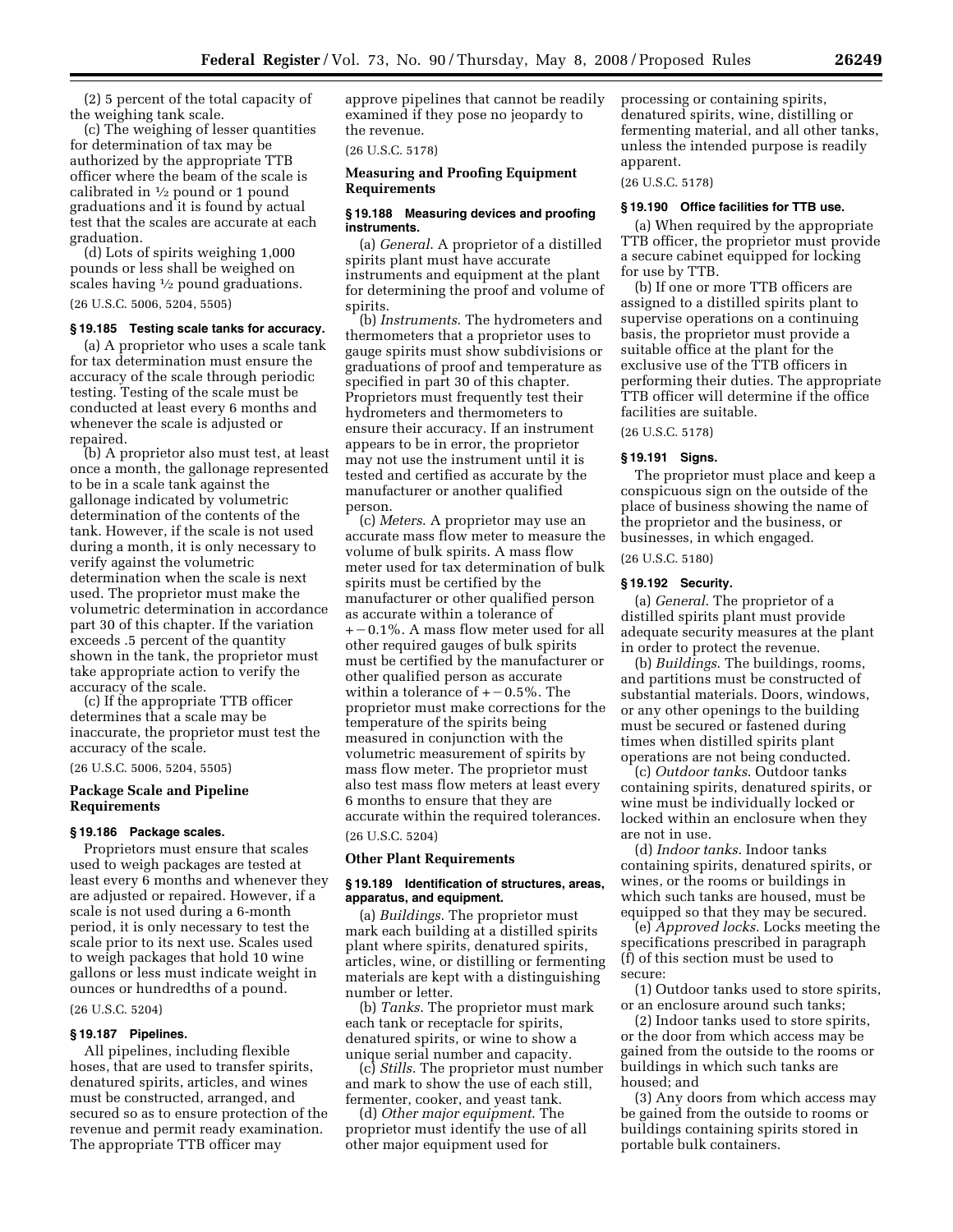(f) *Specifications for locks*. Locks meeting the specifications in this section or other locks that have been approved for use by the appropriate TTB officer are approved locks for the purpose of 26 U.S.C. 5682.

(1) *General*. The following are the specifications for approved locks:

(i) A corresponding serial number on the lock and on the key, except for master key locking systems;

(ii) A case hardened shackle at least one-fourth inch in diameter, with heel and toe locking;

(iii) A body width of at least 2 inches;

(iv) A captured key feature (the key may not be removed while the shackle is unlocked);

(v) A tumbler with at least 5 pins; and (vi) A lock and key containing no bitting data.

(2) *Other approved locks*. If the proprietor wishes to use locks of an unusual design, which do not meet the specifications in paragraph (f)(1) of this section, the proprietor must submit an example or prototype of the lock to the appropriate TTB officer, with a request that the lock be approved for use. The appropriate TTB officer will evaluate the lock and determine whether the lock should be approved for use.

(3) *Master key systems*. Master key locking systems using approved locks may be used at the option of the proprietor.

(g) *Additional security*. Whenever the appropriate TTB officer finds that the construction, arrangement, equipment, or protection is inadequate, additional security (such as fences, flood lights, alarm systems, and guard services) must be provided or changes in construction, arrangement, or equipment must be made to the extent necessary to protect the revenue.

(26 U.S.C. 5178, 5202, 5682)

#### **§ 19.193 Breaking Government locks.**

TTB may assign TTB officers to a distilled spirits plant and utilize controls, such as Government locks, if TTB determines that such measures are necessary to effectively supervise operations at the plant. The proprietor may not remove such Government locks without the authorization of the appropriate TTB officer, except when a person or property is in imminent danger from a disaster or other emergency. If the proprietor must remove Government locks under such circumstances, the proprietor must ensure that security measures are taken to prevent illegal removal of spirits. In addition, the proprietor must notify the appropriate TTB officer as soon as possible of the action taken and within 5 days of removing the locks submit a

written report describing the emergency and the action taken.

(26 U.S.C. 5202)

## **Subpart H—Special (Occupational) Tax**

#### **§ 19.201 Liability for special (occupational) tax.**

(a) *General liability for tax*. Special tax is an occupational tax imposed by the IRC, and TTB is responsible for collecting this tax. A proprietor of a distilled spirits plant must file a special tax return and pay a special (occupational) tax at the rate specified in § 19.202. The proprietor must pay this tax on or before the date of commencing business as a distilled spirits plant, and thereafter every year on or before July 1. When a proprietor first commences business, the tax liability will be computed from the first day of the month in which the business starts through the following June 30. Thereafter, the tax must be computed for the entire year (July 1 through June 30).

(b) *Suspension of tax*. During the period from July 1, 2005, through June 30, 2008, the rate of the tax referred to in paragraph (a) of this section is zero. However, the proprietor must still register by filing the special tax return on form TTB F 5630.5 during this suspension period even though the amount of tax due is zero. During the suspension period, as at other times, the special tax return is due on or before the proprietor commences business and on or before July 1 of each year thereafter. (26 U.S.C. 5081, 5142, 5143)

#### **§ 19.202 Special (occupational) tax rates.**

During the period from July 1, 2005, through June 30, 2008, the rate of the tax is zero. At all other times, there are two rates of special tax for distilled spirits plants. The rate depends upon the gross receipts of the business. The annual rates are:

|                                                             | Then the<br>annual tax<br>rate is- |
|-------------------------------------------------------------|------------------------------------|
| the taxable-year gross receipts<br>are less than \$500,000, | \$500                              |
| the taxable-year gross receipts<br>are \$500,000 or more,   | \$1,000                            |

(26 U.S.C. 5081)

## **§ 19.203 Eligibility for the reduced rate.**

(a) *General*. Except during the suspension period described in § 19.201(b) when the tax rate is zero, 26 U.S.C. 5081(b) provides for a reduced tax rate of \$500 per year for small proprietors. A proprietor is eligible to pay the reduced rate as a small

proprietor if the proprietor's total gross receipts for the income tax year that most recently ended are less than \$500,000. All gross receipts must be included, not just the gross receipts of the activity subject to special tax. Further, proprietors of new businesses that have not yet begun a taxable year, as well as proprietors of existing businesses that have not yet ended a taxable year, who commence a new activity subject to special tax, may qualify for the reduced rate in the initial tax year if gross receipts for the business (or the entire controlled group, if the proprietor is a member of a controlled group) were under \$500,000 during the income tax year that most recently ended. If the proprietor is a member of a controlled group, the rules under paragraph (b) of this section will apply.

(b) *Controlled Group*. If the proprietor is a member of a controlled group, the controlled group will be treated as a single taxpayer for the purpose of determining gross receipts under paragraph (a) of this section. A controlled group is defined in subpart D of part 70 of this chapter.

(c) *Special rules for gross receipts*. For any taxable year shorter than 12 months, the proprietor must project annual gross receipts for a 12 month period. To make this projection, the proprietor must multiply gross receipts for the short period by 12 and divide the result by the number of months in the short period. Gross receipts for any taxable year will be reduced by returns and allowances made during that year under 26 U.S.C. 448(c)(3).

(26 U.S.C. 448, 5061, 5081)

## **§ 19.204 Exemption for alcohol fuel producers.**

Some alcohol fuel producers are exempt from special tax. For further information, see subpart X of this part. (26 U.S.C. 5081, 5181)

#### **§ 19.205 Locations subject to tax.**

(a) A proprietor must pay special (occupational) tax, or must register during the suspension period described in § 19.201(b), for each place of business at which an occupation subject to special tax is conducted. A ''place of business'' means the entire office, plant, or area of the business in any one location under the same proprietorship. Passageways, streets, highways, rail crossings, waterways, or partitions dividing the premises are not sufficient separation to require additional special tax, if the premises are otherwise contiguous.

(b) A proprietor does not incur additional special tax liability, and is not required to register during the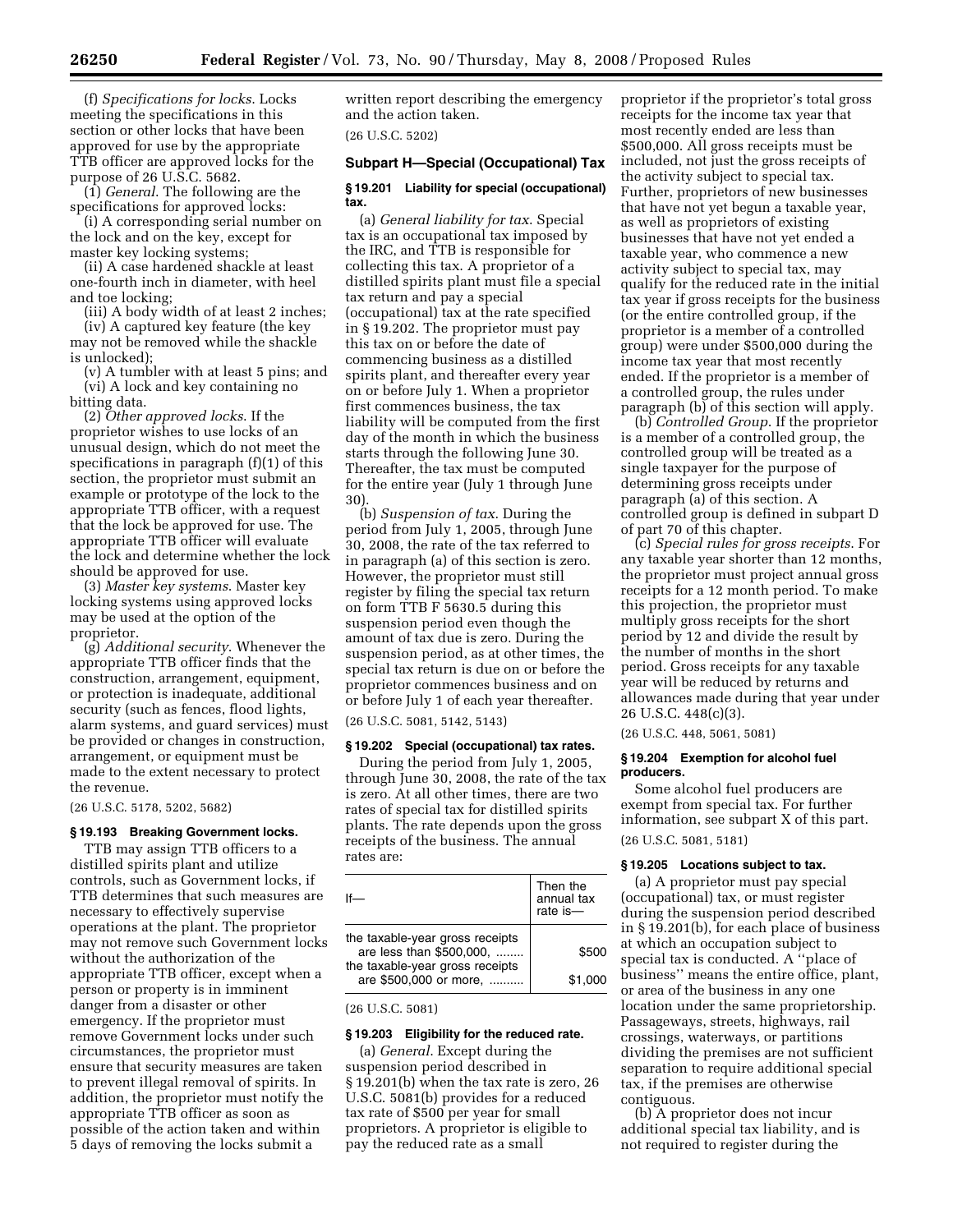suspension period described in § 19.201(b), for the sale of liquor made at a location other than the distilled spirits plant premises described on the notice of registration, Form 5110.41, if the location where such sales are made is the same place of business as described in paragraph (a) of this section.

(26 U.S.C. 5081, 5113, 5142, 5143)

#### **§ 19.206 Liability as a wholesale or retail dealer.**

(a) *General*. A proprietor of a distilled spirits plant shall be subject to or exempt from a liquor dealer's special (occupational) tax as provided in part 31 of this chapter.

(b) *Exemption for sales by a proprietor of a distilled spirits plant*. A proprietor of a distilled spirits plant is not required to pay special tax, or to register during the suspension period described in § 19.201(b), as a wholesale or retail dealer in liquor because of sales at the principal place of business, or at the distilled spirits plant, of liquor that at the time of sale is stored at the distilled spirits plant or which had been removed and stored in a taxpaid storeroom operated in connection with the distilled spirits plant. Each proprietor of a distilled spirits plant may have only one exemption from a dealer's special tax payment or dealer's registration for each distilled spirits plant. The proprietor may designate, in writing to the appropriate TTB officer, that the principal place of business is exempt from dealer's special (occupational) tax or registration; otherwise, the exemption will apply to the distilled spirits plant. (26 U.S.C. 5113)

**§ 19.207 Special tax returns.**  (a) *Form*. A proprietor must file TTB F 5630.5, Special Tax Registration and Return, in order to:

(1) Pay special (occupational) tax when the tax is due, or

(2) Register during the period July 1, 2005, through June 30, 2008, when the tax is suspended.

(b) *Information for the return or registration*. A proprietor must follow the instructions on the Special Tax Registration and Return, TTB F 5630.5 providing all the required information including:

(1) The name as the taxpayer;

(2) The trade name(s) (if any) of the business(es) subject to special tax;

(3) The employer identification number (see § 19.210);

(4) The exact location of the place of business, by name and number of building or street or if these do not exist, by some description in addition to the post office address. In the case of one

return for two or more locations, the address shown will be the principal place of business (or principal office, in the case of a corporate taxpayer);

(5) The class(es) of special (occupational) tax to which the proprietor is subject, or to which the registration relates during the suspension period referred to in paragraph (a)(2) of this section; and

(6) Ownership and control information: that is, the name, position, and residence address of every owner of the business and of every other person having power to control the management and policies with respect to the activity subject to special tax. For purposes of this section, an owner includes every partner of a partnership and every person owning 10% or more of the stock of a limited liability company or corporation. However, the ownership and control information required by this paragraph does not need to be stated if the same information has been previously provided to TTB in connection with a permit application, and if the information previously provided is still current.

(26 U.S.C. 6151, 7011)

## **§ 19.208 Multiple locations and multiple tax classes.**

A proprietor subject to special (occupational) tax, or required to register during the suspension period referred to in § 19.201(b), for the same period at more than one location or for more than one tax class, must:

(a) Prepare, sign and file one special tax registration and return on TTB F 5630.5;

(b) Include any applicable tax payment, to cover all locations and classes of tax;

(c) Prepare, in duplicate, a list identified with the proprietor's name, address (as shown on Form 5630.5), employer identification number, and period covered by the return. The list shall show, by States, the name, address, and tax class of each location for which special tax is being paid, or for which registration is being made during the suspension period described in § 19.201(b). The original of the list will be filed in accordance with instructions on the return, and the copy shall be retained at the proprietor's principal place of business (or principal office, in the case of a corporate taxpayer) for the period of three years from the last day of the return period.

(26 U.S.C. 6151, 7011)

## **§ 19.209 Signing special tax returns.**

(a) *Ordinary returns*. The proprietor must sign all tax returns. The individual must sign the return of an individual proprietor. A general partner must sign the return for a partnership. An officer of a corporation will sign the return for a corporation. In each case, the person signing the return will designate his or her capacity as ''individual owner,'' ''general partner,'' or, in the case of a corporation, the title of the officer.

(b) *Fiduciaries*. A receiver, trustee, assignee, executor, administrator, or other legal representative who continues the business of a bankrupt, insolvent, deceased, or other person, must indicate the fiduciary capacity in which the person is acting.

(c) *Agent or attorney in fact*. If a return is signed by an agent or attorney in fact, the signature must be preceded by the name of the principal and followed by the title of the agent or attorney in fact. A return signed by a person as agent will not be accepted unless a power of attorney authorizing the agent to perform the act is filed with the TTB office with which the return is filed.

(d) *Perjury statement*. Form TTB F 5630.5 must contain or be verified by a written declaration that the return has been executed under the penalties of perjury.

(26 U.S.C. 6061, 6062, 6063, 6064, 6065)

#### **§ 19.210 Employer identification number.**

(a) *Requirement*. A proprietor must enter the employer identification number (EIN) assigned to the proprietor by the Internal Revenue Service on the special tax return, including any amended return, filed under this subpart. Failure to enter the assigned EIN on the return may result in a \$50.00 penalty for each occurrence as specified in § 70.113 of this chapter.

(b) *Application for employer identification number*. Each proprietor who files a special tax return, who has not already been assigned an employer identification number, must file IRS Form SS–4 to apply for one. The proprietor will apply for and be assigned only one employer identification number, regardless of the number of places of business for which the proprietor is required to file a special tax return. The proprietor must apply for an employer identification number no later than 7 days after the filing of the taxpayer's first special tax return.

(26 U.S.C. 6109)

## **§ 19.211 Issuance, distribution, and examination of special tax stamps.**

(a) *Issuance of special tax stamps*—(1) *General*. Except as provided in paragraph (a)(2) of this section, TTB will issue to the proprietor a special tax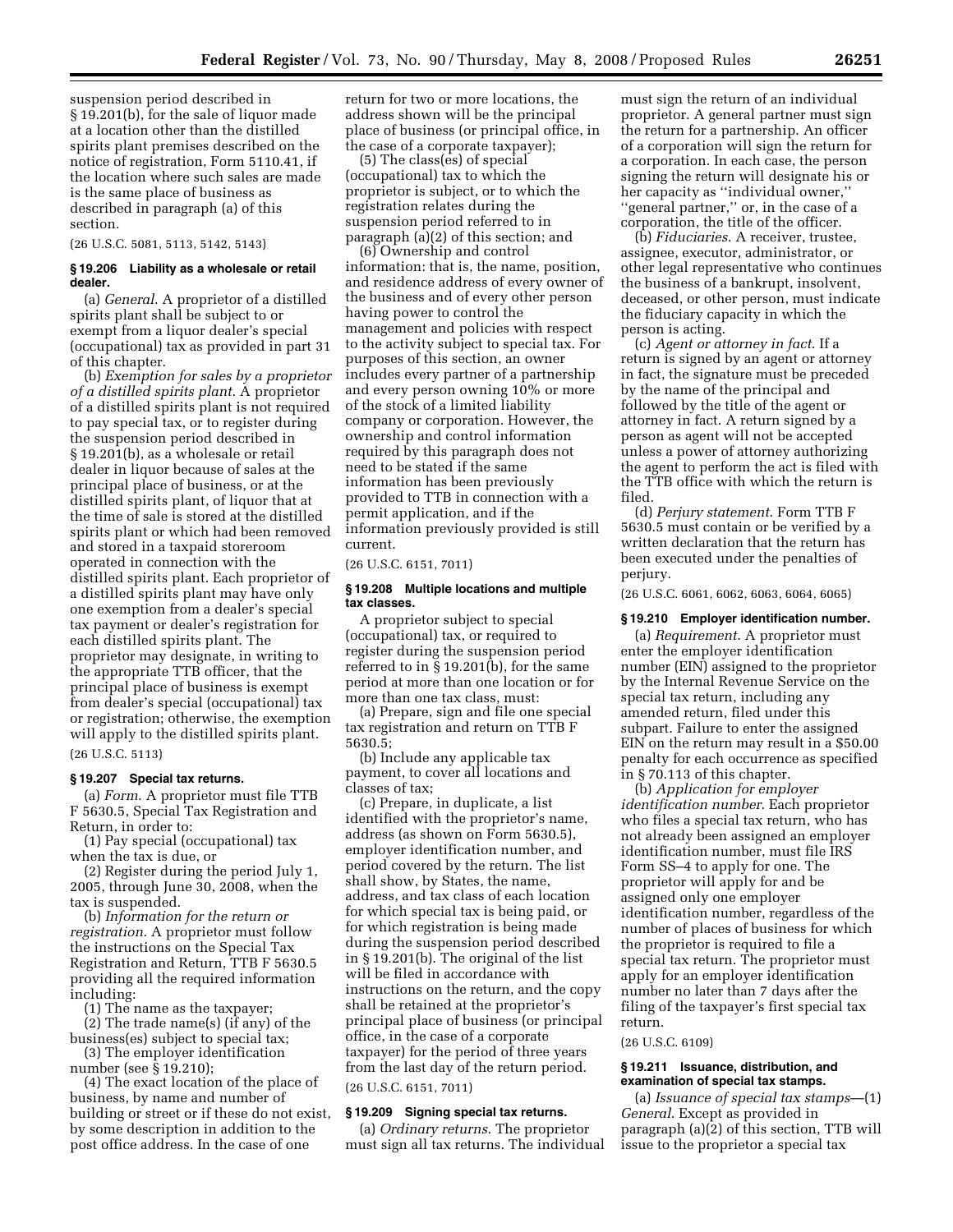stamp upon filing a properly executed TTB F 5630.5, Special Tax Registration and Return, along with any applicable tax. If the return covers multiple locations, TTB will issue one appropriately designated stamp for each location listed on the attachment that § 19.208 requires, but showing, as to name and address, only the name of the proprietor and the address of the proprietor's principal place of business (or principal office in the case of a corporate taxpayer).

(2) *Exception for suspension period*. During the suspension period described in § 19.201(b), when registration is required but no tax is due, TTB will not issue a special tax stamp.

(b) *Distribution of special tax stamps for multiple locations*. On receipt of the special tax stamps, the proprietor will verify that there is one stamp for each location listed on the attachment to form TTB F 5630.5. The proprietor will designate one stamp for each location and will type on each stamp the address of the business conducted at the location for which that stamp is designated. The taxpayer will then forward each stamp to the place of business designated on the stamp.

(c) *Examination of special tax stamps*. The proprietor will keep all stamps denoting payment of special tax available at the location for which designated for inspection by appropriate TTB officers during business hours.

(26 U.S.C. 5146, 6806)

#### **§ 19.212 Change in name.**

If there is a change in the corporate or firm name, or in the trade name, as shown on Form 5630.5, the proprietor will file an amended special tax return as soon as practicable after the change, covering the new corporate or firm name, or trade name. No new special tax is required to be paid. The proprietor will attach the special tax stamp for endorsement of the change in name except if the change occurs during the suspension period described in  $§ 19.201(b).$ 

(26 U.S.C. 5143, 7011)

## **§ 19.213 Change in proprietorship.**

(a) *General*. Except as provided in paragraph (b) of this section, if there is a change in the proprietorship of a distilled spirits plant, the successor must file a new special tax return, pay a new special tax, and obtain the required special tax stamps. However, if the change in proprietorship occurs during the suspension period described in § 19.201(b) when no tax is due and no stamp is issued, the successor is only required to file a new special tax return.

(b) *Exception*. Persons having the right of succession provided for in paragraph (c) of this section may carry on the business for the remainder of the period for which the special tax was paid (or for which registration was made during the suspension period described in § 19.201(b)), without paying a new special tax, if within 30 days after the date on which the successor begins to carry on the business, the successor files a special tax return on form TTB F 5630.5, which shows the basis of succession.

(c) *Right of succession*. Under the conditions listed in paragraph (b) of this section, the right of succession will pass to certain persons as follows:

| In the case of:                      | The following person may<br>succeed to the tax stamp:                                                                     |
|--------------------------------------|---------------------------------------------------------------------------------------------------------------------------|
| Death of the<br>taxpayer.            | The widowed spouse or<br>child, or executor, adminis-<br>trator, or other legal rep-<br>resentative of the tax-<br>payer. |
| Succession of<br>spouse.             | A husband or wife suc-<br>ceeding to the business of<br>a living spouse.                                                  |
| Insolvency                           | A receiver or trustee in bank-<br>ruptcy, or an assignee for<br>benefit of creditors.                                     |
| Withdrawal<br>from part-<br>nership. | The partner or partners re-<br>maining after death or<br>withdrawal of a member.                                          |

(d) *Failure to register*. Except during the suspension period described in § 19.201(b), a person who is a successor to a business for which the special tax has been paid and who fails to register the succession is liable for the special tax computed from the first day of the calendar month in which the successor began to carry on the business. During the suspension period, a failure to register the succession may result in a penalty under 26 U.S.C. 5603(b).

(26 U.S.C. 5143, 7011)

## **§ 19.214 Change in location.**

(a) Except as provided in paragraph (b) of this section, if there is a change in location of a taxable place of business, the proprietor will, within 30 days after the change, file an amended special tax return covering the new location. The proprietor will attach the special tax stamp or stamps, for endorsement of the change in location. No new special tax must be paid. However, if the proprietor does not file the amended return within 30 days, the proprietor must file a new special tax return, pay a new special tax, and obtain a new special tax stamp.

(b) If the change in location occurs during the suspension period described in § 19.201(b) when no tax is due and

no special tax stamp is issued, the requirements of paragraph (a) of this section still apply, except with regard to attachment of a special tax stamp and payment of a new special tax. During the suspension period, a failure to comply with paragraph (a) of this section may result in a penalty under 26 U.S.C. 5603(b).

(26 U.S.C. 5143, 7011)

## **Subpart I—Distilled Spirits Taxes**

#### **§ 19.221 Scope.**

This subpart covers the taxation of distilled spirits and the procedures for payment of taxes by proprietors of distilled spirits plants. Issues covered in this subpart include: tax rates, liability for tax, tax determination, return periods, filing of tax returns, forms of payment, electronic fund transfers, and credits under 26 U.S.C. 5010.

(26 U.S.C. 5001)

## **Basic Provisions of Tax Law Affecting Spirits**

#### **§ 19.222 Basic tax law provisions.**

(a) *Distilled spirits tax*. 26 U.S.C. 5001 and 7652 impose a tax on all distilled spirits produced in, or imported into or brought into, the United States at the rate prescribed in section 5001 on each proof gallon and a proportionate tax at a like rate on all fractional parts of a proof gallon. For the current rate of tax see 26 U.S.C. 5001.

(b) *Products containing distilled spirits*. All products of distillation, by whatever name known, which contain distilled spirits, on which the tax imposed by law has not been paid, and any alcoholic ingredient added to such products, are considered and taxed as distilled spirits.

(c) *Wines with high alcohol content*. Wines containing more than 24 percent of alcohol by volume are taxed as distilled spirits.

(d) *Attachment of the tax*. Under 26 U.S.C. 5001(b), the tax attaches to distilled spirits as soon as the substance comes into existence as such, whether it be subsequently separated as pure or impure spirits, or be immediately, or at any subsequent time, transferred into any other substance, either in the process of original production, or by any subsequent process.

(e) *Alcohol tax is a lien on spirits*. Under 26 U.S.C. 5004, the tax becomes a first lien on the distilled spirits from the time the spirits come into existence as such. The conditions under which the first lien terminates are described in 26 U.S.C. 5004.

(f) *Tax credit for eligible wines and eligible flavors*. Under 26 U.S.C. 5010, a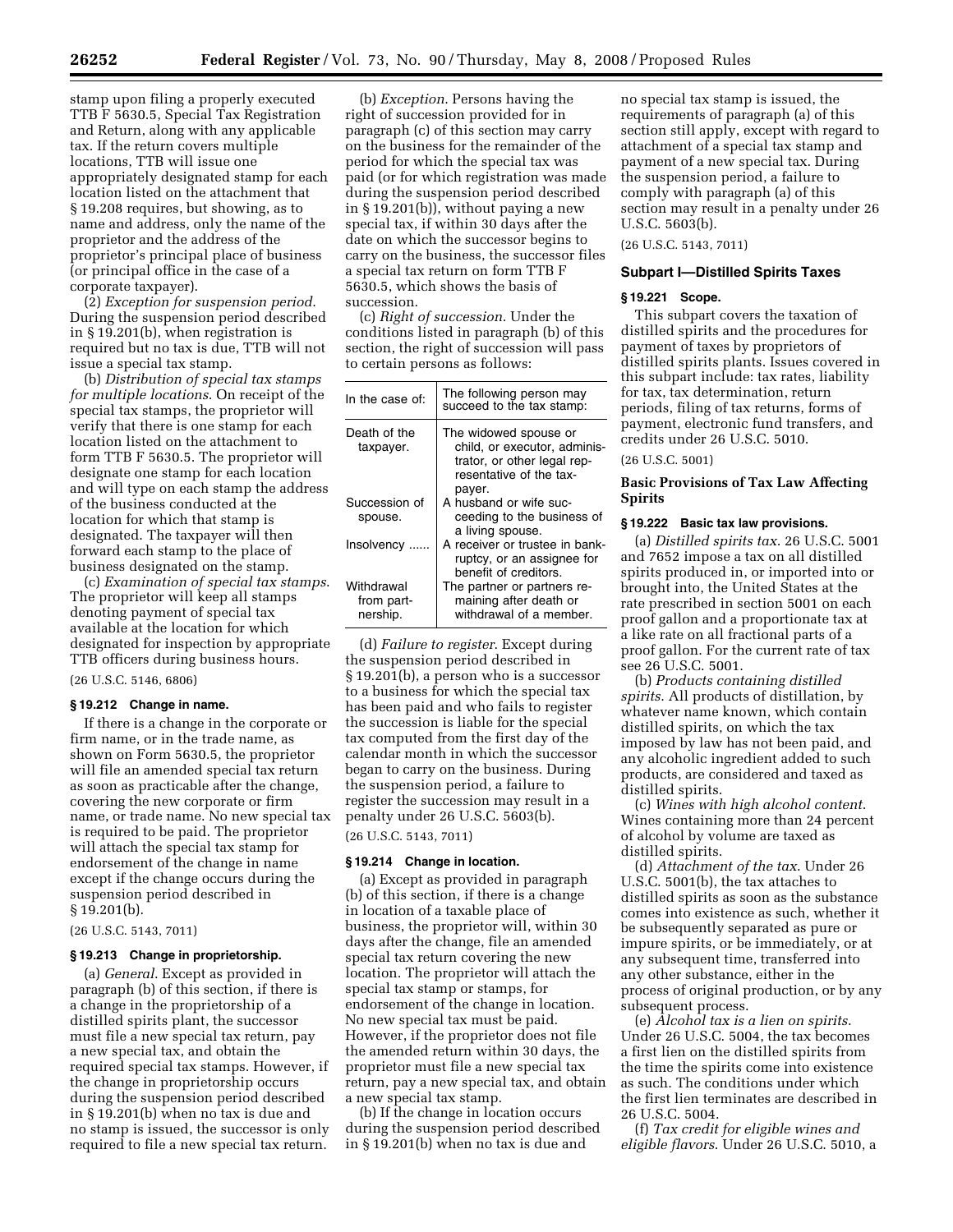credit against the tax imposed on distilled spirits by 26 U.S.C. 5001 or 7652 on each proof gallon of alcohol derived from eligible wine, or from eligible flavors which do not exceed 21⁄2% of the finished product on a proof gallon basis is allowed at the time the tax is payable as if it constituted a reduction in the rate of tax.

(g) *Effective tax rates*. Where credit against the tax is desired, the proprietor liable for the tax must establish an effective tax rate in accordance with § 19.246. The effective tax rate established will be applied to each withdrawal or other taxable disposition of the distilled spirits.

(26 U.S.C. 5001, 5004, 5010, 7652)

## **§ 19.223 Persons liable for tax.**

(a) *Distilling*. Under 26 U.S.C. 5005, the distiller of spirits is liable for the tax and each proprietor or possessor of, and person in any manner interested in the use of, any still, distilling apparatus, or distillery, shall be jointly and severally liable for the tax on distilled spirits produced. However, a person, not an officer or director of a corporate proprietor, owning or having the right of control of not more than 10 percent of any class of stock of that proprietor, is not liable by reason of the stock ownership or control. Persons transferring spirits in bond are relieved of tax liability if:

(1) The proprietors of transferring and receiving distilled spirits plant premises are independent of each other and neither has a proprietary interest, directly or indirectly, in the business of the other, and

(2) No person liable for the tax on transferred spirits retains any interest in the spirits.

(b) *Storage on bonded premises*. Under 26 U.S.C. 5005(c) each person operating bonded premises will be liable for the tax on all spirits while the spirits are stored on the premises, and on all spirits which are in transit to the premises from the time of removal from the transferor's bonded premises, pursuant to an approved application. Liability for the tax continues until the spirits are transferred or withdrawn from bonded premises as authorized by law, or until the liability for tax is relieved under the provisions of 26 U.S.C. 5008(a). Claims for relief from liability for spirits lost are covered in subpart J of this part. Voluntary destruction of spirits in bond is covered in subpart Q of this part.

(c) *Withdrawals without payment of tax*. Under 26 U.S.C. 5005(e), any person who withdraws spirits from the bonded premises of a plant without payment of tax, as provided in 26 U.S.C.

5214, will be liable for the tax on the spirits from the time of withdrawal. The person will be relieved of any liability at the time the spirits are exported, deposited in a foreign-trade zone, used in production of wine, deposited in a customs bonded warehouse, laden as supplies upon or used in the maintenance or repair of certain vessels or aircraft, or used for certain research, development or testing, as provided by law.

(d) *Withdrawals free of tax*. Persons liable for tax under paragraph (a) of this section, are relieved of the liability on spirits withdrawn from bonded premises free of tax under this part, at the time the spirits are withdrawn.

(e) *Withdrawn from customs custody without payment of tax*. Under 26 U.S.C. 5232(a) when imported distilled spirits in bulk containers are withdrawn from customs custody and transferred to the bonded premises of a distilled spirits plant without payment of the tax imposed on imported distilled spirits by 26 U.S.C. 5001, the person operating the bonded premises of the distilled spirits plant to which spirits are transferred will become liable for the tax on the spirits upon their release from customs custody, and the importer will thereupon be relieved of liability for the tax.

(26 U.S.C. 5005, 5066, 5232)

#### **Requirements for Gauging and Tax Determination**

## **§ 19.225 Requirement to gauge and tax determine spirits.**

Before withdrawing distilled spirits from bond, the proprietor must gauge the spirits and determine the tax that is due on the spirits. This requirement applies to all spirits on which the tax will be either prepaid or deferred.

(26 U.S.C. 5006, 5204, 5213)

## **§ 19.226 Gauges for tax determination.**

There are several acceptable methods that a proprietor may use when gauging spirits for tax determination.

(a) *Cases.* If spirits are withdrawn from the bonded premises in cases, the proprietor must gauge the spirits based on the contents of the cases. The proprietor will determine the number of proof gallons of spirits in cases as provided in part 30 of this chapter. The proprietor must convert metric units of measure to U.S. units according to § 19.579.

(b) *Packages.* If spirits are withdrawn from the bonded premises in packages on the basis of an individual package gauge, each package must be gauged unless the tax is to be determined on the production or filling gauge. When

gauging the packages, the proprietor must prepare a package gauge record as specified in § 19.619 and attach it to the record of tax determination that is required by § 19.611.

(c) *Tanks.* The proprietor must use weight, or an accurate mass flow meter and proof as prescribed in §§ 19.284 and 19.285, to gauge bulk spirits in tanks that are to be withdrawn on determination of tax. The proprietor must record the elements of the gauge on the record of tax determination. As an alternative, the proprietor may record gauge elements on a separate gauge record, and attach the gauge record to the record of tax determination.

(26 U.S.C. 5204, 5213)

#### **§ 19.227 Determination of the tax.**

After gauging, the proprietor must determine the tax on the spirits to be removed from the bonded premises. The proprietor must use the tax rate prescribed in 26 U.S.C. 5001 to calculate the tax, unless the product is eligible for a reduced effective tax rate as provided in 26 U.S.C. 5010. If the product is eligible for a reduced effective tax rate, the proprietor may use that rate to determine the tax. The proprietor must record the results of each tax determination in a record of tax determination as required by § 19.611.

## (26 U.S.C. 5213)

## **Rules for Deferred Payment and Prepayment of Taxes**

#### **§ 19.229 Deferred payment and prepayment of taxes.**

There are two basic methods of paying the tax on distilled spirits withdrawn from bonded premises: deferred payment and prepayment.

(a) *Deferred payment.* Under the deferred payment system, the proprietor may withdraw spirits from bond after tax determination but before payment of tax. The excise tax paid is based on the amount of spirits removed from bond during each return period. In order to pay taxes under the deferral system, the proprietor must file a withdrawal bond or unit bond. For detailed information regarding return periods and filing requirements under the deferred system see §§ 19.234, 19.235 and 19.236.

(b) *Prepayment.* Under the prepayment system, the proprietor must pay the distilled spirits tax after tax determination but before withdrawal of the spirits from bonded premises. See § 19.230 for conditions that require prepayment of taxes.

(26 U.S.C. 5061)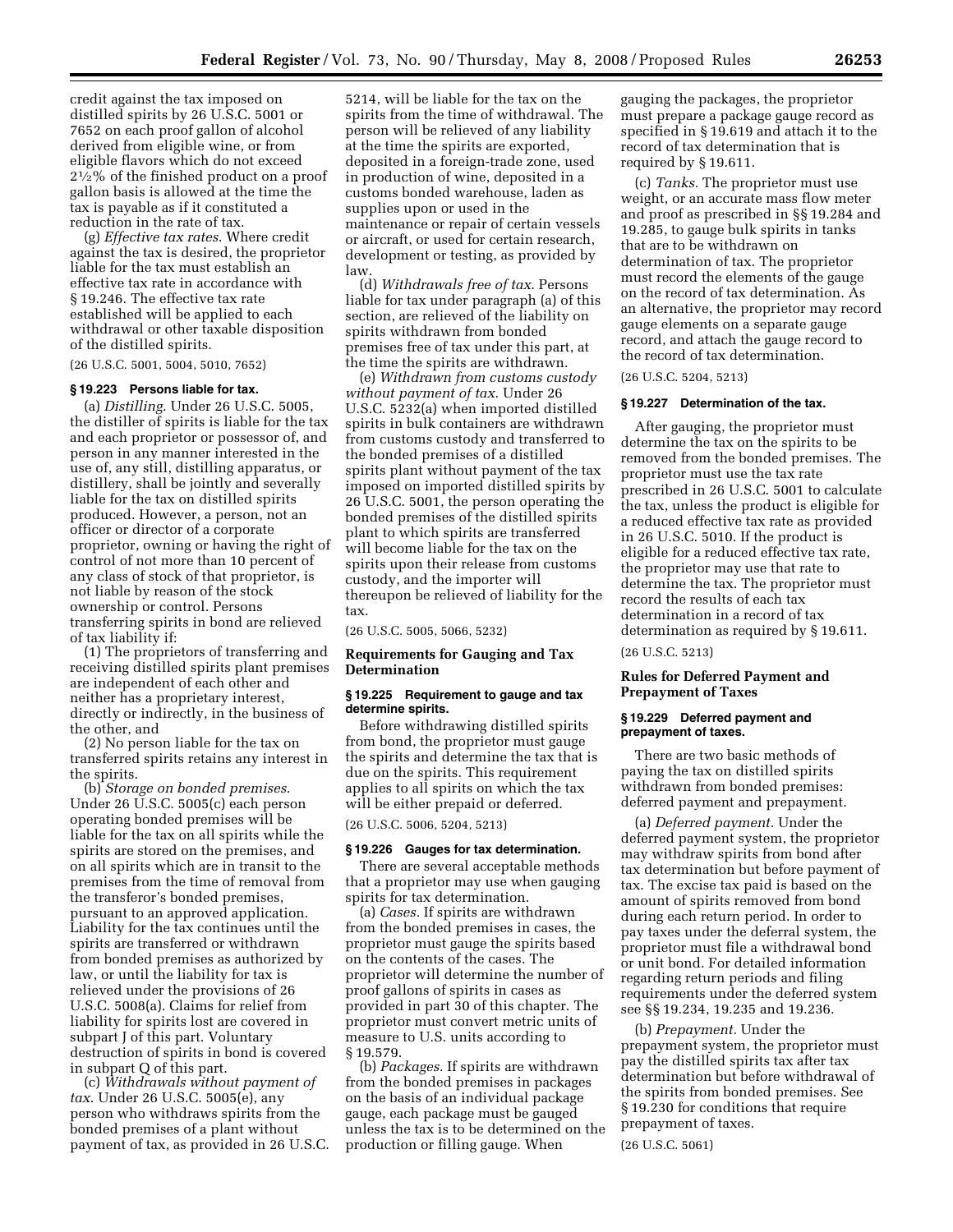## **§ 19.230 Conditions requiring prepayment of taxes.**

Under certain conditions, the proprietor must prepay the distilled spirits tax on form TTB F 5000.24, Excise Tax Return, before removing spirits from the bonded premises. Those conditions are:

(a) When the proprietor has not given TTB a withdrawal bond or a unit bond;

(b) When the proprietor has posted a withdrawal or a unit bond, but defaults on any payment of tax under this section, and the tax payment remains in default. The proprietor must continue to prepay the tax until the appropriate TTB officer decides that allowing them to make deferred tax payments again will not jeopardize the revenue;

(c) When the proprietor receives a notice from the appropriate TTB officer that the tax must be prepaid. Such notice may be issued to the proprietor if—

(1) The proprietor fails to maintain records required by this part to substantiate the correctness of his tax returns; or

(2) The proprietor fails to comply with any other provision of this part; or

(d) When the proprietor's withdrawal bond, or the withdrawal coverage under their unit bond, is for less than the maximum penal sum. The proprietor must prepay the tax to the extent that a withdrawal would cause the outstanding tax liability to exceed the limits of coverage under the bond. See § 19.231 if the bond is for less than the maximum penal sum.

(26 U.S.C. 5213, 5555)

## **§ 19.231 Accounting for bond coverage.**

When a proprietor furnishes a withdrawal bond or a unit bond to cover the tax on spirits withdrawn on determination of tax, and such bond is in less than the maximum penal sum, the proprietor must maintain an account for the bond to ensure that outstanding tax liabilities do not exceed the penal sum of the bond. The account must charge the bond for the amount of liability incurred on each withdrawal on determination of tax and, credit the bond for each payment of tax made with a return and for authorized credits taken on a return. If the balance of the bond account reaches zero, the proprietor may no longer defer tax payments for taxable withdrawals. Where the bond is for less than the maximum penal sum and has been allocated among two or more plants, the proprietor must maintain an account at each plant for that part of the penal sum allocated to each plant.

(26 U.S.C. 5173, 5201)

## **Requirements for Filing Tax Returns**

## **§ 19.233 Filing prepayment returns.**

When the proprietor is required to prepay the tax prior to withdrawal of spirits from the bonded premises, he must prepay the tax with a return on form TTB F 5000.24, Excise Tax Return, and include the remittance with the return. The proprietor may prepay tax for one or more withdrawals with a single prepayment return on form TTB F 5000.24. The proprietor will note the serial number of the form TTB F 5000.24, and the date and time of the prepayment on the individual record of tax determination. The proprietor may not remove spirits from the bonded premises until the tax has been paid.

(26 U.S.C. 5061)

## **§ 19.234 Filing deferred payment returns.**

A proprietor must pay the tax on spirits withdrawn from bond for deferred payment of tax by filing a return on form TTB F 5000.24, Excise Tax Return. The proprietor must execute and file form TTB F 5000.24, for each return period, even when no tax is due for a particular return period. The proprietor of each bonded premises must pay the full amount of distilled spirits tax determined for all spirits released for withdrawal from the bonded premises on determination of tax during the period covered by the return (except spirits on which tax has been prepaid).

(26 U.S.C. 5061)

## **§ 19.235 Deferred payment return periods—quarterly and semimonthly.**

(a) *Two types of return periods.* The IRC provides for two different return periods for those taxpayers who pay their taxes on a deferred basis: quarterly and semimonthly. Small taxpayers who meet certain criteria are eligible to use quarterly return periods and pay their taxes on a quarterly basis. Larger taxpayers must use semimonthly return periods and pay their taxes on a semimonthly basis.

(b) *Quarterly return period.* Effective January 1, 2006, a taxpayer who reasonably expects to be liable for not more than \$50,000 in taxes with respect to distilled spirits imposed by 26 U.S.C. 5001 and 7652 for the current calendar year, and who was liable for not more than \$50,000 in such taxes in the preceding calendar year, may choose to use a quarterly return period. However, the taxpayer may not use the quarterly return period procedure for any portion of the calendar year following the first date on which the aggregate amount of tax due from the taxpayer during the calendar year exceeds \$50,000, and any

tax which has not been paid on that date will be due on the 14th day after the last day of the semimonthly period in which that date occurs.

(c) *Semimonthly return period.* Except in the case of a taxpayer who qualifies for, and chooses to use, quarterly return periods as provided in paragraph (b) of this section, all other taxpayers must use semimonthly return periods for deferred payment of tax. The semimonthly return periods will run from the 1st day through the 15th day of each month, and from the 16th day through the last day of each month, except as otherwise provided in § 19.277.

(d) *Definitions.* For purposes of this section, the following terms have the meanings indicated:

*Reasonably expects.* When used with reference to a taxpayer, *reasonably expects* means the taxpayer was not liable for more than \$50,000 in taxes the previous year and there is no other existing or anticipated circumstance known to the taxpayer (such as an increase in production capacity) that would cause the taxpayer's liability to increase beyond that limit.

*Taxpayer.* A *taxpayer* is a person who is liable for excise tax imposed with respect to distilled spirits by 26 U.S.C. 5001 and 7652 under the same Employer Identification Number as defined in 26 CFR 301.7701–12.

## (26 U.S.C. 5061)

#### **§ 19.236 Due dates for returns.**

(a) *Semimonthly returns.* Except when payment is pursuant to a quarterly return as provided in paragraph (b) of this section, where the proprietor of bonded premises has withdrawn spirits from such premises on determination and before payment of tax, the proprietor must file a semi-monthly tax return covering such spirits on form TTB F 5000.24, Excise Tax Return, and remittance, as required by §§ 19.238, 19.239 or § 19.240, not later than the 14th day after the last day of the return period, except for returns filed for September as provided in § 19.237. If the due date falls on a Saturday, Sunday or legal holiday, the return and payment are due on the immediately preceding day that is not a Saturday, Sunday or legal holiday, except as provided in § 19.237(c).

(b) *Quarterly returns.* Where the proprietor of bonded promises has withdrawn spirits from such premises on determination and before payment of tax, and the proprietor uses quarterly return periods as provided in § 19.235(b), the proprietor must file a quarterly return covering such spirits on form TTB F 5000.24, and remittance, as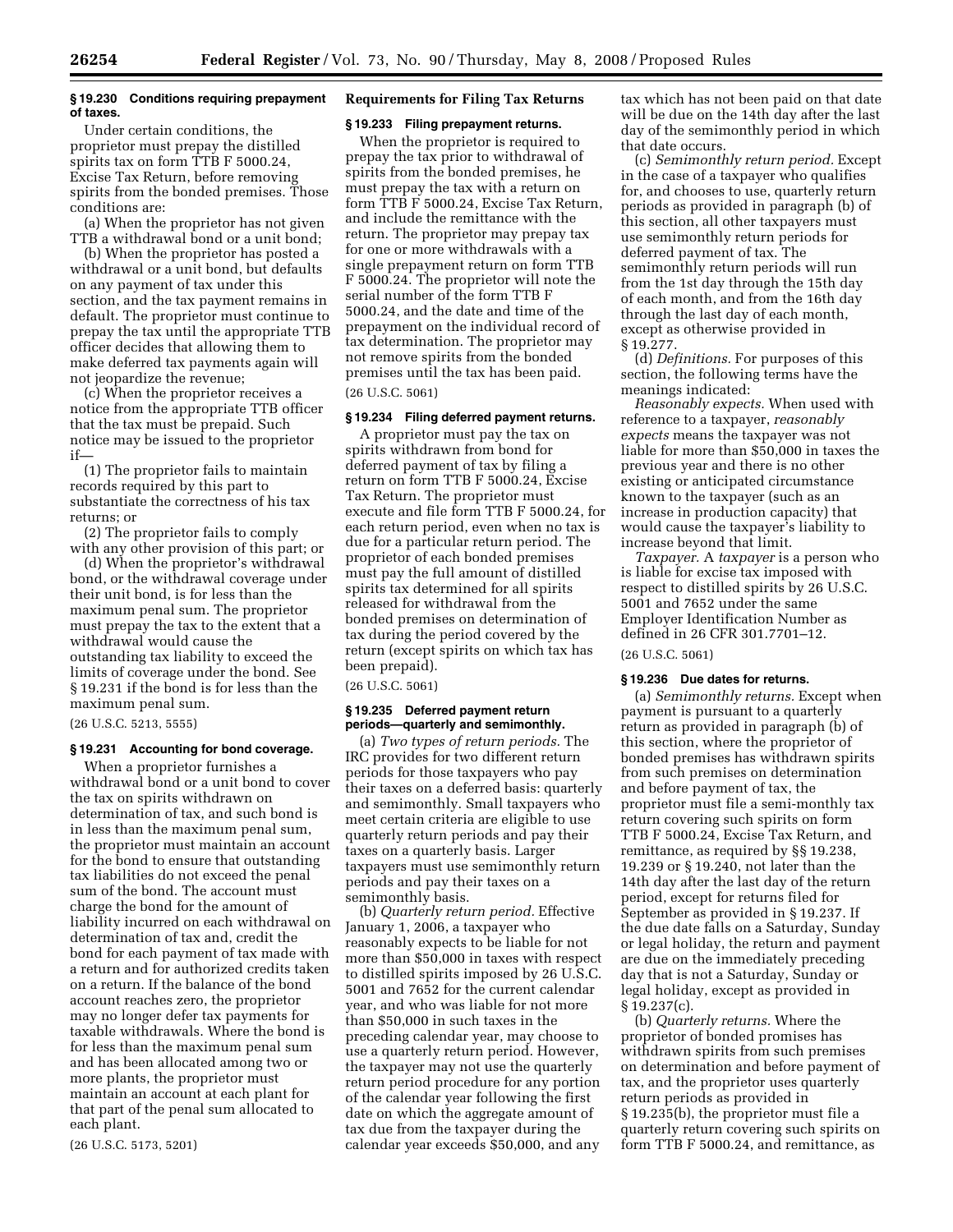required by §§ 19.238, 19.239 or § 19.240, not later than the 14th day after the last day of the quarterly return period. If the due date falls on a Saturday, Sunday, or legal holiday, the return and remittance will be due on the immediately preceding day which is not a Saturday, Sunday, or legal holiday. (26 U.S.C. 5061)

#### **§ 19.237 Special rule for semimonthly filers for the month of September.**

(a) *Returns required for September.* If the proprietor is required to file semimonthly returns as provided in § 19.235(c), there are three return periods during the month of September. The first semimonthly return period is from the first day through the fifteenth day of the month and the return with remittance is due by the 29th of September. The second semimonthly return period for the month of September is divided into two payment periods. The exact dates of these periods depends upon whether the proprietor remits tax payments by electronic fund transfer (EFT).

(1) *Taxpayments by EFT.* If the proprietor remits tax payments by EFT, the two payment periods for the second half of September are from the 16th through the 26th, and from the 27th through the 30th. The return on form TTB F 5000.24 and remittance for the period September 16–26 is due on or before September 29. The return on form TTB F 5000.24 and remittance for the period September 27–30 is due no later than October 14.

(2) *Taxpayment other than by EFT.* If the proprietor is not required to pay the distilled spirits tax by EFT, the two payment periods for the second half of September are from the 16th through the 25th and from the 26th through the 30th. The return on form TTB F 5000.24 and remittance for the period September 16–25 is due on or before September 28. The return on Form 5000.24 and remittance for the period September 26– 30 is due no later than October 14.

(b) *Amount of payment: Safe harbor rule—*(1) *EFT Taxpayers*. The proprietor satisfies the requirements of paragraph (a)(1) of this section if by September 29 the amount paid is at least 11/15ths (73.3 percent) of the tax liability incurred in the semimonthly return period for September 1–15, and the proprietor also pays any underpayment of tax resulting from the use of the safe harbor rule on or before October 14.

(2) *Other than EFT taxpayers*. The proprietor satisfies the requirements of paragraph (a)(2) of this section if the amount paid by September 28 is at least 2/3rds (66.7 percent) of the tax liability incurred in the semimonthly return

period for September 1–15, and the proprietor also pays any underpayment of tax resulting from the use of the safe harbor rule on or before October 14.

(c) *Last day for payment.* If the required tax payment due date for the return period September 16–25 (non-EFT taxpayers) or September 16–26 (EFT taxpayers), falls on a Saturday or legal holiday, the proprietor's return and remittance are due on the immediately preceding day. If the required tax payment due date falls on a Sunday, the proprietor's return and payment are due on the immediately following day.

(d) *Example.* Payment of tax for the month of September.

(1) *Facts.* X, a proprietor required to pay taxes by electronic fund transfer, incurred tax liability in the amount of \$30,000 for the first semimonthly period of September. For the period September 16–26, X incurred tax liability in the amount of \$45,000, and for the period September 27–30, X incurred tax liability in the amount of \$2,000.

(2) *Payment requirement.* X's payment of tax in the amount of \$30,000 for the first semimonthly period of September is due no later than September 29. X's payment of tax for the period September 16–26 is also due no later than September 29. X may use the safe harbor rule to determine the amount of payment due for the period of September 16–26. Under the safe harbor rule, X's payment of tax must equal \$22,000.00, 11/15ths of the tax liability incurred during the first semimonthly period of September. Additionally, X's payment of tax in the amount of \$2,000 for the period September 27–30 must be paid no later than October 14. X must also pay the underpayment of tax, \$23,000.00, for the period September 16–26, no later than October 14.

(26 U.S.C. 5061)

## **§ 19.238 Payment by mail.**

The proprietor must file each return on form TTB F 5000.24 in accordance with the instructions printed on the form. If the proprietor submits the return by U.S. mail, the official postmark of the U.S. Postal Service stamped on the cover in which the return is mailed will be considered to be the date of delivery of the remittance. If the postmark on the cover is illegible, the proprietor will bear the burden of proving when the postmark was made. If the proprietor sends the return with or without remittance by registered mail or certified mail, the date of registry, or the date of the postmark on the sender's postal receipt for certified mail, will be treated as the date of delivery of the

return and also of the remittance, if included.

(26 U.S.C. 6302)

#### **§ 19.239 Form of payment.**

(a) *General.* The proprietor must pay the tax due on spirits when filing a return on form TTB F 5000.24, Excise Tax Return. The remittance for the tax must accompany the return and may be in any form that is authorized by § 70.61 of this chapter and acceptable to the appropriate TTB officer. *Exception:* This does not apply to payments that must be made by electronic fund transfer (EFT). For EFT payments see § 19.240.

(b) *Consequences of default.* If a check or money order tendered in payment of taxes is not paid on presentment, or where the taxpayer is otherwise in default in payment, then any remittance made during the period of default must be either in cash or by an acceptable certified instrument. The proprietor must continue to pay in cash or by certified instrument as long as the proprietor remains in default, and until the appropriate TTB officer finds that accepting a check will not jeopardize the revenue.

(c) *Certified instruments.* Acceptable certified instruments include certified checks, cashier's checks or treasurer's checks drawn on any bank or trust company incorporated under the laws of the United States, or under the laws of any State, Territory or possession of the United States, or a money order, as provided in § 70.61 of this chapter.

(d) *Payment of taxes.* The proprietor must make checks or money orders payable to ''Alcohol and Tobacco Tax and Trade Bureau''.

(26 U.S.C. 5061, 6311)

## **§ 19.240 Payment of tax by electronic fund transfer.**

(a) *General*—(1) *Criteria requiring ETF payment.* Under certain conditions, a proprietor may not make payments by cash, check, or money order. Instead, the proprietor must use the services of a commercial bank to pay tax on distilled spirits tax by electronic fund transfer (EFT). Payments must be made by EFT in the current calendar year if the proprietor, as a taxpayer, was liable for five million dollars or more in taxes on distilled spirits during the prior calendar year. For the purpose of determining whether the proprietor is subject to this requirement, the proprietor must use the total amount of tax liability on distilled spirits incurred under this part and parts 26 and 27 of this chapter (gross tax liability). Gross tax liability includes the distilled spirits tax on all taxable withdrawals of spirits, taxable importations of spirits, as well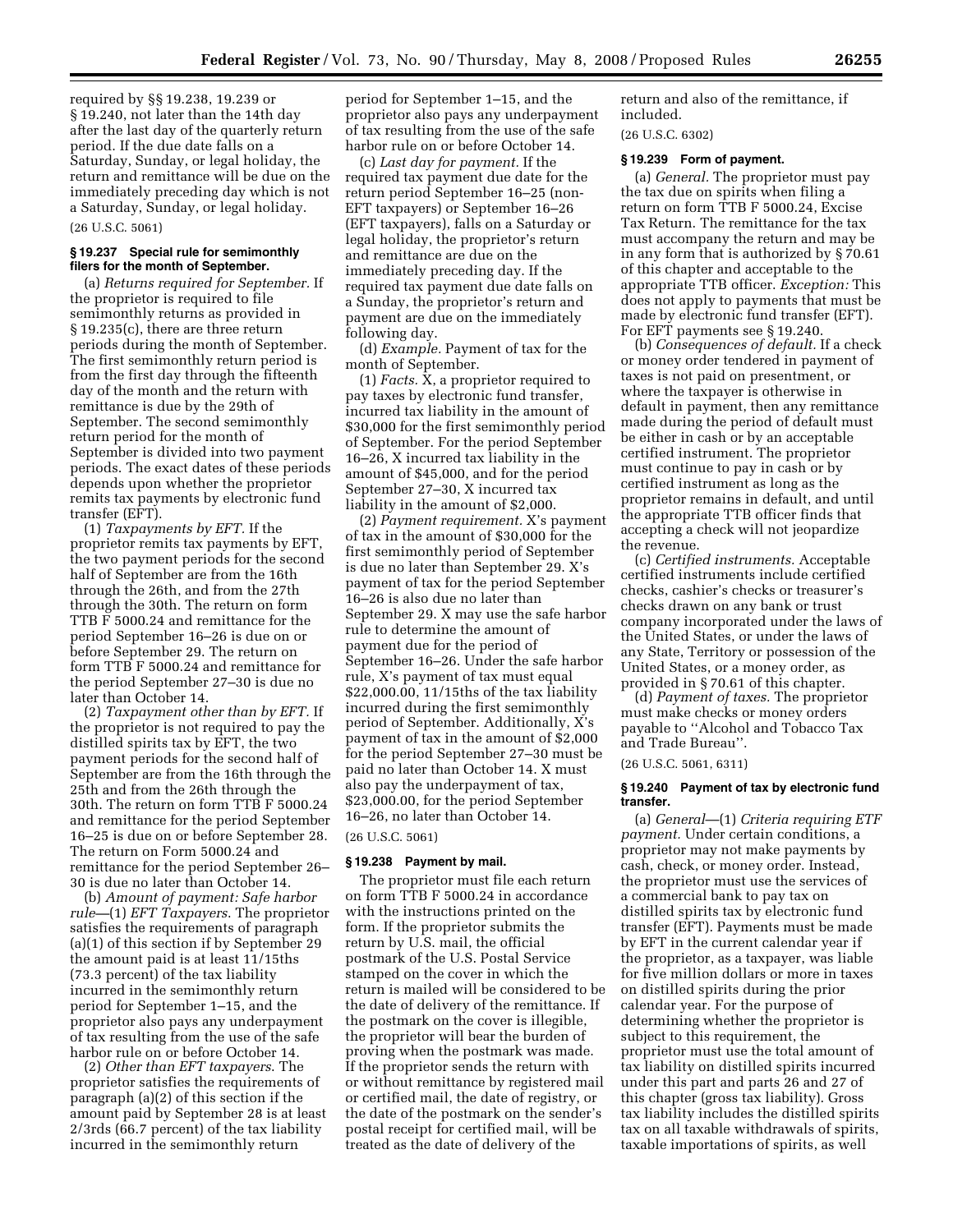as tax on spirits brought into the United States from Puerto Rico and the Virgin Islands during the calendar year. This figure includes taxes incurred at any and all premises at which the proprietor conducts regulated activities. The proprietor may not net out or adjust for any drawback, credits or refunds of tax that are allowed. Overpayments made in excess of actual tax liability will not be included in the gross tax liability figure.

(2) *Controlled group.* If the taxpayer is a member of a controlled group, the controlled group is treated as a single taxpayer when calculating liability of five million dollars or more in distilled spirits taxes during the prior calendar year. A controlled group is a related group of taxpayers and is defined in subpart D of part 70 of this chapter.

(3) *Separate return and payment for each DSP*. When the proprietor makes payments by EFT, the proprietor must file a separate return, form TTB F 5000.24 and make a separate EFT payment for each DSP from which spirits are withdrawn upon determination of tax.

(b) *Requirements*—(1) *Notice to TTB*. If the proprietor's gross tax liability is five million dollars or more in one calendar year, the proprietor must notify the appropriate TTB officer of this fact not later than January 10 of the following year. The proprietor must use the total amount of tax liability incurred under this part and parts 26 and 27 of this chapter to determine whether he must make this notification. *Exception:*  this notice requirement does not apply if the proprietor already pays tax on distilled spirits by EFT. The notice shall be an agreement to make payments by EFT.

(2) *Separate EFT for each return.* For each return filed in accordance with this part, the proprietor will direct the bank to make an EFT to the Treasury Account for the amount of the tax reported due on the return. The proprietor must give instructions to the bank early enough for the EFT to be made to the Treasury Account by no later than close of business on the last day for filing the return as prescribed in § 19.236 or § 19.237, as appropriate.

(3) *Discontinuing EFT payments.* If the proprietor pays tax by EFT and has a gross tax liability of less than five million dollars in distilled spirits taxes during a calendar year, combining tax liabilities incurred under this part and parts 26 and 27 of this chapter, payment by EFT will be optional in the following year. The proprietor may continue to remit tax payment by EFT as provided in this section, or the proprietor may remit taxpayment using any acceptable method as set forth in § 19.239. If the

proprietor decides to stop paying tax by EFT, the proprietor must give the appropriate TTB officer written notice of that decision. The proprietor must attach a written notice to the first return on form TTB F 5000.24 filed using a method of payment other than EFT. Such notice must state that tax is not due by EFT because the proprietor's tax liability during the preceding calendar year was less than five million dollars. The proprietor must further state that future tax payments will be filed with the returns on form TTB F 5000.24.

(c) *Remittance*—(1) *Identifying EFT payments.* When the proprietor completes the return on form TTB F 5000.24, the proprietor must indicate on the form that the tax was paid by EFT. The proprietor must file the completed form TTB F 5000.24 with TTB as directed by the instructions on the form.

(2) *Credit for payment.* TTB will credit the proprietor as having made a tax payment when the Treasury Account receives the EFT. TTB considers the EFT to be received by the Treasury Account when the EFT is paid to a Federal Reserve Bank.

(3) *Record of payment.* When a proprietor directs a bank to make an EFT as required by paragraph (b)(2) of this section, any transfer data record furnished to the proprietor as part of normal banking procedures will serve as the record of payment. The proprietor will retain this document as part of the required records.

(d) *Failure to make a taxpayment by EFT.* The proprietor will be subject to a penalty imposed by 26 U.S.C. 5684, 6651, or 6656 for failure to make a required EFT tax payment before close of business on the last day for filing.

(e) *Procedure.* Upon receipt of a notice filed pursuant to paragraph (b)(1) of this section, the appropriate TTB officer will provide the proprietor with a copy of the TTB Procedure entitled ''Payment of Tax by Electronic Fund Transfer''. This publication outlines the procedure that the proprietor must follow when preparing returns and payments by EFT as required by this part. Customs and Border Protection (CBP) will provide instructions for submitting the EFT payments that must be made to CBP.

#### (26 U.S.C. 5061, 6302)

#### **Requirements for Employer Identification Numbers**

#### **§ 19.242 Employer identification number.**

The proprietor must enter the employer identification number (EIN) assigned to him by the Internal Revenue Service on each form TTB F 5000.24, Excise Tax Return, filed with TTB.

Failure to enter the assigned EIN on form TTB F 5000.24, may result in a \$50.00 penalty for each occurrence as specified in § 70.113 of this chapter.

(26 U.S.C. 6109, 6723)

#### **§ 19.243 Application for employer identification number.**

(a) *Use Form SS–4*. The proprietor must obtain an employer identification number (EIN) by filing an application with the Internal Revenue Service (IRS) on Form SS–4. Form SS–4 is available from the local IRS Center, from the IRS District Director, the IRS Web site at *http://www.irs.gov* or from TTB's National Revenue Center. The proprietor may file this form with IRS by mail, telephone, or fax by following the instructions on the form.

(b) *Time limit*. If the proprietor has not already received, or applied for, an EIN at the time that the first return on form TTB F 5000.24, Excise Tax Return, is filed, the proprietor must file such application for an EIN not later than seven days from the date of filing the form TTB F 5000.24.

(c) *One EIN only*. Each proprietor must obtain and use only one EIN, regardless of the number of places of business for which the proprietor is required to file a tax return under this subpart.

## (26 U.S.C. 6109)

#### **Effective Tax Rates**

## **§ 19.245 Tax credits under 26 U.S.C. 5010.**

(a) *The distilled spirits tax*. Sections 5001 and 7652 of the IRC impose a tax on all distilled spirits produced in, or imported into, or brought into the United States at the rate prescribed in section 5001 of the IRC.

(b) *Tax credits*. Section 5010 of the IRC provides a credit for the wine and flavors content in distilled spirits products. These credits effectively reduce the rate of excise tax paid on distilled spirits products that contain eligible wines and eligible flavors. As a result, the alcohol derived from eligible wine is taxed at the rates specified for wine in 26 U.S.C. 5041, and the alcohol derived from eligible flavors is not taxed to the extent that it does not exceed 21⁄2 percent of the alcohol in the product. This results in an effective tax rate on the distilled spirits product that is lower than the rate prescribed in 26 U.S.C. 5001.

(c) *Eligible wine and eligible flavor*. The credit for the wine and flavor content of a distilled spirits product is allowable only if the wine or flavor contained in the product is an ''eligible wine'' or an ''eligible flavor''. To determine whether a wine or flavor is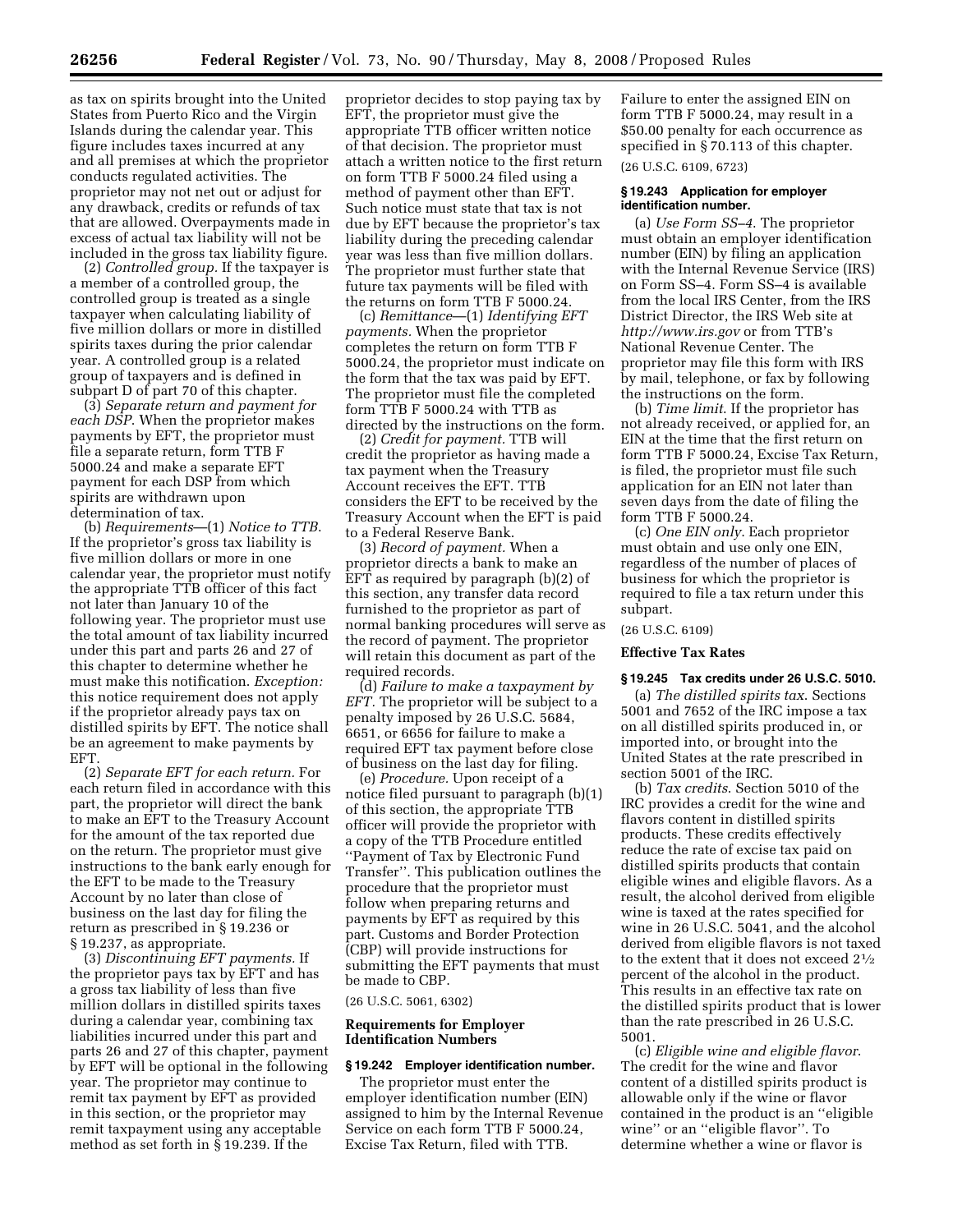eligible, refer to the definitions in § 19.1, tax rate for the product in dollars per and 26 U.S.C. 5010.

(d) *Application of effective tax rates*. Section 19.246 describes how the proprietor should compute the effective tax rate for each distilled spirits product containing eligible wine or eligible flavor. Sections 19.247 through 19.250 set forth several different methods that the proprietor may use in applying the effective tax rates to taxable removals of products from the proprietor's bonded premises.

(26 U.S.C. 5010)

## **§ 19.246 Computing the effective tax rate for a product.**

(a) *How to compute effective tax rates*. In order to determine the effective tax rate for a distilled spirits product containing eligible wine or eligible flavor, the proprietor must first determine the total excise taxes due on the product from all sources including distilled spirits, eligible wine, and alcohol from eligible flavors in excess of 2 1⁄2 percent of the total proof gallons in the product. Then, the proprietor must determine the total number of proof gallons of alcohol in the product regardless of the source. By dividing the total tax (numerator) by the total number of proof gallons (denominator) the proprietor will arrive at the effective

proof gallon. The proprietor will compute the effective tax rate according to the following formula:

(1) *Numerator*. The numerator will be the sum of:

(i) The proof gallons of all distilled spirits used in the product (exclusive of distilled spirits derived from eligible flavors), multiplied by the tax rate prescribed by 26 U.S.C. 5001;

(ii) The wine gallons of each eligible wine used in the product, multiplied by the tax rate prescribed by 26 U.S.C. 5041(b)(1), (2), or (3), that would be imposed on the wine but for its removal to bonded premises. Three different tax classes of wine are eligible for the tax credit. The proprietor will have to repeat this step for each different tax class of eligible wine used; and

(iii) The proof gallons of all distilled spirits derived from eligible flavors used in the product, multiplied by the tax rate prescribed by 26 U.S.C. 5001, but only to the extent that such distilled spirits exceed 21⁄2 percent of the denominator prescribed in paragraph (a)(2) of this section.

(2) *Denominator*. The denominator will be the sum of:

(i) The proof gallons of all distilled spirits used in the product, including distilled spirits derived from eligible flavors; and

(ii) The wine gallons of each eligible wine used in the product, multiplied by twice the percentage of alcohol by volume of each, divided by 100.

(b) *Rounding numbers*—(1) *Proof gallons*. When determining the effective tax rate, the proprietor must express quantities of distilled spirits, eligible wine, and eligible flavors to the nearest tenth of a proof gallon.

(2) *Tax rates*. The proprietor may round the effective tax rate to as many decimal places as the proprietor deems appropriate, provided that the rate is expressed no less exactly than the rate rounded to the nearest whole cent. The proprietor must be consistent and round the effective tax rates for all products to the same number of decimal places. When rounding, if the number to the right of the last decimal place to be kept is less than five, it will be dropped, if it is five or over, a unit will be added.

(c) *Example*. The following is an example of the use of the formula.

|  | <b>BATCH RECORD</b> |
|--|---------------------|
|--|---------------------|

| Distilled spirits<br>Eligible wine (14% al-<br>cohol by volume). | 2249.1 proof gallons.<br>2265.0 wine gallons. |  |  |
|------------------------------------------------------------------|-----------------------------------------------|--|--|
| Eligible wine (19% al-<br>cohol by volume).                      | 1020.0 wine gallons.                          |  |  |
| Eligible flavors                                                 | 100.9 proof gallons.                          |  |  |

# $2249.1 (113.50) + 2265.0 (11.07) + 1020 (151.57) + 16.6$  (13.50) \_  $\frac{(2249.1+100.9+(2265.0\times.28)+(1020\times.38))}{(2249.1+100.9+(2265.0\times.28)+(1020\times.38))}$

 $\frac{$30,362.85 + $2,423.55 + $1,601.40 + $224.10}{2,350.0 + 634.2 + 387.6} =$  $2,350.0 + 634.2 + 387.6$ 

 $\frac{$34,611.90}{$2,251.9} =$ ,371. 34,611.90  $\frac{3,371.56}{3,371.8}$  = \$10.27, the effective tax rate.

 $1$  Proof gallons by which distilled spirits derived from eligible flavors exceed 2  $\frac{1}{2}$ % of the total proof gallons in the batch (100.9 – (2  $\frac{1}{2}$ %  $\times$  3,371.8) = 16.6).

#### (26 U.S.C. 5010)

#### **§ 19.247 Use of effective (actual) tax rates.**

(a) *Select method of applying tax rate*. The proprietor may choose to apply an effective tax rate to taxable removals of distilled spirits products in accordance with §§ 19.248, 19.249, or 19.250. Any proprietor who does not elect one of these options must establish an effective tax rate for each batch of distilled spirits product on which a claim for tax credit for alcohol derived from eligible wine or eligible flavor will be made. The proprietor must compute the effective tax rates for these products in accordance with the instructions in § 19.246.

(b) *Record tax rates used*. The proprietor must record the effective tax rate used on the dump or batch records for the products as required by § 19.598. The proprietor must record the serial numbers of cases of product removed at each rate on the record of tax determination or other related record.

The proprietor must keep these records available for inspection by TTB officers. (26 U.S.C. 5010, 5207)

#### **§ 19.248 Standard effective tax rate.**

(a) *Establishing a standard effective tax rate for a product*. The proprietor may establish a permanent standard effective tax rate for any eligible distilled spirits product, rather than calculate a separate effective tax rate for each batch of product made. If the proprietor elects to use this option, the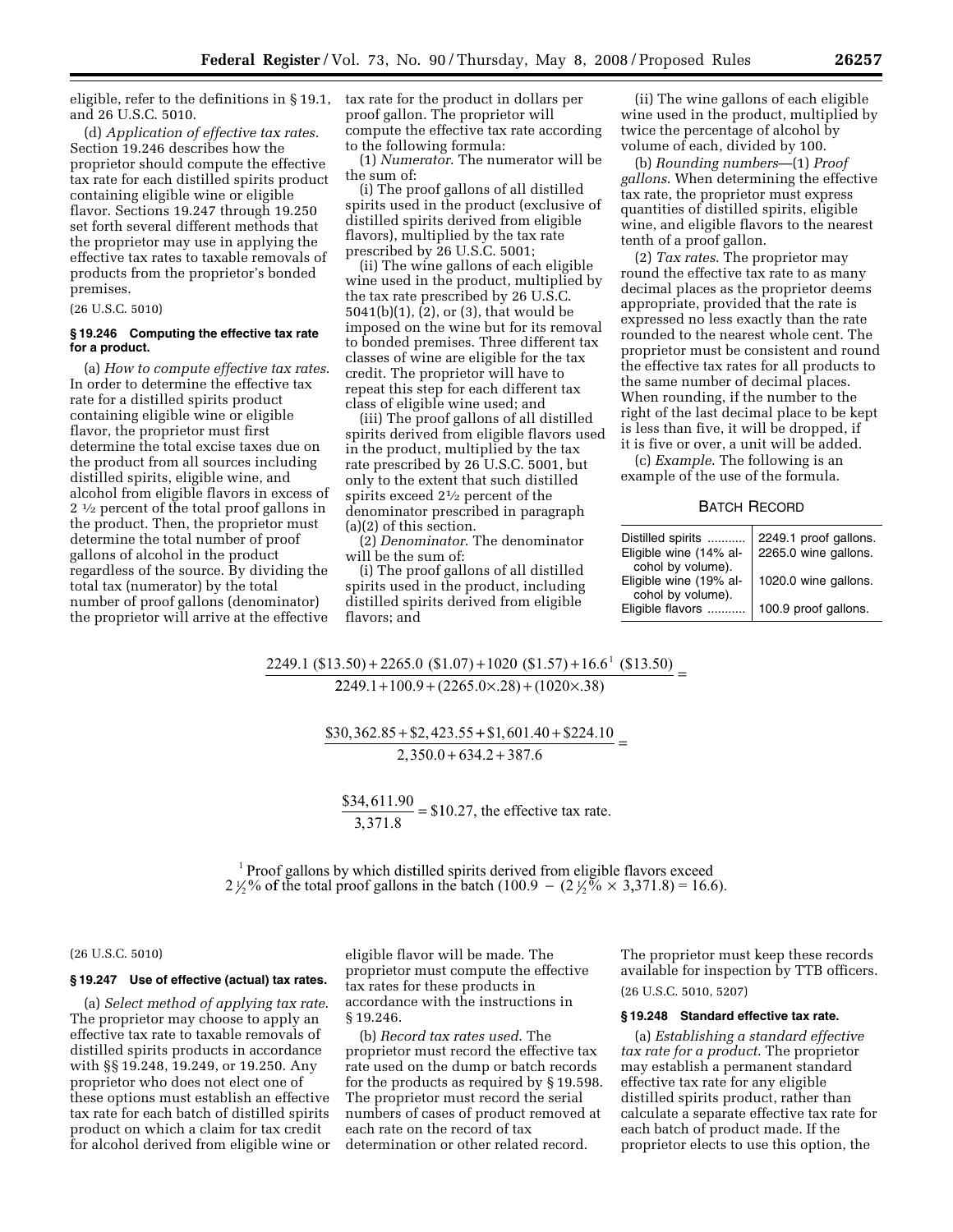proprietor must determine the permanent standard effective tax rate based on the least quantity and the lowest alcohol content of eligible wine or eligible flavors used to manufacture the product. Thus, the permanent standard effective tax rate is the highest tax rate that would apply to the product because it is based on a batch with the least amount of alcohol from eligible wine and flavors that qualify for the credit under 26 U.S.C. 5010. By using this method the proprietor forgoes the possible use of a lower tax rate in exchange for the convenience of using a permanent standard effective tax rate that does not have to be recomputed for each batch of product made. The proprietor must keep a permanent record of the standard effective tax rates established for each product, in accordance with § 19.615.

(b) *Batches subject to a higher tax rate*. Whenever the proprietor manufactures a batch of the product with a lesser quantity or lower alcohol content of eligible wine or eligible flavor, this will result in a higher tax rate on the product since the product will have less alcohol qualifying for the credit under 26 U.S.C. 5010 and a higher percentage of alcohol taxable at the rate published in 26 U.S.C. 5001. In such instances, the proprietor must keep the cased goods segregated from other completed cases of the same product subject to the permanent standard effective tax rate for that product. The proprietor must determine the tax rate for the non-standard batch in accordance with § 19.247.

(c) *TTB review of standard tax rates*. If the appropriate TTB officer finds that the use of this procedure jeopardizes the revenue, or causes administrative difficulty, the proprietor upon notification from TTB must discontinue use of this procedure. (26 U.S.C. 5010, 5207)

## **§ 19.249 Average effective tax rate.**

(a) *Establishing an average tax rate*. The proprietor may establish an average effective tax rate for any eligible distilled spirits product based on the total proof gallons in all batches of the same composition which have been produced during the preceding 6-month period and which have been or will be bottled or packaged, in whole or in part, for domestic consumption. At the beginning of each month, the proprietor must recompute the average effective tax rate so as to include only the immediately preceding 6-month period. The proprietor must show the average tax rate established for a product in the record of average effective tax rates as prescribed in § 19.613.

(b) *TTB review of average effective tax rates*. If the appropriate TTB officer finds that the use of this procedure jeopardizes the revenue, or causes administrative difficulty, the proprietor upon notification from TTB must discontinue use of this procedure.

## (26 U.S.C. 5010, 5207)

## **§ 19.250 Inventory reserve account.**

(a) The proprietor may establish an inventory reserve account for any eligible distilled spirits product by maintaining an inventory reserve record as prescribed by § 19.614. The effective tax rate applied to each removal or other disposition will be the effective tax rate recorded on the inventory reserve record from which the removal or other disposition is depleted. With an inventory reserve account, the proprietor will tax pay removals on a first-in first-out basis regardless of which lot of product is actually removed.

(b) If the appropriate TTB officer finds that the use of this procedure jeopardizes the revenue, or causes administrative difficulty, the proprietor upon notification from TTB must discontinue use of this procedure.

(26 U.S.C. 5010, 5207)

## **Assessment of Taxes by TTB**

#### **§ 19.253 Assessment of tax on spirits not accounted for or reported.**

The proprietor is required by law to properly account for and report all spirits that he produces. TTB will assess the proprietor for the tax on the difference between the quantity reported and the quantity actually produced.

(26 U.S.C. 5006)

#### **§ 19.254 Assessment of tax for losses or unauthorized removals.**

(a) *Lost or destroyed in bond*. TTB will assess the proprietor for the tax on spirits, denatured spirits or wines in bond that are lost or destroyed if:

(1) The proprietor is liable for the tax on spirits, denatured spirits or wines in bond, and the proprietor fails to file a claim for remission of the tax on spirits, denatured spirits, or wines that are lost or destroyed in bond as provided in § 19.263(a), or

(2) The proprietor files a claim for such loss or destruction but the claim is denied. Exception: The provisions of this section do not apply to spirits, denatured spirits or wines on which the tax is not collectable due to the provisions of 26 U.S.C. 5008(a) or (d), or 26 U.S.C. 5370, as applicable.

(b) *Unauthorized removal from bond*.

(1) TTB will assess the proprietor for the tax on any spirits, denatured spirits or wines in bond that are removed from bonded premises other than as authorized by law.

(2) TTB will assess the proprietor for tax on spirits or denatured spirits lost from casks or other packages as described in 26 U.S.C. 5006(b) if the proprietor does not pay the tax upon demand by the appropriate TTB officer. (26 U.S.C. 5006, 5008, 5370)

# **Additional Tax Provisions**

#### **§ 19.256 Tax on wine.**

(a) *Imposition of tax*. All wine (including imitation, substandard, or artificial wine, and compounds sold as wine) produced in or imported into or brought into the United States is subject to tax pursuant to 26 U.S.C. 5041 or 7652. The proprietor may be liable for wine taxes under 26 U.S.C. 5362(b)(3) for wine that is transferred in bond to the proprietor's distilled spirits plant. The proprietor may not remove wine from the bonded premises of a distilled spirits plant for consumption or sale as wine. (See 26 U.S.C. 5362.)

(b) *Liability for tax*. Except as otherwise provided by law, the proprietor is liable for the tax on wine transferred in bond to the proprietor's distilled spirits plant from a bonded wine cellar or from another distilled spirits plant until the proprietor uses the wine in the manufacture of a distilled spirits product or properly disposes of the wine as provided elsewhere in this part.

(26 U.S.C. 5041, 5362, 7652)

#### **§ 19.257 Imported spirits.**

The proprietor will incur a tax liability greater than the internal revenue tax imposed by 26 U.S.C. 5001(a)(1), if spirits originally imported for nonbeverage purposes are transferred from customs custody to TTB bonded premises pursuant to 26 U.S.C. 5232, and the proprietor subsequently decides to withdraw the spirits for beverage purposes. If the spirits would have been subject to a higher duty had they been imported for beverage purpose, the proprietor must pay a tax equal to the difference between the higher duty and the duty actually paid. Proprietors will refer to this additional tax as ''additional tax less duty'' and pay it at the same time and in the same manner as the distilled spirits excise tax. Proprietors must compute the amount of ''additional tax—less duty'' owed by applying this rate to the total quantity of proof gallons withdrawn. The proprietor must make a separate entry on the tax return labeled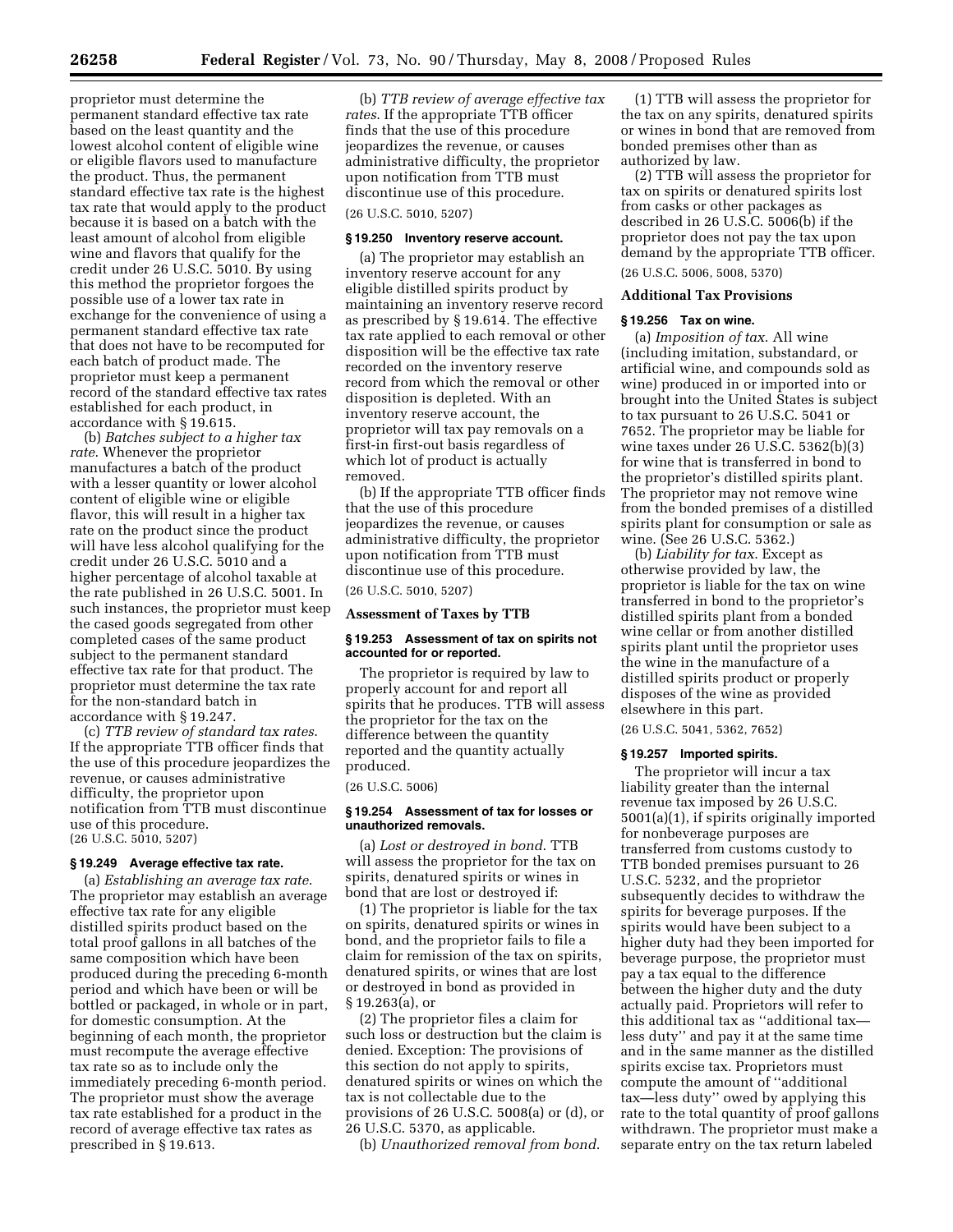''additional tax—less duty'' and show the amount of tax due.

(26 U.S.C. 5001)

## **§ 19.258 Additional tax on nonbeverage spirits.**

The additional tax imposed by 26 U.S.C. 5001(a)(8), on imported spirits withdrawn from customs custody without payment of tax and later withdrawn from bonded premises for beverage purposes, and the related provisions of § 19.257, are not applicable to Puerto Rican or Virgin Islands spirits brought into the United States and transferred to bonded premises under the provisions of this part.

(26 U.S.C. 5201)

## **Subpart J—Claims**

#### **§ 19.261 Scope.**

This subpart covers the various types of claims that a proprietor may file and includes provisions regarding the following:

(a) General requirements for filing claims;

(b) Specific requirements for filing certain types of claims; and

(c) Remission, abatement, credit and refund of tax.

(26 U.S.C. 5008, 5215, 6065)

## **Requirements for Filing Claims**

#### **§ 19.262 General requirements for filing claims.**

(a) A proprietor must file all claims for abatement, remission, credit, or refund under this part on form TTB F 5620.8, Claim—Alcohol and Tobacco Tax and Trade Bureau Taxes. The claim must:

(1) Be filed with TTB's National Revenue Center;

(2) Show the name, address, and capacity of the claimant;

(3) Be signed by the claimant or by the claimant's duly authorized agent under penalties of perjury as provided in § 19.45; and

(4) Include any supporting documents required by this part. The supporting documents will be considered a part of the claim.

(b) The appropriate TTB officer may require that the claimant submit additional evidence or documentation to further support the legitimacy or accuracy of the claim.

(26 U.S.C. 5008, 5215, 6065)

#### **§ 19.263 Claims on spirits, denatured spirits, articles, or wines lost or destroyed in bond—specific requirements.**

(a) *Claims for remission*. A claim for remission of tax liability relating to the destruction or loss of spirits, denatured spirits, articles, or wines in bond must include the following information:

(1) *Identity of containers*. Identification of the containers, by serial number if they were numbered, and location of the containers from which the spirits, denatured spirits, articles or wines were lost, or in which they were removed for destruction;

(2) *Quantity of spirits*. The quantity of spirits, denatured spirits, articles, or wines lost or destroyed from each container, and the total quantity of spirits or wines covered by the claim;

(3) *Amount of claim*. The total amount of tax for which the claim is filed;

(4) *Identity of distilled spirits plant*. The name, number, and address of the distilled spirits plant from which withdrawn without payment of tax or removed for transfer in bond, if the claim involves spirits so withdrawn or removed or if the claim involves wines transferred in bond, and the date and purpose of such withdrawal or removal. In the case of imported spirits lost or destroyed while being transferred from customs custody to TTB bond as provided in § 19.409 of this part, the name of the customs bonded warehouse, if any, and port of entry will be included instead of the plant name, number, and address;

(5) *Date and cause*. The date of the loss or destruction. If the date is not known, enter the date the loss or destruction was discovered. Include the cause of the loss together with relevant facts and details;

(6) *Carrier*. The name of the carrier if the loss occurred while the spirits were in transit;

(7) *Consignee*. The name and address of the consignee, in the case of spirits withdrawn without payment of tax which are lost before being used for research, development or testing;

(8) *Theft*. If lost by theft, the facts establishing that the loss did not occur as the result of any negligence, connivance, collusion or fraud on the part of the proprietor of the plant, owner, consignor, consignee, bailee, or carrier, or the employees or agents of any of them; and

(9) *Insurance*. In the case of a loss by theft, whether the claimant is indemnified or recompensed for the spirits or wines lost and if so, the amount and nature of indemnity or recompense and the actual value of the spirits or wines, less the tax.

(b) *Claims for abatement, credit or refund*. If a proprietor files a claim for abatement of an assessment, or for credit or refund of tax that has been paid or determined, for spirits, denatured

spirits, articles, or wines lost or destroyed in bond, the claim must include all of the applicable information described in paragraph (a) of this section as well as the following:

(1) The date of assessment or payment of the tax for which abatement, credit or refund is claimed. If the tax has not been assessed or paid, give the date of the tax determination; and

(2) The name, plant number and address of the plant where the tax was determined, assessed or paid. If the tax was assessed against, or paid by, someone other than the proprietor, then give the name, address and capacity of the person who was assessed or paid the tax.

(c) *Supporting documents*—(1) *General*. If possible, the proprietor should support the information and details on all claims filed under this section with affidavits by persons having personal knowledge of the circumstances of the loss or destruction.

(2) *Losses in transit*. For claims on spirits, denatured spirits, articles, or wines lost while being transferred by a carrier, the claim must be supported by a copy of the bill of lading.

(3) *Spirits withdrawn without payment of tax*. If the lost spirits were withdrawn without payment of tax for research, development or testing, the claim must be supported by a copy of the proprietor's sample record prescribed in subpart V of this part. (26 U.S.C. 5008, 5370)

#### **§ 19.264 Claims on spirits returned to bonded premises—specific requirements.**

(a) *General*. Section 5215(a) of the IRC allows for the return of tax paid or tax determined spirits to the bonded premises of a distilled spirits plant under certain conditions. In addition, section 5008(c) of the IRC allows a proprietor to file a claim for credit or refund of tax on the spirits returned to bonded premises under section 5215(a). For information on allowable returns see subpart Q of this part.

(b) *Claims for credit or refund*. A claim for credit or refund of tax on spirits returned to bonded premises under section 5215(a), must include the following information:

(1) Quantity of spirits so returned; (2) Amount of tax for which the claim is filed;

(3) Name, address, and plant number of the plant to which the spirits were returned and the date of the return;

(4) The purpose for which the spirits were returned; and

(5) The serial number of the gauge record on which the spirits were returned.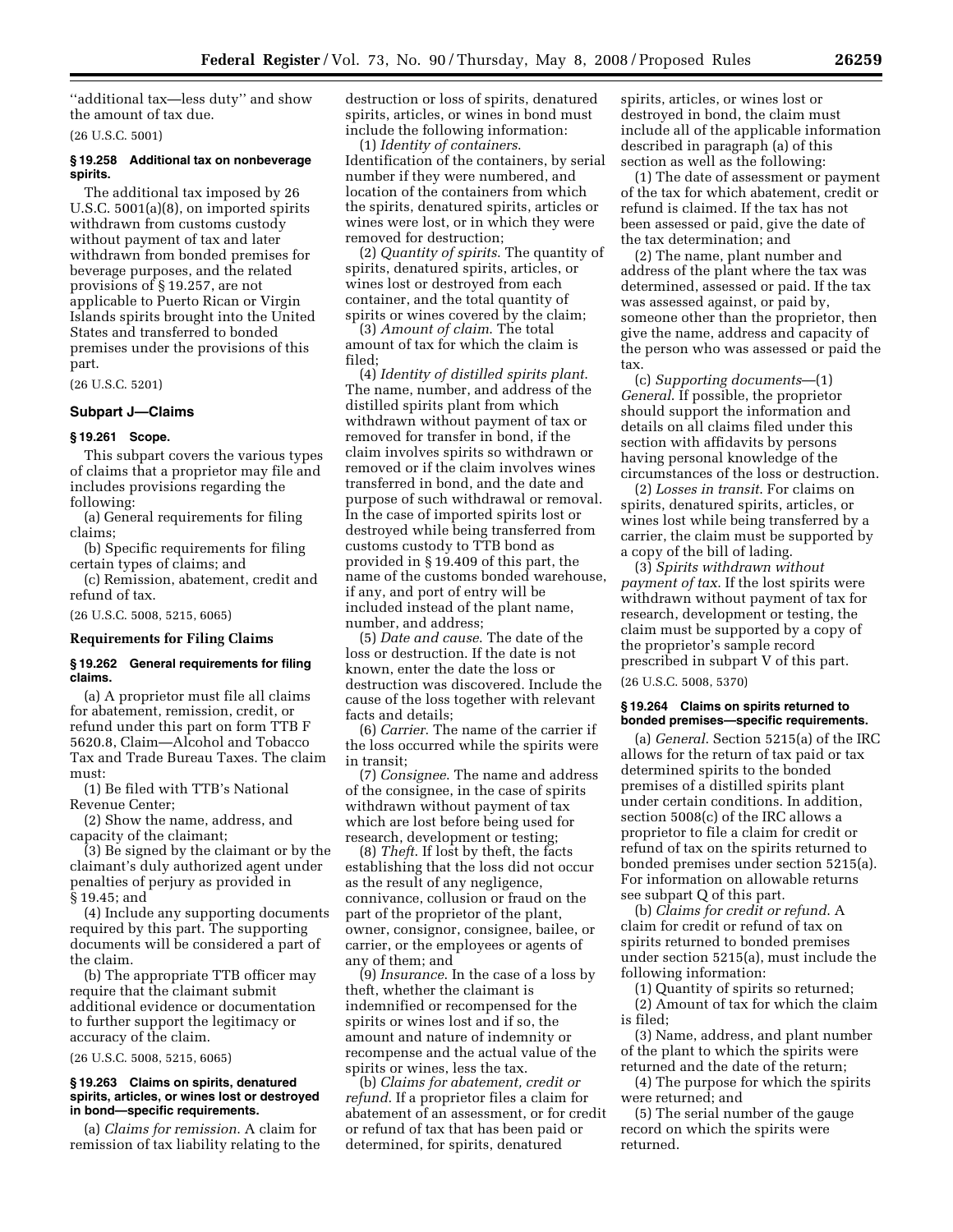(c) *Puerto Rican and Virgin Islands spirits and imported rum*. If the alcoholic content of the spirits contain at least 92 percent Puerto Rican or Virgin Islands rum, or if the spirits contain rum imported from any area other than Puerto Rico and the Virgin Islands, the claim must show:

(1) Proof gallons of the finished product derived from Puerto Rican or Virgin Islands spirits, or derived from rum imported from any other area; and

(2) The amount of tax imposed by 26 U.S.C. 7652 or 26 U.S.C. 5001, determined at the time of withdrawal from bond, on the Puerto Rican or Virgin Islands spirits, or on the rum imported from any other area, contained in the product.

(d) *Products subject to 26 U.S.C. 5010 tax credits*. A claim for credit or refund of tax on spirits containing eligible wine or eligible flavors must include the date and serial number of the record of tax determination and the effective tax rate at which the tax was paid or determined. If this information is not provided, the amount of tax claimed will be based on the lowest effective tax rate applied to the product.

(e) *Limits on claims*. Claims for credit or refund of tax must be filed by the proprietor of the plant to which the spirits were returned. The claim must be filed within six months of the date of the return. No interest is allowed on any claims for refund or credit.

(26 U.S.C. 5008, 5215)

## **§ 19.265 Claims relating to spirits lost after tax determination.**

Claims for abatement, credit, or refund of tax under this part, relating to losses of spirits occurring on bonded premises after tax determination but prior to physical removal from such premises, will be prepared and filed in accordance with the regulations in § 19.263(b) and (c).

(26 U.S.C. 5008)

## **Rules Regarding Credits, Abatement, Remission or Refund**

## **§ 19.266 Claims for credit of tax.**

A proprietor may file a claim for credit of tax, as provided in this part, after the tax has been determined, whether or not the tax has been paid. However, a proprietor may not anticipate allowance of a credit or make an adjusting entry in a tax return pending action on the claim.

(26 U.S.C. 5008, 5215)

#### **§ 19.267 Adjustments for credited tax.**

When a proprietor receives a notice of allowance of credit from TTB, including notification of credit for tax on spirits

exported with benefit of drawback as provided in part 28 of this chapter, the proprietor will make an adjusting entry and an explanatory statement on his next excise tax return. The proprietor will identify the notification of allowance of credit that authorizes the adjusting entry in the explanatory statement. If the allowable tax credit is greater than the tax due on the excise tax return, the proprietor will apply the balance of the tax credit to one or more following tax returns until the tax credit is exhausted.

(26 U.S.C. 5008, 5062)

#### **§ 19.268 Allowance of remission, abatement, credit or refund of tax.**

The appropriate TTB officer is authorized to allow claims for remission, abatement, credit, and refund of tax, filed under the provisions of this part.

(26 U.S.C. 5008)

## **Rules for Puerto Rican and Virgin Islands Spirits**

## **§ 19.269 Puerto Rican and Virgin Islands spirits.**

(a) The provisions of 26 U.S.C. 5008, authorizing abatement, remission, credit, or refund for loss or destruction of distilled spirits, also apply to spirits brought into the United States from Puerto Rico or the Virgin Islands with respect to the following:

(1) Spirits lost while in TTB bond;

(2) Voluntary destruction of spirits in bond;

(3) Spirits returned to bonded premises after withdrawal without payment of tax; and

(4) Spirits returned to bonded premises after withdrawal upon tax determination.

(b) In addition to the information required by § 19.263, claims relating to spirits lost in bond must show the name of the producer and the serial number and date of the formula under which produced, if any.

(26 U.S.C. 5008, 5215)

## **Subpart K—Gauging**

## **§ 19.281 Scope.**

This subpart covers gauging, which is the determination of the quantity and the proof of distilled spirits. Topics covered in this subpart include: the general requirements for gauging; when gauges are required at distilled spirits plants; and special rules that apply to the gauges performed at distilled spirits plants. For additional requirements and procedures governing gauging, see part 30 of this chapter, Gauging Manual.

## **§ 19.282 General requirements for gauging and measuring equipment.**

A proprietor is required to perform periodic gauges of the spirits, wines, and alcoholic flavorings at the plant. A proprietor must have accurate and readily usable gauging and measuring equipment as required by this part and part 30 of this chapter. At any time, TTB may require that the proprietor's gauges be performed in the presence of, and be verified by, a TTB officer. In addition, TTB may disapprove the use of any equipment, or the proprietor's means of gauging, if TTB finds that it is not sufficiently accurate or suitable for the gauges and measurements to be made. (26 U.S.C. 5006, 5204)

**Required Gauges** 

# **§ 19.283 When gauges are required.**

The proprietor must gauge spirits, wine, and alcoholic flavoring materials when they are:

- (a) Produced and entered for deposit; (b) Filled into packages from storage tanks;
- (c) Transferred or received in bond; (d) Transferred between operational accounts;

(e) Mixed in the manufacture of a distilled spirits product;

- (f) Mingled under § 19.329;
- (g) Reduced in proof before bottling;
- (h) Voluntarily destroyed;
- (i) Removed or withdrawn from bond;
- (j) Tax determined;
- (k) Returned to bond;
- (l) Denatured; or
- (m) When required by a TTB officer.
- (26 U.S.C. 5204, 5559)

#### **Rules for Gauging**

#### **§ 19.284 Quantity determination of bulk spirits.**

(a) *Gauge of spirits in packages.* When determining the quantity of bulk spirits in packages, the proprietor must determine the quantity by weight as provided in part 30 of this chapter.

(b) *Bulk Gauge for Tax Determination.*  When determining the quantity of bulk spirits for determination of tax or when performing a production gauge that will be used for tax determination, the proprietor must determine the quantity by weight as provided in part 30 of this chapter or by an accurate mass flow meter. For tax determination purposes, an accurate mass flow meter is a mass flow meter that has been certified by the manufacturer or other qualified person as accurate within a tolerance of  $+/-0.1\%$ .

(c) *Volumetric determination.* Except as provided in paragraphs (a) and (b) of this section, in all other instances when the proprietor is required to gauge bulk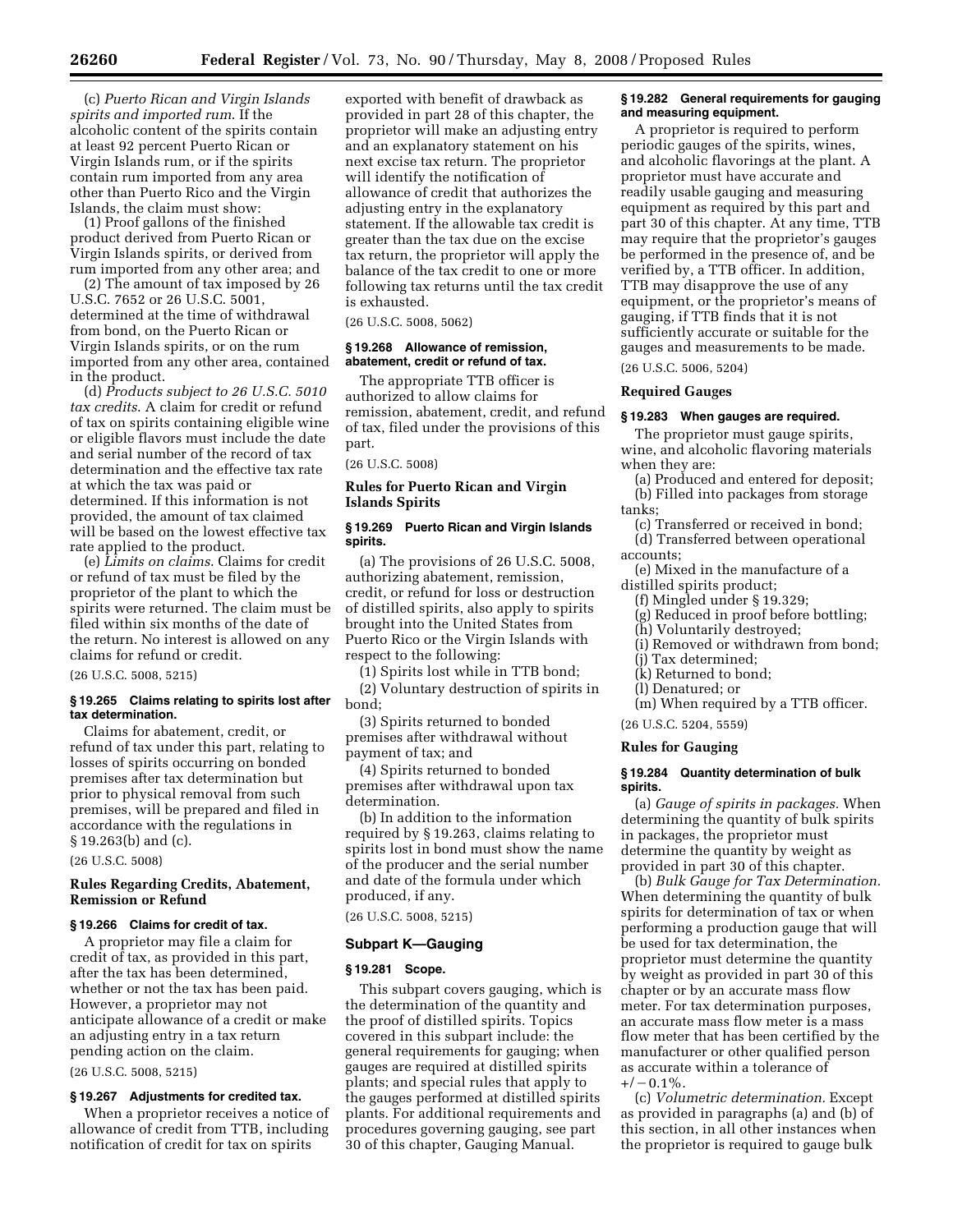spirits in bond, the proprietor may determine the quantity by either weight or volume. When the proprietor determines the quantity by volume, the proprietor must measure the spirits by using:

(1) A tank or bulk conveyance for which a calibration chart is provided, with the calibration charts certified as accurate by persons qualified to calibrate tanks or bulk conveyances; or

(2) An accurate mass flow meter. For purposes of this paragraph, an accurate mass flow meter is a mass flow meter that has been certified by the manufacturer or other qualified person as accurate within a tolerance of  $+/-0.5\%$ ; or

(3) Another device or method when approved by the appropriate TTB officer.

(26 U.S.C. 5559)

## **§ 19.285 Proof determination of distilled spirits.**

(a) Except as provided in paragraph (b) of this section, when the proprietor is required to gauge distilled spirits, the proprietor must determine the proof in accordance with the procedures prescribed in part 30 of this chapter, Gauging Manual.

(b) *Use of Initial proof.* After a proprietor has determined the proof of distilled spirits in accordance with the procedures in part 30 of this part, a proprietor may use the initial determination of proof when required to make a later gauge at the same plant. However, a proprietor must determine the proof again when:

(1) A bottling tank gauge is required by § 19.353;

(2) A gauge for tax determination is required by § 19.226; or

(3) In any case where the proof may have changed.

(26 U.S.C. 5559)

## **§ 19.286 Gauging of spirits in bottles.**

When gauging spirits in bottles, the proprietor may determine the proof and quantity from case markings and label information if the bottles are full and there is no evidence that tampering has occurred.

(26 U.S.C. 5204, 5559)

## **§ 19.287 Gauging of alcoholic flavoring materials.**

Generally, alcoholic flavoring material must be gauged when dumped. However, when received from a manufacturer in a closed, nonporous container such material may be gauged by using the proof shown on the container label or a related statement of proof from the manufacturer. When the proof is determined from a label or

manufacturer's statement, the proprietor will test a sufficient number of samples to verify the accuracy of the proof so determined. TTB may require that alcoholic flavoring materials be gauged by the methods provided in part 30 of this chapter.

(26 U.S.C. 5204, 5559)

#### **§ 19.288 Determination of tare.**

When packages are to be individually gauged for withdrawal from bonded premises, the actual tare must be determined in accordance with part 30 of this chapter.

#### (26 U.S.C. 5204)

## **§ 19.289 Production gauge.**

(a) *General requirements for production gauges.* A proprietor must gauge all spirits by determining the quantity and proof as soon as reasonably possible after production is completed. Except as otherwise provide in this section, a proprietor may determine the quantity by volume or by weight, by an accurate mass flow meter, or when approved by the appropriate TTB officer, by other devices or methods that accurately determine the quantities. If caramel is added to brandy or rum, the proof of the spirits must be determined after the addition. Spirits in each receiving tank will be gauged before any reduction in proof and both before and after each removal of spirits. The gauges must be recorded in the records required by § 19.585.

(b) *Tax to be determined on production gauge.* If the tax is to be determined based on the production gauge, all transaction records must be marked ''Withdrawal on Production Gauge.'' A proprietor may determine the tax based on the production gauge if the spirits are:

(1) Weighed into bulk conveyances or metered using an accurate mass flow meter;

(2) Uniformly filled by weight or an accurate mass flow meter into metal packages; or

(3) Filled by weight or an accurate mass flow meter into packages for immediate withdrawal from bonded premises with the details recorded on a package gauge record in accordance with § 19.619.

(c) *Tax not to be determined on production gauge.* If spirits are drawn from the production system into barrels, drums, or similar portable containers of the same rated capacity and the containers are filled to capacity, and the tax is not to be determined on the basis of the production gauge, the gauge may be made by:

(1) Weighing in a tank, converting the weight into proof gallons, and

determining the average content of each container;

(2) Measuring volumetrically, in a calibrated tank, converting the wine gallons determined into proof gallons, and determining the average content of each container;

(3) Converting the rated capacity into proof gallons to determine the average content of each container. Rated capacity will be determined from specifications of the manufacturer. The proprietor will determine the rated capacity of used cooperage; or

(4) Determining by an accurate mass flow meter or a device or method approved under paragraph (a) of this section, the total quantity filled into containers, and determining the average content of each container.

(d) *Records of production gauge.* For the production gauge, fractional proof gallons will be rounded to the nearest one-tenth and the average content and the number of packages filled will be used in computing the quantity produced. The actual proof gallons in each remnant container must be shown. As provided in § 19.618, a separate gauge record will be prepared for each lot of packages filled (see § 19.485) and for each removal by pipeline or bulk conveyance for deposit in bond on the same plant premises. The gauge record will show ''Deposit in storage'' or ''Deposit in processing.'' If spirits are to be transferred in bond or withdrawn from bond, the production gauge will be made on the form or record required by this part (accompanied by a package gauge record, if required).

(26 U.S.C. 5204, 5211)

## **Subpart L—Production of Distilled Spirits**

#### **§ 19.291 General.**

The regulations in this subpart cover production operations. A proprietor authorized to produce distilled spirits must conduct production operations in accordance with the provisions of this subpart. Subpart V of this part sets forth record keeping requirements that apply to production operations.

#### (26 U.S.C. 5201)

## **Notification to TTB When Beginning or Suspending Production Operations**

#### **§ 19.292 Notice of operations.**

A proprietor authorized to produce distilled spirits may not commence, suspend, or resume production operations at the plant without first providing written notice to TTB.

(a) *Beginning operations.* A proprietor must file a letterhead notice with the appropriate TTB officer before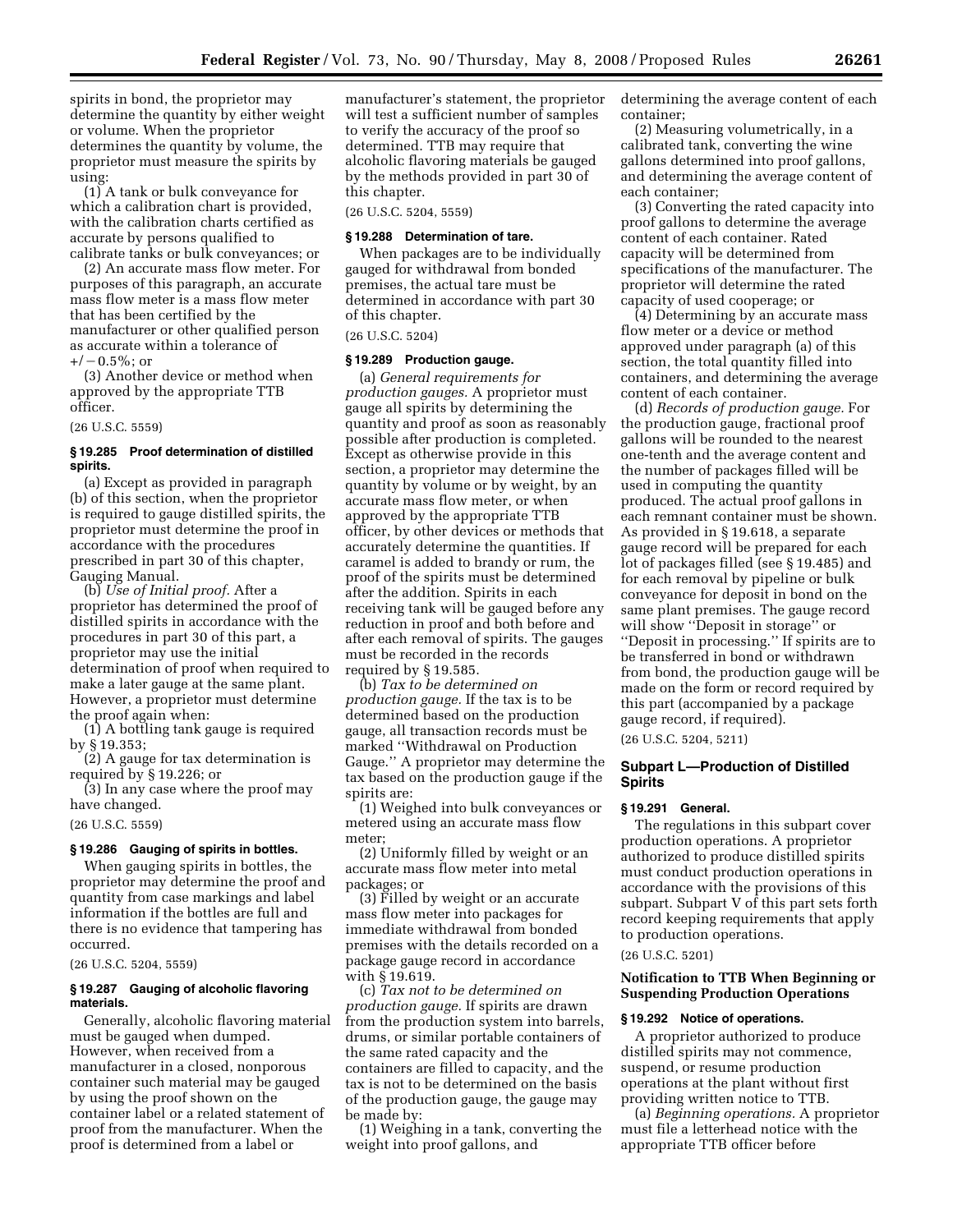beginning or resuming production operations. A proprietor must not begin or resume operations before the time specified in the notice.

(b) *Suspending operations.* If a proprietor intends to suspend production operations for a period of 90 days or more, the proprietor must file a letterhead notice with the appropriate TTB officer specifying the date on which operations will be suspended.

(c) *Discontinuing reports.* A proprietor is not required to prepare or file reports of production operations under subpart V of this part for periods during which production operations are suspended.

#### (26 U.S.C. 5221)

## **Rules for Receipt, Use, and Disposal of Materials**

## **§ 19.293 Receipt of materials.**

When a proprietor receives certain materials on bonded premises, the proprietor must determine the quantity received and record those quantities in the records prescribed by subpart V of this part. This requirement applies to:

(a) Fermenting materials;

(b) Distilling materials (including nonpotable chemical mixtures containing spirits); and

(c) Spirits, denatured spirits, articles, and spirits residue for redistillation.

(26 U.S.C. 5201, 5222, 5223)

## **§ 19.294 Removal of fermenting material.**

Material received for use as fermenting material may be removed from or used on bonded premises for other purposes. The proprietor must keep a record of use or removal as provided in subpart V of this part.

#### (26 U.S.C. 5201)

## **§ 19.295 Removal or destruction of distilling material.**

(a) *Distilling material.* Generally, a proprietor may not remove distilling material from bonded premises before it is distilled. However, a proprietor may remove mash, wort, wash or other distilling material:

(1) To plant premises, other than bonded premises, for use in any business authorized under § 19.55;

(2) To other premises for use in processes not involving the production of spirits, alcohol beverages, or vinegar by the vaporizing process; or

(3) For destruction.

(b) *Residues.* A proprietor may remove the residue of distilling material not introduced into the production system from the premises if the liquid is extracted from the material before removal and the liquid is not received at any distilled spirits plant or bonded wine cellar. A proprietor may return

residue of beer used as distilling material to the producing brewery. A proprietor may destroy distilling material produced and wine and beer received for use as distilling material.

(c) *Records.* A proprietor must keep a record of removal or destruction as provided in subpart V of this part. (26 U.S.C. 5222, 5370)

## **§ 19.296 Fermented materials**

Fermented materials that a proprietor intends to use in the production of spirits must be:

(a) Produced on the bonded premises where used;

(b) Received from a bonded wine cellar in the case of wine;

(c) Beer received from a brewery without payment of tax, or beer that was removed from a brewery upon determination of tax; or

(d) Apple cider exempt from tax under 26 U.S.C. 5042(a)(1).

(26 U.S.C. 5201, 5222, 5223)

#### **§ 19.297 Use of materials in production of spirits.**

A proprietor may produce spirits from any suitable material in accordance with the proprietor's statements of production procedure in the notice of registration. Materials from which alcohol will not be produced may be used in production only if the use of the materials is described in the approved statements of production procedure. The distillation of nonpotable chemical mixtures as described in § 19.36 will be deemed to be the original and continuous distillation of the spirits in such mixtures and to constitute the production of spirits.

(26 U.S.C. 5172, 5178)

#### **Rules for Production of Spirits**

#### **§ 19.301 Distillation.**

The distillation of spirits must be done in a continuous system. Distilling operations are continuous when the spirits are moved through the various steps of production as quickly as plant operation will permit. The proprietor may move the product through as many distilling or other production operations as desired, provided the operations are continuous. The collection of unfinished spirits for the purpose of redistillation is not considered to be a break in the continuity of the distilling procedure. However, the quantity and proof of any unfinished spirits must be determined and recorded before any mingling with other materials or before any further operations involving the unfinished spirits outside the continuous system. Before the production gauge, spirits may be held

only as long as reasonably necessary to complete the production procedure. (26 U.S.C. 5178, 5211, 5222)

## **§ 19.302 Treatment during production.**

During production, the proprietor may purify or refine the spirits by using any material that will not remain in the finished product. Juniper berries and other natural aromatics or their extracted oils may be used in the distillation of gin. Spirits may be percolated through or treated with oak chips that have not been treated with any chemical. The proprietor must destroy or so treat any materials used in treatment of spirits, and which do not remain in the spirits, so as to preclude the extraction of potable spirits.

(26 U.S.C. 5201)

#### **§ 19.303 Addition of caramel to rum or brandy and addition of oak chips to spirits.**

A proprietor may add caramel that has no material sweetening properties to rum or brandy in packages or tanks prior to production gauge. A proprietor may add oak chips that have not been treated with any chemical to packages of spirits prior to or after the production gauge. The proprietor must note the use of oak chips on all transaction records.

(26 U.S.C. 5201)

## **§ 19.304 Production gauge.**

A proprietor must gauge all spirits by determining the quantity and proof as soon as reasonably possible after production is completed. Additional requirements regarding production gauges are found in subpart K of this part.

(26 U.S.C. 5204, 5211)

#### **§ 19.305 Identification of spirits.**

Upon completion of the production gauge, the proprietor must identify containers of spirits as provided in subpart S of this part. When the proprietor intends to enter spirits into bonded storage for later packaging in wooden packages, the proprietor may identify the spirits with the designation to which they would be entitled if drawn into wooden packages, followed by the word ''Designate,'' for example, ''Bourbon Whisky Designate.''

(26 U.S.C. 5201, 5206)

#### **§ 19.306 Entry.**

(a) Following completion of the production gauge, a proprietor must make the appropriate entry for:

(1) Deposit of the spirits on bonded premises for storage or processing;

(2) Withdrawal of the spirits on determination of tax;

(3) Withdrawal of the spirits free of tax;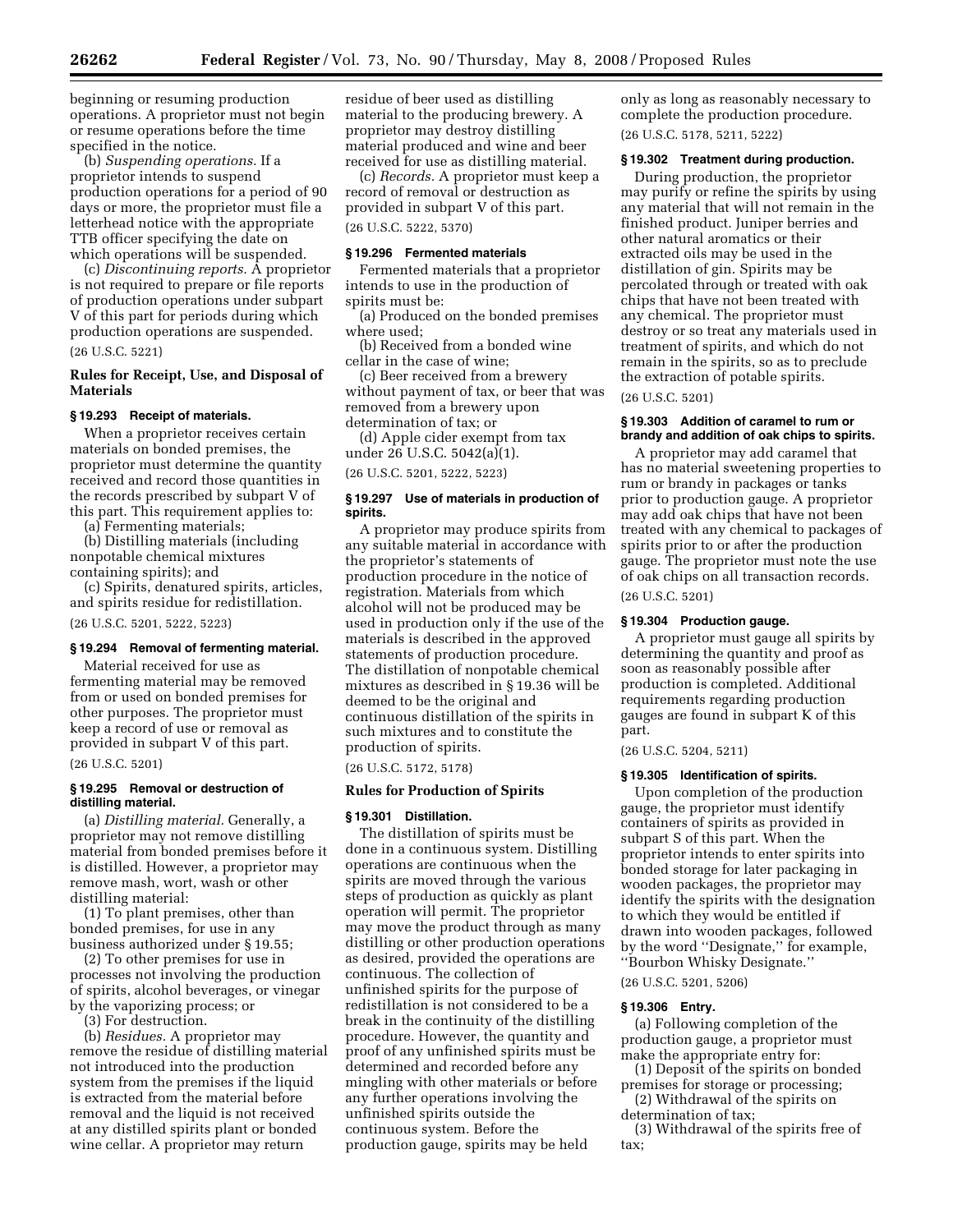(4) Withdrawal of the spirits without payment of tax; or

(5) Transfer of the spirits for redistillation.

(b) A proprietor may use the production gauge as the entry gauge when spirits are:

(1) Deposited for storage or processing at the same distilled spirits plant; or

(2) Entered for redistillation at the same distilled spirits plant.

(c) When spirits are entered for deposit at another distilled spirits plant or are entered for withdrawal or redistillation, the provisions subpart P of this part will apply.

(26 U.S.C. 5211)

## **§ 19.307 Distillates containing extraneous substances.**

(a) *Use in production.* Distillates that contain substantial quantities of fusel oil, aldehydes, or other extraneous substances may be removed from the distilling system before the production gauge and promptly added to fermenting or distilling material at the distillery where produced.

(b) *Use at adjacent bonded wine cellar.* Distillates that contain aldehydes may be removed, without payment of tax, to an adjacent bonded wine cellar for use in fermentation of wine to be used as distilling material at the distilled spirits plant from which the distillates were removed. The removal of distillates to an adjacent bonded wine cellar must be done as provided in § 19.419. The receipt and use of those distillates must conform to the requirements of part 24 of this chapter.

(26 U.S.C. 5201, 5222, 5373)

## **Rules for Chemical By-Products**

#### **§ 19.308 Spirits content of chemicals produced.**

All chemicals and chemical byproducts produced must be substantially free of spirits before being removed from bonded premises. The spirits content of chemicals to be removed from bonded premises must not exceed 10 percent by volume unless the appropriate TTB officer approves higher limits. A proprietor must test chemicals for spirits content and maintain a record of such tests as required by § 19.584.

(26 U.S.C. 5201)

## **§ 19.309 Disposition of chemicals.**

Chemicals that meet the requirements in § 19.308 may be removed from bonded premises by pipeline or in containers marked to show the contents. The proprietor must determine the quantities of chemicals removed from bonded premises and keep records of

removals as required by § 19.586. A TTB officer may take samples of chemicals. (26 U.S.C. 5201, 5222)

## **§ 19.310 Wash water.**

Water used in washing chemicals to remove spirits may be run into a wash tank or a distilling material tank, or may be destroyed or disposed of on the premises.

(26 U.S.C. 5008, 5201)

## **Production Inventories**

#### **§ 19.312 Physical inventories.**

A proprietor must take a physical inventory of the spirits and denatured spirits in tanks and other containers in the production account at the close of each calendar quarter. A proprietor must record the results of the inventory as provided in subpart V of this part and must show separately spirits and denatured spirits received for redistillation. TTB may require additional inventories be taken at any time.

## (26 U.S.C. 5201)

#### **Rules for Redistillation**

## **§ 19.314 General.**

Distillers or processors may redistill spirits, denatured spirits, articles, and spirits residues. Some redistillation requires an approved formula on form TTB F 5100.51, Formula and Process for Domestic and Imported Alcohol Beverages, as specified in §§ 5.26 and 5.27 of this chapter.

(26 U.S.C. 5223)

#### **§ 19.315 Receipts for redistillation.**

(a) A proprietor may receive and redistill spirits or denatured spirits that: (1) Have not been removed from bond;

(2) Have been withdrawn from bond on payment or determination of tax and returned to bond under subpart Q of this part;

(3) Have been withdrawn from bond free of tax or without payment of tax and returned to bond under subpart T of this part; or

(4) Have been abandoned to the United States and sold to the proprietor without the payment of tax.

(b) A proprietor may also receive and redistill:

(1) Recovered denatured spirits and recovered articles returned under § 19.454, and

(2) Articles and spirits residues received under § 19.454.

(26 U.S.C. 5201, 5215, 5223, 5243)

#### **§ 19.316 Redistillation.**

(a) TTB has established standards of identity for the various classes and

types of distilled spirits. Those standards are found in part 5 of this chapter. If a proprietor intends to redistill spirits, the proprietor must ensure that the redistillation process does not cause the distillate to be become ineligible for designation in the class or type of spirits that the proprietor intends to produce. Therefore, spirits must not be redistilled at a proof lower than that allowed for the class and type at which the spirits were originally produced, unless the redistilled spirits are to be:

(1) Used in wine production;

(2) Used in the manufacture of gin or vodka; or

(3) Designated as alcohol.

(b) In order to preserve the class and type of spirits during the redistillation process, different kinds of spirits must be redistilled separately, or with distilling material of the same kind or type as that from which the spirits were originally produced. However, this restriction does not apply when:

(1) Brandy is redistilled into ''spiritsfruit'' or ''neutral spirits-fruit''. In this case the resulting distillate must not be used for producing wine;

(2) Whiskey is redistilled into ''spirits-grain'' or ''neutral spirits-grain'';

(3) Spirits originally distilled from different kinds of material are redistilled into ''spirits-mixed'' or ''neutral spiritsmixed''; or

(4) The spirits are redistilled into alcohol.

(c) All spirits redistilled after the production gauge will be treated the same as if the spirits had been originally produced by the redistiller. Spirits recovered by redistillation of denatured spirits, articles, or spirits residues may not be withdrawn from bonded premises except for industrial use or after denaturation. Otherwise, all provisions of this part and 26 U.S.C. Chapter 51 applicable to the original production of spirits will be applicable to the redistillation of spirits. Nothing in this section affects any provision of this chapter relating to the labeling of distilled spirits.

(26 U.S.C. 5215, 5223)

#### **Subpart M—Storage of Distilled Spirits**

#### **§ 19.321 General.**

This subpart covers storage operations at distilled spirits plants. A proprietor qualified as a warehouseman and authorized to store bulk distilled spirits and wines must conduct storage operations in accordance with the provisions of this subpart. Subpart V of this part sets forth record keeping requirements that apply to storage operations.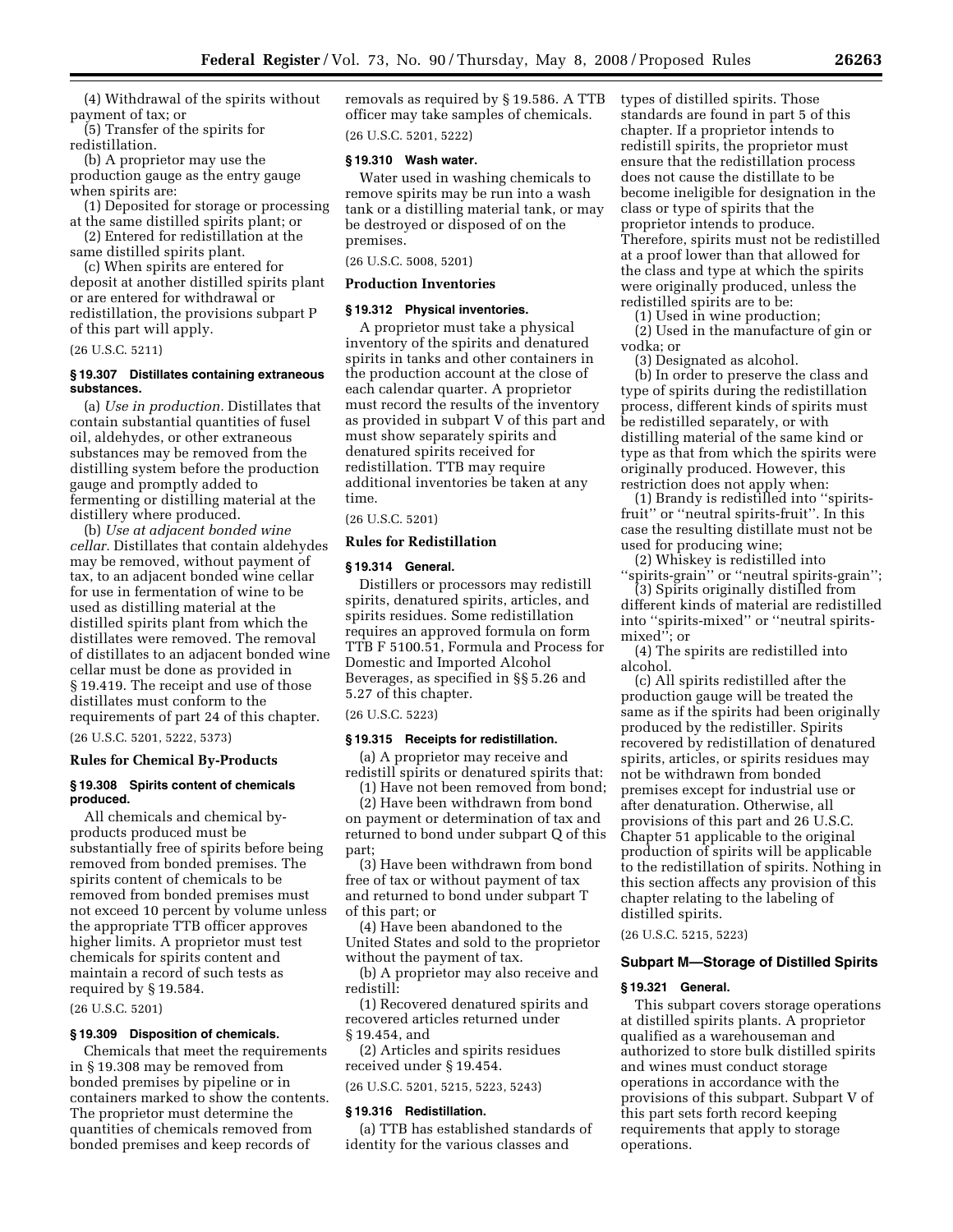## (26 U.S.C. 5201)

## **Receipt and Storage of Spirits and Wines**

#### **§ 19.322 Receipt and storage of bulk spirits and wines.**

(a) *Deposit of spirits into storage account.* A proprietor may receive bulk spirits into the storage account:

(1) From the production facilities of the same plant;

(2) By transfer in bond from another plant;

(3) From customs custody without payment of tax; or

(4) By return to bulk storage.

(b) *Deposit of wine into storage account.* A proprietor may receive bulk wine into the storage account:

(1) By transfer in bond from a bonded wine cellar; or

(2) By transfer in bond from another distilled spirits plant.

(c) *Storage.* A proprietor may store spirits or wines in packages, tanks or portable bulk containers in the storage account on the bonded premises. If stored in portable containers, the containers must be kept so that they can be readily inspected or inventoried by TTB officers.

(26 U.S.C. 5201, 5202, 5211, 5212, 5231, 5232, 5601)

## **Rules for Filling and Changing Packages**

#### **§ 19.324 Filling of packages from tanks.**

A proprietor may fill spirits or wines into packages from storage tanks on bonded premises. The spirits or wines in the tank must be gauged before the filling of packages begins and again when the filling is finished if the tank is not empty. The results of the gauges must be recorded in the records required by § 19.618.

#### (26 U.S.C. 5201)

#### **§ 19.325 Change of packages.**

A proprietor may transfer spirits or wines in storage from one package to another. Each new package must contain spirits from only one package except in the case of spirits of 190 degrees or more proof. Packages of spirits must be marked as provided in subpart S of this part. Each package of wine must bear the same marks as the package from which the wine was transferred.

(26 U.S.C. 5201)

## **Rules for Mingling or Blending Spirits**

## **§ 19.326 Mingling or blending of spirits for further storage.**

A proprietor may mingle or blend spirits in the storage account according to the following rules:

(a) Spirits distilled at 190 degrees or more of proof, whether or not later reduced, may be mingled in storage.

(b) Domestic spirits distilled at less than 190 degrees of proof may be mingled for withdrawal or further storage if the spirits:

(1) Are of the same kind; and

(2) Were produced in the same State. (c) Imported spirits distilled at less

than 190 degrees of proof may be mingled for withdrawal or further storage if the spirits:

(1) Are of the same kind;

(2) Were produced in the same foreign country; and

(3) Were treated, blended, or compounded in the same foreign country and the U.S. import duty was paid at the same rate.

(d) Imported spirits distilled at less than 190 degrees of proof that are recognized as distinctive products under part 5 of this chapter may be mingled for withdrawal or further storage if the spirits:

(1) Are of the same kind;

(2) Were produced by the same proprietor in the same foreign country; and

(3) Were treated, blended, or compounded by the same proprietor in the same foreign country and the U.S. import duty was paid at the same rate.

(e) Fruit brandies distilled from the same kind of fruit at not more than 170 degrees of proof may, for the sole purpose of perfecting such brandies according to commercial standards, be blended with each other, or with any blend of such fruit brandies in storage. Rums may, for the sole purpose of perfecting them according to commercial standards, be blended with each other, or with any blend of rums.

(f) Packaging after mingling or blending must be done under the provisions of § 19.324. The mingled or blended spirits may be returned to the packages from which they were dumped, or as many of the packages as needed.

(26 U.S.C. 5201, 5214)

#### **§ 19.327 Packages dumped for mingling.**

A proprietor must examine each package of spirits to be dumped for mingling. If any package bears evidence of loss due to theft or unauthorized voluntary destruction, the proprietor must notify the appropriate TTB officer before dumping the package. Mingled spirits must be recorded on the tank record required by § 19.592 and § 19.593, as appropriate. (26 U.S.C. 5201)

## **§ 19.328 Determining age of mingled spirits.**

When spirits are mingled, the age of the spirits for the entire lot will be the age of the youngest spirits contained in the lot.

(26 U.S.C. 5201)

#### **§ 19.329 Mingled spirits or wines held in tanks.**

When wines or spirits of less than 190 degrees of proof are mingled in a tank, the proprietor must gauge the spirits or wines in the tank and record the mingling gauge on the tank record prescribed in § 19.592.

(26 U.S.C. 5201)

## **Use of Oak Chips and Caramel**

## **§ 19.331 Use of oak chips in spirits and caramel in brandy and rum.**

A proprietor may add oak chips that have not been treated with any chemical to packages of spirits. The proprietor must note the use of oak chips on all transaction records. A proprietor may add caramel that has no material sweetening properties to rum or brandy stored in packages or tanks.

(26 U.S.C. 5201)

## **Storage Inventories**

#### **§ 19.333 Physical inventories.**

A proprietor must take a physical inventory of all spirits and wines held in the storage account in tanks and other containers (except packages) at the close of each calendar quarter. A proprietor must record the results of the inventory as provided in subpart V of this part. TTB may require additional inventories at any time.

(26 U.S.C. 5201)

## **Subpart N—Processing of Distilled Spirits**

## **§ 19.341 General.**

This subpart covers processing operations at distilled spirits plants. A proprietor authorized to perform processing operations must conduct processing operations in accordance with the provisions of this subpart. Subpart V of this part sets forth record keeping requirements that apply to processing operations. Also, the provisions of subpart O of this part apply if a proprietor denatures spirits or manufactures articles on bonded premises as part of processing operations under this subpart.

(26 U.S.C. 5201)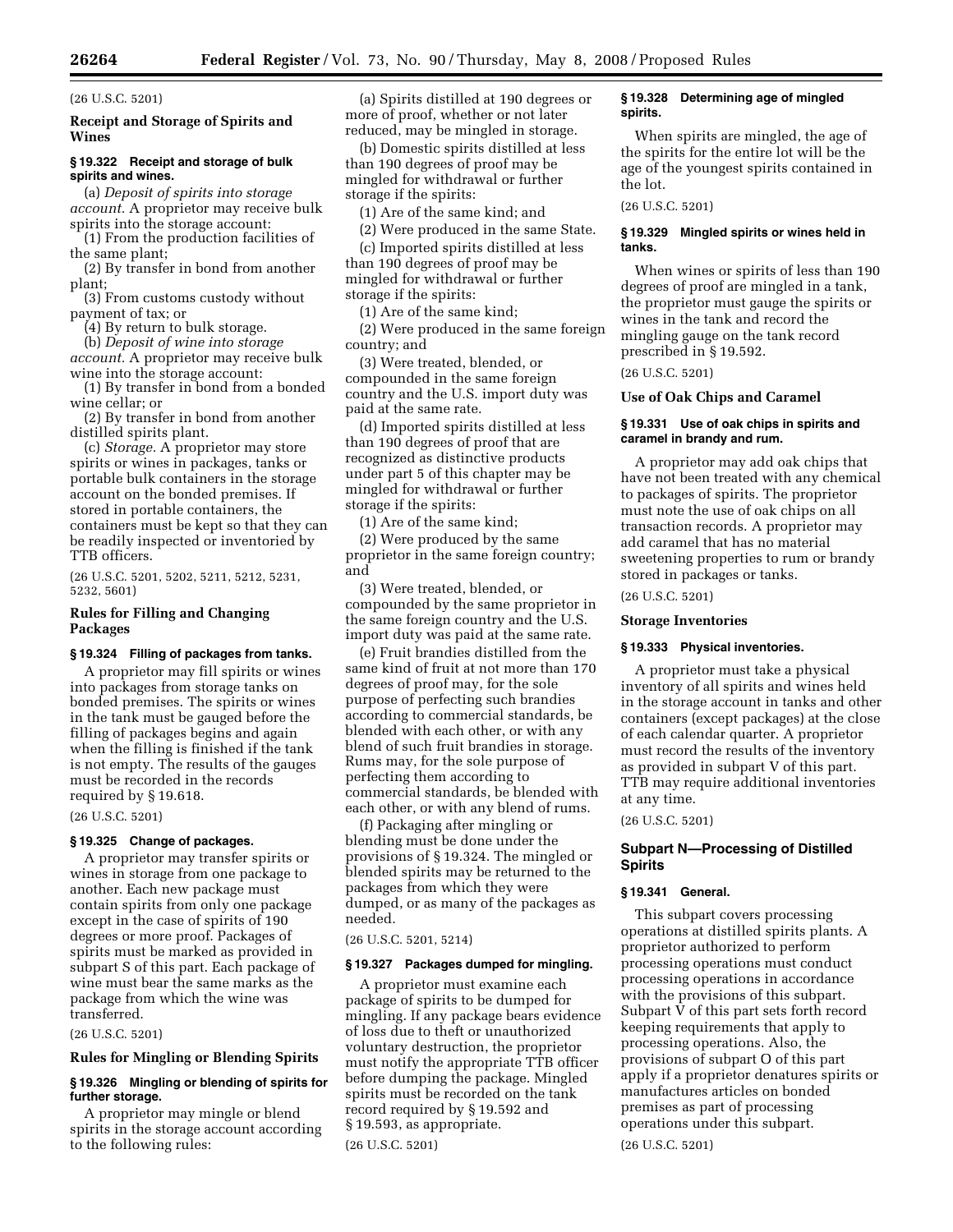## **Rules for Receipt and Use of Spirits, Wines, and Alcoholic Flavoring Materials**

## **§ 19.342 Receipt of spirits, wines, and alcoholic flavoring materials for processing.**

(a) *Receipt of bulk spirits.* A proprietor may receive bulk spirits into the processing account:

(1) From the production or storage account at the same plant;

(2) By transfer in bond from another distilled spirits plant; or

(3) By withdrawal from customs custody under 26 U.S.C. 5232.

(b) *Receipt of wines.* A proprietor may receive wines into the processing account:

(1) From the storage account at the same plant; or

(2) By transfer in bond from a bonded wine cellar or another distilled spirits plant.

(c) *Receipt of spirits returned to bond.*  A proprietor may receive spirits into the processing account that are returned to bond under the provisions of 26 U.S.C. 5215.

(d) *Receipt of alcoholic flavoring materials.* A proprietor may receive alcoholic flavoring materials into the processing account.

(e) *Dumping of spirits, wines, and alcoholic flavoring materials.* As provided in §§ 19.343 and 19.598, the proprietor must prepare a dump/batch record when spirits, wines, and alcoholic flavoring materials are dumped for use in the processing account. Spirits, wines, and alcoholic flavoring materials that are dumped into the processing account are subject to the following rules:

(1) Spirits and wines received in bulk containers or conveyances may be retained in the containers or conveyances in which received until used, but must be recorded as dumped upon receipt;

(2) Spirits and wines received by pipeline must be deposited in tanks and recorded as dumped on receipt; and

(3) Alcoholic flavoring materials may be retained in the containers in which received or may be transferred to another container if the proprietor marks or otherwise indicates thereon, the full identification of the original container, the date of receipt, and the quantity deposited. Alcoholic flavoring materials and nonalcoholic ingredients will be considered dumped when mixed with spirits or wines.

(f) *Gauging.* A proprietor must determine the proof gallon content of spirits, wines, and alcoholic flavoring materials at the time of dumping. Additional information regarding the gauging of spirits, wines, and alcoholic flavoring materials is found in subpart K of this part.

(26 U.S.C. 5201)

#### **§ 19.343 Use of spirits, wines and alcoholic flavoring materials.**

A proprietor must prepare a dump/ batch record in accordance with § 19.598 for spirits, wines, alcoholic flavoring materials, and nonalcoholic ingredients used in the manufacture of a distilled spirits product according to the following rules.

(a) *Dump record.* A proprietor must prepare a dump record when spirits, wines, or alcoholic flavoring materials are dumped for use in the manufacture of a distilled spirits product, and when spirits are dumped for redistillation in the processing account.

(b) *Batch record.* A proprietor must prepare a batch record to report:

(1) The dumping of spirits that are to be used immediately and in their entirety in preparing a batch of a product manufactured under an approved formula;

(2) The use of spirits or wines previously dumped, reported on dump records and retained in tanks or receptacles; or

(3) The use of any combination of ingredients under paragraph (b)(1) or paragraph (b)(2) of this section in preparing a batch of product manufactured under an approved formula.

(26 U.S.C. 5201)

## **§ 19.344 Manufacture of nonbeverage products, intermediate products, or eligible flavors.**

(a) Distilled spirits and wine may be used for the manufacture of flavors or flavoring extracts of a nonbeverage nature as intermediate products to be used exclusively in the manufacture of other distilled spirits products on bonded premises.

(b) Nonbeverage products on which drawback will be claimed, as provided in 26 U.S.C. 5131–5134, may not be manufactured on bonded premises. Premises used for the manufacture of nonbeverage products on which drawback will be claimed must be separated from bonded premises.

(c) For purposes of computing an effective tax rate, flavors manufactured on either the bonded or general premises of a distilled spirits plant are not eligible flavors. See § 19.1 for the definition of the term ''eligible flavor'' and further restrictions that apply to the manufacture of an eligible flavor. (26 U.S.C. 5201)

## **Obscuration Determination**

#### **§ 19.346 Determining obscuration.**

A proprietor may determine, as provided in § 30.32 of this chapter, the proof obscuration of spirits to be bottled on the basis of a representative sample taken from a storage tank before the transfer of the spirits to the processing account or from a tank after the spirits have been dumped for processing, whether or not combined with other alcoholic ingredients. The obscuration will be determined after the sample has been reduced to within one degree of bottling proof. Only water may be added to a lot of spirits to be bottled for which the determination of proof obscuration is made from a sample under this section. The proof obscuration for spirits gauged under this section must be frequently verified by testing samples taken from bottling tanks before bottling.

## (26 U.S.C. 5204)

#### **Filing Formulas With TTB**

#### **§ 19.348 Formula requirements.**

A proprietor must obtain an approved formula on form TTB F 5100.51 as provided in §§ 5.26 and 5.27 of this chapter before a proprietor may:

(a) Blend, mix, purify, refine, compound or treat spirits in any manner which results in a change of character, composition, class or type of the spirits, including redistillation as provided in § 19.314; or

(b) Produce gin or vodka by other than original and continuous distillation.

(26 U.S.C. 5201, 5555)

## **Rules for Bottling, Packaging, and Removal of Products**

## **§ 19.351 Removals from processing.**

(a) *Method of removal.* A proprietor may remove spirits or wines from the processing account in any approved bulk container, by pipeline, or in bulk conveyances in compliance with the provisions of this part. Spirits may be bottled and cased for removal.

(b) *Authorized removals from processing.* A proprietor may remove from processing:

(1) Spirits, upon tax determination or withdrawal under 26 U.S.C. 5214 or 26 U.S.C. 7510;

(2) Spirits, to the production account at the same plant for redistillation;

(3) Bulk spirits, by transfer in bond to production or processing account at another distilled spirits plant for redistillation or further processing;

(4) Spirits or wines, for authorized voluntary destruction; or

(5) Wines, by transfer in bond to a bonded wine cellar or to another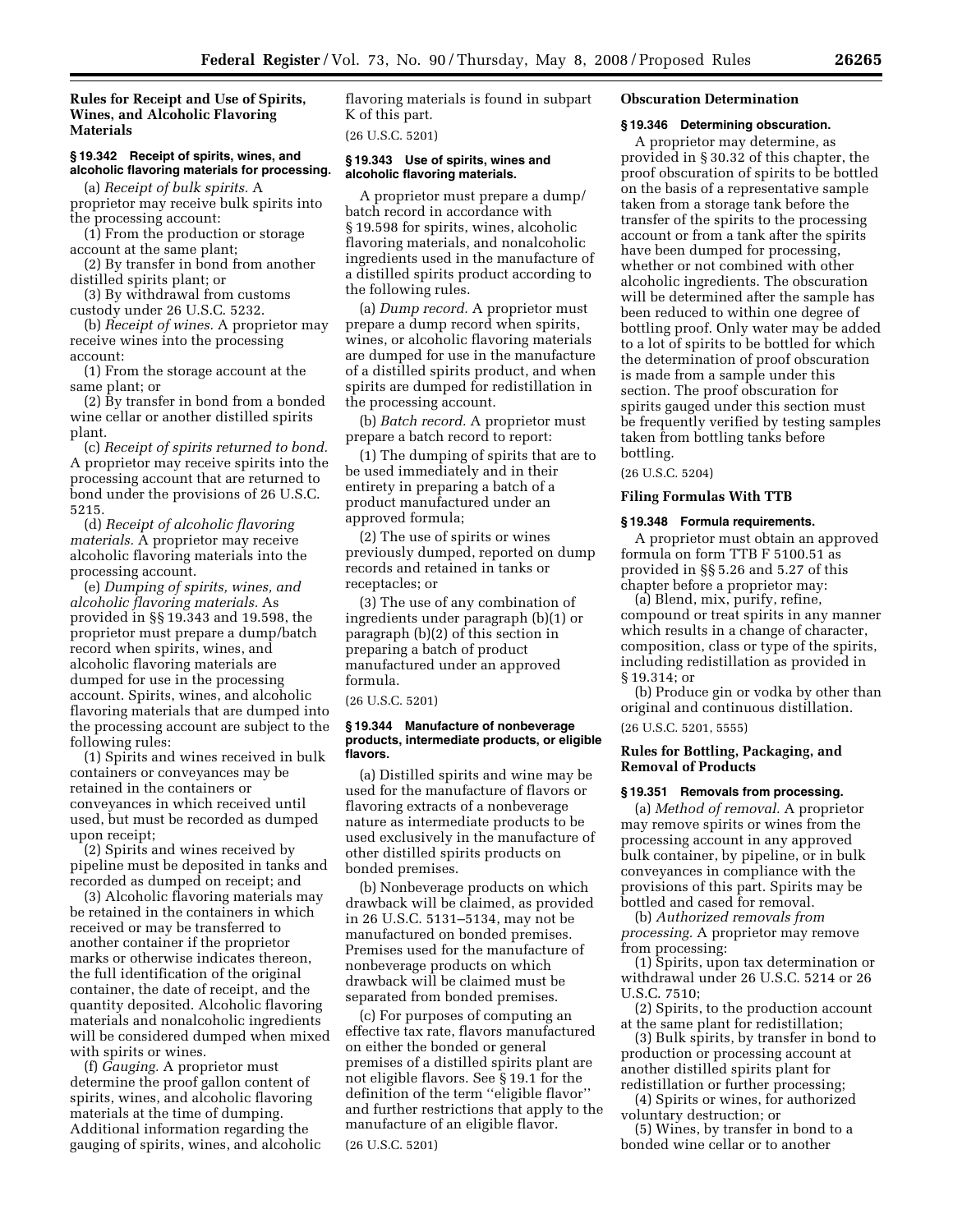distilled spirits plant. However, wine may not be removed from the bonded premises of a distilled spirits plant for consumption or sale as wine.

(c) *Exception.* Except as provided in paragraph (b)(2) and (3) of this section, spirits may not be transferred from the processing account to the storage account.

(26 U.S.C. 5001, 5006, 5008, 5201, 5206, 5212, 5214, 5223, 5362)

## **§ 19.352 Bottling tanks.**

Generally, a proprietor must bottle all spirits from tanks that are listed in the notice of registration and have been certified as accurate. However, if a proprietor files a letterhead application and shows the need to do so, the appropriate TTB officer may authorize bottling from original packages, tank trucks, totes or special containers where it is not practical to use a bottling tank. In addition, a proprietor may bottle liqueurs directly from a tank truck or tote without applying for permission to TTB if the liqueurs are gauged prior to unloading and piped directly to the bottling line.

(26 U.S.C. 5201)

## **§ 19.353 Bottling tank gauge.**

When a distilled spirits product is to be bottled or packaged, the proprietor must gauge the product after any filtering, reduction, or other treatment, and before bottling or packaging begins. The gauge must be made at labeling or package marking proof, and the details of the gauge must be entered on the bottling and packaging record required in § 19.599.

(26 U.S.C. 5201)

## **§ 19.354 Bottling or packaging records.**

A proprietor must prepare a record for each batch of spirits bottled or packaged as provided in § 19.599. A proprietor must keep a separate daily summary record of spirits bottled or packaged as provided in § 19.601.

(26 U.S.C. 5201, 5207)

#### **§ 19.355 Labels describing the spirits.**

Labels affixed to containers must accurately describe the spirits in the tanks from which the containers are filled. The proprietor's records must enable TTB officers to readily determine which label was used on any filled container.

Additional information regarding labeling requirements is found in subpart T of this part and part 5 of this chapter.

(26 U.S.C. 5201)

## **§ 19.356 Alcohol content and fill.**

(a) *General.* At representative intervals during bottling operations, a proprietor must examine and test bottled spirits to determine whether the alcohol content and quantity (fill) of those spirits agree with what is stated on the label or the bottle. A proprietor's test procedures must be adequate to ensure accuracy of labels on the bottled product. Proprietors must record the results of all tests of alcohol content and quantity (fill) in the record required by § 19.600.

(b) *Variations in fill.* Quantity (fill) must be kept as close to 100 percent fill as the equipment and bottles in use will permit. There must be approximately the same number of overfills and underfills for each lot bottled. In no case will the quantity contained in a bottle vary by more than plus or minus two percent from the quantity stated on the label or bottle.

(c) *Variations in alcohol content.*  Variations in alcohol content, subject to a normal drop that may occur during bottling, must not exceed:

(1) 0.25 percent alcohol by volume for products containing solids in excess of 600 mg per 100 ml;

(2) 0.25 percent alcohol by volume for all spirits products bottled in 50 or 100 ml size bottles; or

(3) 0.15 percent alcohol by volume for all other spirits and bottle sizes.

(d) *Example.* Under paragraph (c) of this section, a product with a solids content of less than 600 mg per 100 ml, labeled as containing 40 percent alcohol by volume and bottled in a 750 ml bottle, would be acceptable if the test for alcohol content found that it contained 39.85 percent alcohol by volume.

(26 U.S.C. 5201, 5301)

## **§ 19.357 Completion of bottling.**

When the contents of a bottling tank are not completely bottled at the close of the day, the proprietor must make entries on the bottling and packaging record covering the total quantity bottled that day from the tank. Entries must be made not later than the morning of the following business day unless the proprietor maintains auxiliary or supplemental records as provided in § 19.580.

(26 U.S.C. 5201)

#### **§ 19.358 Cases.**

(a) On completion of bottling, a proprietor must place filled bottles with properly affixed closures in cases. A proprietor may only fill cases with the same kind, size, and proof of spirits. Normally, the cases must be sealed; however, cases may be temporarily

retained on bonded premises without being sealed pending the affixing to bottles of any required labels, State stamps, or seals. Unsealed cases must be marked in accordance with subpart S of this part, and segregated from other cases until sealed. All cases must be sealed and marked as provided in subpart S of this part before removal from the bonded premises.

(b) Filled bottles may remain on the bottling line at the end of the workday if the identical product will be bottled on the next bottling shift and if adequate security measures are in place to prevent theft.

(26 U.S.C. 5201, 5206)

## **§ 19.359 Remnants.**

When at the end of a bottling run less bottles remain than the number necessary to fill a case, the remaining bottles may be placed in a case marked as a remnant case or kept uncased on the bonded premises until spirits of the same kind are again bottled. The remnant bottles may later be used to complete the filling of a case, or may be used for another lawful purpose such as replacing accidental breakage occurring on bonded premises.

(26 U.S.C. 5201, 5206)

## **§ 19.360 Filling packages.**

A proprietor may draw spirits into packages from a tank meeting the requirements of § 19.182 through § 19.184. A proprietor must gauge the packages, report the details of the gauge on a package gauge record as provided in § 19.619, and attach a copy of the package gauge record to each copy of the bottling and packaging record covering the product. The packages must be marked as provided in subpart S of this part.

(26 U.S.C. 5201)

#### **§ 19.361 Removals by bulk conveyances or pipelines.**

(a) When a proprietor removes spirits from the processing account in bulk conveyances or by pipeline, the proprietor must record the removal on the bottling and packaging record.

(b) Transfers and withdrawals of bulk spirits from the processing account must be performed in accordance with the provisions of subpart P of this part.

(c) The consignor of the transfer must forward to the consignee a statement of composition or a copy of any formula under which the spirits were processed for determining the proper use of the spirits, or for the labeling of the finished product.

(d) Bulk conveyances must be marked as provided in subpart S of this part.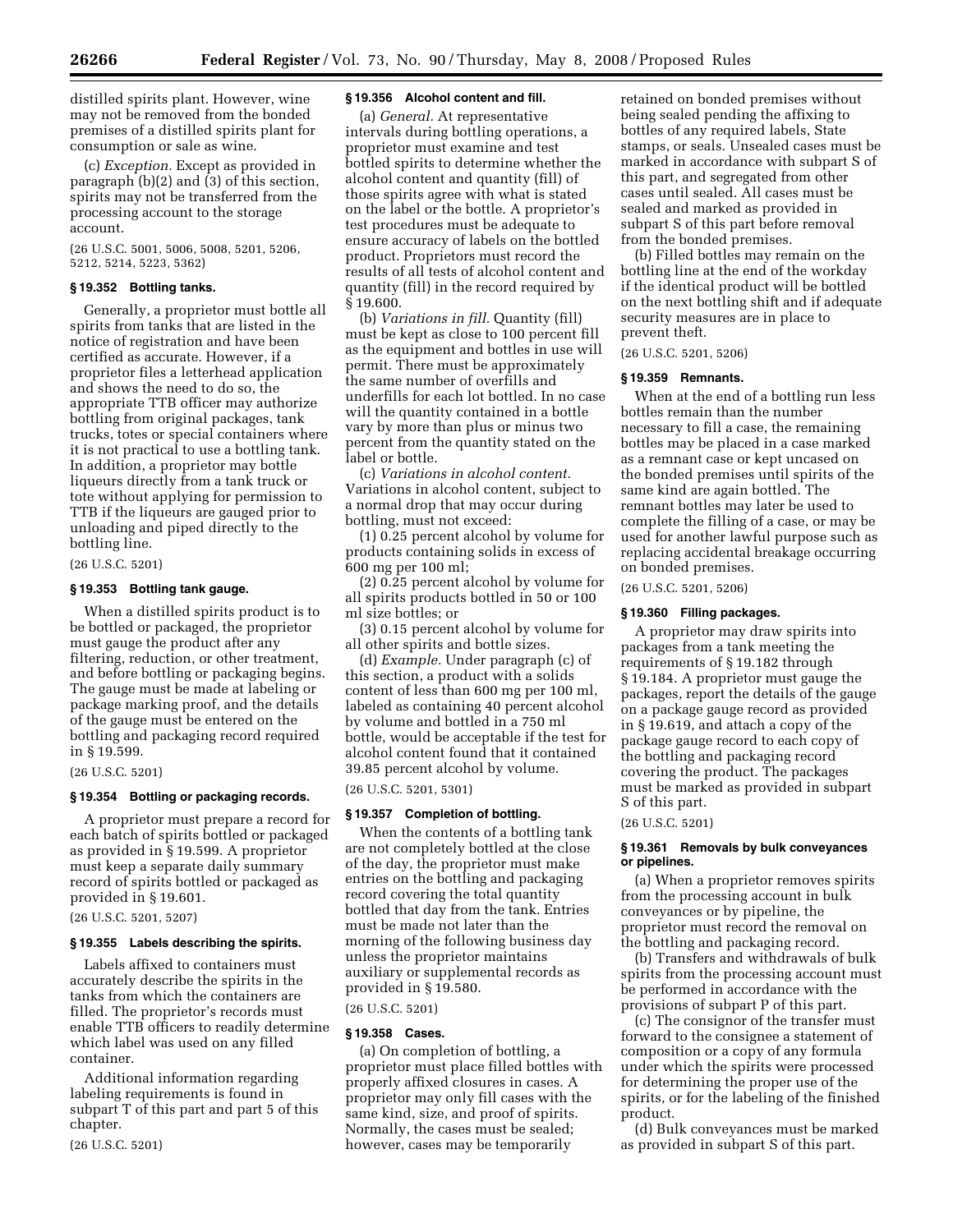## (26 U.S.C. 5201)

## **§ 19.362 Rebottling.**

When spirits are dumped for rebottling, the proprietor must prepare an appropriately modified bottling and packaging record. If the spirits were originally bottled by another proprietor, the rebottling proprietor must obtain a statement from the original bottler consenting to the rebottling.

(26 U.S.C. 5201)

## **§ 19.363 Reclosing and relabeling.**

(a) A proprietor may reclose or relabel distilled spirits before removal from, or after return to, bonded premises. The reclosing or relabeling of spirits returned to bonded premises must be done immediately, and the spirits promptly removed.

(b) If the spirits were originally bottled by another proprietor, the relabeling proprietor must have on file a statement from the original bottler consenting to the relabeling.

(c) When spirits are relabeled, the proprietor must have a certificate of label approval or certificate of exemption from label approval issued under part 5 of this chapter for the labels used on relabeled spirits.

(d) A proprietor must prepare a separate record under § 19.604 for the relabeling or reclosing of spirits.

## (26 U.S.C. 5201, 5215)

## **§ 19.364 Bottled-in-bond spirits.**

If a proprietor labels spirits as bottledin-bond for domestic consumption, the labels must meet the requirements in part 5 of this chapter and the bottles must bear a closure or other device as required by subpart T of this part.

#### (26 U.S.C. 5201)

#### **§ 19.365 Spirits not originally intended for export.**

Spirits produced in the United States and originally intended for domestic use may be exported with benefit of drawback or without payment of tax if the containers are marked as required by part 28 of this chapter. A proprietor may relabel the spirits to show any of the information required by § 19.519. If a proprietor intends to file a claim for drawback on spirits prepared for export under this section, the proprietor must follow the provisions of § 28.195b of this chapter. If a proprietor intends to withdraw spirits without payment of tax for export, the proprietor must follow the procedures in subpart E of part 28 of this chapter.

(26 U.S.C. 5062, 5214)

#### **§ 19.366 Alcohol.**

(a) *Containers.* A proprietor may put alcohol for industrial use in bottles, packages, or other containers, subject to the provisions of subpart S of this part. A proprietor must follow the provisions of subpart T of this part when bottling alcohol for nonindustrial domestic use.

(b) *Closures.* Closures or other devices must be affixed to containers of alcohol as provided in subpart T of this part.

(c) *Bottle labels.* All bottles of alcohol for industrial use must have a label that is securely affixed to the bottle showing the word ''Alcohol'' and the name and plant number of the bottler. The proprietor may place additional information on the label if it is not inconsistent with the required information.

(d) *Case marks.* Each case of bottled alcohol must bear the marks required by subpart S of this part.

(26 U.S.C. 5201, 5206, 5235, 5301)

## **Requirements for Processing Inventories**

## **§ 19.371 Inventories of wines and bulk spirits in processing.**

A proprietor must take a physical inventory of all wines and bulk spirits (except packages) held in the processing account at the close of each calendar quarter. The results of the inventory must be recorded as provided in subpart V of this part. TTB may require additional inventories at any time.

(26 U.S.C. 5201)

## **§ 19.372 Physical inventories of bottled and packaged spirits.**

(a) *Physical inventories.* Generally, a proprietor must take physical inventories of bottled and packaged spirits in the processing account for the return periods ending June 30 and December 31, and at any other time that the appropriate TTB officer requires. Physical inventories may be taken within a period of a few days before or after June 30 or December 31 if:

(1) The period does not include more than one complete weekend; and

(2) Necessary adjustments are made to the inventory record to reflect the actual quantities on hand June 30 or December 31.

(b) *Alternate dates.* On approval of an application filed with the appropriate TTB officer, required physical inventories may be taken on dates other than June 30 and December 31 if the dates established for taking such inventories:

(1) Coincide with the end of a return period, and

(2) Are approximately six months apart.

(c) *Waiver of physical inventory.* A proprietor may file an application to take only one physical inventory per year. The appropriate TTB officer may approve the application if he finds that only one physical inventory per year will be sufficient to protect the revenue. However, the requirement for the waived inventory may be reimposed if it becomes necessary for protection of the revenue.

(d) *Notification of physical inventory.*  A proprietor must notify the appropriate TTB officer at least 5 business days in advance of the date and time of a physical inventory of bottled or packaged spirits. TTB officers may be assigned to verify or supervise physical inventories taken under the provisions of this section.

(26 U.S.C. 5201)

## **Subpart O—Denaturing Operations and Manufacture of Articles**

#### **§ 19.381 General.**

This subpart covers the denaturation of spirits and the manufacture of articles by proprietors of distilled spirits plants. Denatured spirits are distilled spirits that have been rendered unsuitable for beverage use by the addition of specific amounts of approved denaturing materials. For purposes of this subpart, articles are products that contain denatured spirits and that are made in accordance with this subpart or part 20 of this chapter. Proprietors who are qualified under this part as processors may make denatured spirits and articles in accordance with the provisions of this subpart. Additional requirements regarding the distribution, use, and standards for denatured spirits are set forth in parts 20 and 21 of this chapter.

(26 U.S.C. 5178, 5241)

## **§ 19.382 Formulas.**

(a) *Approved formulas.* A proprietor must denature spirits according to an approved formula listed in 27 CFR part 21.

(b) *Alternate formulas and denaturants.* If a proprietor wishes to denature spirits by using an alternative formula or a different denaturant, the proprietor must apply to TTB for authorization. A proprietor must receive written approval from the appropriate TTB officer before denaturing spirits using an alternative formula or a different denaturant. See also §§ 21.5 and 21.91 of this chapter for additional requirements that apply in these circumstances.

(26 U.S.C. 5241)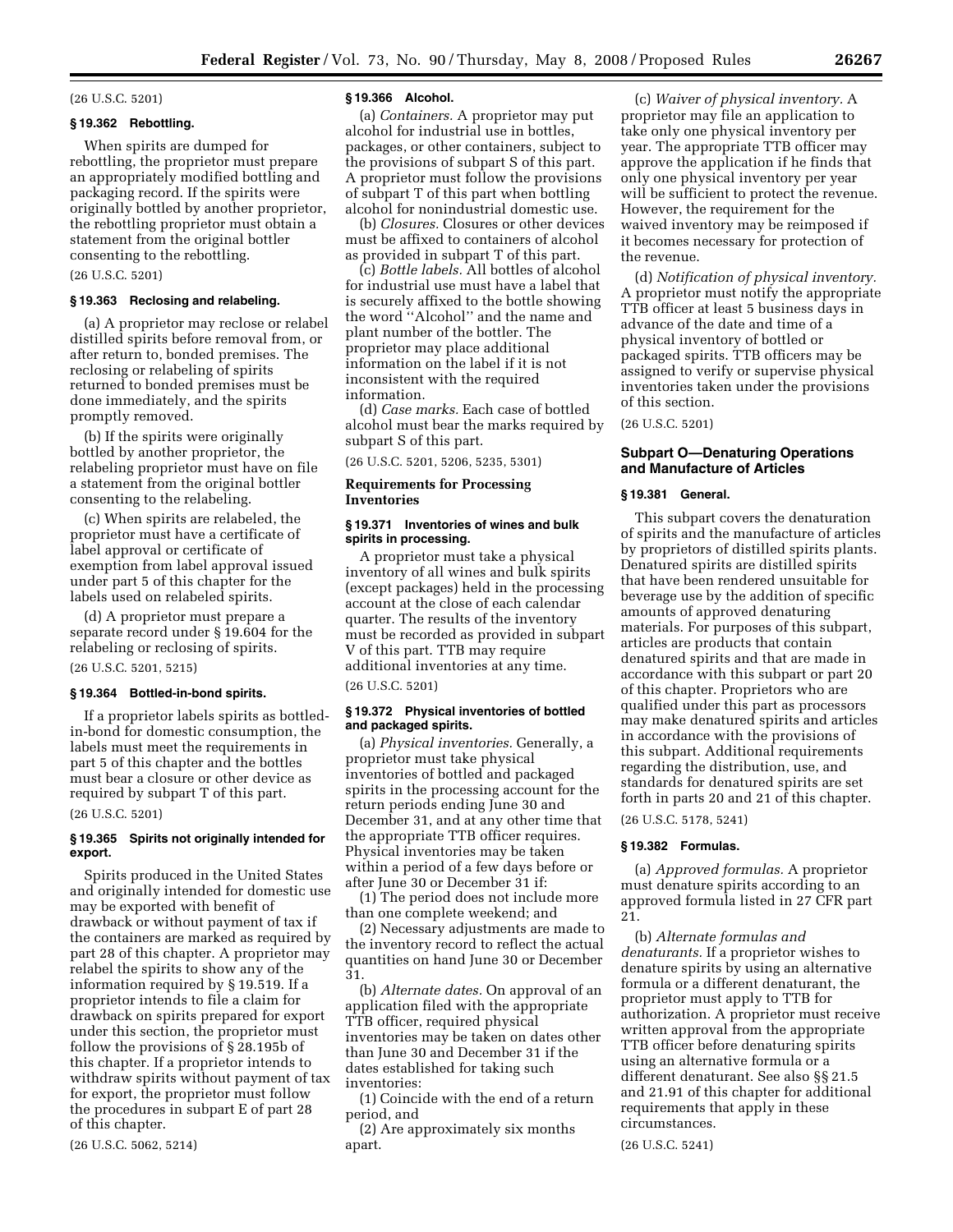## **Rules for Denaturing Spirits and Testing Denaturants**

#### **§ 19.383 Gauge for denaturation.**

(a) *General.* A proprietor must gauge spirits before denaturation and after denaturation and must record each gauge in the record of denaturation required by § 19.606(b). However, a proprietor is not required to gauge either spirits that are dumped from previously gauged containers or spirits that are transferred directly to mixing tanks from gauge tanks where they were gauged. Measurements of spirits and denaturants may be made by volume, weight, accurate mass flow meter, or by any other device that has been approved by the appropriate TTB officer.

(b) *Denaturation and article manufacture in a single process.* When a proprietor both denatures spirits and manufactures articles in a single, unified process, the proprietor may, in place of the procedure specified in paragraph (a) of this section, gauge the spirits before and after denaturation in the following manner:

(1) Gauge the spirits to be denatured by volume, weight, accurate mass flow meter, or other device or method approved by the appropriate TTB officer;

(2) Gauge the denaturants to be used by volume, weight, accurate mass flow meter, or other device approved by the appropriate TTB officer; and

(3) Compute the number of wine gallons of denatured spirits produced, and enter this figure in the record required by § 19.606(b). In calculating the amount of denatured spirits produced, the proprietor must not include in the calculation the amount of additional chemicals or denaturants used for article manufacture.

(26 U.S.C. 5204, 5241)

## **§ 19.384 Adding denaturants to spirits.**

(a) When making denatured spirits, a proprietor must mix the denaturants and spirits only in packages, tanks or bulk conveyances and only on bonded premises. A proprietor must thoroughly mix the denaturants with the spirits to ensure that all of the spirits are effectively denatured.

(b) If a proprietor wishes to use another method of mixing denaturants and spirits not prescribed in this subpart, the proprietor must submit to the appropriate TTB officer a written application for approval of the alternative method in accordance with § 19.27. TTB may require that the proprietor submit additional information, including a flow diagram or other graphic representation of the

alternative method, in support of the application.

(26 U.S.C. 5242)

#### **§ 19.385 Making alcohol or water solutions of denaturants.**

If a proprietor uses a denaturant that is difficult to dissolve in spirits at normal working temperatures, that is highly volatile, or that becomes solid at normal working temperature, the proprietor may liquefy or dissolve the denaturant in a small amount of spirits or water prior to its use in the production of denatured spirits. However, the proof of the denatured spirits produced must not fall below the proof required by the approved formula. In addition, if alcohol is used as a solvent, the proprietor must include this additional alcohol in calculating the total quantity of spirits denatured in the batch.

(26 U.S.C. 5242)

## **§ 19.386 Adjusting pH of denatured spirits.**

A proprietor may add trace amounts of acidic or caustic chemical compounds to adjust or neutralize the pH of denatured spirits. However, a proprietor may not adjust the pH with any substance that will counteract or reduce the effect of the denaturants. A proprietor who adjusts the pH of denatured spirits must keep a record of the adjustment with reference to the formula number of the treated denatured spirits. The record must include the kinds and quantities of chemical compounds used for each batch of denatured spirits treated.

## (26 U.S.C. 5241, 5242)

## **§ 19.387 Ensuring the quality of denaturants.**

(a) *Testing.* Proprietors must ensure that the materials they receive for use in denaturing conform to the specifications prescribed in part 21 of this chapter. In addition, the appropriate TTB officer may require that a proprietor test the quality of denaturants at any time.

(b) *Sampling denaturants.* Proprietors must use good commercial practice when taking samples of denaturants for quality assurance testing. Samples of denaturants must be representative of the lot being sampled.

(c) *Third party testing.* A proprietor may employ an outside laboratory or other appropriate third party to test samples of denaturants. In the case of a third party test, the proprietor must obtain a copy of the analysis or statement of findings signed by the chemist who performed the test. On request, the proprietor must provide to the appropriate TTB officer samples of

denaturants for quality control testing in a Government laboratory.

(d) *Substandard denaturants.* If TTB or a proprietor finds that a material does not conform to the specifications for a denaturant prescribed in part 21 of this chapter, the proprietor must immediately terminate use of the substandard material as a denaturant. However, the proprietor may continue to use the material as a denaturant after treating or reprocessing the substandard material to correct the deficiency and bring the material into conformity with the applicable specifications.

#### (26 U.S.C. 5242)

## **Rules for Storing Denatured Spirits and Filling Containers**

#### **§ 19.388 Storing denatured spirits.**

(a) *Bonded storage.* A proprietor must store on bonded premises all denatured spirits produced, received in bond, or received by return to bond.

(b) *Storage methods.* A proprietor may store denatured spirits on bonded premises in any appropriate tank, package or container authorized for filling with denatured spirits. The proprietor must store containers of denatured spirits in a manner that allows for easy inspection and inventory of the denatured spirits by TTB officers. A proprietor must store portable containers of denatured spirits within a building or structure that protects the spirits from unauthorized access. A proprietor may apply to the appropriate TTB officer for authorization to store containers of denatured spirits in an alternative manner in accordance with § 19.27.

(c) *Tank Records.* A proprietor must maintain a record for tanks in which denatured spirits are stored in accordance with § 19.606.

## (26 U.S.C. 5201)

## **§ 19.389 Filling containers from tanks.**

(a) *Filling portable containers.* A proprietor may fill portable containers with denatured spirits from tanks on the bonded premises.

(b) *Accounting for denatured spirits in filling operations.* In performing filling operations under paragraph (a) of this section, a proprietor must:

(1) Gauge the denatured spirits remaining in the tanks at the end of each filling operation;

(2) Maintain a record of each gauge and document the quantity of denatured spirits drawn from the tank during each filling operation; and

(3) Make a record of any spirits lost during the filling operation.

(c) *Gauging requirements.* The provisions of § 19.289 (a) and (c) apply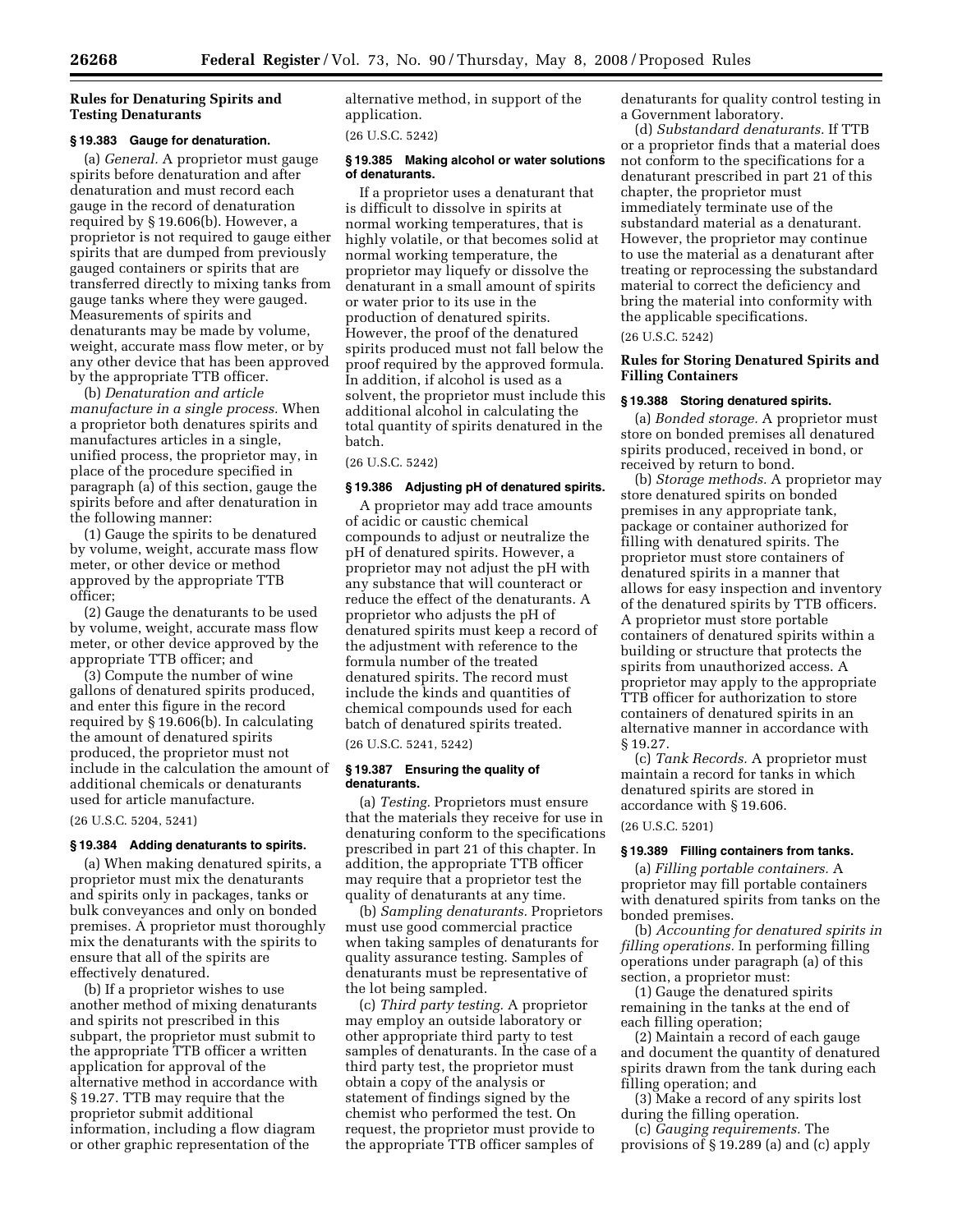to the filling and gauging of portable containers. In addition, a proprietor may withdraw denatured spirits from the bonded premises in portable containers based on the filling gauge.

(26 U.S.C. 5201)

#### **§ 19.390 Container marking requirements.**

A proprietor must mark packages and portable containers containing denatured spirits in accordance with the requirements of subpart S of this part. (26 U.S.C. 5206)

## **Rules for Mixing and Converting Denatured Spirits**

#### **§ 19.391 Mixing denatured spirits.**

(a) *Spirits of the same formula.* If a proprietor has two or more different batches of denatured spirits produced under the same formula, the proprietor may mix them on bonded premises.

(b) *Spirits of different formulas.* A proprietor may mix denatured spirits produced under different formulas on bonded premises for immediate redistillation at the same plant or at another plant subject to the provisions of §§ 19.314, 19.315, and 19.316.

(26 U.S.C. 5241, 5242)

## **§ 19.392 Converting denatured alcohol to a different formula.**

(a) *General.* A proprietor may convert specially denatured alcohol (SDA) from one formula of SDA to another formula of SDA if the resultant mixture contains only alcohol and the denaturants listed for an approved SDA formula and in the correct concentrations, as set forth in part 21 of this chapter. Such converted SDA may be used only as authorized in part 21 of this chapter.

(b) *Converting SDA to SDA Formula No. 1*—(1) *All SDA other than SDA Formulas No. 3–A and No. 30.* A proprietor may convert any SDA, other than SDA produced under Formulas No. 3–A and No. 30, into SDA Formula No. 1 by adding methyl alcohol and any one of the other alternative denaturants listed in § 21.32 of this chapter in accordance with the formulation prescribed in that section.

(2) *SDA Formulas No. 3–A and No. 30.* SDA Formulas No. 3–A and No. 30 specify more methyl alcohol than is specified for SDA Formula No. 1. Therefore, in order to convert SDA produced under Formulas No. 3–A or No. 30 into SDA under Formula No. 1, a proprietor must first add a sufficient amount of ethyl alcohol to the SDA in question to bring the methyl alcohol content to the proportion prescribed for SDA Formula No. 1. After adjusting the proportion of methyl alcohol, the proprietor must add the specified

amount of any one of the other alternative denaturants listed in § 21.32 of this chapter.

(c) *Converting SDA to SDA Formula No. 29.* A proprietor may convert any SDA into SDA Formula No. 29 by adding the amount of acetaldehyde or ethyl acetate specified in § 21.56 of this chapter. However, due to the presence of other denaturants from the original formula, SDA under Formula No. 29 that has been converted from another SDA formula may be used only as authorized in § 21.56(b) but not in the manufacture of vinegar, drugs or medicinal chemicals, and the conditions governing use provided in § 21.56(c) will apply.

(d) *Other conversions of SDA.* If a proprietor wishes to make an SDA formula conversion other than one authorized in paragraph (a), (b), or (c) of this section, the proprietor must obtain approval from the appropriate TTB officer prior to the conversion.

(e) *Conversions to completely denatured alcohol.* A proprietor may convert any SDA from a formula that does not contain methyl alcohol or wood alcohol to any one of the completely denatured alcohol (CDA) formulas prescribed in subpart C of part 21 of this chapter, by adding the denaturants specified for CDA.

(26 U.S.C. 5242)

## **Rules for Restoration and Redenaturation, Inventories, and Manufacture of Articles; Records Required**

#### **§ 19.393 Restoration and redenaturation of recovered denatured spirits and recovered articles.**

(a) *Recovered denatured spirits and articles.* A proprietor may receive recovered denatured spirits and recovered articles on bonded premises for restoration (including redistillation, if necessary), or redenaturation, or both, as provided in subpart Q of this part. However, the proprietor may not withdraw the spirits from bonded premises except for industrial use or after redenaturation.

(b) *Spirits or articles retaining some denaturants.* If recovered denatured spirits or recovered articles are to be redenatured and do not require the full amount of denaturants for redenaturation, the proprietor must make an entry to that effect in the record of denaturation required by § 19.606(b). (26 U.S.C. 5242)

## **§ 19.394 Inventory of denatured spirits.**

A proprietor must take a physical inventory of all denatured spirits in the processing account at the close of each

calendar quarter. The proprietor must record the results of that inventory as provided in subpart V of this part. TTB may require additional inventories at any time.

(26 U.S.C. 5201)

#### **§ 19.395 Manufacture of articles.**

A proprietor must manufacture, label, mark and dispose of articles in accordance with part 20 of this chapter. (26 U.S.C. 5273)

#### **§ 19.396 Required records.**

(a) *Records of denaturing operations.*  A proprietor who denatures spirits must maintain daily records of denaturing operations in accordance with § 19.606.

(b) *Records of manufacture of articles.*  A proprietor who manufactures articles must maintain daily records in accordance with § 19.607.

(26 U.S.C. 5178, 5241)

## **Subpart P—Transfers, Receipts, and Withdrawals**

#### **§ 19.401 Authorized transactions.**

(a) *General.* A proprietor of a distilled spirits plant may transfer spirits and wines in bond to other distilled spirits plants, receive spirits and wines in bond from other distilled spirits plants, receive spirits from customs custody, and withdraw spirits from the distilled spirits plant without payment of tax or free of tax under certain conditions. This subpart sets forth the rules that a proprietor must follow when so transferring, receiving, or withdrawing spirits and wines and also includes related rules for taking samples and securing conveyances.

(b) *Other transfers and withdrawals.*  For withdrawals of spirits from bonded premises on determination or payment of tax, see subpart I of this part. For rules regarding withdrawals for exportation and transfers to foreign trade zones or to customs bonded warehouses, see part 28 of this chapter.

(26 U.S.C. 5181, 5212, 5213, 5214, 5232, 5362, 5373)

## **Transfers Between Bonded Premises**

#### **§ 19.402 Authorized transfers in bond.**

The IRC allows a proprietor to transfer and receive spirits, wines, and industrial alcohol as provided in paragraphs (a) through (c) of this section.

(a) *Spirits.* Bulk spirits or denatured spirits may be transferred in bond between the bonded premises of plants qualified under 26 U.S.C. 5171 or 26 U.S.C. 5181 in accordance with §§ 19.403 and 19.733. However, spirits or denatured spirits produced from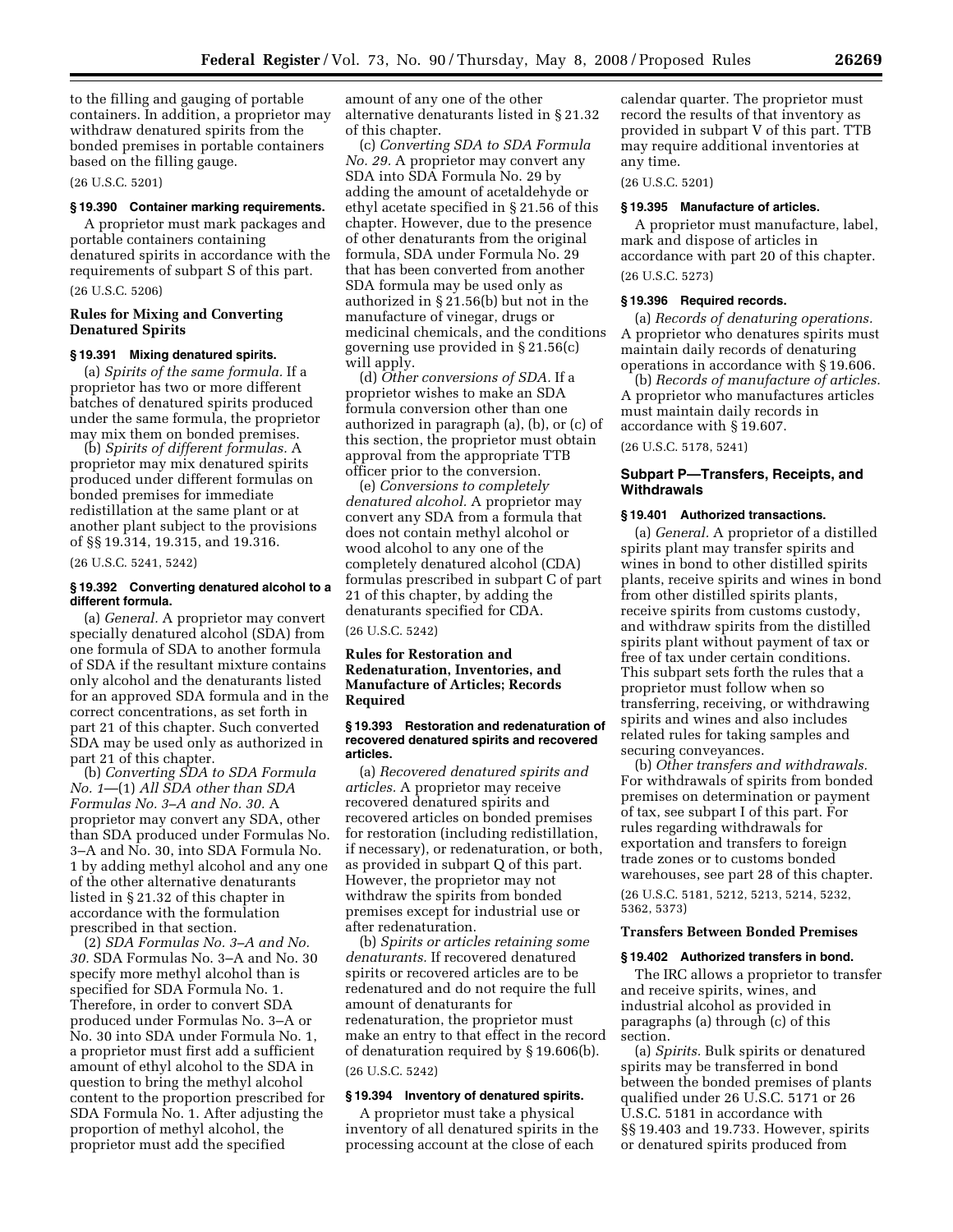petroleum, natural gas, or coal may not be transferred to alcohol fuel plants.

(b) *Wine.* Wines may be transferred: (1) From a bonded wine cellar to the bonded premises of a distilled spirits plant;

(2) From the bonded premises of a distilled spirits plant to a bonded wine cellar; and

(3) Between the bonded premises of distilled spirits plants.

(c) *Alcohol for industrial purposes.*  Alcohol bottled for industrial purposes in accordance with § 19.366 and subpart S of this part, may be transferred between the bonded premises of distilled spirits plants in the same manner as provided in § 19.403 through § 19.407 for bulk distilled spirits.

(26 U.S.C. 5181, 5212, 5362)

## **§ 19.403 Application to receive spirits in bond.**

(a) When the proprietor of a distilled spirits plant qualified under 26 U.S.C. 5171 or of an alcohol fuel plant qualified under 26 U.S.C. 5181 wishes to have spirits or denatured spirits transferred in bond to his plant from another distilled spirits plant, the proprietor must complete an application on TTB F 5100.16, Application for Transfer of Spirits and/or Denatured Spirits in Bond, in triplicate, and forward it to the appropriate TTB officer for approval. A proprietor is not required to submit an application on TTB F 5100.16 for transfers from customs custody under 26 U.S.C. 5232.

(b) TTB will not approve the application submitted under paragraph (a) of this section unless the proprietor's operations bond or unit bond either is in the maximum penal sum amount or is sufficient to cover the tax on the spirits or denatured spirits to be transferred in addition to all other liabilities chargeable against the bond. If TTB approves the application, TTB will return two signed copies of the approved application to the proprietor.

(c) Upon receipt of an approved application from TTB, the proprietor must retain one of the signed copies for his files and forward the other signed copy to the consignor that will ship the spirits or denatured spirits.

(26 U.S.C. 5005, 5112)

## **§ 19.404 Termination of application.**

A proprietor may at any time terminate an approved application on TTB F 5100.16 by retrieving the consignor's copy and returning it together with his own approved copy to the appropriate TTB officer for cancellation.

(26 U.S.C. 5005)

## **§ 19.405 Consignor for in-bond shipments.**

(a) *General.* A proprietor who ships spirits, denatured spirits, or wines by transfer in bond, is the ''consignor'' of the shipment for purposes of this part. The following rules apply to these transfers:

(1) A consignor who is a proprietor of a distilled spirits plant must prepare a transfer record in accordance with § 19.620 to cover the transfer in bond of—

(i) Spirits or denatured spirits to another distilled spirits plant pursuant to an approved application on TTB F 5100.16, Application for Transfer of Spirits and/or Denatured Spirits in Bond;

(ii) Wine to the bonded premises of a distilled spirits plant or a bonded wine cellar; or

(iii) Spirits or denatured spirits to an alcohol fuel plant pursuant to an approved application on TTB F 5100.16, Application for Transfer of Spirits and/ or Denatured Spirits in Bond; and

(2) A consignor who is a proprietor of an alcohol fuel plant must prepare a transfer record in accordance with § 19.620 to cover the transfer in bond of spirits to the bonded premises of a distilled spirits plant pursuant to an approved application on TTB F 5100.16.

(b) *Disposition of the transfer record.*  On completion of lading or transfer by pipeline, the consignor must retain one copy of the transfer record and one copy of any accompanying document and must forward the original transfer record and any accompanying document to the consignee. If the shipment is made by truck, the original transfer record and accompanying documents must accompany the shipment.

(c) *Multiple shipments.* As a general rule, a consignor must prepare a transfer record for each conveyance. However, a consignor may prepare a single transfer record that covers all packages of spirits shipped by truck on the same day to the same plant. In such a case, the consignor must prepare a shipment and delivery order for each shipment showing the number of packages, their serial numbers or other package identification, the name of the producer, warehouseman, or processor, and the serial numbers of any seals or other security devices applied to the truck. The shipping and delivery order must be properly authenticated by the consignor and must constitute a complete record of the spirits transferred in each truck each day. The consignor must retain a copy of each shipping and delivery order. After lading the last truck for the day, the consignor must retain one copy of the

single transfer record and one copy of any accompanying document and forward the original single transfer record and accompanying document to the consignee.

(d) *Packages.* When a consignor transfers spirits in packages, the consignor must weigh each package except in the following circumstances:

(1) When transferring the spirits in a secured conveyance;

(2) When the consignor has securely sealed the individual packages; or

(3) When the appropriate TTB officer waives this requirement upon a finding that there will be no jeopardy to the revenue.

(e) *Temporary serial numbers.* When packages are weighed at the time of shipment, the consignor must assign temporary serial numbers to the packages and show for each package its gross shipment weight on a package gauge record prepared in accordance with § 19.619. A copy of the package gauge record must accompany each original or copy of the transfer record.

(f) *Bulk conveyances and pipelines.*  When a consignor transfers spirits, denatured spirits, or wines in bulk conveyances or by pipelines, the consignor must gauge the spirits, denatured spirits, or wines and record the quantity determined on the transfer record required under § 19.620 or § 24.309 of this chapter. The consignor must secure bulk conveyances of spirits or denatured spirits pursuant to § 19.441 of this part.

(26 U.S.C. 5212, 5362)

#### **§ 19.406 Reconsignment of in-bond shipments.**

A consignor may reconsign an inbond shipment of spirits, denatured spirits, or wines prior to, or upon, arrival of the shipment at the premises of the consignee for any good faith reason. The consignor may reconsign the shipment to himself or to another consignee who is qualified to receive the shipment and has an adequate bond. In either case, an Application for Transfer of Spirits and/or Denatured Spirits in Bond on TTB F 5100.16 must have been previously approved for the new consignee, except that an approved form TTB F 5100.16 is not required for the transfer of wine. The bond of the new consignee will cover the shipment while in transit after reconsignment. When a consignor reconsigns a shipment, the consignor must prepare a new transfer record prominently marked with the word ''Reconsignment''. The consignor must also notify the original consignee that the transfer has been cancelled.

(26 U.S.C. 5212, 5362)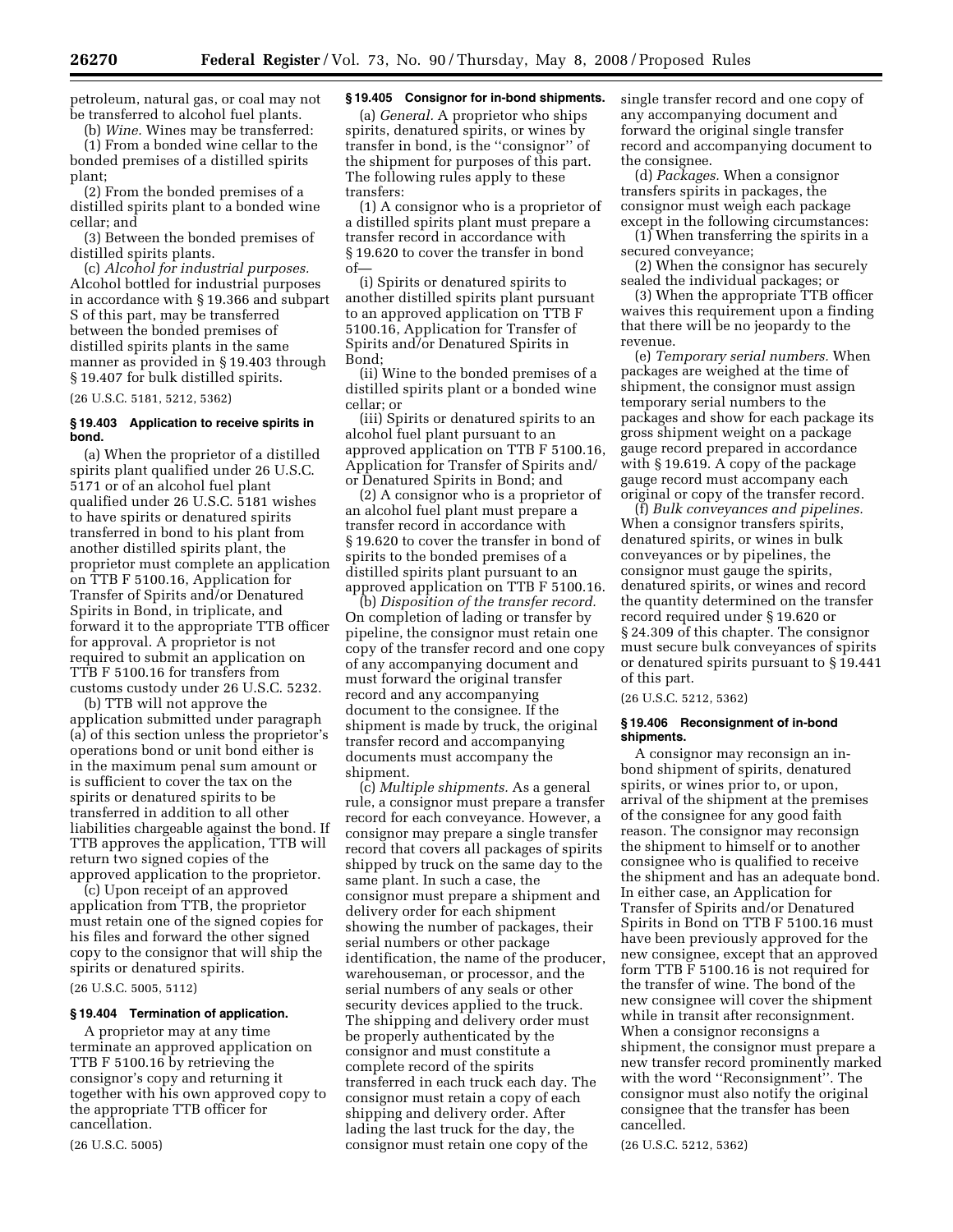#### **§ 19.407 Consignee premises.**

(a) *General.* A proprietor who receives spirits, denatured spirits, or wines by transfer in bond is the ''consignee'' of the shipment for purposes of this part. Upon arrival of an in-bond shipment at the consignee's premises or at the destination point specified in the carrier's transportation documents, the consignee must:

(1) Examine each conveyance to determine whether the securing devices, if any, are intact upon arrival. If the securing devices are not intact, the consignee must immediately notify the appropriate TTB officer before removal of any spirits from the conveyance;

(2) Determine, record, and report any losses as required by subpart R of this part;

(3) Acknowledge receipt of the shipment on the transfer record as required by § 19.621 or § 24.309 of this chapter and retain the original of the transfer record and any accompanying documents for his files. Retained copies of transfer records will become deposit records for purposes of this part; and

(4) Identify separately any spirits that were produced at an alcohol fuel plant. Those spirits may not be withdrawn, used, sold or otherwise disposed of for other than fuel use.

(b) *Packages.* When a consignee receives spirits in packages, the consignee must weigh each package. The consignee must record the receiving weight of each package on the accompanying package gauge record or on a list according to temporary package serial numbers prepared by the consignor. A copy of the package gauge record or list must remain with the original transfer record. However, the consignee is not required to weigh each package when:

(1) The transfer is made in a secured conveyance and the securing devices are intact on arrival;

(2) The individual packages were sealed by the consignor and are intact on arrival; or

(3) The requirement for weighing the packages at the consignor premises has been waived under § 19.405(d)(3).

(c) *Bulk conveyances and pipelines.*  When a consignee receives spirits, denatured spirits, or wines by bulk conveyance or by pipeline, the consignee must:

(1) Make a gauge and record the results on the transfer record in accordance with § 19.621 or § 24.309 of this chapter. However, the appropriate TTB officer may waive the gauging requirement for receipts by pipeline upon a finding that there will be no jeopardy to the revenue; and

(2) Ensure that each conveyance is empty and has been thoroughly drained. (26 U.S.C. 5204, 5213, 5362)

## **Receipt of Spirits from Customs Custody**

#### **§ 19.409 General.**

A proprietor may withdraw from customs custody spirits imported or brought into the United States in bulk containers for transfer of those spirits without payment of tax to the bonded premises of the proprietor's distilled spirits plant. The proprietor may receive these spirits either in bulk containers or by pipeline. Spirits received on bonded premises under this section may be:

(a) Withdrawn for any purpose authorized by chapter 51 of the IRC in the same manner as domestic spirits; or

(b) Redistilled or denatured only at 185 degrees or more of proof. For the requirements regarding transfers of bulk spirits from customs custody to the bonded premises of a distilled spirits plant, see subpart L of part 27 of this chapter.

## (26 U.S.C. 5232)

## **§ 19.410 Age and fill date.**

For purposes of this part, the age and fill date for spirits imported or brought into the United States will be:

(a) The claimed age, as shown on the documentation required under part 5 of this chapter; and

(b) The date that packages of spirits are released from customs custody or are filled on the bonded premises of a distilled spirits plant.

#### (26 U.S.C. 5201)

## **§ 19.411 Recording gauge.**

(a) *Receipts into storage.* When a proprietor receives into the storage account packages of spirits from customs custody, the proprietor must use the last official gauge to compute and record the average content of the packages received in the storage records required under § 19.590. That gauge also will constitute the basis for entries on the package summary records required under § 19.591. If the last official gauge indicates a substantial variation in the contents of the packages, the proprietor must group the packages into lots according to their approximate contents and assign a separate lot identification to each group of packages, based on the date the packages were received on bonded premises.

(b) *Receipts into processing.* When a proprietor receives into the processing account packages of spirits from customs custody, the proprietor must determine the proof gallons of spirits received in each package. The

determination may be made by using the last official gauge.

(26 U.S.C. 5232)

## **Marking Requirements for Imported Spirits**

#### **§ 19.414 Marks on containers of imported spirits.**

(a) *General.* Except as provided in paragraph (c) of this section, when a proprietor receives imported bulk containers of spirits on bonded premises under § 19.409 or fills packages from imported bulk containers on the proprietor's bonded premises, each container or filled package must be marked with:

(1) The name of the importer;

- (2) The country of origin of the spirits;
- (3) The kind of spirits;

(4) In the case of filled packages, the package identification number as required under § 19.485 or the package serial number as required under § 19.490. Package identification numbers and package serial numbers must be preceded by the symbol ''IMP'';

(5) If the package is filled on bonded premises, the date of fill;

(6) The proof; and

(7) The proof gallons of spirits in the package.

(b) *Responsibility for marks.* Except as otherwise provided in paragraph (c) of this section, the proprietor who receives packages of imported spirits under § 19.409 is responsible for ensuring that the required marks are placed on the packages and for preparing the required deposit records.

(c) *Exception.* A proprietor is not required to place or ensure the placement of prescribed marks on packages when the spirits will be removed from the packages within 30 days after receipt at the distilled spirits plant. However, the proprietor must still assign package identification numbers or package serial numbers for use on deposit records and other transaction forms, records, or reports.

## (26 U.S.C. 5206)

## **§ 19.415 Marks on containers of Puerto Rican and Virgin Islands spirits.**

(a) *Packages from Puerto Rico.* When a proprietor receives packages of Puerto Rican spirits on bonded premises under the provisions of this subpart, the markings required under § 26.40 of this chapter will be acceptable in place of the markings required under § 19.414. However, the proprietor still must mark each package to show the date of fill as required under § 19.410, and must include on each package the words ''Puerto Rican'' or the abbreviation ''P.R.''.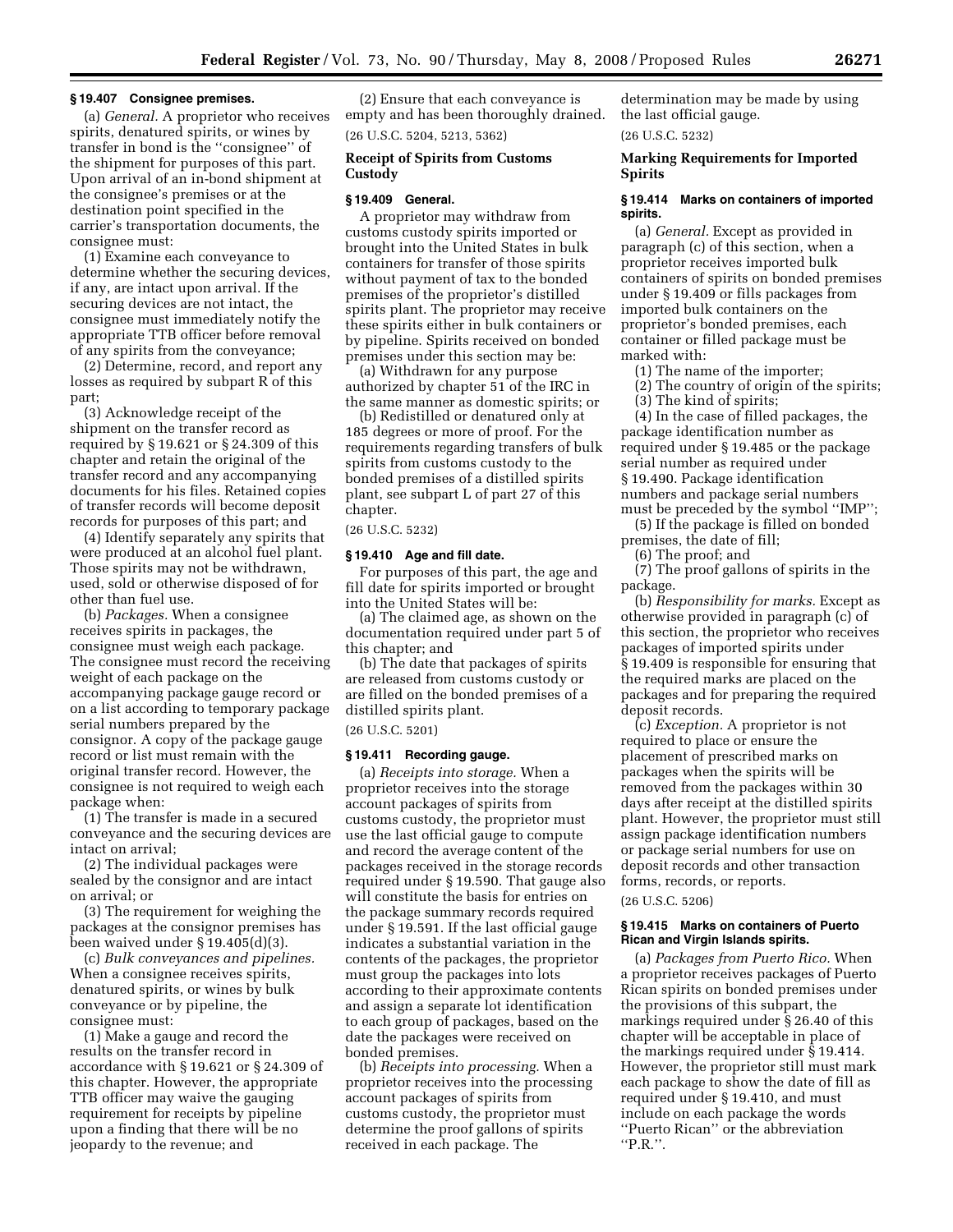(b) *Packages from the Virgin Islands.*  When a proprietor receives packages of Virgin Islands spirits on bonded premises under the provisions of this subpart, the markings required under § 26.206 of this chapter will be acceptable in place of the markings required under § 19.414. However, the proprietor still must mark each package to show the date of fill as required under § 19.410, and must include on each package the words ''Virgin Islands'' or the abbreviation ''V.I.''.

(c) *Portable bulk containers.* Portable bulk containers of Puerto Rican or Virgin Islands spirits that are filled on premises bonded under this part must be marked in accordance with § 19.484. In addition, those containers must be marked with the serial number of any approved formula under which they were produced and with the words ''Puerto Rican'' or the abbreviation ''P.R.'' or ''Virgin Islands'' or the ''V.I.'', as applicable.

(d) *Cases of bottled alcohol.* Alcohol from Puerto Rico or the Virgin Islands that is bottled and cased on bonded premises must be marked as required by § 19.496. In addition, the words ''Puerto Rican'' or ''Virgin Islands'' or the abbreviation "P.R." or "V.I." respectively, must precede the word ''alcohol'' designation on the cases.

(26 U.S.C. 5206, 5235)

# **Spirits Withdrawn Without Payment of Tax**

# **§ 19.418 Authorized withdrawals without payment of tax.**

(a) A proprietor may withdraw spirits from bonded premises without payment of tax for:

(1) Export, as authorized under 26 U.S.C. 5214(a)(4);

(2) Transfer to customs manufacturing bonded warehouses, as authorized under 19 U.S.C. 1311;

(3) Transfer to foreign-trade zones, as authorized under 19 U.S.C. 81c;

(4) Supplies for certain vessels and aircraft, as authorized under 19 U.S.C. 1309;

(5) Transfer to customs bonded warehouses, as authorized under 26 U.S.C. 5066 or 5214(a)(9);

(6) Use in wine production, as authorized under 26 U.S.C. 5373;

(7) Transfer to any university, college of learning, or institution of scientific research for experimental or research use as authorized under 26 U.S.C. 5312(a);

(8) Research, development or testing, as authorized under 26 U.S.C. 5214(a)(10); or,

(9) Use on bonded wine cellar premises in the production of wine and wine products which will be rendered unfit for beverage use, as authorized under 26 U.S.C. 5362(d).

(b) If a proprietor withdraws spirits for any of the purposes listed under paragraphs (a)(1) through (a)(5) of this section, the proprietor must do so in accordance with the provisions of part 28 of this chapter.

(19 U.S.C. 1311), (26 U.S.C. 5066, 5214, 5312, 5373)

# **§ 19.419 Withdrawals of spirits for use in wine production.**

A proprietor may withdraw wine spirits without payment of tax for transfer in bond to a bonded wine cellar for use in wine production. The proprietor, as consignor, must prepare a transfer record in accordance with § 19.620. In addition, the proprietor must prepare a package gauge record in accordance with § 19.619 and must attach it to the transfer record, unless the wine spirits are already in packages and are being withdrawn on the production or filling gauge.

(26 U.S.C. 5214, 5373)

# **§ 19.420 Withdrawals of spirits without payment of tax for experimental or research use.**

A scientific university, college of learning, or institution of scientific research qualified under § 19.35 may withdraw spirits from bonded premises without payment of tax for experimental or research use. In order to withdraw a specific quantity of spirits for experimental or research use, the qualified institution must file a letterhead application with, and receive written approval from, the appropriate TTB officer.

(26 U.S.C. 5312)

#### **§ 19.421 Withdrawals of spirits for use in production of nonbeverage wine and nonbeverage wine products.**

A proprietor may withdraw spirits without payment of tax for transfer to a bonded wine cellar for use in the production of nonbeverage wine and nonbeverage wine products in accordance with part 24 of this chapter. The proprietor, as consignor, must prepare a transfer record in accordance with § 19.620. In addition, the proprietor must prepare a package gauge record in accordance with § 19.619 and must attach it to the transfer record, unless the wine spirits are already in packages and are being withdrawn on the production or filling gauge.

(26 U.S.C. 5214)

# **Spirits Withdrawn Free of Tax**

# **§ 19.424 Authorized withdrawals free of tax.**

A proprietor may withdraw spirits from bonded premises free of tax as provided in this chapter:

(a) Upon receipt of a signed photocopy of a permit to withdraw and use alcohol free of tax issued on TTB F 5150.9 under part 22 of this chapter;

(b) Upon receipt of a signed photocopy of a permit to procure spirits free of tax for use of the United States or any governmental agency, any State, any political division of a State, or the District of Columbia for nonbeverage purposes as provided in 26 U.S.C. 5214(a)(2) issued on TTB F 5150.33 under part 22 of this chapter;

(c) Upon receipt of a valid permit issued under this part to procure spirits by and for the use of the United States under the provisions of 26 U.S.C. 7510 for purposes other than those specified in paragraph (b) of this section;

(d) If the spirits are specially denatured—

(1) Upon receipt of a signed photocopy of a permit to procure specially denatured spirits issued on TTB F 5150.9 under part 20 of this chapter; or

(2) For export;

(e) If the spirits are completely denatured, for any lawful purpose; or

(f) If the spirits are contained in an article.

(26 U.S.C. 7510), (26 U.S.C. 5214)

# **§ 19.425 Withdrawal of spirits free of tax.**

When a proprietor ships tax free spirits to a permit holder as provided under § 19.424, the proprietor must:

(a) Ship the spirits to the consignee designated in the permit;

(b) Ship the spirits in approved containers;

(c) Gauge each container, unless the spirits are in cases or are withdrawn based on the production or filling gauge;

(d) Prepare a package gauge record in accordance with § 19.619, and attach it to the record of shipment if the spirits are in packages that are to be gauged;

(e) Prepare a record of shipment (shipping invoice, bill of lading, or other document serving the same purpose) for each shipment and forward the original to the consignee as provided in § 19.625; and

(f) Secure all bulk conveyances as provided in § 19.441.

(26 U.S.C. 5214)

# **§ 19.426 Withdrawal of spirits by the United States.**

(a) *Withdrawal for nonbeverage use*— (1) *Permit required*. Agencies of the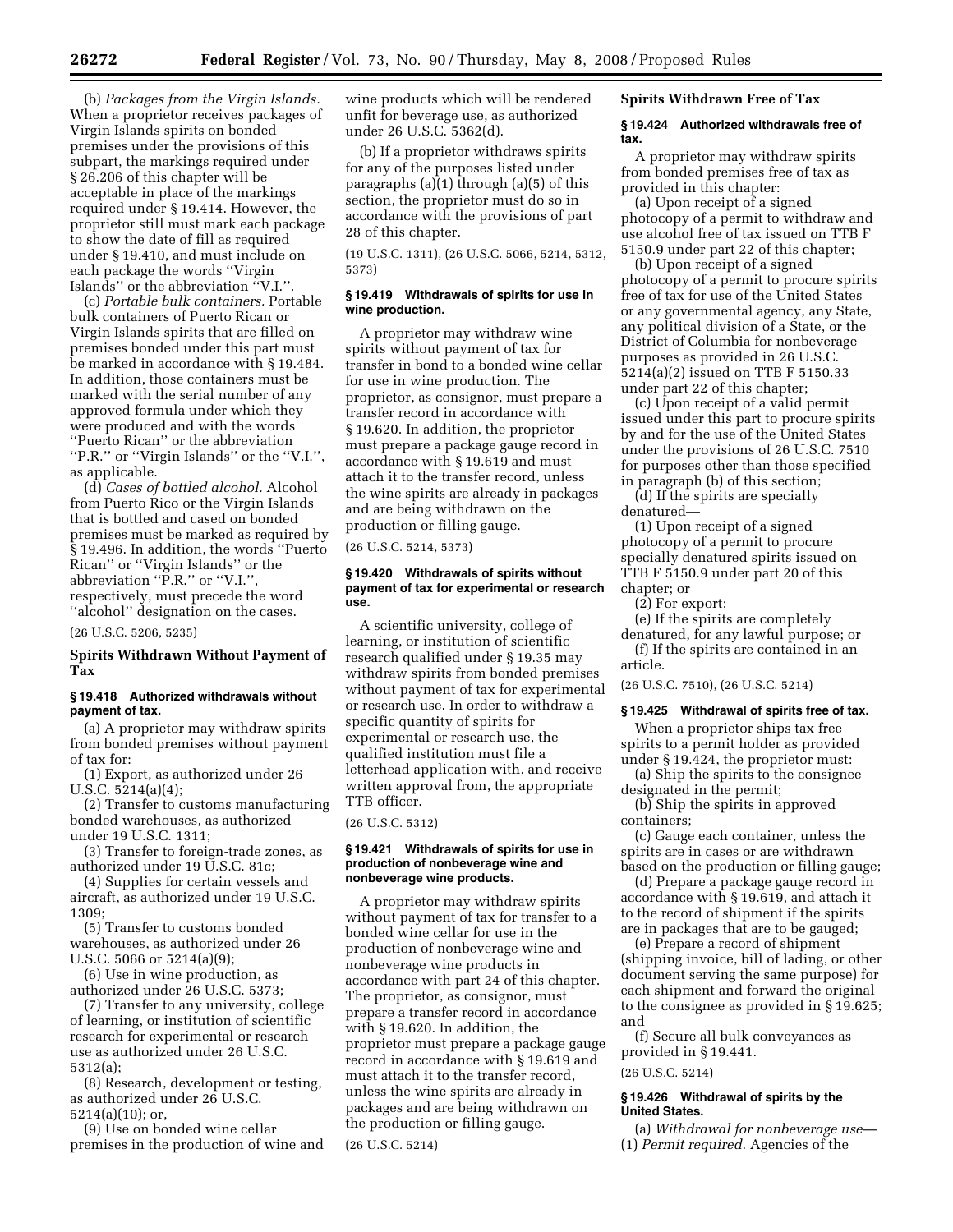United States Government that wish to obtain either specially denatured spirits or spirits free of tax for nonbeverage purposes must apply for and receive a permit on TTB F 5150.33 or must have a previously issued permit on ATF Form 1444. TTB issues permits to Government agencies for:

(i) Withdrawal and use of specially denatured spirits under part 20 of this chapter;

(ii) Withdrawal and use of alcohol free of tax for nonbeverage purposes under part 22 of this chapter; and

(iii) Importation and use of alcohol free of tax for nonbeverage purposes under part 27 of this chapter.

(2) *Orders and shipments*. In order to obtain spirits under this section, the United States Government agency must forward a copy of a signed permit to the distilled spirits plant for the initial purchase. Later orders with the same plant may refer to that permit number. In the case of a Government agency holding a single permit for use by its sub-agencies, the copy of the signed permit must contain an attachment listing all sub-agencies authorized to obtain spirits under that permit. For each shipment that a proprietor makes to a Government agency under this section, the proprietor must prepare a record of shipment and forward the original to the Government agency as provided in § 19.625.

(b) *Withdrawal for beverage use*. Agencies of the United States Government that wish to obtain distilled spirits free of tax for beverage purposes under 26 U.S.C. 7510 must provide a proper purchase order signed by the head of the agency or an authorized designee. Each case of spirits withdrawn must bear a plain mark ''For Use of the United States'' in addition to the marks required by subpart S of this part. For each withdrawal under this paragraph, the proprietor must prepare a record containing the information required by § 19.611 for a record of tax determination and must mark this record ''Free of Tax For Use of the United States.''

(26 U.S.C. 7510), (26 U.S.C. 5271, 5313)

# **§ 19.427 Removal of denatured spirits and articles.**

(a) *Specially denatured spirits*.

(1) Specially denatured spirits withdrawn by a proprietor free of tax under § 19.424(d) must be shipped in the type of containers authorized under subpart S to the consignee designated on the permit. Bulk conveyances used to transport specially denatured spirits must be secured as required by § 19.441, and the proprietor must prepare a record of shipment in accordance with

§ 19.625. If a proprietor withdraws specially denatured spirits for export or for transfer to a foreign-trade zone for export or for storage pending export, the provisions of part 28 of this chapter will apply to the withdrawal.

(2) A proprietor may transfer domestic specially denatured spirits to qualified users located in a foreign-trade zone for use in the manufacture of articles under part 20 of this chapter. The ''alcohol'', as defined in part 20 of this chapter, that is contained in domestic specially denatured spirits must have been produced entirely in the United States or Puerto Rico.

(b) *Completely denatured alcohol*. No permit, application, or notice is required for the removal of completely denatured alcohol from bonded premises.

(c) *Samples of denatured spirits*. (1) A proprietor may take samples of denatured spirits free of tax that are necessary for the conduct of business. A proprietor may furnish samples of specially denatured spirits:

(i) To dealers in, and users of, specially denatured spirits in advance of sales; or

(ii) To applicants or prospective applicants for permits to use specially denatured spirits for experimental purposes or for use in preparing samples of a finished product for submission to TTB.

(2) A proprietor must maintain records to ensure that samples of specially denatured spirits furnished to each nonpermittee do not exceed five gallons per calendar year. However, a proprietor may furnish samples in excess of five gallons to a nonpermittee if the consignee has provided the proprietor with a letterhead application approved under § 20.252 of this chapter. The proprietor must retain the approved letterhead application on file as a part of the record of transaction. For each shipment of a sample over the five gallon limit, the proprietor must prepare a record of shipment and forward the original to the consignee as provided in § 19.625. Each such sample must bear a label showing the word ''Sample'', the words ''Specially Denatured Alcohol'' or ''Specially Denatured Rum'' as applicable, the formula number, and the proprietor's name, address, and plant number. The proprietor must maintain records of samples of less than five gallons as provided in § 19.616.

(d) *Articles*. A proprietor may remove articles from bonded premises in accordance with part 20 of this chapter. (19 U.S.C. 81c), (26 U.S.C. 5214, 5271)

#### **§ 19.428 Reconsignment.**

(a) A consignor may reconsign a shipment of spirits or specially

denatured spirits withdrawn free of tax under § 19.424. The shipment may be reconsigned while in transit or upon arrival at the consignee's premises for any bona fide reason. The consignor may reconsign the shipment:

(1) To himself;

(2) To a proprietor for return to bonded premises under § 19.454; or

(3) To another consignee holding a valid permit issued under part 20 or 22 of this chapter.

(b) In the case of reconsignment to a proprietor for return to bonded premises under § 19.454, the distilled spirits plant proprietor who will return the spirits to bond must file a consent of surety on TTB F 5000.18 to extend the terms of the operations or unit bond to cover the return of the spirits.

(c) When a consignor reconsigns a shipment, the consignor must cancel the initial record of shipment and prepare a new record of shipment marked ''Reconsignment''. The consignor must annotate the copies of the canceled record of shipment and the new record of shipment to cross-reference each other.

# (26 U.S.C. 5201)

# **Spirits Withdrawn on Production Gauge**

#### **§ 19.431 Withdrawal of spirits on production gauge.**

A proprietor may withdraw spirits from bonded premises for any lawful purpose based on the production gauge when it is made in accordance with § 19.289(b). Spirits may be withdrawn without payment of tax for export based on the production gauge when it is made under § 19.289(c). When spirits that are to be withdrawn on determination of tax on the original gauge are transferred in bond, all copies of the transfer record required by § 19.620 must be marked ''Withdrawal on Original Gauge''.

# (26 U.S.C. 5204)

#### **Rules for Taking Samples of Spirits**

#### **§ 19.434 Spirits withdrawn from bonded premises.**

(a) *Laboratory samples*. A proprietor may withdraw spirits without payment of tax, or may withdraw wine spirits or brandy free of tax, to the proprietor's laboratory, to the laboratory of an affiliated or subsidiary corporation, or, if approved by the appropriate TTB officer, to a recognized commercial laboratory. The samples must be used only for testing or analysis to determine the quality or character of the finished product and must be withdrawn in the minimum amounts necessary for the purpose.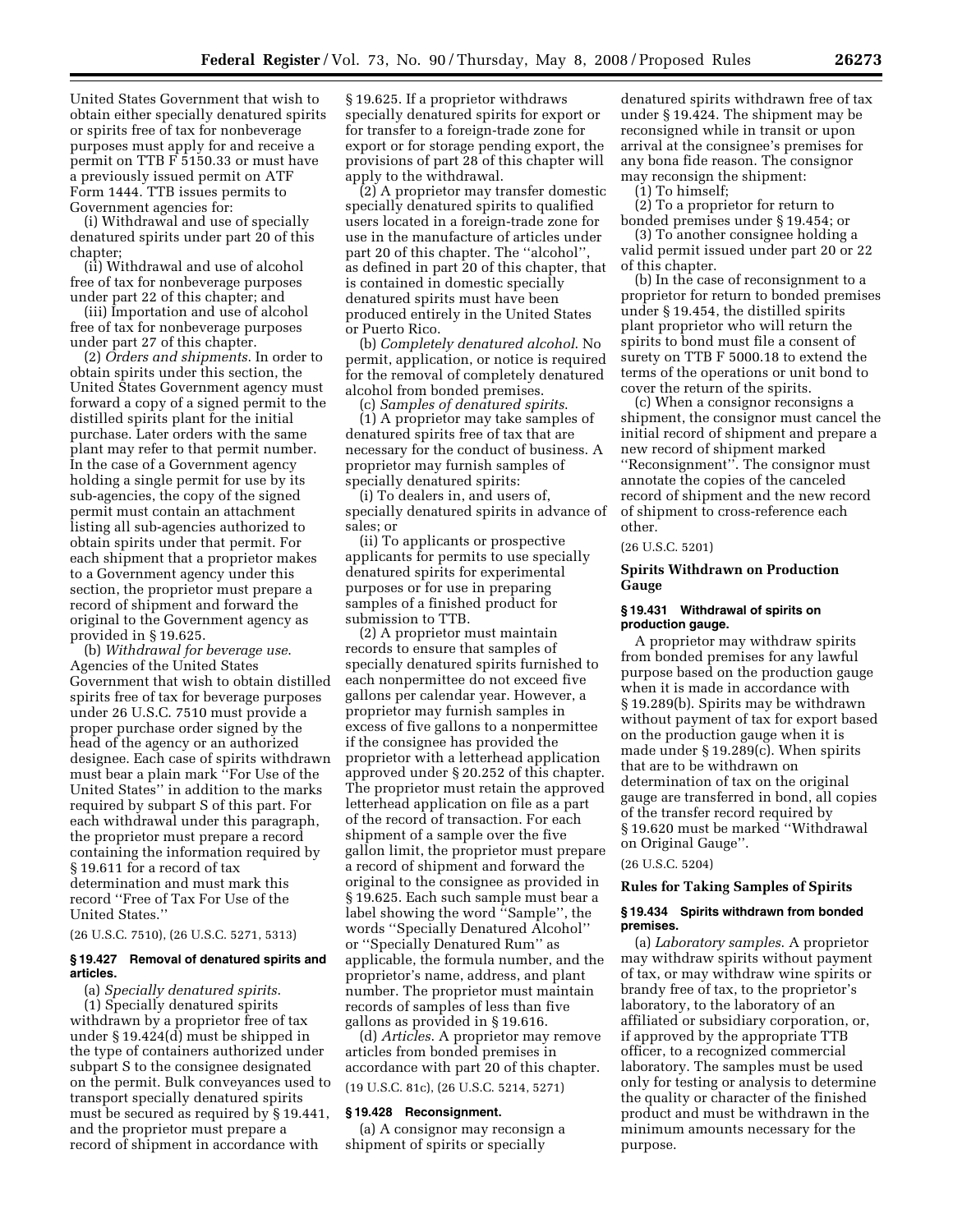(b) *Customer samples*. If a bona fide purchase agreement exists that is contingent upon quality approval, a proprietor may furnish to a prospective customer a sample of spirits not exceeding 1 liter for quality testing. A proprietor may furnish a sample not to exceed 1 liter to a prospective customer for quality testing in anticipation of a purchase agreement if the customer is authorized to receive bulk spirits for industrial use.

(c) *Research or development*. A proprietor may withdraw spirits without payment of tax for research or development testing, for testing of processes, systems, or materials, or for the testing of equipment relating to distilled spirits or distilled spirits plant operations. The amount withdrawn must be limited to the amount reasonably necessary to conduct the test. If the test is to be conducted by someone other than the proprietor, the proprietor must obtain a written statement, executed by the consignee, agreeing to maintain records of the receipt, use, and disposition of all spirits received for purposes of the test. The statement must specify that records of operations will be available during regular business hours for inspection by TTB officers.

(d) *Conditions*. The following conditions apply to the withdrawal and testing of samples under this section:

(1) The spirits may not be used for consumer testing or other market analysis;

(2) The proprietor must maintain the records specified in § 19.616; and

(3) Remnants or residues of spirits not used during testing must be destroyed or returned to the bonded premises of the proprietor.

(e) *Liability for tax*. The proprietor must pay the tax on any samples of spirits withdrawn, used, or disposed of in a manner not authorized by this section.

(f) *Losses*. When spirits are lost before use for a purpose authorized under this section, the proprietor must pay the tax or must file a claim for remission of tax liability in accordance with § 19.263. (26 U.S.C. 5214, 5173)

#### **§ 19.435 Samples used on bonded premises.**

A proprietor may take samples of spirits for research, development, testing, or laboratory analysis conducted in a laboratory located on the bonded premises. The purposes, conditions, and limitations specified for samples under § 19.434 will also apply to samples used under this section.

(26 U.S.C. 5008)

#### **§ 19.436 Taxpayment of samples.**

When a proprietor is required to pay tax on samples under § 19.434(f), the proprietor may include the tax on the next semimonthly or quarterly tax return, as appropriate, if qualified to defer payment of tax. If a proprietor is not qualified to defer payment of tax, the proprietor must prepay the tax on TTB F 5000.24. See subpart I of this part for rules regarding the payment of taxes.

(26 U.S.C. 5005, 5061)

### **§ 19.437 Labels.**

(a) On each container of spirits withdrawn under § 19.434, the proprietor must affix a label showing the following information:

(1) The proprietor's name and plant number;

(2) The date withdrawn;

(3) The purpose for which withdrawn;

(4) The kind of spirits;

(5) The size and the proof of the sample, if known; and

(6) The name and address of the consignee, if the spirits are removed other than to the proprietor's adjacent or contiguous premises.

(b) The labeling prescribed under paragraph (a) of this section is not required when the sample container bears a label approved under part 5 of this chapter and subpart S of this part and the sample is removed from bonded premises to the general premises of the same distilled spirits plant or to any laboratory owned and operated by the proprietor of that distilled spirits plant.

(26 U.S.C. 5206, 5214, 5373)

#### **Securing Conveyances**

#### **§ 19.441 Securing of conveyances.**

(a) *Construction for securing*. When the securing of a conveyance is required by this part, the conveyance must be constructed so that all openings, including valves, may be closed and secured.

(b) *Approval of securing devices*. Seals, locks or other devices on conveyances used to transport taxpaid spirits, denatured spirits transferred in bond, or denatured spirits withdrawn free of tax do not require approval by TTB. On the other hand, all seals, locks, or devices used on conveyances in which spirits are transferred in bond, withdrawn free of tax, or withdrawn without payment of tax, require approval by the appropriate TTB officer before use. However, cap seals at least 3/4 of an inch in diameter, ball-straptype (railroad) seals with a strap at least 5/16 of an inch wide, and locking security cable with at least 1/16 of an inch cable may be used on conveyances

without approval by TTB. Such seals must:

(1) Be made of durable materials; (2) Bear the plant registration number or the name, or readily recognizable abbreviation of the name, of the proprietor;

(3) Bear a serial number, including letter prefixes or suffixes, that will not be repeated within the following six month period;

(4) Be durably and legibly marked; and

(5) Be constructed to show evidence of tampering.

(c) *Furnishing and affixing securing devices*. The proprietor must furnish and affix any seals, locks or other devices used on conveyances. However, TTB may require any conveyance in which spirits are transferred in bond, withdrawn free of tax, or withdrawn without payment of tax, to be secured by a device furnished by TTB and affixed by a TTB officer. The securing of a conveyance will be done:

(1) As soon as the conveyance is loaded for shipment; and

(2) In such a manner that access to the contents of the conveyance cannot be gained without leaving evidence of tampering.

(26 U.S.C. 5206, 5682)

# **Subpart Q—Return of Spirits to Bonded Premises and Voluntary Destruction**

# **§ 19.451 Scope.**

The IRC allows a proprietor of a distilled spirits plant to return distilled spirits, denatured spirits, and articles to the bonded premises of that plant under certain conditions. This subpart covers the types of returns allowed, sets forth the procedures that the proprietor must follow when returning these products to bonded premises, and prescribes rules for voluntary destruction on or off bonded premises.

# **Conditions for Return of Spirits to Bond**

#### **§ 19.452 Return of taxpaid spirits to bonded premises for destruction, denaturation, redistillation, reconditioning, or rebottling.**

(a) *Allowable returns*. A proprietor may return spirits to bonded premises if the spirits were taxpaid or tax determined by him, by another distilled spirits plant proprietor, or by an importer upon importation through U.S. Customs and Border Protection. However, under section 5215(a) of the IRC the proprietor may return such spirits to bond only for one of the following reasons:

(1) Destruction, in accordance with § 19.459;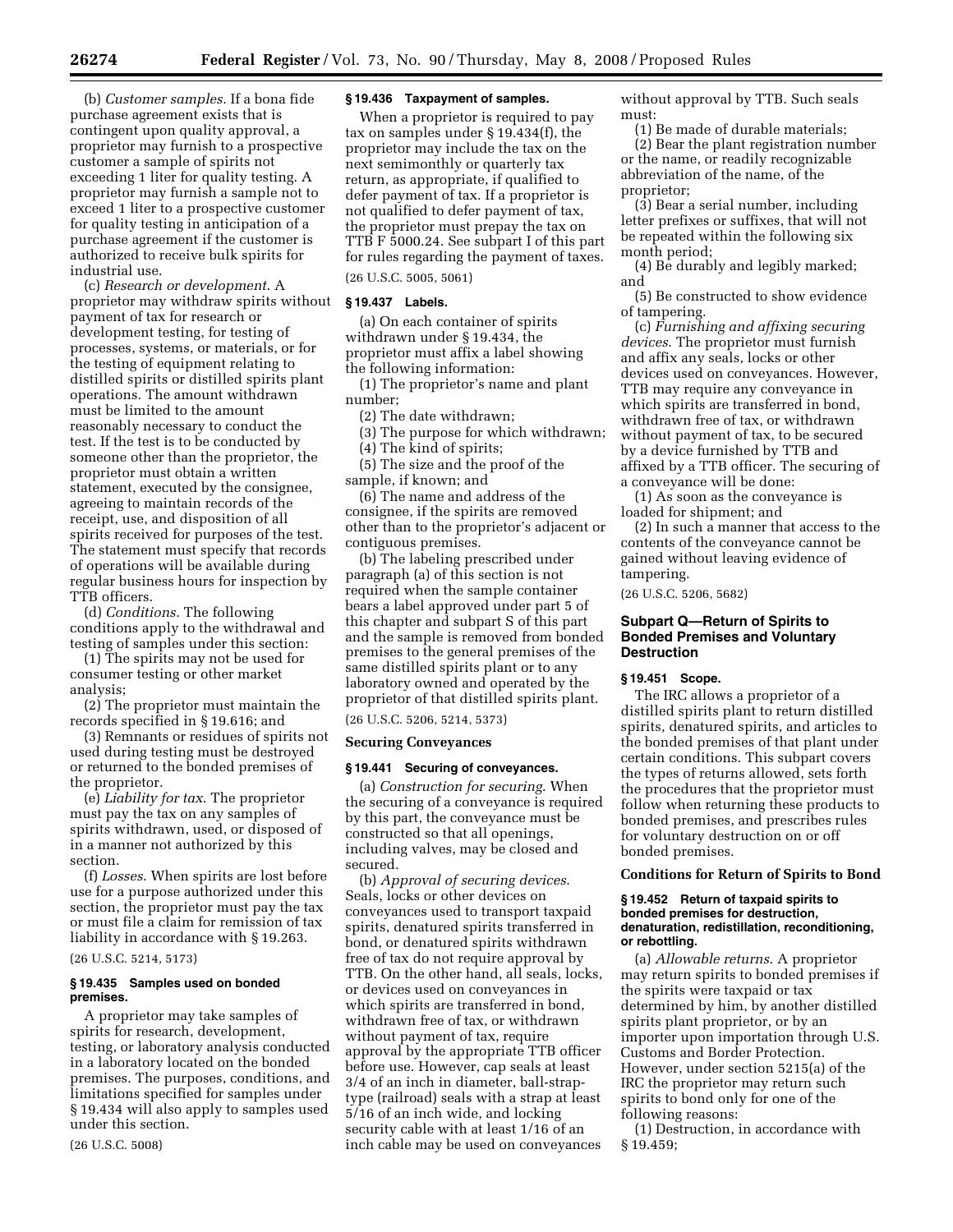(2) Denaturation, in accordance with subpart O of this part;

(3) Redistillation, in accordance with subpart L of this part;

(4) Reconditioning; or

(5) Rebottling.

(b) *Dump and gauge of returned spirits*. The proprietor must immediately dump spirits returned to bonded premises under this section unless the spirits are returned in the sealed metal drums in which they were withdrawn. The proprietor must gauge spirits returned under this section upon their receipt. The proprietor may gauge spirits in bottles based upon the case markings and label information in accordance with § 19.286.

(c) *Claims for credit or refund of tax*. A proprietor may file a claim under § 19.264 for credit or refund of tax on spirits returned to bonded premises under this section. In addition to the information specified in § 19.264, a proprietor filing a claim for credit or refund of tax must have on file at the plant where spirits are returned to bond the following documentation for each lot of spirits returned:

(1) Documentation that establishes the amount of tax for which the claim for credit or refund is filed. If the spirits contain eligible wine or eligible flavors, the proprietor must have on file a copy of the record of tax determination as prescribed by § 19.611, or other documentation that establishes the rate of tax that was paid on the product. In lieu of establishing the actual effective tax rate of the product, the proprietor may claim a credit or refund based on the lowest effective tax rate applied to the product; and

(2) Credit memoranda or comparable financial records evidencing the return of each lot of spirits.

(d) *Applicability of IRC Chapter 51.*  All provisions of Chapter 51 of the IRC and of this part that apply to spirits under TTB bond also apply to spirits when returned to bond under this section.

(26 U.S.C. 5008, 5010, 5201, 5207, 5215)

#### **§ 19.453 Return of bottled spirits for relabeling or reclosing.**

A proprietor may return bottled distilled spirits to his bonded premises for relabeling or reclosing. When bottled spirits are returned for relabeling or reclosing, the proprietor may not claim credit or refund of tax on the returned spirits, and no tax will be due on their subsequent removal. The proprietor must relabel or reclose the bottles immediately and must promptly remove the spirits from bonded premises. The provisions of § 19.363 apply to relabeling and reclosing performed under this section.

(26 U.S.C. 5215)

# **§ 19.454 Other authorized returns to bonded premises.**

In addition to the returns to bonded premises specified in §§ 19.452 and 19.453, there are other distilled spirits products that a proprietor may return to his bonded premises. These other products, the purposes for which they may be returned, and the conditions for their return are listed in the table below. All of these products must be gauged upon receipt.

| Type of product                                                                                                | Purpose of return                                  | Conditions                                                                                                                                                                    |
|----------------------------------------------------------------------------------------------------------------|----------------------------------------------------|-------------------------------------------------------------------------------------------------------------------------------------------------------------------------------|
| SDA withdrawn free of tax under part 20 of this<br>chapter.                                                    |                                                    | To any DSP authorized to produce or proc-<br>ess.                                                                                                                             |
|                                                                                                                | (2) For subsequent lawful withdrawal               | To any DSP. The DSP proprietor must file a<br>consent of surety, form TTB F 5000.18, to<br>extend the terms of the operations or unit<br>bond to cover the return of spirits. |
|                                                                                                                | For restoration or redenaturation                  | -To any DSP authorized to denature.<br>-If SDA needs to be redistilled, the DSP<br>must be authorized to produce or process<br>spirits.                                       |
|                                                                                                                |                                                    | -Returns must be in accordance with part 20<br>of this chapter.                                                                                                               |
|                                                                                                                | For restoration or redenaturation                  | -To any DSP authorized to denature.<br>-If recovered articles need to be redistilled.<br>the DSP must be authorized to produce or<br>process spirits.                         |
|                                                                                                                |                                                    | -Returns must be in accordance with part 20<br>of this chapter.                                                                                                               |
| Articles manufactured under part 20 of this<br>chapter and spirits residues from manufac-<br>turing processes. |                                                    | To a DSP authorized to produce or process<br>spirits.                                                                                                                         |
| SDA withdrawn free of tax for export under part<br>28 of this chapter.                                         |                                                    | To any DSP authorized to produce or proc-<br>ess.                                                                                                                             |
|                                                                                                                | (2) For subsequent lawful withdrawal               | To any DSP. The DSP proprietor must file a<br>consent of surety, form TTB F 5000.18, to<br>extend the terms of the operations or unit<br>bond to cover the return of spirits  |
| Tax-free spirits withdrawn under part 22 of this<br>chapter.                                                   |                                                    | To any DSP authorized to produce or proc-<br>ess.                                                                                                                             |
|                                                                                                                | (2) For subsequent lawful withdrawal               | To any DSP. The DSP proprietor must file a<br>consent of surety, form TTB F 5000.18, to<br>extend the terms of the operations or unit<br>bond to cover the return of spirits. |
| Recovered tax-free spirits withdrawn under part<br>22 of this chapter.                                         |                                                    | To any DSP authorized to produce or proc-<br>ess.                                                                                                                             |
|                                                                                                                | (2) For restoration (not including redistillation) | To any DSP. The DSP proprietor must file a<br>consent of surety, form TTB F 5000.18, to<br>extend the terms of the operations or unit<br>bond to cover the return of spirits. |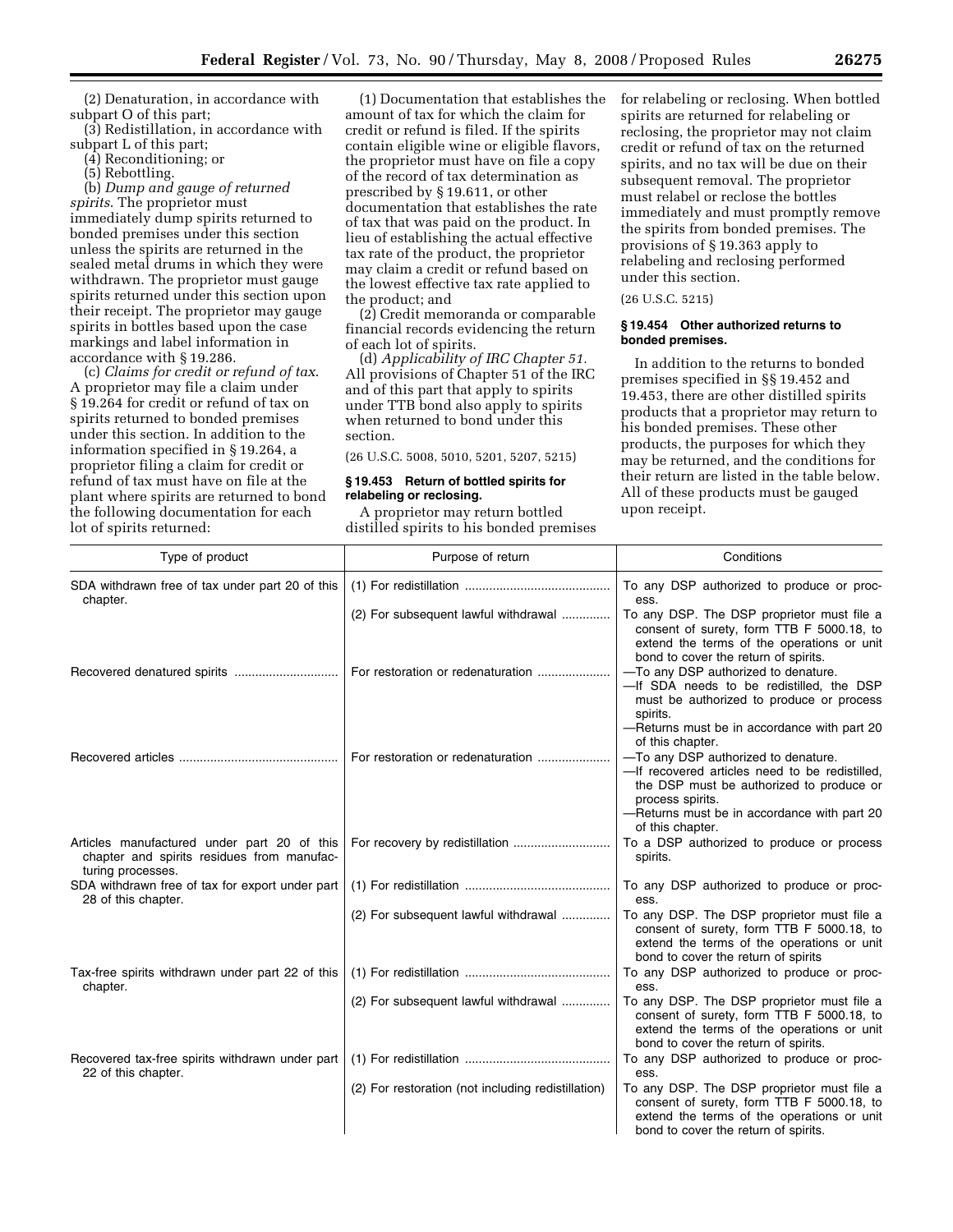| Type of product                                                                                                                                                                                                                                                                                          | Purpose of return                                                                  | Conditions                                                                                                                                                                                                                                                        |
|----------------------------------------------------------------------------------------------------------------------------------------------------------------------------------------------------------------------------------------------------------------------------------------------------------|------------------------------------------------------------------------------------|-------------------------------------------------------------------------------------------------------------------------------------------------------------------------------------------------------------------------------------------------------------------|
| Spirits withdrawn without payment of tax under<br>part 28 of this chapter for export, for transfer<br>to a customs bonded storage, manipulation,<br>or manufacturing warehouse, for deposit in<br>an FTZ, or for use on vessels or aircraft, and<br>not so exported, transferred, deposited, or<br>used. |                                                                                    | For (1)—To any DSP authorized to produce<br>or process spirits.<br>For (2)—To the bonded premises from which<br>withdrawn for later lawful removal.<br>For (1) and (2)—Returns must be made in ac-<br>cordance with the provisions of part 28 of<br>this chapter. |
| Wine spirits withdrawn without payment of tax<br>for use in wine production.                                                                                                                                                                                                                             |                                                                                    | —To any DSP.<br>-The proprietor must obtain approval as pro-<br>vided in §19.403.<br>-Removal of wine spirits from a winery must<br>be in accordance with part 24 of this chap-<br>ter.                                                                           |
| Spirits withdrawn without payment of tax for re-<br>search, development, or testing.                                                                                                                                                                                                                     | For destruction, or return to containers, or re-<br>turn to the distilling system. | To the DSP from which the spirits were with-<br>drawn.                                                                                                                                                                                                            |

(19 U.S.C. 81(c), 26 U.S.C. 5001, 5062, 5066, 5214, 5215, 5223, 5273, 5373)

#### **§ 19.455 Return of spirits withdrawn for export with benefit of drawback.**

(a) Subject to the provisions of §§ 28.197 through 28.199 of this chapter, whole or partial shipments of spirits withdrawn for export with benefit of drawback may be returned to:

(1) The bonded premises of the distilled spirits plant, pursuant to § 19.452; or

(2) To a wholesale liquor dealer or taxpaid storeroom.

(b) Claims for export drawback filed by proprietors on form TTB F 5110.30 which include the returned spirits shall be reduced by the amount of tax paid or determined on the returned spirits.

(26 U.S.C. 5215)

# **§ 19.457 Receipt of spirits abandoned to the United States.**

Spirits abandoned to the United States may be sold, without payment of the tax, to a proprietor of a distilled spirits plant for denaturation or for redistillation and denaturation, provided that the plant is authorized to denature or redistill and denature spirits. The proprietor must gauge the spirits upon receipt and must keep the spirits apart from all other spirits or denatured spirits until denatured.

(26 U.S.C. 5243)

# **Rules for Voluntary Destruction**

# **§ 19.459 Voluntary destruction.**

(a) *General.* A proprietor may voluntarily destroy spirits, denatured spirits, articles, or wines on bonded premises as provided in this section. There is no tax liability on spirits, denatured spirits, articles, or wines destroyed in accordance with this section.

(b) *Wine notice.* A proprietor may destroy wine held on bonded premises only after the proprietor has filed a notice of intent to destroy with the

appropriate TTB officer stating the kind and quantity of wine to be destroyed and the date and manner in which the wine is to be destroyed. The wine may be destroyed after the filing of the notice.

(c) *Gauging.* A proprietor must gauge all spirits, denatured spirits, articles, or wines to be destroyed. The proprietor may establish the gauge of spirits in bottles on the basis of legible case markings and label information in accordance with § 19.286. The proprietor must individually count bottles in partial cases.

(d) *Destruction off bonded premises.* If a proprietor intends to remove spirits, denatured spirits, articles, or wines from bonded premises in order to destroy them at a location off bonded premises, the proprietor must file a consent of surety to cover the removal. When the destruction takes place off plant premises, the proprietor must comply with applicable Federal, State, and local environmental laws and regulations.

(e) *Record of destruction.* The proprietor must record the destruction of spirits, denatured spirits, articles, or wines as provided in § 19.617.

(26 U.S.C. 5008, 5370)

#### **Subpart R—Losses and Shortages**

#### **§ 19.461 Losses and shortages in general.**

(a) *Allowable losses and shortages.*  Except as otherwise provided in paragraph (b) of this section, TTB will not collect tax on spirits, denatured spirits, or wines that are lost, destroyed, or otherwise unaccounted for while in bond, and if the tax has already been paid, TTB will refund the tax.

(b) *Exceptions.* TTB will collect the tax in the case of:

(1) Theft, unless the appropriate TTB officer finds that the theft occurred without connivance, collusion, fraud or negligence on the part of the proprietor, owner, consignor, consignee, bailee, or

carrier, or any employee or agent of any of them;

(2) Voluntary destruction carried out other than as provided in subpart Q of this part;

(3) An unexplained shortage of bottled spirits.

(c) *Burden of proof.* When it appears that a theft occurred, the burden of proof will be on the proprietor or other person liable for the tax to establish to the satisfaction of the appropriate TTB officer that the theft did not result from connivance, collusion, fraud, or negligence on the part of the proprietor, owner, consignor, consignee, bailee, or carrier, or any employee or agent of any of them.

(d) *Claims.* Claims for losses and shortages allowable under this section must be filed in accordance with the provisions of subpart J of this part.

(e) *Limitations.* TTB will abate, remit, credit, or refund taxes on spirits, denatured spirits, or wines lost by theft only to the extent that the claimant is not indemnified against, or recompensed for, the taxes paid or owed.

(26 U.S.C. 5008, 5370)

#### **§ 19.462 Determination of losses in bond.**

(a) *Times for determining losses.* A proprietor must determine at any of the following times whether a loss of spirits, denatured spirits, or wines has occurred:

(1) Each time a tank or bulk conveyance is emptied;

(2) Upon discovery of an accident or an unusual variation in a gauge; and

(3) When required to take a physical inventory.

(b) *Losses from theft, tampering, or unauthorized voluntary destruction.*  Whenever any spirits, denatured spirits, or wines are lost or destroyed in bond, whether by theft, tampering, or unauthorized voluntary destruction, the proprietor may elect voluntarily to pay the tax on the quantity lost. If the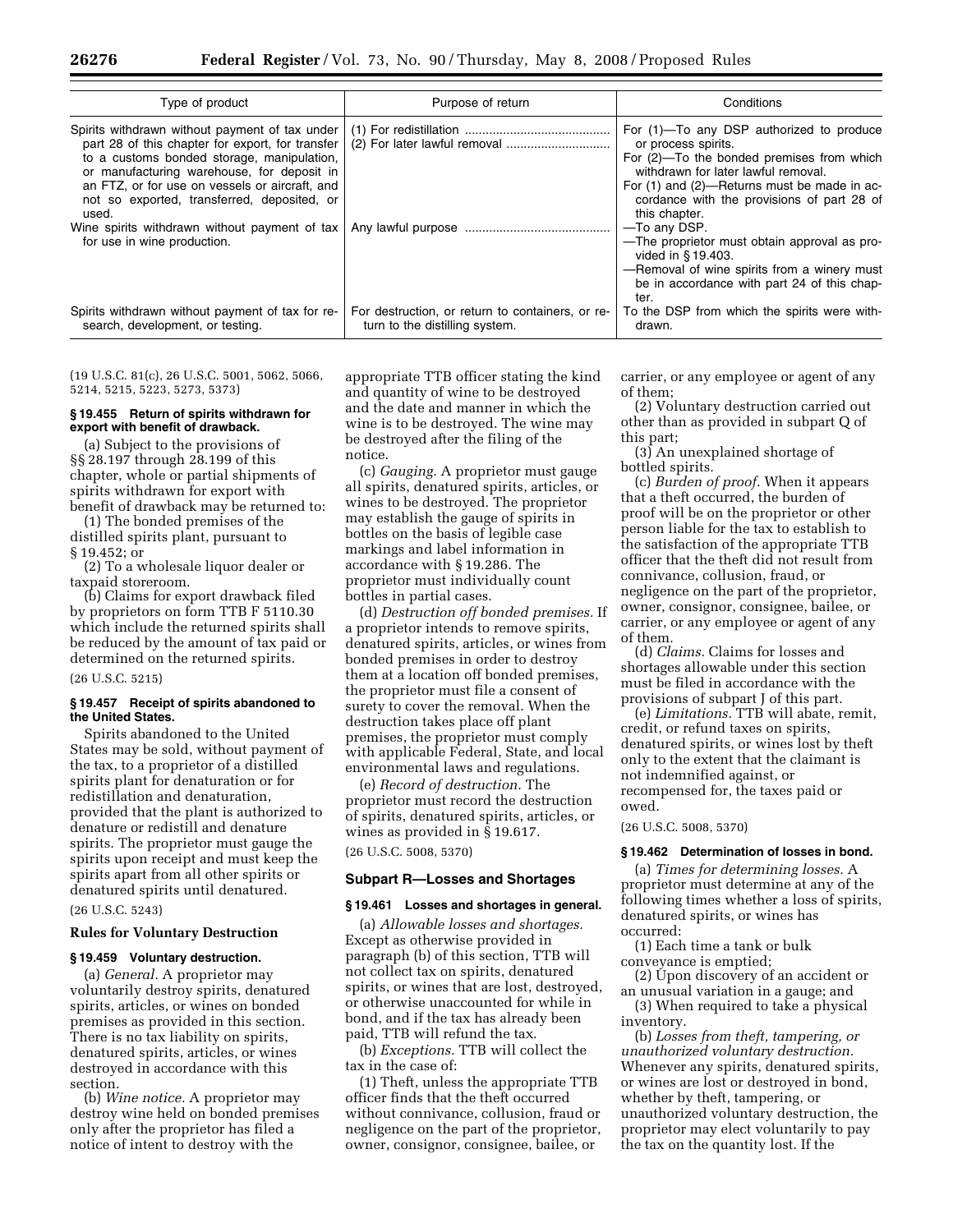proprietor does not elect to pay the tax, the proprietor must promptly report the loss or destruction to the appropriate TTB officer. TTB may require that the proprietor file any claim for relief from the tax in accordance with § 19.263.

(c) *Missing packages.* When a proprietor cannot locate or otherwise account for any packages of spirits, denatured spirits, or wine recorded as deposited on bonded premises, the proprietor must promptly report that fact to the appropriate TTB officer. In such case the proprietor must either pay the tax on the lost spirits, denatured spirits, or wines or file a claim for relief from the tax in accordance with § 19.263.

(d) *Excessive in-transit losses.* A proprietor must promptly report excessive in-transit losses to the appropriate TTB officer. As a general rule, when spirits, denatured spirits, or wines are received in bond in bulk conveyances TTB will consider as excessive a loss that exceeds one percent of the quantity consigned. However, in the case of transcontinental transfers of wine in bond, TTB will consider as excessive only a loss in excess of two percent of the quantity of wine consigned.

(e) *Excessive storage losses.* A proprietor must pay the tax on excessive storage account losses of spirits unless the proprietor files a claim for remission in accordance with § 19.263 and TTB allows the claim under § 19.268. TTB will consider a storage account loss as excessive when the quantity of spirits lost during a calendar quarter from all storage tanks and stored bulk conveyances exceeds 11⁄2 percent of the total quantity contained in the tanks and stored bulk conveyances during the calendar quarter.

(26 U.S.C. 5008, 5370)

# **§ 19.463 Loss of spirits from packages.**

(a) *Tampering or theft.* The appropriate TTB officer may require that a proprietor pay the tax on any loss caused by tampering or theft of spirits from packages in storage unless the proprietor establishes to the satisfaction of the appropriate TTB officer that the loss was not due to connivance, collusion, fraud or negligence on the part of the proprietor. As a general rule, the tax will be assessed on the quantity of spirits that represents the difference between the quantity originally entered in the package and the quantity remaining after discovery of the tampering or theft. However, if the proprietor can show that the package had already sustained normal storage losses before the tampering or theft occurred, the proprietor may exclude

the amount of the normal storage losses from the quantity to be taxpaid.

(b) *Alternative method of tax assessment.* If tampering or theft has occurred at a proprietor's plant and the proprietor has failed to use effective controls to prevent it, the appropriate TTB officer may use an alternative to the general method of tax assessment specified in paragraph (a) of this section. In this case, the appropriate TTB officer may assess on each package showing evidence of tampering or theft an amount equal to the tax on 5 proof gallons of spirits.

# (26 U.S.C. 5006)

# **§ 19.464 Losses after tax determination.**

If a proprietor sustains a loss of spirits after tax determination but prior to completion of physical removal of the spirits from bonded premises, the proprietor may file a claim in accordance with subpart J of this part. (26 U.S.C. 5008)

#### **§ 19.465 Shortages of bottled spirits.**

(a) *Determination of shortage.* The determination of whether an unexplained shortage of bottled distilled spirits exists must be made by comparing the spirits recorded as being on hand to either the results of the physical inventory required by § 19.372 or the results of any other complete physical inventory taken by the proprietor. When the recorded quantity is greater than the quantity determined by physical inventory, the difference is an unexplained shortage. The proprietor must adjust his records to reflect the results of the physical inventory.

(b) *Payment of tax on shortage.* A proprietor must pay the tax on any unexplained shortage of bottled distilled spirits:

(1) Immediately on a prepayment return on TTB F 5000.24, Excise Tax Return; or

(2) On a deferred payment return on TTB F 5000.24 for the period during which the shortage was determined. (26 U.S.C. 5008)

#### **Subpart S—Containers and Marks**

#### **§ 19.471 General.**

The proprietor of a distilled spirits plant must comply with the container and marking requirements that apply to both industrial and nonindustrial spirits. This subpart covers those requirements. For the requirements that apply to articles made with denatured spirits, see part 20 of this chapter. For the requirements that apply to wine, see part 24 of this chapter.

(26 U.S.C. 5206)

#### **§ 19.472 Need to determine use of spirits: industrial or nonindustrial.**

Many of the container and marking requirements set forth in this subpart are based on the intended use of the spirits, that is, whether they are for ''industrial'' or ''nonindustrial'' use. For purposes of this subpart, the terms ''industrial'' use and ''nonindustrial'' use refer to the uses specified in paragraphs (a) and (b) of this section.

(a) *Industrial use.* The word ''industrial'' when used with reference to the use of spirits has the same meaning as in §§ 1.60 and 1.62 of this chapter. Those uses are as follows:

(1) Free of tax by, and for the use of, the United States or any governmental agency thereof, any State, any political subdivision of a State, or the District of Columbia, for nonbeverage purposes;

(2) Free of tax for nonbeverage purposes and not for resale or use in the manufacture of any product for sale—

(i) For the use of any educational organization described in 26 U.S.C.  $170(b)(1)(A)(ii)$  which is exempt from income tax under 26 U.S.C. 501(a), or for the use of any scientific university or college of learning;

(ii) For any laboratory for use exclusively in scientific research;

(iii) For use at any hospital, blood bank, or sanitarium (including use in making analysis or test at such hospital, blood bank, or sanitarium), or at any pathological laboratory exclusively engaged in making analyses, or tests, for hospitals or sanitariums; or

(iv) For the use of any clinic operated for charity and not for profit (including use in compounding of bona fide medicines for treatment outside of such clinics of patients thereof);

(3) Free of tax, after denaturation of such spirits in the manner prescribed by law for—

(i) Use in the manufacture of ether, chloroform, or other definite chemical substance where such distilled spirits are changed into some other chemical substance and do not appear in the finished product; or

(ii) Any other use in the arts and industries (except for uses prohibited by 26 U.S.C. 5273(b) or (d)) and for fuel, light, and power; and

(4) The use of distilled spirits for experimental purposes and in the manufacture of—

(i) Medicinal, pharmaceutical, or antiseptic products, including prescriptions compounded by retail druggists;

(ii) Toilet preparations;

(iii) Flavoring extracts, syrups, or food products; or

(iv) Scientific, chemical, mechanical, or industrial products, provided such products are unfit for beverage use.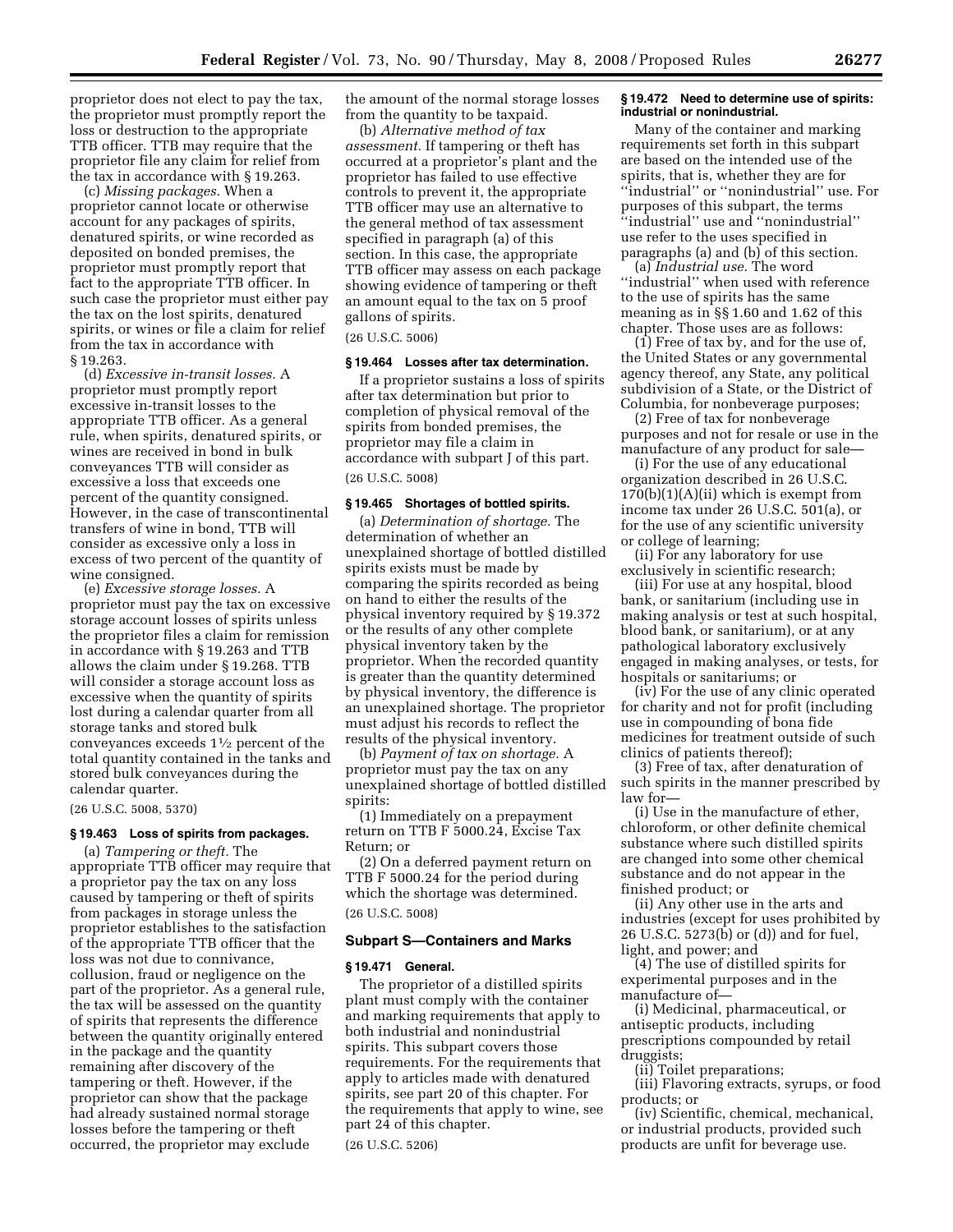(b) *Nonindustrial use.* The word ''nonindustrial'' when used with reference to the use of spirits refers to any use not listed as an ''industrial'' use in paragraph (a) of this section. Nonindustrial uses include the following:

(1) For beverage purposes;

(2) In the manufacture, rectification, or blending of alcoholic beverages; or in the preparation of food or drink by a hotel, restaurant, tavern, or similar establishment; or as a medicine; and

(3) Distilled spirits in containers with a capacity of 1 wine gallon or less, other than anhydrous alcohol and alcohol that may be withdrawn from bond free of tax.

(26 U.S.C. 5206, 5301)

**Requirements for Containers** 

#### **§ 19.473 Authorized containers.**

(a) *General.* A proprietor may only use containers that are authorized under this part for use in containing, storing, transferring, conveying, removing, or withdrawing spirits or denatured spirits.

(b) *Approval of other containers.* The appropriate TTB officer may approve the use of another type of container for a particular purpose in place of a type of container specifically authorized in this part for that purpose if the use of that container:

(1) Will provide protection to the revenue equal to or greater than that provided by the authorized container; and

(2) Will not hinder the effective administration of this part.

(c) *Approval of other container materials.* The appropriate TTB officer may approve the use of a container made of a material other than one prescribed in this subpart if he finds the other material to be suitable for the intended purpose. If the appropriate TTB officer approves another material for a container, the approval may also specify how the container must be constructed, protected, marked, and used.

(26 U.S.C. 5002, 5206, 5212, 5213, 5214, 5301)

#### **§ 19.474 Spirits for nonindustrial use.**

(a) *Containers.* A proprietor may fill spirits for nonindustrial use into packages or into other containers that are filled during processing operations, if consistent with the provisions of part 5 of this chapter.

(b) *Bottles and labels.* The provisions of subpart T of this part and part 5 of this chapter govern the liquor bottles and labels that a proprietor must use in bottling spirits for nonindustrial domestic use.

(c) *Cases.* If spirits for nonindustrial use are in containers with a capacity of one gallon or less the proprietor must place the containers in cases constructed to afford reasonable protection against breakage.

(26 U.S.C. 5206, 5212, 5301)

#### **§ 19.475 Spirits for industrial use.**

(a) *Containers.* A proprietor may fill denatured spirits or other spirits for industrial use into suitable containers. The proprietor must ensure that all containers for spirits that will be used in food products comply with applicable U.S. Food and Drug Administration health and safety laws and regulations.

(b) *Encased containers.* A proprietor may encase unlabeled containers of denatured spirits and other spirits for industrial use in wood, fiberboard or similar material if:

(1) The cases are constructed so that the surface, including the opening of the container, is not exposed;

(2) Required marks are applied to an exterior surface of the case;

(3) The case is constructed so that the portion containing marks will remain attached to the inner container until all the contents have been removed; and

(4) A statement reading, ''Do not remove inner container until emptied'' or a statement of similar meaning appears on the portion of the case bearing the marks.

(c) *Cases.* With the exception of encased containers covered in paragraph (b) of this section, if the containers for denatured spirits and spirits for industrial use have a capacity of not more than 1 gallon, the proprietor must place the containers in cases that provide reasonable protection against breakage.

(26 U.S.C. 5206, 5301)

# **§ 19.476 Packages.**

A proprietor may use packages on bonded premises for original entry of spirits, and for packaging from tanks, storing, transferring in bond, and withdrawing spirits and denatured spirits from bonded premises. Packages must be constructed so as to be capable of secure closure.

(26 U.S.C. 5206)

#### **§ 19.477 Use of bulk conveyances.**

If a bulk conveyance meets the construction requirements of § 19.478 or is approved under § 19.473(b), a proprietor may use the bulk conveyance on bonded premises for the original entry of spirits, and for filling from tanks, storing, transferring in bond, and withdrawing taxpaid spirits and

denatured spirits. A proprietor may use such a bulk conveyance to withdraw spirits free of tax, in accordance with the provisions of this part, for use of the United States or to a specified consignee if so authorized by the appropriate TTB officer under § 19.473(b). A proprietor may also use such a bulk conveyance to withdraw spirits without payment of tax, in accordance with the provisions in this part, for any one of the following purposes:

(a) Export, as authorized under 26 U.S.C. 5214(a)(4);

(b) Transfer to customs manufacturing bonded warehouses, as authorized under 19 U.S.C. 1311;

(c) Transfer to foreign-trade zones, as authorized under 19 U.S.C. 81c;

(d) Transfer to customs bonded warehouses, as authorized under 26 U.S.C. 5066 or 5214(a)(9); or

(e) Use in wine production, as authorized under 26 U.S.C. 5373.

# (26 U.S.C. 5206)

# **§ 19.478 Construction requirements for bulk conveyances.**

(a) *Construction.* The following standards apply to bulk conveyances authorized by this part:

(1) If the conveyance consists of two or more compartments, each compartment must be constructed or arranged so that the emptying of any compartment does not provide access to the contents of any other compartment;

(2) The conveyance (or in the case of compartmented conveyances, each compartment) must be arranged so that it can be completely drained;

(3) Each tank car or tank truck must have permanently and legibly marked thereon its number, its capacity in wine gallons, and the name or symbol of its owner;

(4) If the conveyance consists of two or more compartments, each compartment must be identified by a number and the capacity in wine gallons of each shall be marked thereon;

(5) The conveyance must have a route board or other suitable device for carrying required marks or brands; and

(6) Calibrated charts, showing the capacity of each compartment in wine gallons for each inch of depth, must be available for use in measuring the contents of each tank truck, tank ship, or barge.

(b) *Proprietor's responsibility.* Before filling any bulk conveyance, a proprietor must examine it to verify that it meets the requirements of this section or of an approval under § 19.473(b) and that it is otherwise suitable for receiving the spirits or denatured spirits. A proprietor must refrain from using, or discontinue use of, any conveyance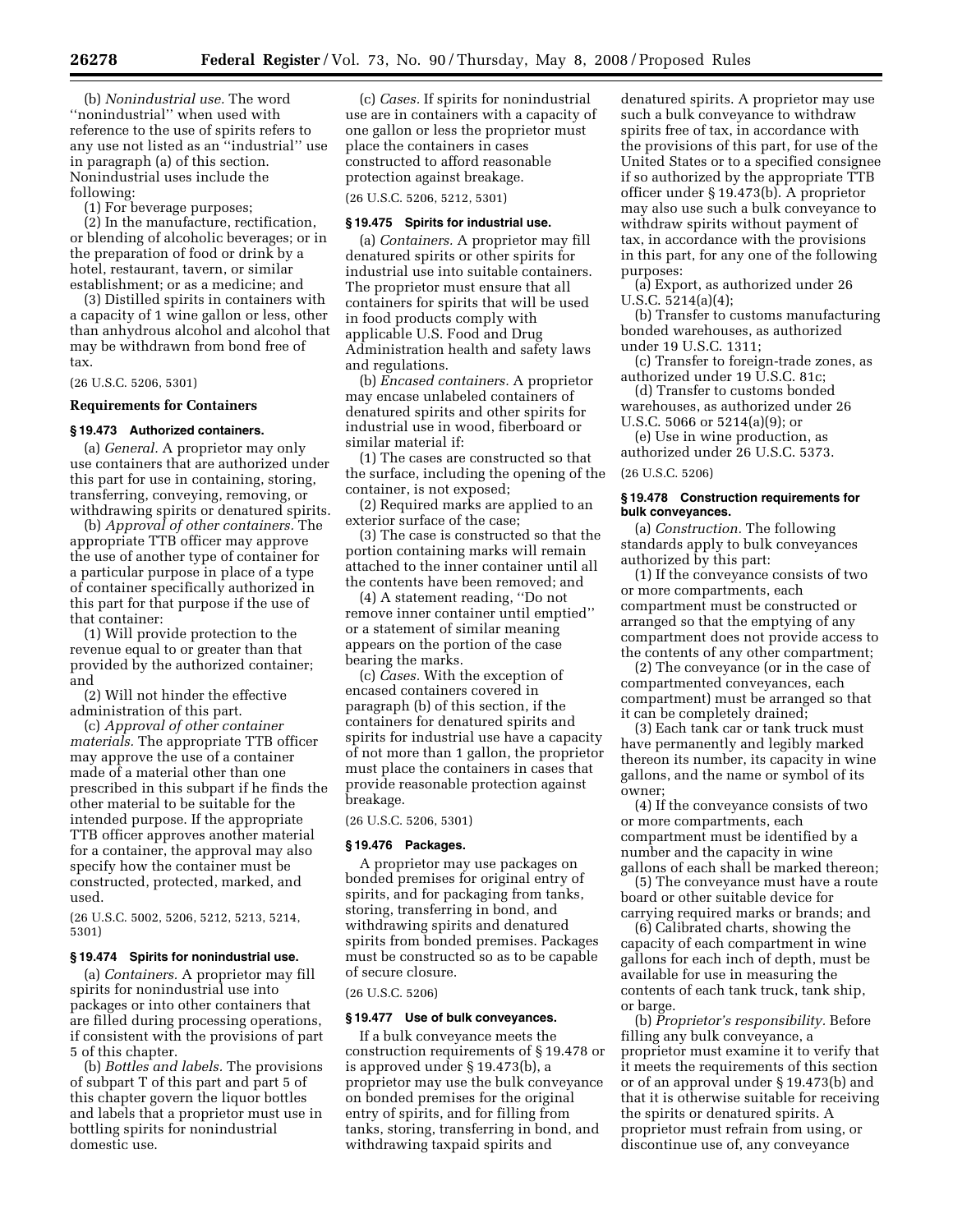found by him or by the appropriate TTB officer not to meet the applicable requirements.

(26 U.S.C. 5206, 5212, 5213, 5214)

#### **§ 19.479 Restrictions on dispositions of bulk spirits.**

(a) *Bulk spirits for nonindustrial use.*  A proprietor may sell or dispose of spirits for nonindustrial use in containers holding more than one wine gallon only to the persons and for the purposes specified in § 1.80 of this chapter.

(b) *Bulk spirits for industrial use.* If a proprietor withdraws spirits (other than alcohol or neutral spirits) from bond in containers holding more than one wine gallon for industrial use, the proprietor must ship or deliver the spirits directly to the user of the spirits as provided in § 1.95 of this chapter.

(26 U.S.C. 5201)

# **Marking Requirements for Spirits**

# **§ 19.482 General.**

A proprietor must mark, identify, and label all containers of spirits or denatured spirits as provided in this part. For information regarding liquor bottle label requirements, see subpart T of this part and part 5 of this chapter.

(26 U.S.C. 5204, 5206)

#### **§ 19.483 Specifications for marks.**

(a) *Basic requirements.* A proprietor must place the marks prescribed by this subpart on cases, encased containers, and packages of spirits and denatured spirits so that they are:

(1) Of adequate size to be easily read; (2) Of a color in distinct contrast to

the color of the background; (3) Legible; and

(4) Durably affixed.

(b) *Use of labels.* A proprietor may use labels as the means for applying prescribed marks if the labels meet the requirements of paragraph (a) of this section.

(c) *Location.* A proprietor must place the prescribed marks on one side of the case or encased container, or on the head of the package.

(26 U.S.C. 5206)

# **§ 19.484 Marks on packages filled in production or storage.**

(a) *Packages filled in production or storage.* Except as otherwise provided in this part, a proprietor must mark packages of spirits filled in production or storage with:

(1) The name of the producer, or the producer's trade name, in accordance with paragraph (b) of this section;

(2) The distilled spirits plant number of the producer, such as ''DSP–KY– 708'';

(3) The kind of spirits or, in the case of distillates removed under § 19.307, the kind of distillate such as ''Grape Distillate'' or ''Peach Distillate'';

(4) The package identification number;

(5) ''BSA'' or ''OC'' when spirits are treated with caramel (burnt sugar) or oak chips, as the case may be;

(6) The rated capacity of the package in gallons shown as ''RC–G''; and

(7) The name or trade name and the plant number of the packaging proprietor in place of the name or trade name and plant number of the producer if packages of spirits of 190° or more of proof are filled by a proprietor other than the producer.

(b) *Real or trade names.* The producer's or other proprietor's real name or the authorized trade name used in accordance with § 19.94 at the time of production, may be placed on any package filled at the time of the production gauge, or at the time of the original packaging of the spirits in wood when, as provided in § 19.305, the spirits were not filled into wooden packages at the time of production gauge. When spirits have been mingled in accordance with § 19.326, the proprietor may use only a producer name associated with any portion of the mingled spirits on packages filled with such mingled spirits.

(26 U.S.C. 5206)

#### **§ 19.485 Package identification numbers in production and storage.**

(a) *General.* A proprietor must mark with a lot identification number each package of spirits filled during production or storage operations. The lot identification number shows when the package is filled and must consist of, in order, the following:

(1) The last two digits of the calendar year;

(2) An alphabetical designation for the month from "A" through "L", representing, in order, January through December;

(3) Two digits corresponding to the day of the month; and

(4) When more than one lot is filled into packages during the same day, for successive lots after the first lot, a letter suffix sequence starting with ''A'' representing the second lot, with ''B'' representing the third lot, and so forth. For example: The first three lots filled into packages on January 2, 2002, would be identified as ''02A02'', ''02A02A'', and ''02A02B''.

(b) *Packages constituting a lot.*  Packages of spirits, including any remnant package, received from customs custody or filled during any one day will receive the same lot

identification number, subject to the following conditions:

(1) They are of the same type and either are of the same rated capacity or are uniformly filled with the same quantity by weight or other measurement method prescribed in § 19.289;

(2) They are filled with spirits of the same kind and same proof;

(3) If they are filled with mingled spirits, the mingling was conducted in accordance with § 19.326; and

(4) In the case of spirits imported or brought into the United States, they are filled with imported spirits, Puerto Rican spirits or Virgin Island spirits, as applicable.

(c) *Serial numbers.* At the time of filling, receipt on bonded premises, or withdrawal from bond, the appropriate TTB officer may require serial numbers on packages of spirits within the same lot in conjunction with the lot identification number. The proprietor must assign temporary serial numbers to packages for control purposes when they are transferred in bond in an unsecured conveyance or gauged after tampering within the storage account.

(26 U.S.C. 5206)

#### **§ 19.486 Change of packages in storage.**

When a proprietor transfers spirits from one package to another as permitted in § 19.325, the proprietor must give the new package the same package identification number and marks as the original package. The proprietor must also prepare and sign a label to be affixed to the head of each new package. The label must be in the following form:

The spirits in this \_\_\_\_\_\_\_ [kind of<br>cooperage: barrel or drum], package identification No. \_\_\_\_\_\_\_\_, were<br>transferred from a limit is likind of transferred from a \_\_\_\_\_\_ [kind of<br>cooperage: barrel or druml\_on cooperage: barrel or drum], on \_\_\_\_\_\_\_<br>[Datel lletter] [Date], [Proprietor]

# (26 U.S.C. 5206)

#### **§ 19.487 Kind of spirits.**

(a) *Designation.* The designations of kind of spirits required for packages filled on bonded premises must be consistent with the classes and types of spirits set forth in part 5 of this chapter subject to the following exceptions or conditions:

(1) A proprietor may designate as ''Alcohol'' spirits distilled at more than 160° proof, which lack the taste, aroma, and other characteristics generally attributed to whisky, brandy, rum, or gin, and which are substantially neutral in character. When alcohol so designated is withdrawn on determination of tax, the designation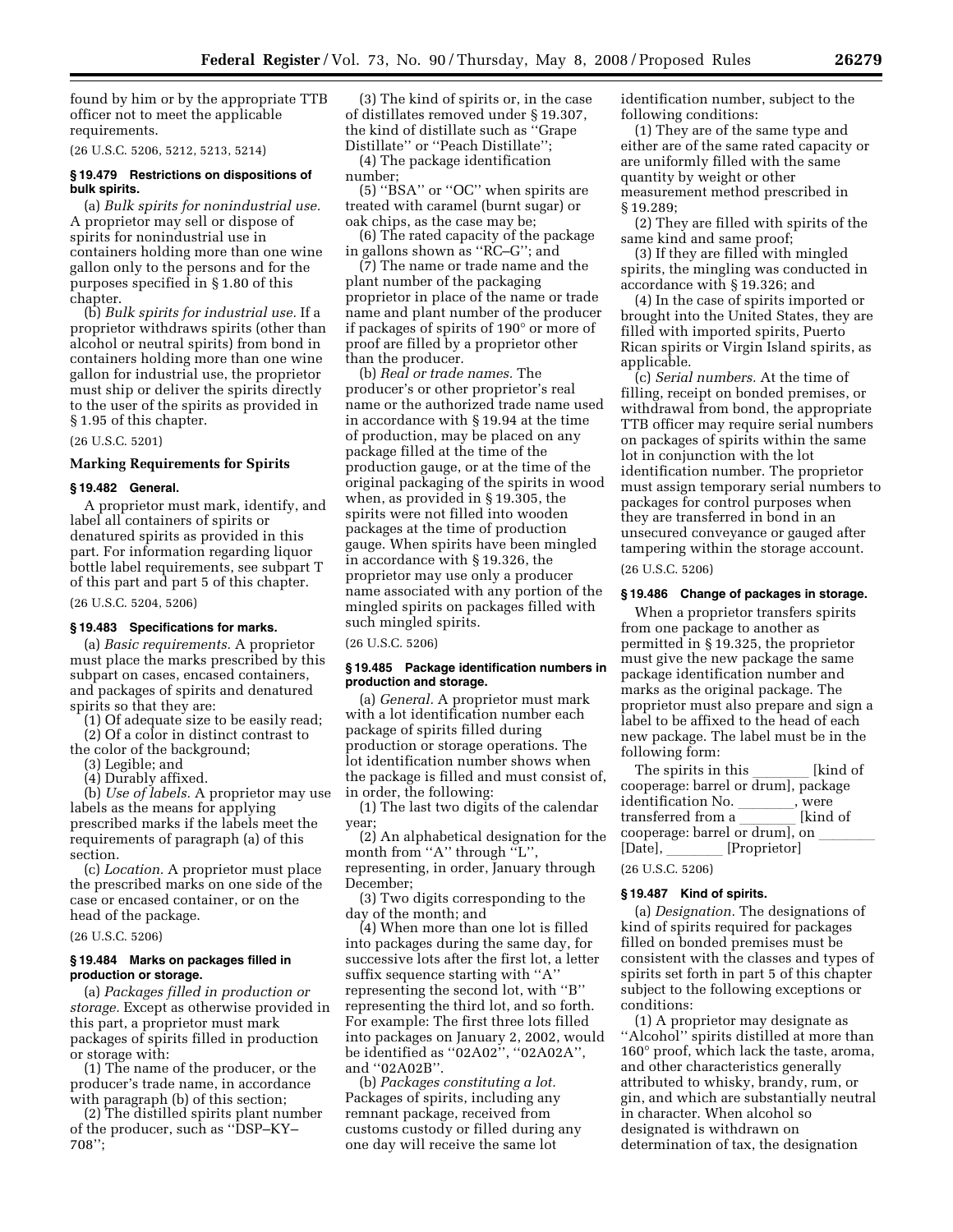must consist of the word ''Alcohol'' preceded or followed by a word or phrase that describes the material from which the alcohol was produced;

(2) The designation for vodka, neutral spirits, or gin must include a word or phrase that describes the material from which the spirits were produced;

(3) A proprietor may designate as "Spirits", preceded or followed by a word or phrase that describes the material from which the spirits were produced, those distilled spirits that are distilled at less than 190° proof which lack the taste, aroma, and other characteristics generally attributed to whisky, brandy, rum, or gin. However, the proprietor may not designate such spirits as ''Spirits grain'' or ''Grain spirits'';

(4) A proprietor must designate spirits distilled from fruit at or above 190° proof, if intended for use in wine production, as ''Neutral Spirits-Fruit'', preceded or followed by the name of the fruit from which the spirits were produced;

(5) A proprietor may designate as ''Whisky'' spirits distilled at not more than 160° proof from a fermented mash of not less than 51 percent rye, corn, wheat, malted barley, or malted rye grain, packaged in reused cooperage, provided that the designation is further qualified with the words ''Distilled from rye mash'' (or bourbon, wheat, malt, or rye malt mash, as the case may be). However, spirits designated as ''Whisky'' must, if distilled from a fermented mash of not less than 80 percent corn, carry the designation ''Corn Whisky.''

(b) *Change of designation.* After written application to, and approval of, the appropriate TTB officer, a proprietor may at any time before their withdrawal from bonded premises, change the original designation for spirits to a new designation properly describing the spirits in accordance with the provisions of this section.

(c) *Other designations.* If a proprietor proposes to produce spirits for which a designation has not been prescribed in this section or in part 5 of this chapter, the proprietor must first make written application to the appropriate TTB officer for a designation for such spirits, and the proprietor must then designate the spirits accordingly.

(d) *Spirits for nonindustrial use.* A proprietor may not treat the provisions of this section as constituting authorization to apply designations to spirits withdrawn for nonindustrial use if those designations do not conform to the requirements of part 5 of this chapter.

(26 U.S.C. 5206)

# **§ 19.488 Marks on packages filled in processing.**

(a) *Packages filled in processing.*  Except as otherwise provided in this part, a proprietor must mark packages of spirits filled in processing with:

(1) The name of the processor, or the processor's trade name;

(2) The distilled spirits plant number of the processor, such as ''DSP–KY– 708'';

(3) The kind of spirits in accordance with § 19.487 or, in the case of an intermediate product, the product name shown on form TTB F 5110.38, Formula for Distilled Spirits Under the Federal Alcohol Administration Act;

(4) The serial number or lot identification number, in accordance with § 19.490, and the date of filling;

(5) The proof of the spirits; and

(6) The serial number of the formula if it was manufactured under an approved formula.

(b) *Real or trade names.* The proprietor's real name or any trade name used in accordance with § 19.94 may be placed on any package filled with spirits during processing operations.

(26 U.S.C. 5206)

# **§ 19.489 Marks on cases filled in processing.**

(a) *Mandatory marks.* Except for cases marked in accordance with § 19.496, a proprietor must mark in accordance with § 19.483 the following information on each case of spirits filled in processing:

(1) Serial number in accordance with § 19.490;

(2) Kind of spirits in accordance with the classes and types of spirits set forth in part 5 of this chapter;

(3) The distilled spirits plant number where bottled;

(4) Date filled;

(5) Proof; and

(6) Liters or proof gallons.

(b) *Export marks*. In addition to the marks referred to in paragraph (a) of this section, the proprietor must include the marks required by part 28 of this chapter on cases removed for export, for transfer to any customs bonded warehouses, for transfer to foreign-trade zones, or for use as supplies on certain vessels and aircraft.

(c) *Other marks.* A proprietor may include other marks on cases filled in processing in addition to the marks prescribed under this section. Any additional marks must not interfere with, or detract from, the marks prescribed in this section. The proprietor may include other marks such as:

(1) The name or trade name, and the location if desired, of the bottler, displayed with the word ''Bottler'';

(2) For products distilled or processed by the proprietor, the proprietor's name or trade name, and the location of the distilled spirits plant, if desired, displayed with the words ''Distiller'' or ''Processor'', as applicable;

(3) For products imported and bottled by the proprietor, the words ''Imported and Bottled By'', followed by the proprietor's name or trade name the and location of the distilled spirits plant if desired;

(4) For products bottled for a dealer, the words ''Bottled For'', followed by the name of that dealer;

(5) Any material required by Federal or State law and regulations; and

(6) Labels or data describing the contents for commercial identification or accounting purposes or indicating payment of State or local taxes.

(26 U.S.C. 5206, 5066)

# **§ 19.490 Numbering of packages and cases filled in processing.**

(a) *Packages of spirits and denatured spirits filled during processing operations*. When a proprietor fills packages of spirits and denatured spirits during processing, the proprietor must identify the packages consecutively beginning with ''1'' and continuing the series until the number "1,000,000" is reached, except that any series of such numbers already in use may be continued to that limit. When the identification in any series reaches ''1,000,000'', the proprietor may begin a new series with ''1'' but must add an alphabetical prefix or suffix to the new series number. For example, the first identifier in the second series of 1,000,000 packages filled might be ''1A'' or ''A1''.

(b) *Cases containing bottles or other containers of spirits and denatured spirits*. When a proprietor fills cases containing bottles or other containers of spirits and denatured spirits during processing, the proprietor must identify the cases consecutively beginning with ''1'' and continuing the series until the number ''1,000,000'' is reached, except that any series of such numbers already in use may be continued to that limit. When the identification in any series reaches ''1,000,000'', the proprietor may begin a new series with ''1''. This series of identifiers for cases containing bottles or other containers must be distinct from the series of serial numbers required for packages under paragraph (a) of this section.

(c) *Additional identification*. A proprietor may establish separate series of identifiers, distinguished from each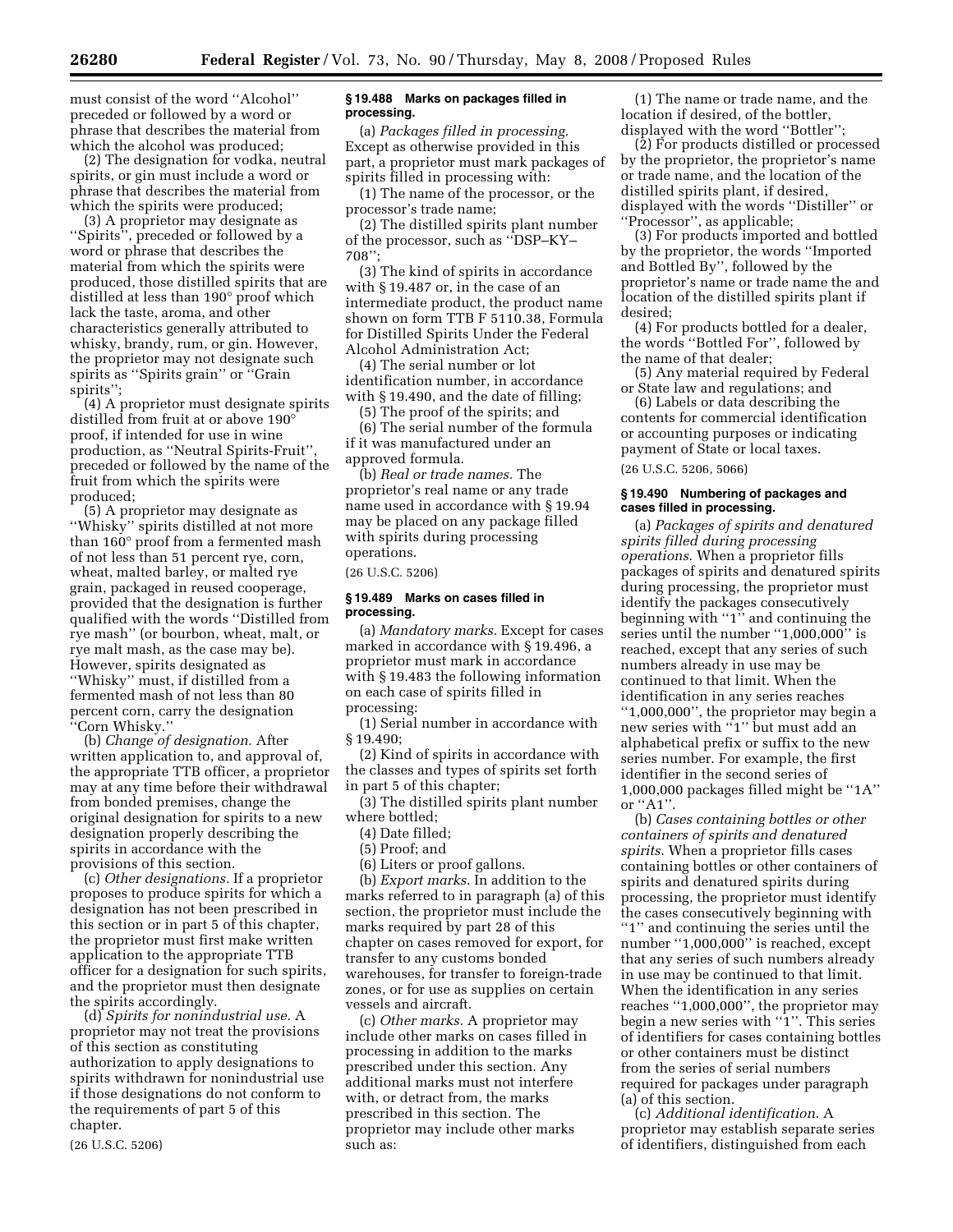other by the use of alphabetical prefixes or suffixes, to identify the size of bottles, the brand names, or other information, on written notice to the appropriate TTB officer. The proprietor must identify remnant cases by placing the identifier of the last full case followed by the letter ''R'' on the remnant case. When there is a change in the name, or trade name of the proprietor, all series in use may be continued. However, if there is a change in proprietorship, a new series must be commenced.

(d) *Alternative marking for spirits for industrial use*. A proprietor may mark packages and cases of spirits for industrial use, including denatured spirits, filled in processing with the lot identification numbers specified in § 19.485 instead of using the identifiers specified in paragraphs (a), (b) and (c) of this section.

(26 U.S.C. 5206)

# **§ 19.491 Marks on containers of specially denatured spirits.**

(a) *General*. A proprietor must mark or label each package, case, or encased container of specially denatured spirits filled on bonded premises to show:

(1) The quantity in gallons;

(2) The serial number or lot identification number;

(3) The plant number of the proprietor;

(4) The designation or abbreviation of the specially denatured spirits by kind (alcohol or rum);

(5) The applicable formula number; and

(6) The proof of the spirits, if they were denatured at other than 190 proof.

(b) *Bottles.* A proprietor must mark or label each bottle to show the information prescribed in paragraphs (a)(1), (3), (4), (5), and (6) of this section.

(c) *Alternate formulations.* When spirits are denatured under a formula authorizing a choice of types and quantities of denaturants, the proprietor must mark the container or case to show the actual types and quantities of denaturants used.

(26 U.S.C. 5206)

# **§ 19.492 Marks on containers of completely denatured alcohol.**

Except in the case of completely denatured alcohol transported by pipelines and bulk conveyances, a proprietor must mark each container of completely denatured alcohol on the head of the package or on the side of the can or carton with:

(a) The name of the proprietor who filled the containers;

(b) The plant number where the container was filled;

(c) The container's contents in wine gallons;

(d) The apparent proof;

(e) The words ''Completely Denatured Alcohol''; and

(f) The applicable formula number. (26 U.S.C. 5206)

# **§ 19.493 Caution label for completely denatured alcohol.**

A proprietor must place a label containing the words ''Completely Denatured Alcohol'' and the statement ''Caution—contains poisonous ingredients'' on each container of completely denatured alcohol containing five gallons or less that is sold or offered for sale. The label must be written in plain, legible letters. The proprietor may print the name and address of the denaturer on such label, but may not include any other nonessential matter on the label without approval from the appropriate TTB officer. The word ''pure'' may not appear on the label or the container.

(26 U.S.C. 5206)

# **§ 19.494 Additional marks on portable containers.**

(a) In addition to the other marks prescribed in this part, a proprietor must mark portable containers of spirits or denatured spirits (other than bottles enclosed in cases) that will be withdrawn from the bonded premises as follows:

(1) Without payment of tax, for export, for transfer to customs manufacturing bonded warehouses, for transfer to foreign-trade zones, or as supplies for certain vessels and aircraft, in accordance with the provisions in 27 CFR part 28; or

(2) If tax-free, with the word ''Tax-Free.''

(b) A proprietor may show other optional information such as brand or trade name; a caution notice, or other information required by Federal, State, or local law or regulations; wine or proof gallons; and plant control data. However, any such mark must not conceal, obscure, interfere with, or conflict with the markings required by this subpart.

(26 U.S.C. 5206)

# **§ 19.495 Marks on bulk conveyances.**

(a) A proprietor must securely attach a label identifying each conveyance or compartment to the route board, or to another equivalent device, for each bulk conveyance used to transport spirits or denatured spirits setting forth the following information:

(1) The name, plant number, and location of the consignor;

(2) The name, distilled spirits plant number, permit number, or registry number (as applicable), and the location of the consignee;

(3) The date of shipment;

(4) The quantity (proof gallons for spirits, wine gallons for denatured spirits); and

(5) The formula number for denatured spirits.

(b) If the conveyance is accompanied by documentation containing the information specified in paragraph (a) of this section, the proprietor is not required to label each conveyance or compartment.

(c) Export shipments must conform to the requirements of part 28 of this chapter.

(26 U.S.C. 5206)

# **§ 19.496 Cases of industrial alcohol.**

(a) *Mandatory marks.* A proprietor must mark each case and each encased container of alcohol bottled for industrial use under the provisions of subpart N of this part to show the following information:

(1) The designation ''Alcohol'';

(2) The serial number or lot

identification number;

- (3) The distilled spirits plant number of the proprietor;
	- (4) The proof;
	- (5) The proof gallons;
	- (6) The designation ''Tax-Free''; and

(7) Any information required by part 28 of this chapter, for cases that are withdrawn for export, transferred to customs bonded warehouses, transferred to foreign-trade zones, or are for use on vessels and aircraft.

(b) *Other marks.* A proprietor may mark cases of industrial alcohol with other marks, provided that they do not interfere with, or detract from, mandatory case marks in the manner permitted under § 19.489.

(26 U.S.C. 5206, 5235)

# **§ 19.497 Obliteration of marks.**

Except as otherwise provided in § 19.487(b), the marks required to be placed on any container or case under this part must not be destroyed or altered before the container or case is emptied.

# (26 U.S.C. 5206)

# **§ 19.498 Relabeling and reclosing off bonded premises.**

The proprietor of a distilled spirits plant may relabel, affix brand labels, or reclose bottled taxpaid spirits on wholesale liquor dealer premises or at a taxpaid storeroom on, contiguous to, adjacent to, or in the immediate vicinity of the proprietor's distilled spirits plant,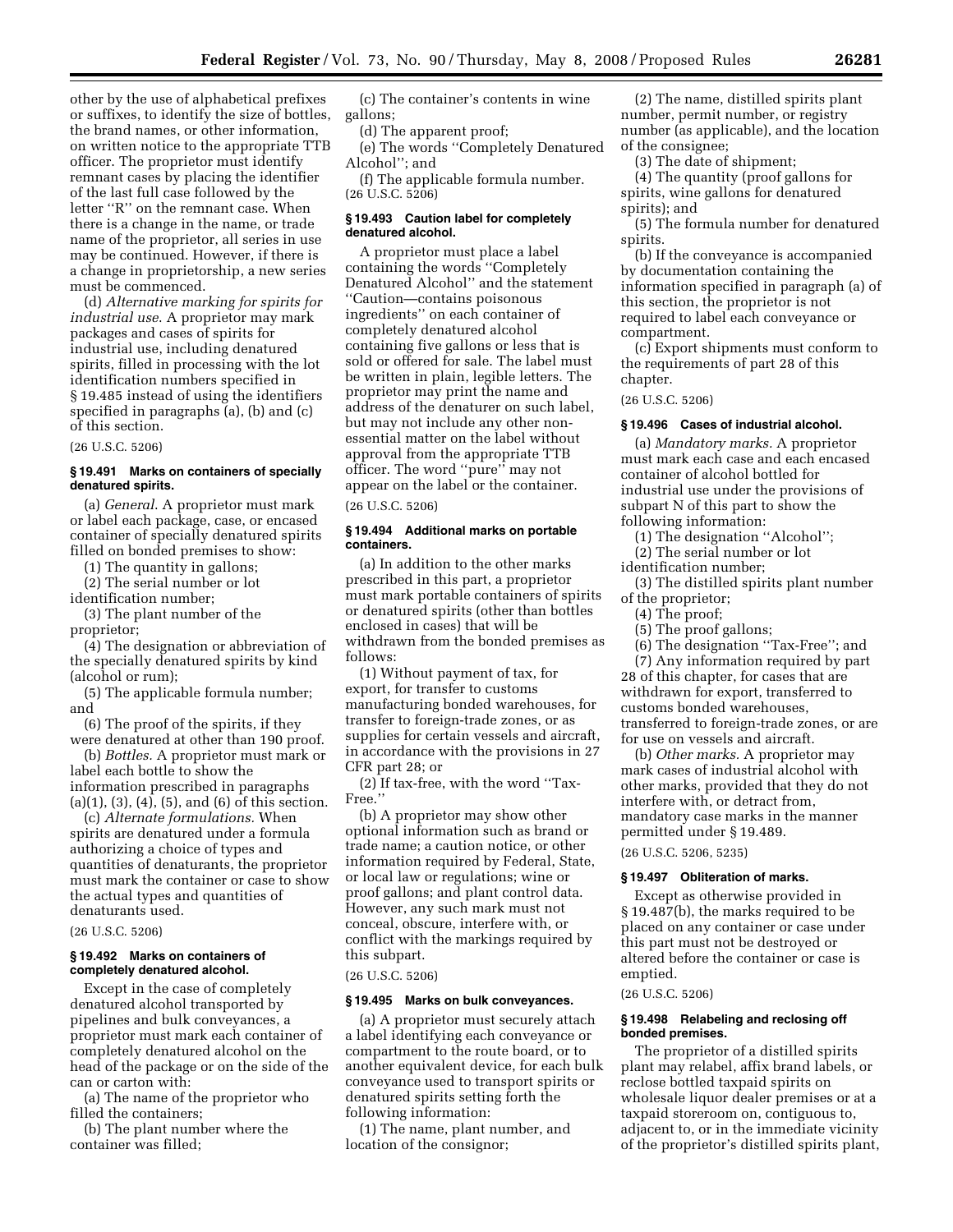provided that the wholesale liquor dealer premises or taxpaid storeroom is operated in connection with the distilled spirits plant. If products relabeled under this section were originally bottled by another proprietor, the relabeling proprietor must have on file a statement from the original bottler consenting to the relabelling.

# (26 U.S.C. 5201)

# **§ 19.499 Authorized abbreviations to identify marks.**

In addition to the other abbreviations and symbols authorized under this part for use in marking containers, a proprietor may use the following abbreviations to identify the following marks:

(26 U.S.C. 5206)

#### **Subpart T-Liquor Bottle, Label, and Closure Requirements**

#### **Authorized Liquor Bottles**

# **§ 19.511 Bottles authorized.**

Each liquor bottle for nonindustrial distilled spirits for domestic use must conform to a bottle size specified in the standards of fill set forth in subpart E of part 5 of this chapter. This rule applies to liquor bottles intended for distribution in both interstate and intrastate commerce.

#### (26 U.S.C. 5301)

# **§ 19.512 Bottles not constituting approved containers.**

A proprietor may not use any liquor bottle that the appropriate TTB officer finds is misleading within the meaning of § 5.46 of this chapter. Misleading liquor bottles do not constitute approved containers for the purposes of this part, and a proprietor may not use them for packaging distilled spirits for domestic purposes.

# **§ 19.513 Distinctive liquor bottles.**

(a) Application. A proprietor must submit form TTB F 5100.31, Application for and Certification/ Exemption of Label/Bottle Approval, to the appropriate TTB officer in order to obtain approval to use domestic liquor bottles of distinctive shapes or designs. The proprietor must certify as to the

total capacity of a representative sample bottle before closure (expressed in milliliters) on each copy of the form. In addition, the proprietor must affix a readily legible photograph (showing both front and back of the bottle) to the front of each copy of TTB F 5100.31 along with the label(s) to be used on the bottle. The proprietor must submit to TTB an actual bottle or accurate model only when specifically requested to do so.

(b) Approval. The appropriate TTB officer will approve a distinctive liquor bottle on a properly completed TTB F 5100.31 if the bottle is found to:

(1) Meet the requirements of part 5 of this chapter;

(2) Be distinctive;

(3) Be suitable for its intended purpose;

(4) Not jeopardize the revenue; and (5) Be not misleading to the consumer.

(c) Retention. A proprietor must keep on file at his premises a copy of the complete approved TTB F 5100.31 for the distinctive liquor bottle.

(d) Cross reference. For procedures regarding issuance, denial and revocation of distinctive liquor bottle approvals, as well as appeal procedures, see part 13 of this chapter.

(26 U.S.C. 5301)

#### **Labeling Requirements**

#### **§ 19.516 Certificate of label approval or exemption.**

A proprietor must obtain a certificate of label approval or an exemption from label approval under part 5 of this chapter on form TTB F 5100.31 for any label that the proprietor will use on bottles of spirits for domestic use. Upon request by the appropriate TTB officer, the proprietor must provide evidence of label approval, or of exemption from label approval, for a label used on a bottle of spirits for domestic use. For procedures regarding the issuance, denial and revocation of certificates of label approval and certificates of exemption from label approval, as well as appeal procedures, see part 13 of this chapter.

#### (26 U.S.C. 5201)

#### **§ 19.517 Statements required on labels under an exemption from label approval.**

If a proprietor bottles spirits for domestic use under a certificate of exemption from label approval on form TTB F 5100.31, the following information must appear on the label used on the bottle, in the manner indicated:

(a) *Brand name.* The brand name on the label must conform to the requirements of § 5.34 of this chapter;

(b) *Kind.* The class and type of the spirits identified on the label must conform to the requirements of § 5.35 of this chapter;

(c) *Alcohol content.* The alcohol content on the label must conform to the requirements of § 5.37(a) of this chapter;

(d) *State of distillation.* In the case of whisky, the state of distillation statement on the label must conform to the requirements of § 5.36(d) of this chapter;

(e) *Net contents.* The label must show the net contents, unless the statement of net contents is permanently marked on the side, front, or back of the bottle;

(f) *Name and address of bottler.* The name and address of the bottler must conform to the requirements of § 19.518;

(g) *Age of whisky containing no neutral spirits.* In the case of whisky containing no neutral spirits, statements of age and percentage by volume on the label must conform to the requirements of § 5.40 of this chapter;

(h) *Age of whisky containing neutral spirits.* In the case of whisky containing neutral spirits, the label must state the age of the whisky or whiskies and the respective percentage by volume of whisky or whiskies and neutral spirits in accordance with § 5.40 of this chapter;

(i) *Age of brandy.* In the case of brandy aged for a period of less than two years, the label must state the age.

(j) *Presence of neutral spirits or coloring, flavoring, or blending material.*  The label must indicate the presence of neutral spirits or coloring, flavoring, or blending material in accordance with § 5.39 of this chapter; and

(k) *Country of origin.* Labels of imported spirits must state the country of origin in substantially the following form: ''Product of \_\_\_\_\_\_\_,'' with the<br>blank filled in with the name of the country of origin.

#### (26 U.S.C. 5201)

#### **§ 19.518 Name and address of bottler.**

In setting forth the name and address of the bottler required by § 19.517(f), the label must contain the words ''Bottled by", "Packed by", or "Filled by' followed immediately by the name (or trade name) of the bottler and the place where the bottling takes place. If the bottler is the proprietor of more than one distilled spirits plant engaged in bottling operations, the label may include the addresses of all such plants immediately following the name (or trade name) of the bottler. The following additional rules apply to name and address labeling under this section:

(a) Where distilled spirits are bottled by or for the distiller of the spirits, the label may state, in lieu of the words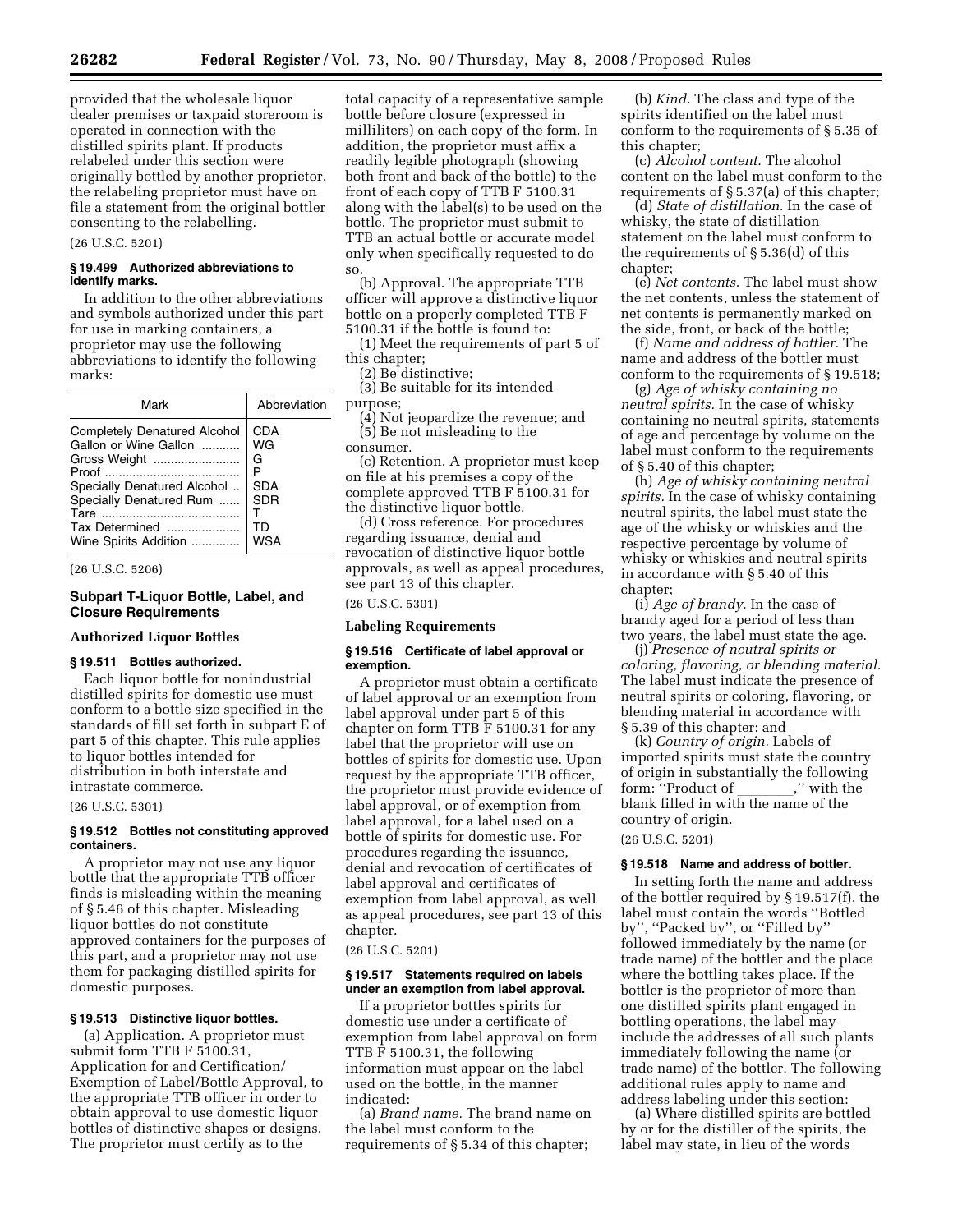''Bottled by'', ''Packed by'', or ''Filled by'', followed by the bottler's name (or trade name) and address or addresses, the words ''Distilled by'', followed immediately by the name (or trade name) under which the particular spirits were distilled, or by any trade name shown on the distiller's permit covering the premises where the particular spirits were distilled, and the address (or addresses) of the distiller;

(b) Where ''straight whiskies'' of the same type produced in the same State by two or more different distillers are combined (either at time of bottling or at a warehouseman's bonded premises for further storage) and are subsequently bottled and labeled as ''straight whisky'', that ''straight whisky'' must be labeled as provided in the introductory paragraph of this section. However, where that combined ''straight whisky'' is bottled by or for the distillers of the whiskies, the label may contain, in lieu of the wording specified in that introductory paragraph, the words ''Distilled by'', followed immediately by the name (or trade name) of each distiller that distilled a portion of the ''straight whisky'', the address of each of the of the distilled spirits plants where a portion of the ''straight whisky'' was distilled, and the percentage of ''straight whisky'' distilled by each distiller (with a tolerance of plus or minus 2 percent). In addition, where ''straight whisky'' is made up of a mixture of ''straight whiskies'' of the same type distilled at two or more distilled spirits plants of the same proprietor located within the same State, and where that ''straight whisky'' is bottled by or for that proprietor, the label for the ''straight whisky'' may contain, in lieu of the wording specified in the introductory paragraph of this section, the words ''Distilled by'' followed by the name (or trade name) of the proprietor and the address of each of the distilled spirits plants that distilled a portion of the ''straight whisky'';

(c) Where distilled spirits are bottled by or for the proprietor of a distilled spirits plant, the label may state, in lieu of the words ''Bottled by'', ''Packed by'', or ''Filled by'' followed by the bottler's name (or trade name) and address, the words ''Blended by'', ''Made by'', ''Prepared by'', ''Manufactured by'', or ''Produced by'' (whichever is appropriate to the process involved), followed by the name (or trade name) and the address (or addresses) of the distilled spirits plant proprietor;

(d) In the case of labels of distilled spirits bottled for a retailer or other person who is not the proprietor of the distilled spirits plant where the distilled spirits were distilled, the label may also

state the name and address of that retailer or other person, preceded immediately by the words ''Bottled for'', ''Distributed by'', or other similar statement; and

(e) The label may state the address of the proprietor's principal place of business in lieu of the place where the bottling, distilling or processing operation occurred, provided that the address where the bottling, distilling, or other operation occurred is indicated by printing, coding, or other markings, on the label or on the bottle. The coding system employed must permit TTB to determine where the operation stated on the label occurred. Prior to using such a label or bottle coding system, the proprietor must send a notice to the appropriate TTB officer explaining the coding system.

(26 U.S.C. 5201)

# **§ 19.519 Labels for export spirits.**

(a) *Required information.* If a proprietor bottles spirits for export, the bottles must have a securely affixed label showing:

(1) The kind (class and type) of spirits;

(2) The percent-alcohol-by-volume of the spirits;

(3) The net contents, unless the markings on the bottle indicate such contents; and

(4) The name (or trade name) of the bottler.

(b) *Additional information.* The bottler may place additional information on the export label if it is not inconsistent with the information required under paragraph (a) of this section.

(c) *Language.* The export label information may appear in the language of the country to which the spirits are to be exported provided that the proprietor maintains on file an English translation of that information. The export label may state the net contents and percent-alcohol-by-volume in the units of measurement of the foreign country, provided that the proprietor maintains a record of the equivalent units as required for labels of spirits bottled for domestic consumption.

(d) *Waiver.* The appropriate TTB officer may waive the requirement to show any information required by this section, other than the kind of spirits, upon a showing that the country to which the spirits are to be exported prohibits the showing of such information. In regard to kind (class and type) of spirits, the appropriate TTB officer may waive the designation required by § 5.22 of this chapter, only to the extent that the label need not bear the word ''diluted'' for distilled spirits

bottled below the minimum bottling proof, and provided that this is in accordance with the rules of the country to which the product is to be exported.

(26 U.S.C. 5201, 5301)

#### **§ 19.520 Spirits for shipment to Puerto Rico.**

Spirits removed for shipment to Puerto Rico with benefit of drawback or without payment of tax in accordance with part 28 of this chapter are subject to the provisions of part 5 of this chapter in regard to labeling and standards of fill for bottles.

(26 U.S.C. 5201)

# **Closure Requirements**

# **§ 19.523 Affixing closures.**

Each bottle or other container of spirits having a capacity of one gallon (3.785 liters) or less must have a closure or other device securely affixed to the container prior to withdrawal from bond or customs custody. The closure or other device must be constructed in such a manner as to require breaking in order to gain access to the contents of the container.

(26 U.S.C. 5301)

#### **§ 19.525 Reclosing.**

A proprietor may reclose bottles of distilled spirits filled on bonded premises as provided in subpart N of this part. A proprietor may also reclose bottles of distilled spirits to which closures or other devices have been affixed as provided in § 19.498.

(26 U.S.C. 5215)

#### **Subpart U—[Reserved]**

#### **Subpart V—Records and Reports**

# **General Rules for Records**

#### **§ 19.571 Records in general.**

Each proprietor of a distilled spirits plant must maintain records that accurately reflect the operations and transactions occurring at the plant. This subpart specifies the types of records that a proprietor must maintain. In general, a proprietor is responsible for recording activities and transactions related to the three primary operational accounts at a plant: production, storage, and processing. A proprietor's records must show receipts in each account, movement from one account to another, transfers in bond, and withdrawals of spirits, denatured spirits, articles, or wines. The types of records that a proprietor must keep include:

(a) All individual transaction forms, records, and summaries that are specifically required by this part;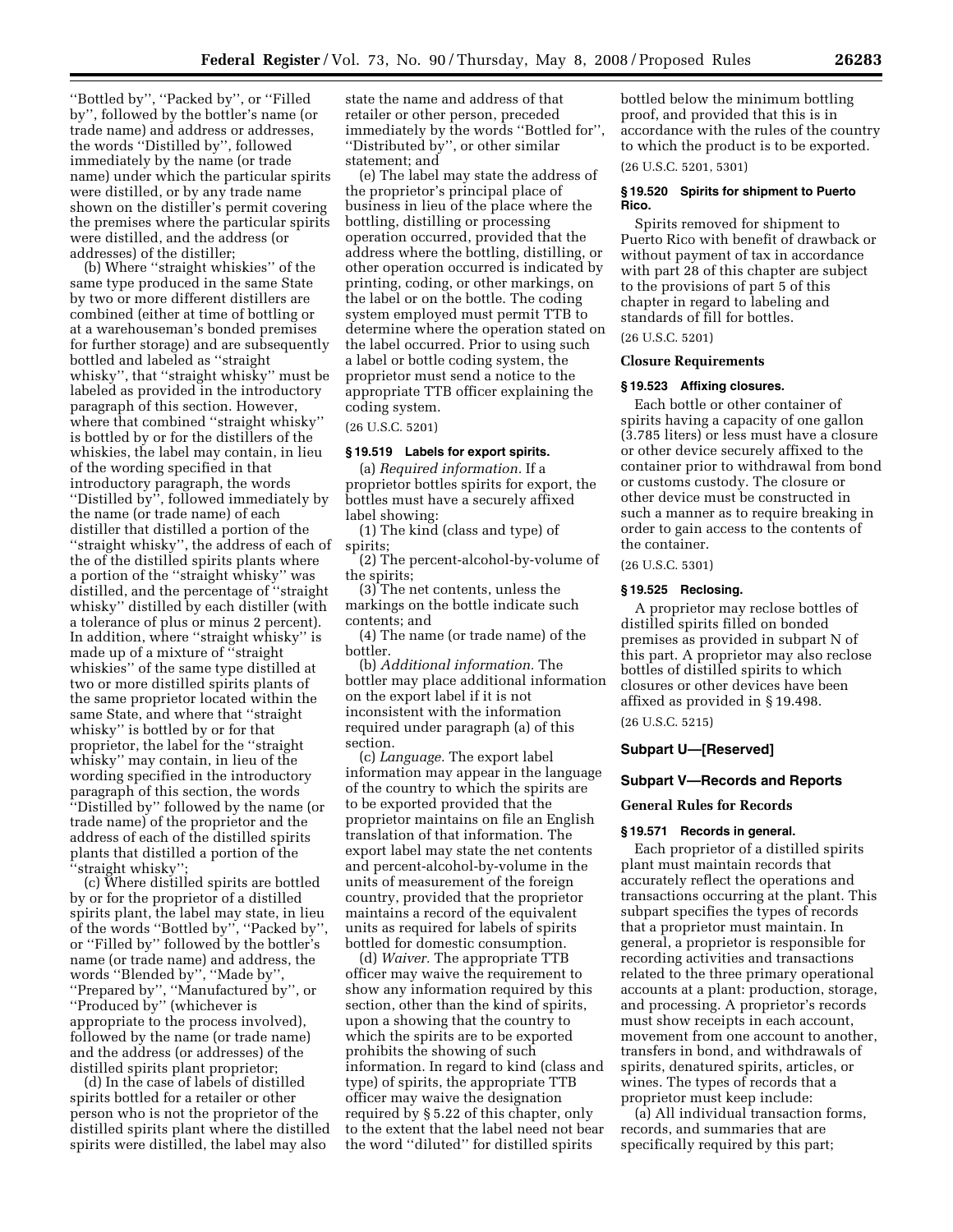(b) All supplemental, auxiliary, and source data that a proprietor uses to compile required forms, records, and summaries, and to prepare reports, returns and claims; and

(c) Copies of notices, reports, returns, and approved applications and other documents relating to operations and transactions.

# (26 U.S.C. 5207)

#### **§ 19.572 Format of records.**

As a general rule, the provisions of this subpart do not require proprietors to keep their records in any particular format or medium. For example, a proprietor may keep required records on paper, on microfilm or microfiche, or on a computer or other electronic medium, so long as the records are readily retrievable in hard-copy format for review by TTB officers as necessary. The required records may consist of documents created in the ordinary course of business, rather than documents created expressly to meet the requirements of this part, provided that those documents:

(a) Contain all of the relevant information required under this part;

(b) Are consistent with the general standards of clarity and accuracy; and

(c) Can be readily understood by TTB personnel.

(26 U.S.C. 5207)

#### **§ 19.573 Location of required records.**

A proprietor may keep the records required by this part at the distilled spirits plant where operations or transactions occur or at a central recordkeeping location maintained by the proprietor. If a proprietor keeps the required records at any location other than the distilled spirits plant where operations or transactions occur, the proprietor must notify the Director, National Revenue Center, of the location where the records are kept.

(26 U.S.C. 5207)

#### **§ 19.574 Availability of records.**

The records required by this part must be available for inspection by the appropriate TTB officer during normal business hours. If a proprietor keeps the records at a location other than the distilled spirits plant where operations or transactions occur, the proprietor upon request must make them available at the distilled spirits plant premises undergoing a TTB audit or inspection. The records must be produced within two days of the request except that data accumulated on cards, tapes, discs, or other accepted record media must be retrievable within five business days. Applicable data processing programs

must be made available for examination if requested by any authorized TTB officer.

(26 U.S.C. 5207)

#### **§ 19.575 Retention of records.**

A proprietor must retain any records required by this part for a period of not less than three years from the date of the record or the date of the last entry required to be made, whichever is later. However, the appropriate TTB officer may require a proprietor to keep records for an additional period not exceeding three years in any case where such retention is deemed appropriate for the protection of the revenue.

# (26 U.S.C. 5207)

# **§ 19.576 Preservation of records.**

A proprietor must maintain required records to ensure their readability and availability for inspection. Whenever the condition of any record will render it unsuitable for its intended or continued use, the proprietor must create an accurate and legible reproduction of the original record. TTB will treat the reproduced record as an original record, and all of the provisions of law that would apply to the original record also will apply to the reproduced record.

(26 U.S.C. 5207, 5555)

# **§ 19.577 Documents that are not records.**

The term ''records'' as used in this subpart does not include qualifying documents required under subpart D of this part, or bonds required under subpart F of this part. Approved active formulas, plant registrations and similar records are permanent in nature and must be maintained in a permanent file. (26 U.S.C. 5207)

# **§ 19.578 Financial records and books of account.**

See 27 CFR 70.22 for information regarding TTB examination of financial records and books of account. (26 U.S.C. 7602)

# **§ 19.580 Time for making entries in records.**

(a) *Daily record entries.* A proprietor must make entries required by this part in records on a daily basis for each transaction or operation and not later than the close of the next business day after the transaction or operation occurred. However, if a proprietor prepares supplemental or auxiliary records when an operation or transaction occurs and those records contain all of the required information, the proprietor may make entries into the daily records not later than the close of

business on the third business day following the day on which the transaction or operation occurred.

(b) *Tax records.* A proprietor must enter the tax determination and the taxable removal of distilled spirits in the proprietor's records on the day on which tax determination and taxable removal occurs.

# (26 U.S.C. 5207)

#### **§ 19.581 Details of daily records.**

The daily records required by this part must include the following information:

(a) The date of each operation or transaction;

(b) For spirits, the kind and the quantity in proof gallons;

(c) For denatured spirits, the formula number and the quantity in wine gallons;

(d) For distilling materials produced on the premises, the kind and the quantity in wine gallons. For chemical byproducts containing spirits, articles, spirits residues, and distilling material received on the premises, the kind, the percent of alcohol by volume, and the quantity in wine gallons;

(e) For wines, the kind, the quantity in wine gallons and the percent of alcohol by volume;

(f) For alcoholic flavoring materials, the kind, formula number (if any), and the quantity in proof gallons;

(g) For containers (other than those bearing lot identification numbers) or cases, the type, serial number, and the number of containers (including identifying marks on bulk conveyances), or cases. However, a proprietor may withdraw spirits in cases without recording the serial numbers of the cases, unless the appropriate TTB officer requires such recording. A proprietor must record package identification numbers, number of packages, and proof gallons per package on deposit records in the storage account reflecting production gauges or filling of packages from tanks; however, the proprietor need show only the lot identification, number of packages, and proof gallons per package for transactions in packages of spirits unless package identification numbers are specifically required by this part;

(h) For materials intended for use in the production of spirits, the kind and the quantity, with liquids recorded in gallons and other nonliquid materials recorded by weight;

(i) For each receipt or removal of material, spirits, denatured spirits, articles, spirits residues, and wine, the name and address of the consignee or consignor, and, if any, the plant number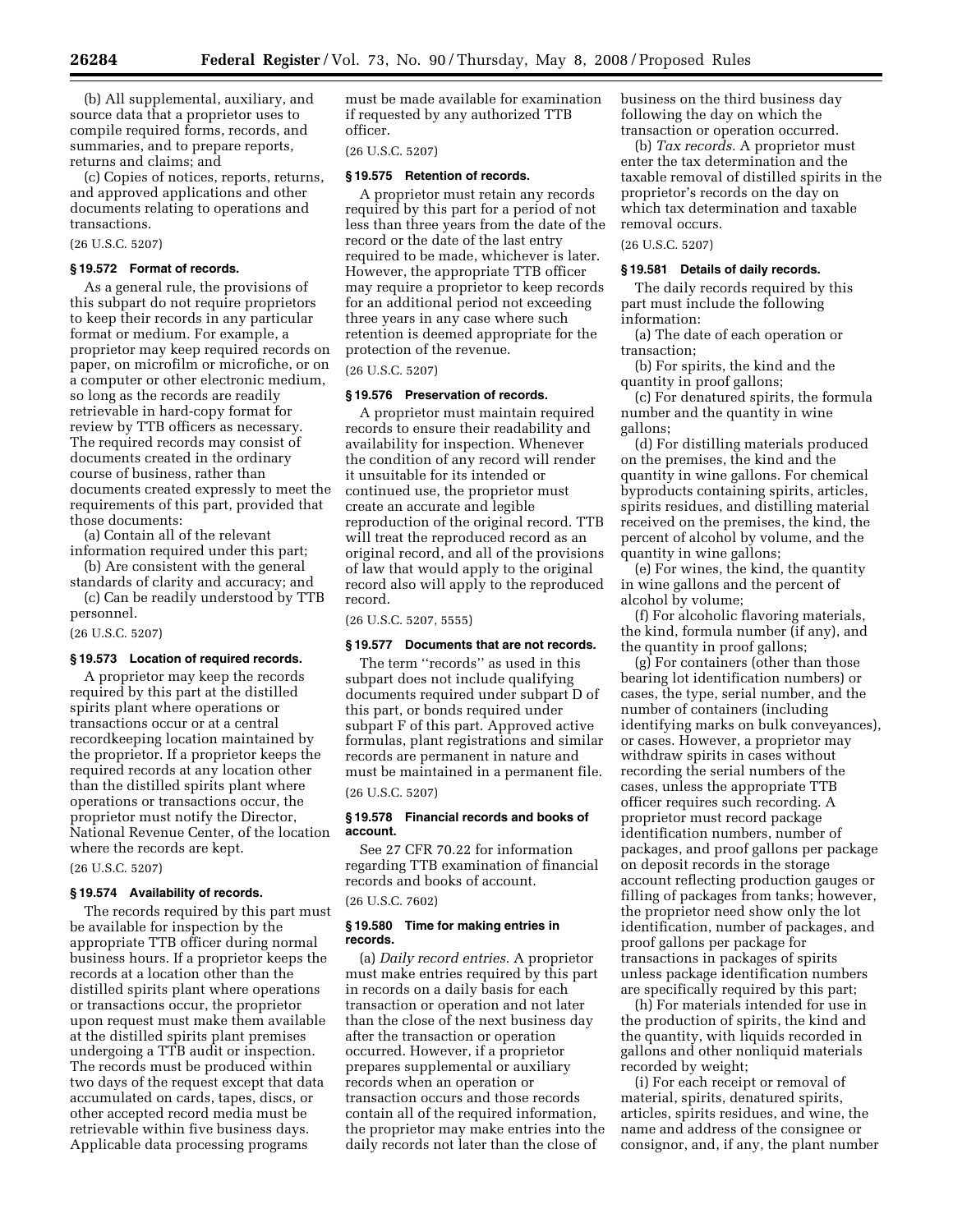or industrial use permit number of such person;

(j) The serial number of any tank used;

(k) On the transaction record, the rate of duty paid on imported spirits;

(l) Identification of imported spirits, spirits from Puerto Rico, and spirits from the Virgin Islands, or a showing that a distilled spirits product contains such spirits; and

(m) Identification of spirits that are to be used exclusively for fuel use.

(26 U.S.C. 5207)

# **§ 19.582 Conversion from metric to U.S. units.**

When liters are converted to wine gallons, the proprietor must multiply the quantity in liters by 0.264172 to determine the equivalent quantity in wine gallons. If cases contain the same quantity of spirits of the same proof in metric bottles, the proprietor must convert the cases to U.S. units by multiplying the liters in one case by the number of cases to be converted, as follows:

(a) If the conversion from liters to U.S. units is made before multiplying by the number of cases, the quantity in U.S. units must be rounded to the sixth decimal; or

(b) If the conversion is made after multiplying by the number of cases, the quantity in U.S. units must be rounded to the nearest hundredth. Once converted to wine gallons, the proprietor must determine the proof gallons of spirits in cases as provided in § 30.52 of this chapter.

(26 U.S.C. 5201)

# **Production Records**

# **§ 19.584 Materials for the production of distilled spirits.**

A proprietor must maintain daily records of materials produced or received for, or used in, the production of distilled spirits. This includes records covering:

(a) Receipt and use of fermenting material or other nonalcoholic materials for the production of distilled spirits;

(b) Receipt and use of spirits, denatured spirits, articles, and spirits residues for redistillation;

(c) Distilling materials produced, received for production, and used in the production of distilled spirits;

(d) Receipt of beer from brewery premises without payment of tax, and receipt of beer removed from brewery premises upon determination of tax as authorized by 26 U.S.C. 5222(b);

(e) Distilling material destroyed in, or removed from the premises before distillation, including residue of beer returned to the producing brewery;

(f) The quantity of fusel oils or other chemicals removed from the production system, including the disposition thereof, with the name of the consignee, if any, together with the results of alcohol content tests performed on those fusel oils or chemicals; and

(g) The kind and quantity of distillates removed from the production system pursuant to § 19.307.

(26 U.S.C. 5207)

# **§ 19.585 Production and withdrawal records.**

(a) *Production of spirits.* The following rules apply to the maintenance of production records:

(1) A proprietor must maintain daily production account records of the kind and quantity of distilled spirits produced. The records must show the gauge of spirits in each receiving tank and the production gauge (in proof gallons) of spirits removed from each tank. If packages are filled according to the production gauge for immediate withdrawal from bond, the proprietor must record the details of the individual packages filled;

(2) A proprietor must maintain daily records of spirits lost or destroyed prior to the production gauge; and

(3) A proprietor must maintain production account records in a manner that will ensure the tracing of spirits through the distilling system to the mash or other material from which the spirits were produced and that will clearly establish the identity of the spirits.

(b) *Withdrawals from production.* A proprietor must maintain daily records of the distilled spirits withdrawn from the production account. This includes withdrawals for:

(1) Tax payment;

(2) Use of the United States;

(3) Hospital, scientific or educational use;

(4) Export;

(5) Transfer to a foreign trade zone;

(6) Transfer to customs bonded

manufacturing warehouse;

(7) Use as supplies on vessels and aircraft;

(8) Use in wine production;

(9) Transfer in bond to other bonded premises;

(10) Transfer to storage operations;

(11) Transfer to processing operations; and

(12) Research, development, or testing.

(26 U.S.C. 5207)

#### **§ 19.586 Byproduct spirits production record.**

Each proprietor who manufactures substances other than spirits in a

process that produces spirits as a byproduct must maintain daily production records of:

(a) The kind and quantity of materials received and used in production;

(b) The kind and quantity of spirits produced and disposed of; and

(c) The kind and quantity of other substances produced.

# (26 U.S.C. 5207)

# **Storage Records**

# **§ 19.590 Storage operations.**

(a) *Receipts.* A proprietor must maintain daily records of the kind and quantity of distilled spirits or wines received in the storage account. The proprietor must use copies of gauge records, transfer records, and tank records of wines or spirits to record spirits or wines received into storage. Receipts into storage include:

(1) Receipts of spirits or wines for deposit into storage;

(2) Receipts by transfer in bond;

(3) Receipts of spirits from customs custody; and

(4) Receipts of spirits returned to bond.

(b) *Storage activities.* A proprietor must maintain daily records of the activities and operations within the storage account at the plant, including records regarding:

(1) The mingling of spirits;

(2) Spirits in tanks;

(3) Spirits or wines filled into packages from tanks and retained for storage;

(4) Spirits of less than 190 degrees of proof or wines transferred from one tank to another;

(5) The transfer of spirits or wine from one package to another; and

(6) The addition of oak chips to spirits and the addition of caramel to brandy or rum.

(c) *Withdrawals from storage.* A proprietor must maintain daily records of the kind and quantity of distilled spirits or wines withdrawn from the storage account, including records regarding:

(1) Taxpayment;

(2) Use by the United States;

(3) Hospital, scientific or educational use;

(4) Export;

(5) Transfer to a foreign trade zone;

(6) Transfer to a customs bonded

manufacturing warehouse;

(7) Use as supplies on vessels and aircraft;

(8) Transfer to a bonded winery;

(9) Transfer to a customs bonded warehouse;

(10) Use for research, development, or testing;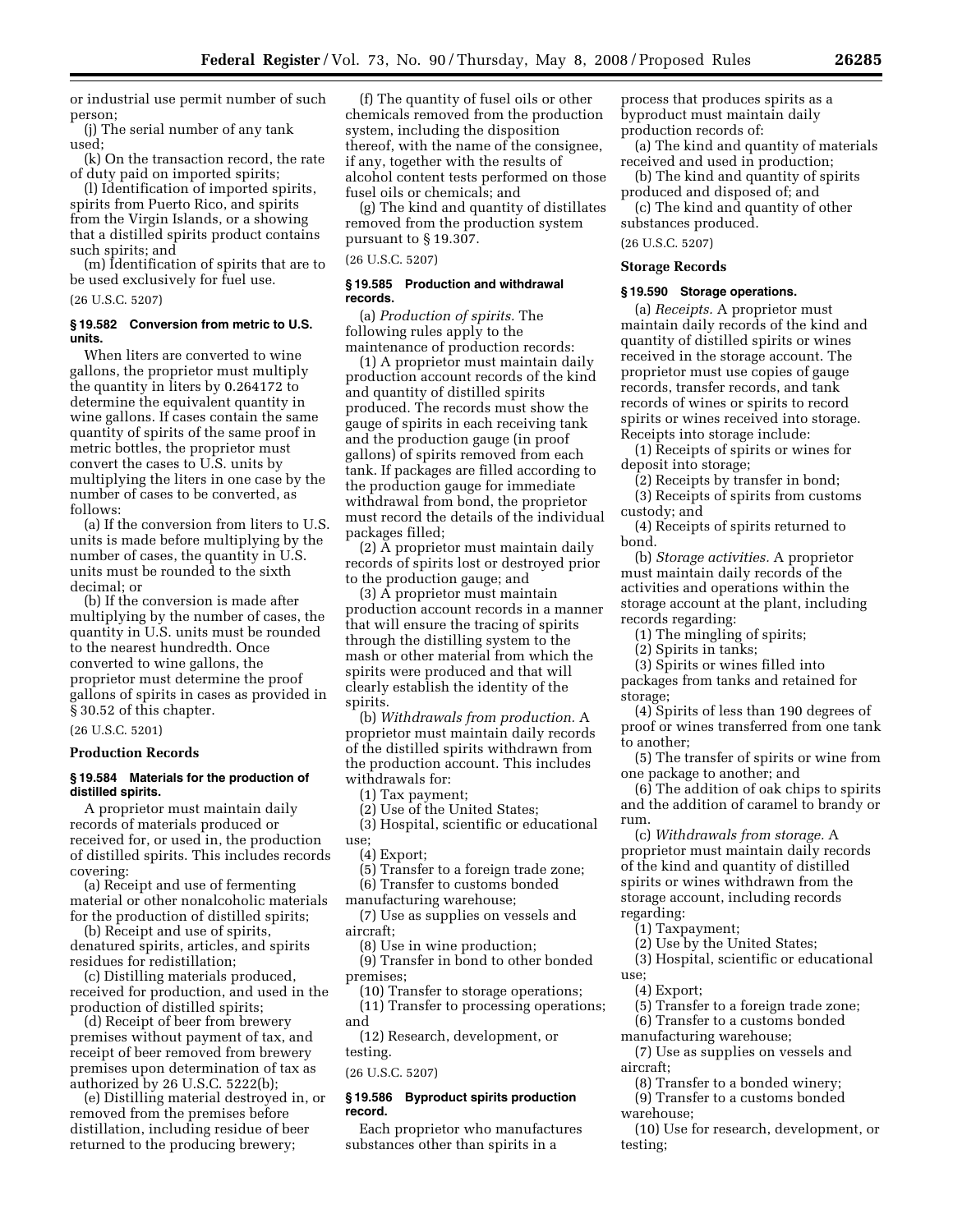(11) Transfer to processing operations; (12) Transfer to production operations;

(13) Transfer in bond to other bonded premises;

(14) Destruction; and

(15) Loss.

(26 U.S.C. 5207)

# **§ 19.591 Package summary records.**

(a) *General.* A proprietor must keep current summary records for each kind of spirits or wine in packages, showing each spirits or wine deposited in, withdrawn from, and remaining in, the storage account. A proprietor must keep separate records for domestic spirits, imported spirits, Virgin Islands spirits, Puerto Rican spirits, and wine. A proprietor may keep package records for spirits according to the season or the year in which the packages were filled with spirits.

(b) *Arrangement of records.* The proprietor must prepare and arrange separately package summary records: (1) For domestic spirits,

alphabetically by State and by the plant number and name of the producer or warehouseman;

(2) For imported spirits, alphabetically by the country of origin and by the name of the producer;

(3) For Puerto Rican or Virgin Islands spirits, by the name of the producer in Puerto Rico or the Virgin Islands; and

(4) For wine, by the kind and the tax rate imposed by 26 U.S.C. 5041.

(c) *Details of records.* Package summary records must show the following details:

(1) The date on which each of the summarized transactions occurred;

(2) For spirits, the number of packages and the proof gallons covered by the summary record;

(3) For wine, the number of packages and the wine gallons covered by the summary record;

(4) Any gains or shortages disclosed by inventory or when an account is closed; and

(5) The gallon balances on summary records for spirits and wines remaining in the account at the end of each month.

(d) *Consolidation.* A proprietor must consolidate package summary records at the end of each month, or for lesser periods when required by the appropriate TTB officer, to show, for all types of containers and kinds of spirits, the total proof gallons received in, withdrawn from, and remaining in the storage account.

(26 U.S.C. 5207)

#### **§ 19.592 Tank record of wine and spirits of less than 190 degrees of proof.**

A proprietor must keep a record for each tank (including each bulk

conveyance) containing wine or spirits of less than 190 degrees of proof. The record must show deposits into, withdrawals from, and the balance remaining in, each tank in the storage account. A proprietor must prepare a new record each time wine or spirits are deposited into an empty tank and must make entries each day that transactions occur. Tank records must show the following details:

(a) The identification of the tank;

(b) The tank record serial number, beginning with "1" for each record initiated on or after January 1 of each calendar year;

(c) The date of each transaction; (d) For spirits, the kind of spirits and, as applicable,—

(1) For domestic spirits, the plant number and name of the producer, or, for blended rums or brandies, the plant number and name of the warehouseman;

(2) For imported spirits, the country of origin and the name and plant number of the warehouseman;

(3) For Puerto Rican or Virgin Islands spirits, the name of the producer;

(4) The number and average proof gallon content of packages of spirits dumped in the tank, or a notation indicating the deposit of spirits in the tank by pipeline; and

(5) If subject to age labeling requirements under part 5 of this chapter, the age of the youngest spirits in years, months and days, each time that spirits are deposited;

(e) For wine, the kind and the tax rate imposed by 26 U.S.C. 5041;

(f) The wine gallons of wine, or proof gallons of spirits, deposited into the tank;

(g) The wine gallons of wine, or proof gallons of spirits, withdrawn from the tank;

(h) Any related transaction form or record and its serial number for deposits and withdrawals;

(i) The wine gallons of wine, or proof gallons of spirits, remaining in the tank, recorded at the end of each month; and

(j) Any gain or loss disclosed by inventory or on emptying of the tank.

### (26 U.S.C. 5207)

# **§ 19.593 Tank summary record for spirits of 190 degrees or more of proof.**

(a) *General.* A proprietor must keep a tank summary record for spirits of 190 degrees or more of proof held in storage tanks. The record must show the proof gallons deposited into, withdrawn from, and remaining in the tanks in the storage account. The proprietor must prepare a separate tank summary record for each kind of spirits of 190 degrees or more of proof. The proprietor must

make an entry for each day on which a transaction occurs, and the entry must summarize the individual transactions shown on the deposit records.

(b) *Arrangement of records.* The proprietor must prepare and arrange the tank summary records as follows:

(1) For domestic spirits, by the name of the producer or warehouseman;

(2) For imported spirits, by the name of the warehouseman who received the spirits from customs custody; and

(3) For spirits from Puerto Rico or the Virgin Islands, by the name of the producer in Puerto Rico or the Virgin Islands.

(c) *Details of records.* Tank summary records must show the following details: (1) The kind of spirits;

(2) The date of the transactions summarized;

(3) The proof gallons deposited; (4) The proof gallons withdrawn;

(5) The proof gallons remaining in tanks; and

(6) Any gain or loss disclosed by inventory or on emptying of the tanks

covered by the tank summary record.

(26 U.S.C. 5207)

#### **Processing Records**

#### **§ 19.596 Processing records in general.**

A proprietor who processes spirits must maintain daily records of transactions and operations in the processing account relating to:

(a) The manufacture of distilled spirits products;

(b) Finished products;

(c) The denaturation of spirits; and

(d) The manufacture of articles.

(26 U.S.C. 5207)

# **§ 19.597 Manufacturing records.**

(a) *Receipts.* A proprietor must maintain daily records of the spirits, wines, and alcoholic flavoring materials received into the processing account for the manufacture of distilled spirits products. Total receipts must be summarized showing the amount of:

(1) Spirits received from storage or production at the same plant;

(2) Spirits received from other plants by transfer in bond;

(3) Spirits received from customs custody;

(4) Spirits received by return to bond; (5) Wines received from the storage at

the same plant; (6) Wines received by transfer in

# bond; and

(7) Alcoholic flavoring materials received.

(b) *Additional receipt information.*  The records described in paragraph (a) of this section must also show the name and plant number of the producer or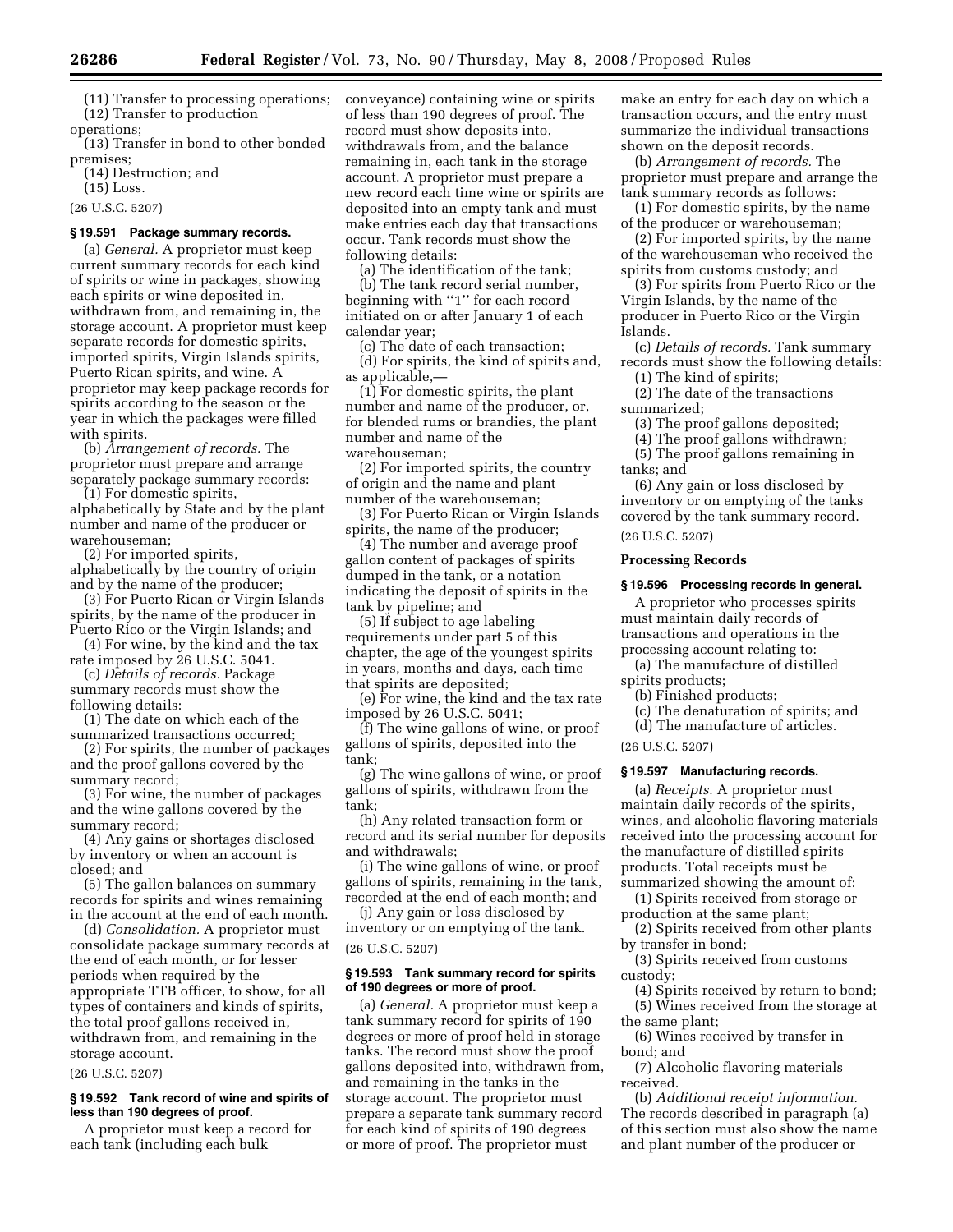processor (or the warehouseman in the case of blended beverage rums or brandies or spirits of 190 degrees or more of proof received from storage) for domestic spirits, the name of the importer and the country of origin for imported spirits, and the name and address of the producer for wines and alcoholic flavoring materials.

(c) *Usage.* A proprietor must maintain daily records of the spirits, wines, and alcoholic flavoring materials and other ingredients used in the manufacture of distilled spirits products as provided in § 19.598.

(d) *Bottling or packaging.* A proprietor must maintain daily records of the bottling or packaging of each batch of spirits as provided in § 19.599.

(e) *Other dispositions.* A proprietor must maintain daily records of all other dispositions of spirits, wines and alcoholic flavoring materials, including, but not limited to, records regarding the following:

(1) Spirits, wines, and alcoholic flavoring materials removed from the distilled spirits plant premises;

(2) Transfers in bond;

(3) Spirits transferred to the production account for redistillation;

(4) Redistillation of spirits, including the production of gin or vodka by other than original and continuous distillation;

(5) Voluntary destruction of spirits or wines; and

(6) Losses of spirits, wines and alcoholic flavoring materials.

(26 U.S.C. 5207)

#### **§ 19.598 Dump/batch records.**

A proprietor who processes, mixes, or blends spirits in the processing account must maintain ''dump/batch'' records setting forth detailed information regarding the processing of the spirits. The dump/batch records must contain each of the following items of information that applies to the processing in question:

(a) Serial number of the record or batch number;

(b) Name and distilled spirits plant number of the producer;

(c) Kind and age of the spirits used, together with a notation, if applicable, that the spirits—

(1) Were treated with oak chips;

(2) Contain added caramel;

(3) Were imported; or

(4) Are from Puerto Rico or the Virgin Islands;

(d) Serial number of the tank or container to which ingredients are added for use;

(e) Serial or identification number of the tank or container from which spirits are removed;

(f) Quantity by ingredient of other alcoholic ingredients used, showing wine in wine gallons, the percentage of alcohol by volume and proof, and alcoholic flavoring materials in proof gallons;

(g) Serial number of the source transaction record (for example, the record for spirits previously dumped);

(h) Date of each transaction;

(i) Quantity, by ingredient (other than water), of nonalcoholic ingredients used;

(j) Formula number;

(k) Quantity of ingredients used in the batch that have been previously dumped, reported on dump records, and held in tanks or containers;

(l) Total quantity in proof gallons of all alcoholic ingredients used;

(m) Identification of each record to

which spirits are transferred;

(n) Quantity of each lot transferred;

(o) Date of each transfer;

(p) Total quantity in proof gallons of the product transferred;

(q) Batch gain or loss; and

(r) For each batch to be tax determined in accordance with § 19.247, the effective tax rate.

(26 U.S.C. 5207)

# **§ 19.599 Bottling and packaging record.**

A proprietor who bottles or packages spirits must prepare a ''bottling and packaging'' record for each lot of spirits bottled or packaged. The bottling and packaging record must contain the following information:

(a) Bottling tank number;

(b) Serial number of the record (beginning with ''1'' at the start of each calendar or fiscal year);

(c) Formula number (if any) under which the batch was produced;

(d) Serial number of the dump/batch record from which the spirits were received;

(e) Kind of distilled spirits product (including age, if claimed);

(f) Details of the tank gauge (including proof, wine gallons, proof gallons, and, if applicable, obscuration);

(g) The date the bottles or packages were filled;

(h) The size of the bottles or packages filled, the number of bottles per case, and the number of cases or packages filled;

(i) Serial numbers by brand name of the cases or other containers filled;

(j) Proof of the spirits bottled or packaged (if different from the proof recorded under paragraph (f) of this section);

(k) Total quantity bottled, packaged or otherwise disposed of in bulk;

(l) Losses or gains of the distilled spirits product; and

(m) If labeled as bottled in bond, a statement to that effect.

(26 U.S.C. 5207)

# **§ 19.600 Alcohol content and fill test record.**

A proprietor must maintain a record of the results of all tests of alcohol content and quantity (fill) conducted. The record must include information that will enable TTB officers to determine whether the proprietor is complying with the requirements of § 19.356. The record of alcohol content and fill tests must contain, at a minimum, the following information:

(a) Date and time of the test;

(b) Bottling tank number;

(c) Serial number of the bottling record;

(d) Bottling line designation;

(e) Size of the bottle filled;

(f) Number of bottles tested;

(g) Labeled alcohol content;

(h) Alcohol content found by the test;

(i) Percentage of variation from 100

percent fill; and

(j) Corrective action taken, if any.

(26 U.S.C. 5207, 5555)

# **§ 19.601 Finished products records.**

(a) *Bottling and packaging.* A proprietor must maintain daily transaction records and a daily summary record of the kind and quantity of finished products bottled or packaged within the processing account at the distilled spirits plant. These records must show:

(1) The beginning and ending quantity of bottled or packaged spirits on hand;

(2) The spirits bottled or packaged; and

(3) Inventory overages.

(b) *Disposition of finished products.* A proprietor must also maintain daily records of the disposition of finished products from the processing account at the distilled spirits plant. These disposition records must show any spirits:

(1) Transferred in bond (packages);

(2) Withdrawn tax determined; (3) Withdrawn free of tax for U.S.,

hospital, scientific, or educational use;

(4) Withdrawn without payment of tax for addition to wine;

(5) Withdrawn for exportation, for vessels and aircraft supplies and for transfer to a customs bonded warehouse;

(6) Transferred to the production account for redistillation;

(7) Withdrawn for research, development or testing (including government samples);

(8) Voluntarily destroyed;

(9) Dumped for further processing;

(10) Recorded losses or shortages of finished product; and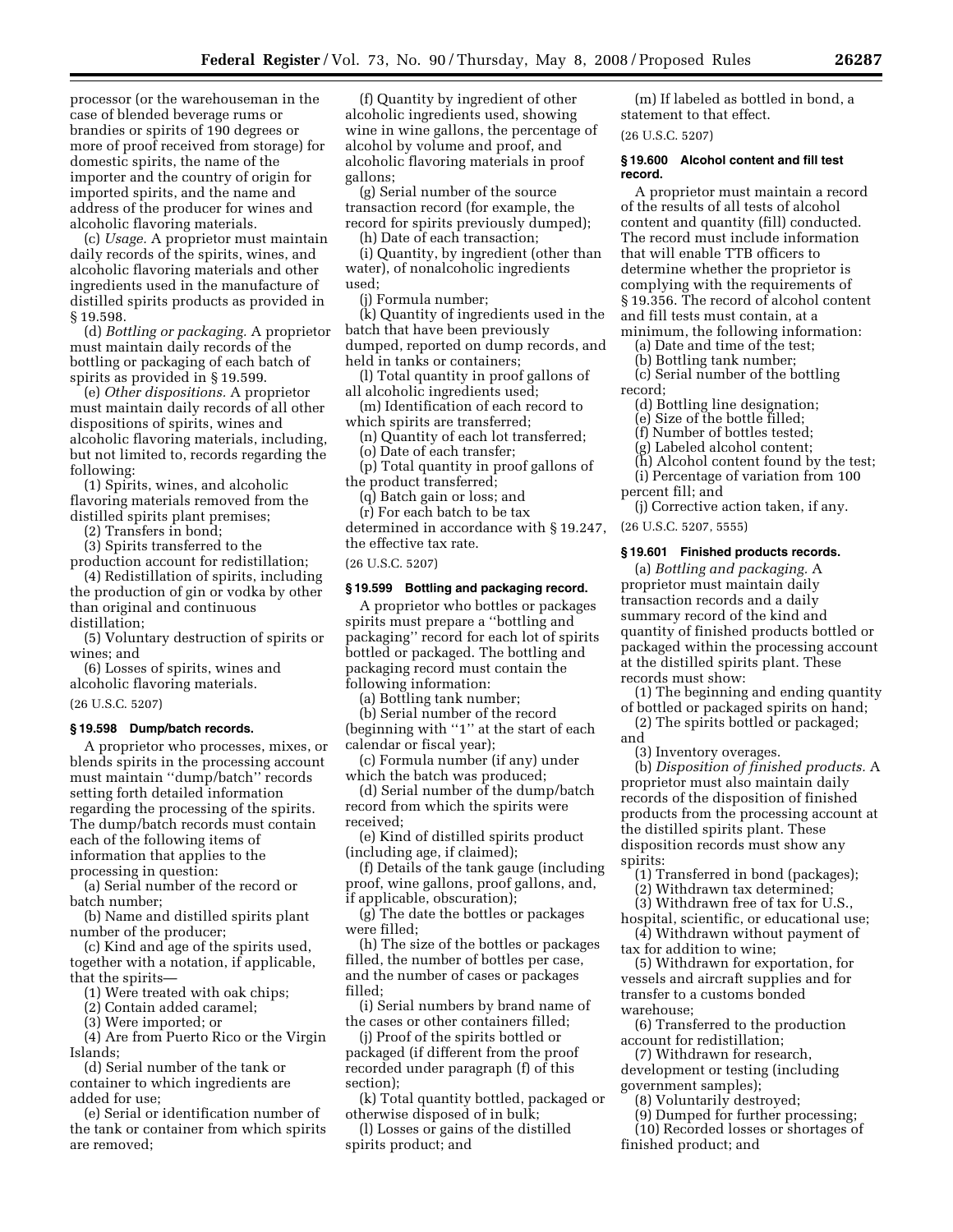(11) Disposed of as samples of the finished product.

(26 U.S.C. 5207)

# **§ 19.602 Redistillation record.**

If a proprietor redistills spirits in the processing account (as in the production of gin or vodka by redistillation), the proprietor must prepare a record of the redistillation. The record must show the kind and quantity of the spirits entered into the distilling system and the kind and quantity of the spirits removed from the distilling system upon completion of the process.

(26 U.S.C. 5207)

# **§ 19.603 Liquor bottle record.**

A proprietor must maintain records of the receipt, use, and disposition of liquor bottles.

(26 U.S.C. 5207)

# **§ 19.604 Rebottling, relabeling, and reclosing records.**

(a) If a proprietor dumps spirits for rebottling, the proprietor must prepare in accordance with § 19.599 a bottling and packaging record that covers the rebottling operation.

(b) If a proprietor relabels or recloses bottled products in accordance with § 19.363, the proprietor must maintain records of the operation that reflect the following:

(1) The identity of the spirits relabeled or reclosed;

(2) The date of the transaction;

(3) The serial numbers of any cases involved; and (4) The total number of bottles.

(26 U.S.C. 5207)

# **Denaturation and Article Manufacture Records**

#### **§ 19.606 Denaturation records.**

(a) *General.* A processor who is authorized to denature spirits must maintain daily records of denaturation showing the following information:

(1) Spirits that are received for, and used in, denaturation;

(2) Spirits, denatured spirits, recovered denatured spirits, spirits residues, and articles that are redistilled in the processing account for denaturation;

(3) Kind and quantity of denaturants received and used in denaturation of spirits or otherwise disposed of;

(4) Conversion of denatured alcohol formulas in accordance with § 19.392;

(5) Denatured spirits produced, received, stored in tanks, filled into containers, removed, or otherwise disposed of;

(6) Recovered denatured spirits or recovered articles received, restored, or redenatured;

(7) Packages of denatured spirits filled, with a separate record for each formula number and filed in numerical order according to the serial number or lot identification number of the packages;

(8) Losses of denatured spirits; and

(9) Disposition of denatured spirits. (b) *Record of denaturation.* Each time that a proprietor denatures spirits, the proprietor must prepare a record that shows the formula number, the tank in which denaturation takes place, the proof gallons of the spirits before denaturation, the quantity of each denaturant used (in gallons, or in pounds or ounces), and the wine gallons of denatured spirits produced.

(26 U.S.C. 5207)

# **§ 19.607 Article manufacture records.**

A processor who is authorized to manufacture articles must maintain daily records arranged by the name and authorized use code of the article and showing the following:

(a) Quantity, by formula number of denatured spirits used in the manufacture of the article;

(b) Quantity of each article manufactured; and

(c) Quantity of each article removed, or otherwise disposed of, including the name and address of the person purchasing or otherwise disposing of the article.

(26 U.S.C. 5207)

# **Tax Records**

# **§ 19.611 Records of tax determination in general.**

(a) *Taxable withdrawals.* Except as otherwise provided in this part, a proprietor must gauge and determine the tax on spirits when they are withdrawn from bond. When spirits are withdrawn from bond, the proprietor must also prepare a record of the tax determination in accordance with paragraph (b) of this section.

(b) *Form of record.* A serially numbered invoice or shipping document, signed or initialed by an agent or employee of the proprietor, will constitute the record of tax determination. Although neither the proof gallons nor the effective tax rate must be shown on the record of tax determination, each invoice or shipping document must contain information sufficient to enable TTB officers to determine the total proof gallons and, if applicable, each effective tax rate and the proof gallons removed at each effective tax rate. For purposes of this part, the total proof gallons calculated from each invoice or shipping document constitutes a single withdrawal.

(26 U.S.C. 5207)

#### **§ 19.612 Summary record of tax determinations.**

Each proprietor who withdraws distilled spirits on determination of tax, but before payment of tax, must maintain a daily summary record of tax determinations. The summary record must show for each day on which tax determinations occur:

(a) The serial numbers of the records of tax determination, the total proof gallons rounded to the nearest tenth proof gallon on which tax was determined at each effective tax rate, and the total tax; or

(b) The serial numbers of the records of tax determination, the total tax for each record of tax determination, and the total tax.

(26 U.S.C. 5207)

#### **§ 19.613 Average effective tax rate records.**

(a) *Daily record.* For each distilled spirits product to be tax determined using an average effective tax rate in accordance with § 19.249, the proprietor must prepare a daily summary record showing:

(1) The serial number of the batch record of each batch of the product that will be bottled or packaged, in whole or in part, for domestic consumption;

(2) The proof gallons in each such batch derived from distilled spirits, eligible wine, and eligible flavors; and

(3) The tax liability of each such batch determined as follows—

(i) Proof gallons of all distilled spirits (exclusive of distilled spirits derived from eligible flavors), multiplied by the tax rate prescribed in 26 U.S.C. 5001;

(ii) Wine gallons of each eligible wine, multiplied by the tax rate which would be imposed on the wine under 26 U.S.C. 5041(b)(1), (2), or (3) but for its removal to bonded premises; and

(iii) Proof gallons of all distilled spirits derived from eligible flavors, to the extent that those distilled spirits exceed 21⁄2% of the proof gallons in the product, multiplied by the tax rate prescribed in 26 U.S.C. 5001.

(b) *Monthly records.* At the end of each month during which the product is manufactured, the proprietor must:

(1) Determine the total proof gallons and total tax liability for each summary record prescribed by paragraph (a) of this section;

(2) Add the sums derived under paragraph (b)(1) of this section to the like sums determined for each of the preceding five months; and

(3) Divide the total tax liabilities by the total proof gallons.

(26 U.S.C. 5207)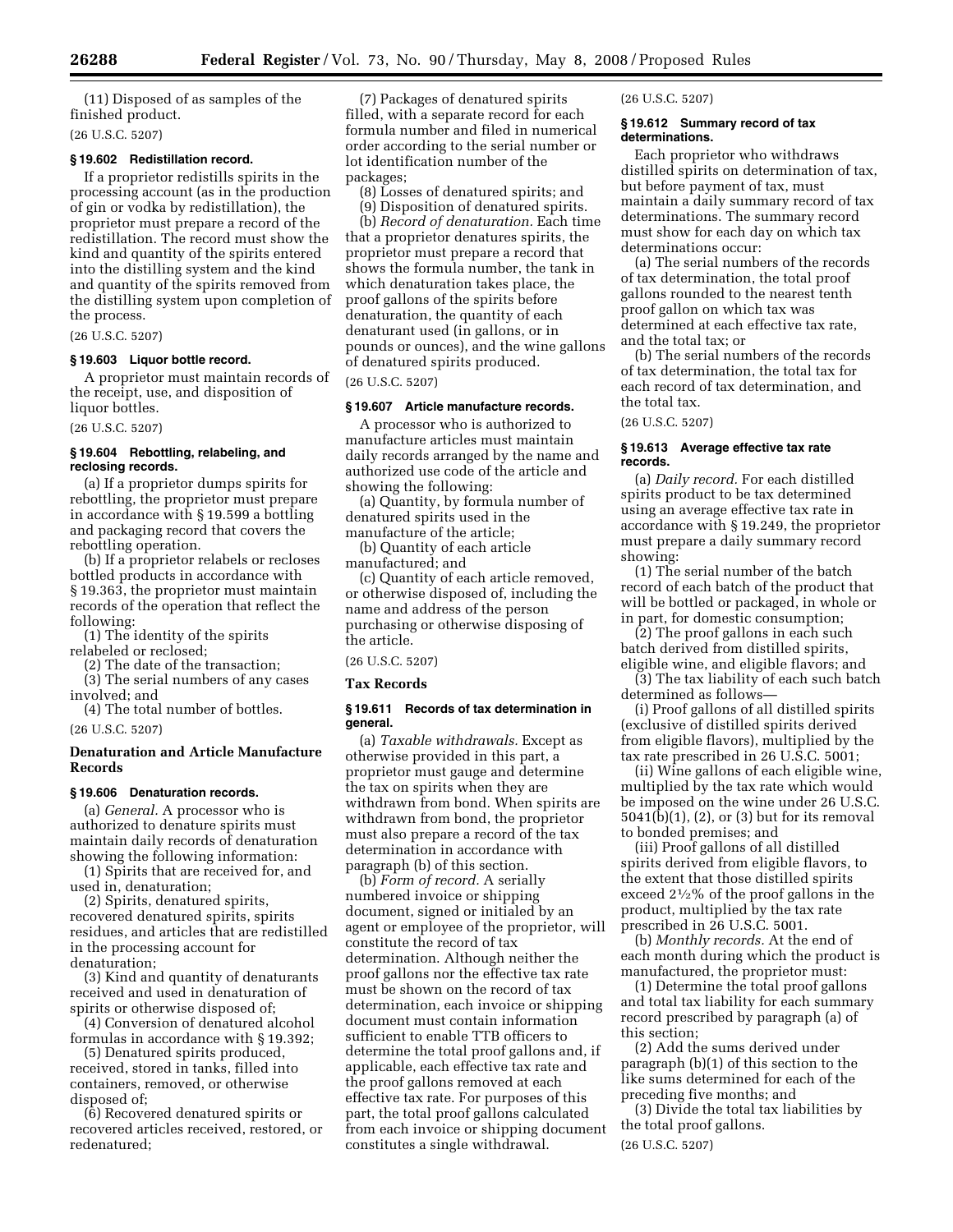#### **§ 19.614 Inventory reserve records.**

(a) *General.* For each eligible distilled spirits product to be tax determined in accordance with § 19.250, the proprietor must establish an inventory reserve account, in accordance with this section.

(b) *Deposit records.* For each batch of the bottled or packaged product, the proprietor must enter into the inventory reserve account a deposit record, which may be combined with the bottling and packaging record required by § 19.599, showing:

(1) The name of the product;

(2) The bottling and packaging record serial number;

(3) The date the bottling or packaging was completed;

(4) The total proof gallons bottled and packaged; and

(5) The effective tax rate of the product computed in accordance with § 19.246.

(c) *Depletions.* The inventory reserve account for each product must be depleted in the same order in which the deposit records were entered into the account. The proprietor must record a depletion for each disposition (for example, a taxable removal, an exportation, an inventory shortage or breakage) by entering on the deposit record:

(1) The transaction date;

(2) The transaction record serial number;

(3) The proof gallons disposed of; and (4) The proof gallons remaining. If any depletion exceeds the quantity of product remaining on the deposit record, the proprietor must deplete the remaining quantity, close the deposit record, and deplete the remainder of the transaction from the next deposit record.

#### (26 U.S.C. 5207)

# **§ 19.615 Standard effective tax rate records.**

For each product to be tax determined using a standard effective tax rate in accordance with § 19.248, a proprietor must prepare a record of the standard effective tax rate computation showing, for one proof gallon of the finished product, the following information:

(a) The name of the product;

(b) The least quantity of each eligible flavor that will be used in the product, in proof gallons, or 0.025 proof gallon, whichever is less;

(c) The least quantity of each eligible wine that will be used in the product, in proof gallons;

(d) The greatest effective tax rate applicable to the product, calculated in accordance with § 19.246 with the

values indicated in paragraphs (a) and (b) of this section; and

(e) The date on which the use of the standard effective tax rate commenced. (26 U.S.C. 5207)

# **Other Required Records**

#### **§ 19.616 Record of samples.**

(a) *Required records.* A proprietor must maintain records of all samples taken under §§ 19.434 and 19.435. The sample record must show the:

(1) The date that the samples were taken;

(2) The account from which taken;

(3) The purpose for which taken; (4) The size and number of samples taken;

(5) The kind of spirits;

(6) The disposition of each sample (for example, destroyed, returned to containers or the distilling system, retained for library purposes); and

(7) The name and address of the recipient of the sample if a sample is to be analyzed or tested elsewhere than at the distilled spirits plant where taken.

(b) *Sample schedule.* When a proprietor takes samples pursuant to an established schedule, the proprietor may maintain the schedule as the required record if it contains the information required by paragraphs (a)(2) through (a)(7).

(26 U.S.C. 5207)

#### **§ 19.617 Destruction record.**

Each time that a proprietor voluntarily destroys spirits, denatured spirits, articles, or wines, the proprietor must prepare a record of the destruction that sets forth:

(a) The identification of the spirits, denatured spirits, articles, or wines, including kind, quantity, elements of gauge, name and permit number of the producer, warehouseman or processor, and identity and type of container;

(b) The date, time, place and manner of the destruction;

(c) A statement that the spirits had, or had not, previously been withdrawn and returned to bond; and

(d) The name and title of any representative of the proprietor who accomplished or supervised the destruction.

(26 U.S.C. 5207)

#### **§ 19.618 Gauge record.**

When a gauge record is required by this part, the proprietor must prepare the gauge record in a manner that shows:

(a) The serial number of the gauge record, commencing with ''1'' at the start of each calendar or fiscal year;

(b) From the following, the applicable circumstances requiring the gauge—

(1) Production gauge and entry for deposit in the storage or processing account at the distilled spirits plant where the spirits were produced;

(2) Packaging of spirits or wine filled from a tank in the storage account at the same distilled spirits plant;

(3) Transfer from the processing or storage account to the production account for redistillation;

(4) Repackaging of spirits of 190 degrees or more of proof; or

(5) Gauge on return to bond in production or processing operations of spirits, denatured spirits, recovered spirits, recovered denatured spirits, articles, recovered articles, or spirits residues;

(c) The date of the gauge;

(d) Any related form or record (identification, serial number and date);

(e) The kind of spirits or formula number for denatured spirits;

(f) The proof of distillation (not required for denatured spirits, spirits for redistillation, or spirits of 190 degrees or more of proof);

(g) When containers are to be filled, the type and number of containers;

(h) The age of the spirits;

(i) The name and distilled spirits plant number of the producer or warehouseman; and

(j) The following gauge data—

(1) Package identification, tank number, volumetric or weight gauge details, proof, and wine gallons;

(2) Cooperage identification (''C'' for charred, ''REC'' for recharred, ''P'' for plain, ''PAR'' for paraffined, ''G'' for glued, or ''R'' for reused, and ''PS'' if a barrel has been steamed or water soaked before filling);

(3) Entry proof for whiskey;

(4) Proof gallons per filled package; and

(5) Total proof gallons of spirits or wine gallons of denatured spirits, recovered denatured spirits, articles, spirits residues, or wine.

# (26 U.S.C. 5207)

# **§ 19.619 Package gauge record.**

When this part or part 28 of this chapter requires a proprietor to gauge packages of spirits, the proprietor must prepare a package gauge record in a manner that shows:

(a) The date the record is prepared; (b) The identity of the related

transaction form or record, and its serial number;

(c) The name and distilled spirits plant number of the producer or processor. For blended rums or brandies the proprietor must enter the name and plant number of the blending warehouseman. For spirits of 190 degrees or more of proof, the proprietor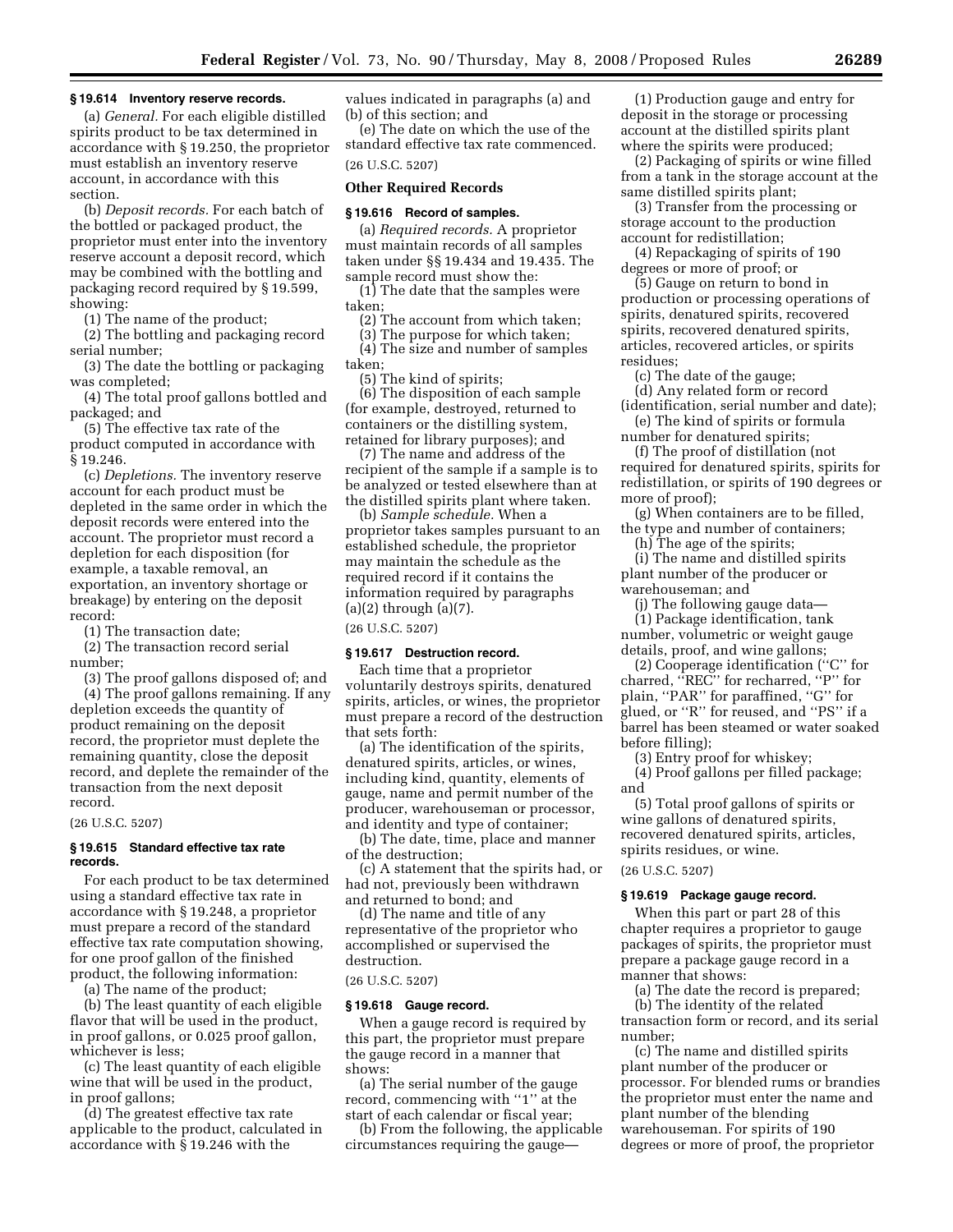must enter the name and plant number of the producer or warehouseman, as appropriate and, where the packages have already been marked, the name and distilled spirits plant number marked thereon. For imported spirits, the proprietor must enter the name of the warehouseman who received the spirits from customs custody and the name of the importer. For Virgin Islands or Puerto Rican spirits, the proprietor must enter the name of the producer in the Virgin Islands or Puerto Rico;

(d) The proof of distillation for spirits not over 190 degrees proof; and

(e) For each package—

(1) The serial or identification number;

(2) The designation for wooden barrels (''C'' for charred, ''REC'' for recharred, ''P'' for plain, ''PAR'' for paraffined, "G" for glued, "R" for reused, and ''PS'' if a barrel has been steamed or water soaked before filling);

(3) The kind of spirits;

(4) The gross weight determined at the time of the original gauge or regauge or at the time of shipment;

(5) The present tare on regauge;

(6) The net weight for filling gauge or regauge;

(7) The proof;

(8) The proof gallons for regauge;

(9) The original proof gallons; and

(10) The receiving weights, when a material difference appears on receipt after transfer in bond of weighed packages.

#### (26 U.S.C. 5207)

# **§ 19.620 Transfer record—consignor's responsibility.**

When this part requires a consignor proprietor to prepare a transfer record covering spirits, denatured spirits, or wines shipped in bond from his distilled spirits plant, the transfer record must include:

(a) A serial number, commencing with "1" on January 1 of each year;

(b) The serial number and date of TTB Form 5100.16 (not required for wine spirits withdrawn without payment of tax for use in wine production);

(c) The name and distilled spirits plant number of the consignor proprietor;

(d) The name and distilled spirits plant number or bonded wine cellar number of the consignee;

(e) The account from which the spirits or wines were removed for transfer (that is, the production, storage, or processing account);

(f) A description of the spirits, denatured spirits, or wine, including—

(1) The name and plant number of the producer, warehouseman, or processor (not required for denatured spirits or

wine). For imported spirits transferred in bond between distilled spirits plants, the transfer record must show the name and plant number of the warehouseman or processor who received the spirits from customs custody. For Virgin Islands or Puerto Rican spirits, the transfer record must show the name of the producer in the Virgin Islands or Puerto Rico. For spirits of different producers or warehousemen that have been mixed in the processing account, the transfer record must show the name of the processor;

(2) The kind of spirits or wines. For denatured spirits, the transfer record must show the kind and formula number. For alcohol, the transfer record must show the material from which it was produced. For bulk spirits and for alcohol in packages, the transfer record must show the kind and proof. For other spirits and wines, the transfer record must show the kind designation as specified in part 4 or part 5 of this chapter, as appropriate;

(3) The age (in years, months, and days) and year of production;

(4) The number of packages or cases with their lot identification numbers or serial numbers and dates of fill;

(5) The type of container (if the spirits, denatured spirits or wines are to be transferred by pipeline, the transfer record must show "P/L");

(6) The proof gallons for distilled spirits, or wine gallons for denatured spirits or wine; and

(7) For distilled spirits products that contain eligible wine or eligible flavors, the transfer record must show the elements necessary to compute the effective tax rate as follows—

(i) Proof gallons of distilled spirits (exclusive of distilled spirits derived from eligible flavors);

(ii) Wine gallons of each eligible wine and the percentage of alcohol by volume of each; and

(iii) Proof gallons of distilled spirits derived from eligible flavors;

(g) A notation to indicate when spirits are being transferred in bond from a production facility to another distilled spirits plant;

(h) The identification of the conveyance;

(i) The identity of the seals, locks or other devices affixed to the conveyance or package (permanent seals affixed to a conveyance that remain intact need not be recorded on the transfer record when a permanent record is maintained);

(j) The date of transfer; and

(k) The signature and title of the consignor, with a penalties of perjury statement as prescribed in § 19.45. (26 U.S.C. 5207)

# **§ 19.621 Transfer record—consignee's responsibility.**

(a) When a proprietor receives wine by transfer in bond from a bonded wine cellar as the consignee, that proprietor must complete the transfer record covering the transfer in accordance with § 24.284 of this chapter.

(b) When a proprietor receives spirits from an alcohol fuel plant or from customs custody, or receives spirits, denatured spirits, and wines from the bonded premises of another distilled spirits plant as the consignee, that proprietor must record the results of the receipt by including the following on the related transfer record:

(1) The date of receipt;

(2) A notation that the securing devices on the conveyance were, or were not, intact on arrival (not applicable to denatured spirits or spirits transferred in unsecured conveyances);

(3) The gauge of spirits, denatured spirits, or wine showing the tank number, proof (percent of alcohol by volume for wine) and specifications of the weight or volumetric determination of quantity, wine gallons or proof gallons received, and any losses or gains;

(4) A notation of any excessive intransit loss, missing packages, tampering, or apparent theft;

(5) The account into which the spirits, denatured spirits, or wines were deposited (that is, production, storage or processing); and

(6) The signature and title of the consignee proprietor, with a penalties of perjury statement as prescribed in § 19.45.

(c) When spirits are transferred from customs custody as provided in subpart P of this part, the transfer record must contain the information specified in § 27.138 of this chapter.

(26 U.S.C. 5207)

# **§ 19.622 Daily record of wholesale liquor dealer and taxpaid storeroom operations.**

(a) *General.* If a proprietor in connection with plant operations conducts wholesale liquor dealer operations, or operates a taxpaid storeroom on, or in the immediate vicinity of, general plant premises, or operates taxpaid storage premises at another location from which distilled spirits are not sold at wholesale, that proprietor must maintain daily records covering the receipt and disposition of all distilled spirits and wines and all reclosing and relabeling operations at those premises. The proprietor must keep separate records for each of those premises.

(b) *Receipt and disposition records.*  The records covering receipt and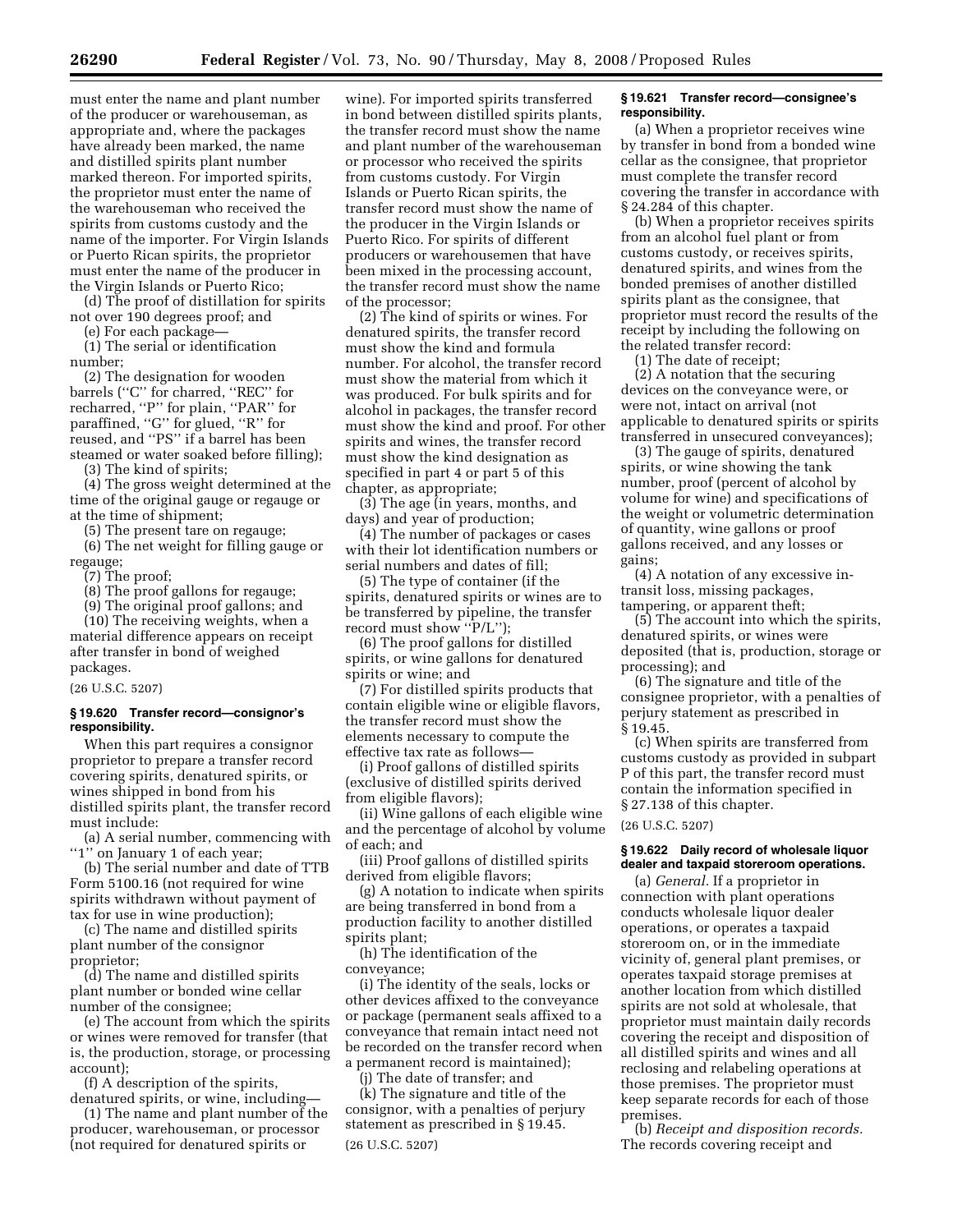disposition of distilled spirits and wines required under paragraph (a) of this section must show:

(1) The date of the transaction (or date of discovery in the case of casualty or theft);

(2) The name and address of each consignor or consignee, as the case may be;

(3) The brand name;

(4) The kind of spirits;

(5) The actual quantity of distilled spirits involved (proof and proof gallons if in packages, wine gallons or liters and proof if in bottles);

(6) The package identification or serial numbers of the packages involved;

(7) The name of the producer; and (8) The country of origin in the case

of imported spirits.

(c) *Case dispositions.* In addition to the records required under paragraph (b) of this section, the appropriate TTB officer may, upon notice, require the proprietor to record the case serial numbers for dispositions.

(d) *Reclosing or relabeling.* The records of reclosing and relabeling required under paragraph (a) of this section must include:

(1) The date of the transaction;

(2) The serial numbers of the cases involved;

(3) The total number of bottles; and

(4) The name of the bottler.

(26 U.S.C. 5114, 5555)

#### **§ 19.623 Record of inventories.**

(a) *General.* When conducting an inventory required by this part, the proprietor must prepare a record of the inventory taken. The record must include the following:

(1) The date of the inventory;

(2) The identity of the container(s);

(3) The kind and quantity of spirits, denatured spirits, and wines;

(4) Any losses (whether by theft, voluntary destruction or otherwise), gains or shortages; and

(5) The proprietor's signature, or the signature of the person taking the inventory, with the penalties of perjury statement as prescribed in § 19.45.

(b) *Overages, gains, or losses.* A proprietor must record in the daily records of operations, tank records, dump/batch records, bottling and packaging records, or denaturation records, as appropriate, any overages, gains, or losses disclosed by an inventory.

(c) *Retention.* A proprietor must retain inventory records and make them available for inspection by TTB officers. (26 U.S.C. 5207)

#### **§ 19.624 Removal of Puerto Rican and Virgin Islands spirits and rum imported from all other areas.**

(a) *General.* A proprietor must maintain separate accounts, in proof gallons, of Puerto Rican spirits having an alcoholic content of at least 92 percent rum, of Virgin Islands spirits having an alcoholic content of at least 92 percent rum, and of rum imported from all other areas removed from the processing account on determination of tax. A proprietor may determine the quantities of spirits in these categories that are contained in products mixed in processing with other alcoholic ingredients by using one of the methods referred to in paragraph (b), (c), or (d) of this section. The proprietor must report these quantities on the monthly report of operations referred to in § 19.632.

(b) *Standard method.* For purposes of maintaining the separate accounts referred to in paragraph (a) of this section, a proprietor may determine the quantities of spirits in those specified categories based on the least amount of those spirits that may be used in each product as stated in the approved TTB F 5110.38, Formula for Distilled Spirits Under the Federal Alcohol Administration Act.

(c) *Averaging method.* For purposes of the separate accounts referred to in paragraph (a) of this section, a proprietor may determine the quantities of spirits in those specified categories by computing the average quantity of those spirits contained in all batches of the same product formulation manufactured during the preceding 6-month period. The average must be adjusted at the end of each month in order to include only the preceding 6-month period.

(d) *Alternative method.* If a proprietor wishes to use a method for determining the quantities of spirits as an alternative for a method prescribed in paragraphs (b) or (c) of this section, the proprietor must file an application with the appropriate TTB officer. The written application must specifically describe the proposed alternative method and must explain the reasons for using the alternative method.

(26 U.S.C. 5555, 7652)

# **§ 19.625 Shipping record for spirits and specially denatured spirits withdrawn free of tax.**

(a) *General.* A proprietor must prepare a shipping record when:

(1) Spirits are withdrawn free of tax in accordance with §§ 19.424(a) through (c);

(2) Specially denatured spirits are withdrawn free of tax in accordance with §§ 19.424(d) and 19.427; and

(3) Samples of specially denatured spirits in excess of five gallons are withdrawn in accordance with  $§ 19.427(c);$ 

(b) *Form of record.* The shipping record referred to in paragraph (a) of this section may be any commercial document, such as an invoice or bill of lading, so long as it reflects the following information:

(1) The name and address of the consignor;

(2) A serial number;

- (3) The date of shipment;
- (4) The name, address, and permit
- number of consignee;
- (5) The kind of spirits;
- (6) The proof of the spirits;
- (7) The formula number(s), for

specially denatured spirits; (8) The number and size of the

shipping containers;

(9) The package identification numbers or serial numbers of the shipping containers; and

(10) The total wine gallons (specially denatured spirits) or the total proof gallons (tax-free alcohol).

(c) *Disposition of the shipping record*. The proprietor must forward a copy of the shipping record to the company that receives the spirits and must retain a copy for his files.

(26 U.S.C. 5207)

#### **§ 19.626 Record of distilled spirits shipped to manufacturers of nonbeverage products.**

(a) *General.* When a proprietor ships distilled spirits to a manufacturer of nonbeverage products, the proprietor must prepare a record of the shipment, forward the original to the consignee, and retain a copy.

(b) *Form of record.* The record of shipment referred to in paragraph (a) of this section may consist of either the record of tax determination required by § 19.611 or any other document that contains the necessary information specified in paragraph (c) of this section.

(c) *Required information.* The record of shipment required under this section must contain the following information:

(1) The name, address, and registry number of the proprietor;

(2) The date of shipment;

(3) The name and address of the consignee;

(4) The kind, proof, and quantity of distilled spirits in each container;

(5) The number of shipping containers of each size;

(6) The package identification numbers or serial numbers of containers;

(7) The serial number of the applicable record of tax determination; and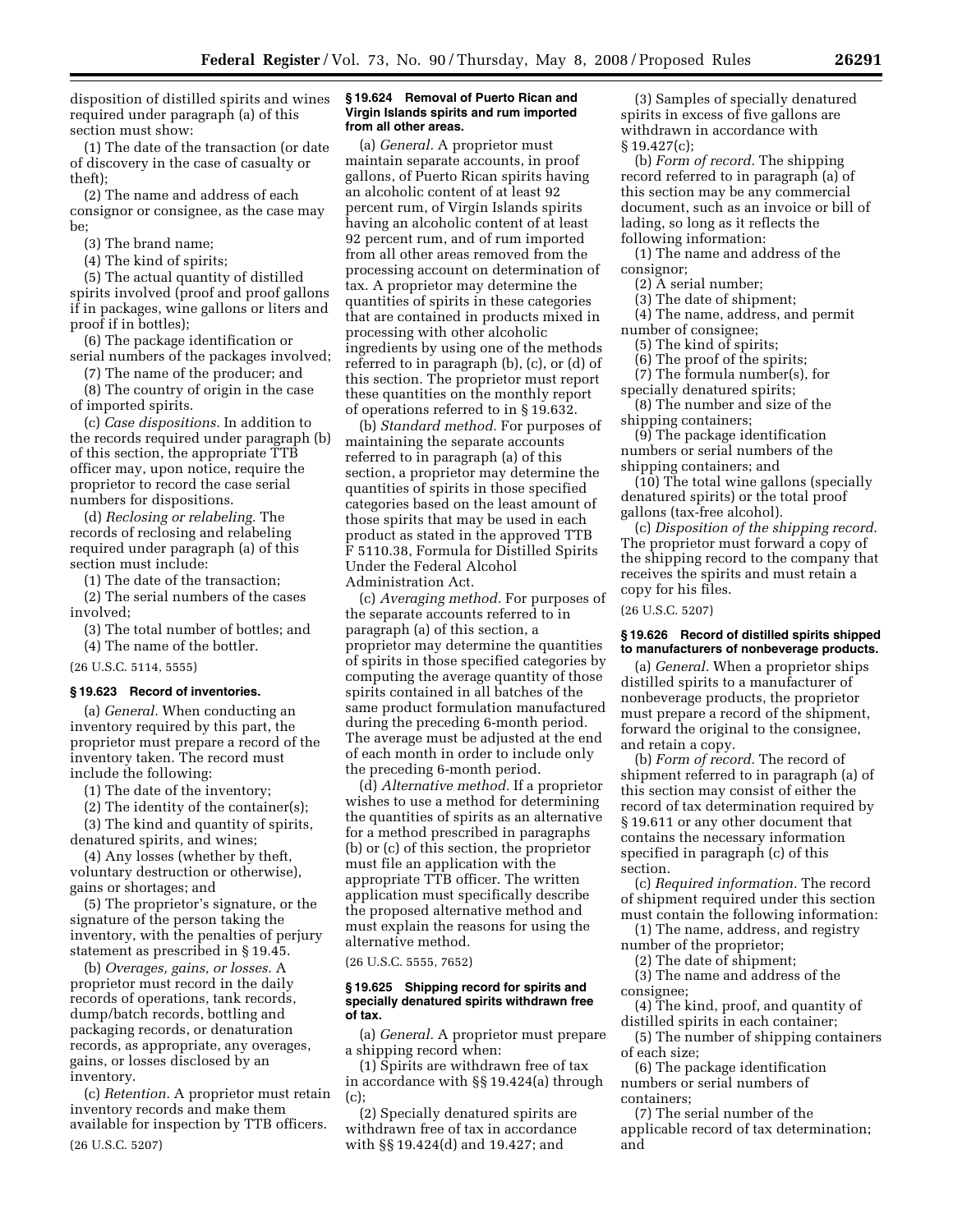(8) For distilled spirits containing eligible wine or eligible flavors, the effective tax rate.

(26 U.S.C. 5201, 5207)

# **§ 19.627 Alternating premises record.**

When distilled spirits plant bonded premises are alternated to or from bonded or taxpaid wine, brewery, manufacturer of nonbeverage products, or general premises, under an approved alternation plan described in the plant registration, the proprietor must record in a logbook, or must maintain in commercial records retrievable and available for TTB inspection upon request, the following information:

(a) The date and hour of the alternation;

(b) The kind of premises being curtailed, including the plant identification number, if applicable;

(c) The kind of premises being extended, including the plant

identification number, if applicable; (d) The identity of the special

diagrams in the registration documents depicting the premises before and after the alternation; and

(e) The purpose of the alternation.

(26 U.S.C. 5555)

# **Filing Forms and Reports**

#### **§ 19.631 Submission of transaction forms.**

When required to submit a transaction form to the appropriate TTB officer under this part, the proprietor must submit the form no later than the close of business of the third business day following the day on which the transaction took place.

#### (26 U.S.C. 5207)

# **§ 19.632 Submission of monthly reports.**

(a) Each proprietor must submit monthly reports of his distilled spirits plant operations to TTB in accordance with paragraph (b) of this section. The proprietor must submit the original reports to TTB and must retain a copy for his records. The required monthly report forms are as follows:

(1) Monthly Report of Production Operations, TTB F 5110.40, except that no report is required when production operations are suspended as provided in § 19.292;

(2) Monthly Report of Storage Operations, TTB F 5110.11;

(3) Monthly Report of Processing Operation, TTB F 5110.28; and

(4) Monthly Report of Processing (Denaturing) Operations, TTB F 5110.43.

(b) Each proprietor must submit the monthly reports specified in paragraph (a) of this section to the Director, National Revenue Center, not later than the 15th day of the month following the close of the reporting period. A proprietor may submit monthly reports in either paper format or electronically via TTB Pay.gov.

#### (26 U.S.C. 5207)

#### **§ 19.634 Computer-generated reports and transaction forms.**

TTB will accept computer-generated reports of operations and transaction forms made using a computer printer on plain white paper without pre-approval from TTB if they conform to the following standards:

(a) The computer-generated report or form must approximate the physical layout of the corresponding TTB report or form, although the typeface may vary;

(b) The text of the computer-generated report or form including each line entry, must exactly match the official TTB report or form; and

(c) Each penalty of perjury statement specified for the TTB report or form must be reproduced in its entirety.

(26 U.S.C. 5207)

# **Subpart W—Production of Vinegar by the Vaporizing Process**

#### **Vinegar Plants in General**

#### **§ 19.641 Application.**

(a) *In general.* This subpart covers the production of vinegar by the vaporizing process. It prescribes rules regarding the qualification, location, construction, and operation of vinegar plants and the maintenance of records of operations at vinegar plants.

(b) *Application of other regulations.*  As a general rule, the provisions of subparts A through V and subpart X of this part do not apply to vinegar plants using the vaporizing process. However, the following sections do apply to vinegar plants using the vaporizing process: § 19.1 (definitions); § 19.11 (right of entry and examination); § 19.12 (furnishing facilities and assistance); § 19.52 (restriction on locations of plants); § 19.55 (other businesses); § 19.79 (registry of stills); § 19.573 (location of required records); § 19.574 (availability of records); § 19.575 (retention of records); § 19.576 (preservation of records).

(26 U.S.C. 5501–5505)

# **Qualification, Construction, and Equipment Requirements for Vinegar Plants**

# **§ 19.643 Qualification requirements.**

Before beginning the business of manufacturing vinegar by the vaporizing process, a person must make written application to the appropriate TTB officer and receive approval of the

application from TTB. The application must include:

(a) The applicant's name and principal business address (including the plant address if different from the applicant's principal business address);

(b) A description of the plant premises;

(c) A description of the operations to be conducted; and

(d) A description of each still, including the name and address of the owner, the kind of still and its capacity, and the purpose for which the still was set up.

(26 U.S.C. 5502)

# **§ 19.644 Changes after original qualification.**

If there is any change in the information that was provided in an approved application, the proprietor of the vinegar plant must immediately notify the appropriate TTB officer in writing of the change. The notice must identify the change and the effective date of the change.

(26 U.S.C. 5502)

#### **§ 19.645 Notice of permanent discontinuance of business.**

If the proprietor of a vinegar plant decides to permanently discontinue operations, the proprietor must so notify the appropriate TTB officer in writing. The proprietor must include in the notice a statement regarding the status of each still.

(26 U.S.C. 5502)

# **§ 19.646 Construction and equipment requirements.**

The proprietor of a vinegar plant must construct and equip the plant to ensure that:

(a) The distilled spirits vapors that are separated by the vaporizing process from the mash are condensed only by introducing them into the water or other liquid used in making the vinegar; and

(b) The distilled spirits produced are accurately accounted for and are secure from unlawful removal from the premises or from unauthorized use.

# (26 U.S.C. 5502)

# **Rules for Operating Vinegar Plants**

#### **§ 19.647 Authorized operations.**

After approval of an application by TTB, a plant qualified for the production of vinegar may only:

(a) Produce vinegar by the vaporizing process; and

(b) Produce distilled spirits of 30 degrees of proof or less for use in the manufacture of vinegar on the vinegar plant premises.

(26 U.S.C. 5501)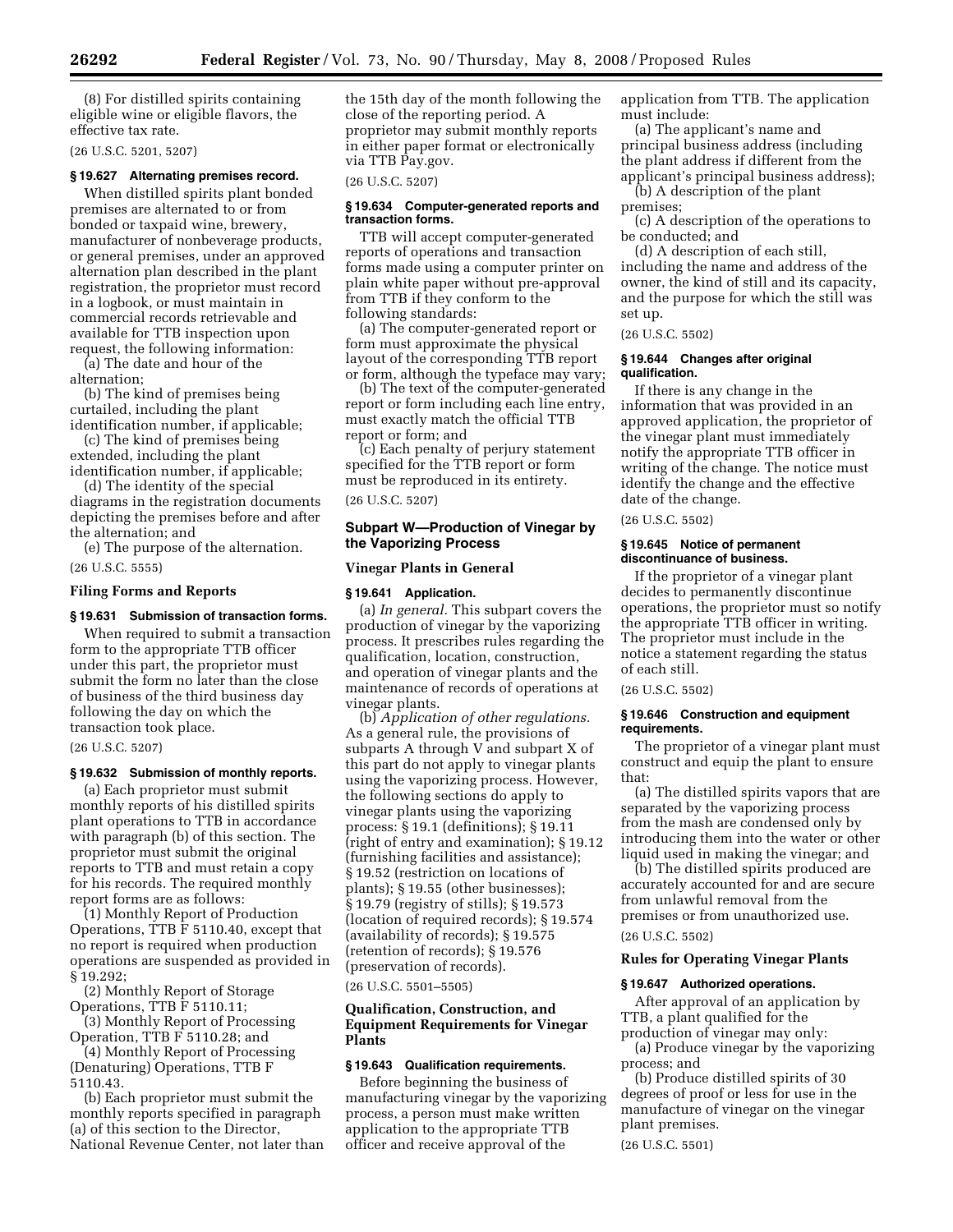#### **§ 19.648 Conduct of operations.**

A vinegar manufacturer qualified under this subpart may:

(a) Separate by a vaporizing process the distilled spirits from a mash; and

(b) Condense the distilled spirits vapors by introducing them into the water or other liquid to make the vinegar.

(26 U.S.C. 5504)

#### **§ 19.649 Restrictions on alcohol content.**

No person may remove from the vinegar plant premises vinegar or other fluid or any other material containing more than 2 percent alcohol by volume.

(26 U.S.C. 5504)

# **Required Records for Vinegar Plants**

# **§ 19.650 Daily records.**

Each manufacturer of vinegar by the vaporizing process must keep accurate and complete daily records of production operations. It is not necessary to create records to satisfy this requirement if the records kept by the manufacturer in the ordinary course of business contain all required information. The required information consists of the following:

(a) The kind and quantity of fermenting or distilling materials received on the premises;

(b) The kind and quantity of materials fermented or mashed;

(c) The proof gallons of distilled spirits produced;

(d) The proof gallons of distilled spirits used in the manufacture of vinegar;

(e) The wine gallons of vinegar produced; and

(f) The wine gallons of vinegar removed from the premises.

(26 U.S.C. 5504)

#### **Liability for Distilled Spirits Tax**

#### **§ 19.651 Liability for distilled spirits tax.**

The distilled spirits excise tax imposed by 26 U.S.C. 5001 must be paid on any distilled spirits produced in, or removed from, the premises of a vinegar plant in violation of law or regulations.

(26 U.S.C. 5505)

# **Subpart X—Distilled Spirits for Fuel Use**

# **§ 19.661 Scope.**

This subpart covers the establishment and operation of alcohol fuel plants. (26 U.S.C. 5181)

# **General**

# **§ 19.662 Definitions.**

As used in this subpart, the following terms have the meanings indicated.

*Alcohol fuel plant.* A special type of distilled spirits plant authorized under 26 U.S.C. 5181 and established under this subpart solely for producing, processing, and storing, and using or distributing distilled spirits to be used exclusively for fuel use.

*Bonded premises.* The premises of an alcohol fuel plant where distilled spirits are produced, processed, and stored, and used or distributed as described in the application for alcohol fuel producer permit. The term includes the premises of small alcohol fuel plants exempt from bonding requirements under § 19.673(e).

*Fuel alcohol.* Distilled spirits that have been made unfit for beverage use at an alcohol fuel plant as provided in this subpart.

*Large plant.* An alcohol fuel plant that produces (including receives) more than 500,000 proof gallons of spirits per calendar year.

*Make unfit for beverage use.* Add materials to distilled spirits that will preclude their beverage use without impairing their quality for fuel use as prescribed and authorized by the provisions of this subpart.

*Medium plant.* An alcohol fuel plant that produces (including receives) more than 10,000 but not more than 500,000 proof gallons of spirits per calendar year.

*Permit.* The document issued pursuant to 26 U.S.C. 5181 and this subpart authorizing the person named to engage in business as an alcohol fuel plant.

*Plant.* An alcohol fuel plant. *Proprietor.* The person qualified under this subpart to operate an alcohol fuel plant.

*Small plant.* An alcohol fuel plant that produces (including receives) not more than 10,000 proof gallons of spirits per calendar year.

*Spirits or distilled spirits.* The substance known as ethyl alcohol, ethanol, or spirits of wine in any form (including all dilutions and mixtures thereof, from whatever source or by whatever process produced), but not fuel alcohol unless specifically stated. The term does not include spirits produced from petroleum, natural gas, or coal.

*Transfer in bond.* The transfer of spirits between alcohol fuel plants or between a distilled spirits plant qualified under 26 U.S.C. 5171 and an alcohol fuel plant.

(26 U.S.C. 5181)

# **§ 19.663 Application of other provisions.**

The provisions of 26 U.S.C. Chapter 51 and the regulations in subparts A through W of this part do not apply to

alcohol fuel plants except for the following:

- (a) 26 U.S.C. 5181;
- (b) The definitions contained in
- § 19.1, unless the same term is defined in this subpart;
- (c) Any provision incorporated by reference in this subpart;

(d) Any provision requiring the payment of tax; and

(e) Any provision applicable to distilled spirits that deals with penalty, seizure, or forfeiture.

#### (26 U.S.C. 5181)

#### **§ 19.665 Alternate methods or procedures.**

(a) *General.* The appropriate TTB officer may approve the use of an alternate method or procedure that varies from the regulatory requirements in this subpart or from any regulatory requirements in subparts A through W of this part that have been incorporated by reference in this subpart. The appropriate TTB officer may approve the use of an alternate method or procedure only if the proprietor shows good cause for its use and the alternate method or procedure:

(1) Is not contrary to law;

(2) Will not have the effect of merely waiving an existing regulatory requirement;

(3) Is consistent with the purpose and effect of the method or procedure prescribed in this subpart;

(4) Provides equal security to the revenue; and

(5) Will not cause an increase in cost to the Government and will not hinder TTB's administration of this subpart.

(b) *Exceptions.* TTB will not authorize the use of an alternate method or procedure relating to the giving of any bond, or to the assessment, payment, or collection of tax.

#### (26 U.S.C. 5181)

#### **§ 19.666 Application for and use of an alternate method or procedure.**

(a) *Application.* If a proprietor wishes to use an alternate method or procedure as described in § 19.665, the proprietor must submit a written letterhead application to the appropriate TTB officer for approval. The application must identify the method or procedure specified in the regulation, must describe the proposed alternate method or procedure in detail, and must explain why the alternate method or procedure is needed.

(b) *Approval and use.* The proprietor may not use an alternate method or procedure until the appropriate TTB officer has in writing approved the proprietor's letterhead application. During the period that the proprietor is authorized to use the alternate method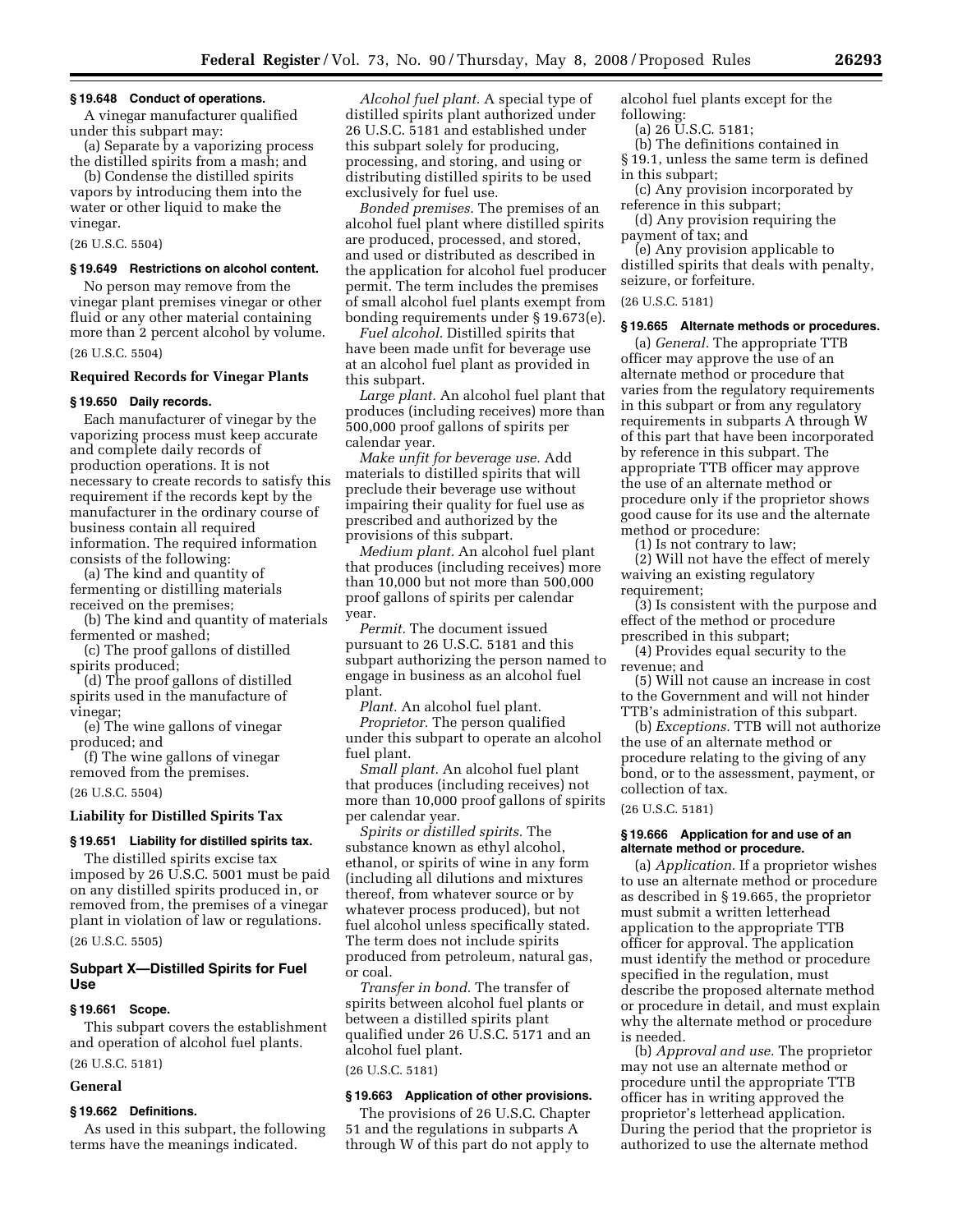or procedure, the proprietor must comply with any conditions imposed on its use by TTB. TTB may withdraw the approval to use the alternate method or procedure if TTB finds that the revenue is jeopardized, that the alternate method or procedure hinders effective administration of the laws or regulations, that the proprietor has violated any of the conditions imposed by TTB, or that the circumstances that gave rise to the need for the alternate method or procedure no longer exist.

(c) *Retention.* The proprietor must retain each alternate method or procedure approval as part of the proprietor's records and must make the approval available for examination by TTB officers upon request.

#### (26 U.S.C. 5181)

# **§ 19.667 Emergency variations from requirements.**

(a) *Application.* A proprietor may request emergency approval of the use of a method or procedure relating to construction, equipment, and methods of operation that represents a variance from the requirements of this subpart or from any regulatory requirement in subparts A through W of this part that have been incorporated by reference in this subpart. When a proprietor wishes to use an emergency method or procedure, the proprietor must submit a written letterhead application to the appropriate TTB officer for approval; the proprietor may send the application via regular mail, e-mail, or facsimile transmission. The application must describe the proposed emergency method or procedure and the emergency situation it will address. For purposes of this section, an emergency is considered to exist only if it results from a weather or other natural event or from an accident or other event not involving an intentional act on the part of the proprietor.

(b) *Approval.* The appropriate TTB officer may approve in writing the use of an emergency method or procedure if the proprietor demonstrates that an emergency exists and the proposed method or procedure:

(1) Is not contrary to law;

(2) Is necessary to address the emergency situation;

(3) Will afford the same security and protection to the revenue as intended by the regulations; and

(4) Will not hinder the effective administration of this subpart.

(c) *Terms of emergency method or procedure approval and use.* 

(1) The proprietor may not use an emergency method or procedure until the application has been approved by TTB except when the emergency

method or procedure requires immediate implementation to correct a situation that threatens life or property. In a situation involving a threat to life or property, the proprietor may implement the corrective action while concurrently notifying the appropriate TTB officer by telephone of the action and filing the required written application. Use of the emergency method or procedure must conform to any conditions specified in the approval.

(2) The proprietor must retain the emergency method or procedure approval as part of the proprietor's records and must make the approval available for examination by TTB officers upon request.

(3) The emergency method or procedure will automatically terminate when the situation that created the emergency no longer exists. TTB may withdraw the approval to use the emergency method or procedure if TTB finds that the revenue is jeopardized, that the emergency method or procedure hinders effective administration of the laws or regulations, or that the proprietor has failed to follow any of the conditions specified in the approval. When use of the emergency method or procedure terminates, the proprietor must revert to full compliance with all applicable regulations.

(26 U.S.C. 5181)

#### **Liability for Taxes**

# **§ 19.669 Distilled spirits taxes.**

(a) Proprietors may withdraw distilled spirits free of tax from an alcohol fuel plant if the spirits are withdrawn exclusively for fuel use in accordance with this subpart. However, TTB will require payment of the tax if the spirits are diverted to beverage use or to another use not authorized by this subpart.

(b) The following provisions of this part apply to distilled spirits for fuel use:

(1) Imposition of tax liability (§§ 19.222, 19.223, 19.225);

(2) Assessment of tax (§§ 19.253, 19.254); and

(3) Claims for tax (§§ 19.262 and 19.263).

(26 U.S.C. 5001, 5181)

#### **§ 19.670 Special (occupational) tax.**

(a) *General rule.* Except during the suspension period described in § 19.201(b) when special tax stamps are not issued, the proprietor of an alcohol fuel plant established under this subpart is subject to a special (occupational) tax as prescribed in subpart H this part and

must hold a separate special tax stamp to cover the alcohol fuel operations.

(b) *Exemption for small plants.* The proprietor of a small plant exempt from bonding requirements under § 19.673(e) is not required to pay special (occupational) tax. However, once the proprietor's annual production (including receipts) exceeds 10,000 proof gallons in any calendar year, the proprietor must pay special tax as provided in subpart H of this part. The proprietor must pay the special (occupational) tax for the tax year (July 1–June 30) that starts during the calendar year in which production (including receipts) exceeds 10,000 proof gallons. The proprietor must pay the tax regardless of whether an application for change of plant type under § 19.685 has been filed or approved.

(c) *Medium or large plants.* If a proprietor operates a medium plant or a large plant with bona fide production operations at which annual production (including receipts) is 10,000 proof gallons or less in any calendar year, the proprietor is exempt from special (occupational) tax for the tax year (July 1 through June 30) that starts during the calendar year in which production (including receipts) is 10,000 proof gallons or less. This exemption applies regardless of whether an application for change of plant type under § 19.685 has been filed or approved.

# (26 U.S.C. 5081)

# **Obtaining a Permit**

# **§ 19.672 Types of plants.**

There are three types of alcohol fuel plants: small plants, medium plants, and large plants. All alcohol fuel plants are classified according to the amount of spirits that they will produce and receive during each calendar year. When applying for a permit, an applicant should apply for the type of permit that fits the applicant's needs based on the type of alcohol fuel plant the applicant intends to operate.

(26 U.S.C. 5181)

# **§ 19.673 Small plant permit applications.**

(a) *General.* Any person wishing to establish a small plant must file form TTB F 5110.74, Application and Permit for an Alcohol Fuel Producer Under 26 U.S.C. 5181, with the appropriate TTB officer. Except as otherwise provided in § 19.674(d), a person may not commence operations before issuance of the permit.

(b) *Application information.* The applicant for a small plant permit must include the following information with the application: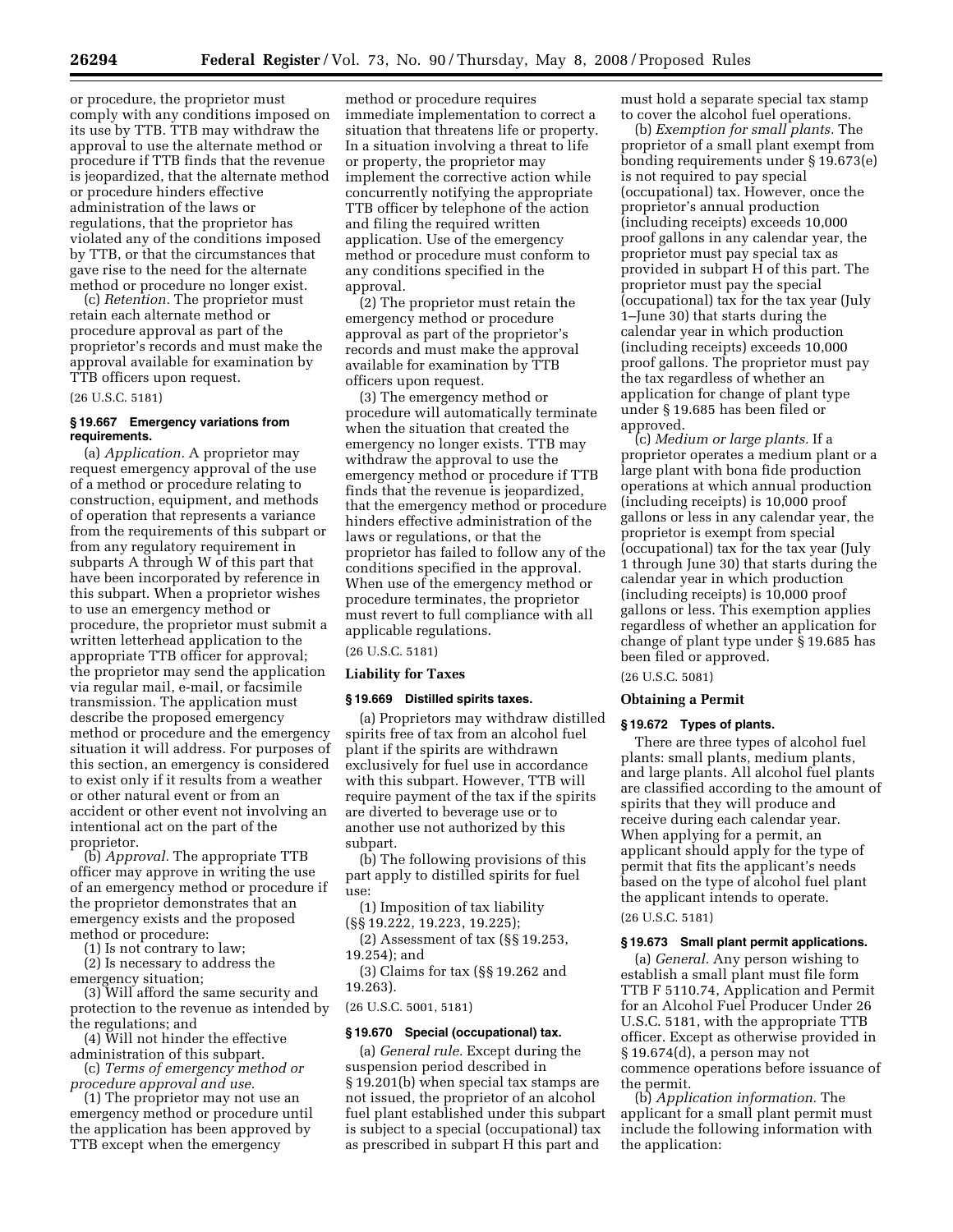(1) Name and mailing address of the applicant, and the location of the plant if not the same as the mailing address;

(2) A diagram of the plant premises; (3) A statement regarding ownership of the premises. If the premises are not owned by the applicant, the owner's consent for access by TTB officers must be furnished;

(4) A description of the stills on the premises and a statement of the maximum capacity of each;

(5) A description of the materials from which spirits will be produced; and

(6) A description of the security measures to be used to protect the premises, buildings, and equipment where spirits are produced, processed, and stored.

(c) *Information already on file.* If any of the information required by this section is already on file with TTB and the information is accurate and complete, the applicant may advise the appropriate TTB officer that the information on file is incorporated by reference and made part of the application, unless the applicant will not conduct bona fide production operations.

(d) *Additional information.* When required by the appropriate TTB officer, the applicant must furnish, as part of the application for a permit under this section, any additional information required by TTB to determine whether the application should be approved.

(e) *Bonds.* The applicant is not required to provide a bond in order to establish a small plant, unless the applicant will not conduct bona fide production operations. Plants for the receipt of spirits without production must furnish a bond in accordance with § 19.699 with a penal sum as prescribed in § 19.700. The appropriate TTB officer must approve the bond before issuance of the permit.

(26 U.S.C. 5181)

# **§ 19.674 TTB action on small plant applications.**

(a) *Notice of receipt.* Within 15 days of receipt of an application for a small plant permit, the appropriate TTB officer will send a written notice of receipt to the applicant. The notice will include a statement as to whether the application meets the requirements of § 19.673. If the application does not meet the requirements of § 19.673, the appropriate TTB officer will return the application to the applicant, and a new 15-day period will commence upon receipt of an amended or corrected application.

(b) *Action on application.* Within 45 days from the date that the appropriate TTB officer sent the applicant a notice

of receipt of a completed application for a small plant permit, the appropriate TTB officer will either issue the permit or give notice in writing to the applicant stating in detail the reason that a permit will not be issued. Denial of an application will not prejudice any later application for a permit by the same applicant.

(c) *Failure to give notice.* If the notice of receipt required by paragraph (a) is not sent, and the applicant has a receipt indicating that the appropriate TTB officer received the application, the 45 day period provided for in paragraphs (b) and (d) of this section will commence on the fifteenth day after the date the appropriate TTB officer received the application.

(d) *Presumption of approval.* If, within 45 days from the date of the notice to the applicant of receipt of a completed application for a small plant permit, the appropriate TTB officer has not notified the applicant of issuance of the permit or denial of the application, the application will be deemed approved and the applicant may proceed as if a permit had been issued.

(e) *Limitation.* The provisions of paragraphs (a) and (c) of this section apply only to the first application submitted for any one small plant in any calendar quarter and to an amended or corrected first application.

(26 U.S.C. 5181)

# **§ 19.675 Medium plant permit applications.**

(a) *General.* Any person wishing to establish a medium plant must file form TTB F 5110.74, Application and Permit for an Alcohol Fuel Producer Under 26 U.S.C. 5181, with the appropriate TTB officer.

(b) *Application information.* The applicant for a medium plant permit must include the following information with the application:

(1) Name and mailing address of the applicant, and the location of the plant if not the same as the mailing address;

(2) A diagram of the plant premises; (3) A statement regarding ownership of the premises. If the premises are not owned by the applicant, the owner's consent for access by TTB officers must be furnished;

(4) A description of the stills on the premises and a statement of the maximum capacity of each;

(5) A description of the materials from which spirits will be produced;

(6) A description of the security measures to be used to protect the premises, buildings, and equipment where spirits are produced, processed, and stored;

(7) A statement of the maximum total proof gallons of spirits that will be

produced and received during a calendar year;

(8) Information identifying the principal persons involved in the business. This identifying information must include the person's name, address, title, social security number, date of birth, and place of birth;

(9) A statement indicating whether or not the applicant or any other person involved in the business has been convicted of a felony or misdemeanor under Federal or State law. The statement may exclude convictions for misdemeanor traffic violations; and

(10) A statement of the amount and source of funds invested in the business.

(c) *Bond.* The applicant for a medium plant permit must provide a bond in accordance with § 19.699 with a sufficient penal sum as prescribed in § 19.700. The applicant must submit the bond on form TTB F 5110.56, Distilled Spirits Bond, and the appropriate TTB officer must approve the bond before issuance of the permit.

(d) *Information already on file.* If any of the information required by this section is already on file with TTB and the information is accurate and complete, the applicant may advise the appropriate TTB officer that the information on file is incorporated by reference and made part of the application.

(e) *Additional information.* When required by the appropriate TTB officer, the applicant must furnish, as part of the application for a permit under this section, any additional information required by TTB to determine whether the application should be approved.

(f) *Approval of permit.* The applicant may not commence operations before approval of the application and issuance of the medium plant permit.

(26 U.S.C. 5181)

# **§ 19.676 Large plant permit applications.**

(a) *General.* Any person wishing to establish a large plant must file form TTB F 5110.74, Application and Permit for an Alcohol Fuel Producer Under 26 U.S.C. 5181, with the appropriate TTB officer.

(b) *Application information.* The applicant for a large plant permit must include the following information with the application:

(1) Name and mailing address of the applicant, and the location of the plant if not the same as the mailing address;

(2) A diagram of the plant premises;

(3) A statement regarding ownership of the premises. If the premises are not owned by the applicant, the owner's consent for access by TTB officers must be furnished;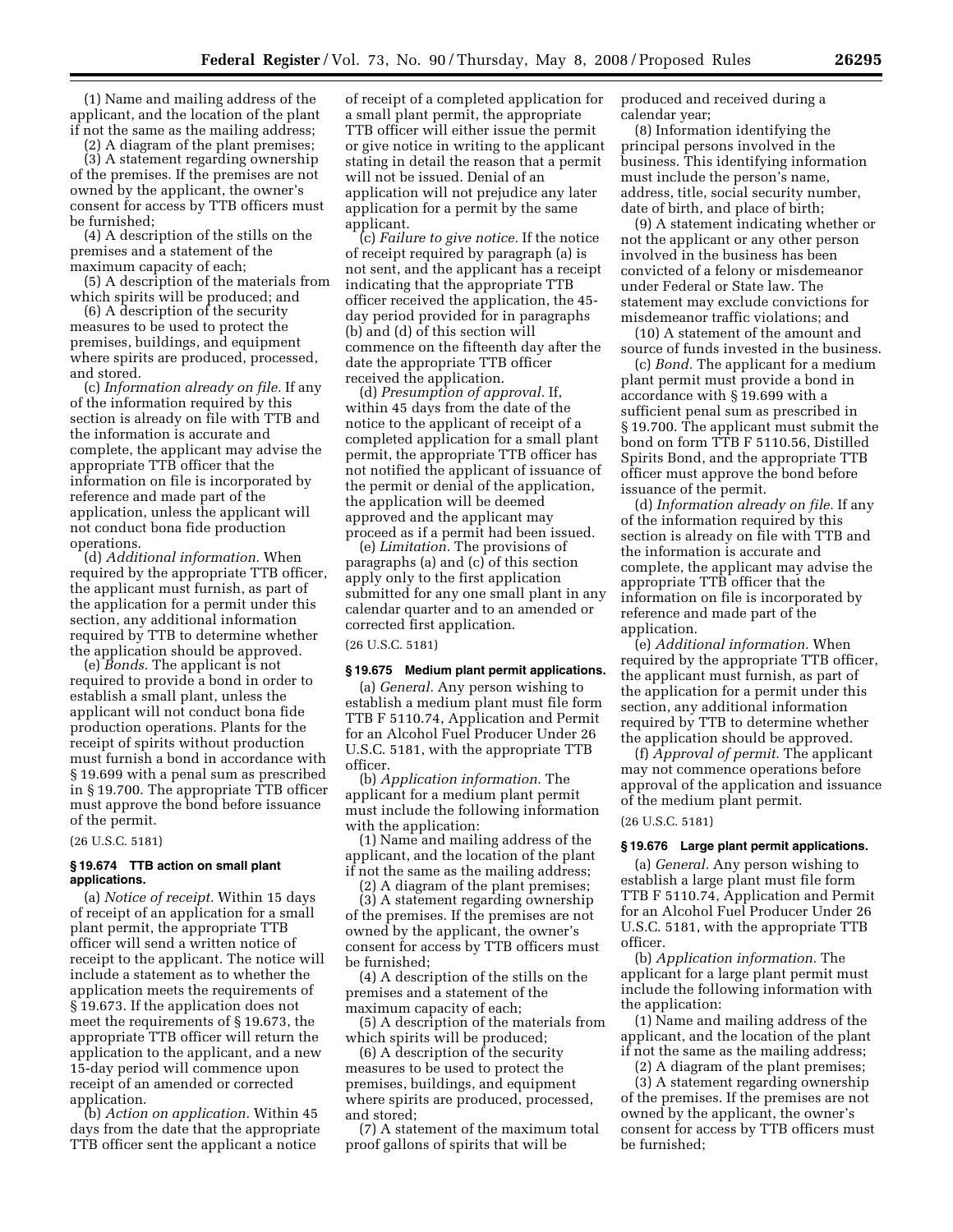(4) A description of the stills on the premises and a statement of the maximum capacity of each;

(5) A description of the materials from which spirits will be produced;

(6) A description of the security measures to be used to protect the premises, buildings, and equipment where spirits are produced, processed, and stored;

(7) A statement of the maximum total proof gallons of spirits that will be produced and received during a calendar year;

(8) Information identifying the principal persons involved in the business. This identifying information must include the person's name, address, title, social security number, date of birth and place of birth;

(9) A statement indicating whether or not the applicant or any other person involved in the business has been convicted of a felony or misdemeanor under Federal or State law. The statement may exclude convictions for misdemeanor traffic violations;

(10) A statement of the amount and source of funds invested in the business; and

(11) A statement identifying the type of business organization and the persons having an interest in the business. The applicant must support this statement by providing the information specified in § 19.677.

(c) *Bond*. The applicant for a large plant permit must provide a bond in accordance with § 19.699 with a sufficient penal sum as prescribed in § 19.700. The applicant must submit the bond on form TTB F 5110.56, Distilled Spirits Bond, and the appropriate TTB officer must approve the bond before issuance of the permit.

(d) *Power of attorney*. The applicant for a large plant permit, or the proprietor of the plant if different from the applicant, must execute and file with the appropriate TTB officer form TTB F 5000.8, Power of Attorney, for each person authorized to sign or act on behalf of the proprietor unless that authority has been furnished elsewhere in the application.

(e) *Information already on file.* If any of the information required by this section is already on file with TTB and the information is accurate and complete, the applicant may advise the appropriate TTB officer that the information on file is incorporated by reference and made part of the application.

(f) *Additional information.* When required by the appropriate TTB officer, the applicant must furnish as part of the application for a permit under this section, any additional information

required by TTB to determine whether the application should be approved.

(g) *Approval of permit.* The applicant may not commence operations before approval of the application and issuance of the large plant permit.

(26 U.S.C. 5181)

# **§ 19.677 Large plant applications organizational documents.**

In addition to the information required by § 19.676, any person who wants to establish a large plant must provide with the application the documents and other information specified in paragraphs (a) through (d) of this section, as applicable, and must make those and related documents available for inspection by TTB as provided in paragraph (e) of this section.

(a) *Corporate documents.* If the applicant is a corporation, the applicant must provide the following:

(1) The corporate charter or a certificate of corporate existence or incorporation;

(2) A list of officers and directors with their names and addresses, other than officers and directors who will have no responsibilities in connection with the operation of the alcohol fuel plant;

(3) Certified minutes or extracts of board of directors meetings, showing those individuals authorized to sign for the corporation;

(4) A statement showing the number of shares of each class of stock or other basis of ownership, authorized and outstanding, and the voting rights of the respective owners or holders; and

(5) A list of the offices or positions, the incumbents of which are authorized by the articles of incorporation or the board of directors to act on behalf of the proprietor or to sign the proprietor's name.

(b) *Partnership documents*. If the applicant is a partnership, the applicant must provide a copy of the articles of partnership or association, or certificate of partnership or association if required to be filed by any State, county, or municipality.

(c) *Limited liability company/limited liability partnership documents*. If the applicant is a limited liability company or limited liability partnership or other entity recognized by law as a person, the applicant must provide a copy of the articles of organization, the operating agreement and the names and addresses of all members and managers.

(d) *Statement of interest.* 

(1) The application must include the names and addresses of the 10 persons that have the largest stock ownership, by stock class, or other interest in the corporation, limited liability company/

limited liability partnership, or other legal entity, and the nature and amount of the stock or other interest of each, whether the interest is recorded in the name of the interested party or in the name of another for the interested party. If a corporation is wholly owned or controlled by another corporation, the appropriate TTB officer may request that the applicant furnish the same information for persons of the parent corporation.

 $(2)$  In the case of an individual owner or a partnership, the application must include the name and address of each person interested in the large plant, whether the interest is recorded in the name of the interested party or in the name of another for the interested party.

(e) *Availability of documents.* An applicant must make available to any appropriate TTB officer upon request all originals of documents submitted under this section and any additional related organizational documents such as articles of incorporation, by-laws, operating agreements and State certifications.

(26 U.S.C. 5181, 5271)

#### **§ 19.678 Criteria for issuance of permit.**

As a general rule, the appropriate TTB officer will issue an alcohol fuel plant permit to any person who completes the required application for a permit and, when required, furnishes a bond. However, the appropriate TTB officer may begin proceedings to deny an application for a permit, in accordance with part 71 of this chapter, if the appropriate TTB officer determines that

(a) The applicant (including, in the case of a corporation, any officer, director, or principal stockholder, and, in the case of a partnership, a partner) is, by reason of business experience, financial standing, or trade connections, not likely to maintain operations in compliance with 26 U.S.C. Chapter 51, or the regulations issued thereunder;

(b) The applicant failed to disclose any material information required with the application, or has made any false statement as to any material fact in connection with the application; or

(c) The premises where the applicant proposes to conduct the operations are not adequate to protect the revenue. (26 U.S.C. 5181, 5271)

#### **§ 19.679 Duration of permit.**

The proprietor of an alcohol fuel plant may conduct the operations authorized by the permit on a continuing basis unless:

(a) The proprietor voluntarily surrenders the permit;

(b) TTB suspends or revokes the permit pursuant to § 19.697; or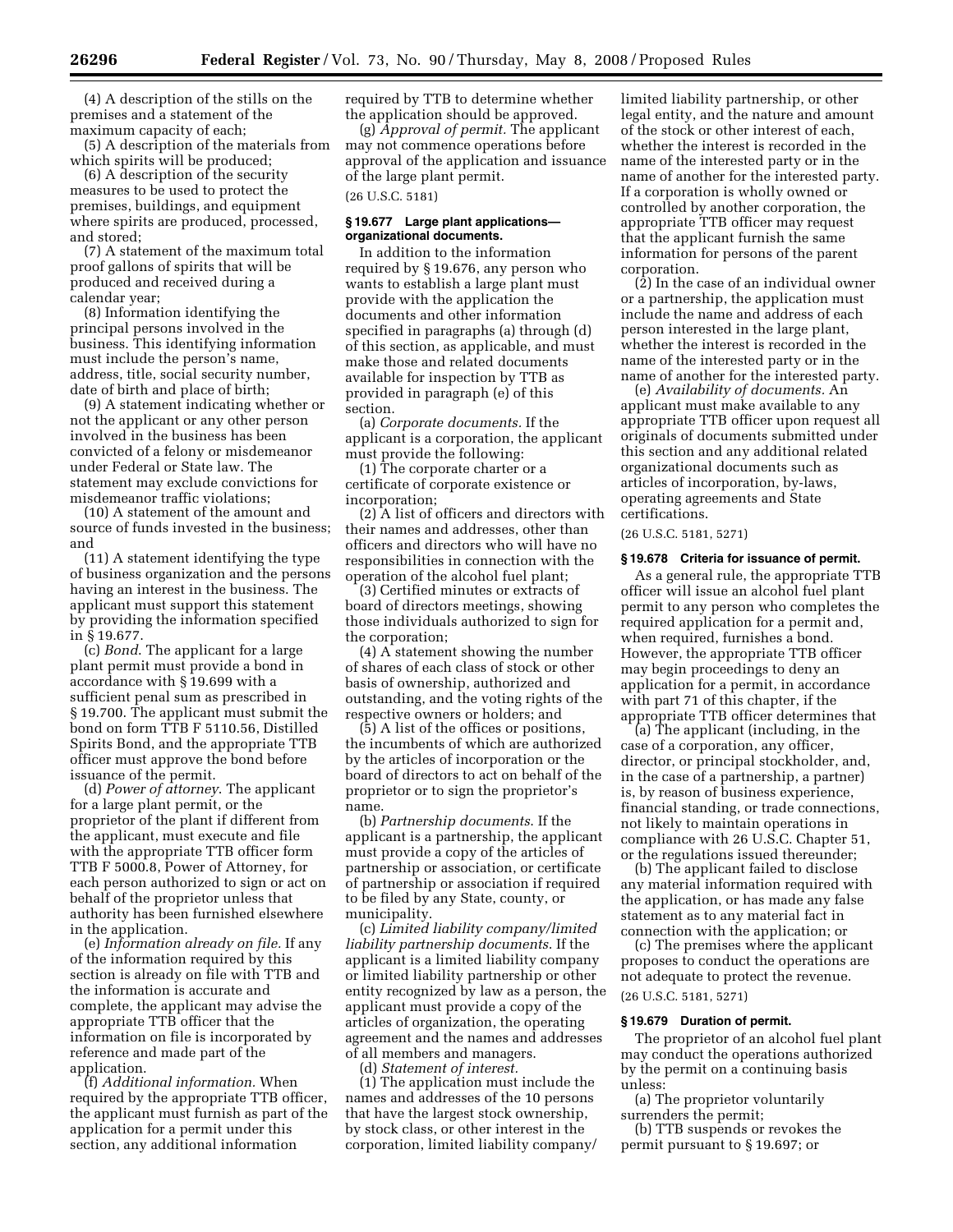(c) The permit is automatically terminated under its own terms or in accordance with § 19.684.

(26 U.S.C. 5181)

# **§ 19.680 Registration of stills.**

The description of stills provided with the application for an alcohol fuel plant permit under this subpart will fulfill the requirement to register a still under § 29.55 of this chapter.

# (26 U.S.C. 5179, 5181)

# **Changes to Permit Information**

#### **§ 19.683 Changes affecting permit applications.**

(a) *General.* If there is a change relating to any of the information contained in, or considered a part of, the application on form TTB F 5110.74, Application and Permit for an Alcohol Fuel Producer Under 26 U.S.C. 5181, the proprietor must amend the information previously submitted within 30 days of the change unless another time period is specified in this subpart.

(b) *Amended TTB F 5110.74*. Except when a letterhead application or letterhead notice procedure is followed under this subpart, the proprietor must submit an amended application to the appropriate TTB officer on form TTB F 5110.74 within 30 days of a change referred to in paragraph (a) of this section if the change affects the terms and conditions of the permit.

(c) *Letterhead applications*. For the changes specified in §§ 19.685(c), 19.686, and 19.690 of this subpart, the proprietor may submit a letterhead application to the appropriate TTB officer for a change instead of filing an amended form TTB F 5110.74. A letterhead application must be on letterhead signed by an authorized representative of the permit holder. The letterhead application must identify the alcohol fuel plant to which the application applies. The letterhead application change is subject to TTB approval. The appropriate TTB officer may, at any time, require that the proprietor submit an amended application on form TTB F 5110.74 if administrative difficulties occur as a result of the letterhead application.

(d) *Letterhead Notices*. For the changes specified in §§ 19.687 and 19.695 of this subpart only a letterhead notice to the appropriate TTB officer is required. A letterhead notice must be on letterhead signed by an authorized representative of the permit holder. A letterhead notice does not require approval action by TTB. The appropriate TTB officer may, at any time, require that the proprietor submit

an amended application on form TTB F 5110.741 if administrative difficulties occur as a result of the letterhead notice. (26 U.S.C. 5172, 5271, 5181)

#### **§ 19.684 Automatic termination of permits.**

(a) *Permits not transferable*. An alcohol fuel plant permit is not transferable and, except as otherwise provided in paragraph (b) of this section, will automatically terminate if:

(1) The operations that are authorized by the permit are leased, sold, or transferred to another person; or

(2) The permit holder is dissolved on a date certain or upon an event specified by the laws of the State where the permit holder operates.

(b) *Corporations*. In the case of a corporation holding a permit under this subpart, if actual or legal control of that corporation changes, directly or indirectly, whether by reason of change in stock ownership or control (in the permittee corporation or in any other corporation), by operation of law, or in any other manner, the permit may remain in effect until the expiration of 30 days after the change, whereupon the permit will automatically terminate. However, if operations are to be continued after the change in control, and an application for a new permit is filed within 30 days of the change, the outstanding permit may remain in effect until final action is taken on the new application. When final action is taken on the application, the outstanding permit will automatically terminate.

(26 U.S.C. 5181, 5271)

#### **§ 19.685 Change in type of alcohol fuel plant.**

(a) *Small plants*. If the proprietor of a small plant intends to increase production (including receipts) to more than 10,000 proof gallons of spirits per calendar year, the proprietor must first obtain an amended permit by filing an application for a medium plant or a large plant, as appropriate, under § 19.675 or § 19.676. If any of the required information is already on file with TTB, that information may be incorporated by reference in the new application. The proprietor must also provide a new or strengthening bond in accordance with §§ 19.699 and 19.700.

(b) *Medium plants*. If the proprietor of a medium plant intends to increase production (including receipts) to more than 500,000 proof gallons of spirits per calendar year, the proprietor must first obtain an amended permit by filing an application for a large plant under § 19.676. If any of the required information is already on file with TTB, that information may be incorporated by reference in the new application. If the

penal sum of the proprietor's current bond is below the amount specified for the new production level, the proprietor must obtain a new or strengthening bond in accordance with § 19.700.

(c) *Curtailment of activities*. A proprietor of a medium or large plant who curtails operations to a level whereby the proprietor is eligible to requalify as a small or medium plant may so qualify by submitting a letterhead application to the appropriate TTB officer for approval. If the appropriate TTB officer approves the application, the proprietor automatically will be relieved of those regulatory requirements that apply only to the superseded qualification. In addition, in the case of a change to small plant status, the proprietor may be allowed to terminate the bond in accordance with the procedure set forth in § 19.170 of this part.

(26 U.S.C. 5271, 5181)

#### **§ 19.686 Change in name of proprietor.**

When there is a change the name of the individual, firm, corporation, or other entity holding the permit, the proprietor must file an application to amend the permit on form TTB F 5110.74, Application and Permit for an Alcohol Fuel Producer Under 26 U.S.C. 5181, or file a letterhead application to amend the permit within 30 days of the change. The proprietor is not required to file a new bond or consent of surety in this case.

(26 U.S.C. 5172, 5271, 5181)

#### **§ 19.687 Changes in officers, directors, members, managers, or principal persons.**

If there is a change in the list of officers, directors, members, managers, or other principal persons furnished under the provisions of §§ 19.675, 19.676, or § 19.677, the proprietor must submit a letterhead notice to the appropriate TTB officer within 30 days of the change. The letterhead notice must identify each change and must include the following identifying information for each new officer, director, member, manager, or other principal person: Name, address, title, social security number, date of birth, and place of birth.

# (26 U.S.C. 5181)

#### **§ 19.688 Change in proprietorship.**

(a) *General*. If there is a change in proprietorship at an alcohol fuel plant, the following requirements apply to the outgoing proprietor and to the new, incoming proprietor:

(1) The outgoing proprietor must comply with the notice requirements of § 19.695; and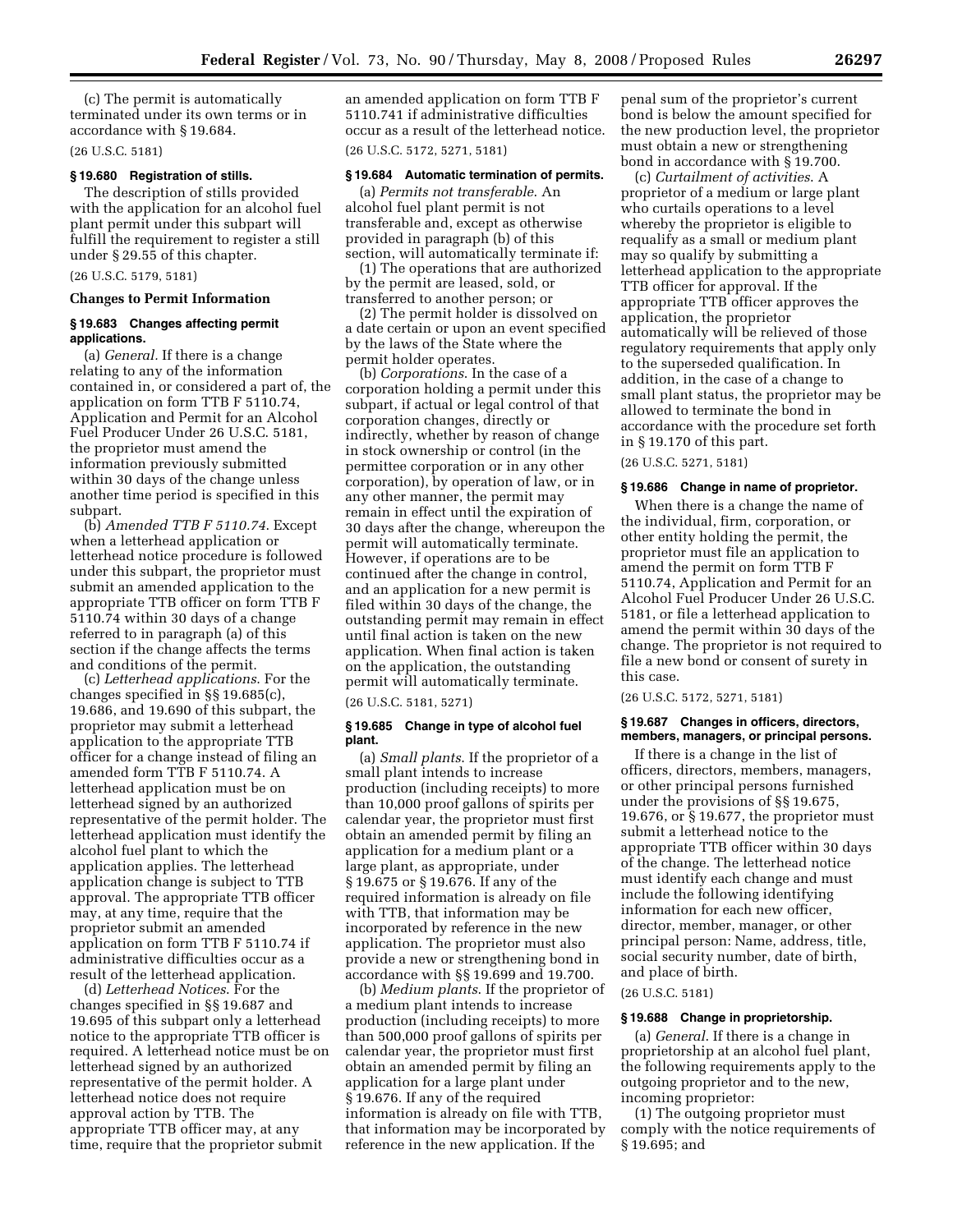(2) The incoming successor proprietors must—

(i) File and obtain a permit on form TTB F 5110.74, Application and Permit for an Alcohol Fuel Producer Under 26 U.S.C. 5181; and

(ii) File the required bond, if any.

(b) *Fiduciary responsibilities.* A successor to the proprietorship of an alcohol fuel plant who is an administrator, executor, receiver, trustee, assignee, or other fiduciary must comply with paragraph (a)(2) of this section. In addition, the following rules apply to a successor who is a fiduciary:

(1) The successor may furnish a consent of surety to extend the terms of the outgoing proprietor's bond instead of filing a new bond;

(2) The successor may incorporate by reference in the application on form TTB F 5110.74 any information that is still valid and that was contained in the application filed by the outgoing proprietor;

(3) The successor must furnish a certified copy of the order of the court or other pertinent document appointing the successor as a fiduciary; and

(4) The effective dates of the qualifying documents filed will be the date of the court order, the date specified in the court order for assuming control or the date control is assumed if the fiduciary was not appointed by a court.

# (26 U.S.C. 5172)

#### **§ 19.689 Continuing partnerships.**

(a) If there is a death or insolvency of a partner in the business that holds a permit under this subpart, the surviving partner or partners may continue to operate under the permit if:

(1) The partnership is not immediately terminated under the laws of the particular state but continues until the winding up of the partnership affairs is complete;

(2) The surviving partner or partners have the exclusive right to control and possession of the partnership assets for purpose of liquidation and settlement; and

(3) In the case of a plant required to file a bond, a consent of surety is filed under which the surety and the surviving partner or partners agree to remain liable on the bond.

(b) If the surviving partner or partners acquire the business upon settlement of the partnership, the surviving partner or partners must file an application in their own name and receive a permit in accordance with § 19.688(a).

(26 U.S.C. 5172, 5181)

#### **§ 19.690 Change in location.**

If there is a change in the location of the alcohol fuel plant or of the area included within the plant premises, the proprietor must:

(a) File an application to amend the permit on form TTB F 5110.74, Application and Permit for an Alcohol Fuel Producer Under 26 U.S.C. 5181, or a letterhead application to amend the permit;

(b) File a new bond on form TTB F 5110.56 or a consent of surety on form TTB F 5000.18 if a bond is required; and

(c) Not begin operations at the new location prior to approval of the amended application and issuance of the amended permit.

(26 U.S.C. 5172, 5173, 5181, 5271)

#### **Alternating Proprietorship**

#### **§ 19.692 Qualifying for alternating proprietorship.**

(a) *General*. A proprietor may alternate use of an alcohol fuel plant or part of an alcohol fuel plant with one or more proprietors qualified under this subpart. In order to do so, each proprietor must file and receive approval of the applications and bonds required by this subpart. Each proprietor must also conduct operations and keep records in accordance with this subpart. Where operations by alternating proprietors will be limited to part of an alcohol fuel plant, that part must be suitable for qualification as a separate alcohol fuel plant.

(b) *Qualifying documents*. Each person desiring to operate an alcohol fuel plant as an alternating proprietor must file the following with the appropriate TTB officer:

(1) An application on form TTB F 5110.74, Application and Permit for an Alcohol Fuel Producer Under 26 U.S.C. 5181, to cover the proposed alternation;

(2) A diagram of the premises, in duplicate, showing the arrangement for the alternation of the premises. Where operations by alternating proprietors are limited to parts of an alcohol fuel plant, a diagram designating the parts that are to be alternated must be submitted. A diagram must be submitted for each arrangement under which the premises will be operated. The diagram must be in sufficient detail to establish the boundaries of the alcohol fuel plant or any part of it that will be involved in the alternation;

(3) Evidence of an existing operations bond (if any), consent of surety, or new operations bond to cover the proposed alternation of premises; and

(4) Any additional information required by the appropriate TTB officer. (26 U.S.C. 5171, 5181, 5271)

# **§ 19.693 Operating requirements for alternating proprietorships.**

(a) *Alternation journal*. Once the applications submitted under § 19.692 have been approved by the appropriate TTB officer, the alcohol fuel plant, or parts of the alcohol fuel plant, may be alternated. The outgoing and incoming proprietor must make entries in an alternation journal when the alcohol fuel plant, or parts of it are alternated. The outgoing and incoming proprietor must enter the following information in the alternation journal:

(1) Name or trade name of the proprietor;

(2) Alcohol fuel plant permit number;

(3) Date and time of alternation;

(4) Quantity of spirits transferred in proof gallons.

(b) *Commencement of operations.*  Except for spirits transferred to the incoming proprietor, the outgoing proprietor must remove all spirits from areas, rooms, or buildings to be alternated, prior to the effective date and time shown in the alternation journal. Fuel alcohol may be transferred to the incoming proprietor or may be retained by the outgoing proprietor in areas, rooms, or buildings to be alternated when the areas, rooms, or buildings are secured with locks, the keys to which are in the custody of the outgoing proprietor. Whenever operation of the areas, rooms, or buildings is to be resumed by a proprietor following suspension of operations by an alternating proprietor, the outgoing proprietor (except the proprietor of a small plant not required to file a bond) must furnish a consent of surety on form TTB F 5000.18 to continue in effect the operations bond covering his operations. The proprietor must do this prior to alternating the premises.

(c) *Records.* Each alternating proprietor must maintain separate records and submit separate reports in accordance with § 19.720. Entries in each proprietor's records must be in accordance with §§ 19.714 through 19.718 of this subpart. The following requirements also apply:

(1) Each alternating proprietor must show all transfers of spirits in the records;

(2) The outgoing proprietor must show in his production and disposition records the quantity of spirits and fuel alcohol transferred to the incoming proprietor;

(3) The incoming proprietor must show in his receipt record the quantity of spirits received by transfer;

(4) Each proprietor must include spirits transferred in the determinations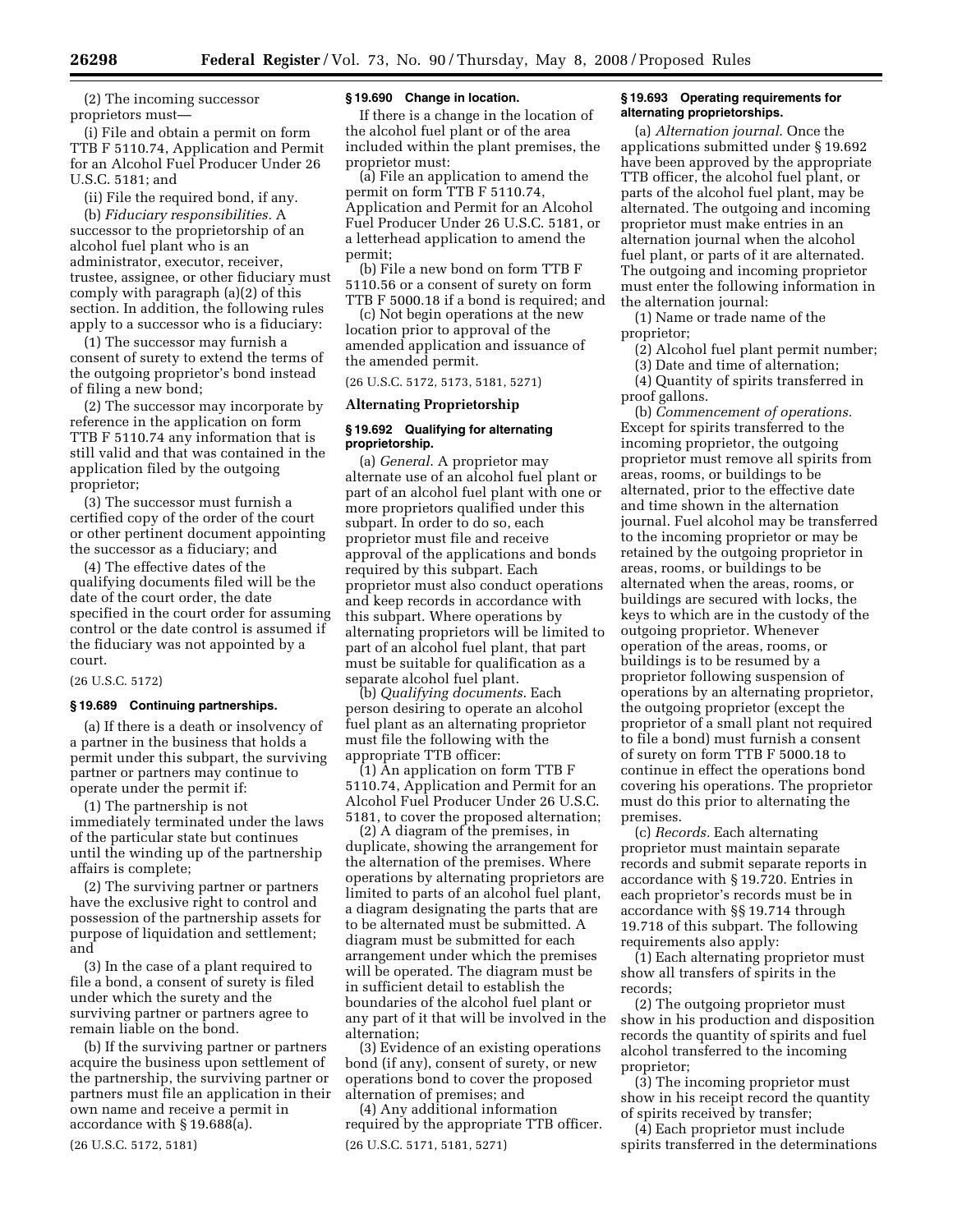of alcohol fuel plant size and bond amounts; and

(5) The provisions of § 19.685 regarding change of alcohol fuel plant type apply to each proprietor. (26 U.S.C. 5171, 5181, 5271)

# **Discontinuance of Business and Permit Suspension or Revocation**

# **§ 19.695 Notice of permanent discontinuance.**

When a proprietor permanently discontinues operations as an alcohol fuel plant, the proprietor must file a letterhead notice with the appropriate TTB officer along with the following:

(a) The original copy of the alcohol fuel plant permit and the proprietor's request that the permit be cancelled;

(b) A written statement disclosing whether or not all spirits, including fuel alcohol, have been lawfully disposed of, and whether or not there are any spirits in transit to the premises; and

(c) A report on form TTB 5110.75, Alcohol Fuel Plant Report covering the discontinued operations, with the report marked, ''Final Report.''

(26 U.S.C. 5172, 5181, 5271)

# **§ 19.697 Permit suspension or revocation.**

TTB may begin proceedings to revoke or suspend an alcohol fuel plant permit in accordance with the procedures in part 71 of this chapter if the appropriate TTB officer has a reason to believe that a person holding a permit:

(a) Has not in good faith complied with the provisions of 26 U.S.C. Chapter

51 or the regulations issued thereunder; (b) Has violated the conditions of the permit;

(c) Has made any false statement as to any material fact in the application for the permit;

(d) Has failed to disclose any material information required to be furnished under this part;

(e) Has violated or conspired to violate any law of the United States relating to intoxicating liquor;

(f) Has been convicted of any offense under Title 26, U.S.C., punishable as a felony or of any conspiracy to commit such offense; or

(g) Has not engaged in any of the operations authorized by the permit for a period of more than 2 years.

# (26 U.S.C. 5271)

# **Bonds**

# **§ 19.699 General bond requirements.**

(a) *Operations bond.* Any person who plans to establish a large plant, a medium plant, or a small plant without production operations must provide an operations bond on form TTB F 5110.56, Distilled Spirits Bond, in duplicate, with the original permit application. If a proprietor fails to fails to pay any liability covered by the bond, TTB may seek payment from the proprietor, from the surety on the bond, or from both the proprietor and the surety. Additional provisions applicable to bonds for alcohol fuel plants are found in subpart F of this part §§ 19.155 through 19.157 and §§ 19.167 through 19.173.

(b) *Corporate surety.* A company that issues bonds is called a ''corporate surety.'' Proprietors must obtain the surety bonds required by this subpart from a corporate surety approved by the Secretary of the Treasury. The Department of the Treasury publishes a list of approved corporate sureties in Treasury Department Circular No. 570, ''Companies Holding Certificates of Authority as Acceptable Sureties on Federal Bonds and as Acceptable Reinsuring Companies.'' Circular No. 570 is published annually in the **Federal Register**. The most current edition of the circular is posted at the website of the Financial Management Service, Department of the Treasury, at *http://www.fms.treas.gov/c570.* Printed copies of Circular No. 570 are available for purchase from the Government Printing Office.

(c) *Alternative to a corporate surety.*  A proprietor may also guarantee payment under a bond without using a corporate surety, by filing a bond that guarantees payment of the liability by pledging and depositing one or more acceptable negotiable securities having a par value (face amount) equal to or greater than the penal sums of the

required bonds. Should the proprietor fail to pay one or more of the guaranteed liabilities, TTB may take action to sell the deposited securities to satisfy the debt. Pledged securities will be released to the proprietor if there are no outstanding liabilities when the bond is terminated; the provisions of § 19.173 apply to the release of pledged securities under this subpart. A list of securities acceptable as collateral in lieu of surety bonds is available from the Bureau of the Public Debt, Office of the Commissioner, Government Securities Regulations Staff. Current information and guidance from the Bureau of the Public Debt Web site may be found at *http://www.publicdebt.treas.gov.* 

(31 U.S.C. 9301, 9303, 9304, 9306)

#### (26 U.S.C. 5173, 5181)

#### **§ 19.700 Amount of bond.**

A proprietor must determine the penal sum of the bond based on the total quantity of distilled spirits that will be produced and received during a calendar year. The method for computing required bond amounts is as follows:

(a) *Small plants without production operations.* A proprietor who operates a small plant that receives not more than 10,00 proof gallons of spirits per year and does not conduct bona fide production operations must provide a bond with a penal sum of \$1,000.

(b) *Medium plants.* A proprietor who operates a medium plant that produces and receives more than 10,000 but not more than 20,000 proof gallons of spirits per year must provide a bond with a penal sum of at least \$2,000.00. The proprietor must increase the penal sum of the bond by \$1,000 for each additional 10,000 gallons, or fraction of 10,000 gallons, that he will produce and receive over 20,000 gallons. The maximum bond for a medium plant is \$50,000.00, representing the penal sum applicable to 500,000 proof gallons. The following table provides examples of required minimum bond amounts:

# ANNUAL PRODUCTION AND RECEIPTS IN PROOF GALLONS

| More than | But not over | Amount of<br>bond |
|-----------|--------------|-------------------|
| 10.000    | 20.000       | \$2.000           |
| 20,000    | 30.000       | 3.000             |
| 90.000    | 100.000      | 0.000             |
| 190.000   | 200.000      | 20,000            |
| 490.000   | 500,000      | 50.000            |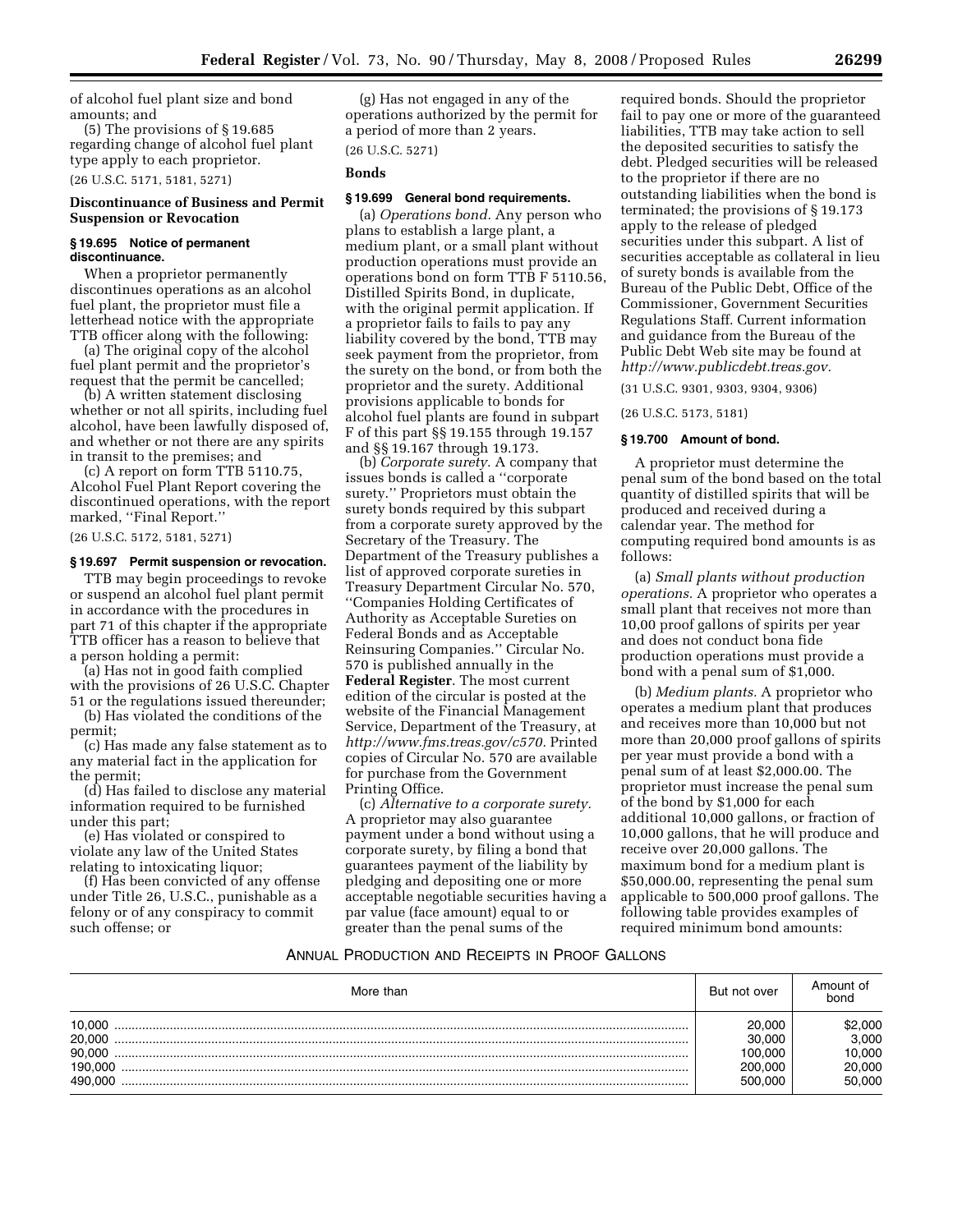(c) *Large Plants.* A proprietor who operates a large plant that produces and receives more than 500,000 but not more than 510,000 proof gallons of spirits per year must provide a bond

with a penal sum of at least \$52,000.00. The proprietor must increase the penal sum of the bond by \$2,000 for each additional 10,000 gallons, or fraction of 10,000 gallons, that he will produce and

receive over 510,000 gallons. The maximum bond for a large plant is \$200,000,00. The following table provides examples of required minimum bond amounts:

# ANNUAL PRODUCTION AND RECEIPTS IN PROOF GALLONS

| More than                                             | But not over                                   | Amount of<br>bond                                  |
|-------------------------------------------------------|------------------------------------------------|----------------------------------------------------|
| 500.000<br>510.000<br>740.000<br>990.000<br>1.240.000 | 510.000<br>520,000<br>750.000<br>000.000.1<br> | 552,000<br>54,000<br>100.000<br>150,000<br>200.000 |

(d) New or strengthening bonds. A proprietor must obtain a new bond or a strengthening bond in accordance with § 19.167 if the level of production and receipts at the alcohol fuel plant increases so that the current bond no longer reflects the required minimum penal sum.

(26 U.S.C. 5173, 5181)

# **Requirements for Construction, Equipment, and Security**

# **§ 19.703 Construction and equipment.**

A proprietor must construct and arrange the buildings and enclosures where distilled spirits will be produced, processed, or stored so as to ensure adequate security and deter the diversion of spirits. Distilling equipment must be constructed to prevent unauthorized removal of spirits, from the point where distilled spirits come into existence until production is complete and the quantity of spirits has been determined. A proprietor also must equip tanks and other vessels so that they may be locked and must provide a method for determining the quantity of spirits in each vessel.

(26 U.S.C. 5178)

# **§ 19.704 Security.**

(a) *General.* The proprietor of an alcohol fuel plant must provide adequate security measures at the alcohol fuel plant in order to protect against the unauthorized removal of spirits.

(b) *Storage.* The proprietor must store spirits in a building or a storage tank, or within an enclosure, that will be kept locked when operations are not being conducted.

(c) *Additional security.* The appropriate TTB officer may require additional security measures for the premises if the alcohol fuel plant's security is found to be inadequate. The additional measures required may depend upon past security problems experienced at the alcohol fuel plant,

the volume of alcohol produced, the risk to tax revenue, and any safety requirements. Additional security measures may include, but are not limited to:

(1) A fence around the alcohol fuel plant;

(2) Flood lights;

(3) A security or alarm system;

(4) A guard service; or

(5) Locked or barred windows.

(26 U.S.C. 5178, 5202)

# **TTB Rights and Authorities**

#### **§ 19.706 Supervision of operations.**

TTB may assign appropriate TTB officers to supervise operations at an alcohol fuel plant at any time. Appropriate TTB officers may exercise certain rights and authorities at an alcohol fuel plant. Those rights and authorities are set forth in the following provisions of this part: § 19.11 (right of entry and examination); § 19.12 (furnishing facilities and assistance); § 19.13 (assignment of officers and supervision of operations); § 19.17 (detention of containers); § 19.18 (samples for the United States); and § 19.282 (general requirements for gauging and measuring equipment).

(26 U.S.C. 5006, 5201, 5202, 5203, 5204, 5207, 5213, 5555)

#### **Accounting for Spirits**

#### **§ 19.709 Gauging.**

(a) *Gauging equipment and methods.*  A proprietor of an alcohol fuel plant must perform periodic gauges of the distilled spirits and fuel alcohol at the alcohol fuel plant. The procedures for the gauging of spirits set forth in part 30 of this chapter also apply under this subpart. In addition, the following rules for the gauging of distilled spirits and fuel alcohol under this subpart also apply:

(1) The proprietor must determine the proof of spirits by using a glass cylinder, hydrometer, and thermometer;

(2) The proprietor must ensure that hydrometers, thermometers, and other equipment used to determine proof, volume, or weight are accurate;

(3) The proprietor may determine the quantity of spirits or fuel alcohol either by volume or weight;

(4) To determine quantity by volume, the proprietor may use a tank or receptacle with a calibrated sight glass installed, a calibrated dipstick, conversion charts, an accurate mass flow meter, or other devices approved by the appropriate TTB officer;

(5) Unless the proprietor chooses to do so, the proprietor is not required to determine the proof of fuel alcohol manufactured, on hand, or removed; and

(6) The proprietor may account for fuel alcohol in wine gallons;

(b) *Verification by TTB.* TTB officers may at any time verify the accuracy of the gauging equipment used.

(c) *When gauges are required.* A proprietor must gauge spirits and record the results in the records required by § 19.718, at the following times:

(1) Upon completing the production of distilled spirits;

(2) On the receipt of spirits at the plant;

(3) Prior to the addition of materials to render the spirits unfit for beverage use;

(4) Before withdrawal from plant premises or other disposition of spirits (including fuel alcohol); and

(5) When spirits are inventoried.

# (26 U.S.C. 5201, 5204)

# **§ 19.710 Inventory of spirits.**

A proprietor of an alcohol fuel plant must take a physical inventory of all spirits and fuel alcohol on the bonded premises at the end of each calendar year. The proprietor must record the results of this physical inventory in the records required by § 19.718.

(26 U.S.C. 5201)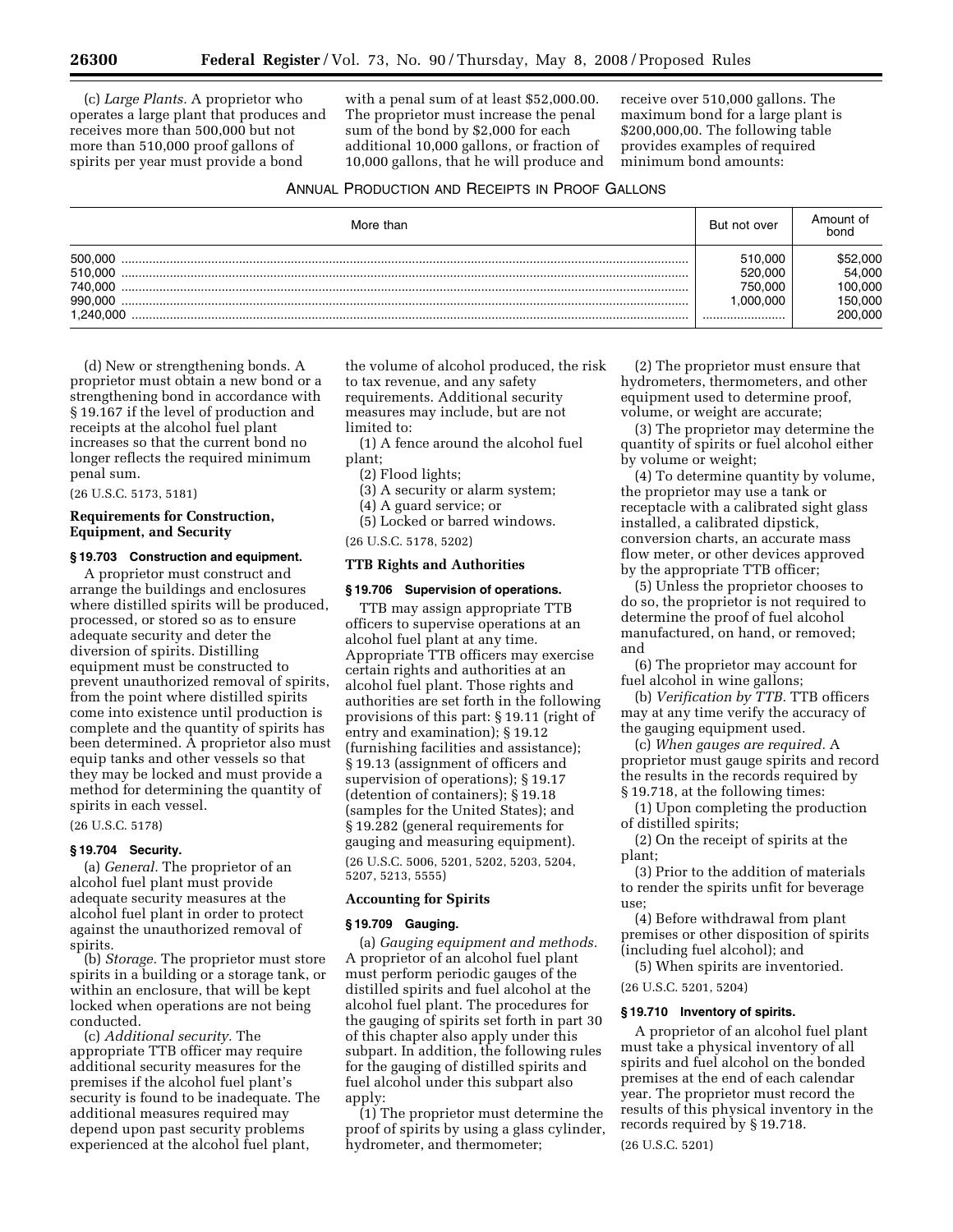# **Recordkeeping**

# **§ 19.714 General requirements for records.**

A proprietor of an alcohol fuel plant must maintain records that accurately reflect the operations and transactions at the alcohol fuel plant. The records must contain sufficient information that will allow appropriate TTB officers to determine the quantities of spirits produced, received, stored, or processed and to verify that all spirits have been used or otherwise lawfully disposed of.

(26 U.S.C. 5207)

#### **§ 19.715 Format of records.**

(a) Proprietors of alcohol fuel plants are not required under this subpart to keep their records in any particular format or media. A proprietor may keep required records on paper, microfilm or microfiche, diskette or other electronic medium. However, the records that a proprietor maintains must be readily retrievable in, or convertible to, hardcopy format for review by TTB officers as necessary.

(b) Required records may consist of commercial documents maintained in the ordinary course of business, rather than records prepared expressly to meet the requirements of this subpart, if those documents:

(1) Contain all of the information required by this subpart;

(2) Reflect general standards of clarity and accuracy; and

(3) Can be readily understood by TTB personnel.

(c) Where the format or arrangement of the record is such that the information is not readily understandable, the appropriate TTB officer may require the proprietor to present the information in a format or arrangement that will facilitate the review of the information.

#### (26 U.S.C. 5207)

#### **§ 19.716 Maintenance and retention of records.**

(a) A proprietor of an alcohol fuel plant may keep the records required by this subpart at the alcohol fuel plant where operations or transactions occur, or at a central recordkeeping location maintained by the proprietor. If the proprietor keeps the required records at any location other than the alcohol fuel plant where operations or transactions occur, the proprietor must notify the appropriate TTB officer of the location where the records are kept. The proprietor must make those records available at the alcohol fuel plant premises to which they relate during normal business hours for the purpose of a TTB audit or inspection. The proprietor must produce those records

at that location within two days of notice by the appropriate TTB officer.

(b) A proprietor of an alcohol fuel plant must maintain any records required by this subpart for a period of not less than three years from the date of creation of the record or the date of the last entry required to be made in the record, whichever is later.

(c) A proprietor of an alcohol fuel plant may be required to reproduce records in order to maintain their readability and availability for inspection. Whenever any record might become unreadable or otherwise unsuitable for its intended or continued use, the proprietor is responsible for reproducing the record by a process that accurately and legibly reproduces the original record.

(d) For records kept on electronic media, the provisions of § 19.574 apply. (26 U.S.C. 5207)

#### **§ 19.717 Time for making entries in records.**

A proprietor of an alcohol fuel plant must record entries required by this subpart in the proprietor's records on a daily basis, as the transaction or operation occurs, but not later than the close of the next business day after the occurrence of the transaction or operation. However, if a proprietor prepares supplemental or auxiliary records when an operation or transaction occurs and those records contain all of the information required under this subpart, the proprietor may make entries in the required records not later than the close of business on the third business day following the day on which the transaction or operation occurred.

(26 U.S.C. 5207)

#### **§ 19.718 Required records.**

A proprietor of an alcohol fuel plant must maintain records that accurately reflect the operations and transactions occurring at the plant. These records must include production, receipt, manufacture, and disposition records.

(a) *Production, receipt, manufacture records.* The proprietor must maintain records of all production, receipts, and manufacture at the alcohol fuel plant. This includes records of:

(1) The quantity and proof of spirits produced;

(2) The kind and quantity of materials used to produce spirits, if the proprietor is a medium plant or large plant;

(3) The proof gallons of spirits onhand;

(4) The proof gallons of spirits received. The proprietor may use a copy of the consignor's invoice or other document received with the shipment if the proprietor records the date of receipt and quantity received;

(5) The quantities and types of materials added to each lot of spirits to render the spirits unfit for beverage use; and

(6) The quantity of fuel alcohol manufactured. Fuel alcohol may be recorded in wine gallons.

(b) *Disposition records.* The proprietor must maintain records of all dispositions of spirits and fuel alcohol removed from the alcohol fuel plant. Records for dispositions of fuel alcohol and spirits must be maintained separately. Required records include:

(1) The amount of fuel alcohol removed. The commercial record or other document required by § 19.729 will constitute the required record;

(2) The amount of spirits transferred. For all spirits transferred to another qualified distilled spirits plant or alcohol fuel plant the proprietor must maintain the commercial invoice or other documentation required by § 19.405 and § 19.734;

(3) Record of other dispositions. If the proprietor has other dispositions of spirits or fuel alcohol such as losses, destruction or redistillation, the proprietor must keep a record of those dispositions. The record must include the quantity of spirits (in proof gallons) or fuel alcohol (in wine gallons), the date of disposition, and the purpose for which used or the nature of any other disposition;

(4) Testing records. If the proprietor conducts testing and analysis of samples of spirits or fuel alcohol in accordance with § 19.749, the proprietor must keep a record of the date of the testing and the amount of spirits (in proof gallons) or fuel alcohol (in wine gallons) tested. (26 U.S.C. 5181, 5207)

#### **§ 19.719 Spirits made unfit for beverage use in the production process.**

If an alcohol fuel plant makes spirits unfit for beverage use before the spirits are removed from the production process, for example by the in-line addition of materials or by the addition of materials to receptacles where spirits are first deposited, the proprietor must determine the quantity and proof of the spirits produced for purposes of the production records by:

(a) Determining the proof of each lot of spirits by procuring a representative sample of each lot, prior to the addition of any materials for rendering the spirits unfit for beverage use, and then proofing the spirits; and

(b) Determining the quantity (proof gallons) of spirits produced by subtracting the quantity of materials added to render the spirits unfit for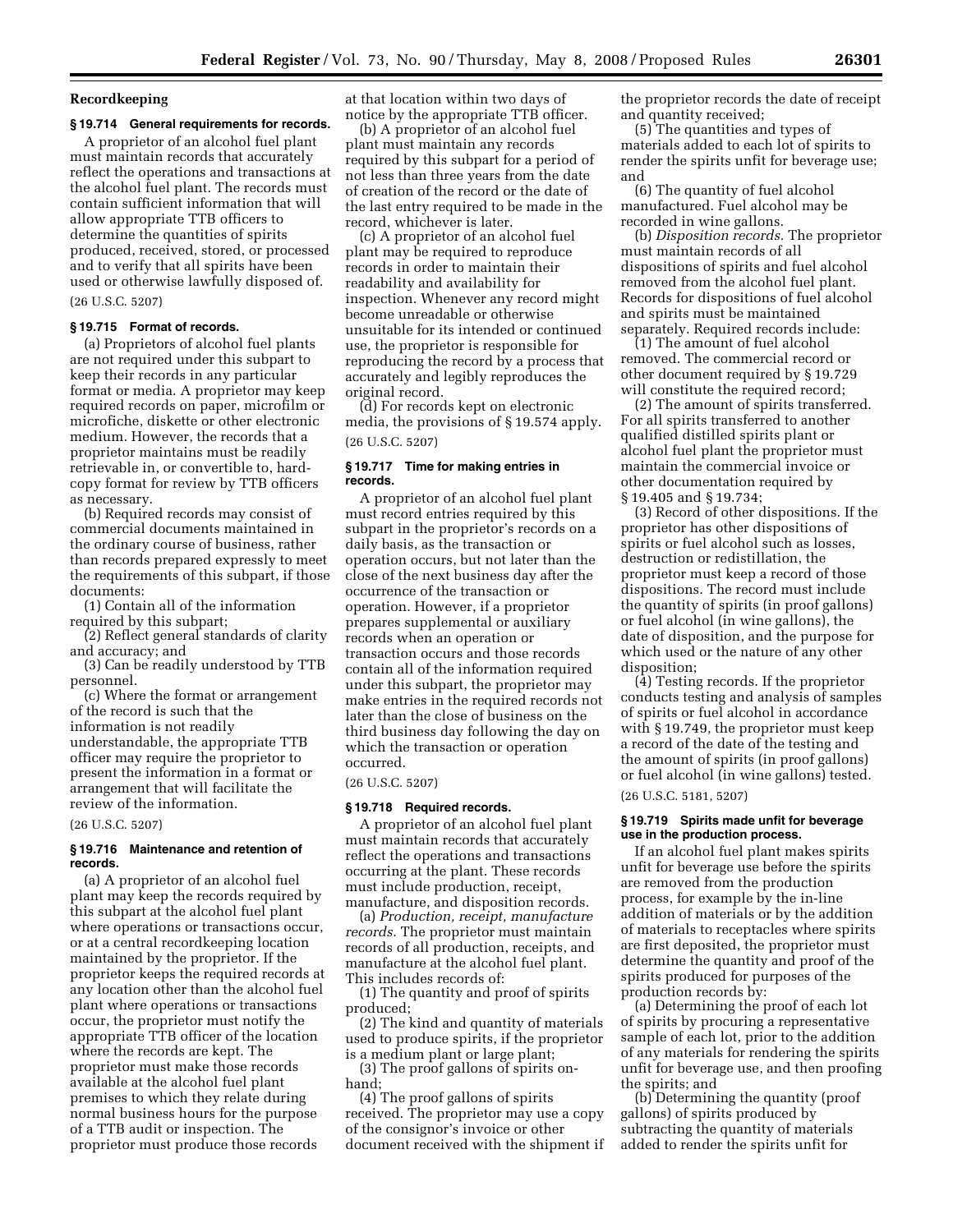beverage use from the quantity of fuel alcohol (in gallons) produced and multiplying the resulting figure by the proof of the spirits divided by 100.

(26 U.S.C. 5181, 5207)

#### **Reports**

# **§ 19.720 Reports.**

Each proprietor of an alcohol fuel plant must submit to the appropriate TTB officer an annual report of operations on form TTB F 5110.75, Alcohol Fuel Plant Report, for each calendar year. The proprietor must submit this report by January 30 following the end of the calendar year.

# (26 U.S.C. 5207)

# **Redistillation**

# **§ 19.722 General rules for redistillation of spirits or fuel alcohol.**

The proprietor of an alcohol fuel plant may receive and redistill spirits. The proprietor may also receive fuel alcohol for redistillation and recovery of the spirits contained in the fuel alcohol. The following general rules apply to redistillation activities at an alcohol fuel plant:

(a) The proprietor must separately identify in the required records any spirits and fuel alcohol received for redistillation;

(b) The proprietor must keep all spirits and fuel alcohol received for redistillation physically separate from each other and from other spirits and fuel alcohol until they are redistilled;

(c) Spirits recovered by redistillation will be treated the same as spirits that have not been redistilled; and

(d) All provisions of this subpart and 26 U.S.C. Chapter 51, including provisions regarding liability for tax applicable to spirits when originally produced, apply to spirits recovered by distillation.

(26 U.S.C. 5181)

#### **§ 19.723 Effect of redistillation on plant size and bond amount.**

The redistillation of spirits at an alcohol fuel plant may affect the alcohol fuel plant size category and the resulting bond penal sum amount. The following rules apply in this regard:

(a) Spirits originally produced by the alcohol fuel plant and subsequently recovered by redistillation are not includable in the determination of plant size and bond amount; and

(b) Spirits originally produced elsewhere and subsequently recovered by redistillation at the alcohol fuel plant are includable in the determination of plant size and bond amount.

#### (26 U.S.C. 5181)

#### **§ 19.724 Records of redistillation.**

(a) Except as otherwise provided in paragraph (b) of this section, a proprietor must record in a separate record the following information for spirits and fuel alcohol received at the alcohol fuel plant for redistillation:

(1) Date of receipt;

(2) Identification as spirits or fuel alcohol;

(3) Quantity received;

(4) From whom received;

(5) Reason for redistillation;

(6) Date redistilled; and

(7) The quantity of spirits recovered by redistillation.

(b) A proprietor may use a document required by § 19.729 or § 19.734 or any other commercial record covering spirits or fuel alcohol received in lieu of the record required by paragraph (a) of this section, provided that it contains all of the information required by paragraph (a) of this section, including any such information added to it by the proprietor.

(26 U.S.C. 5181, 5223)

# **Rules for Use, Withdrawal, and Transfer of Spirits**

#### **§ 19.726 Prohibited uses, transfers, and withdrawals.**

No person may withdraw, use, sell or otherwise dispose of distilled spirits, including fuel alcohol, produced under this subpart for any purpose other than for fuel use. The law imposes criminal penalties on any person who withdraws, uses, sells or otherwise disposes of distilled spirits, including fuel alcohol, produced under this subpart for other than fuel use.

(26 U.S.C. 5181, 5601)

#### **§ 19.727 Use on premises.**

A proprietor may use spirits as a fuel on the premises of the alcohol fuel plant where they were produced without having to make them unfit for beverage use. A proprietor using spirits in this way must keep the applicable records concerning such use as provided in § 19.718(b)(3).

# (26 U.S.C. 5181)

#### **§ 19.728 Withdrawal of spirits.**

Before withdrawal of spirits from the premises of an alcohol fuel plant, the proprietor must render the spirits unfit for beverage use as provided in this subpart. Spirits rendered unfit for beverage use may be withdrawn free of tax from the alcohol fuel plant premises if they will be used exclusively for fuel. (26 U.S.C. 5181, 5214)

# **§ 19.729 Withdrawal of fuel alcohol.**

(a) For each shipment or other removal of fuel alcohol from the alcohol fuel plant premises, the consignor proprietor must prepare a commercial invoice, sales slip, or similar document that shows:

(1) The date of the withdrawal; (2) The quantity of fuel alcohol

removed; (3) A description of the shipment that includes the number and size of

containers, tank trucks, etc.; and (4) The name and address of the consignee.

(b) The consignor proprietor must retain in its records a copy of the document described in paragraph (a) of this section.

# (26 U.S.C. 5181)

# **Transfer of Spirits Between Alcohol Fuel Plants**

### **§ 19.733 Authorized transfers between alcohol fuel plants.**

A proprietor may remove spirits from the bonded premises of an alcohol fuel plant, including the premises of a small plant, for transfer in bond to another alcohol fuel plant. A proprietor of an alcohol fuel plant may also receive spirits from another alcohol fuel plant. The following conditions apply to such transfers:

(a) The transfer of spirits must be pursuant to an approved application on TTB F 5100.16, Application for Transfer of Spirits and/or Denatured Spirits in Bond in accordance with § 19.403;

(b) Bulk conveyances in which spirits are transferred must be secured with locks, seals, or other devices in accordance with § 19.441;

(c) It is not necessary to render the spirits unfit for beverage use prior to the transfer;

(d) The transferred spirits may not be withdrawn, used, sold, or disposed of for other than fuel use; and

(e) Each proprietor must adhere to the requirements for transfers between alcohol fuel plants prescribed in §§ 19.734 through 19.736, as applicable. (26 U.S.C. 5212, 5181)

#### **§ 19.734 Consignor for in-bond shipments.**

A proprietor who ships distilled spirits in bond to another alcohol fuel plant is the ''consignor'' of the shipment. When shipping spirits in bond, the consignor must:

(a) Ship the spirits pursuant to an approved application on TTB F 5100.16, Application for Transfer of Spirits and/ or Denatured Spirits in Bond;

(b) Prepare a duplicate commercial invoice or shipping document for each shipment of spirits that includes the following: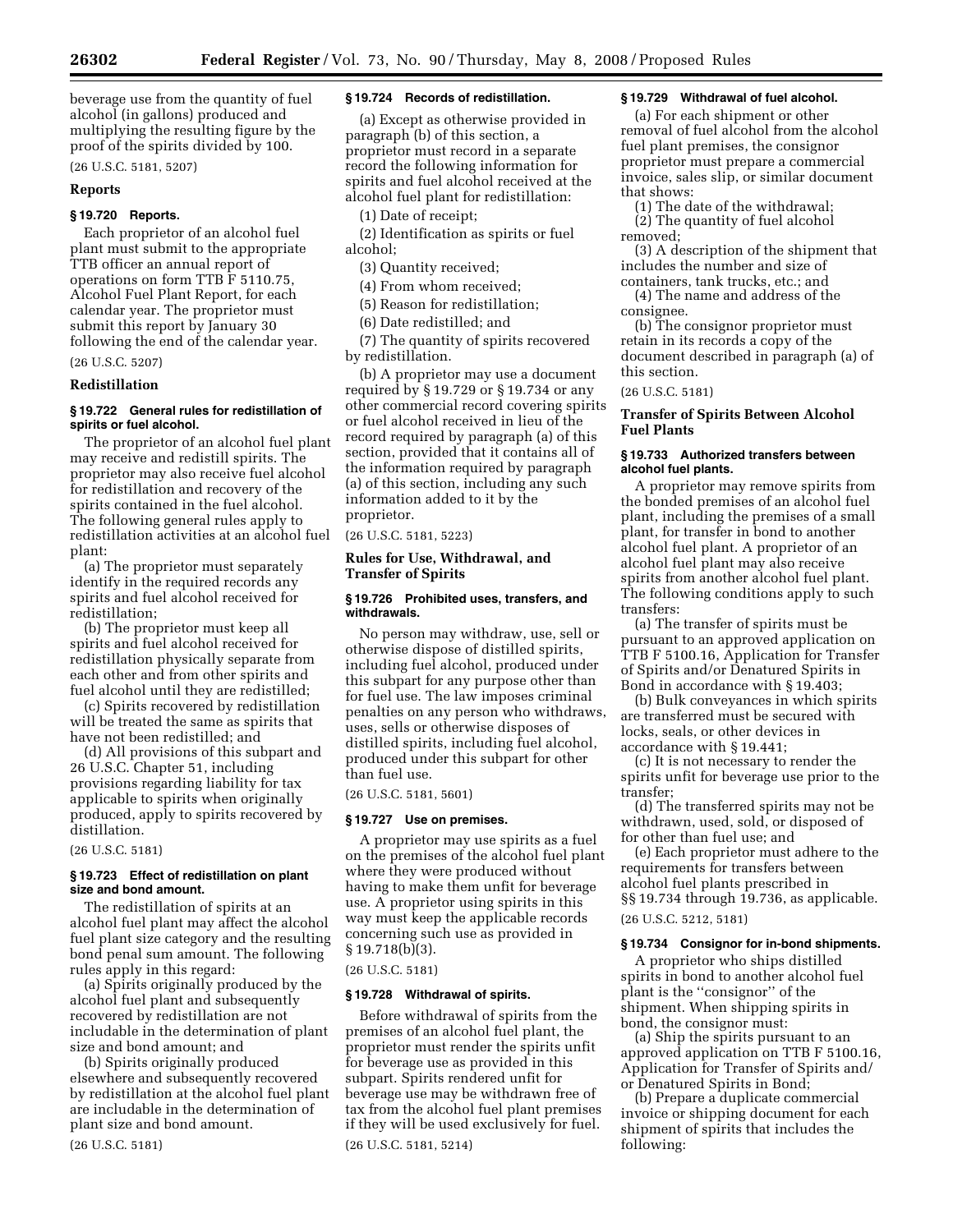(1) The quantity of the spirits transferred;

(2) The proof of the spirits transferred; (3) A description of the shipment that includes the number and size of drums, barrels, tank trucks, etc.;

(4) The consignor's name, address, and permit number and the name, address, and permit number of the proprietor of the alcohol fuel plant who will receive the spirits; and

(5) The serial numbers of seals, locks or other devices used to secure the shipment; and

(c) Forward the original invoice or shipping document with the shipment to the proprietor of the receiving alcohol fuel plant and retain a copy in the alcohol fuel plant's records.

(26 U.S.C. 5212)

# **§ 19.735 Reconsignment while in transit.**

A consignor may reconsign an inbond shipment of spirits while the shipment is in transit or upon arrival at the premises of the consignee for any bona fide reason such as when the spirits transferred in bond are found to be unsuitable for the intended purpose or the spirits were shipped in error. The consignor may reconsign the shipment to himself or to another consignee who is qualified to receive the spirits. In either case, an Application for Transfer of Spirits and/or Denatured Spirits in Bond on TTB F 5100.16 must have been previously approved for the new consignee and must be on file at the alcohol fuel plant. The bond of the new consignee of the spirits will cover the spirits while they are in transit after reconsignment. When reconsigning a shipment, the consignor must notify the original consignee that the transfer has been cancelled and must make a notation on the original invoice or shipping document that the shipment was reconsigned. The consignor must also prepare a new invoice or shipping document for the new consignee and must mark the new invoice or shipping document ''reconsignment.''

(26 U.S.C. 5181, 5212)

#### **§ 19.736 Consignee for in-bond shipments.**

(a) *General.* A proprietor who receives spirits in bond from another alcohol fuel plant is the ''consignee'' of the shipment. When receiving spirits in bond, the consignee must:

(1) Examine each conveyance and notify the appropriate TTB officer immediately if any of the locks, seals, or other devices that secure each conveyance do not arrive at the premises intact;

(2) Determine the quantity of spirits received and record the quantity and

date of receipt on the invoice or shipping document sent with the shipment; and

(3) Retain the invoice or shipping document as part of the records required by § 19.718.

(b) *Portable containers.* A consignee who receives spirits in barrels, drums, or other portable containers that are not secured by seals or other devices must verify the contents of each container. The consignee must record the quantity received in each container on a list and must attach the list to the invoice or shipping document received with the shipment.

(c) *Bulk conveyances or pipelines.* A consignee who receives spirits in bulk conveyances or by pipeline must gauge the spirits received and record the quantity determined on the invoice or shipping document received with the shipment. The appropriate TTB officer may waive the requirement for gauging spirits received by pipeline if requested in writing by the consignee and if there is no jeopardy to the revenue.

(26 U.S.C. 5181, 5204, 5212)

# **Transfer of Spirits to and From Distilled Spirits Plants**

#### **§ 19.739 Authorized transfers to or from distilled spirits plants.**

Except for spirits produced from petroleum, natural gas, or coal, a proprietor of an alcohol fuel plant may receive spirits in bond from a distilled spirits plant qualified under subpart D of this part. A proprietor of an alcohol fuel plant may also transfer spirits in bond from the alcohol fuel plant to a distilled spirits plant qualified under subpart D. The following conditions apply to such transfers:

(a) Bulk conveyances in which spirits are transferred must be secured with locks, seals, or other devices in accordance with § 19.441;

(b) It is not necessary to render the spirits unfit for beverage use prior to the transfer;

(c) The transferred spirits may not be withdrawn, used, sold, or disposed of for other than fuel use;

(d) An alcohol fuel plant proprietor transferring spirits filled into portable containers to the bonded premises of a distilled spirits plant must mark the containers as required by § 19.752(b);

(e) The procedures in §§ 19.403 through 19.406 and § 19.620 apply to the transfer of spirits from an alcohol fuel plant to a distilled spirits plant; and

(f) The procedures in §§ 19.403, 19.405, 19.407 and § 19.771 apply to the transfer of spirits from a distilled spirits plant to an alcohol fuel plant.

(26 U.S.C. 5181, 5212)

# **Receipt of Spirits From Customs Custody**

#### **§ 19.742 Authorized transfers from customs custody.**

A proprietor of an alcohol fuel plant may withdraw from customs custody spirits imported or brought into the United States in bulk containers and may transfer those spirits without payment of tax to the proprietor's alcohol fuel plant subject to the following conditions:

(a) The transfer of the spirits may only be to an alcohol fuel plant that is required to file, and has filed, a bond;

(b) The spirits must not have been produced from petroleum, natural gas, or coal;

(c) The alcohol fuel plant must further manufacture or process the spirits after receipt;

(d) The proprietor of the alcohol fuel plant may only redistill or denature the spirits if the imported spirits are 185 degrees or more of proof and will be withdrawn for fuel use; and

(e) The proprietor of the alcohol fuel plant must follow the procedures for receiving spirits prescribed in § 19.736 and subpart L of part 27 of this chapter. (26 U.S.C. 5232)

# **Materials for Making Spirits Unfit for Beverage Use**

# **§ 19.746 Authorized materials.**

(a) *General.* The appropriate TTB officer determines what materials make spirits unfit for beverage use but do not impair the quality of the spirits for fuel use. Spirits treated with materials authorized under this section will be considered rendered unfit for beverage use and eligible for withdrawal as fuel alcohol.

(b) *Authorized materials.* Subject to the specifications in paragraph (c) of this section, proprietors are authorized to render spirits unfit for beverage use by adding to each 100 gallons of spirits any of following materials in the quantities specified:

(1) Two gallons or more of—

(i) Gasoline or automotive gasoline (for use in engines that require unleaded gasoline, the Environmental Protection Agency and manufacturers specifications may require that unleaded gasoline be used to render spirits unfit for beverage use);

(ii) Natural gasoline;

(iii) Kerosene;

(iv) Deodorized kerosene;

(v) Rubber hydrocarbon solvent;

(vi) Methyl isobutyl ketone;

- (vii) Mixed isomers of nitropropane; (viii) Heptane;
- (ix) Ethyl tertiary butyl ether (ETBE);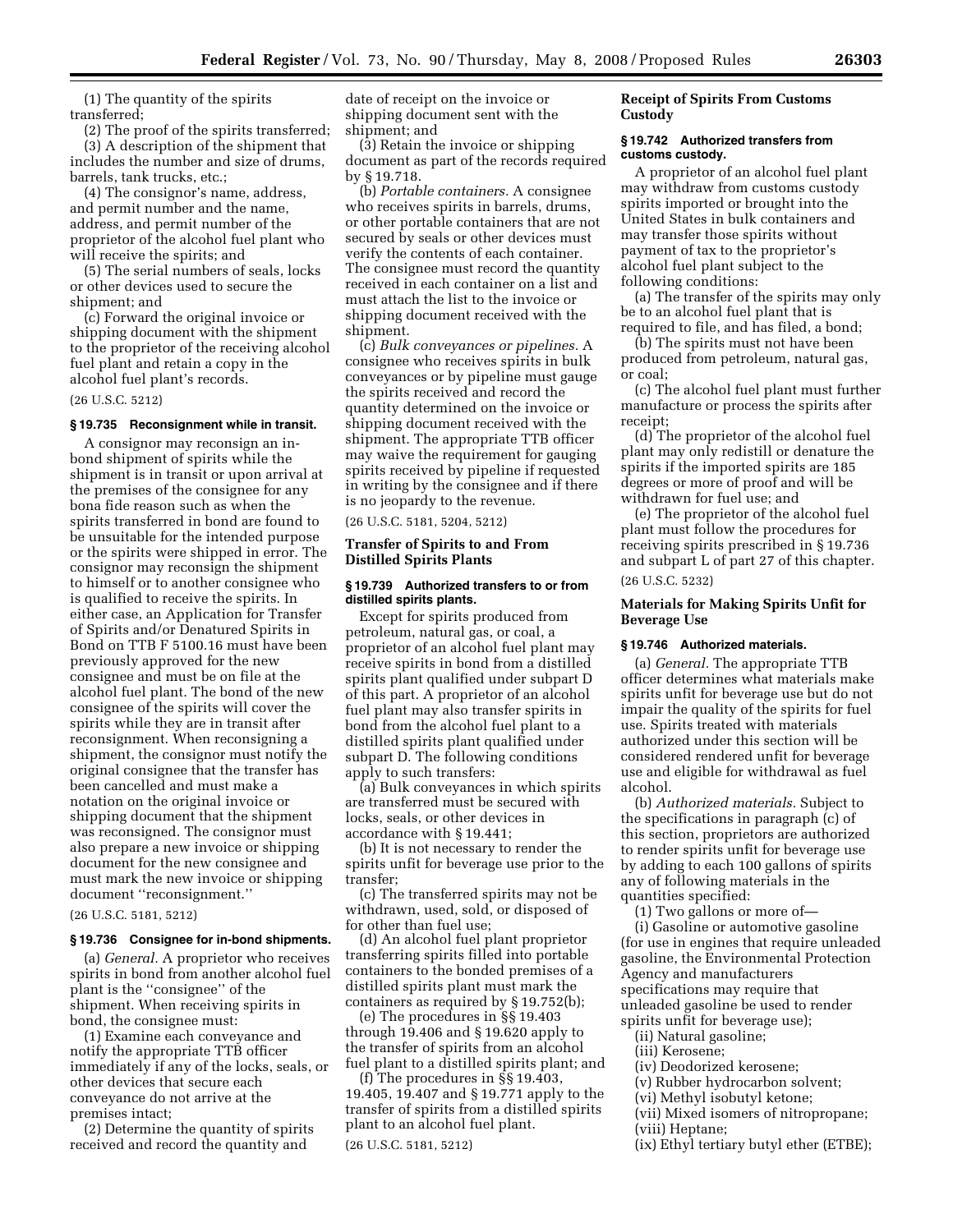(x) Raffinate;

(xi) Naphtha; or

(xii) Any combination of the materials listed in (b)(1)(i) through (xi) of this section; or

(2) Five gallons or more of Toluene; or

(3) One-eighth  $(1/8)$  ounce of denatonium benzoate N.F. and 2 gallons of isopropyl alcohol.

(c) *Specifications*—(1) Specifications for gasoline, unleaded gasoline, kerosene, deodorized kerosene, rubber hydrocarbon solvent, methyl isobutyl ketone, mixed isomers of nitropropane, heptane, toluene, and isopropyl alcohol are found in part 21, subpart E, of this chapter.

(2) Natural gasoline must meet the following specifications:

(i) Natural gasoline (drip gas) is a mixture of butane, pentane, and hexane hydrocarbons extracted from natural gas.

(ii) Distillation range: no more than 10% of the sample may distill below 97 ° F.; at least 50% shall distill at or below 156 ° F.; and at least 90% shall distill at or below 209 ° F.

(3) Raffinate must meet the following specifications:

(i) Octane (R+M/2): 66–70;

(ii) Distillation, in Degrees F: 10%: 120–150; 50%: 144–180; 90%: 168–200; end point: 216–285;

(iii) API Gravity: 76–82; and

(iv) Reid Vapor Pressure: 5–11.

(4) Naphtha must meet the following

specifications:

(i) API Gravity @ 60/60 Degrees F: 64– 70;

(ii) Lb/Gal: 5.845–6.025;

(iii) Density: .7022–.7238;

(iv) Reid Vapor Pressure: 8 P.S.I.A. Max.;

(v) Distillation in Degrees F: I.B.P.: 85 Max.; 10%: 130 Max.; 50%: 250 Max.; 90%: 340 Max.; end point: 380;

(vi) Copper Corrosion: 1; and

(vii) Sabolt Color: 28 Min.

(d) *Published list*. The appropriate TTB officer periodically publishes a list of materials that may be used to make spirits unfit for beverage use in addition to those listed in paragraph (b) of this section. The list can be found at *http://www.ttb.treas.gov*. The list will specify the material name and quantity required to render spirits unfit for beverage use.

(26 U.S.C. 5181)

# **§ 19.747 Other materials.**

If a proprietor wishes to use a material to render spirits unfit for beverage use that is not authorized under § 19.746 or that is not on the published list of materials, the proprietor may submit an application for approval to the appropriate TTB officer. The application must include the name of the material and the quantity of material that the proprietor proposes to add to each 100 gallons of spirits. The appropriate TTB officer may require the proprietor to submit an eight-ounce sample. The proprietor may not use any proposed material until the appropriate TTB officer approves its use. Any material that impairs the quality of the spirits for fuel use will not be approved. The proprietor must retain as part of the records available for inspection by appropriate TTB officers any application approved by the appropriate TTB officer under this section.

(26 U.S.C. 5181)

# WARNING

# **FUEL ALCOHOL**

# MAY BE HARMFUL OR FATAL IF SWALLOWED

(b) *Spirits*. If a proprietor intends to transfer barrels, drums, or similar portable containers of spirits to a distilled spirits plant qualified under subpart D of this part, the proprietor must mark or label each container. The proprietor must place the mark or label on the head or side of the container and must use plain, legible letters. The proprietor may place other marks or labels on the container if the other

marks or labels do not obscure the required marks or labels. The required mark or label each container must contain the following information:

(1) Quantity in wine gallons;

(2) Proof of the spirits;

(3) Name, address, and permit number of the alcohol fuel plant;

(4) The words ''Spirits—For Alcohol Fuel Use Only''; and

(5) The serial number of the container. Serial numbers must be assigned as follows—

(i) Consecutively commencing with  $"1";$ 

(ii) When the numbering system of any series reaches ''1,000,000'' the proprietor may begin the series again by adding an alphabetical prefix or suffix to the series; and

(iii) When there is a change in proprietorship or a change in the

# **Rules for Taking Samples**

# **§ 19.749 Samples.**

The following rules apply to the testing and analysis of samples of spirits and fuel alcohol for purposes of this subpart:

(a) A proprietor may take samples of spirits and fuel alcohol for on-site testing and analysis at the proprietor's alcohol fuel plant;

(b) A proprietor may not remove samples of spirits from the premises of the alcohol fuel plant for testing and analysis;

(c) A proprietor may remove samples of fuel alcohol from the premises of the alcohol fuel plant for testing and analysis at a qualified laboratory;

(d) A proprietor of an alcohol fuel plant must account for all samples in the record required by § 19.718(b)(4); and

(e) A proprietor of an alcohol fuel plant must indicate on each container that the spirits or fuel alcohol inside is a sample.

# (26 U.S.C. 5181)

# **Marking Requirements**

# **§ 19.752 Marks.**

(a) *Fuel alcohol*. A proprietor of an alcohol fuel plant must place a conspicuous and permanent warning mark or label on each container of 55 gallons or less of fuel alcohol that the proprietor will withdraw from the plant premises. The proprietor must place the mark or label on the head or side of the container and must use plain, legible letters. The proprietor may place other marks or labels on the container if the other marks or labels do not obscure the required warning. The required warning is as follows: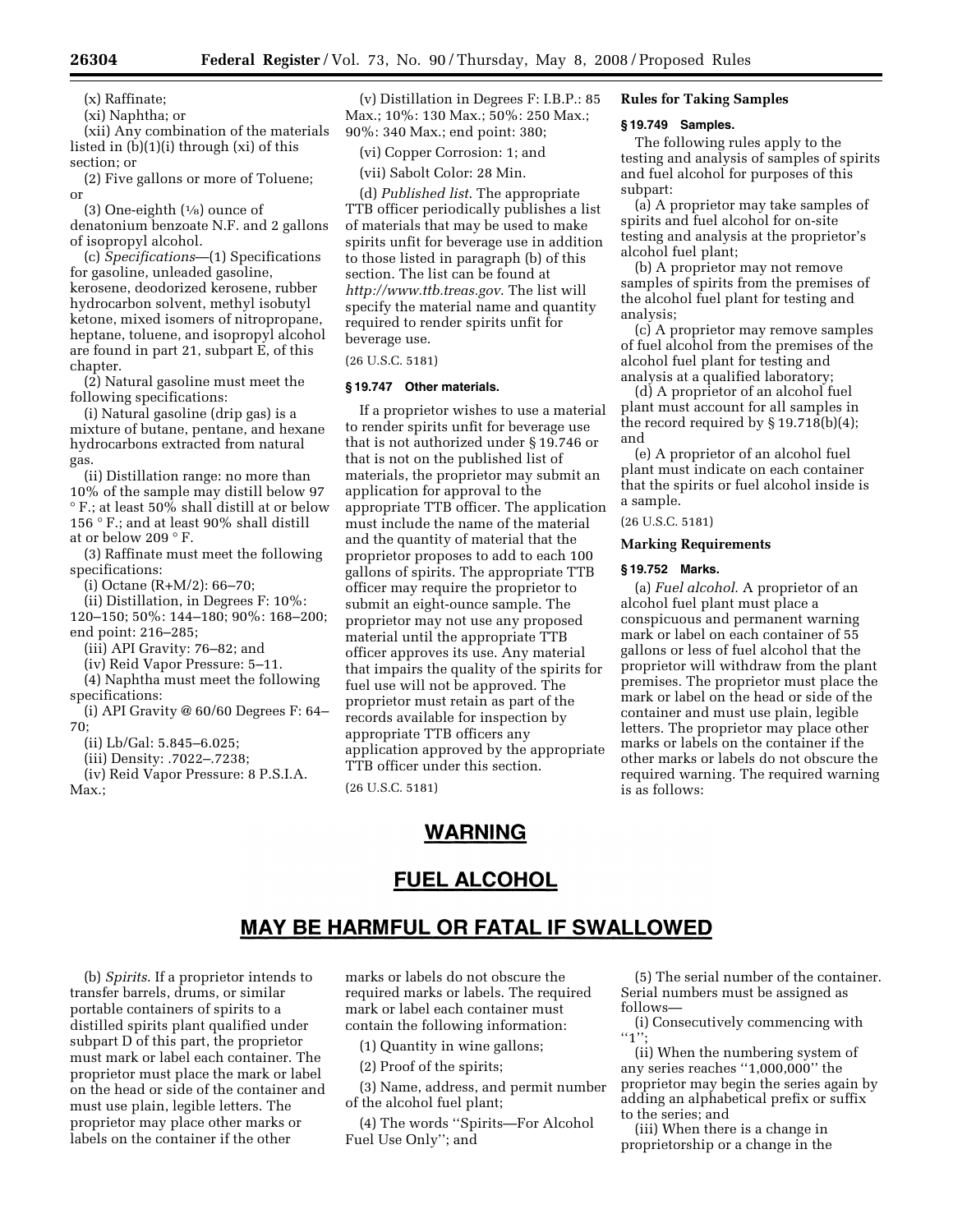Section where contained Current OMB

individual, firm, corporate name, or trade name, the series in use at the time of the change may be continued.

(26 U.S.C. 5181, 5206)

# **Subpart Y—Paperwork Reduction Act**

# **§ 19.761 OMB control numbers assigned under the Paperwork Reduction Act.**

(a) *Purpose*. This subpart displays the control numbers assigned to information collection requirements in this part by the Office of Management and Budget (OMB) under the Paperwork Reduction Act of 1995, Public Law 104–13.

(b) *Display*. The following display identifies each section in this part that contains an information collection requirement and the OMB control number that is assigned to that information collection requirement.

Section where contained Current OMB

19.11 ..................................... 1513–0088 19.13 ..................................... 1513–0048 19.26 ..................................... 1513–0048 19.27 ..................................... 1513–0048 19.28 ..................................... 1513–0048 19.33 ..................................... 1513–0048 19.35 ..................................... 1513–0048 19.37 ..................................... 1513–0048 19.54 ..................................... 1513–0048

19.56 ..................................... 1513–0048 19.59 ..................................... 1513–0013

19.72 ..................................... 1513–0048 19.73 ..................................... 1513–0048 19.74 ..................................... 1513–0048 19.75 ..................................... 1513–0048 19.76 ..................................... 1513–0048

19.79 ..................................... 1513–0048 19.91 ..................................... 1513–0040 19.92 ..................................... 1513–0040 19.93 ..................................... 1513–0040 19.94 ..................................... 1513–0040 19.95 ..................................... 1513–0040 19.97 ..................................... 1513–0040 19.112 ................................... 1513–0048 19.113 ................................... 1513–0048 19.113 ................................... 1513–0088 19.114 ................................... 1513–0048 19.115 ................................... 1513–0048

19.55 ..................................... 1513–0048

19.60 ..................................... 1513–0013

19.71 ..................................... 1513–0048

19.77 ..................................... 1513–0046

19.78 ..................................... 1513–0014

19.116 ................................... 1513–0013

19.117 ................................... 1513–0013

19.118 ................................... 1513–0013

19.119 ................................... 1513–0048

19.120 ................................... 1513–0048

19.121 ................................... 1513–0048

Control No.

1513–0081

1513–0048

1513–0048

1513–0048

1513–0048 1513–0088

1513–0048

1513–0048

1513–0088

1513–0088

| Section where contained | Current OMB<br>Control No. | Section where contained | Current OMB<br>Control No. |
|-------------------------|----------------------------|-------------------------|----------------------------|
|                         | 1513-0048                  |                         | 1513-0083                  |
|                         | 1513-0048                  |                         | 1513-0088                  |
|                         | 1513-0040                  |                         | 1513-0045                  |
|                         | 1513-0088                  |                         | 1513-0083                  |
|                         | 1513-0040<br>1513-0040     |                         | 1513-0045                  |
|                         | 1513-0088                  |                         | 1513-0083<br>1513-0045     |
|                         | 1513-0040                  |                         | 1513-0083                  |
|                         | 1513-0088                  |                         | 1513-0088                  |
|                         | 1513-0040                  |                         | 1513-0045                  |
|                         | 1513-0088                  |                         | 1513-0083                  |
|                         | 1513-0013                  |                         | 1513-0088                  |
|                         | 1513-0040                  |                         | 1513-0045                  |
|                         | 1513-0088                  |                         | 1513-0083                  |
|                         | 1513-0013                  |                         | 1513-0045                  |
|                         | 1513-0040                  |                         | 1513-0045                  |
|                         | 1513-0013<br>1513-0040     |                         | 1513-0045<br>1513-0045     |
|                         | 1513-0088                  |                         | 1513-0045                  |
|                         | 1513-0040                  |                         | 1513-0088                  |
|                         | 1513-0013                  |                         | 1513-0045                  |
|                         | 1513-0044                  |                         | 1513-0045                  |
|                         | 1513-0044                  |                         | 1513-0048                  |
|                         | 1513-0013                  |                         | 1513-0030                  |
|                         | 1513-0044                  |                         | 1513-0045                  |
|                         | 1513-0044                  |                         | 1513-0088                  |
|                         | 1513-0013                  |                         | 1513-0030                  |
|                         | 1513-0014<br>1513-0013     |                         | 1513-0045<br>1513-0088     |
|                         | 1513-0048                  |                         | 1513-0030                  |
|                         | 1513-0048                  |                         | 1513-0045                  |
|                         | 1513-0048                  |                         | 1513-0088                  |
|                         | 1513-0080                  |                         | 1513-0030                  |
|                         | 1513-0080                  |                         | 1513-0088                  |
|                         | 1513-0080                  |                         | 1513-0030                  |
|                         | 1513-0048                  |                         | 1513-0045                  |
|                         | 1513-0048<br>1513-0088     |                         | 1513-0088                  |
|                         | 1513-0113                  |                         | 1513-0045<br>1513-0088     |
|                         | 1513-0113                  |                         | 1513-0088                  |
|                         | 1513-0113                  |                         | 1513-0030                  |
|                         | 1513-0088                  |                         | 1513-0045                  |
|                         | 1513-0113                  |                         | 1513-0048                  |
|                         | 1513-0088                  |                         | 1513-0056                  |
|                         | 1513-0113                  |                         | 1513-0056                  |
|                         | 1513-0088<br>1513-0113     |                         | 1513-0056                  |
|                         | 1513-0088                  |                         | 1513-0056<br>1513-0056     |
|                         | 1513-0113                  |                         | 1513-0056                  |
|                         | 1513-0014                  |                         | 1513-0056                  |
|                         | 1513-0088                  |                         | 1513-0044                  |
|                         | 1513-0113                  |                         | 1513-0047                  |
|                         | 1513-0113                  |                         | 1513-0047                  |
|                         | 1513-0113                  |                         | 1513-0047                  |
|                         | 1513-0113<br>1513-0113     |                         | 1513-0056                  |
|                         | 1513-0113                  |                         | 1513-0039<br>1513-0056     |
|                         | 1513-0045                  |                         | 1513-0056                  |
|                         | 1513-0088                  |                         | 1513-0056                  |
|                         | 1513-0045                  |                         | 1513-0047                  |
|                         | 1513-0045                  |                         | 1513-0047                  |
|                         | 1513-0056                  |                         | 1513-0056                  |
|                         | 1513-0045                  |                         | 1513-0039                  |
|                         | 1513-0045                  |                         | 1513-0056                  |
|                         | 1513-0083                  |                         | 1513-0039                  |
|                         | 1513-0045<br>1513-0045     |                         | 1513-0056<br>1513-0039     |
|                         | 1513-0083                  |                         | 1513-0039                  |
|                         | 1513-0088                  |                         | 1513-0056                  |
|                         | 1513-0045                  |                         | 1513-0056                  |
|                         | 1513-0083                  |                         | 1513-0041                  |
|                         | 1513-0088                  |                         | 1513-0048                  |
|                         | 1513-0088                  |                         | 1513-0041                  |
|                         |                            |                         |                            |

|                  | Section where contained | <b>Current OMB</b><br>Control No.   |
|------------------|-------------------------|-------------------------------------|
|                  |                         | 1513-0083<br>1513-0088              |
|                  |                         | 1513-0045<br>1513-0083              |
|                  |                         | 1513-0045<br>1513-0083              |
|                  |                         | 1513-0045<br>1513-0083              |
|                  |                         | 1513-0088<br>1513-0045              |
|                  |                         | 1513-0083                           |
|                  |                         | 1513-0088<br>1513-0045<br>1513-0083 |
|                  |                         | 1513-0045                           |
|                  |                         | 1513-0045                           |
| 19.247<br>19.248 |                         | 1513-0045<br>1513-0045              |
| 19.249           |                         | 1513-0045                           |
| 19.253           |                         | 1513-0088                           |
| 19.256           |                         | 1513-0045                           |
| 19.257           |                         | 1513-0045                           |
| 19.261           | <br>                    | 1513-0048                           |
|                  |                         | 1513-0030                           |
|                  |                         | 1513-0045                           |
|                  |                         | 1513-0088                           |
|                  |                         | 1513-0030                           |
|                  |                         | 1513-0045                           |
|                  |                         | 1513-0088                           |
|                  |                         | 1513-0030                           |
|                  |                         | 1513-0045                           |
|                  |                         | 1513-0088                           |
|                  |                         | 1513-0030                           |
|                  |                         | 1513-0088                           |
|                  |                         | 1513-0030                           |
|                  |                         | 1513-0045                           |
|                  |                         | 1513-0088                           |
|                  |                         | 1513-0045                           |
|                  |                         | 1513-0088                           |
|                  |                         | 1513-0088<br>1513-0030              |
|                  |                         | 1513-0045                           |
| 19.281           |                         | 1513-0048                           |
| 19.283           |                         | 1513-0056                           |
| 19.284           |                         | 1513-0056                           |
| 19.286           |                         | 1513-0056                           |
|                  |                         | 1513-0056                           |
|                  |                         | 1513-0056                           |
|                  |                         | 1513-0056                           |
|                  |                         | 1513-0056                           |
| 19.292           |                         | 1513-0044                           |
| 19.293           |                         | 1513-0047                           |
| 19.294           |                         | 1513-0047                           |
| 19.295           |                         | 1513-0047                           |
| 19.303           |                         | 1513-0056                           |
| 19.305           |                         | 1513-0039                           |
| 19.306           |                         | 1513-0056<br>1513-0056              |
|                  |                         | 1513-0056                           |
| 19.307<br>19.308 |                         | 1513-0047                           |
| 19.309           |                         | 1513-0047                           |
| 19.312           |                         | 1513-0056                           |
| 19.322           |                         | 1513-0039                           |
|                  |                         | 1513-0056                           |
| 19.324           |                         | 1513-0039                           |
|                  |                         | 1513-0056                           |
| 19.327           |                         | 1513-0039                           |
| 19.329           |                         | 1513-0039                           |
| 19.331           |                         | 1513-0056                           |
| 19.333           |                         | 1513-0056                           |
| 19.343           |                         | 1513-0041                           |
| 19.352           |                         | 1513-0048                           |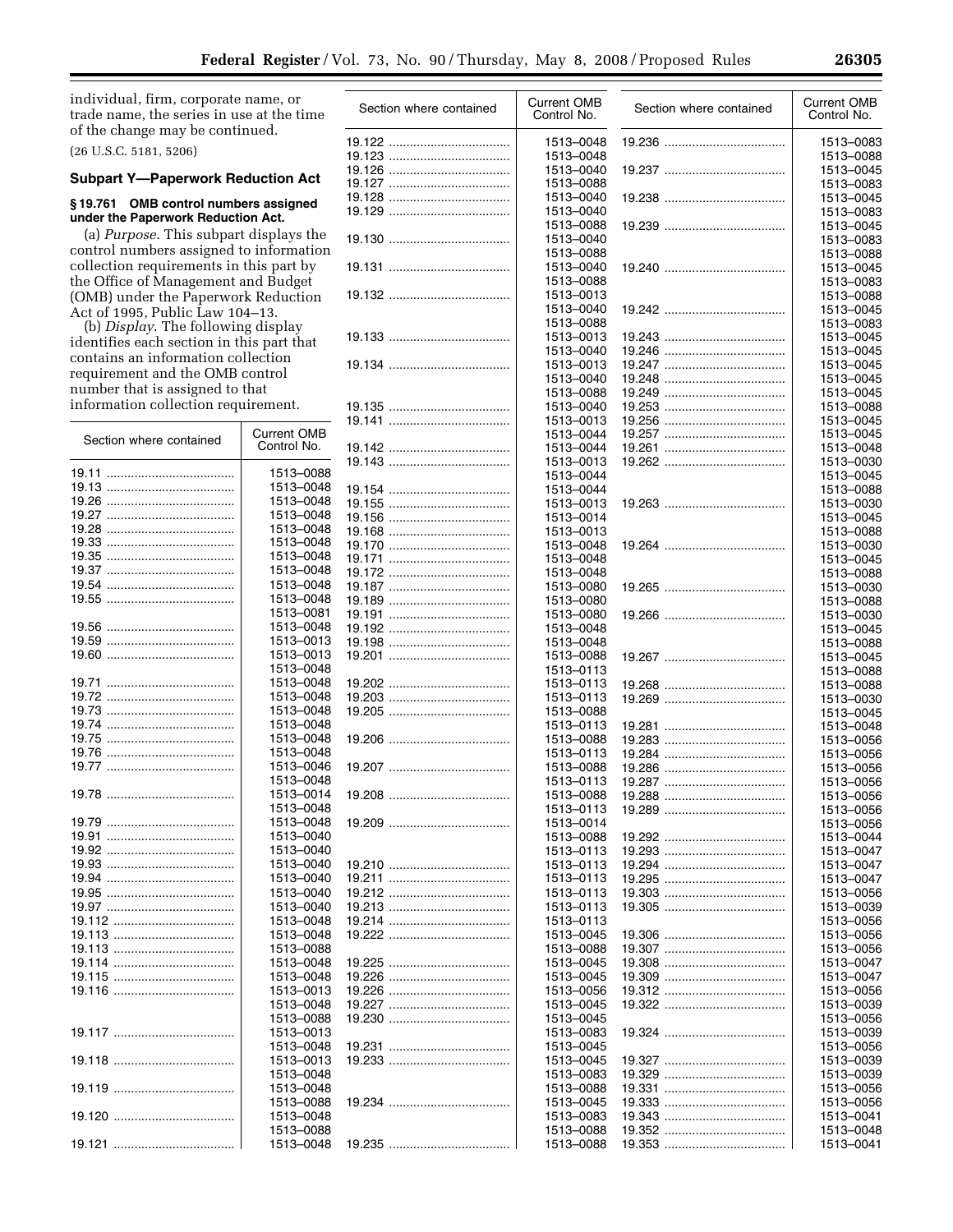| Section where contained | <b>Current OMB</b><br>Control No. | Section where contained | <b>Current OMB</b><br>Control No. | Section where contained | <b>Current OMB</b><br>Control No. |
|-------------------------|-----------------------------------|-------------------------|-----------------------------------|-------------------------|-----------------------------------|
|                         | 1513-0088                         |                         | 1513-0039                         |                         | 1513-0081                         |
|                         | 1513-0041                         |                         | 1513-0045                         |                         | 1513-0088                         |
|                         | 1513-0041                         |                         | 1513-0049                         |                         | 1513-0052                         |
|                         | 1513-0056                         |                         | 1513-0056                         |                         | 1513-0052                         |
|                         | 1513-0041                         |                         | 1513-0088                         |                         | 1513-0052                         |
|                         | 1513-0041                         |                         | 1513-0039<br>1513-0045            |                         | 1513-0088                         |
|                         | 1513-0056                         |                         | 1513-0049                         |                         | 1513-0088                         |
|                         | 1513-0088<br>1513-0048            |                         | 1513-0056                         |                         | 1513-0113                         |
|                         | 1513-0056                         |                         | 1513-0088                         |                         | 1513-0051                         |
|                         | 1513-0088                         |                         | 1513-0039                         |                         | 1513-0051                         |
|                         | 1513-0049                         |                         | 1513-0045                         |                         | 1513-0014                         |
|                         | 1513-0056                         |                         | 1513-0049                         |                         | 1513-0051                         |
|                         | 1513-0048                         |                         | 1513-0056                         |                         | 1513-0051                         |
|                         | 1513-0049                         |                         | 1513-0088                         |                         | 1513-0051                         |
|                         | 1513-0049                         |                         | 1513-0039                         |                         | 1513-0051                         |
|                         | 1513-0048                         |                         | 1513-0045                         |                         | 1513-0052                         |
|                         | 1513-0056                         |                         | 1513-0056<br>1513-0088            |                         | 1513-0051                         |
|                         | 1513-0048                         |                         | 1513-0039                         |                         | 1513-0051                         |
|                         | 1513-0049                         |                         | 1513-0045                         |                         | 1513-0052                         |
|                         | 1513-0056                         |                         | 1513-0049                         |                         | 1513-0088                         |
|                         | 1513-0056                         |                         | 1513-0088                         |                         | 1513-0051<br>1513-0088            |
|                         | 1513-0038                         |                         | 1513-0039                         |                         | 1513-0052                         |
|                         | 1513-0038                         |                         | 1513-0045                         |                         | 1513-0088                         |
|                         | 1513-0038                         |                         | 1513-0049                         |                         | 1513-0051                         |
|                         | 1513-0056                         |                         | 1513-0088                         |                         | 1513-0088                         |
|                         | 1513-0038                         |                         | 1513-0047                         |                         | 1513-0051                         |
|                         | 1513-0056                         |                         | 1513-0047                         |                         | 1513-0088                         |
|                         | 1513-0056<br>1513-0039            |                         | 1513-0047                         |                         | 1513-0051                         |
|                         | 1513-0056                         |                         | 1513-0039                         |                         | 1513-0088                         |
|                         | 1513-0056                         |                         | 1513-0039<br>1513-0039            |                         | 1513-0051                         |
|                         | 1513-0048                         |                         | 1513-0039                         |                         | 1513-0052                         |
|                         | 1513-0056                         |                         | 1513-0041                         |                         | 1513-0088                         |
|                         | 1513-0056                         |                         | 1513-0041                         |                         | 1513-0052                         |
|                         | 1513-0056                         |                         | 1513-0041                         |                         | 1513-0052                         |
|                         | 1513-0048                         |                         | 1513-0041                         |                         | 1513-0052                         |
|                         | 1513-0056                         |                         | 1513-0041                         |                         | 1513-0052                         |
|                         | 1513-0056                         |                         | 1513-0041                         |                         | 1513-0052                         |
|                         | 1513-0045                         |                         | 1513-0041                         |                         | 1513-0088                         |
|                         | 1513-0083                         |                         | 1513-0041<br>1513-0041            |                         | 1513-0052                         |
|                         | 1513-0048                         |                         | 1513-0049                         |                         | 1513-0088                         |
|                         | 1513-0030                         |                         | 1513-0049                         |                         | 1513-0052                         |
|                         | 1513-0056                         |                         | 1513-0045                         |                         | 1513-0052                         |
|                         | 1513-0056                         |                         | 1513-0088                         |                         | 1513-0088                         |
|                         | 1513-0056                         |                         | 1513-0045                         |                         | 1513-0052                         |
|                         | 1513-0048<br>1513-0056            |                         | 1513-0088                         |                         | 1513-0052                         |
|                         | 1513-0045                         |                         | 1513-0045                         |                         | 1513-0052                         |
|                         | 1513-0030                         |                         | 1513-0045                         |                         | 1513-0052                         |
|                         | 1513-0039                         |                         | 1513-0045                         |                         | 1513-0052                         |
|                         | 1513-0048                         |                         | 1513-0056<br>1513-0056            |                         | 1513-0052                         |
|                         | 1513-0056                         |                         | 1513-0056                         |                         | 1513-0052                         |
|                         | 1513-0030                         |                         | 1513-0056                         |                         | 1513-0038                         |
|                         | 1513-0045                         |                         | 1513-0038                         |                         | 1513-0052                         |
|                         | 1513-0045                         |                         | 1513-0056                         |                         | 1513-0052                         |
|                         | 1513-0056                         |                         | 1513-0056                         |                         | 1513-0052                         |
|                         | 1513-0083                         |                         | 1513-0056                         |                         | 1513-0052                         |
|                         | 1513-0080                         |                         | 1513-0041                         |                         | 1513-0052                         |
|                         | 1513-0048                         |                         | 1513-0056                         |                         | 1513-0052                         |
|                         | 1513-0020                         |                         | 1513-0044                         |                         | 1513-0052                         |
|                         | 1513-0039                         |                         | 1513-0039                         |                         | 1513-0052                         |
|                         | 1513-0045<br>1513-0049            |                         | 1513-0041<br>1513-0047            |                         |                                   |
|                         | 1513-0056                         |                         | 1513-0049                         |                         |                                   |
|                         | 1513-0088                         |                         | 1513-0049                         |                         |                                   |
|                         | 1513-0049                         |                         | 1513-0088                         |                         |                                   |
|                         | 1513-0039                         |                         | 1513-0081                         |                         |                                   |
|                         | 1513-0049                         |                         | 1513-0081                         |                         |                                   |
|                         | 1513-0056                         |                         | 1513-0081                         |                         |                                   |
|                         | 1513-0088                         |                         | 1513-0081                         |                         |                                   |